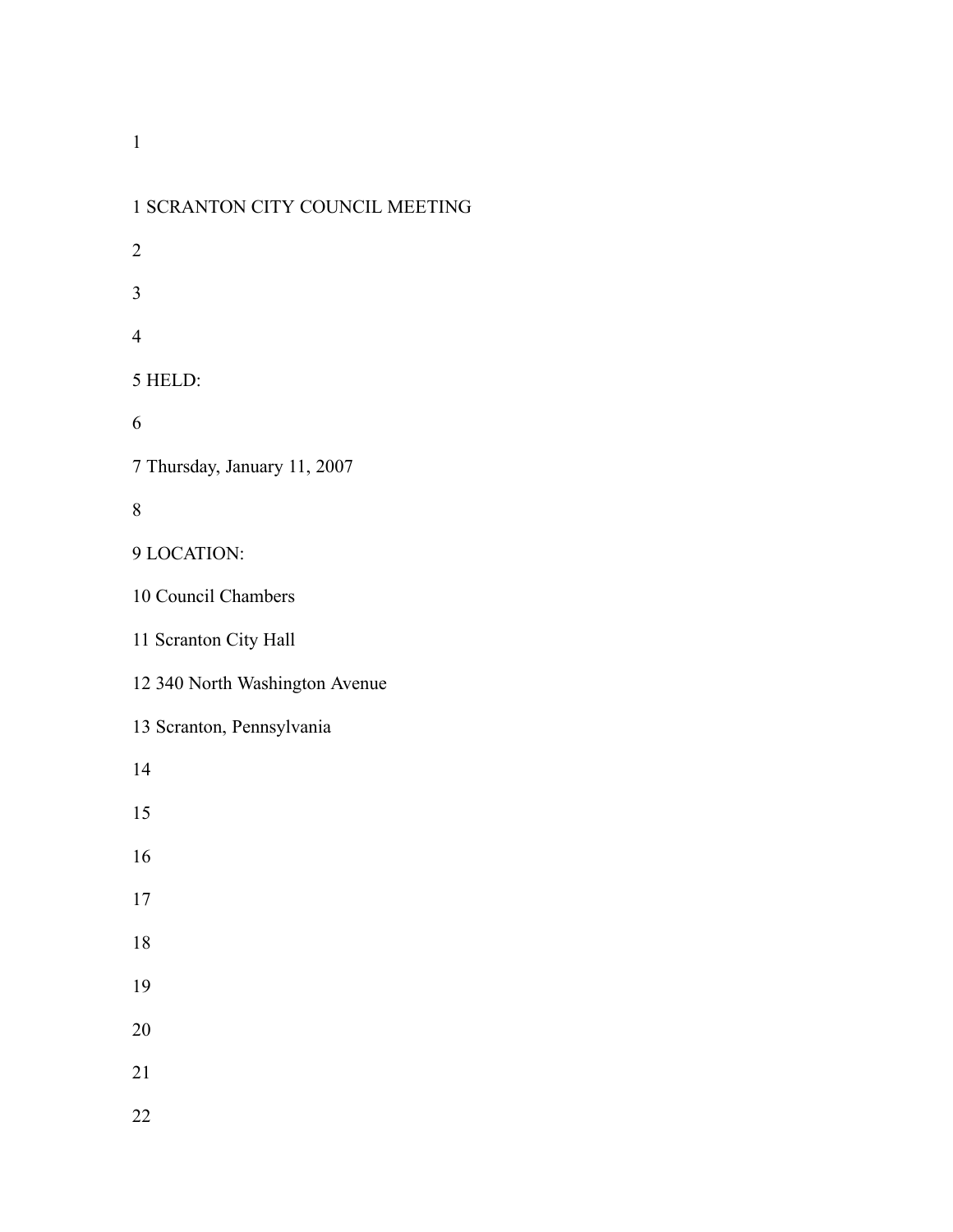CATHENE S. NARDOZZI- COURT REPORTER . CITY OF SCRANTON COUNCIL: MS. JUDY GATELLI, PRESIDENT MS. JANET E. EVANS MS. SHERRY FANUCCI MR. ROBERT MCGOFF MR. WILLIAM COURTRIGHT MS. KAY GARVEY, CITY CLERK MR. NEAL COOLICAN, ASSISTANT CITY CLERK MR. AMIL MINORA, SOLICITOR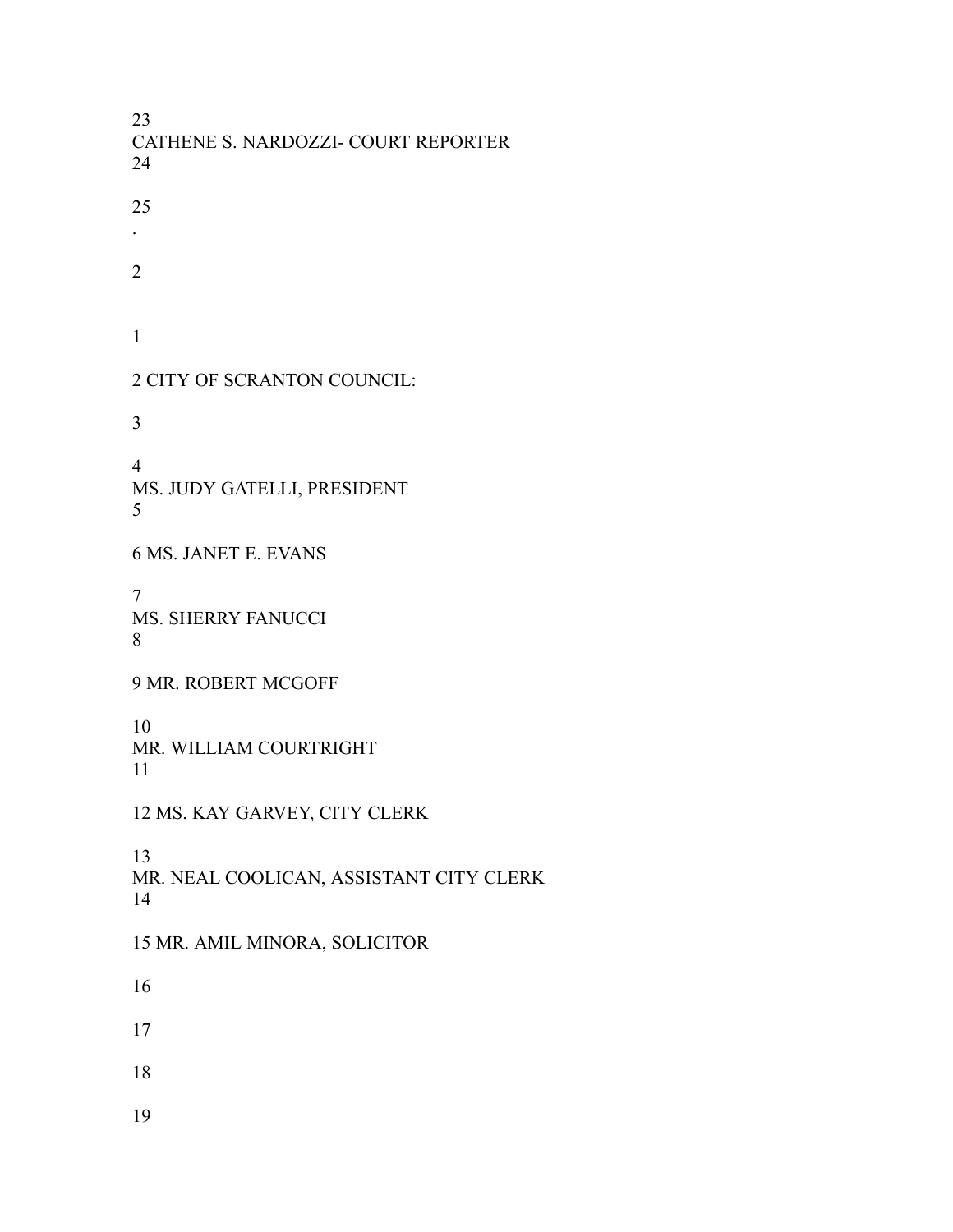- (Pledge of Allegiance recited.)
- (Moment of silence observed.)
- MS. GATELLI: Roll call?
- MR. COOLICAN: Mrs. Evans?
- MS. EVANS: Here.
- MR. COOLICAN: Mrs. Fanucci?
- MS. FANUCCI: Here.
- MR. COOLICAN: Mr. McGoff?
- MR. MCGOFF: Here.
- MR. COOLICAN: Mr. Courtright?
- MR. COURTRIGHT: Here.
- MR. COOLICAN: Mrs. Gatelli?
- MS. GATELLI: Here. Dispense with
- the reading of the minutes?
- MS. GARVEY: Third order, 3-A,
- MINUTES OF THE SCRANTON LACKAWANNA COUNTY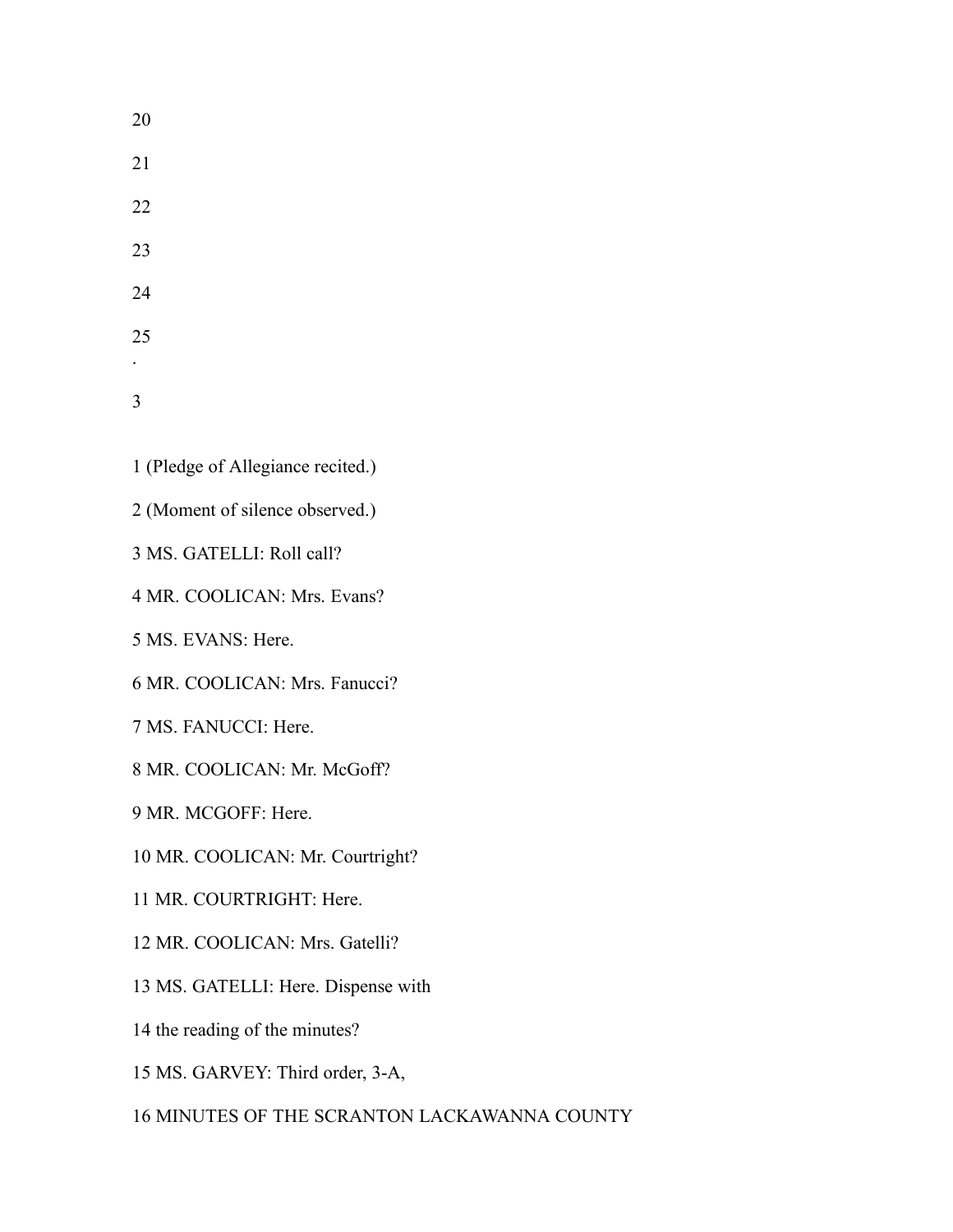# HEALTH AND WELFARE AUTHORITY MEETING HELD ON

## NOVEMBER 16, 2006.

MS. GATELLI: Are there any comments?

If not, received and filed.

MS. GARVEY: That's all I have.

MS. GATELLI: Before we start I'd

just like to remind everyone to please turn

off your cell phones. I'd like to start by

reminding everyone that there will a very

### 

.

 busy weekend in Scranton. We will be celebrating Martin Luther King Day on Monday and there have been a variety of events setup throughout the whole weekend in honor of Martin Luther King. On Saturday, there will be a bus tour by the Center of Anti-Slavery studies. On Sunday at 6:00 p.m. at Scranton High School there will be a multi-culture event including the Brown Sugar High Steppers which I understand are very excellent dancers, and music for the black, Latino and Jewish communities. The guess speaker there will be Lamar Thomas.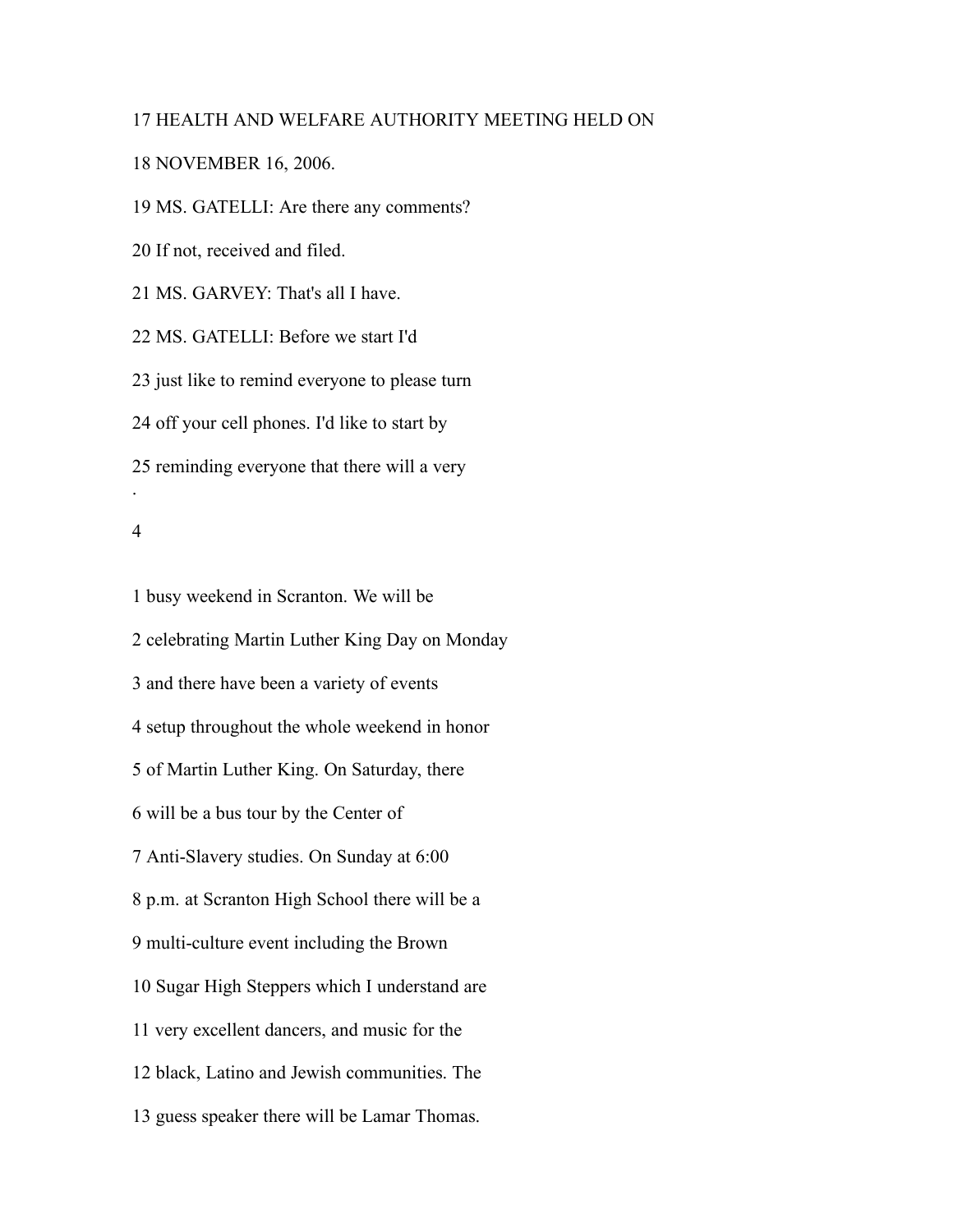That's at 6:00 p.m. on Sunday. On Monday at 10:30 at the University of Scranton for preteens there will be a justice program and speeches and music. At 1:15 at the United Neighborhood Centers for all teenagers there will be a variety of activities teaching the history of Martin Luther King. At 4:15 at United Neighborhood Centers there will be a sandwich dinner for the march participants. At 5:00 there will be a march walking from the United Neighborhood Centers to courthouse square .

 and that is for all. All ages, all races, please participate. You go up to courthouse square where there will be a ceremony and city and county dignitaries will speak. From there, they will go to the Scranton Cultural Center at 6:30 for cake and hot cocoa and at 7:00 a celebration at the Stallard Temple that will be an interface service, so I encourage all to participate in these activities.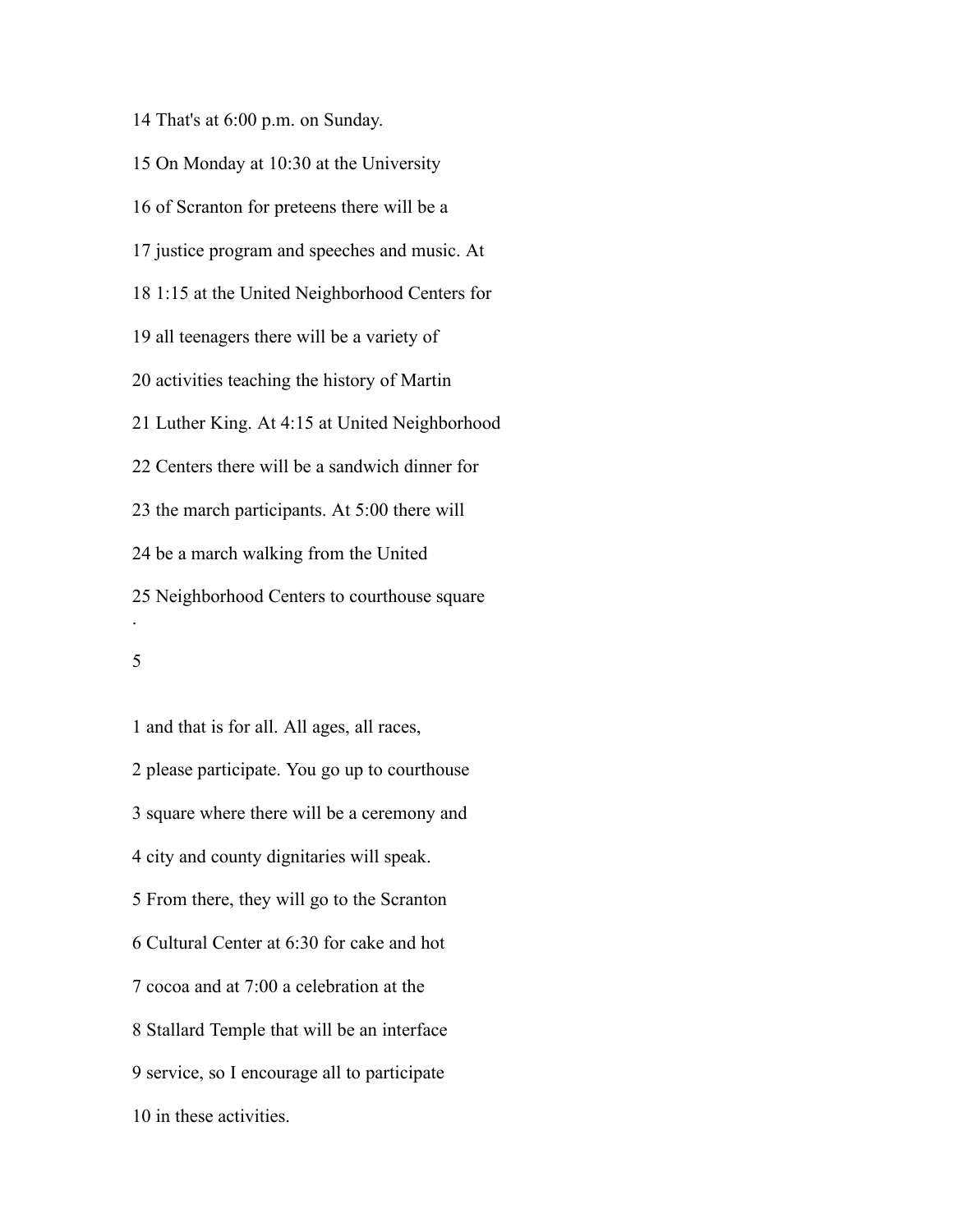The second thing is that we received a donation from the Christian Science Society of Lackawanna County to the City of Scranton Fire Department in the amount of \$100 to be deposited into a special city account fire department only so we would like to thank them for their donation. Mr. Parker's report this week: Potholes were repaired on Hennessy Street, Shayler, White Tail Drive, Crossin Court, Philmore, Sumner and Rebecca, Ash, Linden, Oram, St. Ann's, Taylor. Thee was a clean up of Fir Street from the flooding, and trees were removed from Electric Street, North Main, Frank, Washington Avenue, . 

 Connell Park and the Alder Street extension. A gentleman wrote us a letter last week about handicapped ramps that were in disrepair. I have tried to contact him by phone, but I can't seem to reach him, and I would like him to note that I have called Keith Williams from the Center for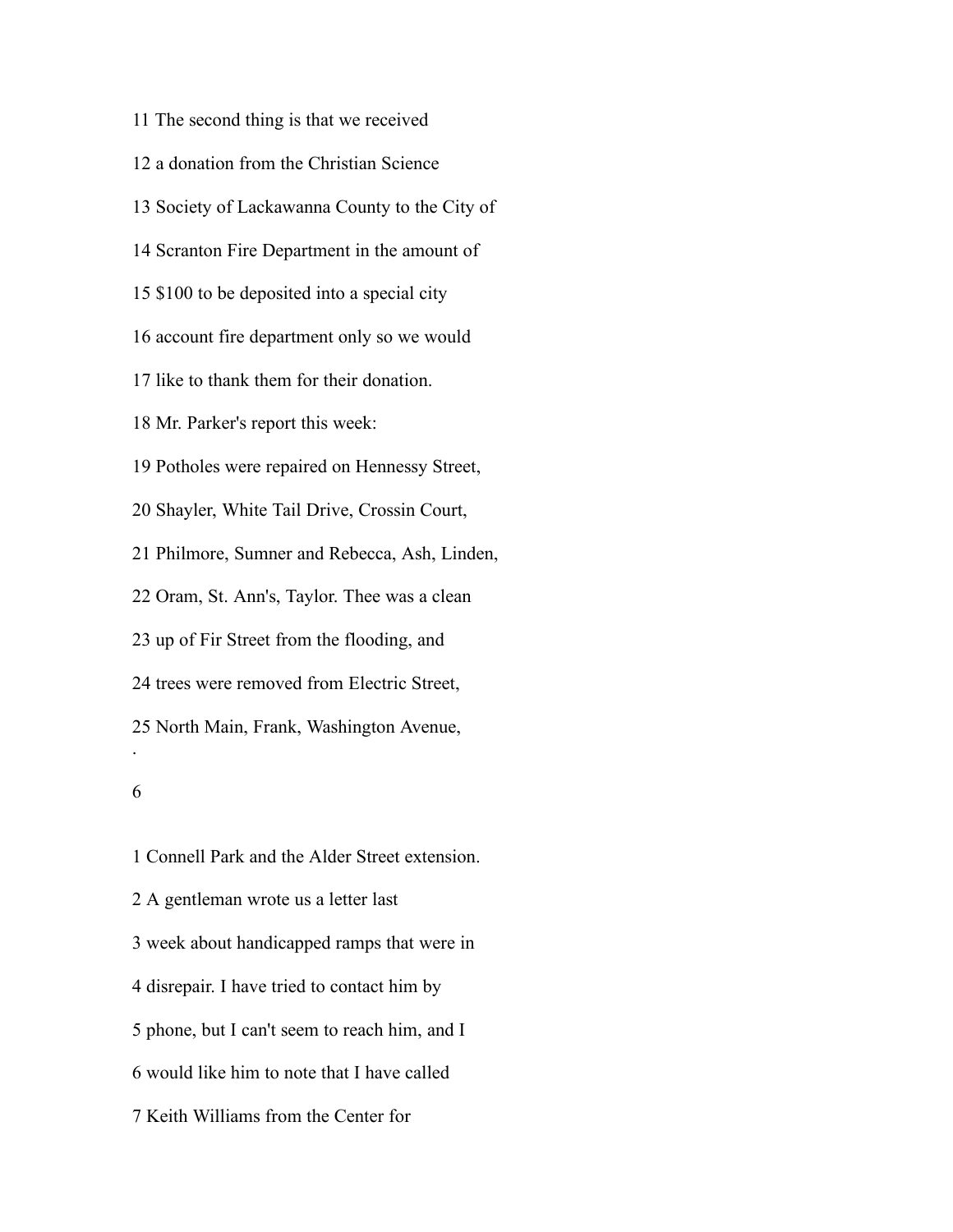Independent Living and Keith is going to inspect these intersections and get back to council on his findings and he did tell me that there is a problem at the corner of Wyoming and Spruce and that curb cut is going to be repaired. It's going to be dug up because it's undone and it's already on the roster to be fixed. So, as soon as I get anymore information from Keith Williams on the ramps I will make a report. The amusement tax someone e-mailed me, I think it was Mr. Quinn, and Amil has already prepared that ordinance, he is fine tuning it and it should be ready within the next few weeks for council to vote on it and it is a good way to make revenue and we have discussed it at this council meeting before about an amusement tax so that is being .

 constructed by Attorney Minora. There are several problems, one is on Slocum Avenue that was reported for

garbage. The 400 of Sixth Street, the catch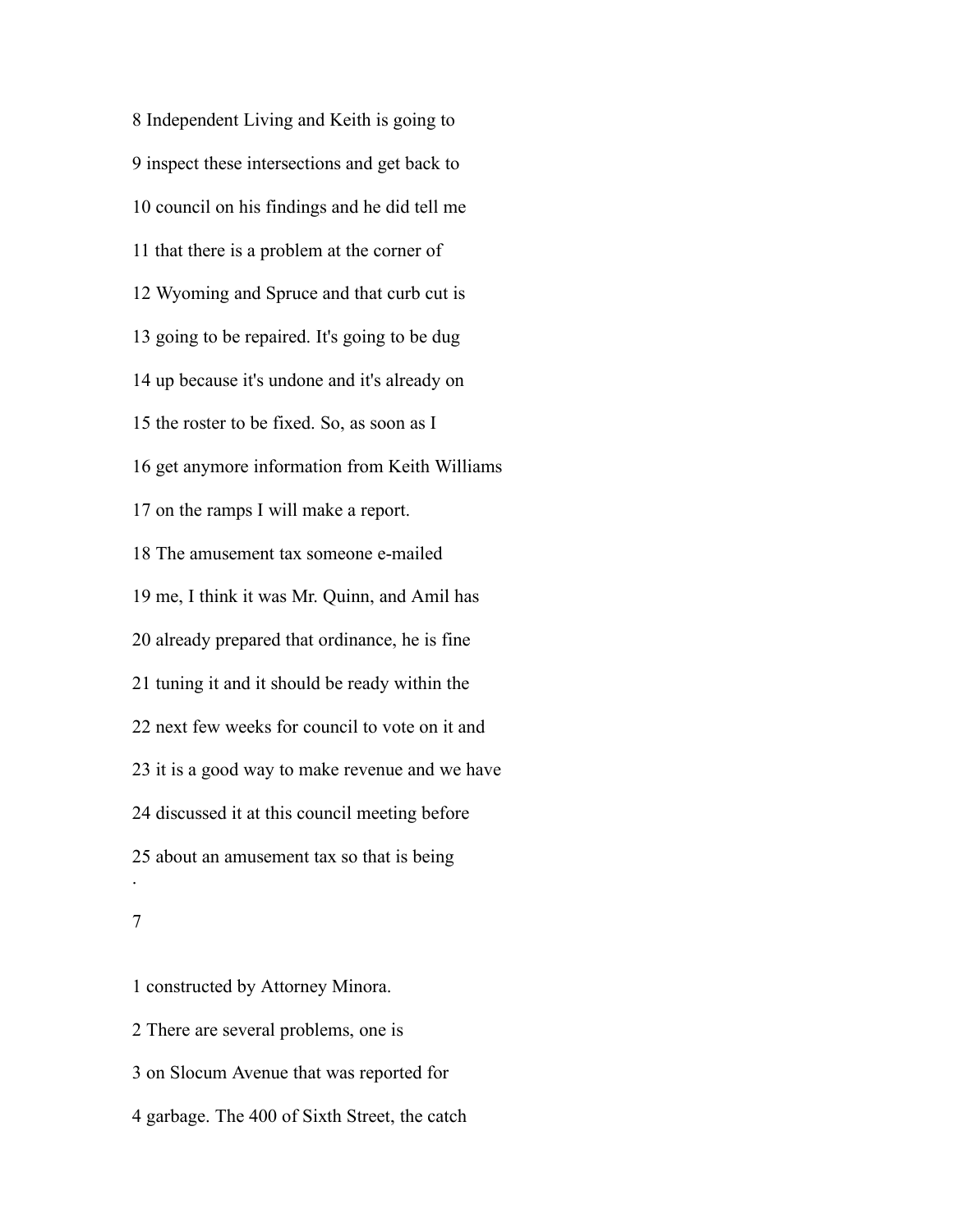basin on Elmhurst Boulevard will be repaired within the next two to three weeks. The house on the 1,000 block of South Webster has been approved for demolition and we wrote to the Career Technology center on Rockwell, Greenbush and Reese Street has been reported already to Mr. Parker. From what I understand Mr. Courtright already reported it and I did, too. The next thing I have is there was a meeting in Keyser Valley concerning their flooding problems that they have with that and I was unable to attend this time, Mrs. Evans and Mr. Courtright attended and Mr. Courtright would like to give a report on that. MR. COURTRIGHT: Later on when we make motions myself or somebody else will be making a motion to ask the mayor and Mr. Parker if they would be willing to come to a caucus with the people from the Keyser . 

Valley West Mountain Area. They discussed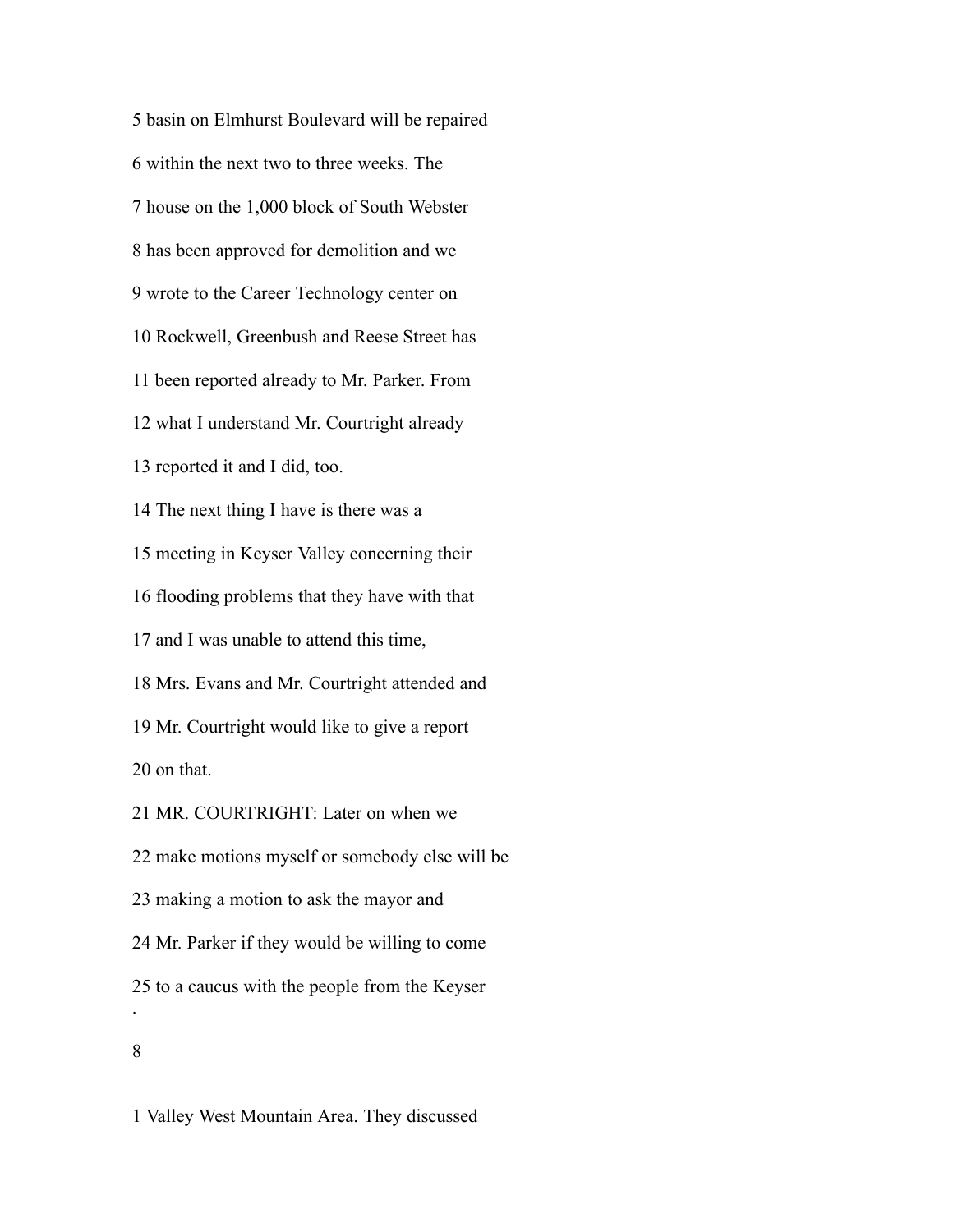several items about flooding in that area and it wasn't just limited to Keyser Valley and West Mountain, but that was mainly at the meeting and at the end of the meeting after I think I was there for over two hours there was a vote taken by the citizens and the vote was to ask for a caucus. I told them that either myself or somebody else here would be willing to make the motion. I could not guarantee them that Mr. Parker or the mayor would come, but I, myself, or if anybody else would like to make a motion tonight and ask that a letter be sent to Mr. Doherty and Mr. Parker, they were hoping for next week. If that's acceptable by everybody on council then we will make it for next week and I told them I would get back to them. So, Kay, when I do make the motion or whoever does later on in the meeting when we send the letter out can we ask for a very quick response because some of them were willing to take off work or leave early or do what they need to do and if they are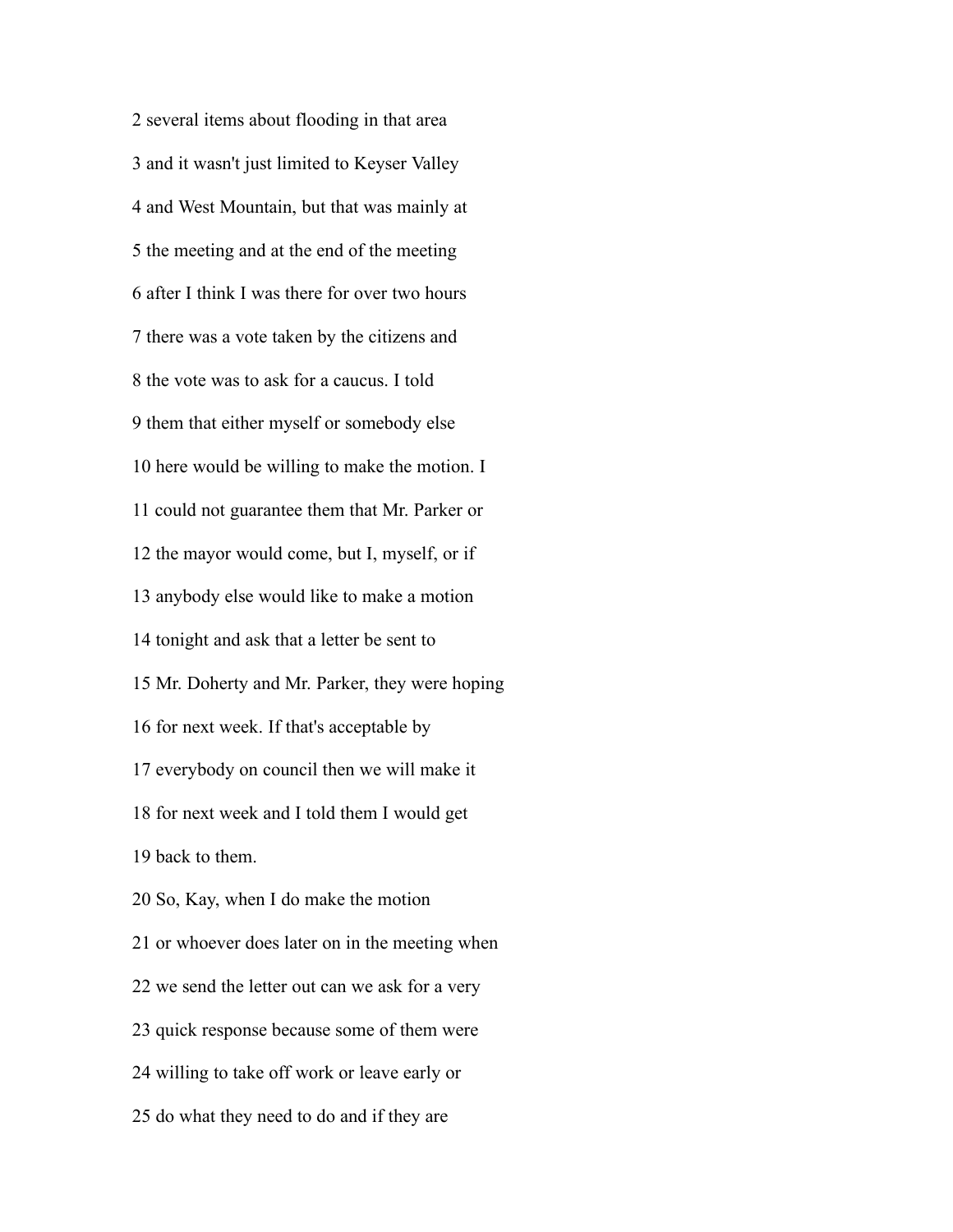willing to attend, Mr. Parker and Mr. Doherty, fine. If not, I'd like to tell them so they are not rearranging their schedule for no reason. MS. GARVEY: Okay. MR. COURTRIGHT: Just many, many issues we discussed. Mary Alice Burke really, really has a handle on the problems back there and it was a well attended meeting and it's my hope that something will get done. There was some minor problems from drainage blockage in some pipes that were broken that I think that the City could address rather quickly and I ultimately hope they will, and there are others that are going to take quite some time to get remedied, but hopefully at this caucus they can get the answers that they were looking for because myself and Mrs. Evans and Frank Andrews and former Mayor Connors and representatives from Mr. Mellow's office were there, representatives of Mr. Munchak

.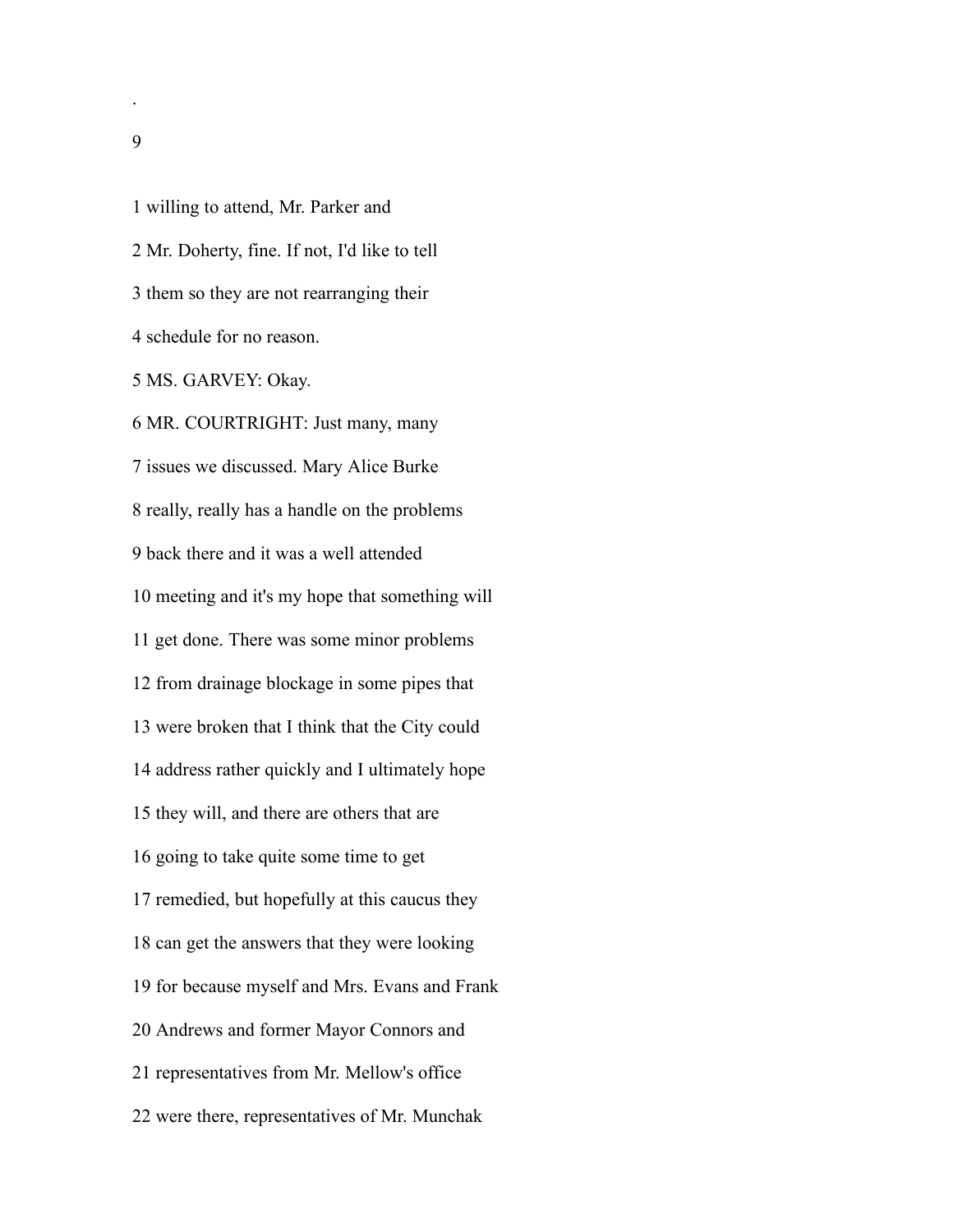was there, Mr. Washo was there, just a whole host of people, but I think the bottom line is that it has to come from the City first .

 and Mr. Parker I believe would be the guy that would be most knowledgeable or be able to give us the answers or give them actually the answers that they were hoping to receive. So hopefully we will make that motion tonight and maybe we'll be able to have a caucus next week. Thank you. MS. GATELLI: Anyone else? Mrs. Garvey, I don't think it's necessary to have a motion to have a public caucus, I don't believe so, I will just schedule it at 5:45 and I will contact Mr. Parker and the mayor and see if -- MS. GARVEY: That's the one that's Bill is speaking of? MS. GATELLI: Yes. Just schedule it for next Wednesday. MS. GARVEY: 5:45?

MS. GATELLI: At 5:45. Is that a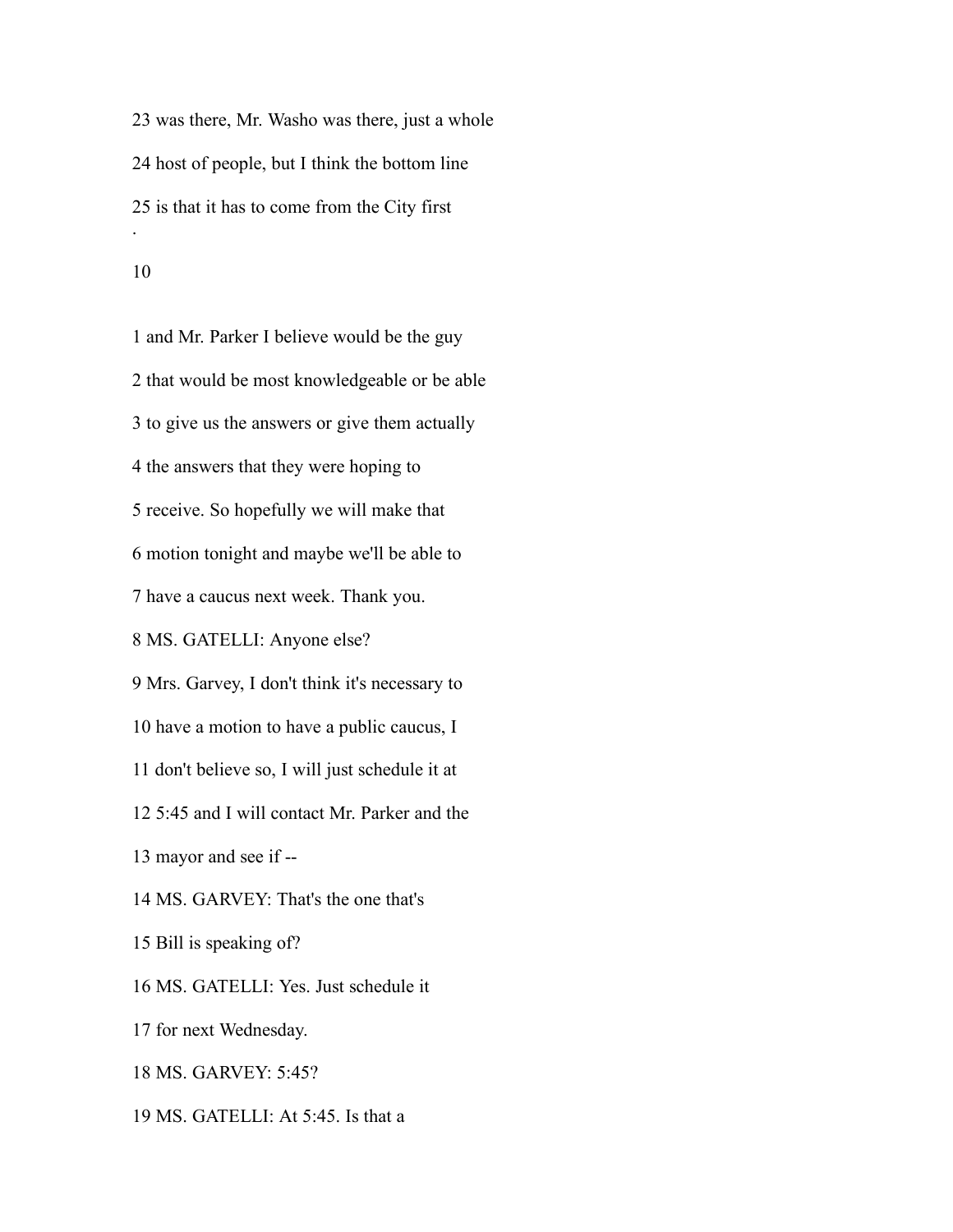public caucus here in this --

MS. GARVEY: Yes.

 MS. GATELLI: And also I'll call the mayor and Mr. Parker and see if they can come and I'll have them let me know on Monday. .

 MR. COURTRIGHT: Just so they can arrange their schedules. Thank you. MS. GATELLI: Anyone else care to say anything at this time? Okay. First speaker is Doug Miller. MR. MILLER: Good evening, council. Doug Miller. Back in September the junior council announced a children's handicapped accessible swingset project that we do plan on purchasing for Nay Aug Park and over the Italian Festival we sold raffle tickets and we raised money towards this project. Unfortunately, though, it seems like this project has been forgotten by some and we don't want this project to be forgotten and we are asking anyone out there who would be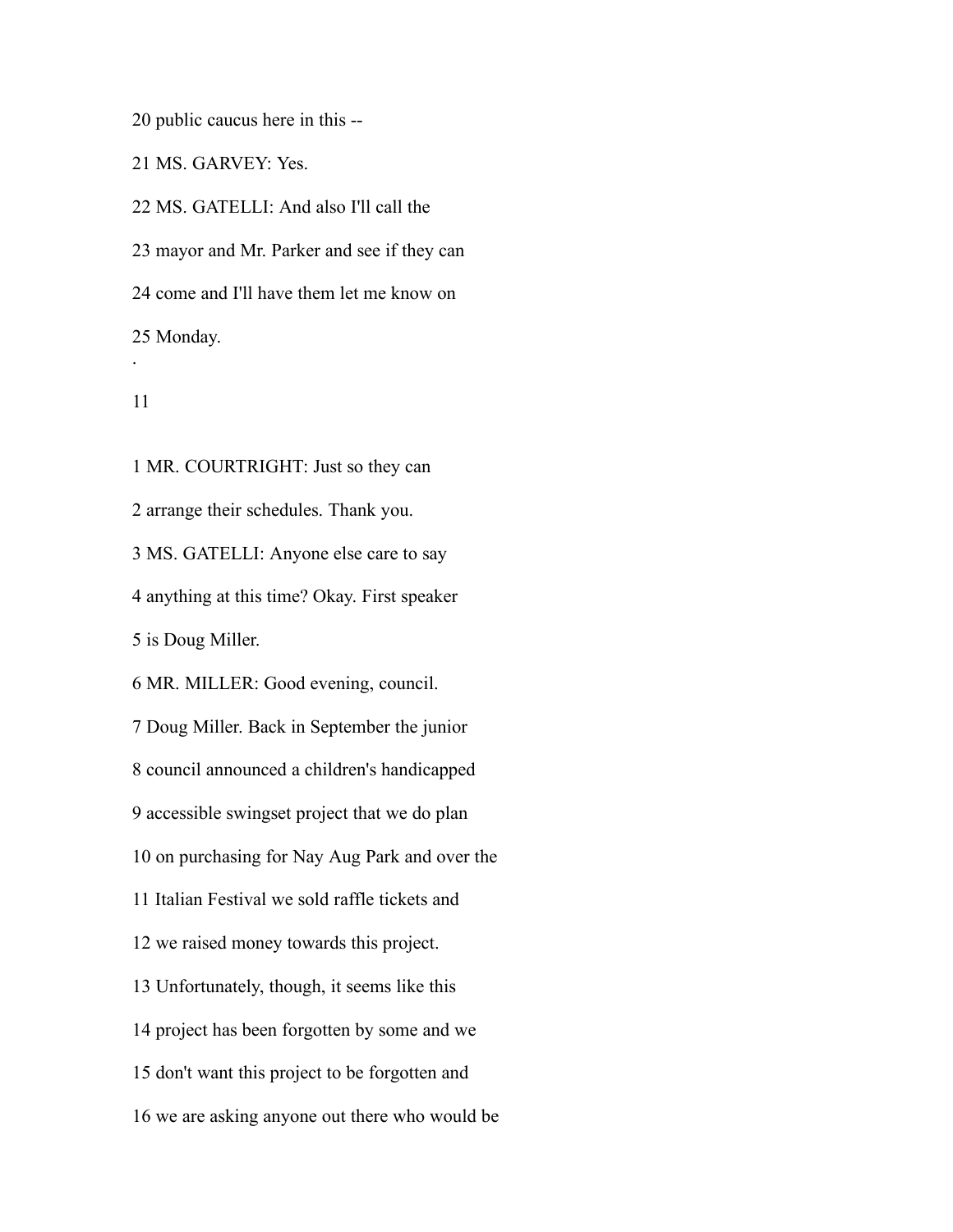interested in contributing to this project to please make checks payable to the junior council swingset project and mail them to city hall. We want the handicapped children in the city to have something to look forward to this summer. This past Tuesday in the USA today the newspaper which listed all major events that are taking place in each state and the .

 city, the City of Scranton was mentioned due to the smoking ban and how I, again, would like to commend the students from West for making this an actual story. The kids brought this idea forward, not council, and I am very proud of my fellow classmates. We are not just hooligans at West, the kids do have brains and they do speak out. And it looks like we have a teacher and some students from West here tonight and I would like to welcome them to the meeting. I was thinking with the smoking ban, billions of dollars are being spent in the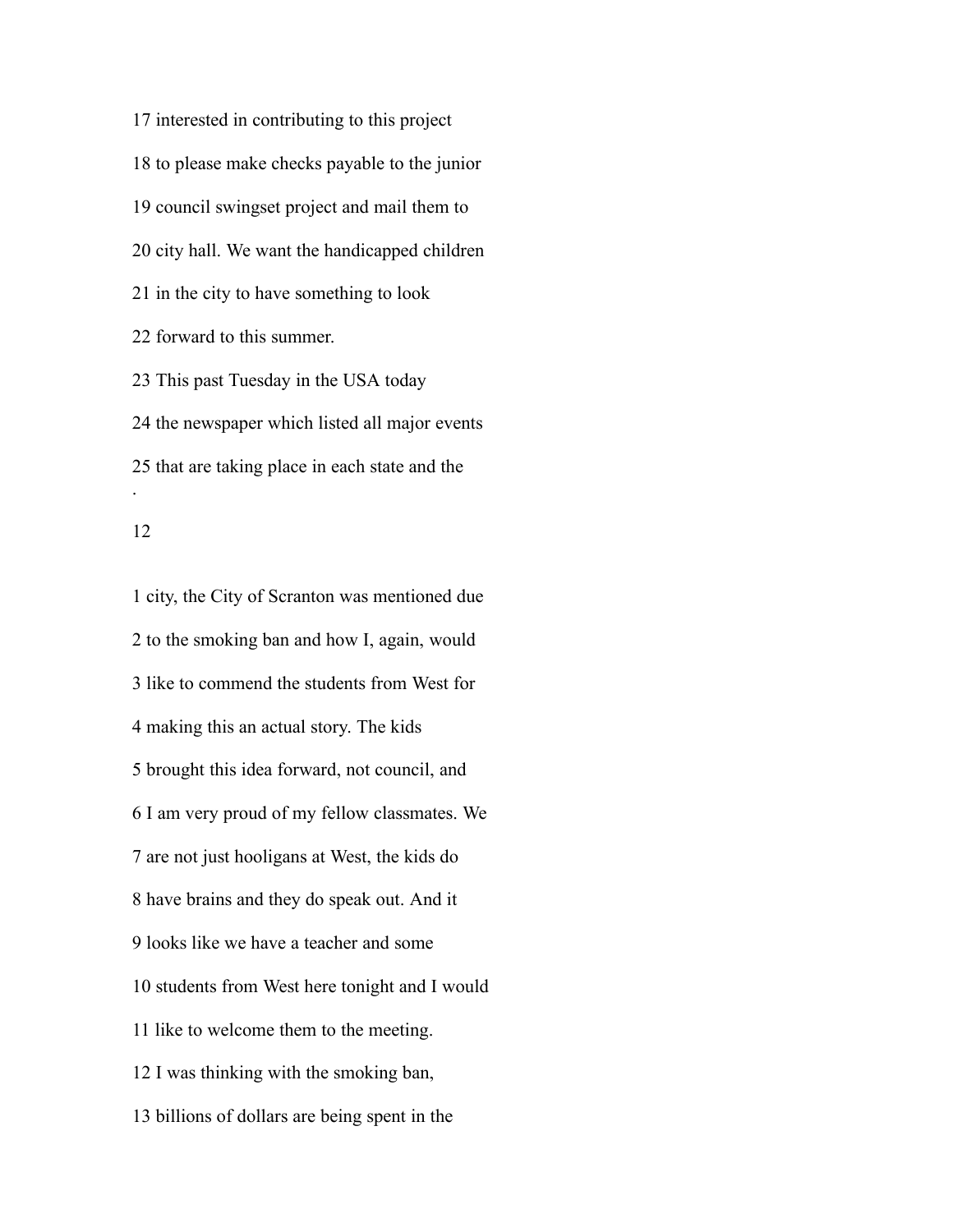transportation industry to clean air from diesel fumes by cleaning the fumes from the diesel engines. With this new technology the exhaust fumes which used to burn at 500 degrees now burn at 1100 degrees. The environment is being cleaned with this new technology. This costing billions of dollars to the industries which is then passed along to the consumer. With this in mind, we now have people who own bars and other establishments who feel the law regarding the smoking ban .

## 

 does not apply to them. This past week I read an article in the paper from a bar owner saying that this smoking ban does not apply to them because they are not going to enforce it. Well, from what I know the law is the law and the law is supposed to be for everyone but the people in this newspaper who are breaking the law believe that they are above the law and I guess I would say to all you kids under 18 who can't smoke or buy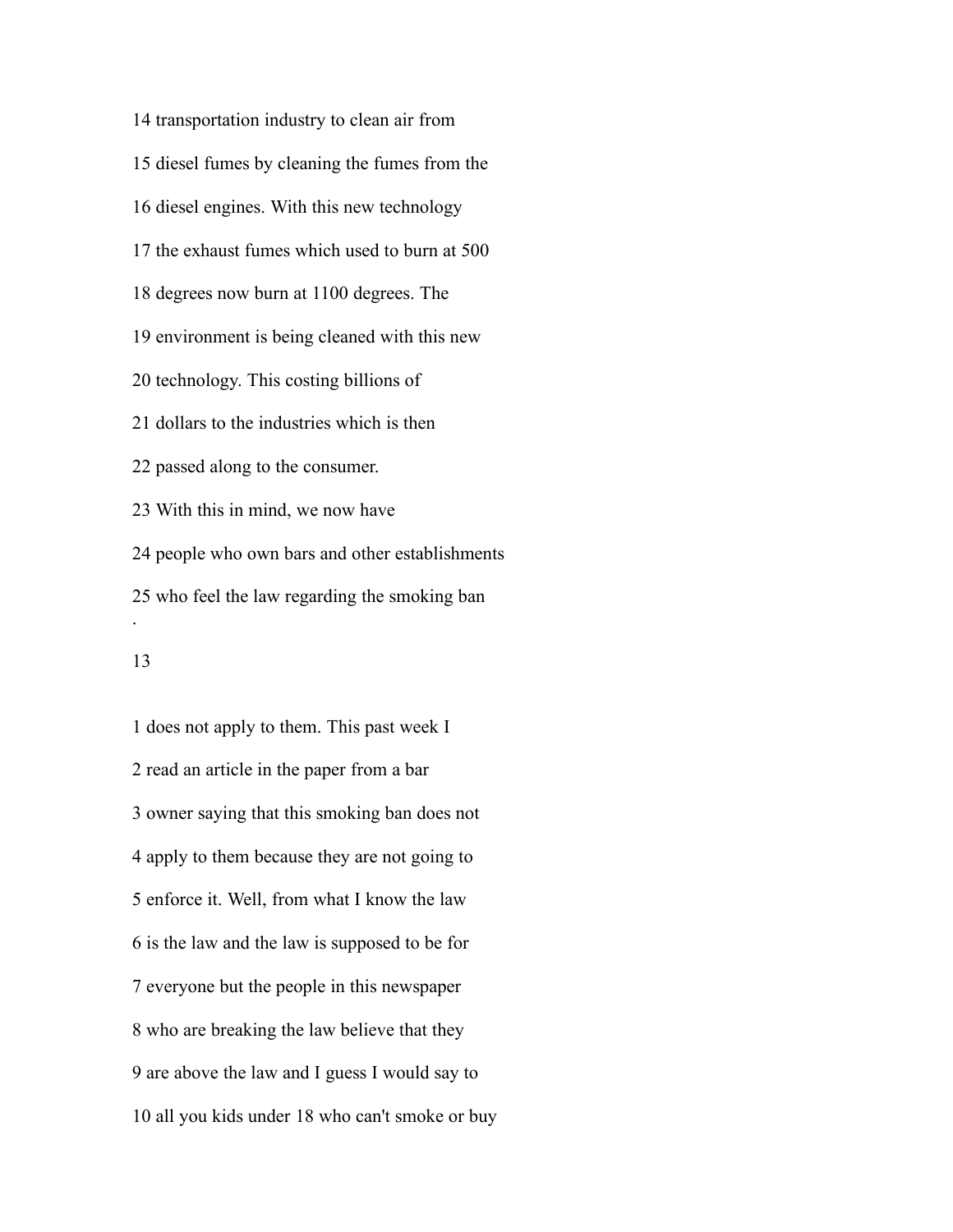cigarettes because it's illegal and it is the law, go to these bars and light up because according to these bar owners this ban is unenforceable and they apparently don't believe in the law so go to the bar and light up and you will get away with it. And I would ask this council tonight and the mayor to utilize the \$1.5 million from the golf course now to enforce the smoking ban to preserve our health and safety in the city. Since the money was supposed to be a trust for our future and used for parks and recreational purposes where the interest would have only been spent, the money was -- the money should be . 

 used to protect the health and safety of our city because it has not been used -- it was not used for it's intended purpose. Thank you.

 MS. GATELLI: Thank you. I think the first speaker is Nancy Krake. If I miscall you I apologize because there is lot of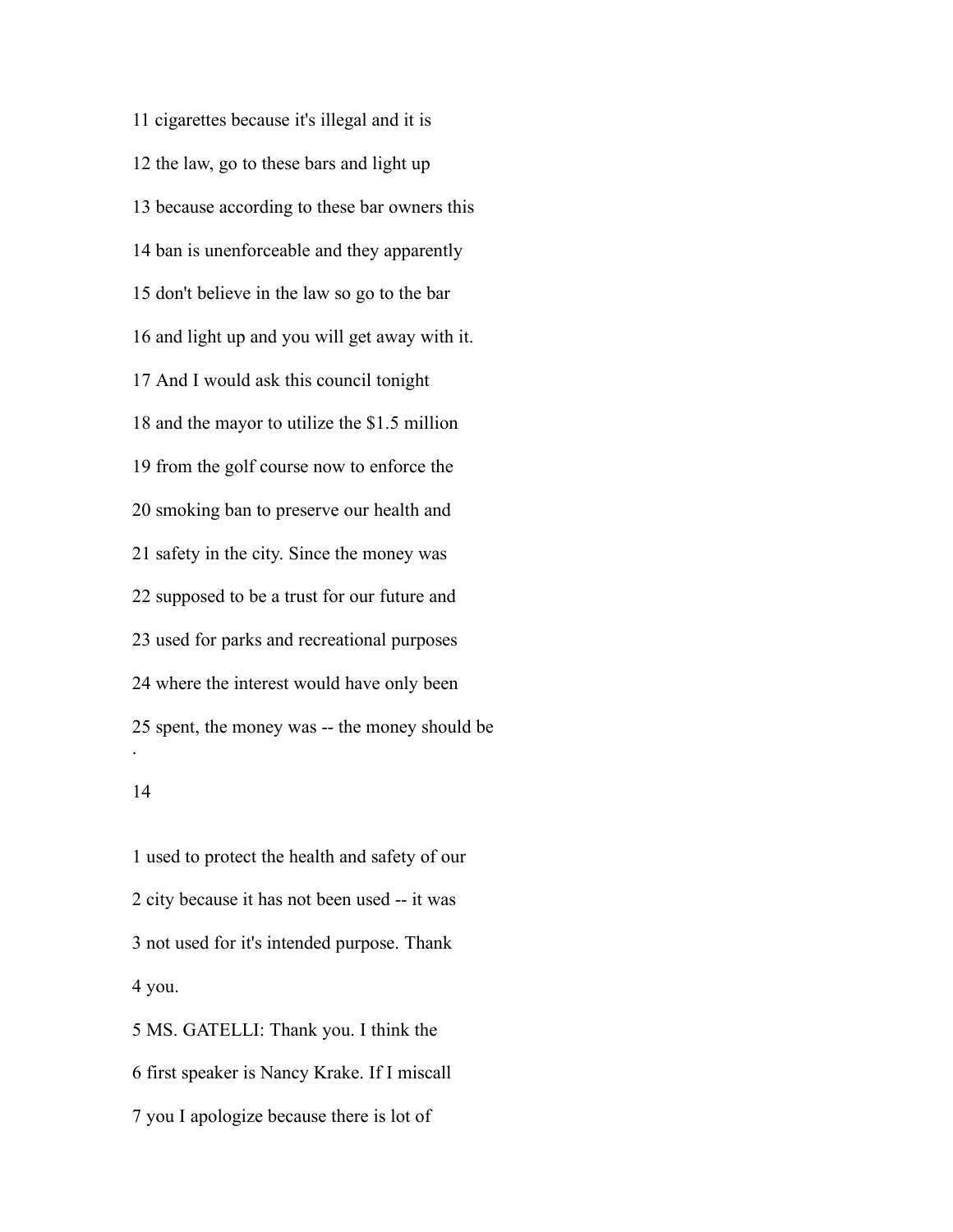names scratched off here and I don't know who is who.

 MS. KRAKE: Good evening, council, my name is Nancy Krake. The 2007 tax increase of 25 percent was brought to you by Mrs. Fanucci, Mrs. Gatelli and Mr. McGoff. The mayor is having Channel 61 stop broadcasting live. This is another nail in the coffin in our right to know how our tax dollars are being spent. The mayor with the help of possibly his three council votes Fanucci, Gatelli and McGoff will be virtually doubling your taxes in the next few years. Now, without Channel 61, since by the way, the Scranton Times has yet to tell you about the budget and the increases in your real estate taxes, the citizens of Scranton will never know the truth about .

 anything, about how the money is spent or how their city government is performing or not performing.

And, by the way, that was quite a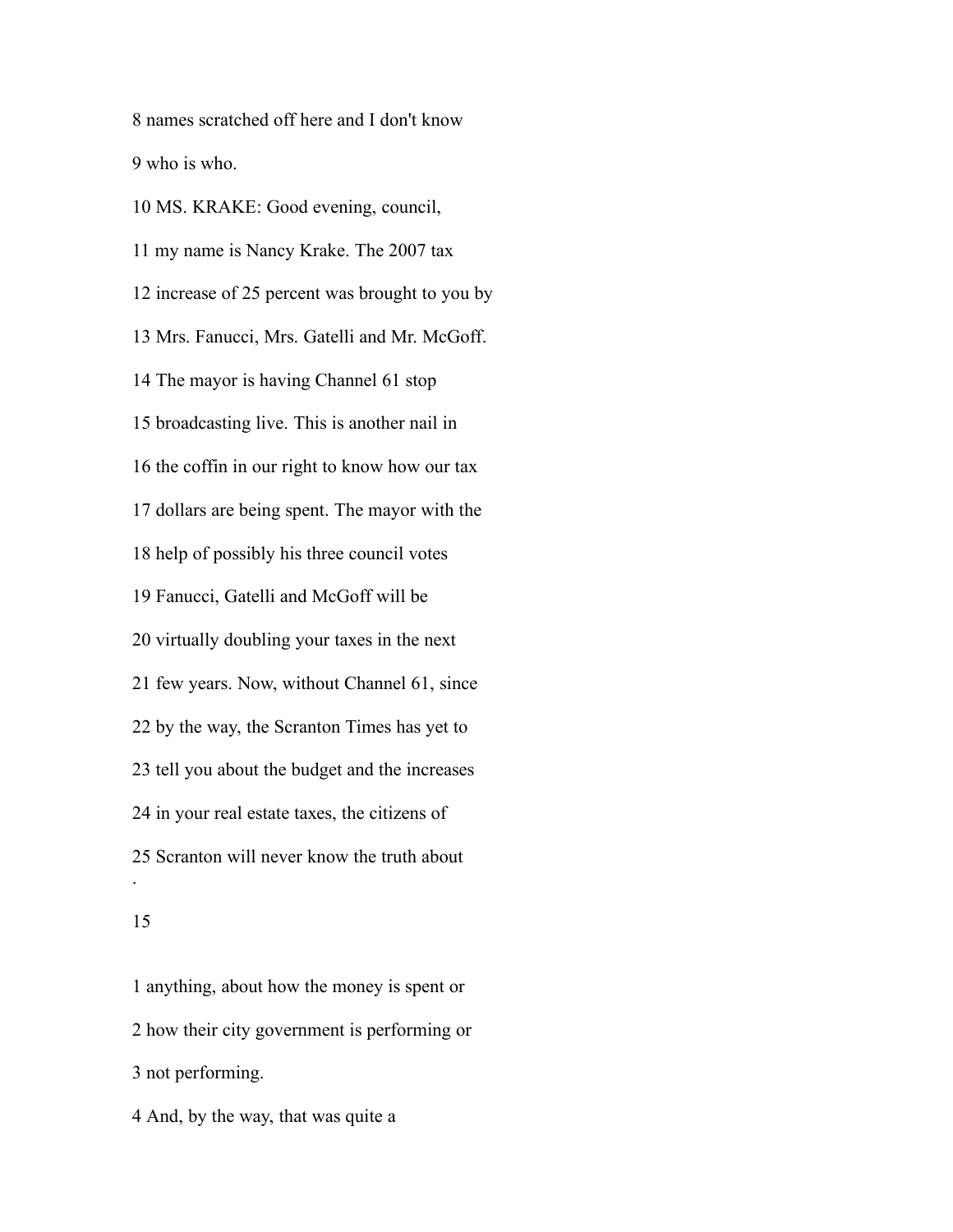performance by three council people last week. Mrs. Fanucci, from what I can understand feels that there will be lot of money brought in from the smoking fine and that would be a good way to help bring funds into our city. Brilliant economic strategy. I think I'll start smoking so I can be cited and we'll get rid of distressed status. For me personally, it would be worth it. Mr. McGoff's Hitler impression was also very interesting. He knows so much more than our founding fathers about freedom of speech and efficient government that he fits right in with the Third Reich. After all, he was elected by three huge votes. I did see him Pledge Allegiance to the flag though so maybe he has turned the corner. And, by the way, you can cut my time to one second at a time and I guarantee I will be here week after week, word after word, telling everybody what goes on. The . 

Academy award, however, goes to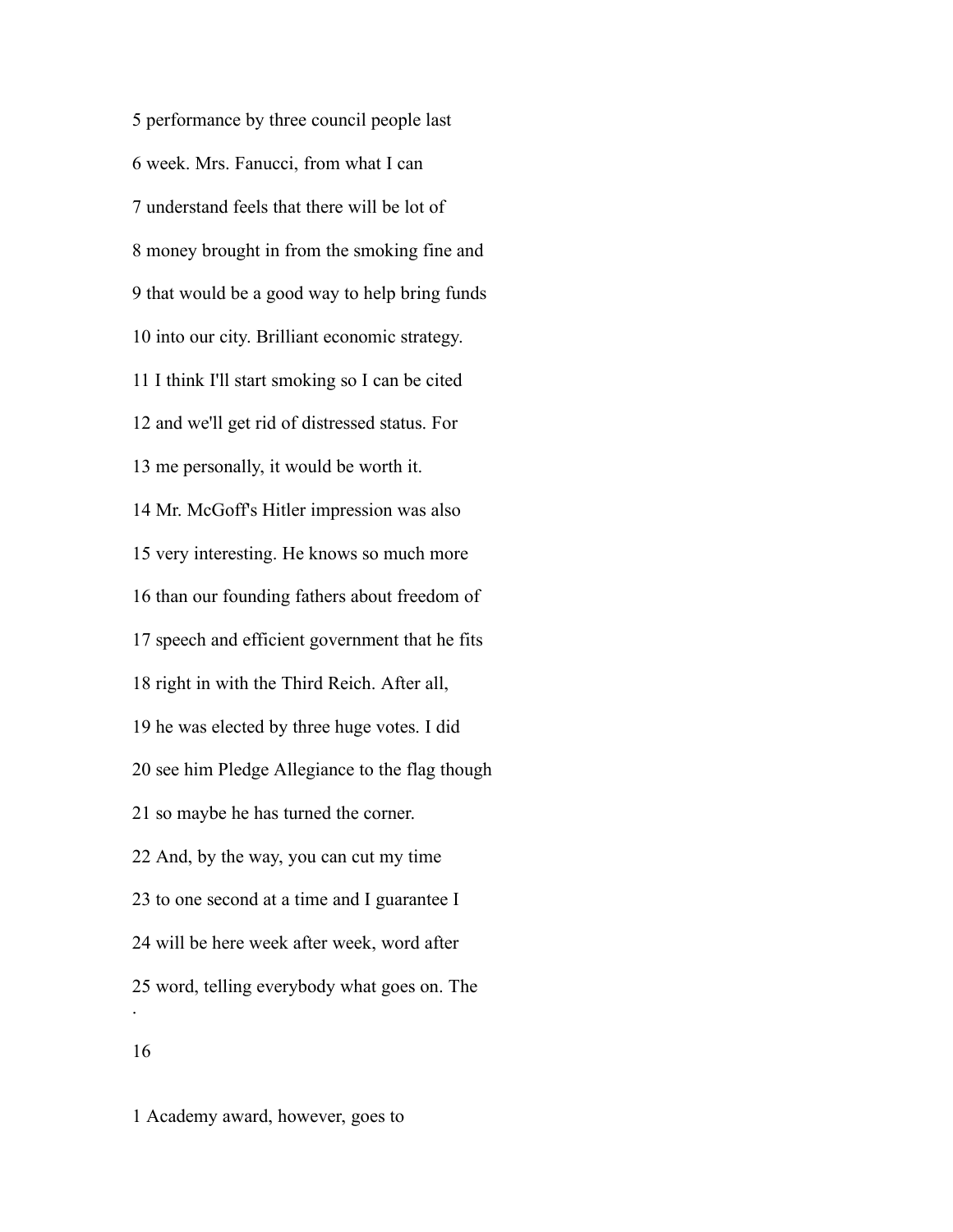Mrs. Gatelli. Her near death experience during citizen's participation and her miraculous recovery in time to vote for all the mayor's agenda items and especially the limiting of speaker's rights was outstanding.

 Mrs. Evans and Mr. Courtright did not vote to raise your taxes. They supported Mrs. Evans budget proposals and that did not raise real estate taxes and would have actually started to pay off the disastrous debt. And, finally, where are all of the mayor's supporters that were here during the race for the mayor. Kind of hard to come up here to be proud of a big fat tax increase. Thank you. MS. GATELLI: Dave Gervasi. MR. GERVASI: Good evening, Council. My name is Dave Gervasi, I'm a citizen on the City of Scranton. I have a question for

council, is it true that Channel 61 is going

to be kicked out of that back room? Does

anyone know for sure?

MS. FANUCCI: They did say --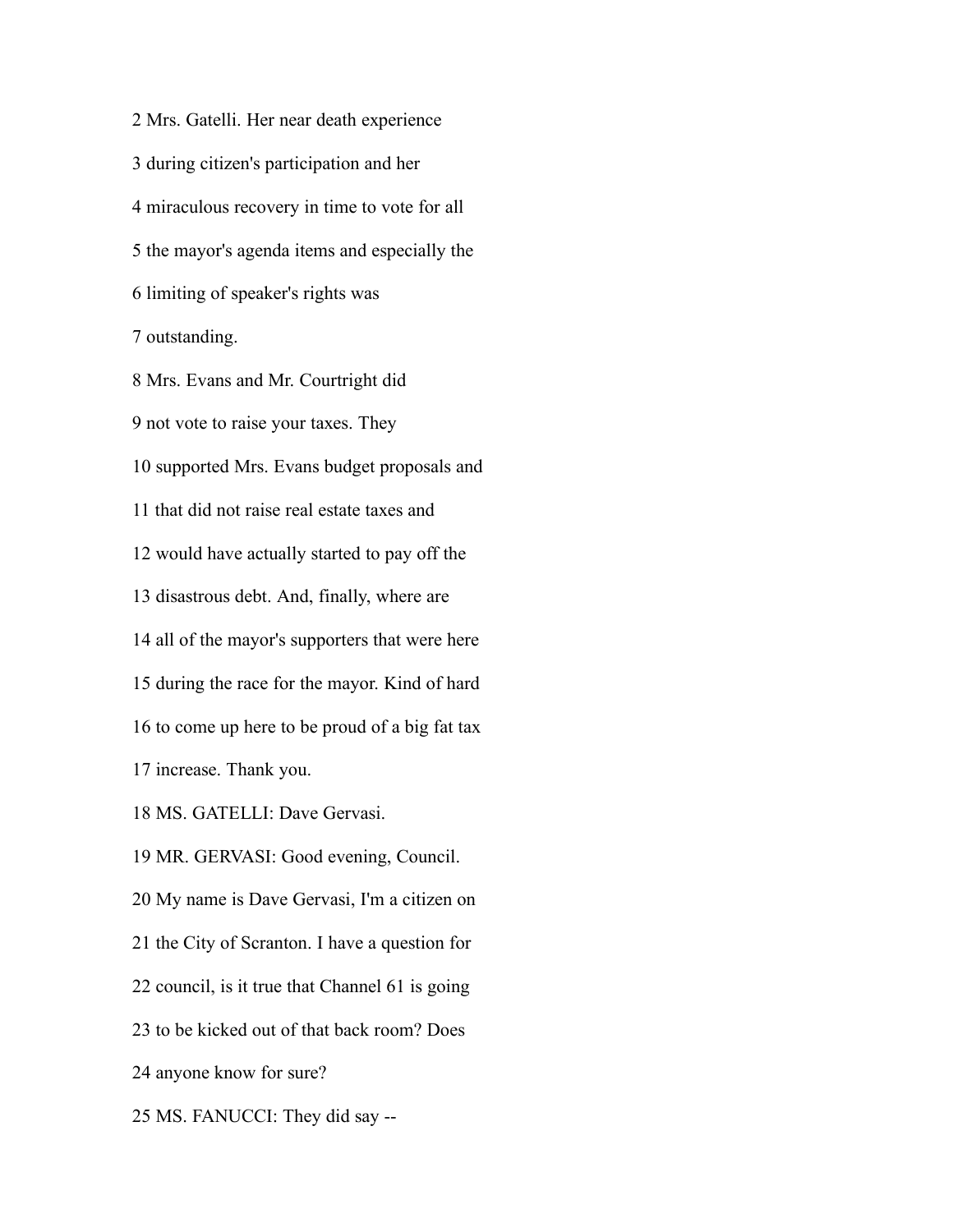.

MS. EVANS: Yes.

MR. GERVASI: Has the mayor

approached anybody at city council to talk

about that issue?

MS. EVANS: Not I.

MR. GERVASI: No one. Is this city

council going to allow it to happen?

MS. FANUCCI: Dave, you want me to

talk about this? Last week we met with 61

and we asked -- and they asked us if they

could move up the balcony and we all agreed

unanimously that we would support that, that

we would have no problem with that.

MR. GERVASI: Was there a problem

with the City in the last two days about

maybe the mayor doesn't want them in the

balcony.

MS. FANUCCI: Not that I am aware of.

I mean, as far as I'm concerned that's how

we left the meeting last week. They were

going to move up -- take up to two seats in

the balcony and that's where they were going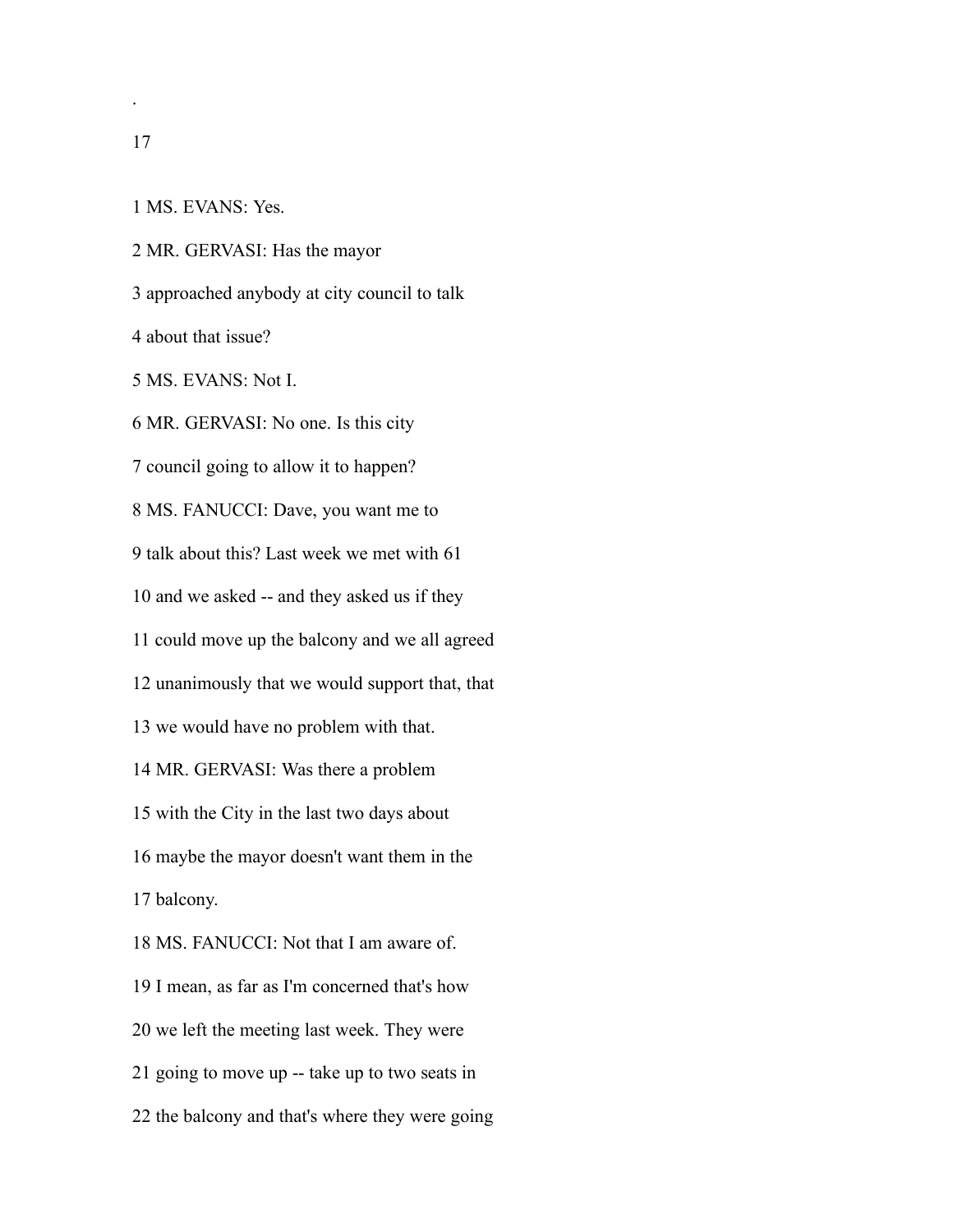to put their feed.

 MR. GERVASI: That would be great. It's a shame, but at least they would still .

be here.

 MS. FANUCCI: Well, I think they are using that back room because of the heating system, that was the idea, but we all agreed that they would move up to the balcony, so that's the last I heard and that was last week. MR. GERVASI: It's my understanding, and correct me if I'm wrong, is city council not in charge of this building and not the mayor?

MR. COURTRIGHT: This room.

MR. GERVASI: This room.

MR. COURTRIGHT: Mrs. Gatelli might

be able to answer that. So we don't

have speakers -- and could you hold Mr.

Gervasi's time, it's going to take me a

little bit to explain this. So that we

don't have speaker after speaker I think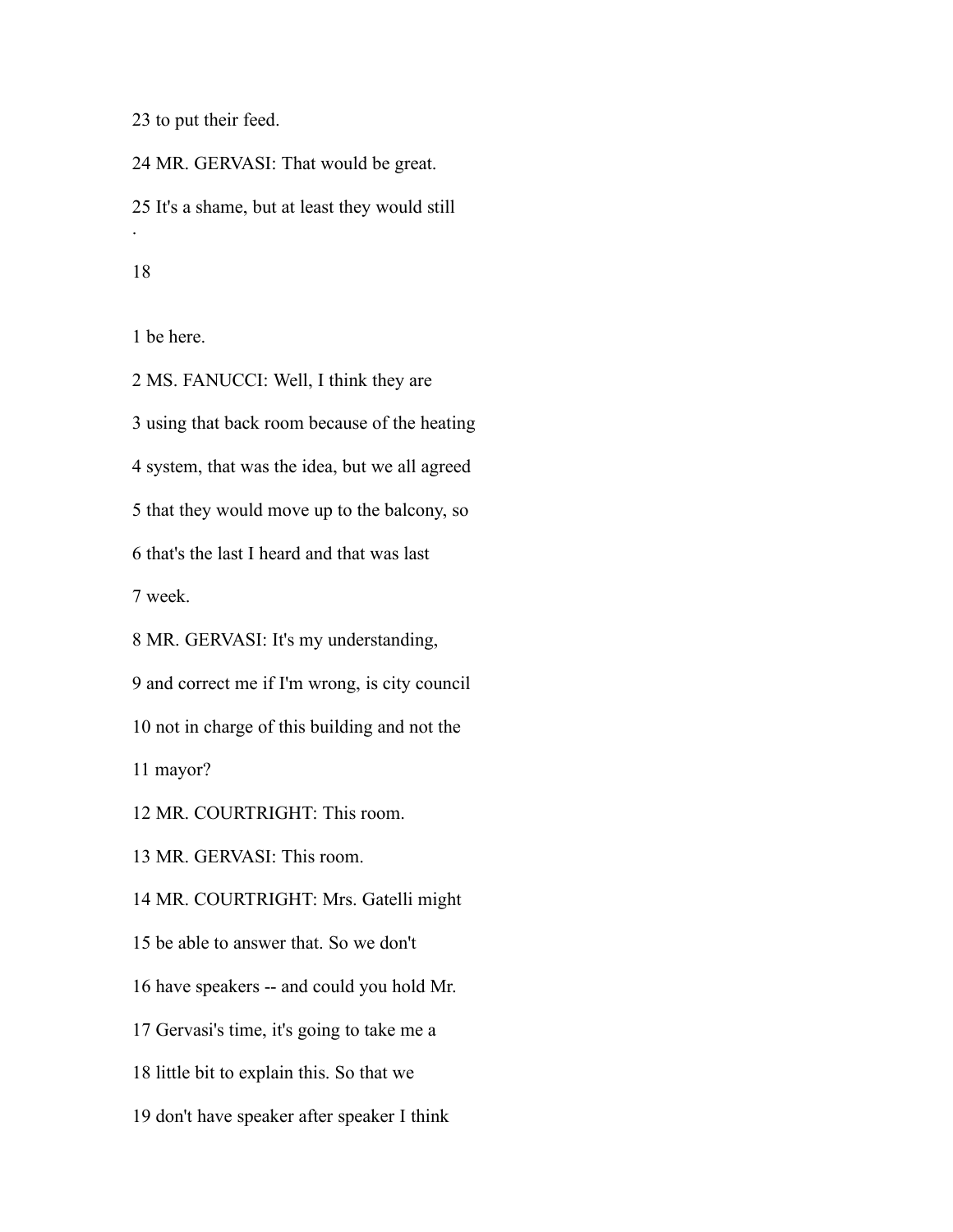everybody is concerned about that and I think I know what you are talking Mr. Gervasi, I have probably heard the same rumors you have. First let me state that last week

 when I walked into the caucuses, Mrs. Evans .

 was already there, Mr. Finnerty from Channel 61, Mr. McGoff wasn't there yet and they had pretty much I believe talked about everything that was going on with 61 and they agreed those three that, you know, to allow 61 to broadcast from the balcony live, no problems. I agreed and I pretty much thought it was a done deal, and I don't know if I spoke to Mr. McGoff afterward about it, he came in a little bit later, but this week there has been rumors around and I think they might be a little bit of validity that they are not going be allowed to go up there because of the fact that the wiring or whatever the case may be might be a safety hazard. Well, this is a rumor and I think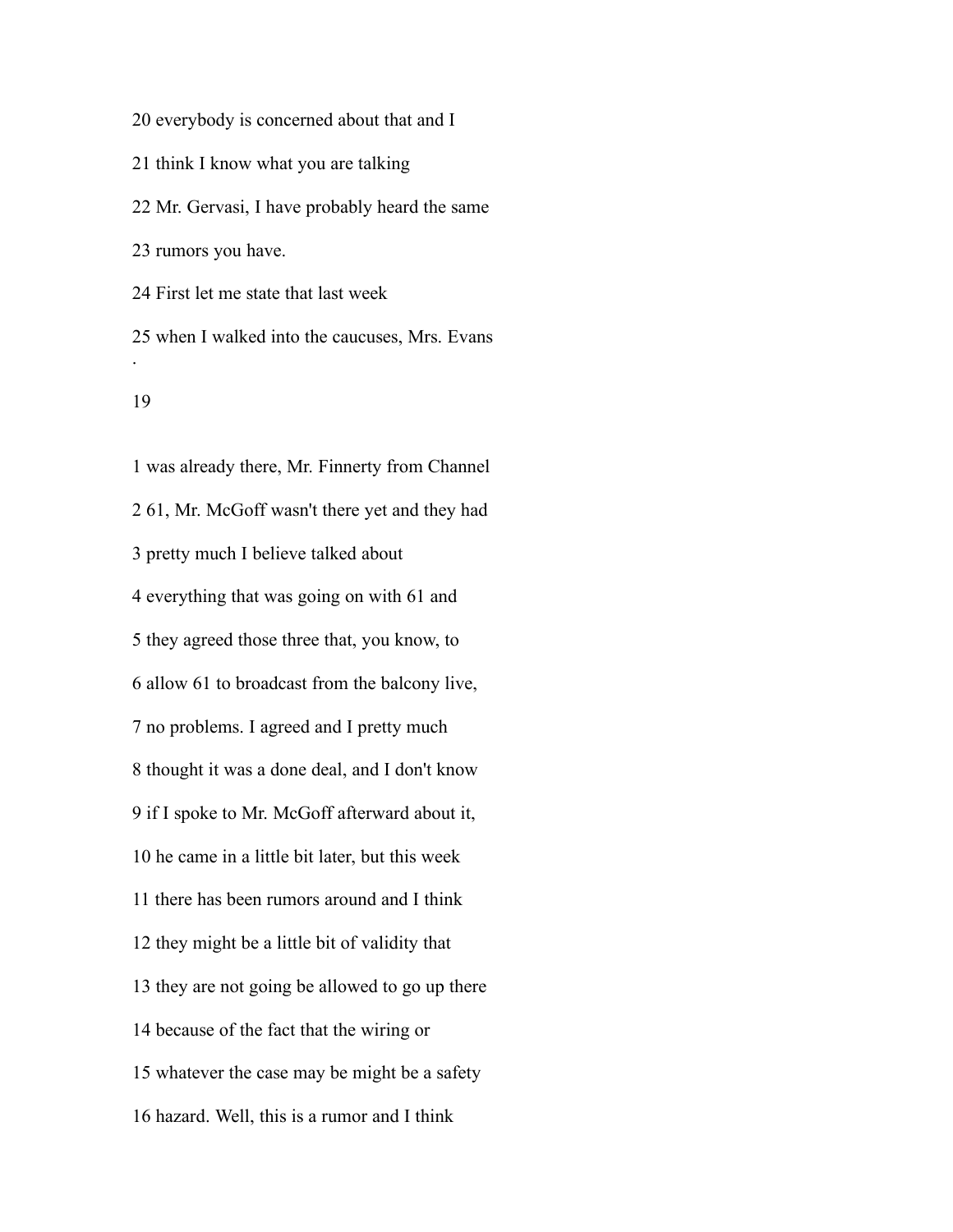that's possibly what Mr. Gervasi is referring to; right? MR. GERVASI: That's what I just referring to; right. MR. COURTRIGHT: And I'm going to say for me, and I obviously won't speak for anybody else, if by some chance putting it up there is a safety hazard or whatever the rumor is then I would have no problem moving .

 that desk, nothing against you people, move that table out of there and let them be right there because I don't think, and if you are please speak up, anybody is opposed to them broadcasting here, so if anybody is please say that you are, but I just thought that might save some time for speaker after speaker asking the same questions, so my impression is that everybody on this council and, again, if I'm wrong correct me, is all in favor of these meeting being broadcasted live from this council chamber. MS. EVANS: Mrs. Gatelli, can I just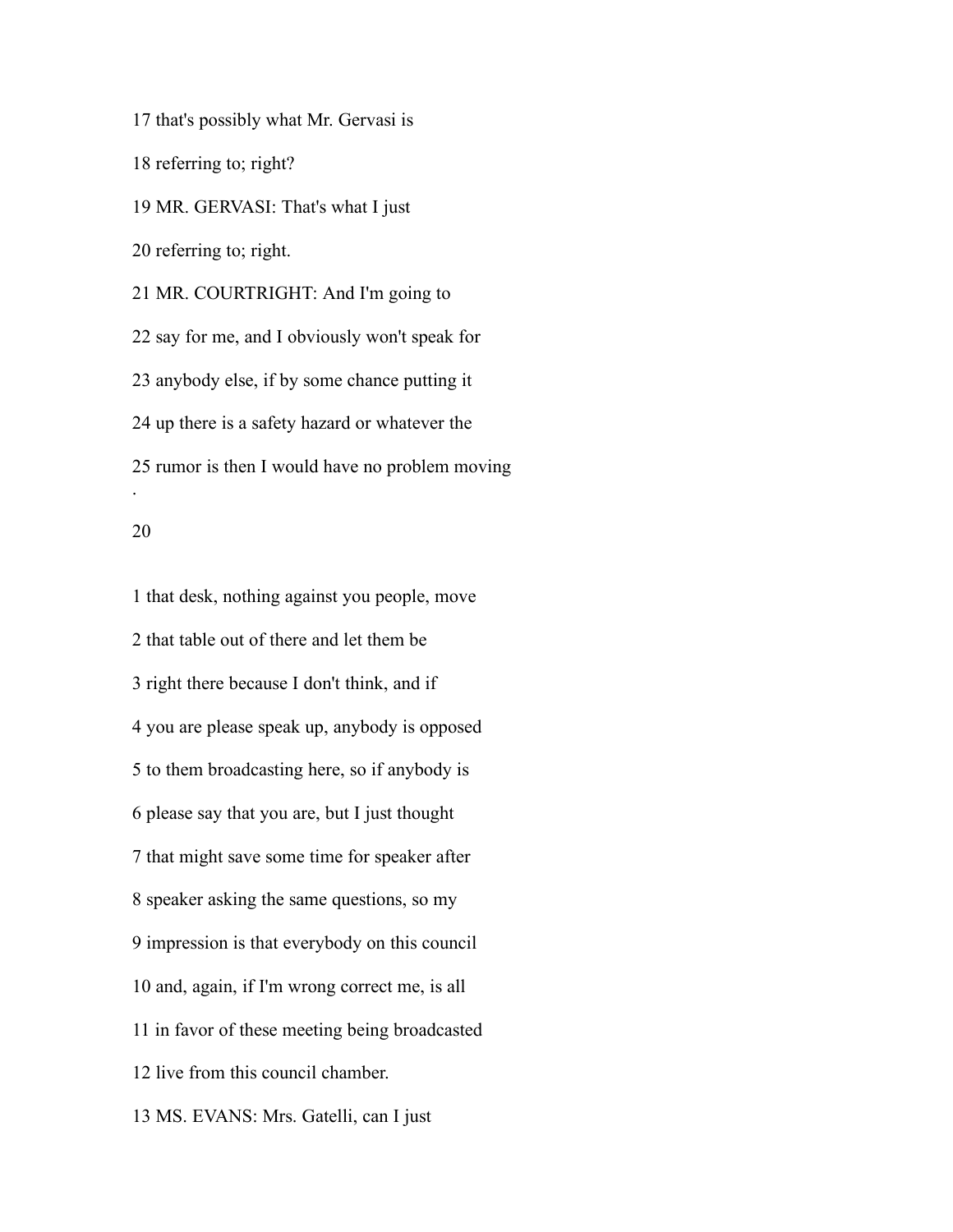add something?

MS. GATELLI: Yes.

 MS. EVANS: Mr. Finnerty I believe also stated that at one time Channel 61 actually had their equipment located in the balcony and that it worked very well and that they would be very pleased to make the balcony their permanent home, so I can't imagine why suddenly there would be any problems with that. And as Mr. Courtright said, should any type of unforeseen problem arise then I agree, let them place the .

## 

 equipment here and if that arises any further controversy involving placement of the equipment or the broadcasting of council meetings then I would be willing to go so far as taking council meetings elsewhere to a location where these meetings can be broadcast from because I think right now they are probably the most important, the most vital source of information in this area, not only in the City of Scranton but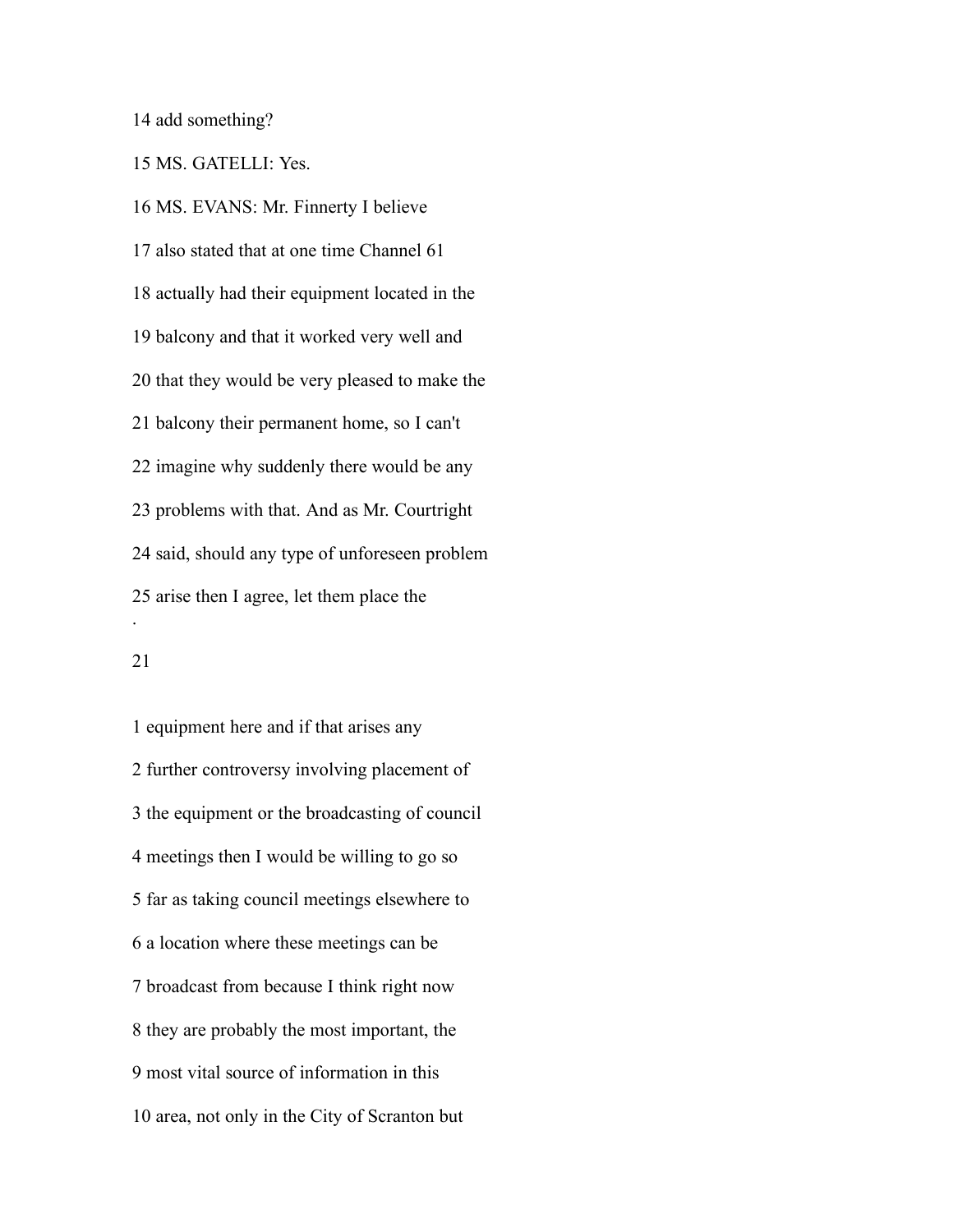throughout this area and it's something that we absolutely cannot afford to lose. MR. GERVASI: Well, it's very encouraging to hear those answers and I appreciate the support of City Council to keep 61 here and there is a few reasons because of it and the reason why I am here tonight is because this was bringing up painful memories back in 2002 when the recovery plan was going on. All of a sudden when council speakers, particularly the union representatives, were coming here and explaining to the people of the City of Scranton what exactly is in the recovery plan that the mayor was touting and the . 

 problems within the recovery plan the prior council decided that it was okay to shut this room down and begin painting. The Ice Box complex went up faster than it took to paint this room, so it was very obvious to us that it was a way for the City to stifle information being disseminated to the public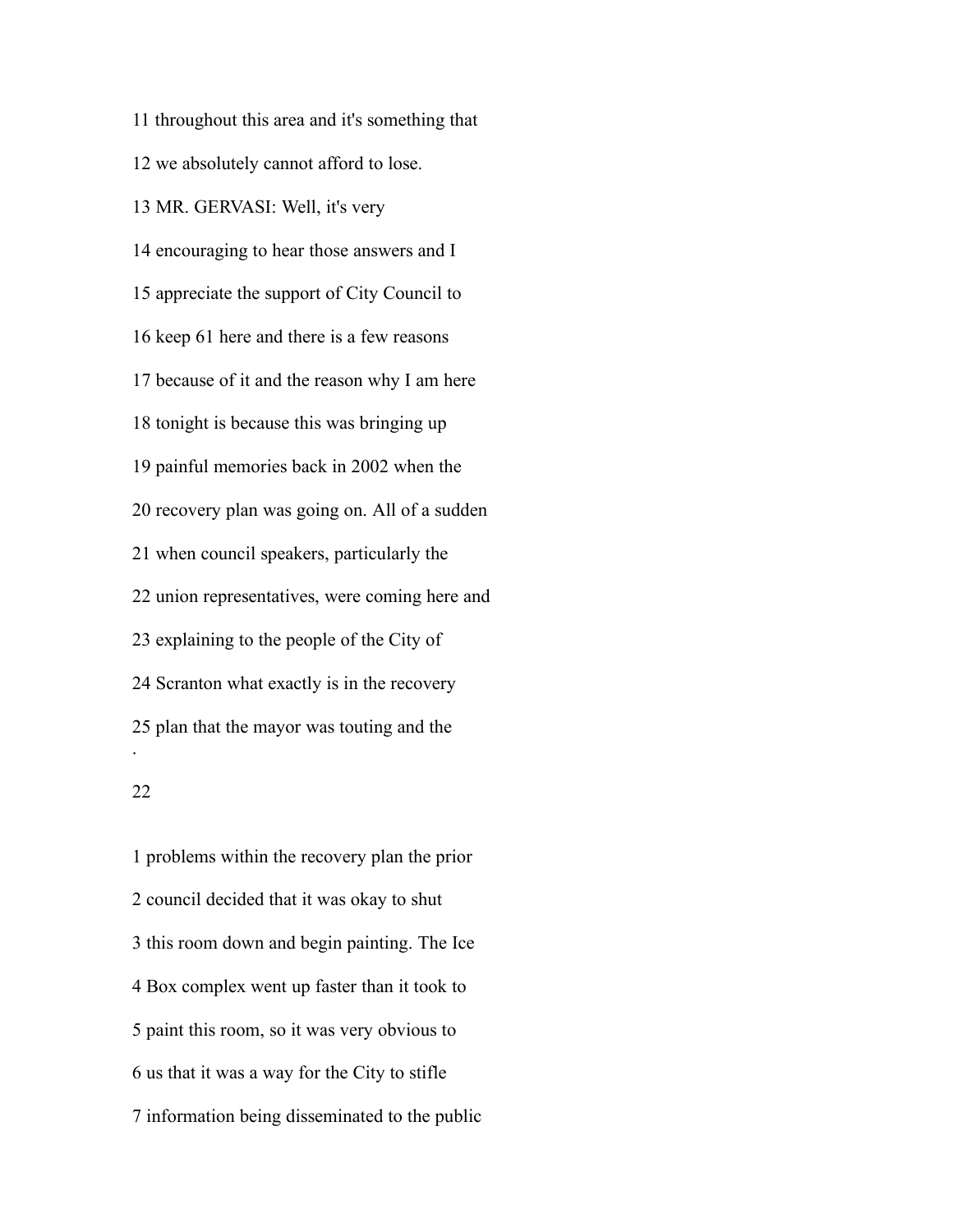about very important issues and we have the newspaper beating us up and we all know how accurate the newspaper is all the time, if this show shuts down it's bad enough now that the people in the City cannot watch this show live on Thursday nights, people have things to do on Friday mornings and on Friday nights and on Saturday mornings and on Sunday nights and on Sunday mornings when it's the last time they televise it people are normally in church or out doing things with their family on a Sunday. This is crucial that this station remains here. Mr. Finnerty and Ms. Marks and all of the people that volunteer all of their time to come here so that the people in the City of Scranton, especially the people who don't have access to be able to .

# 

 come down here can see how the government operates, and I'm sure there is a ton of people that don't like what I say and there are things that people out here say that I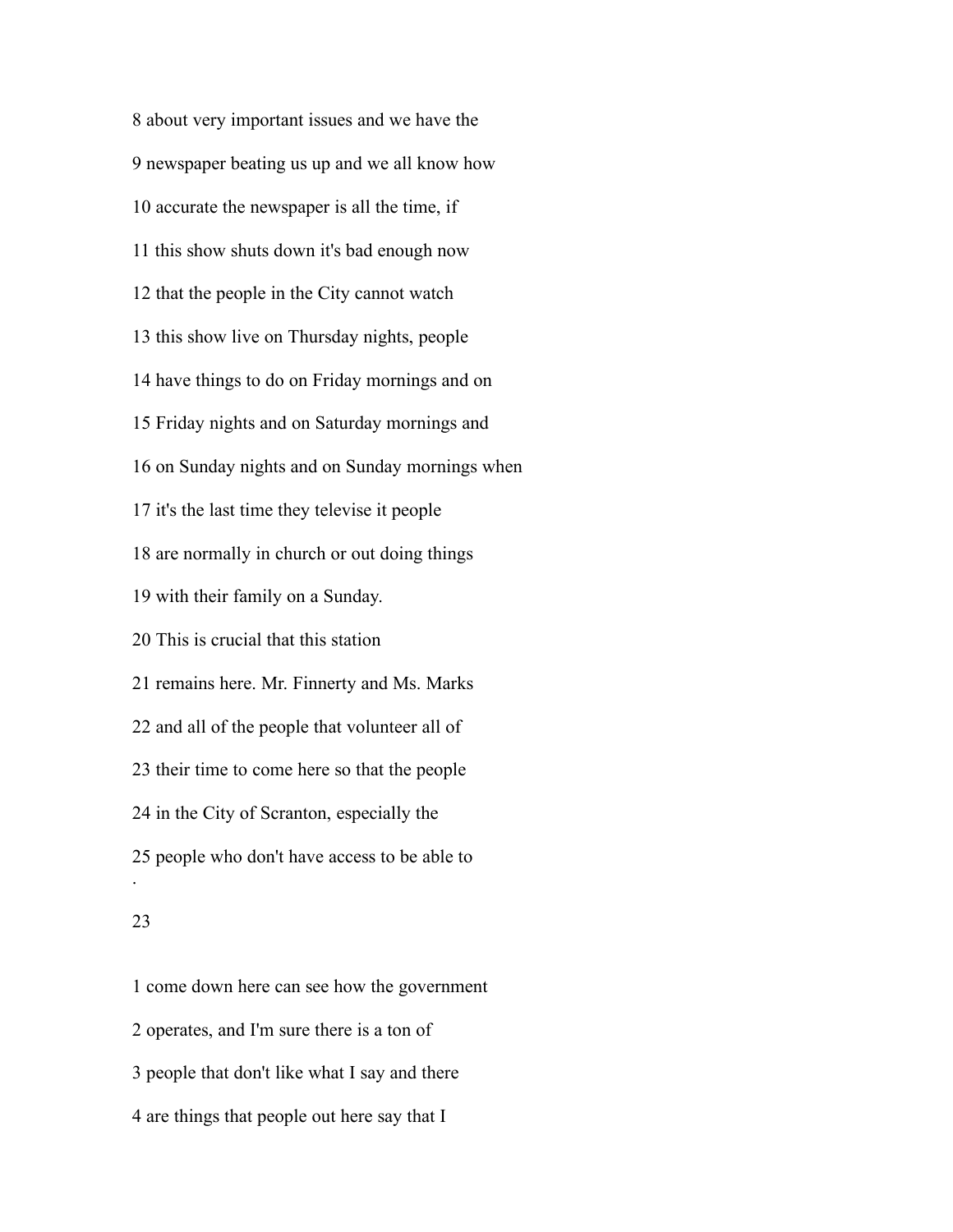don't like to hear either, but the fact is this is your government in action, this is not censored, this is not sanitized, this is not biased and it's not slanted. What happens at this podium and what happens from that dais is the truth, it's live, and it's not edited.

 And that's the most important thing the City can ever have with the regime that we have in office right now and this is the only way you can find out what's going on in this town and I would find it unconscionable if any of these council members cow-toes to the mayor and has Channel 61 kicked out of here and they can't have a live broadcast because if you would remember when they shut this room down last time there was not one council member up here that was there at the time they were all removed from office. Thank you very much. MS. GATELLI: Andy Sbaraglia. .

# 

MR. SBARAGLIA: Andrew Sbaraglia,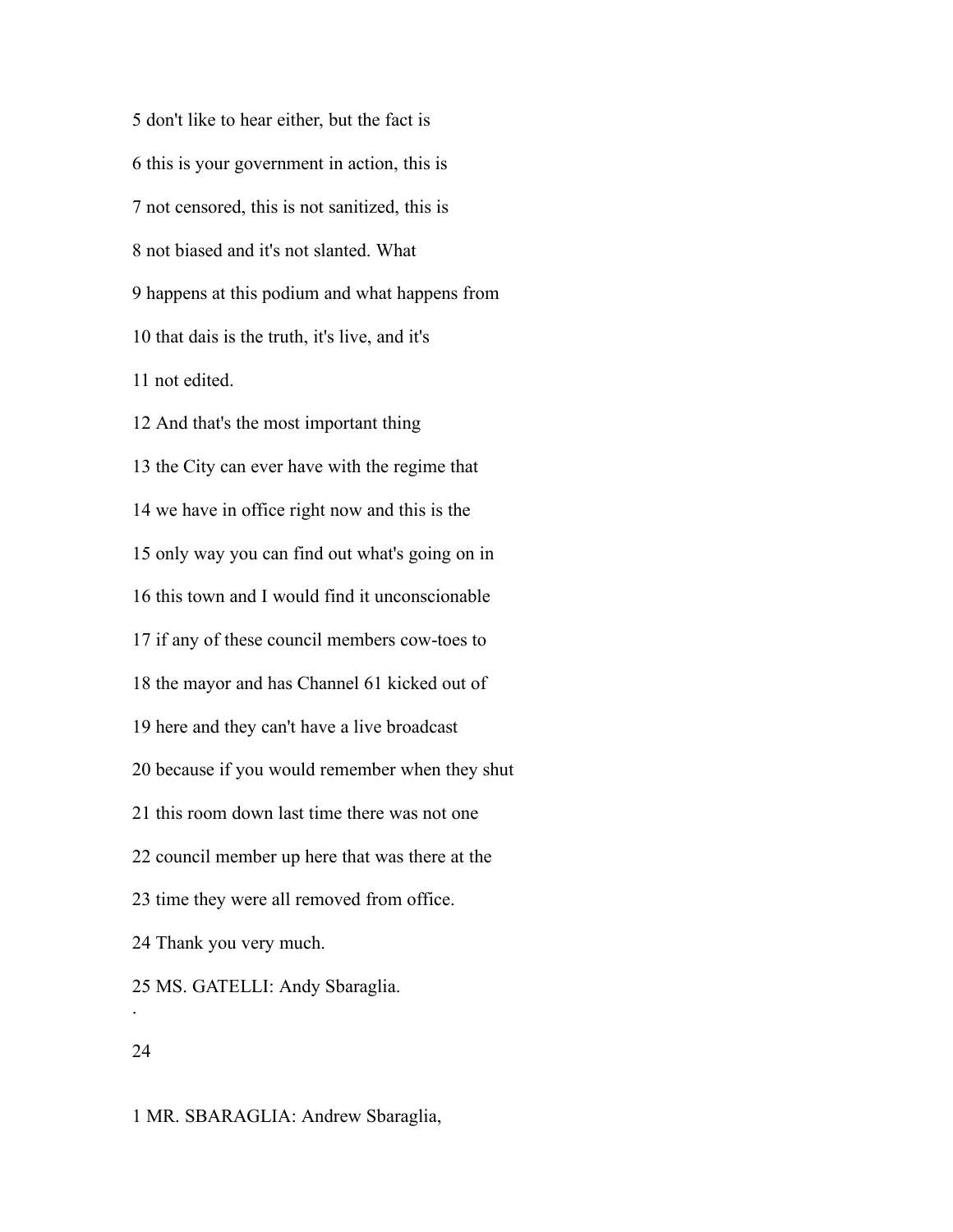citizen of Scranton, fellow Scrantonian. I want to talk about the loan, your item 7-E specifically, this is the \$250,000 UDAG loan and from what Mrs. Fanucci said this is some type of an electrical distributor. Do you know that it's a half a block from All-Phase? MR. COURTRIGHT: Yes. MR. SBARAGLIA: Do you know also that it's located in a very narrow alley? MR. COURTRIGHT: Yes. MR. SBARAGALIA: All of these things are very negative. Now, I have nothing against this man locating his business in different parts of the city, but I think All-Phase, and there is three distributors already in that area. This is the secondary loan, it's not even a primary, we are going to give them \$250,000 for a secondary mortgage on his property. Now, from what I read in the brochures it was from four to eight jobs he would create. It's not saying that people have to be from Scranton, he just has to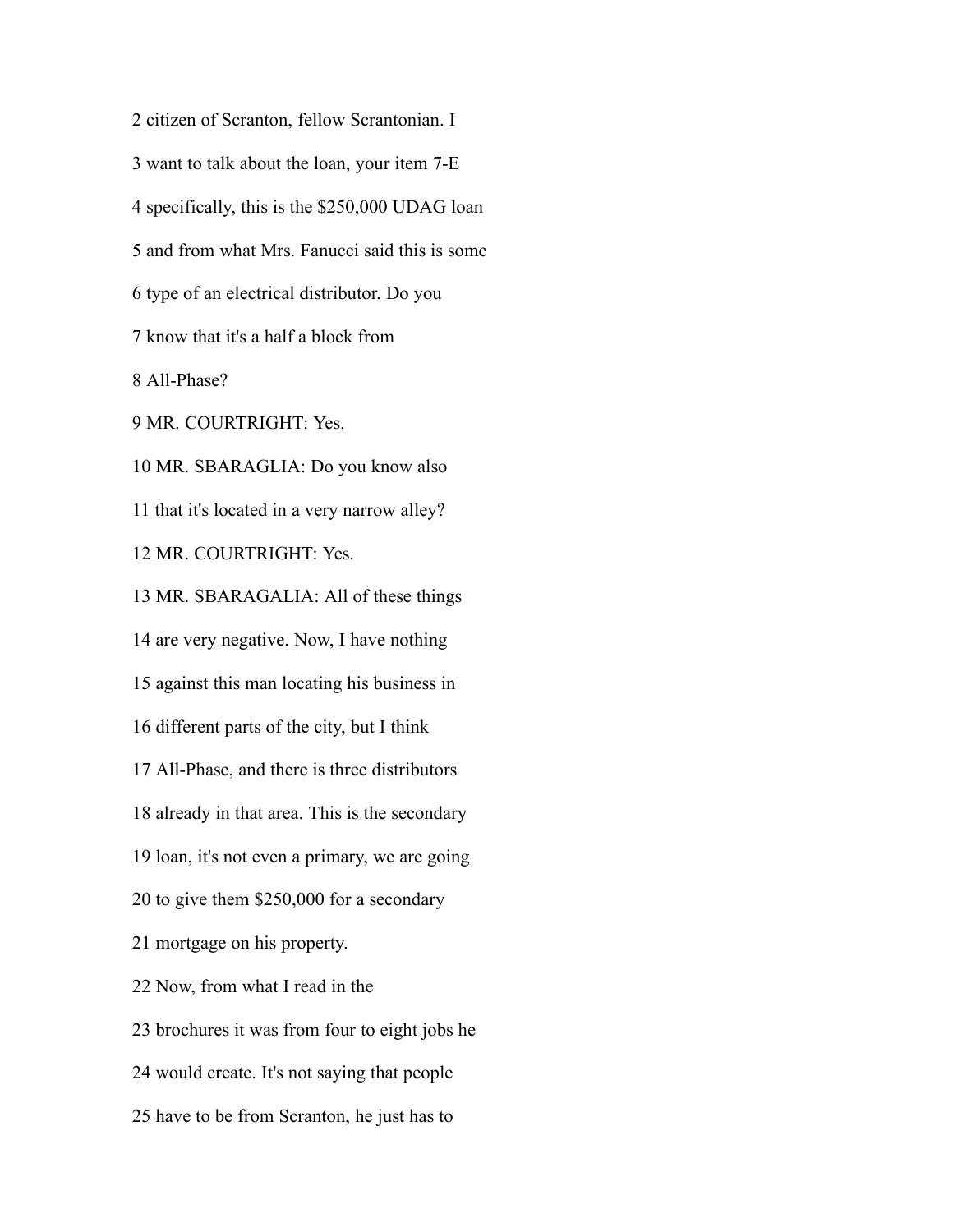create four to eight jobs. Four in the first I guess initial and then after three years number eight. But did anybody at all ask All-Phase or any of them other distributors in this area whether they would welcome this kind of competition this close? MR. COURTRIGHT: Yes. MR. SBARAGLIA: You did? What did they say? MR. COURTRIGHT: I didn't ask them they called me. MR. SBARAGLIA: Well, I assume they would. MR. COURTRIGHT: And they knew a whole lot more about it because, you know, they are competitive, not All-Phase, but there is another, I'm not going to say the name of the company, they're not happy. It's competition. MR. SBARAGLIA: Well, there is three of them in there. There's -- up the street there is one of them.

.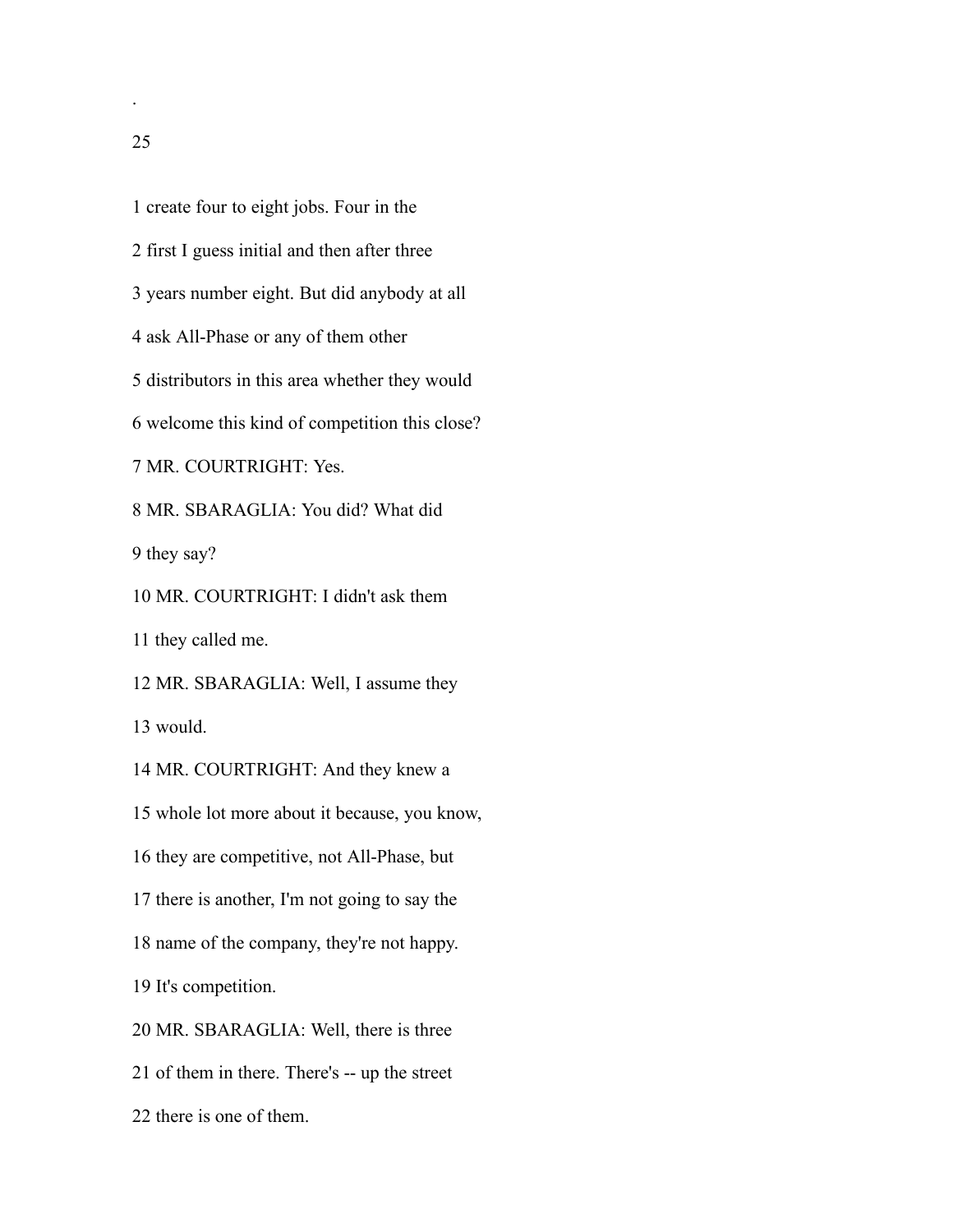MR. COURTRIGHT: I don't want to say the company's name. MR. SBARAGALIA: And there is also .

#### 

 one somewhere up there across from the Giant. Like I say, I'm quite familiar with electrical outlets that are currently in this area, because as you know, when I worked at the trades I used to do business with them all. But, anyway, I would think that's a serious consideration. Do we know-- you know, he wants to buy the building -- do we know who owns that building and how long did that person own that building? In other words, I don't want back door deals that hurt these other distributors because this is done in a back way. In other words, if this man bought this building say within the last six months and then he could turn around and sell it to this because obviously this thing was in the works for quite a lot of months, too, and these are things you really should look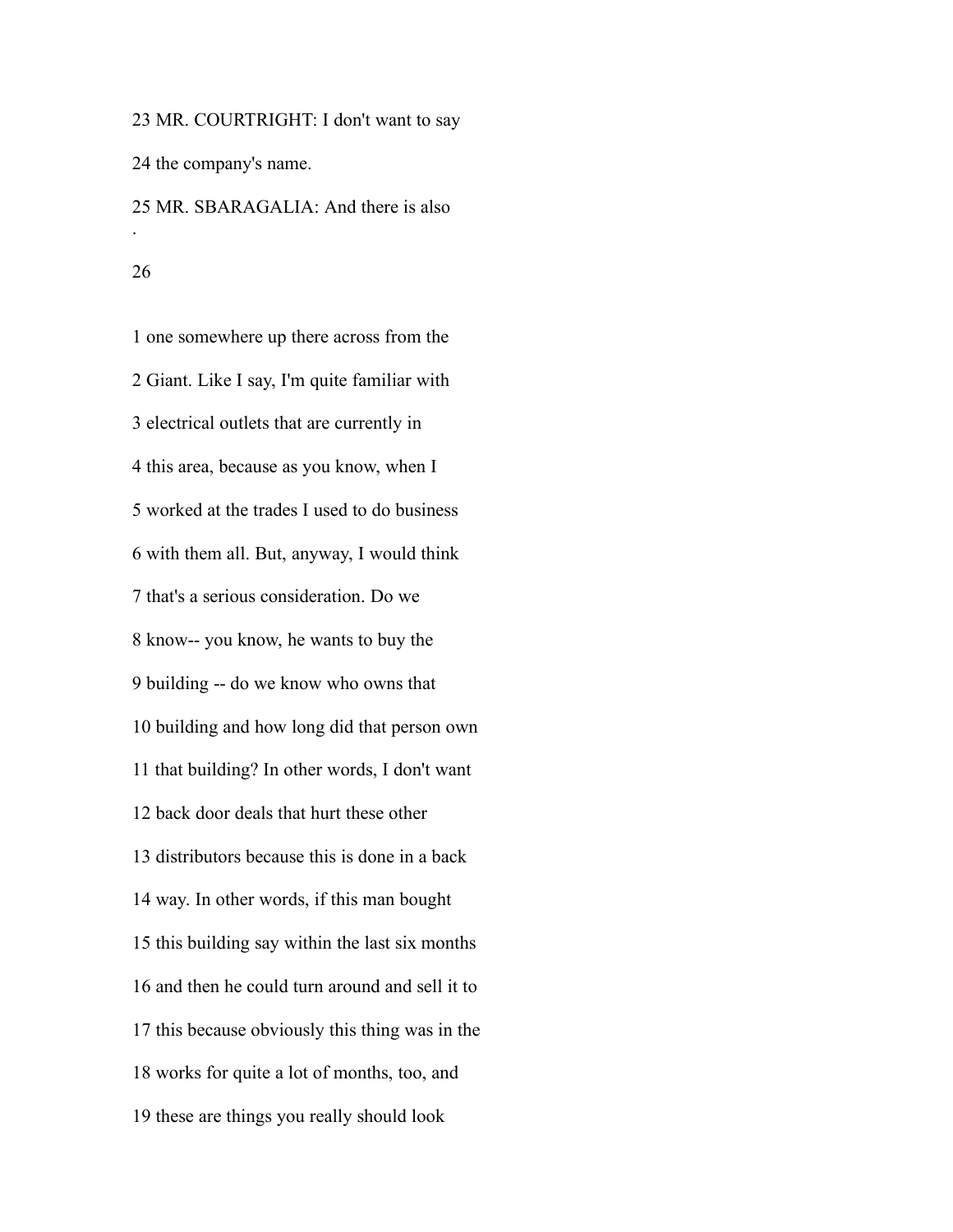into.

 Now, I have nothing -- if them other people are quite happy with that I have nothing against it because, like I said, it don't affect me anymore anyway other than the fact is one of these other places, if .

# 

 that place should fold it's UDAG's money and I don't think we have to replace it. If it was borrowing it from one of the government agencies and we had to replace that funds then it's -- you have to look at it a lot more closely. If this is a throw away like so many of the UDAG loans are, as you know, there is quite a few given and then after a few many years they didn't have to repay them that's in there, too, that was in quite a few of the legislation past. But, like I say, it doesn't affect me anymore other than the fact that may it affect us in our taxation later down the pike and the fact that is if this new distributor should go belly up that's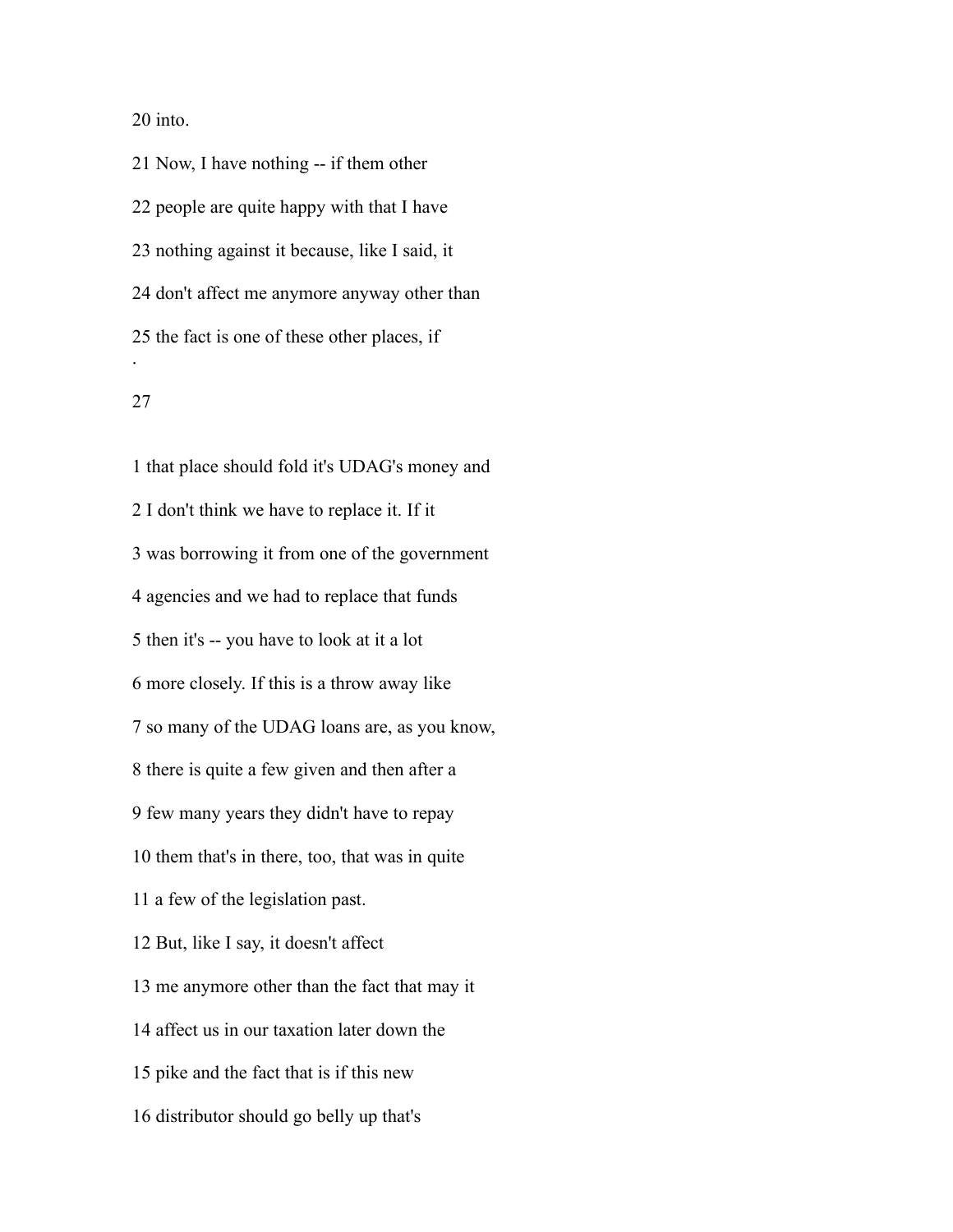\$250,000 that are lost that could be loaned out to other industries that maybe would a lot better for the city other than the city people is what is in this. They may go up to eight, they may not, depending on if they can last long enough to do it. That's all I have to say on that. MS. FANUCCI: Andy, I can tell you a little bit of something, this is not their .

## 

 first company that they are opening, this is like their fourth or fifth like almost a franchise that this company has. This is not their first shot at business. They are very eager from what I heard to relocate to Scranton and open up a franchise-type of business here. This is not a new deal for them. From what I heard, they are not looking for, you know, to flip this. They are looking for long-term settlement, growth and development in our area and to me to chastise somebody I understand. I know if I'm in business I don't want another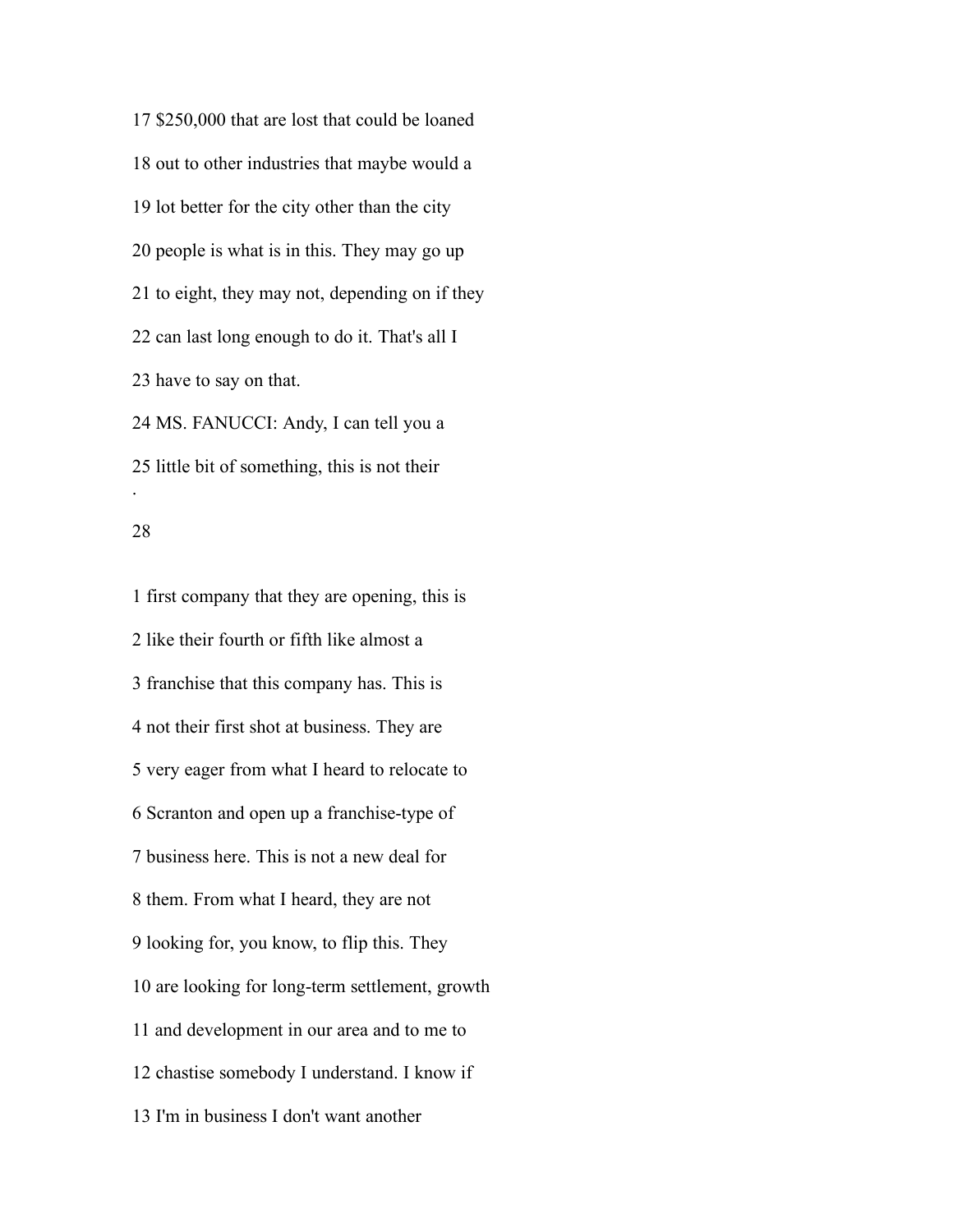business moving next to me, but competition

breeds good business and to me I think

welcome them here and I don't see any back

door deals either, Andy, that I can figure.

MR. MINORA: Five minutes.

MR. SBARAGLIA: She took up the few.

The only thing I want to say one more thing

on it.

MS. GATELLI: Well, go ahead, but --

MR. SBARAGLIA: Well, I didn't ask

that question.

MS. GATELLI: Okay.

.

 MR. SBARAGLIA: That was volunteered. Then I was going to ask her then why the secondary loan, why not the first mortgage? MS. GATELLI: Maybe Attorney Minora can answer that because most of the loans we incurred were secondary, too. We're usually in second place. MR. MINORA: Yes, it's not an unusual thing for UDAG to do that, a second loan.

MS. GATELLI: Yeah, it's very normal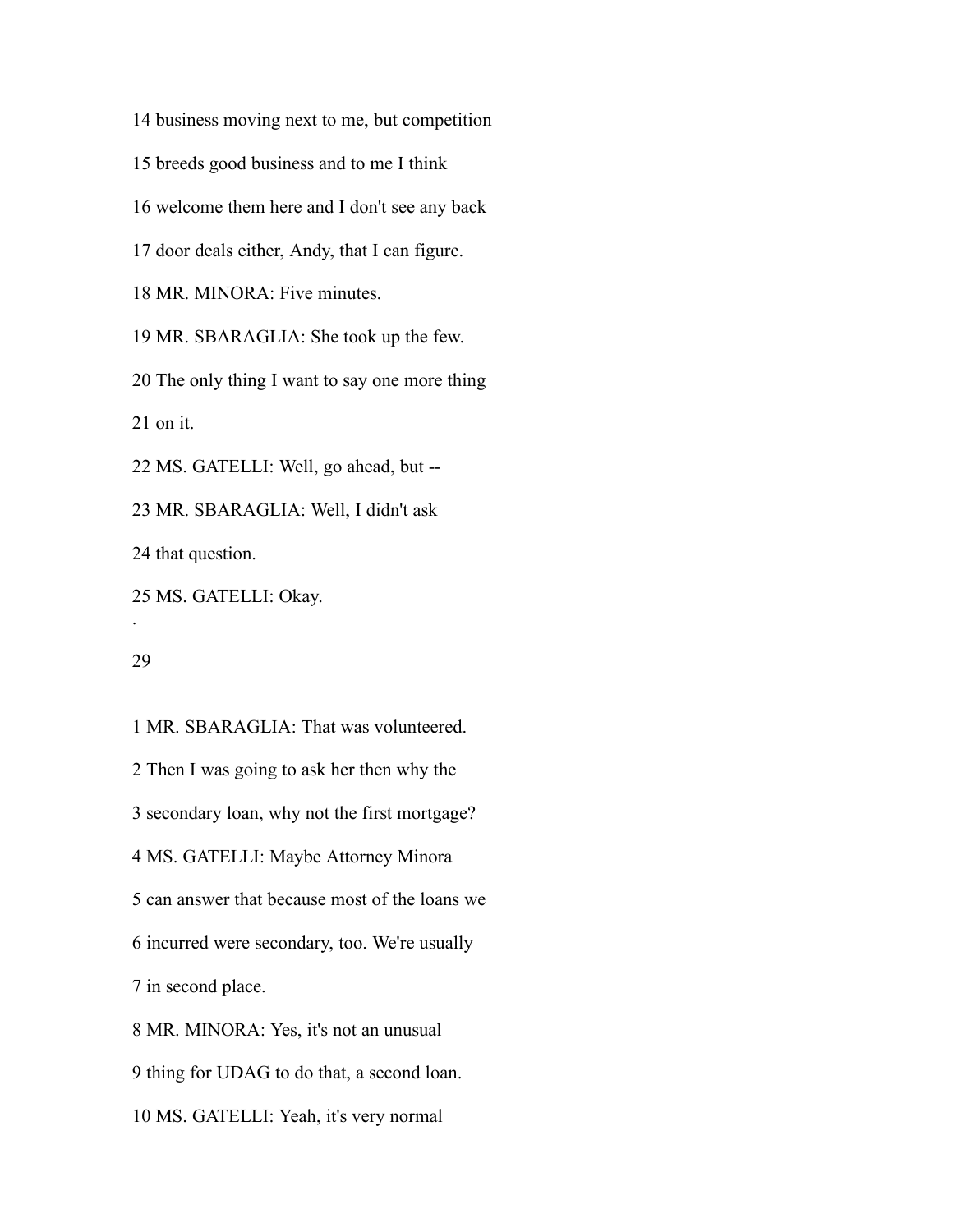to be in second place. Ozzie Quinn.

MR. QUIN: Robert Ozzie Quinn,

president of the Scranton Lackawanna

Taxpayers and Citizens Association,

Incorporated. The first thing I want to do

is I want to thank Kay and Neil for the

professional help they gave me and they gave

me the information I need. Thank you, Kay

and Neil. I just want to tell you also that

we have the reelection of officers for

Scranton Taxpayers Association,

Scranton/Lackawanna Taxpayers Association,

and I'll be returning as the president. Lee

Morgan is the vice-chairman, Tom Lavarsky is

the treasurer, Patricia Alody is the

# 

.

secretary.

I want to start in regards to a

follow-up of last week's meeting when I

spoke about the real estate tax in regards

to offsetting the transfer tax for the

properties, okay? First of all, the intent

of the ordinance for selling the former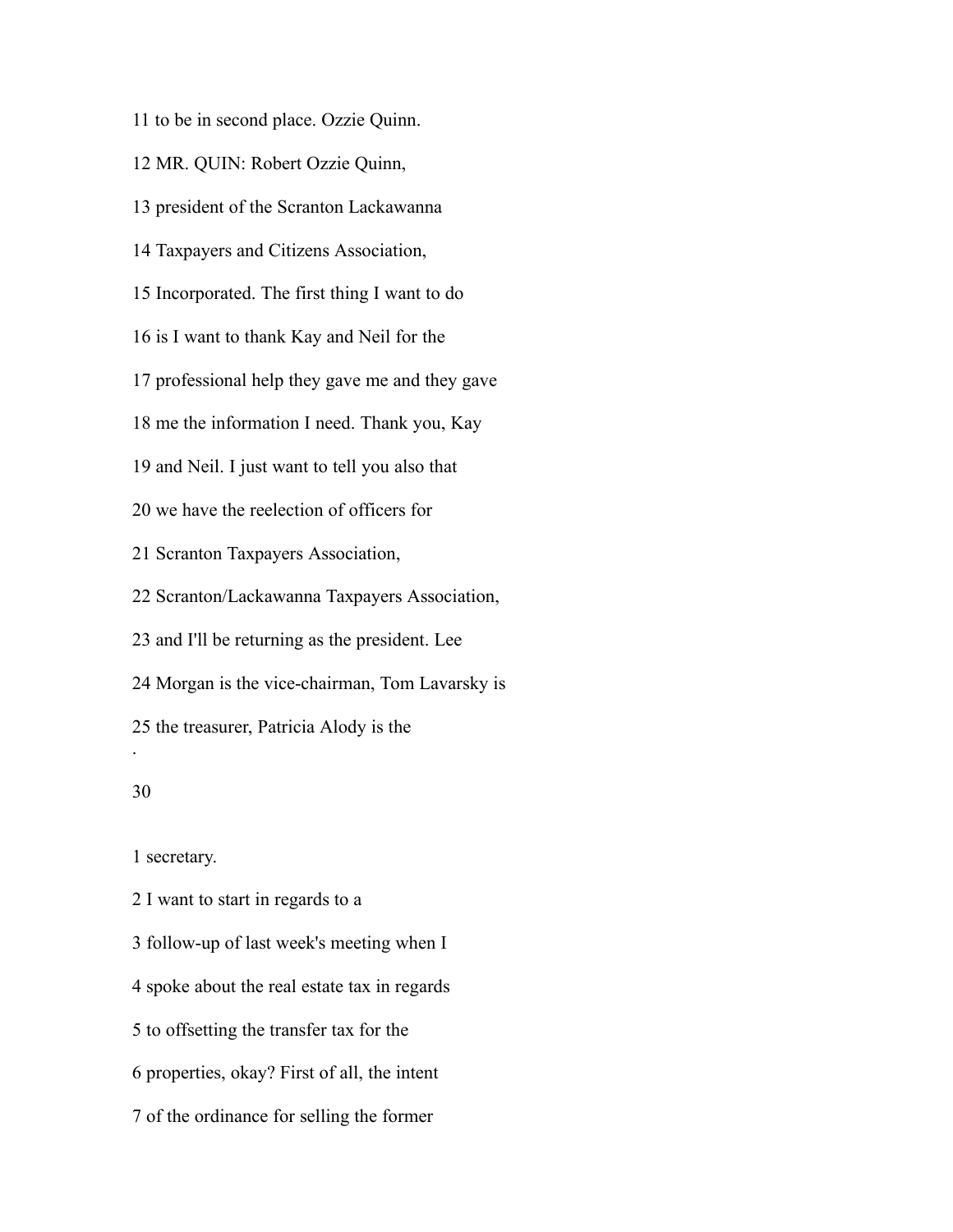Scranton Municipal Golf Course was for parks and recreation and I will show that through to the minutes which I got from Neil and Kay, okay? And I think by you people using this money to offset that Recorder of Deeds tax is misappropriating that line item, those funds, and I want to explain it to you, okay? That there was an ordinance for the passing of the municipal golf course from the Scranton Municipal Recreation Authority to the City of Scranton on November 25 and I have the minutes here verbatim and it says, "So I agree with the mayor, I agree with Mr. Dibelo for a transfer or what happens? Can we put directly into our parks system the money would not loose much in negate a lot in terms of recapitalizing Nay Aug, Weston .

# 

 Park, Weston Field and some other places. I don't see the down side of this. Our argument with this people who think this is selling of an asset."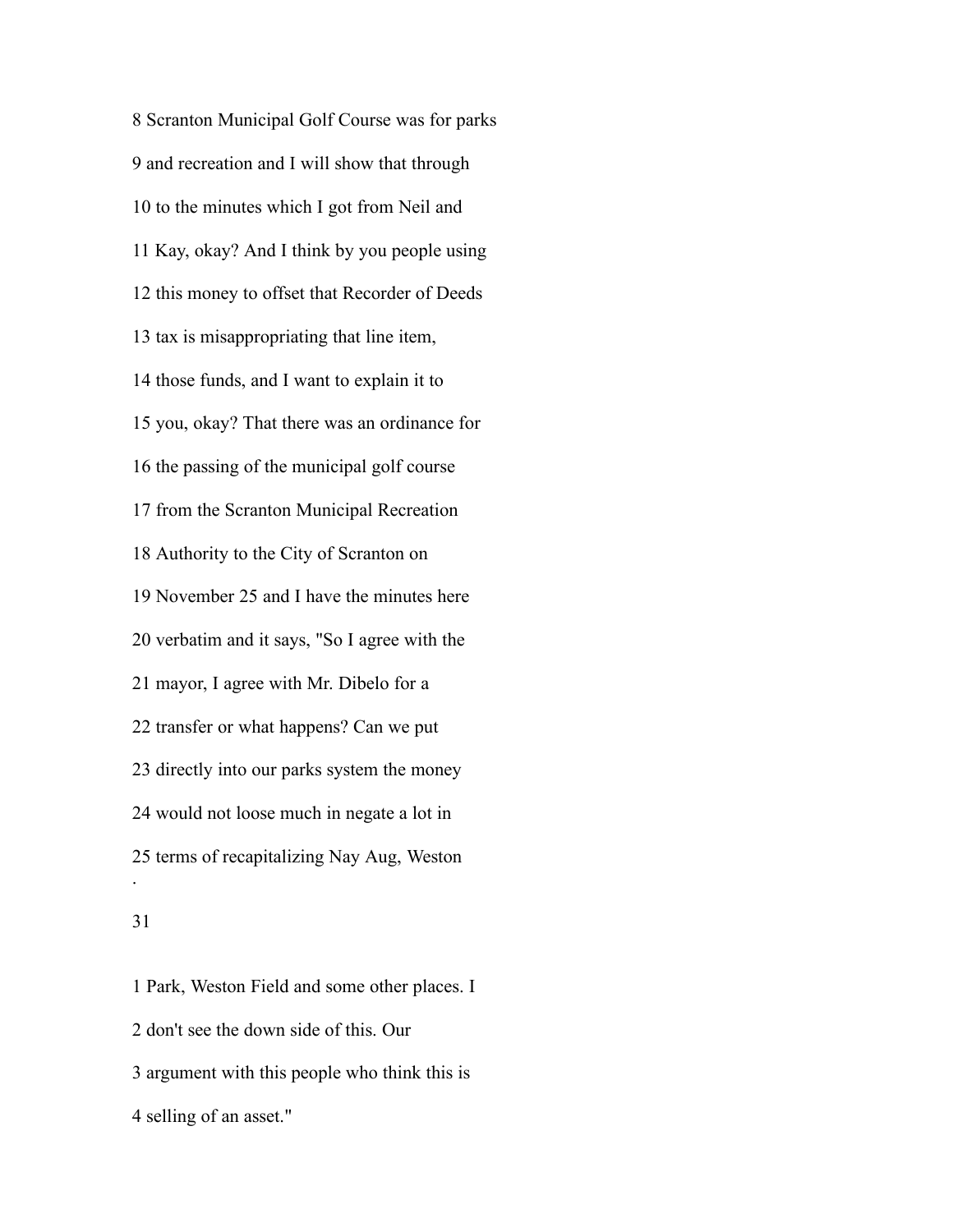Next, this is an emergency certificate now, this is in 2003, emergency certificate for sale on that -- for selling that golf course, okay? Emergency and it's 2007. Actually, it's four years and we still have that money and I'm going to mention the person's name because it's an official record, it's in the minutes. "Mr. Gilhooley: I think this is -- the sale of this golf course is as much about a philosophy as it is about a golf course. This mayor and I think this council are somewhat bent on changing the status quo in the City of Scranton. We are going to try to do business differently. We are trying to change what has been done and make it better and I think we succeeded on a couple of months already. One of the fronts the mayor has identified and we have agreed with him, at least some of us have, is the city's parks system. The city's park system . 

has been neglected for years, for many, many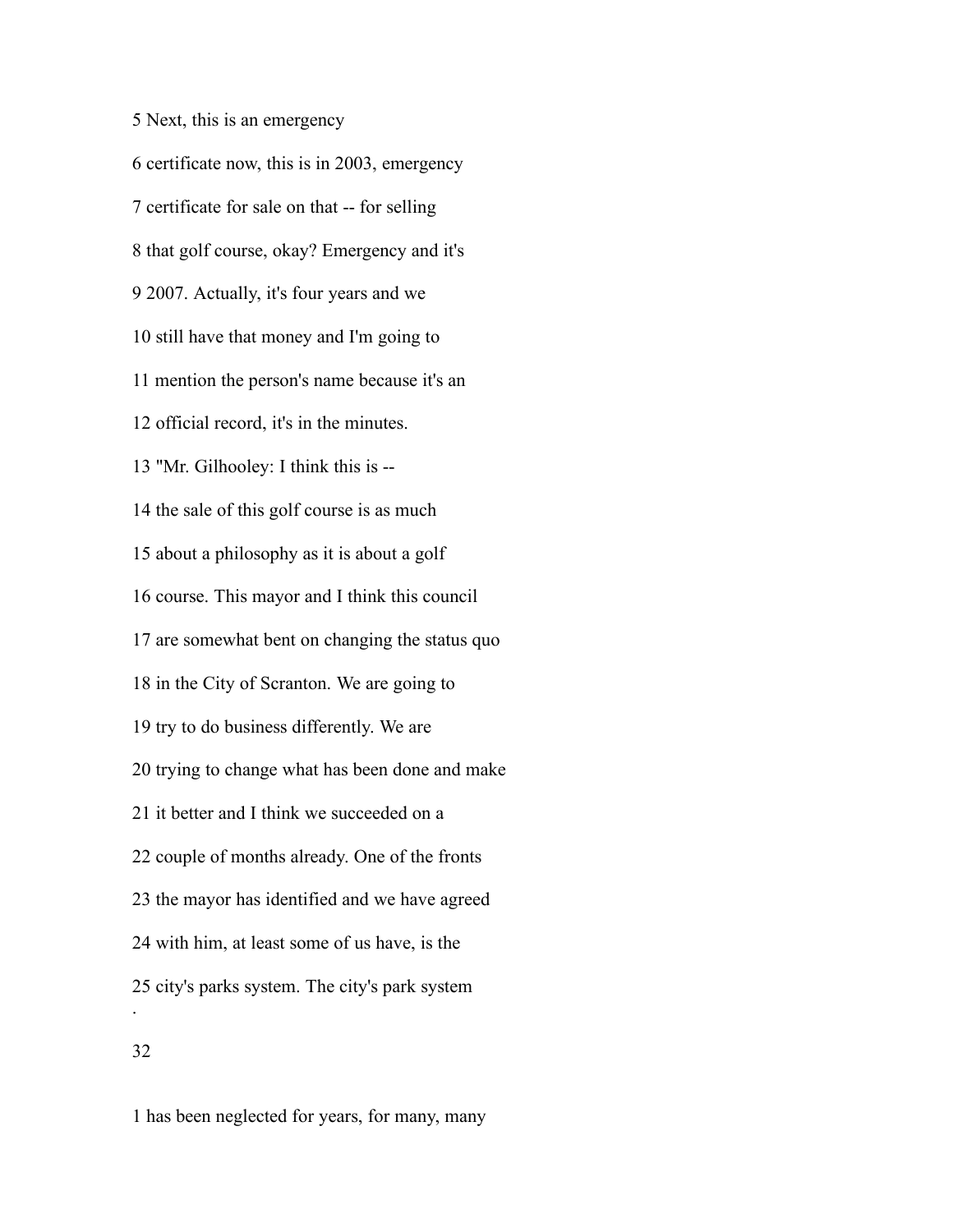years. It's time to get some money to identify the money for the rehabilitation of these parks and some of that money is going to come at this juncture from the golf course. The golf course over the years has not generated enough money in my mind to consider it an asset. At times we have gotten \$200,000 -- \$200,0000 and a 56 million budget is about one third of 1 percent ever the budget. If just isn't enough money. We are at a junction now where the golf course needs to be capitalized. There is still detriment. It's time to change the way we do business. It's time to get some money and put it into Nay Aug which we have already begun the process of doing, to put it into Weston Park, to put it into Weston Field, the people may not have agreed that this is it the best way, but that is the philosophy. The philosophy is to change the way we have done things over the past several years. This is just one of those cogs in the wheel and because I think that the parks deserve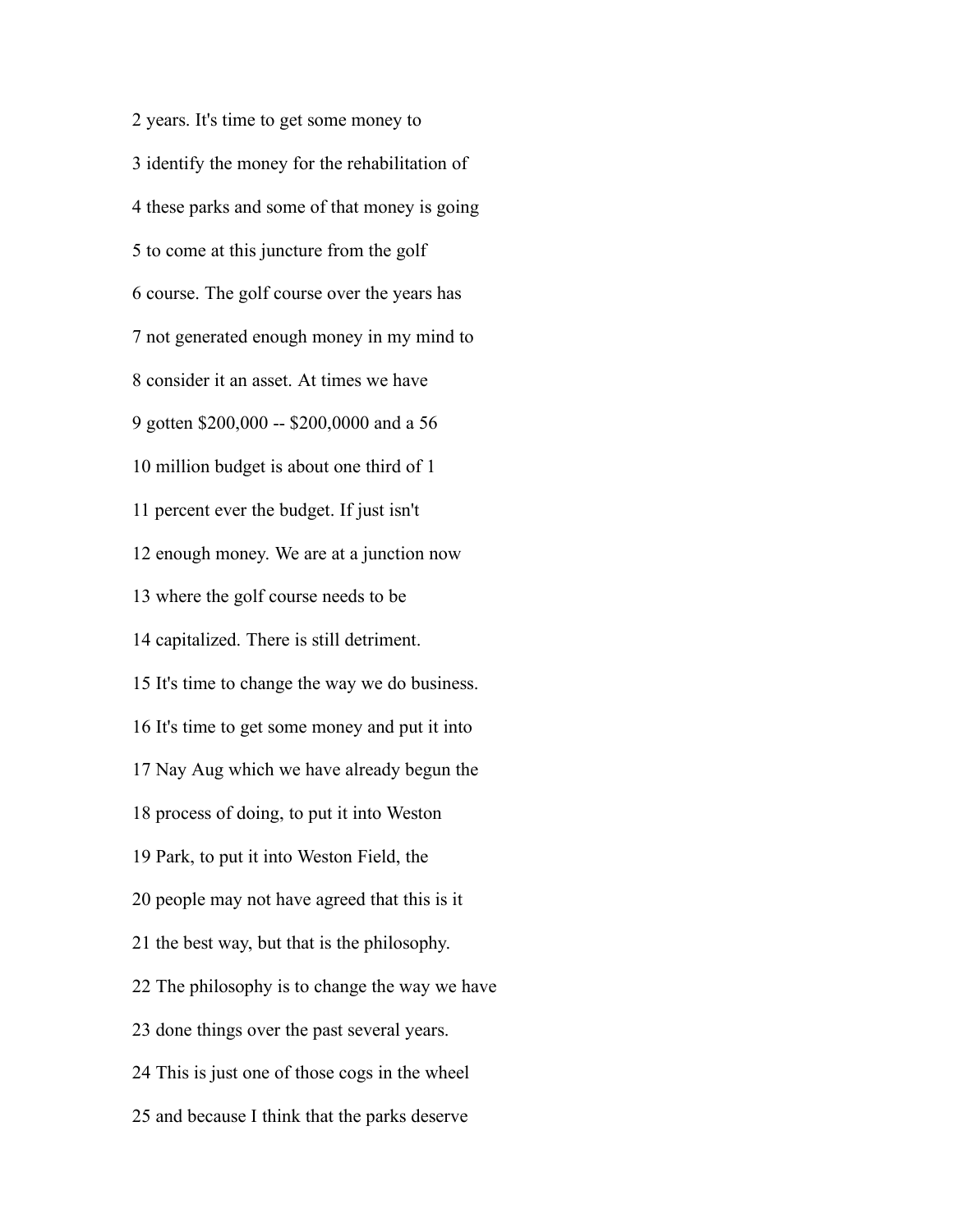it, the City parks deserve to be fixed and if we can fix it out of this money and it can be utilized. I'm supporting the sale of this golf course."

 That was Mr. Gilhooley, okay? And I think the council obviously you take of that selling of the golf course and the ordinance was for that money to be used for parks and recreation. There is no doubt about it. And I would have your solicitor look at it okay? And that passed and they also passed an emergency certificate for the auction of the golf course. My -- I just want to -- case in point, was that when Mr. Doherty was council they bid out the golf course and there was a 4 million dollar bid and Mr. Doherty refused to sell that golf course. Now, he sold the golf course -- MR. MINORA: Ozzie, that's five minutes. MR. QUINN: That isn't five minutes.

MR. MINORA: That's five minutes.

.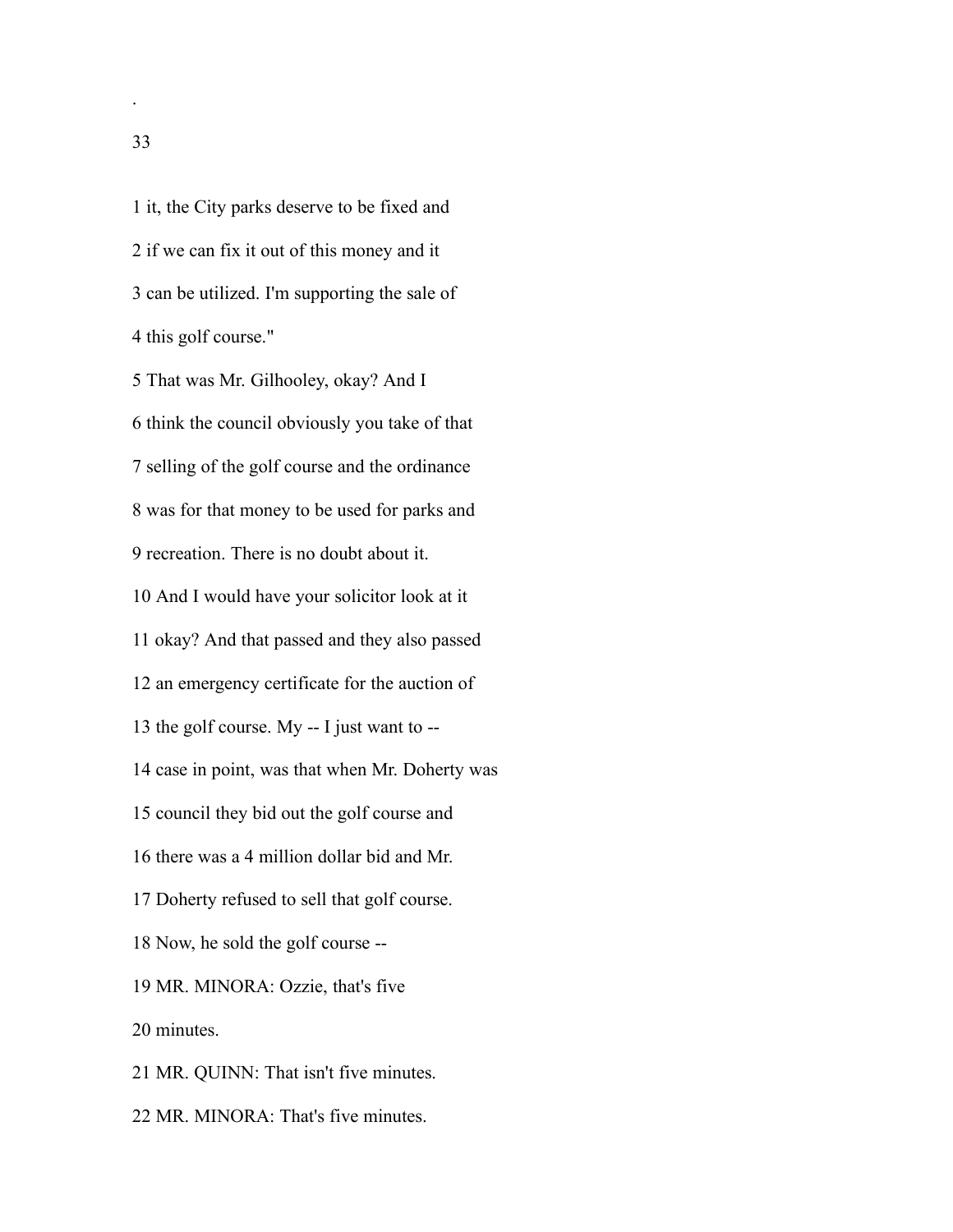MS. GATELLI: Thank you. James Stuckard. MR. STUCKARD: We had a little .

#### 

 problem with one of streets up there and Mr. Courtright there I gave him the slip and he said he might get somebody to fix it. Now, they still have the buses in town yet, we know that, but I heard they are going to raise the prices. I don't know when they are going to do it, it's a buck half it's going to be daytime and night. They shouldn't -- they should keep the same price for the buses. And we have cars parked in the same place where the buses are parking and they can't get up on -- people can't get close to the curb on the cars up by Applebee's is parked they can't get up -- the people can't get into the bus out of the bus door and get close to the curb by the drugstore and Applebee's. MS. GATELLI: We'll tell Chief Elliott again. I know he had people there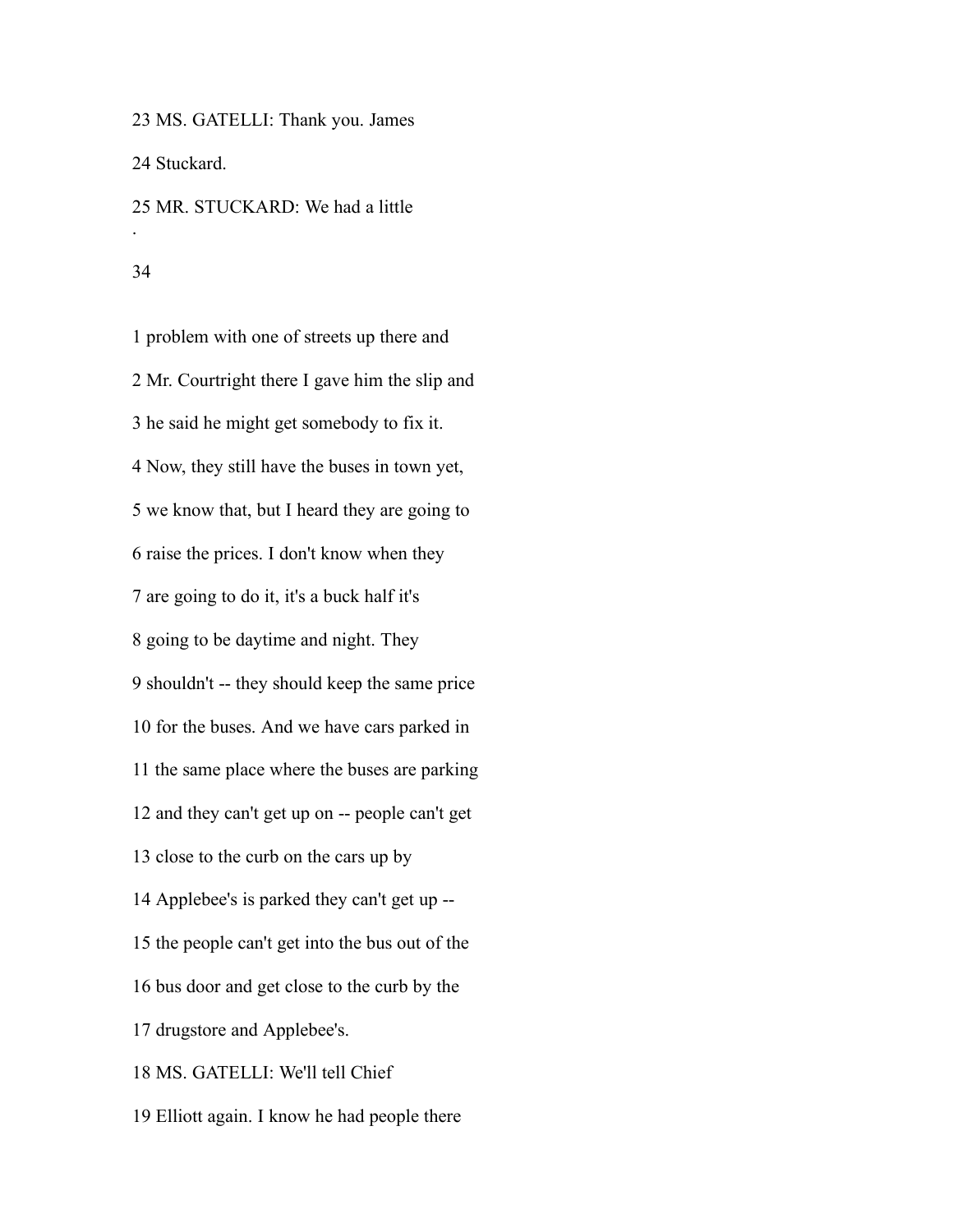at one time making sure so we will contact

them again for you, Jim.

MR. STUCKARD: What about the

 benches. I remember last year I brought it up last year about two years ago, two years I brought it up about benches by Applebee's .

# 

and the drug store.

 MS. GATELLI: Yes, they are working on the benches and they will be coming. MR. STUCKARD: What about Parrot Avenue, the holes are still there and I heard they're going to -- I don't know what they are doing, when they are going to do it because those roads are bad up there, Parrot Avenue, somebody is going to bust a tire or a rim. MS. GATELLI: What block of Parrot Avenue is that? MR. STUCKARD: Right by the school there by Judge's Lumber across right up -- they do park -- there is a cross street

there. There is a bunch of holes on Parrot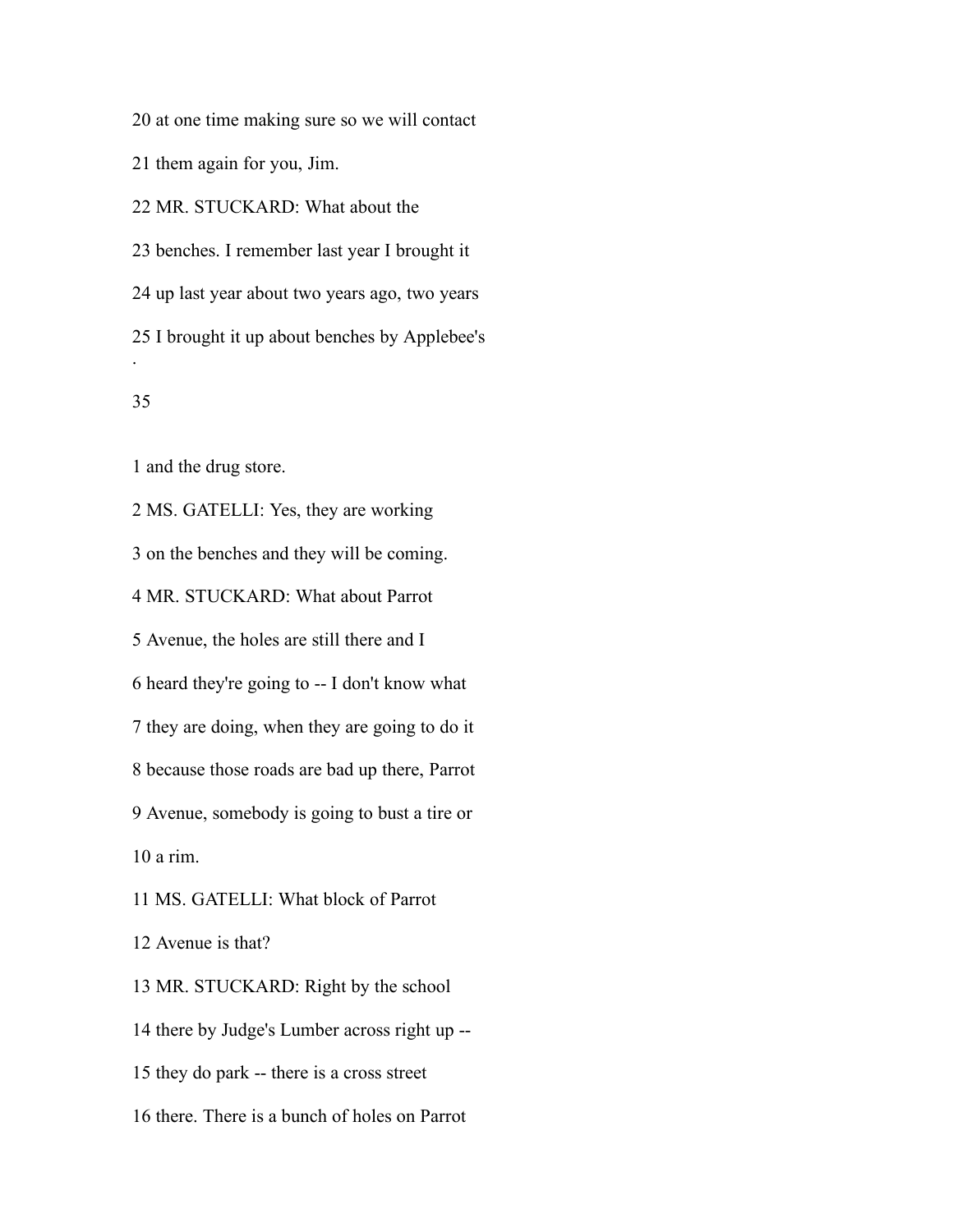Avenue way down on the bottom of the hill.

MS. GATELLI: We'll report that for

you.

MR. STUCKARD: I remember last year,

so the police are getting pretty good now.

We got some new ones I see. I'm glad so --

all right.

MS. GATELLI: Thanks, Jim. Reverend

Simmons.

## 

.

 MS. SIMMONS: Good evening, Council. My name is Reverend Katherine Simmons, Florence Midtown Crime Watch. I came here tonight to talk about one issue, but in sitting here listening I can't help but talk about something else. Our president announced that he is sending more young men and women across the ocean to fight for our freedoms. There are 3,000 and some young men and women who have entered the ground on our behalf these past months. They said it was for a war on our behalf. They fought for our freedom. Our freedoms need to be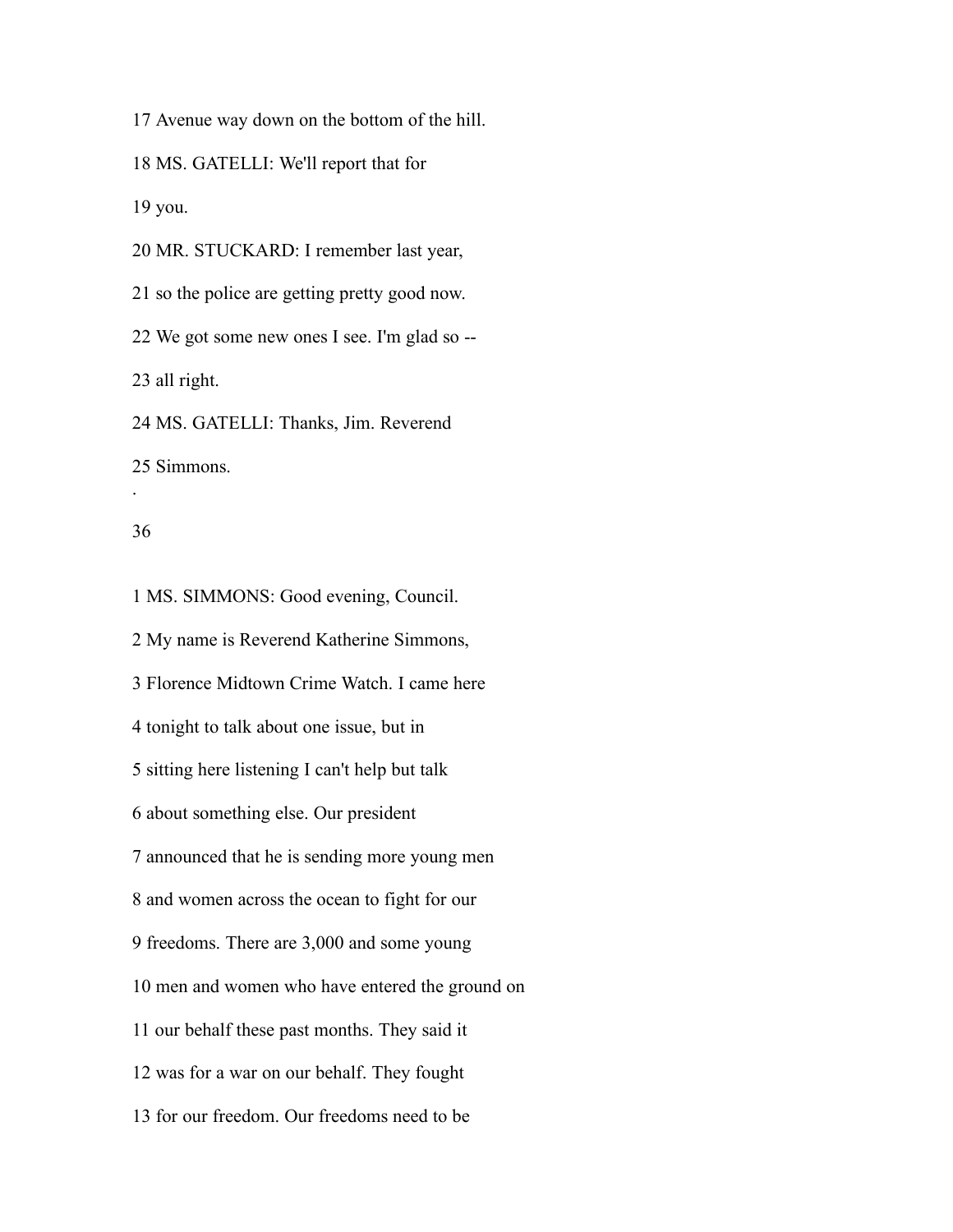fought for, but we need to decide what our freedoms are. What exactly are they over there fighting for? We can't even decide in our own city at our own council meeting what we are here for. Are we supposed to be up here for two minutes or should we shut the citizens up when they speak too long and make us feel uncomfortable. Should we fine tavern owners because they have people in there that smoke when we really should be looking at the alcohol that they are serving, that's what's doing harm. Ask me. .

## 

 I can take you to drug and alcohol clinics and show you the harm that alcohol does. That's what we should be looking at. We need to go back and start all over again. If we are going to ask our children to give their lives maybe we should look again at our freedoms and decide what they should be fighting for. No better a weekend to look than this one because a wonderful and generous and loving man gave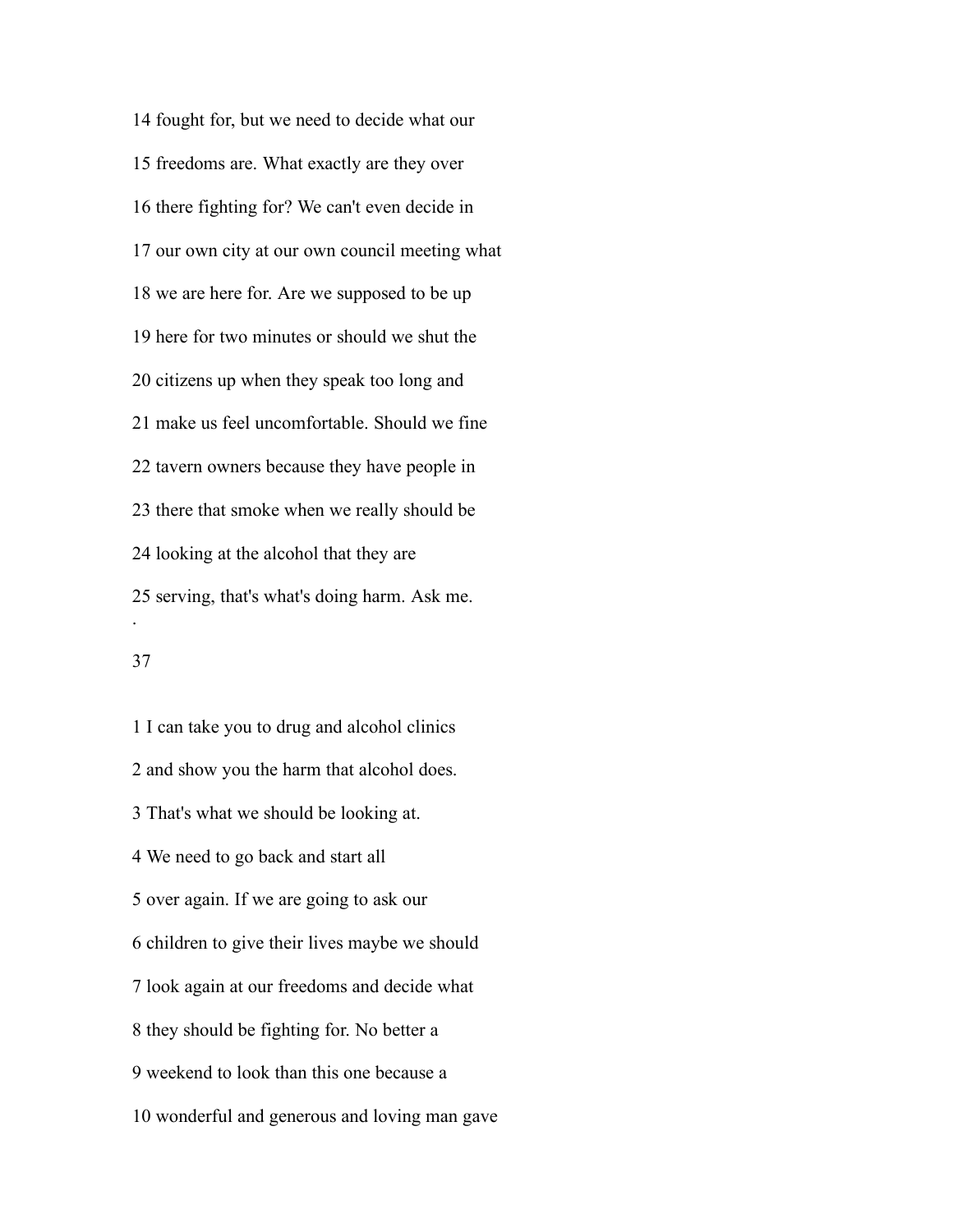his life. The Reverend Dr. King if he was standing here tonight would have said to you, "Seek out your freedom. Hold onto it and then decide where you want to go with it."

Good night.

MS. GATELLI: Thank you.

 MS. BECK: Good evening, Council, Kathy Beck, city resident. After watching the council meeting the night the 2007 budget was passed I had several questions and observations, some of which have since been addressed to some extent by some other taxpayers. That evening Ms. Evans who has been constantly attacked by the Scranton .

 Times for opposing the mayor's budget while proposing no alternatives of her own presented probably 30 or more suggestions to increase revenues and to increase expenses, therefore, eliminating any need for a 25 percent tax increase. Since I have not researched all of her recommendations, I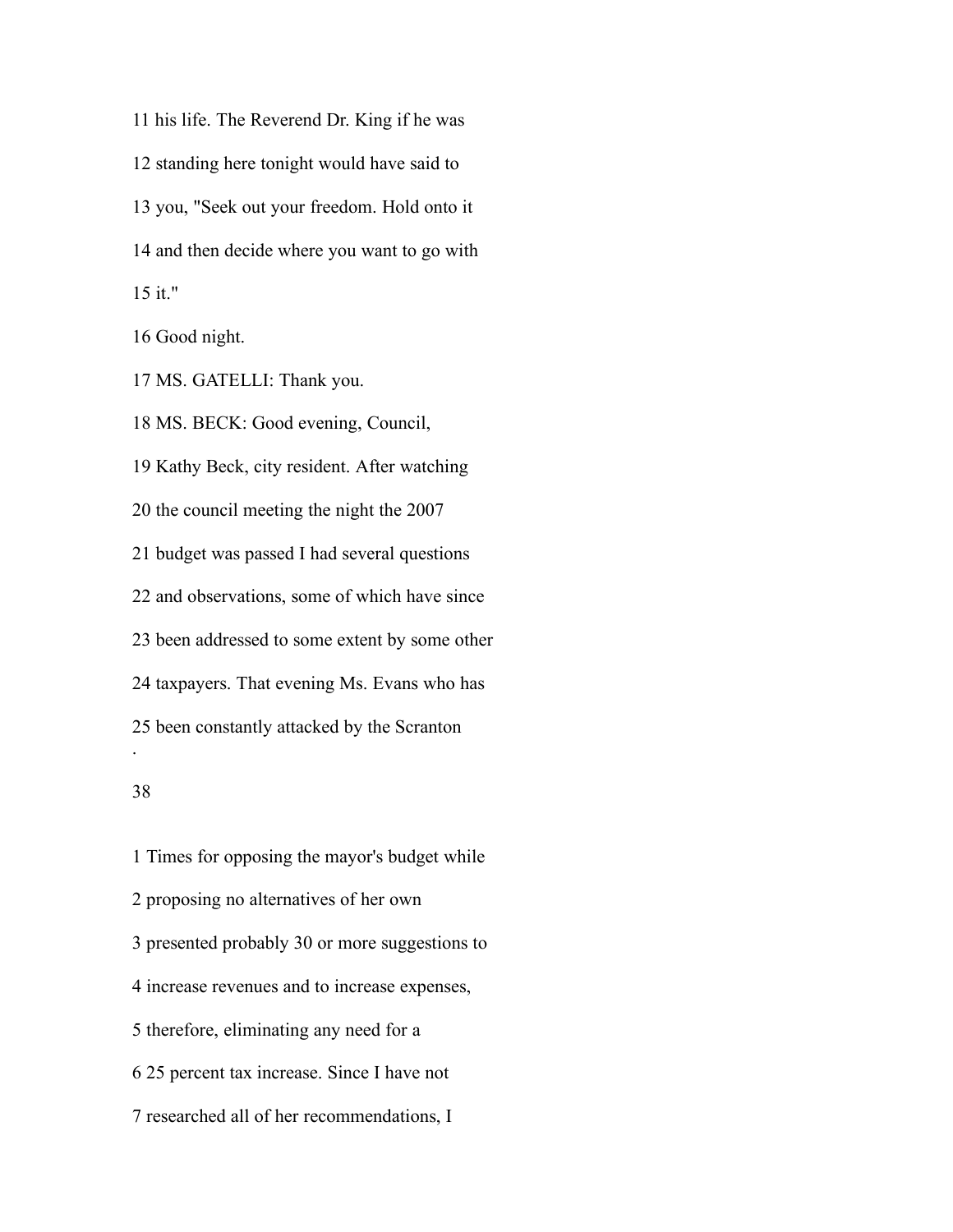cannot come into the support you, however, I would like to offer the following comments: Mrs. Fanucci stated that Mrs. Evans proposals appear to be nothing more than a reduction of services. I assumed that that was due to the elimination of a number of office and administrative positions. At the same time, she failed to comment on the reduction in services that would result from the elimination of nine policemen and up to 40 firemen which, by the way, will require the closing of at least one firehouse in the city.

 Mrs. Fanucci also opposed any reduction in the IT Department because of it's importance. I, too, believe this is an important department in order to maintain an efficiently run government, but on October .

#### 

 the 5th and again on October the 12th Mrs. Fanucci introduced a motion to transfer \$60,000 from the IT department to the law department professional services to provide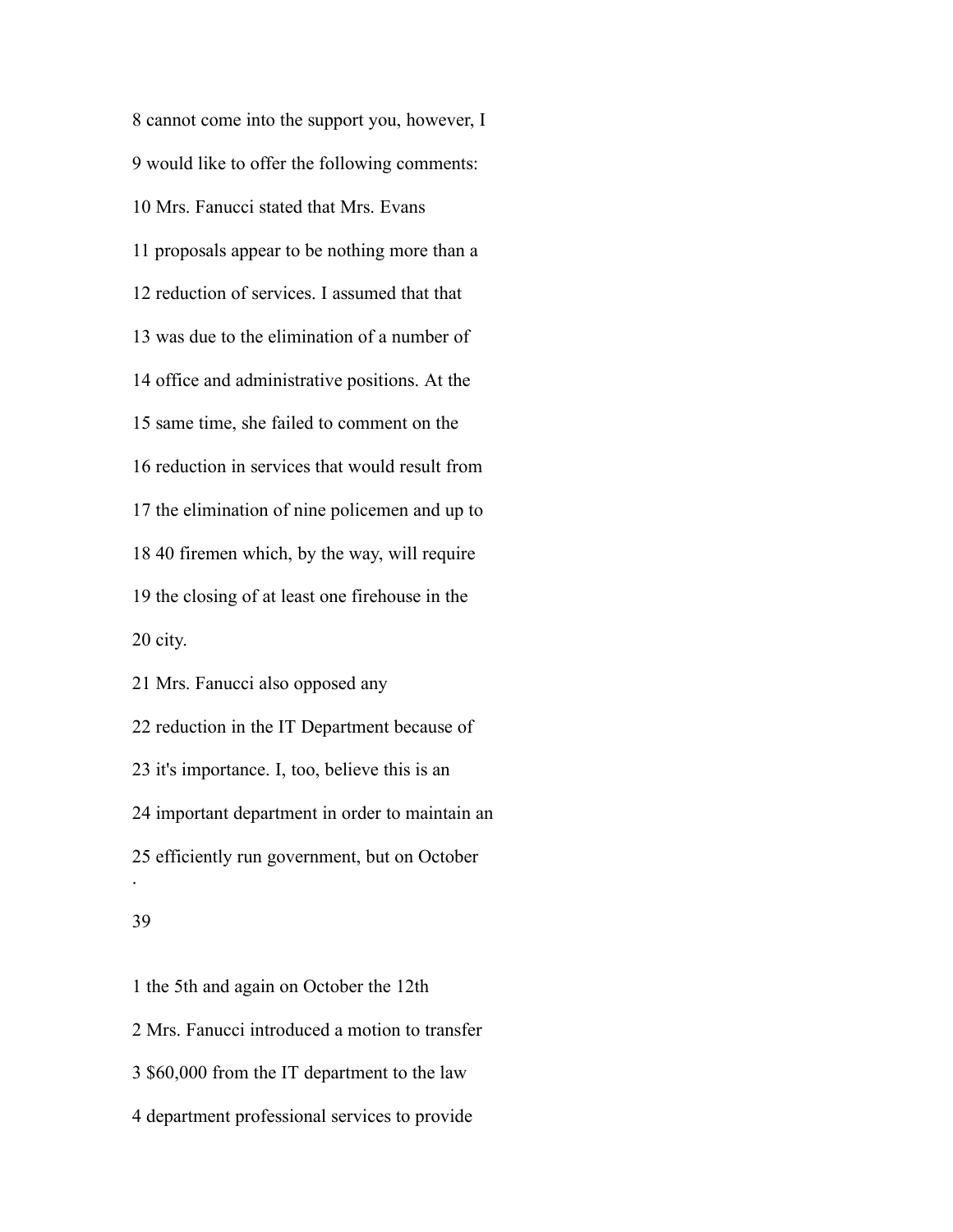funding for more of all things legal fees. To make matters worse, at one time it was required that the SIT clerks be hired to fill out police reports so that the policeman could stay on the streets to protect our neighborhoods. During the police arbitration Mayor Doherty stated that the SIT clerks were no longer necessary because the police cars were equipped with computers that streamlined police reporting allowing them to complete reports from their cars. The truth is, the computers never worked properly and have not been in the cars for quite sometime. I believe Mr. Courtright or one of our police officers can verify this. This elimination of efficiency has also resulted in a reduction of services since the policemen must complete reports themselves. The \$60,000 in the IT budget may be able to help remedy this problem. .

I, like my husband, always research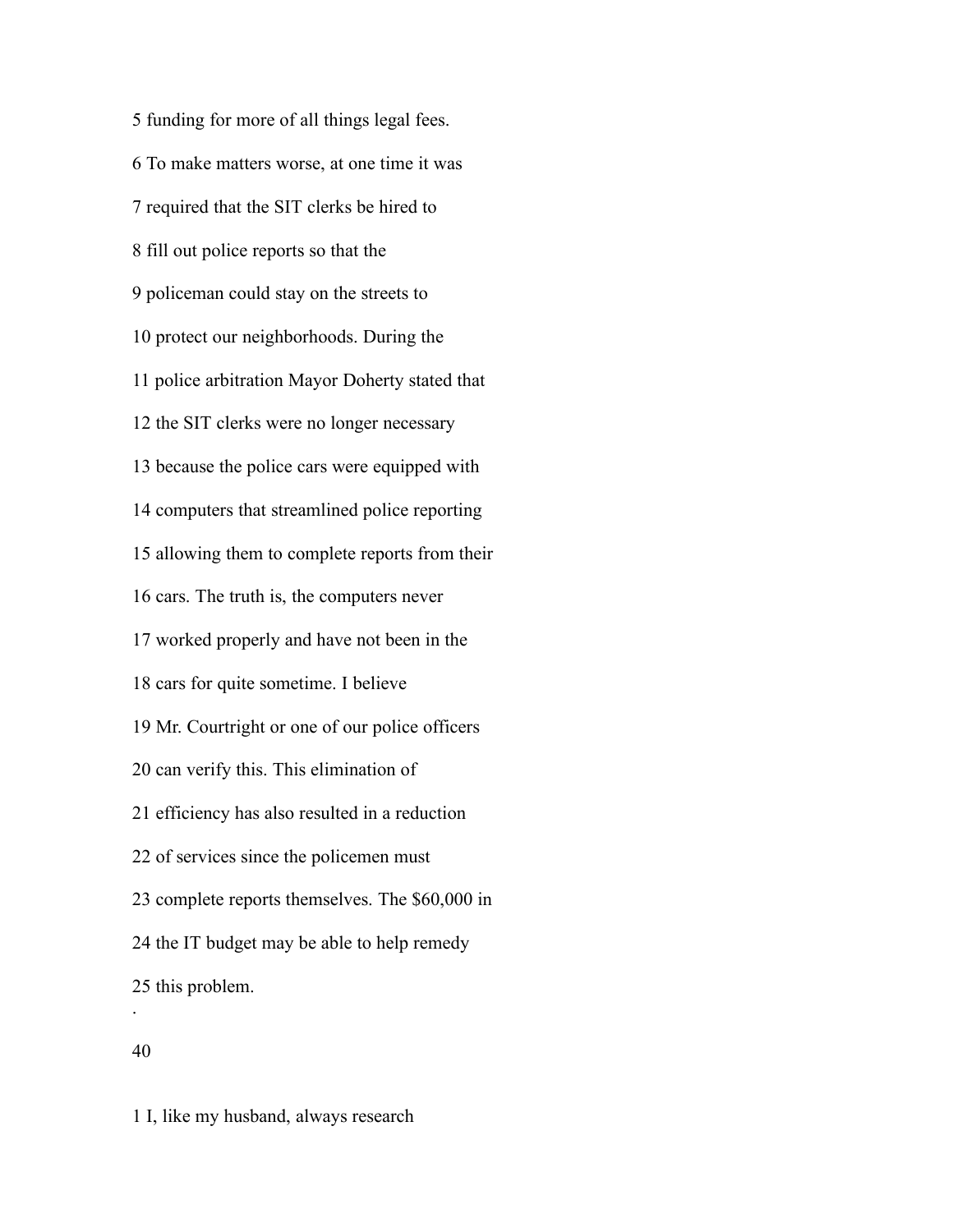areas on which I intend to speak. Since the minutes from the last council meeting are not on the website yet I am going to make a statement that I have not been able to research, but believe is quite accurate from my recollection.

 Mrs. Fanucci state that there was several items proposed by Mrs. Evans that she would be willing to consider. I believe one was the hotel tax and one might have been the entertainment tax. That's commendable. However, all of these possibilities and many more should have been discussed six months ago, not a month or two after the passage of the budget. Lastly, the night the budget was passed Mrs. Fanucci stated, "In my heart I felt Mrs. Evans' budget was not good." That's your heart felt opinion and that is fine. However, in your mind you should have been developing your own proposals to increase revenue, reduce the expenses, and start pulling the city out of it's financial mess. Even if the fireman's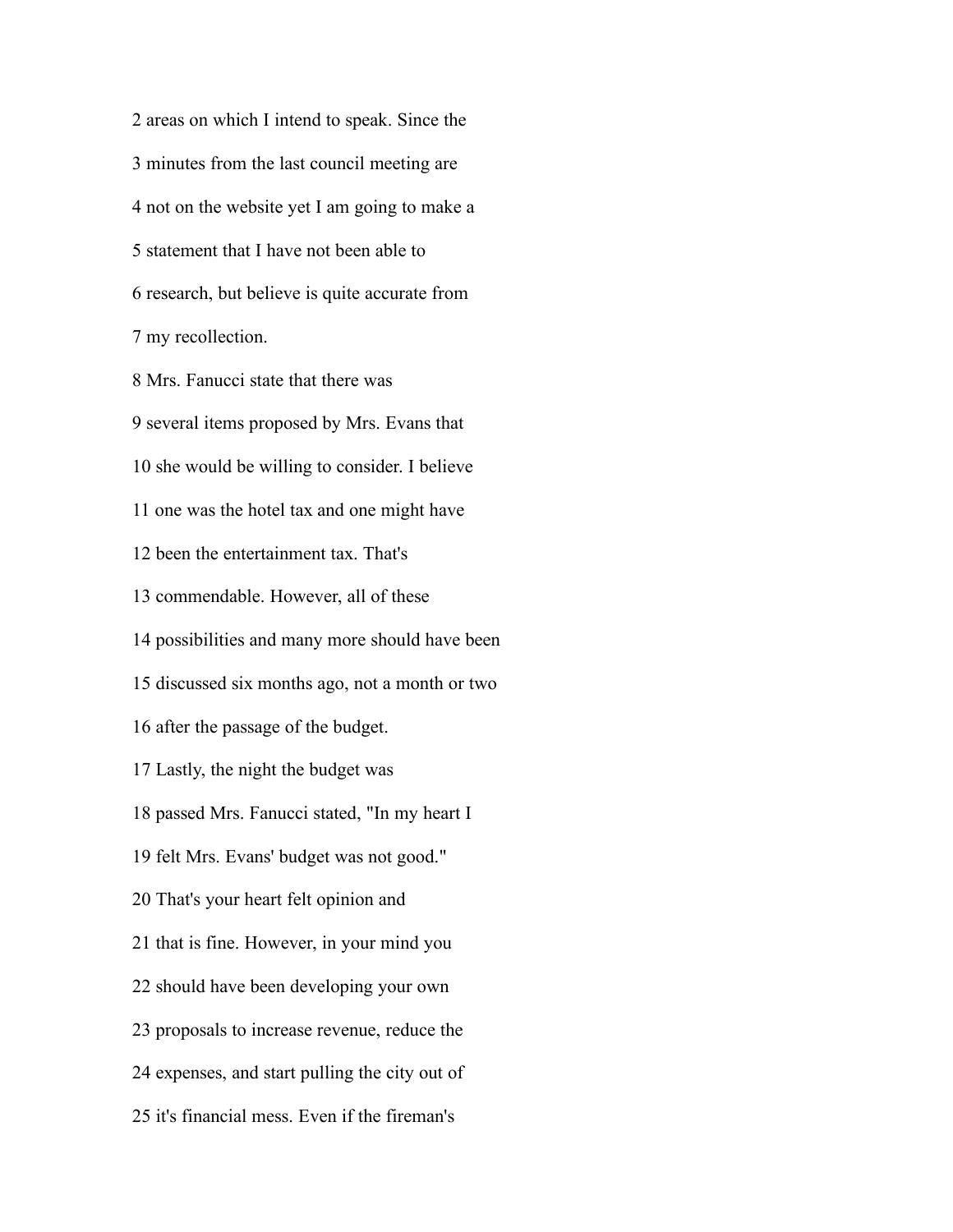arbitration is resolved and the neighborhoods experience a further reduction in services, through the loss of 40 firefighters and some firehouses this city will still be faced with deficits that need to be remedied. I suggest that every council person start immediately to address the objections that needed to be taken and continue to address them until this matter is won. This can only be done through serious and open minded efforts by all and not by blindly accepting what has been merely fed to you. Thank you for this opportunity. MR. BECK: Good evening. Wayne Beck, city resident. I have come here this evening to address counsel what I believe to be an important issue and at the same time offer some constructive criticism to our new council person, Mr. McGoff. I have been making presentations to council off and on for approximately five years now, although,

.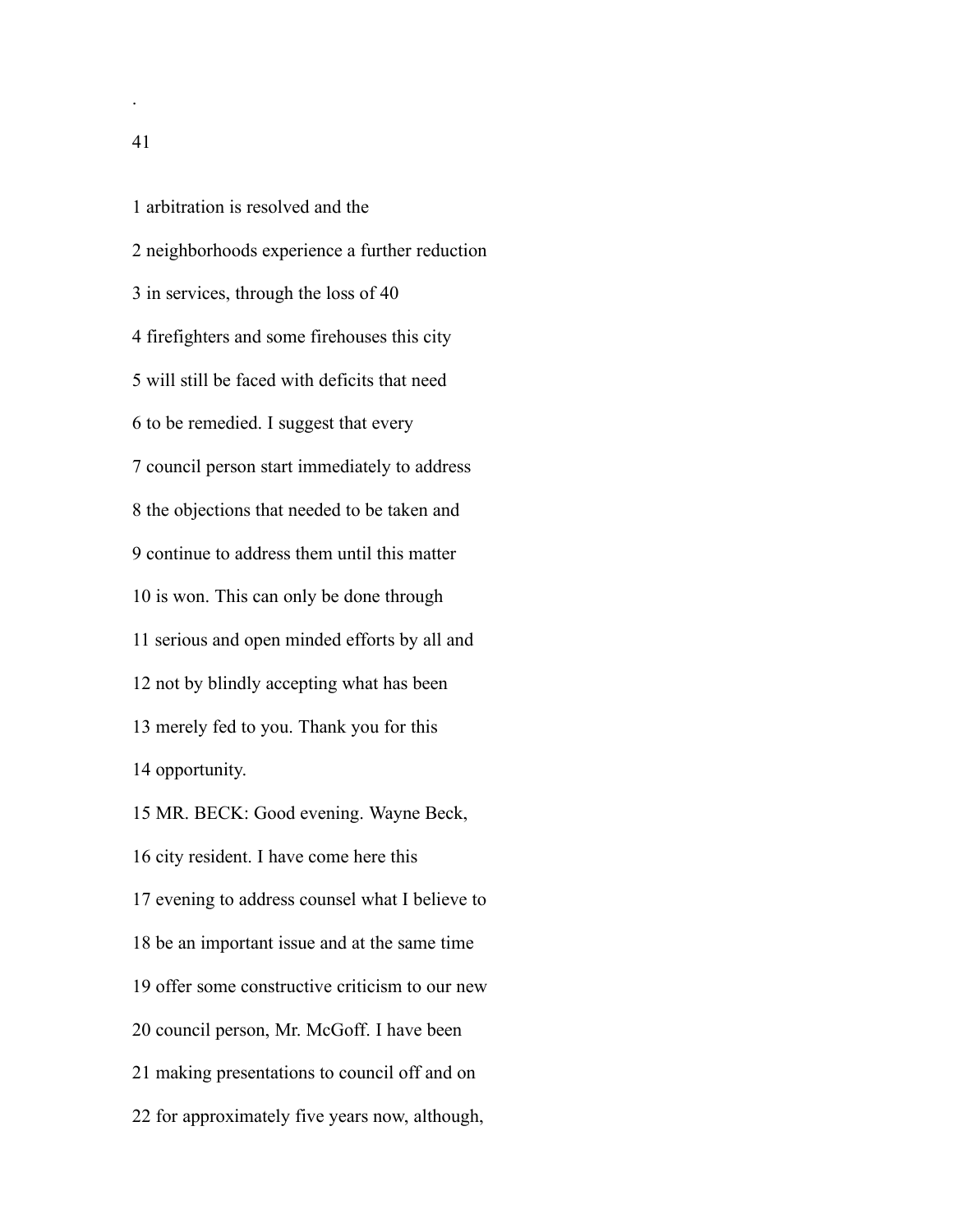my comments may not always have been appreciated by every council person, I would challenge anyone to question the validity of .

 anything that I have said since I place a great deal of importance on research and fact finding. This brings me to the real purpose for being here this evening, a motion to consider limiting public comments to two and a half minutes on the agenda items only early in th e meeting, and two and a half minutes later in the meeting for general comments.

 First, my comment is to Mr. McGoff, and please don't take this negatively, you have stated that you have not watched Channel 61 and, in fact, don't even subscribe to a cable company that provides this service. You also stated that you were not aware that council persons received a salary for serving. There is nothing wrong with this, but it appears that the only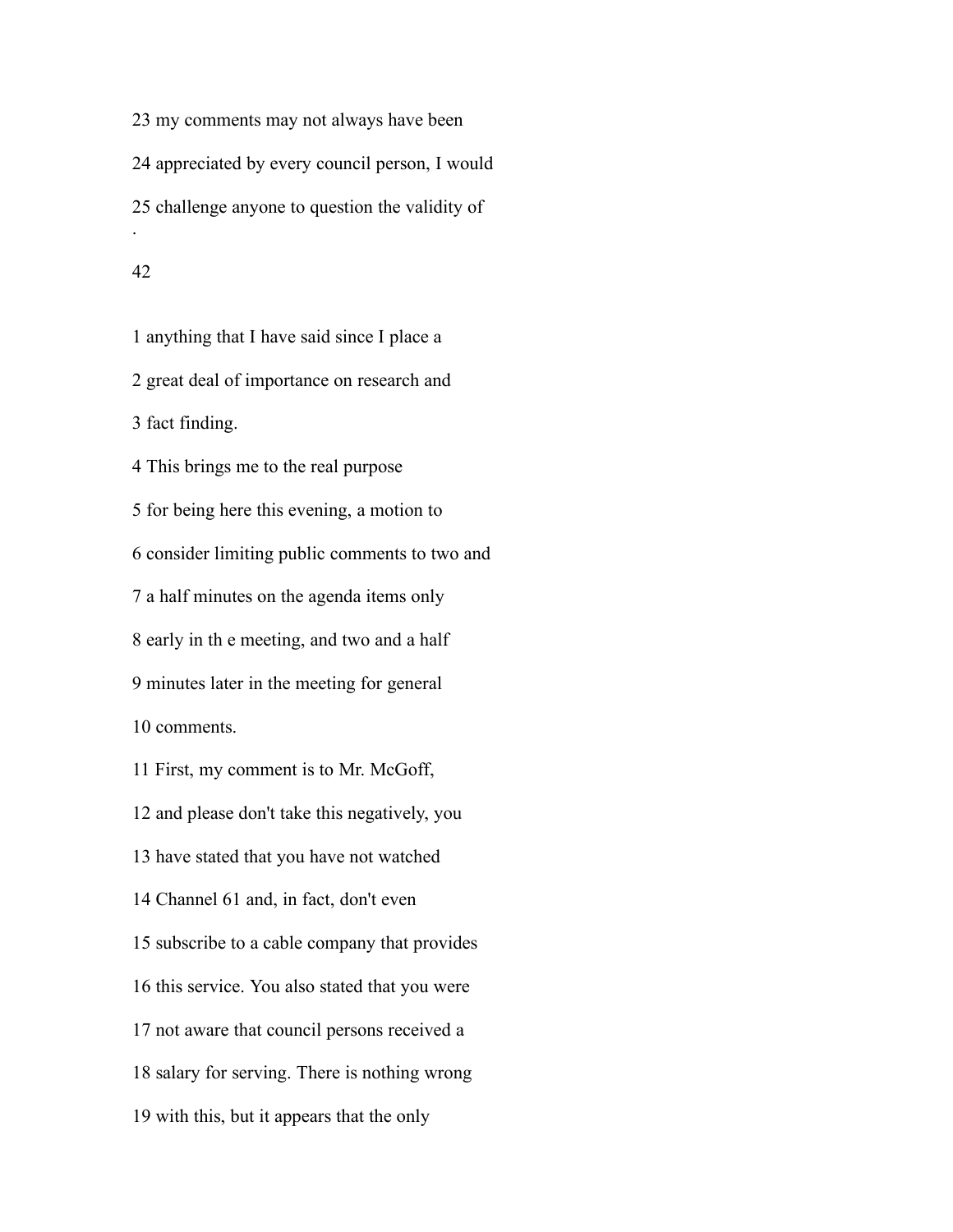knowledge you have received regarding the city government and it's operation has been through the only newspaper in town. There is a great deal of important valuable information and facts and figures that quote from this podium and information that you .

## 

 may not otherwise be aware of and that is often more accurate than that printed in the newspaper. Here are just a few of many, many examples: First, during the mayoral campaign and contrary to the concerns voiced by citizens from this podium, the newspaper printed numerous articles stating the problem with crime was merely perceived and insisted that there no gangs in the city and downplayed drug concerns. All of a sudden on December 8, 9 and 10th of 2006 the paper prints four articles regarding a focus on gangs, the Bloods were actually mentioned by name, involvement in drug dealing, police expect crime heists, etcetera.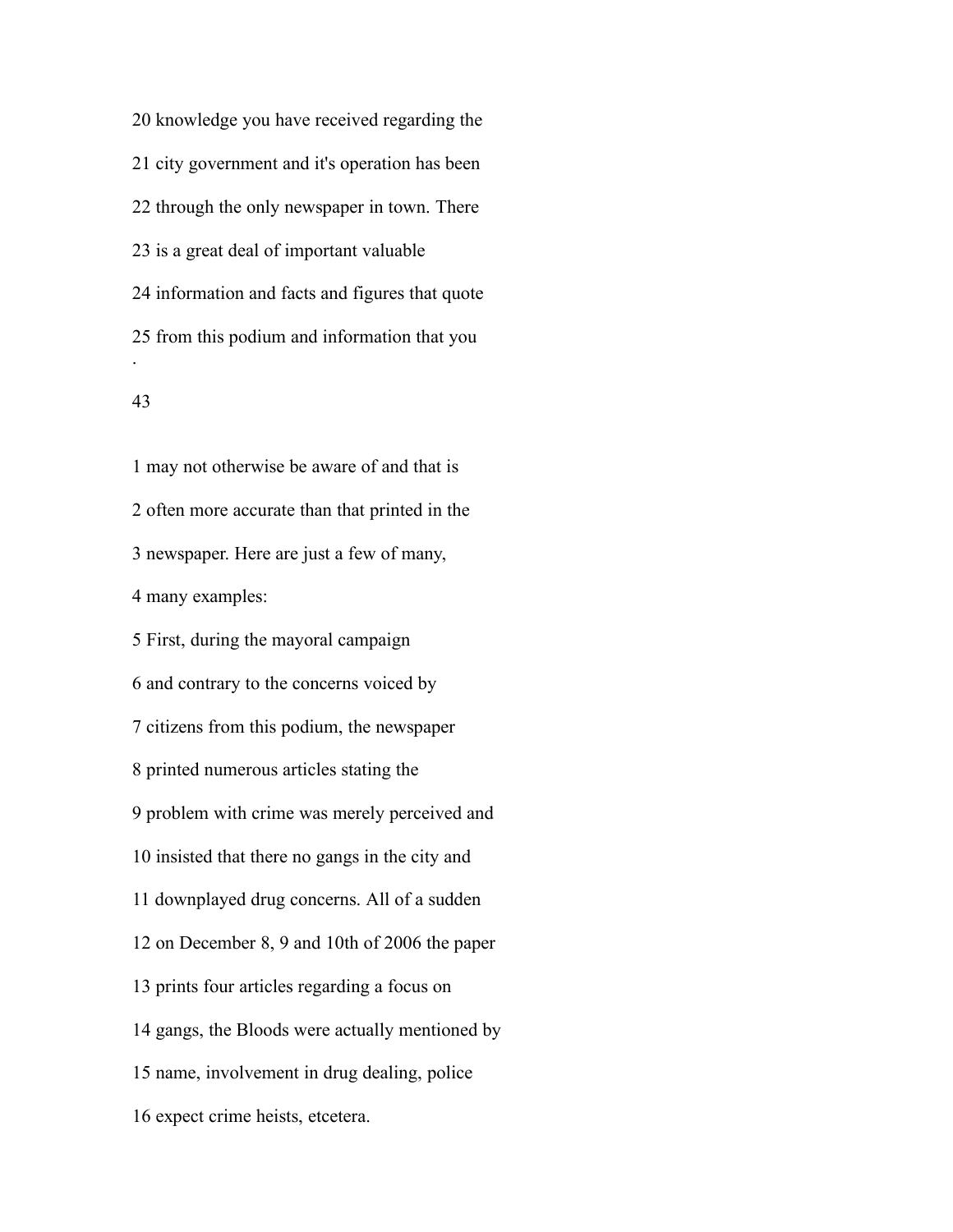Second, during the caucus meeting attended by PEL during I believe November of 2006 I heard a PEL representative say that the city's bond rating had slipped. I attended the next council meeting held at West Scranton High School and asked if I had heard correctly, no one knew. We have a council person that has been appointed liaison within PEL and an administrative .

#### 

 that received a \$10,000 a year raise to act as coordinator with PEL and yet this information was not made public at a time when the mayor was seeking a \$44 million borrowing that the cause of which would actually be affected by the drop in rating the paper and article on this, by the way, 13 days after I questioned. Third, Mr. Gervasi is a consistently coming to this podium with facts and figures that contradict those reported in the newspaper. If they prove him wrong I'm certain they would have to tried to crucify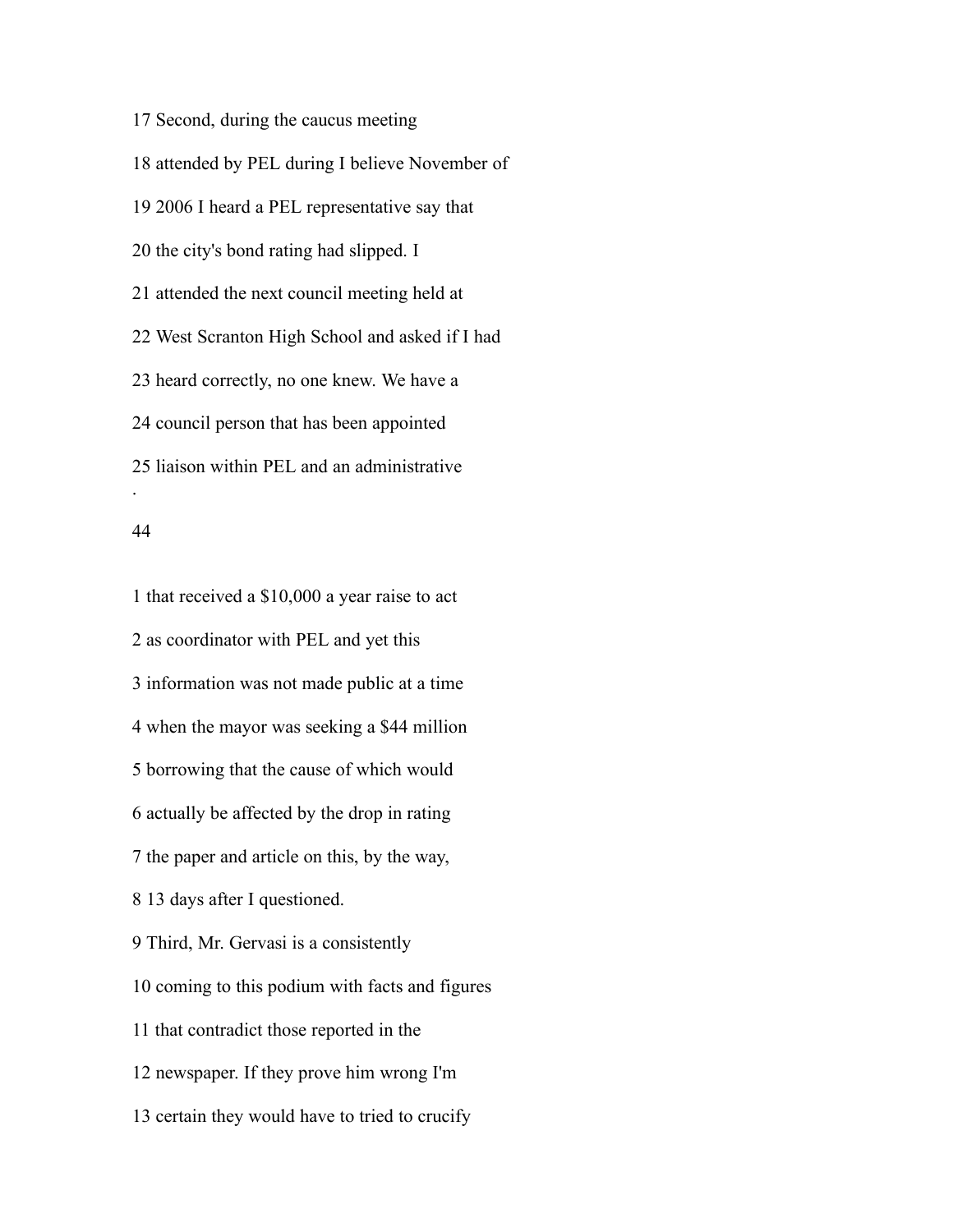him long ago, but Mr. Gervasi also does his

homework.

 The fact that council's agenda is only placed on the website the afternoon of the meeting is a problem. If council does pass a must sign-in to speak policy and limit speakers to two and a half minutes I offer the following to the citizens: First, everyone attending the meeting sign in to speak. When your name is called you can always decline at that time. Secondly, decide what is important to .

## 

 address, do you your homework, prepare as lengthy of presentation as you run, bring three, four, five or however many family member or friends you need, sign in consecutively, read your comments until your two and a half minutes have expired and keep passing the presentation back to the next person until it is finished. This way you can actually be allotted much more than your normal five minutes you get now. Or if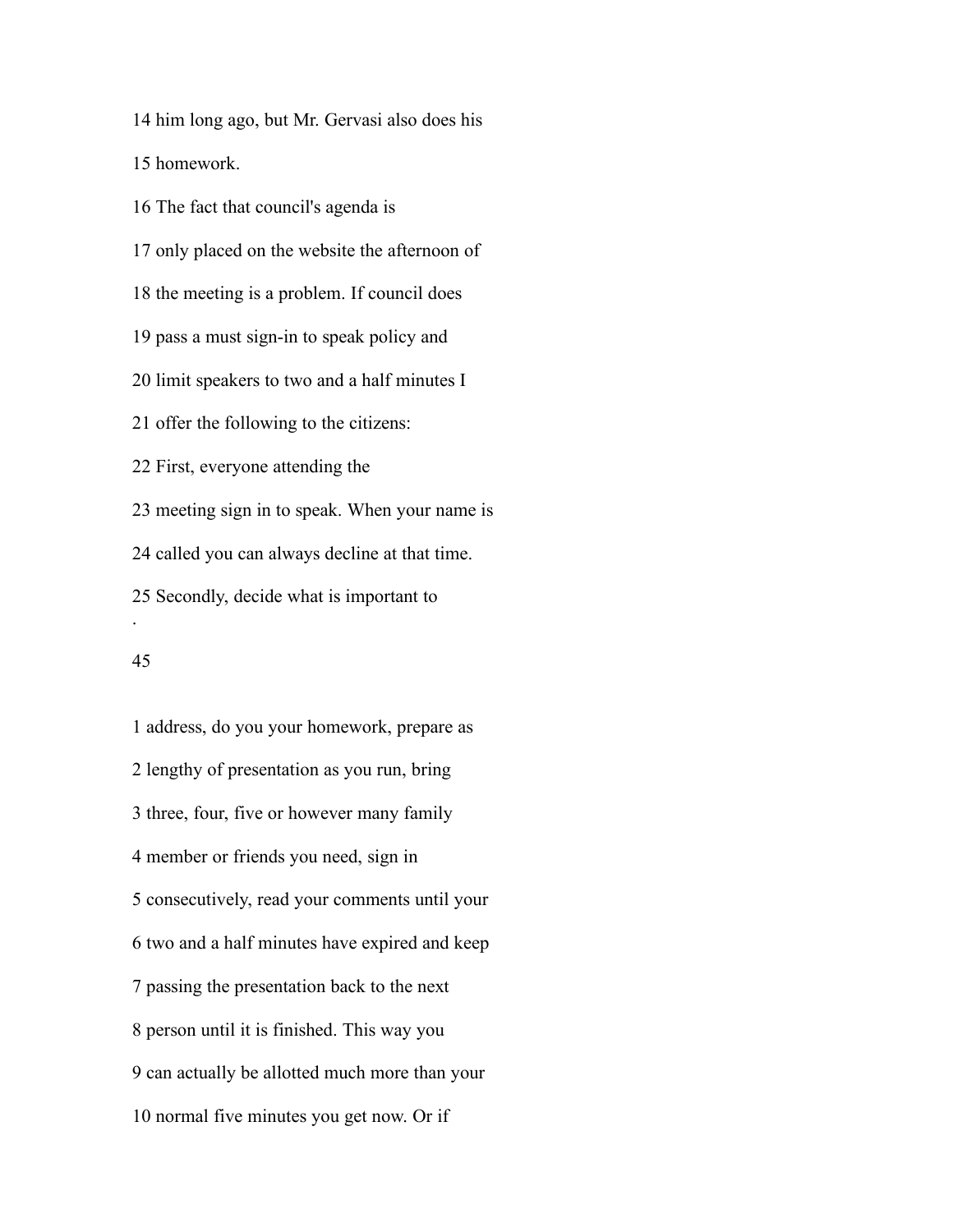council follows Robert's Rules of Order I believe a speaker is permitted to relinquish his time to another person which means the second, third and fourth speakers, etcetera, could assign their spots to the first and get the information that's so important in this city out there. Of course, this would all be unnecessary if council reconsiders changing of the procedures presently in place.

 The bottom line is, no one, council person or citizen deserves to be abused, harassed or threatened. The key is to keep control of the meeting to eliminate problems, not to throw out the baby with the . 

# bath water. The only people that would want to determine legitimate, discerning behaved speakers are those who are afraid of the truth. In the time I have remaining I would

like to comment on agenda items, at the same

time you're considering a separate time for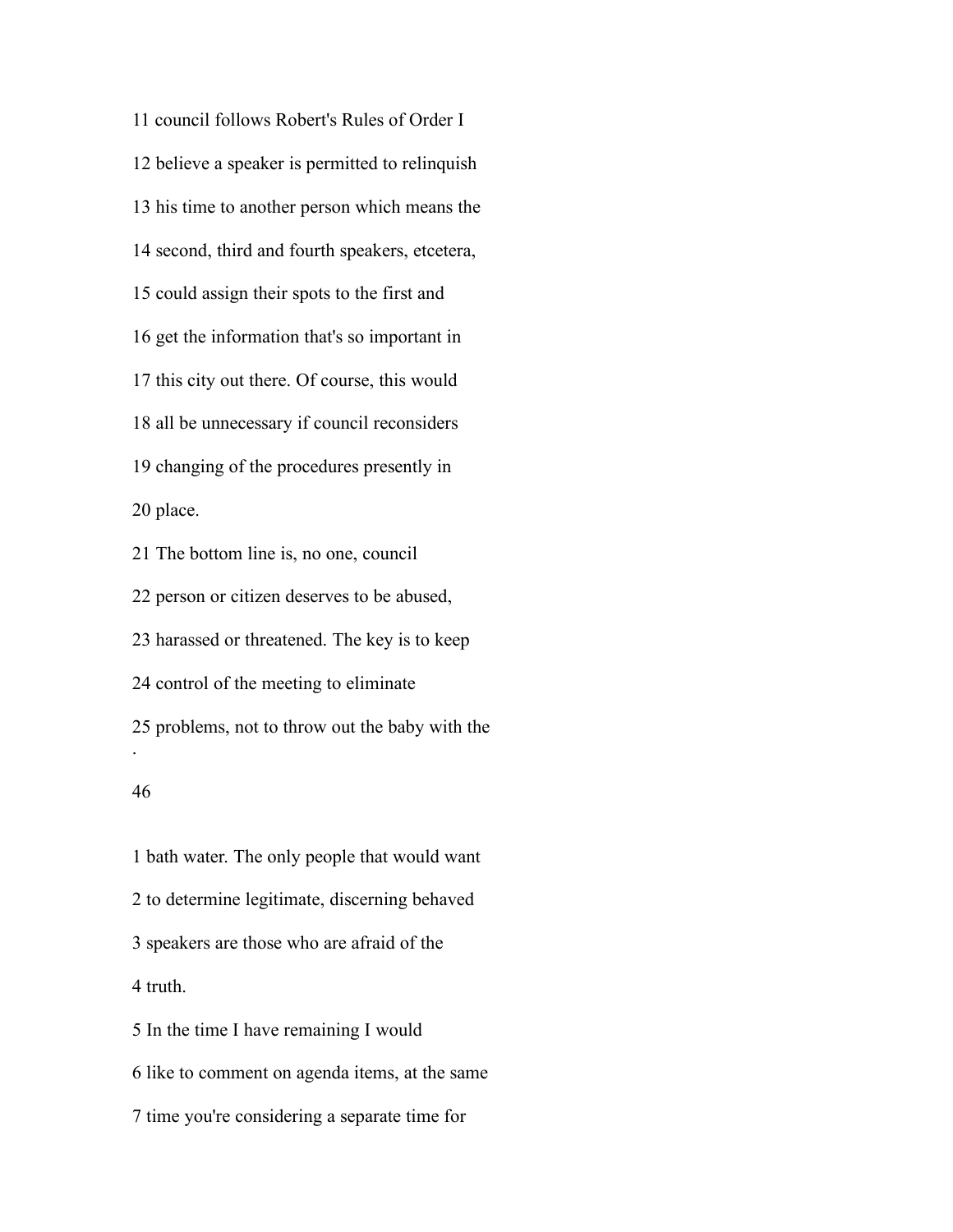public comment on agenda only, there have been two recent occasions where votes were made on two very important issues that were never placed on the agenda, specifically, the voting on the mayor's budget and Mr. McTeirnan's replacement. Without rehashing the details I would like to say the manner in which these matters were handled creates a suspicion of secrecy, deception and collusion that should be avoided at all costs. These types of actions are what all voters who seek open government should take under consideration when determining the candidate that they are going to support. Thank you for the opportunity and time. MS. GATELLI: Bill Plant. MR. PLANT: Good evening, Council. .

## 

 Bill Plant, I'm the manager of Greenridge Bowling Lanes. Would you please clarify for me the enforcement of your smoking ban? MR. MINORA: I can.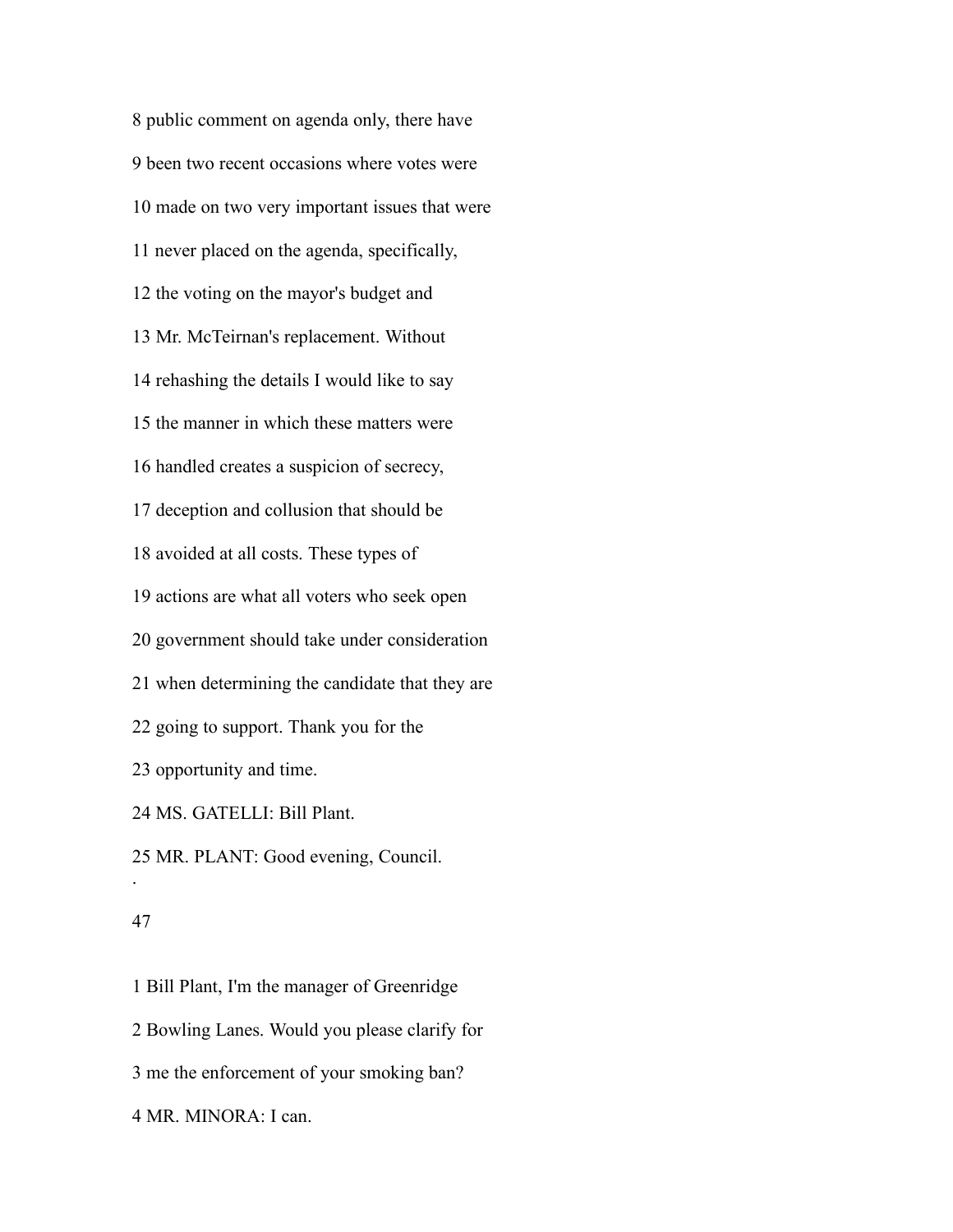MR. PLANT: Of all the articles in the paper --

 MR. MINORA: I can help you with that. It's contained in Section 1476 of the ordinance. If you are the owner or the operator of an establishment that's governed by the nonsmoking ordinance you are not liable for a fine or citation if you do the following, and I'm not going to state it verbatim, but I can read it if necessary: You first post a nonsmoking sign and if a patron lights a cigarette up in your establishment you have to take a reasonable effort to prevent that from happening. The law actually defines reasonable as informing that person, number one, that there no smoking and that he is to take the cigarette outside or put it out or cigar. That's the first reasonable thing, and if he does not, and it's -- the word is and not or, and that operator must then if the person refuses to . 

put out the cigarette call the Department of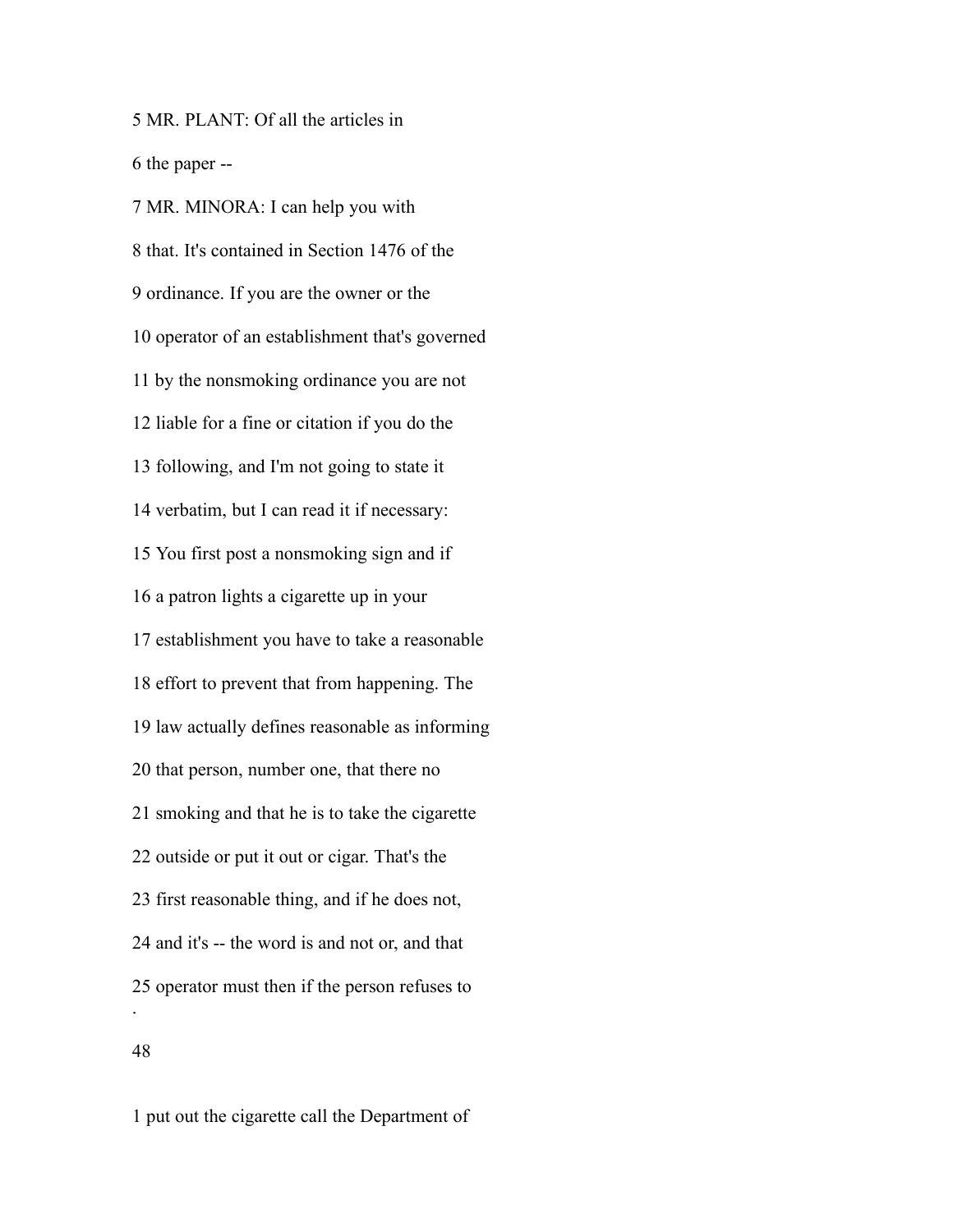Public Safety, but that's basically the police department to come in and cite that person.

 If the owner or the operator fails to do that they have exposed themselves to a citation. I'd be happy to spend more time with you and show you in the act. MR. PLANT: Well, I'd be glad to go over it with you because obviously in a bowling alley there are 150 gentlemen looking at me and last night I had an incident where some gentlemen lit up and I went over and informed them, I have probably 25 signs in the establishment, and they told me that every police officer in the City of Scranton smokes and nobody is going to enforce this anyway, so that was part of my answer. And part of the other businesses in town as the paper shows are ignoring this, so Sunday -- Saturday night after we closed I did post everything and try to abide by your ruling. MR. MINORA: I appreciate that.

MR. PLANT: And that's why I'm here.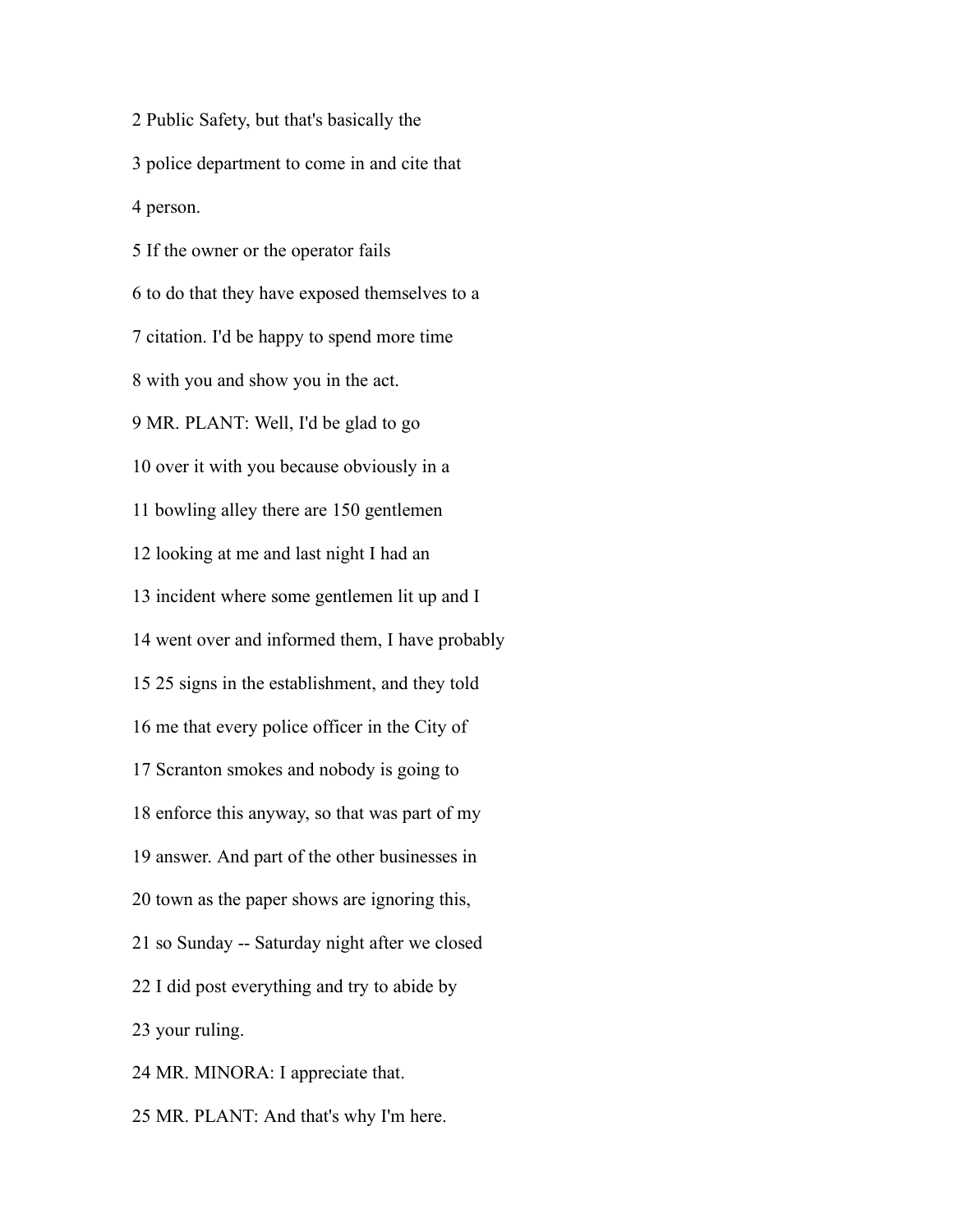MR. MINORA: Thank you for that. MR. PLANT: So you are saying we should call the police? MR. MINORA: Yes. Those are the two things you have to do, you then have done what you are supposed to do and, obviously, the police prioritize their calls, I hope they will be able to respond to some of these so the people understand it's a legitimate concern and it will, in fact, be enforced. Will it be enforced every single time somebody calls? Obviously, they are going to be on other calls, it happens from time to time, but I think it's their understanding, I think the administration will be behind the idea of enforcing this and just by statistics 75 percent of the people don't smoke and don't want to smoke anybody else's smoke. MR. PLANT: Thank you. MS. FANUCCI: Attorney Minora, there is something, also, if you want me to, I met

.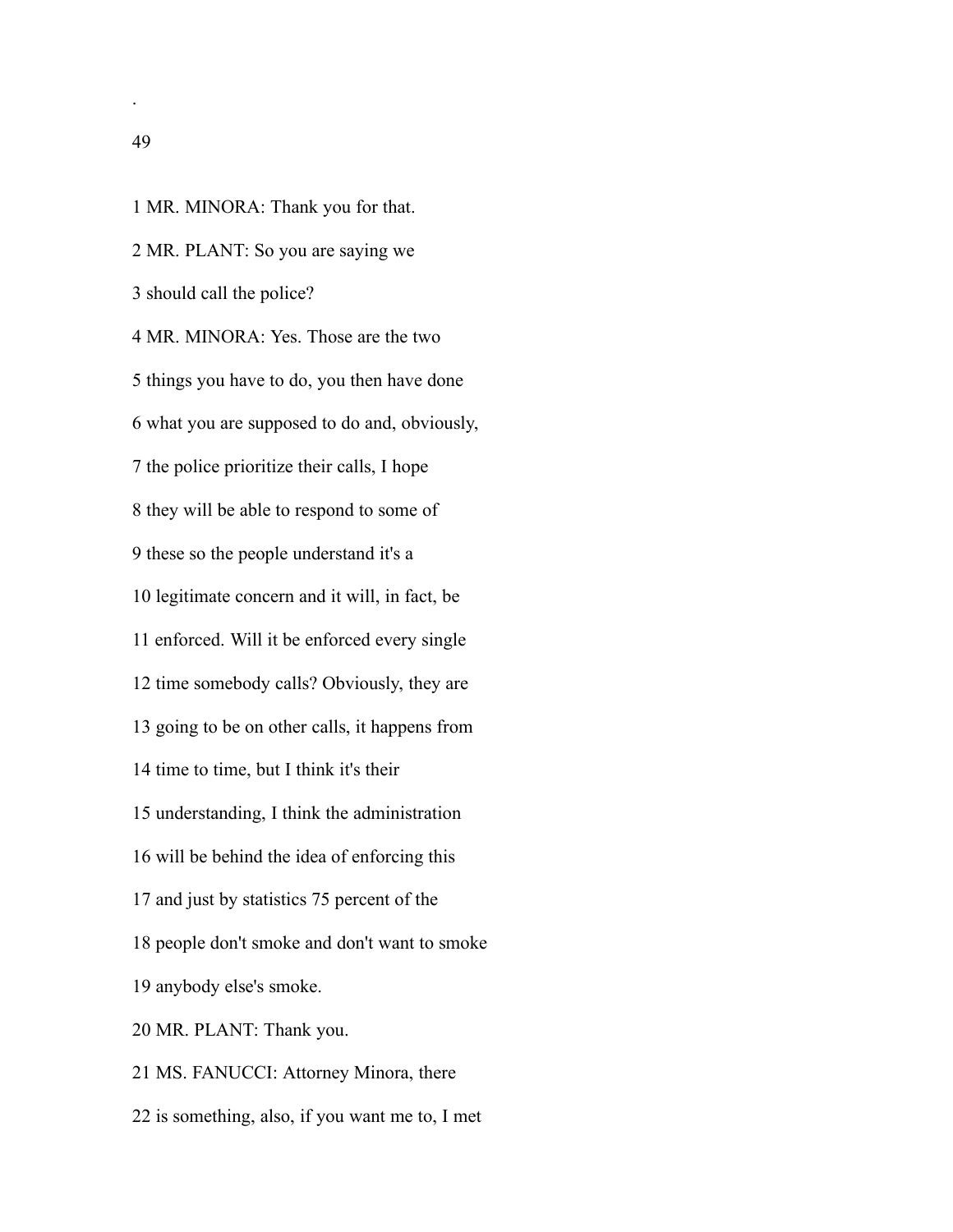with Ray Hayes in the past two days, we have been having meetings and what is going to happen in the next few days or probably in .

 the next week you are going to receive a letter and the proper signage from the city. What it's going to do is actually tell you step by step in which you are responsible as an owner to implement and how, you know, to enforce this law, so you are going to get all of this. Everyone who is with licensing and inspecting will be getting this law and these plaques and these signs, so it will help you know exactly how to follow the law. Until then we have not been enforcing it. Probably these men are right they have not been writing citations or anything at this stage right now, but in the next week as soon as everyone is properly informed it is more important right now at this stage to educate and compliance and then we will worry about going out and enforce, but that probably will be happening as soon as you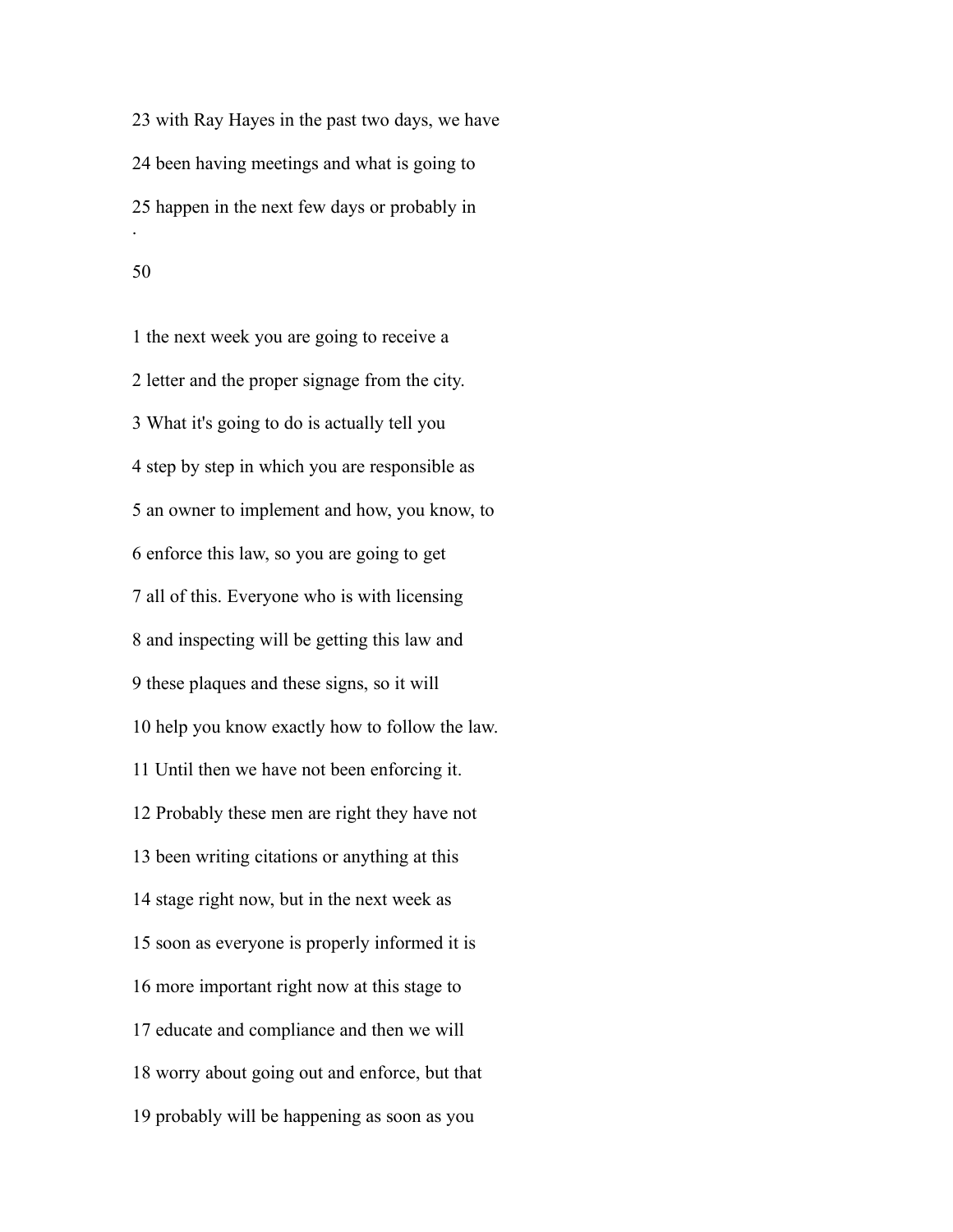receive your letter.

MR. PLANT: Once the signage is

delivered.

 MR. FANUCCI: Once the signage is done and they will tell you exactly where to post the signage and exactly how to . 

 implement this plan so we will clear all of this up because I know that it's frustrating to you and we have been working hard and making sure that it is easier for you to enforce it. MR. PLANT: May I ask if you are going to introduce the passage tonight about the \$1,000 that was in the paper for the owners? MS. GATELLI: Attorney Minora, you maybe could address that, too, about the owner's fine? MR. MINORA: That's what I was explaining before -- MS. FANUCCI: As far as myself, not tonight, I am not going to introduce the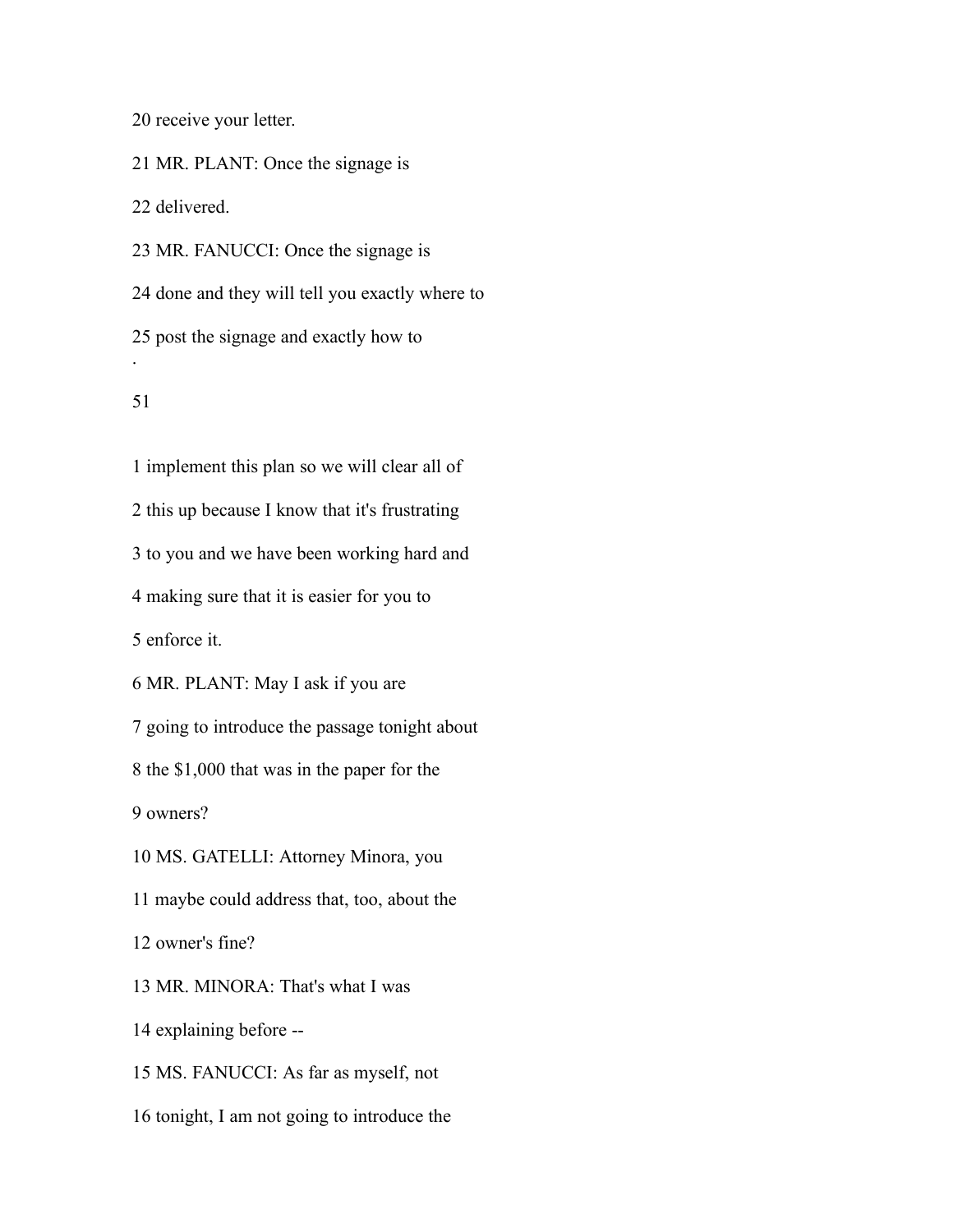\$1,000 increase. I had sat down with Attorney Minora and a few other people who decided that right now it's a \$300. If the owners do not want comply and we want this to fit our city and we want it to fit well. We are not out there to try to, you know, a much as they would like to believe to make money off of this, we want this to be a great asset to our city and something we .

## 

 could be proud of, so I'm not going to -- we are not going to go out and look to do this right now. When we do have amendments which I'm sure we might have some tweaking to do, we will propose all of those at the same time so that it is not piece by piece. MR. MINORA: Five minutes. MS. FANUCCI: Okay? MR. PLANT: Thank you. MR. MINORA: I'll be happy to talk to you after if you want. MS. GATELLI: Les Spindler. MS. SPINDLER: Good evening, Council.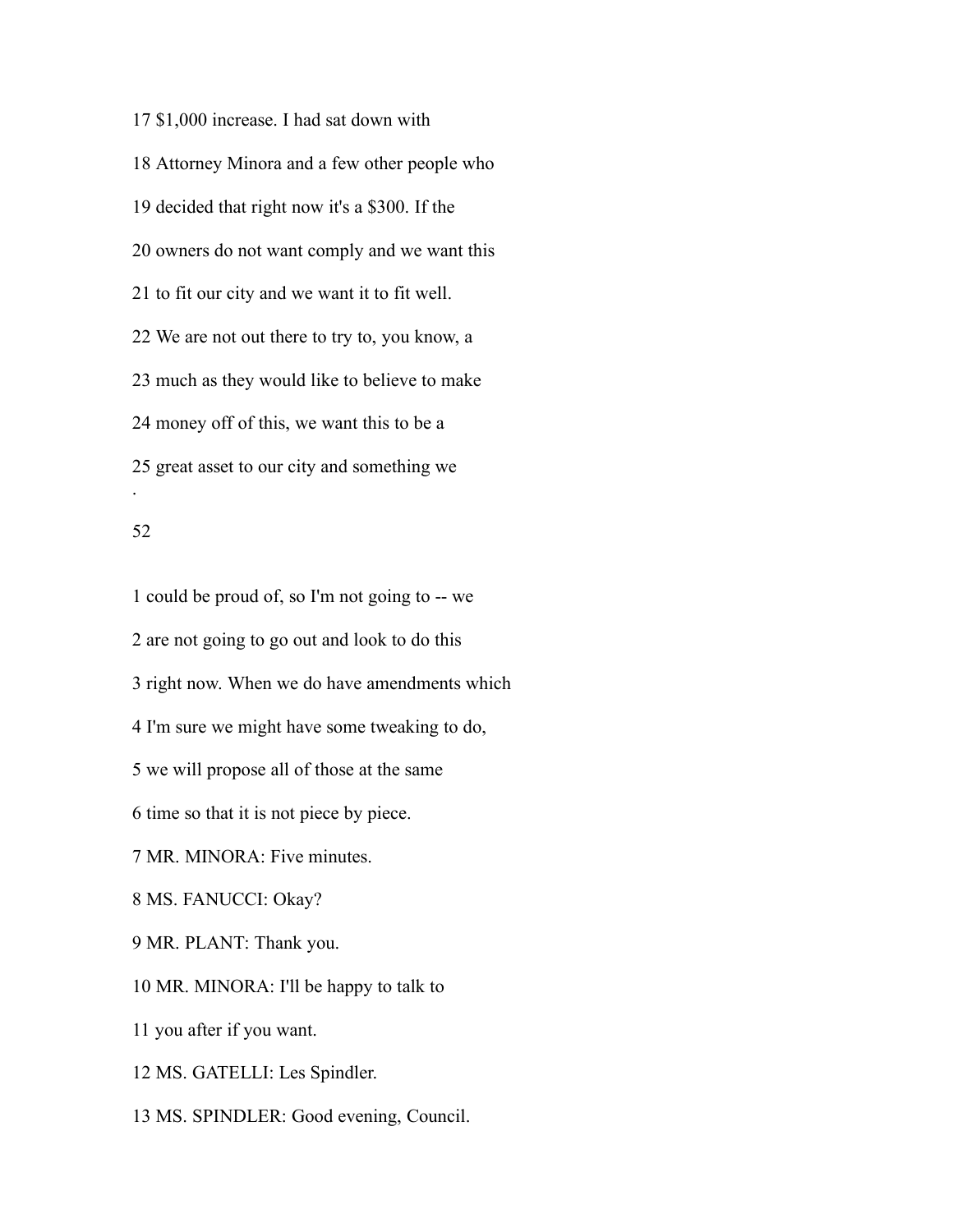Les Spindler. I, too, want to talk about the smoking ban. Last weekend Mrs. Fanucci comment to all of people defying the smoking ban, she said, "Bring it on, we need the money." Well, last Sunday there was a bar on Franklin Avenue that was packed with smokers, they actually had a smoking party. They brought it on where were you, Mrs. Fanucci? There was a lot of money to be had there. MS. FANUCCI: Les, you didn't call .

## 

me. Where were you?

 MR. SPINDLER: I didn't know about it until the next day, but you said, "Bring it on," you were really cocky about it and they brought it on. You were nowhere to be found. It's in the paper. The Ground Round it's in the paper today they are not throwing anybody out. The law is useless the way it is and I said that last week. And I read the paper today where now you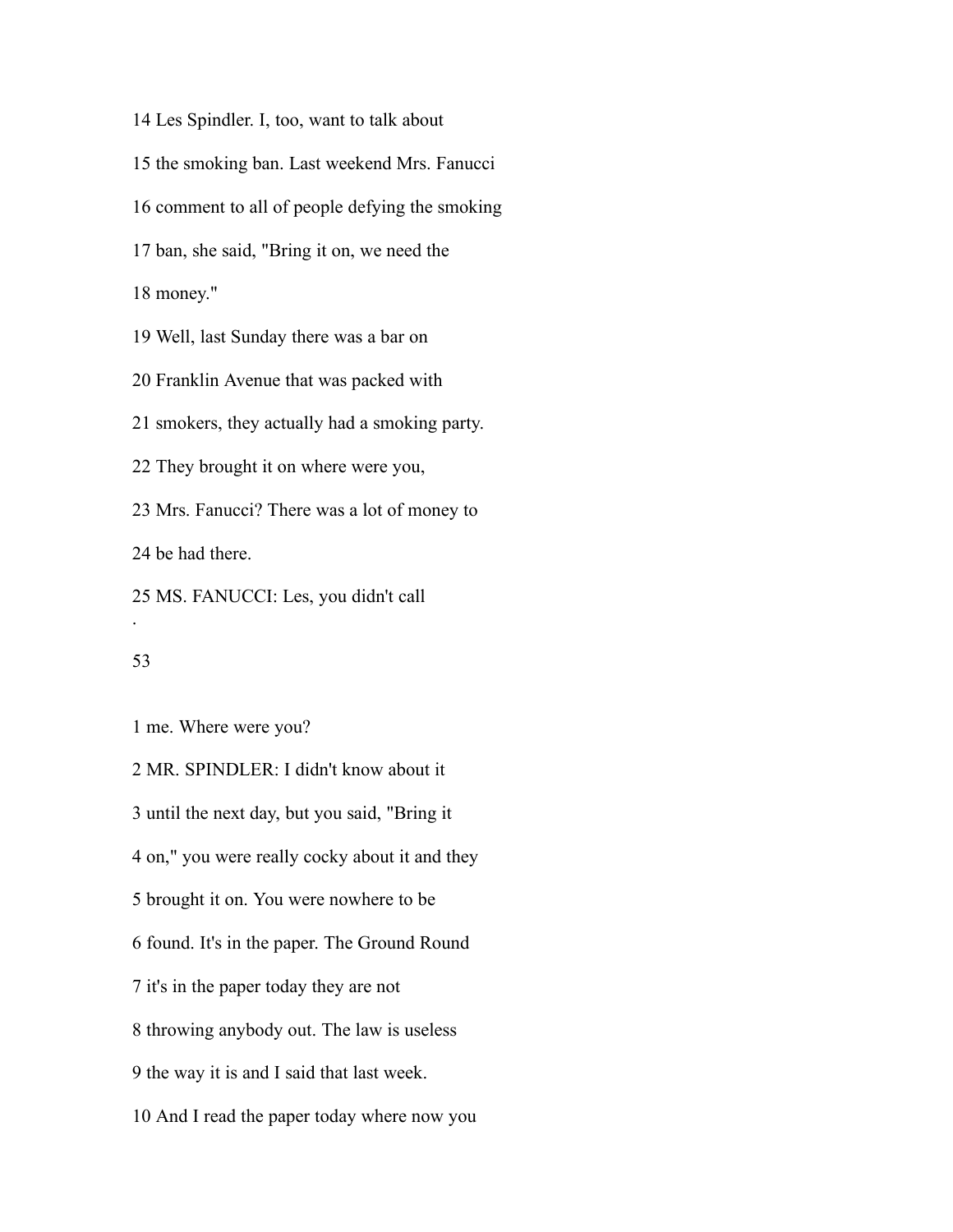- might put the onus on the owner. I think
- somebody said that last week you should have
- done that right away. Oh, that was me.
- Maybe you should ask me --
- MS. GATELLI: It's already in there.
- MR. SPINDLER: Maybe you should ask
- me advice next time you want to make a law.
- MS. FANUCCI: Run for office,

Mr. Spindler.

MR. SPINDLER: Next thing about

Mr. McGoff's motion last week to split

citizen's participation, yet another attempt

to stop our freedom of speech. Mr. McGoff

just wants people to leave before the

 meeting is over because he was embarrassed .

#### 

last week when he couldn't answer a question

by Lee Morgan.

 You people are getting paid to stay here all night, we are not. We have other places to go to. We want to come and talk and leave. We don't have to stay here all night, we are not getting paid to do it.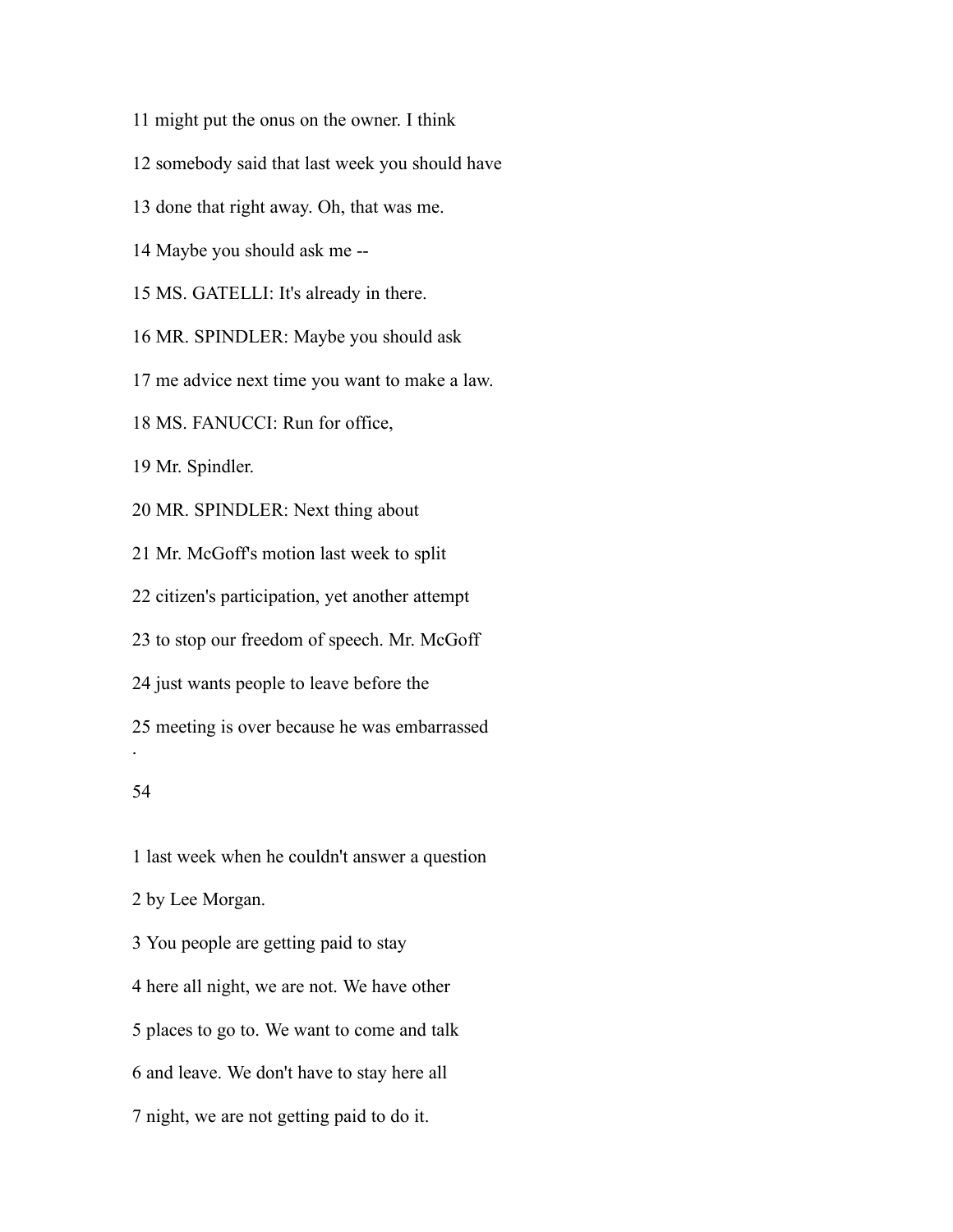You people were elected to stay there all night, we weren't, so it's a terrible rule

and a terrible motion.

Next thing, Mayor Barletta said a

few weeks ago he is a going to hire ten

policemen in Hazelton yet three of you up

there voted to let go of six policeman with

the mayor's budget.

MS. GATELLI: That's not true, Les.

That's not true, Les.

MR. SPINDLER: He is going to let go

six policemen.

MS. GATELLI: No, he's not.

MR. SPINDLER: It's in the budget.

MS. GATELLI: It's not in the budget.

MR. SPINDLER: And 38 firemen, so I

guess --

MS. GATELLI: It's not in the budget

## 

.

and that's not the truth.

MR. SPINDLER: Okay.

MS. GATELLI: There is not 40 firemen

eliminated in the budget.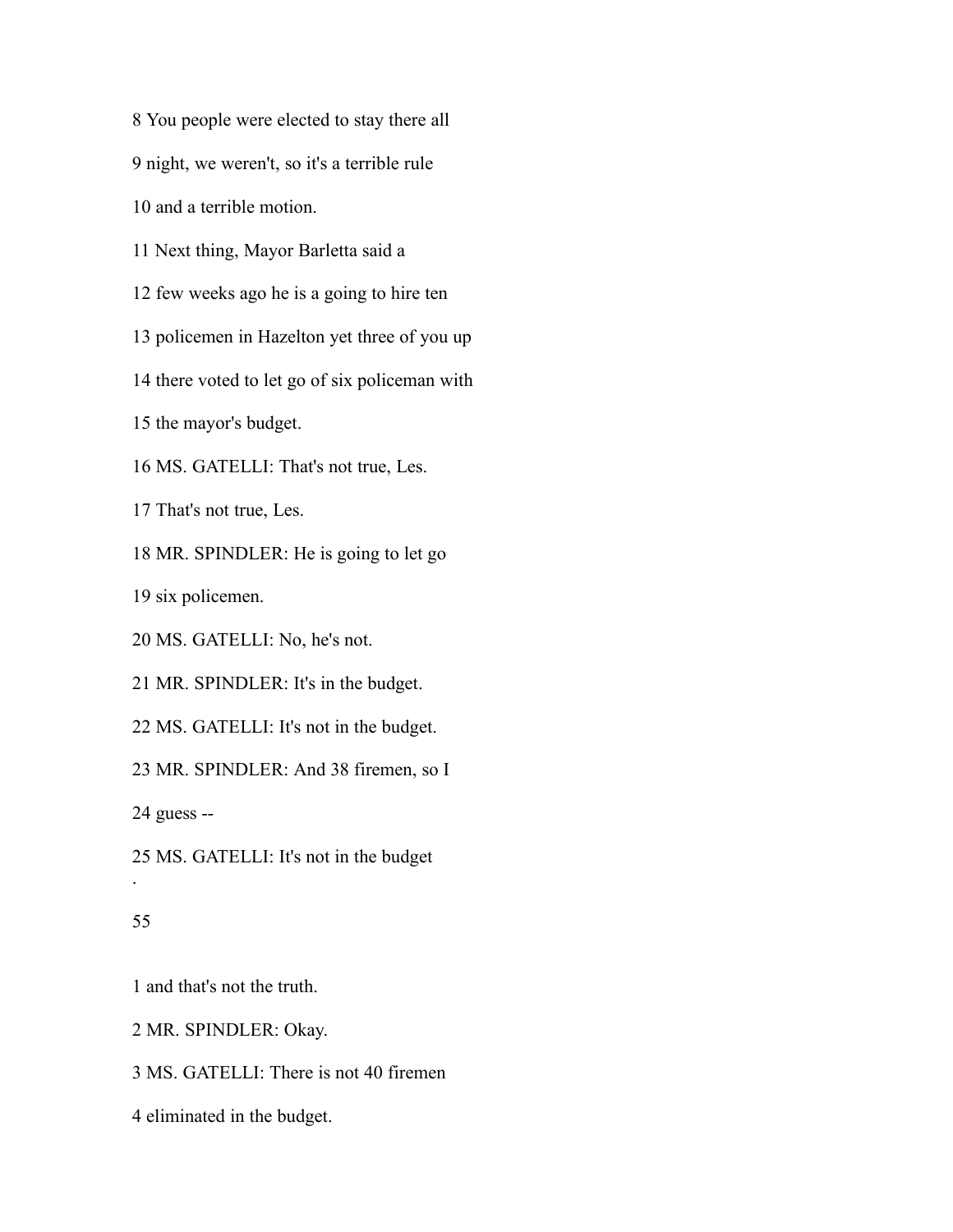MR. SPINDLER: Next thing, somebody already spoke about this, but I feel bad you were sick last week, Mrs. Gatelli, if you were so sick that you couldn't stay for citizen participation then you should have gone home, but yet you found -- I guess you got good enough or well enough to come back in and vote to keep -- MS. GATELLI: Yes, I stayed so I could vote -- MR. SPINDLER: I think they have to keep -- MS. GATELLI: -- and to do my responsibilities. MR. SPINDLER: You keep calling it's your responsibility to listen to citizen participation, too. It's amazing how you came back in after all of the speakers were done. MS. GATELLI: I hope you don't get sick, Mr. Spindler. .

MR. SPINDLER: But if I was sick I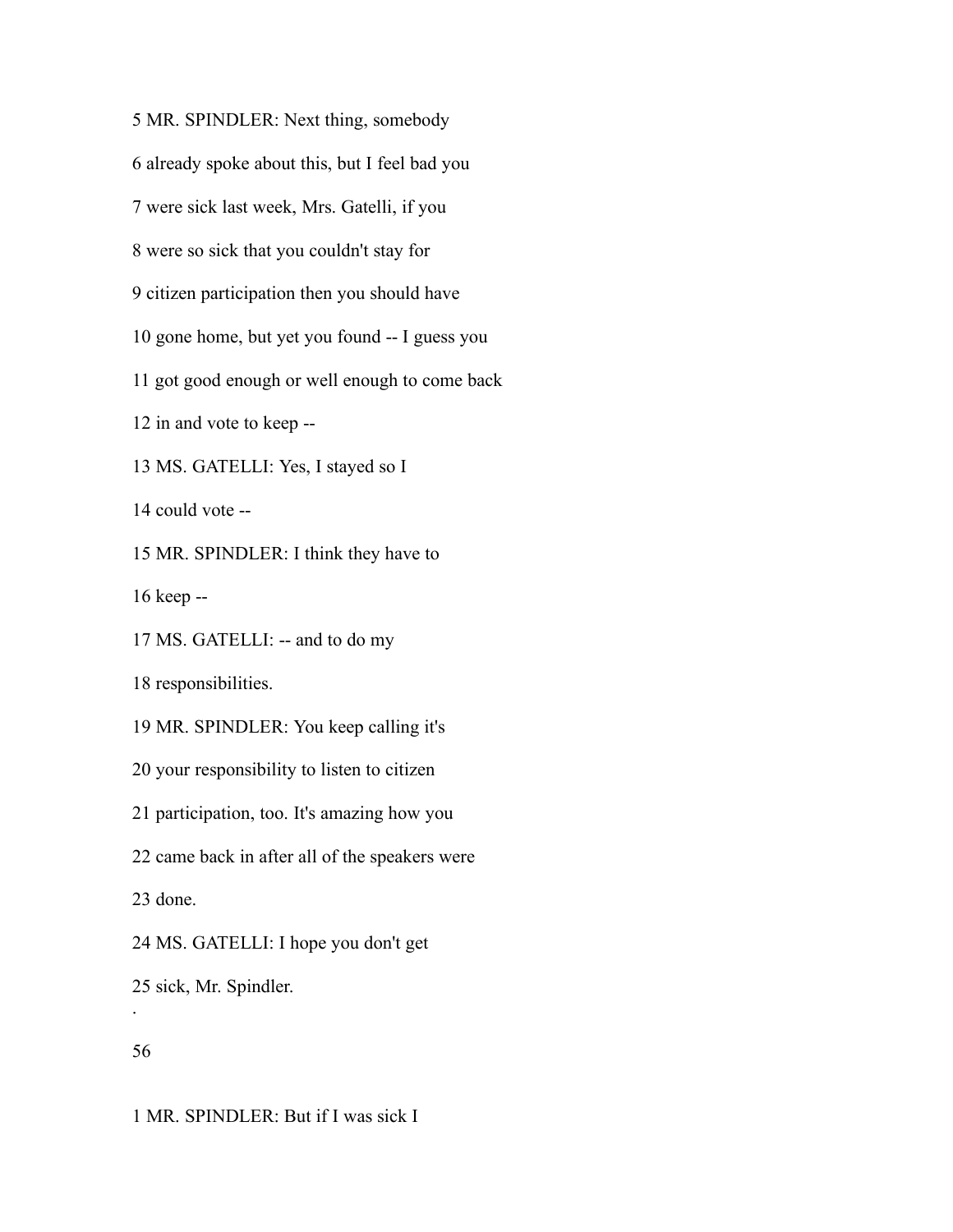would have gone home.

MR. GATELLI: Well, I resent your

comments.

MR. SPINDLER: I wouldn't have stayed

and voted for everything that the mayor

wanted and I think that you made a

comment --

MS. GATELLI: I vote for what I think

is right, not for what the mayor wants.

MR. SPINDLER: You made a comment

this year you are not a rubber stamp, well,

I think you proved last week you are.

MS. GATELLI: That's your opinion.

Thank you.

MR. SPINDLER: A lot of people's

opinion.

MS. GATELLI: Chris Sledenzski. Fay

Franas.

MS. FRANAS: Are you waiting for

someone else?

MS. GATELLI: No, I told them to get

him so he knows he has a turn coming.

MS. FRANAS: With all due respect,

Mr. Minora, I'm going to use this. I have a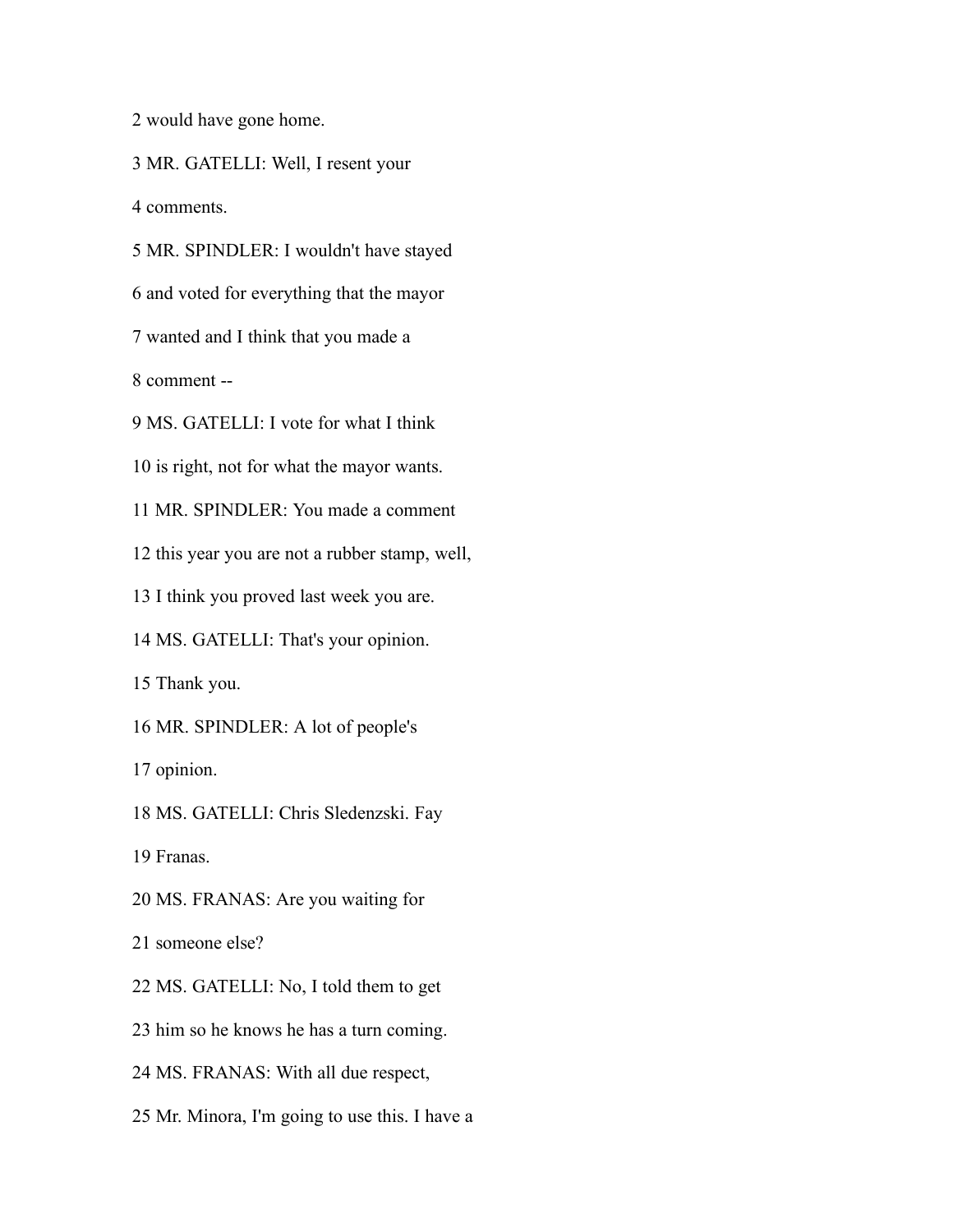.

- funny feeling you don't know how to keep
- time here. I'm using my own timer.
- MR. MINORA: It's starting when you

get called.

MS. FRANAS: Pardon me?

MR. MINORA: It's started when you

get called.

MS. FRANAS: Hang in there. It's

moving.

MS. GATELLI: Excuse me.

(Ms. Gatelli gavels audience.)

MS. FRANAS: Last night when I

watched the president speak he mentioned a

thing about democracy like Reverend Simmons

mentioned and he mentioned that he was

sending 22,0000 troops over to Iraq to give

them democracy and freedoms. I think they

should send the 22,000 soldiers to Scranton

to get our rights back, to heck with Iraq.

We are losing them every week in this

chambers.

Mrs. Gatelli, I want to ask you a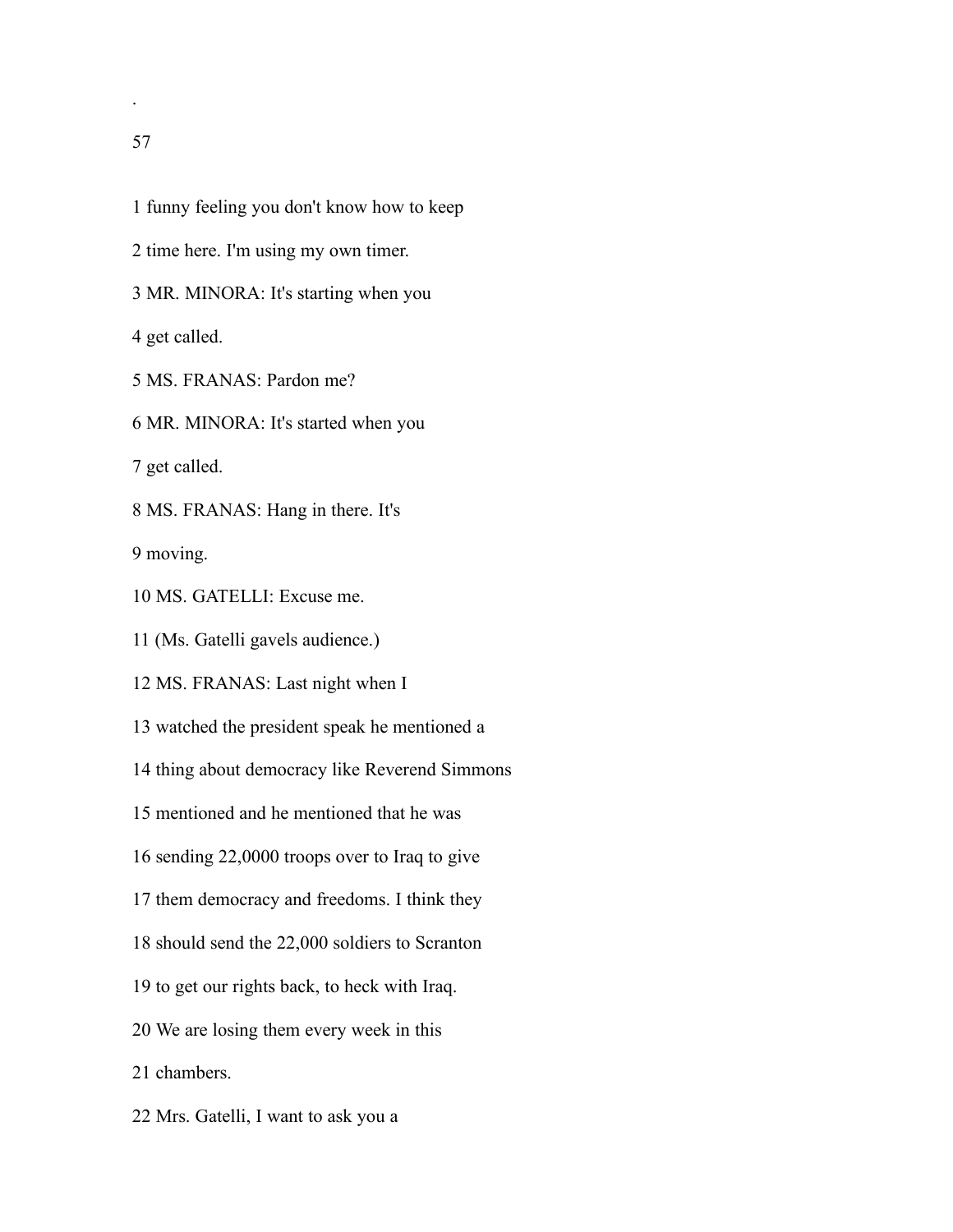couple of questions. Who has the authority to bring the policeman in here? Is it you that you request the policeman to be here? .

### 

 MS. GATELLI: Anybody can request the policeman. MS. FRANAS: No, have you -- who has

requested them to be here, have you?

MS. GATELLI: I have.

MS. FRANAS: Then do you have a right

to do that?

MS. GATELLI: Yes, I do. I think any

council has a right to do that.

MS. FRANAS: Because you feel

threatened?

MS. GATELLI: Yes.

MS. FRANAS: And you don't feel you

have should pay for that out of your own,

 the taxpayers pay for this policeman to be here.

MS. GATELLI: No, there is police at

all public meetings.

MS. FRANAS: And who assigns this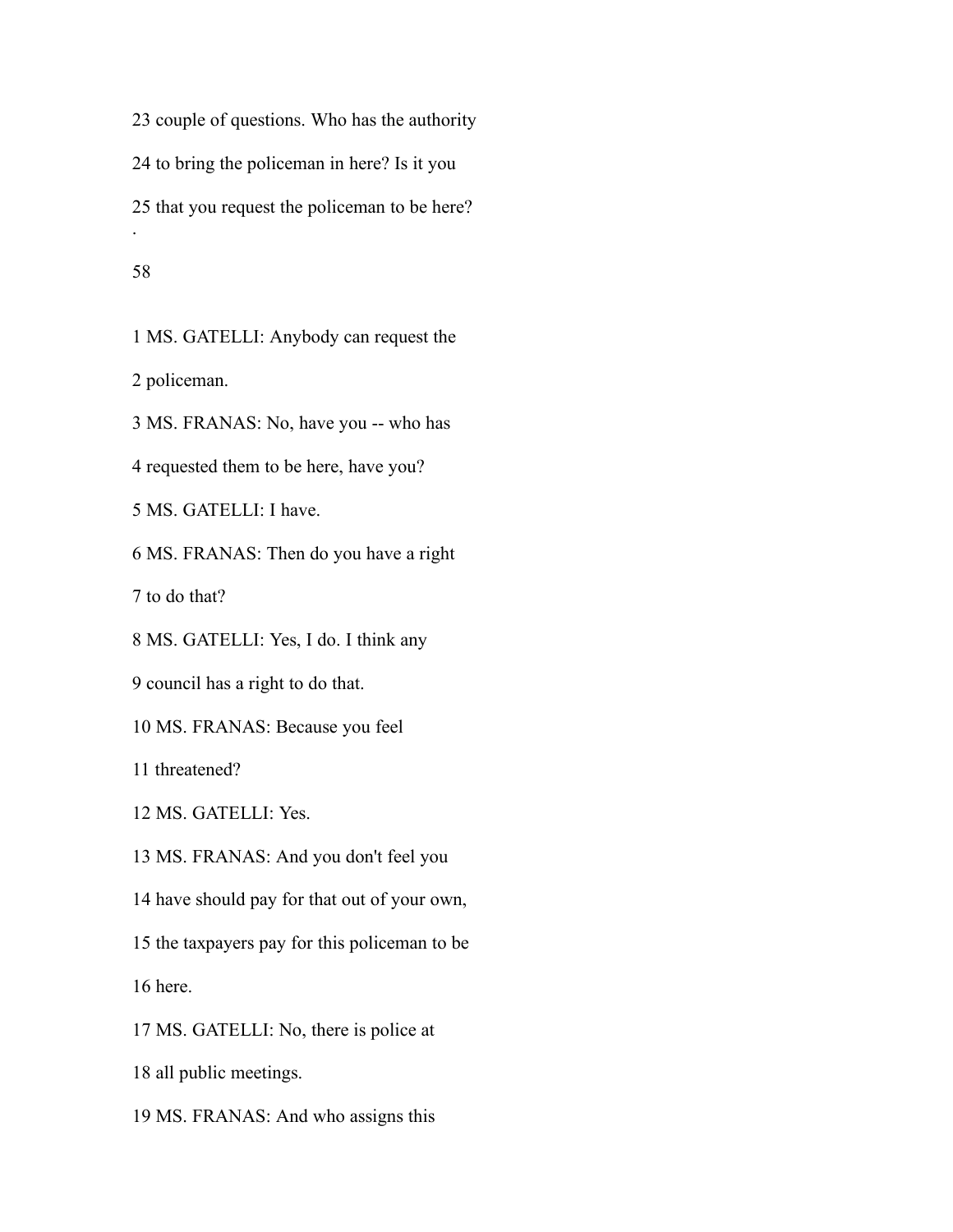policeman to be here?

MS. GATELLI: Officer Elliott, James

Elliott.

MS. FRANAS: Why do you feel you

need two?

 MS. GATELLI: I'd rather not get into .

# 

it because it's being investigated and I am

not allowed to --

MS. FRANAS: You need to investigate

why there's two?

MS. GATELLI: It's being investigated

and I'm not allowed to discuss it.

MS. FRANAS: What's being

investigated?

MS. GATELLI: Some threats.

MS. FRANAS: Okay, you cleared that

up. Mrs. Gatelli, would you be interested

in revisiting the budget since I believe

legally you could revisit this budget and

not have it the way it was or is?

MS. GATELLI: What do you mean

revisit it?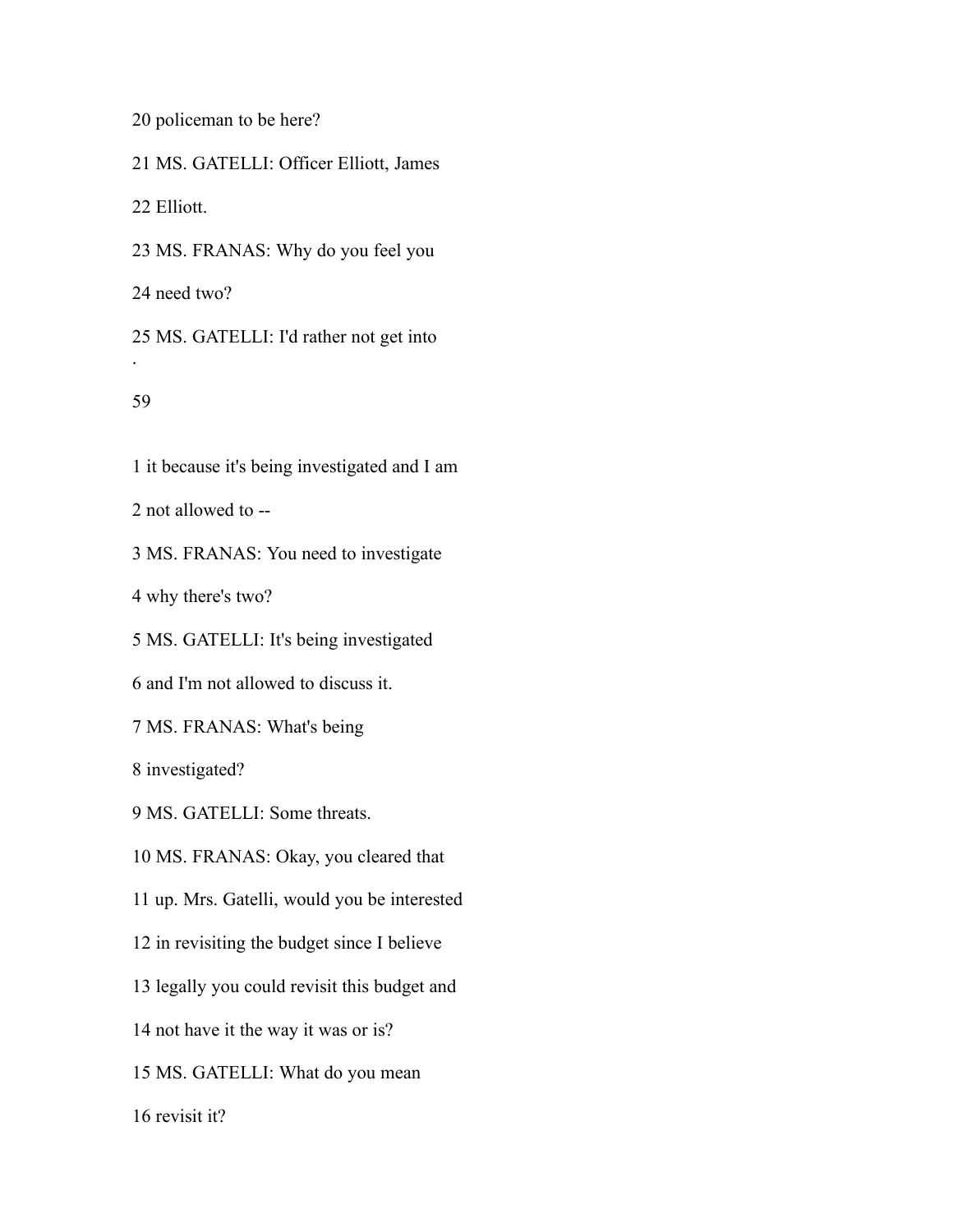MS. FRANAS: Bring it back and take some of the things that you already said should be in it out. MS. GATELLI: I don't know if we can do that. MS. FRANAS: Yes, you can do that. MS. GATELLI: I would be interested to sit down and discuss it, yes, I would.

MS. FRANAS: Would you be interested

#### 

.

in giving Mrs. Evans some of her motions for

the budget?

MS. GATELLI: I was interested in

some of her things, yes.

MS. FRANAS: But didn't approve any.

MS. GATELLI: Well, it was package,

it was the whole package, but we are working

on the amusement tax.

MS. FRANAS: You could have used

some, you didn't have to take the whole

package. And you were mentioning earlier

about Mr. Courtright mentioned earlier about

Channel 61, well, Jack Finnerty has to be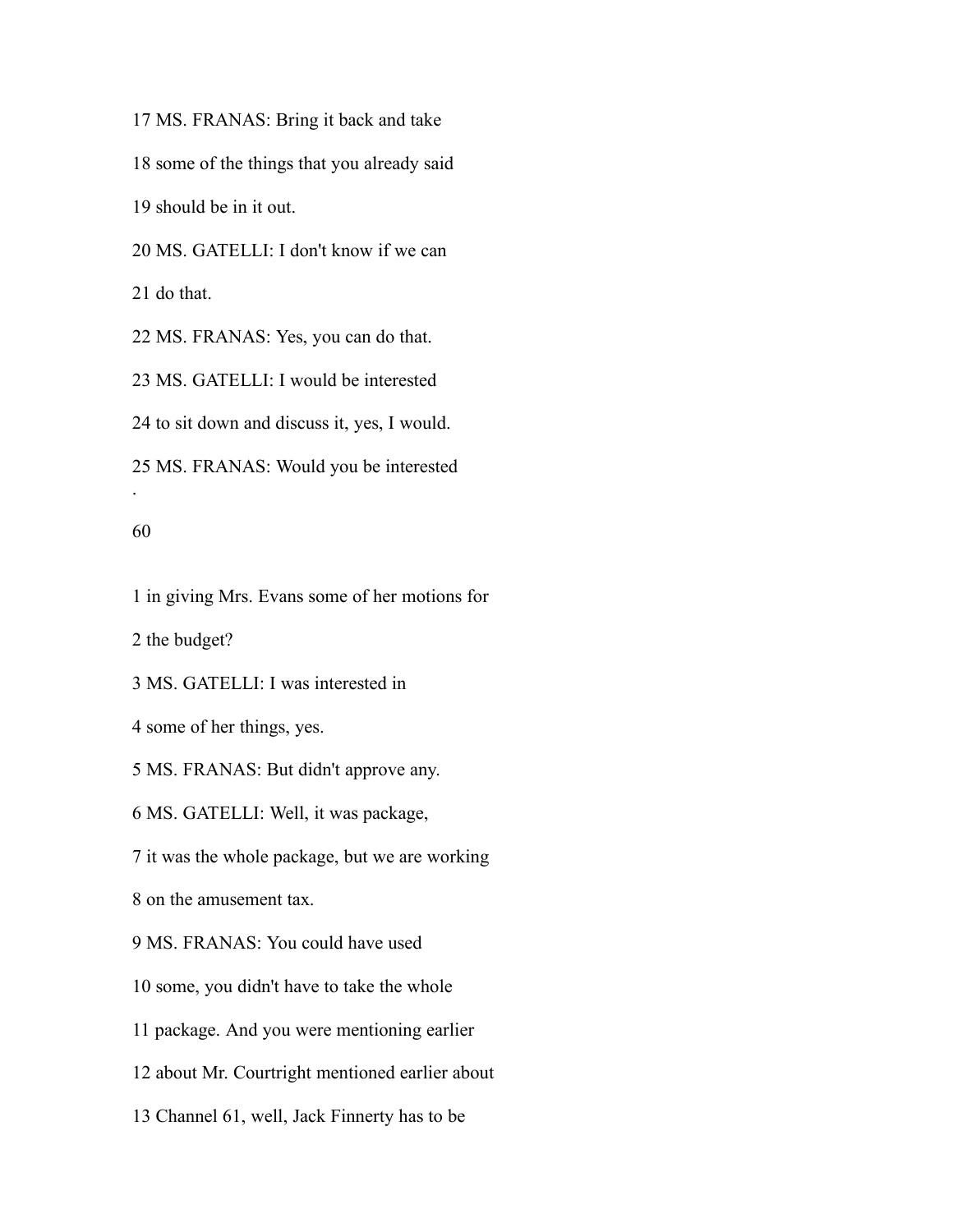the most decent guy there is and I don't have a doubt in my mind that he will make it possible for 61 to be live here, and as far as being unsafe in the balcony, let me tell tell you something, Mrs. Fanucci, Mrs. Gatelli and Mr. McGoff, the only unsafe conditions of that balcony are going to be when the people get their taxes and they are come to that balcony and probably commit suicide, that's what they are going to be upset about when they get their tax bills. Now, Mr. McGoff, I'd like to ask you a .

 question, what did you feel that you have done to help the city, the people in the City of Scranton since you weren't elected by the people, what have you done so far as a council member other than the smoking ban to help the people that we are paying you to do? It's a question. MS. GATELLI: They don't have to respond, Ms. Franas.

MR. FRANAS: Mr. McGoff, you don't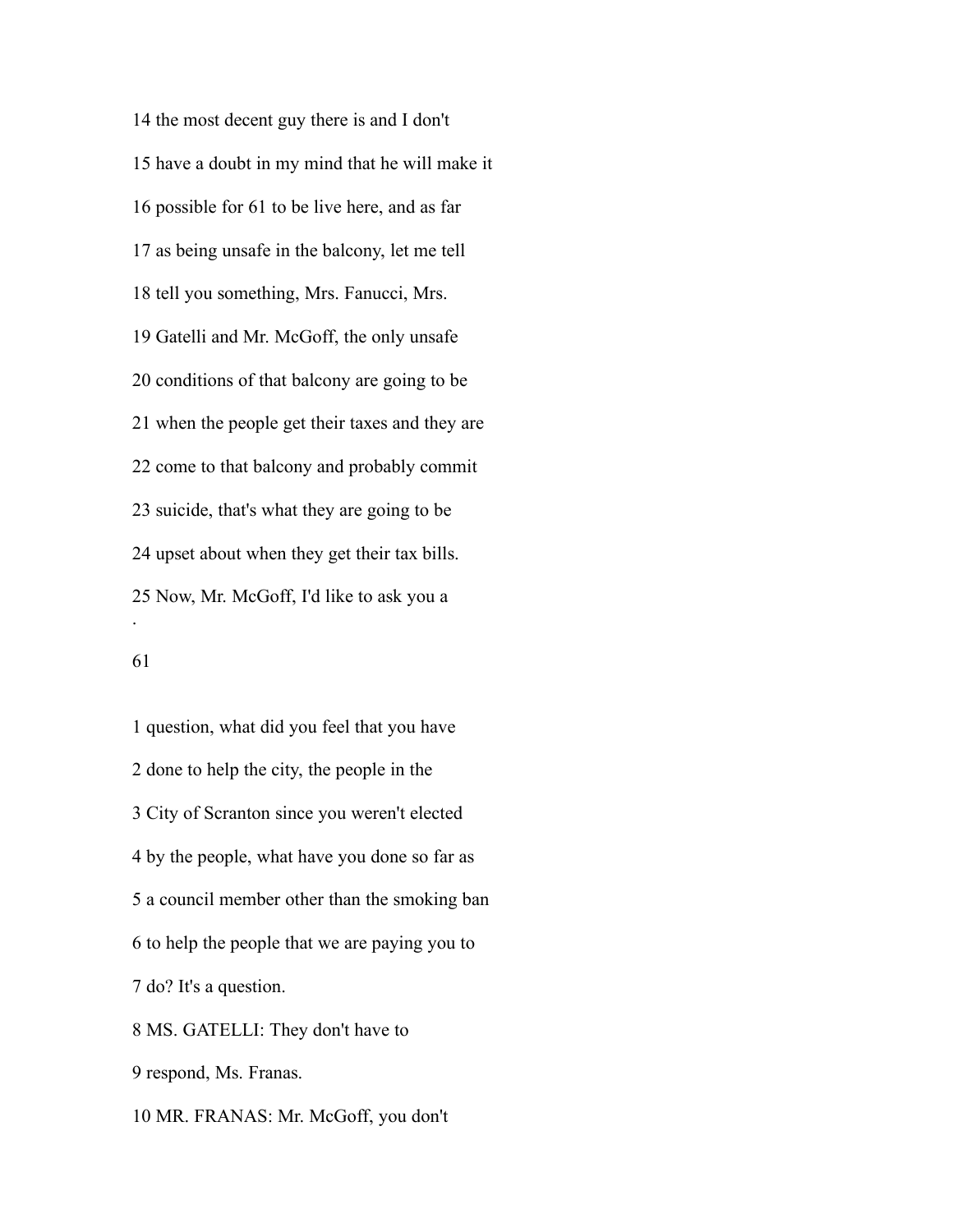want to respond?

MS. GATELLI: You can respond in

motions.

MS. FRANAS: No, I'm asking him now.

MR. MCGOFF: No, I don't wish to

respond. If I did respond what I would say

was that it would be lengthy and it would

probably waste most of the time that you

have at the podium.

MS. FRANAS: Is that why you don't

want to respond now?

MR. MCGOFF: Yes.

 MS. FRANAS: Well, then respond later. Mrs. Fanucci, you mentioned about the \$300 fines, I think you better .

# 

 concentrate on things that are more important. I'm a nonsmoker but let's get serious here. I have a bill passed by council ten years ago for truck traffic in my neighborhood. Four houses in my block caved in, two of them were torn down and my garage caved in because of the caves,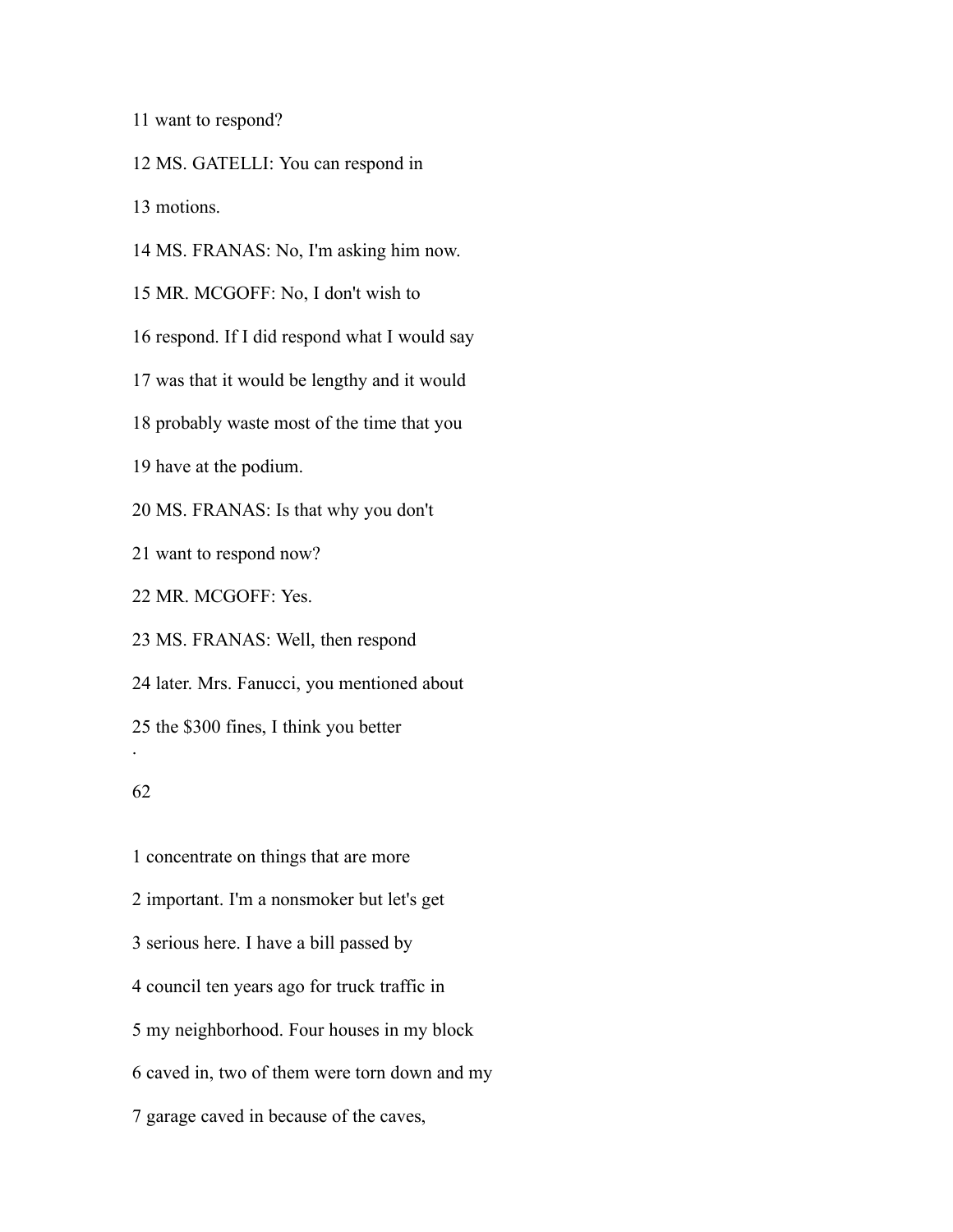because of the truck traffic that's at a \$300 for every truck, not one truck was stopped. Now, maybe I should call a policeman when a truck goes up my street? Would they come? I mean, let's gets serious. MS. FANUCCI: Fay, if you came to me with these issues I'd surely sit down with

you.

MS. FRANAS: I came to you with

these issues at council many times.

MS. FANUCCI: I never heard anything

about truck traffic.

MS. FRANAS: Well, maybe you better

check the tapes because I discussed it with

council many times.

MS. GATELLI: Please. Please.

MS. FRANAS: Please what?

## 

.

MS. GATELLI: Let's not get

confrontational.

MR. MINORA: That's five minutes.

MS. FRANAS: Not yet.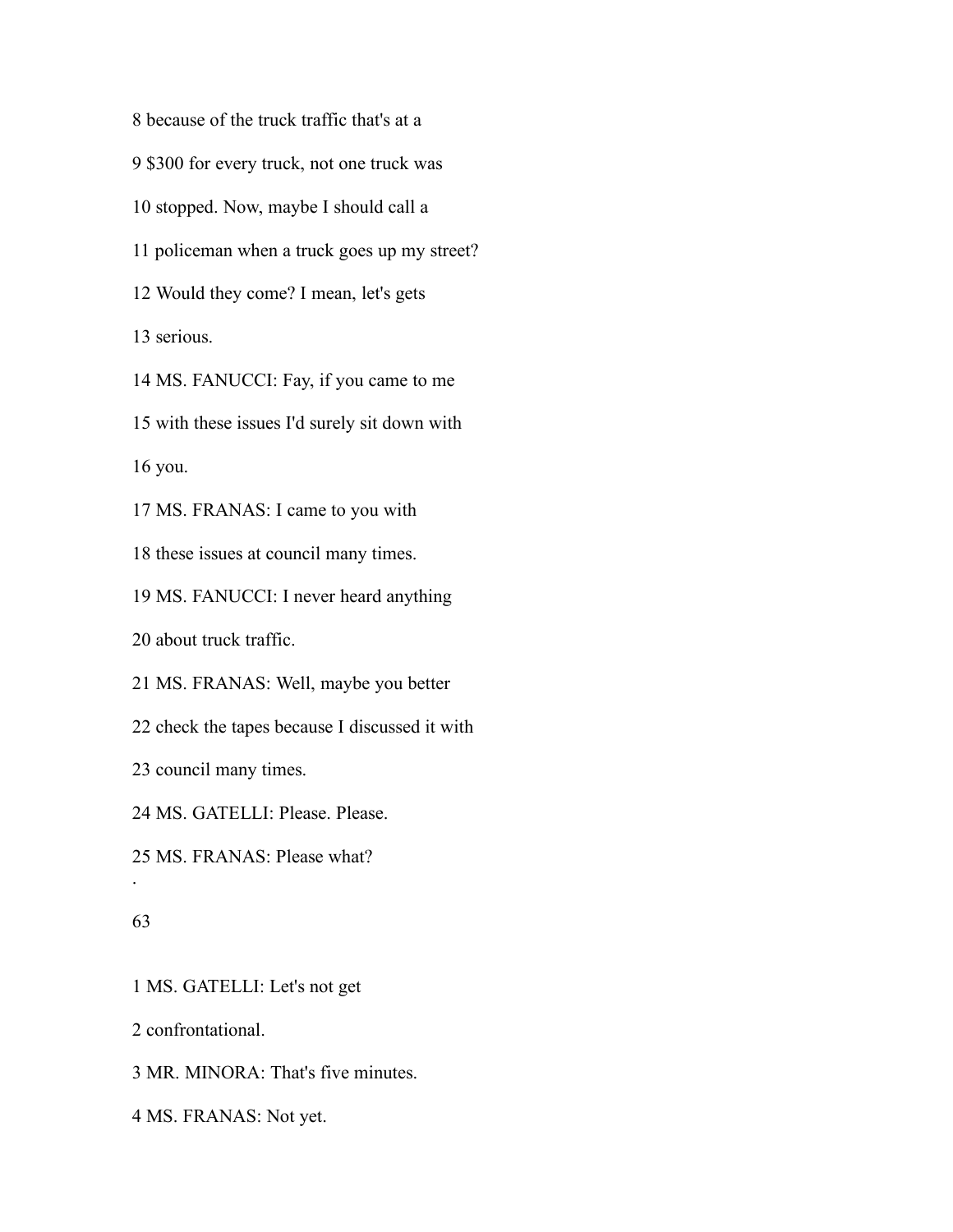MR. MINORA: Five minutes.

MS. FRANAS: I'll let you know. I

have a receipt, \$11 is very good for me.

I'm not leaving until it's up.

MS. GATELLI: Attorney Minora is

doing the time.

MS. FRANAS: So am I. So am I and

when it beeps I shall leave. Mrs. Fanucci,

I brought this up many times and I wish you

would do something about it.

MS. GATELLI: Mary Ann Wardell is

next.

MS. FRANAS: Thank you.

MS. WARDELL: Good evening, Council.

Mary Ann Wardell, resident of the city. It

gives me no pleasure to say this, but if

there were a award to be given out for the

most unresponsive, uncooperative and worse

council this council at this time would get

that award hands down. I have never in all

of my years of coming to council have I seen

.

people that have tried to just take away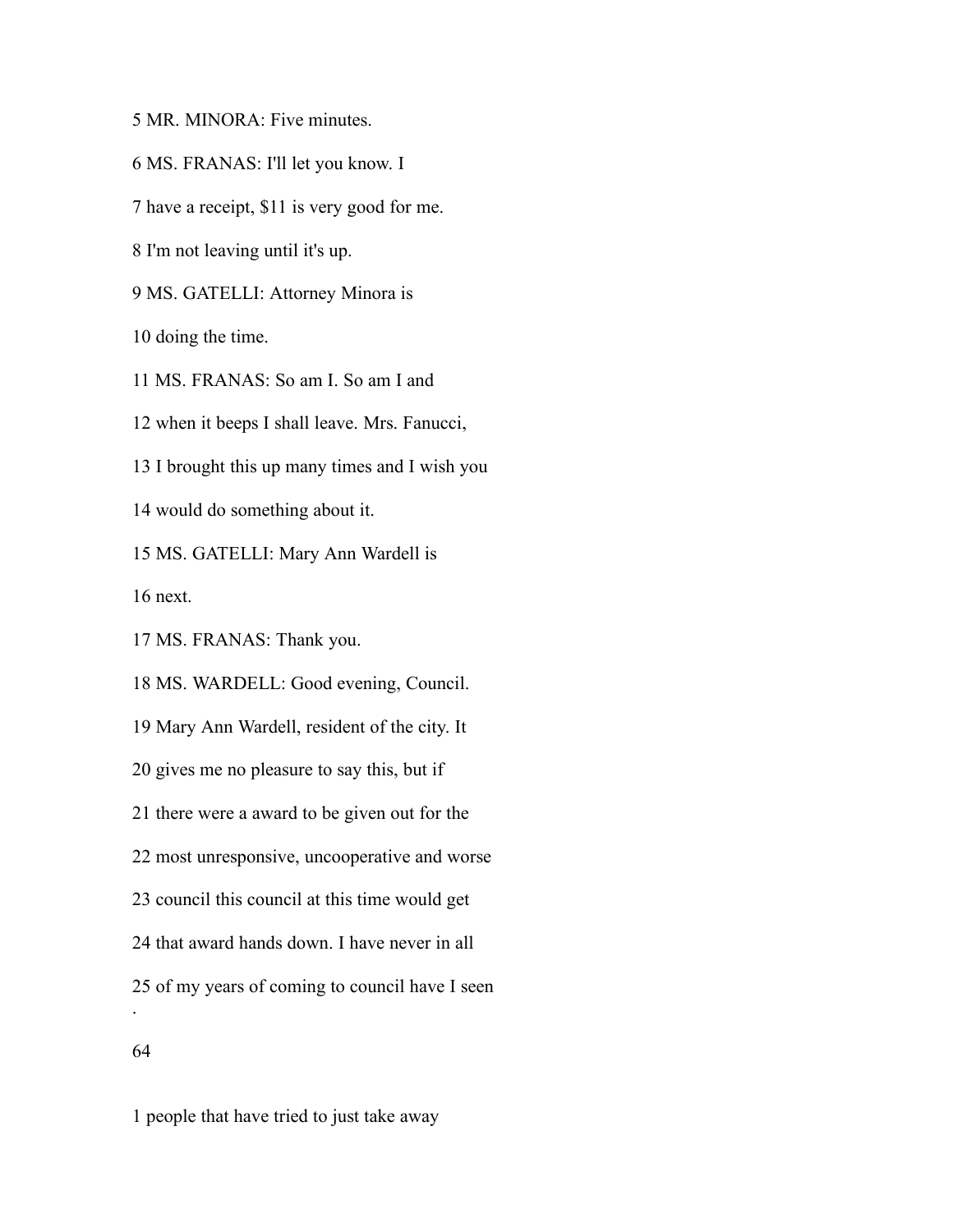whatever people try to do here. Mr. McGoff, let me say whether you were elected or appointed you will answer to us for your decisions and your votes. We pay your salary. You work for us. You don't work for the mayor even though he is the one that put you there, you don't work for him, you work for us and you owe us an explanation when you are making votes. Mrs. Fanucci, as far as Carl Greco goes, would you please find out for me what these serial suers are doing and what our law department is doing that we have to pay Mr. Greco all of this money that you voted on last year even though you said if he had donated to your campaign you would not not -- MS. FANUCCI: I believe you lost that lawsuit and the ethics violation. MS. WARDELL: I didn't lose a lawsuit. MS. FANUCCI: I think --

MS. WARDELL: I filed an ethics

complaint and it certainly was unethical and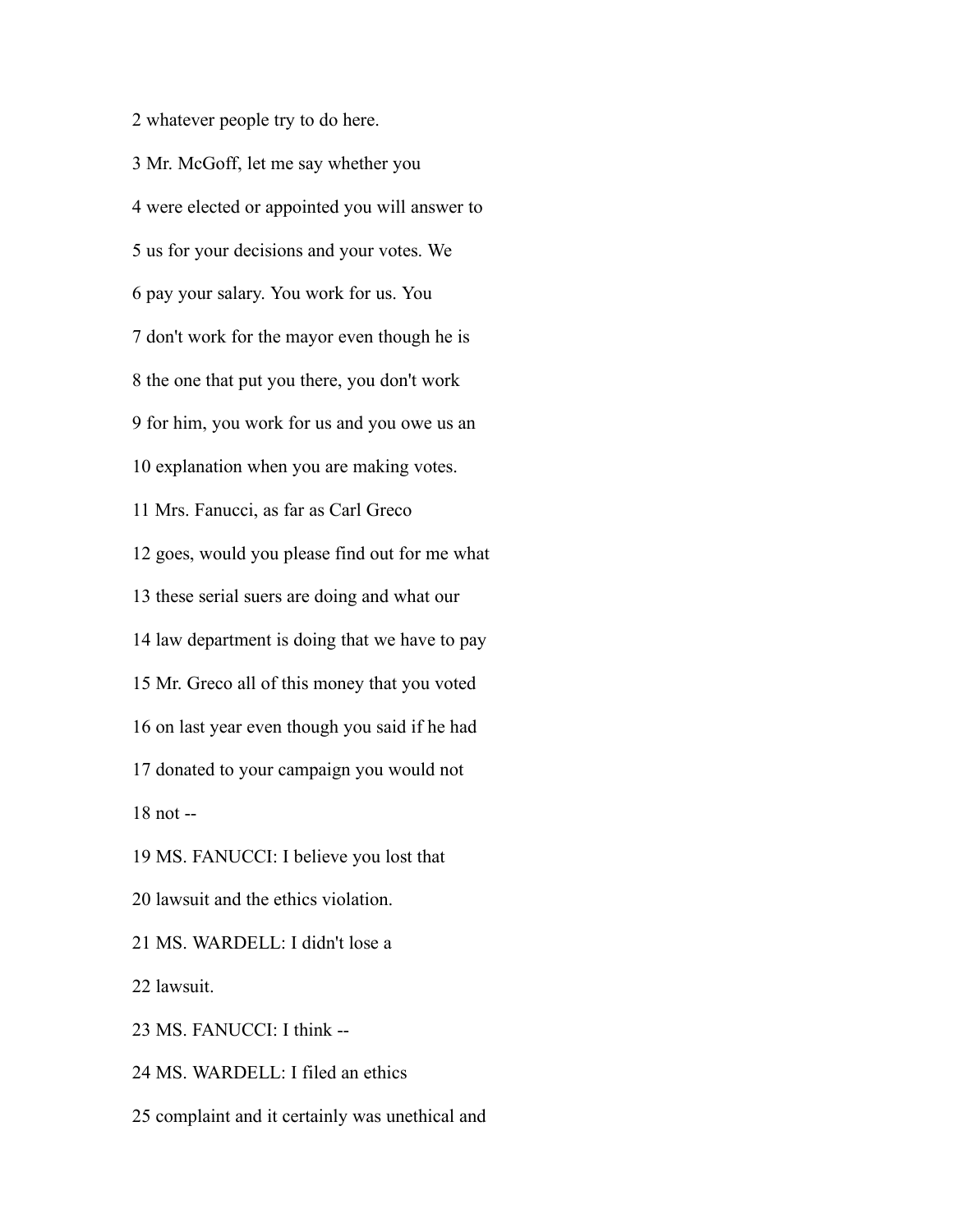it had nothing to do with your voting on a contract this year, you voted on another contract for him this year. MS. FANUCCI: Yes, I did. MS. WARDELL: Yes, you did. What do they do in our law department? MS. FANUCCI: You have to be kidding. What do they do in our law department? MS. WARDELL: No, I am not kidding. I am not kidding, not at all and also -- MS. FANUCCI: Don't ask me questions if you don't want answers. MS. WARDELL: I didn't ask you any questions. MS. GATELLI: Please. Please, don't be confrontational. MS. WARDELL: Let me say this to you, you brought pictures here of your grandchildren and I have grandchildren here that live in the city and you said you didn't want them to carry our debt and you

voted to give this mayor 10 million dollars

.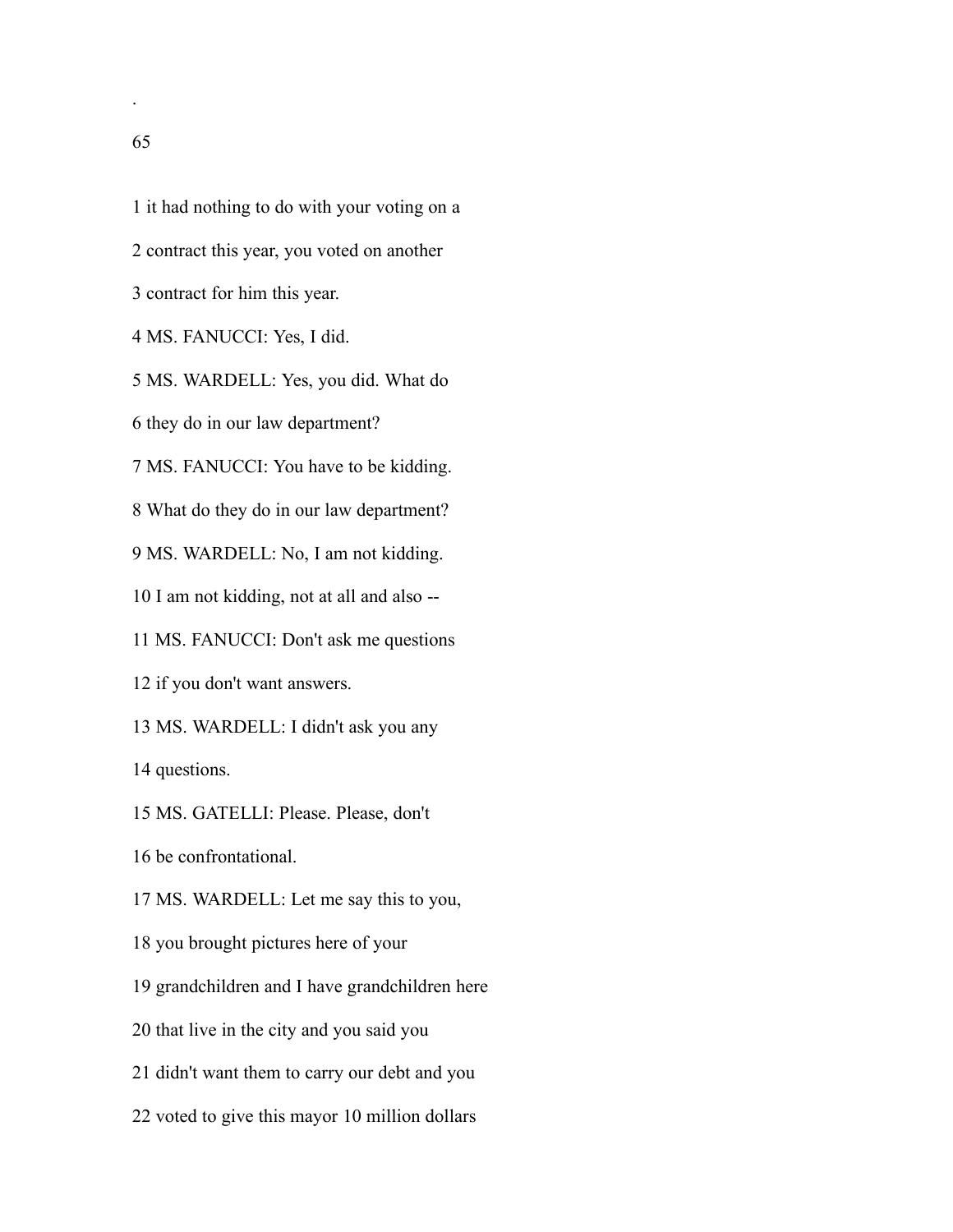more to blow on whatever and nobody seems to know what is that money going for? Nobody has accounted for that 10 million dollars. .

#### 

 Nobody has said, "What is that money for." I don't understand this, I really don't. And as far as being more efficient and breaking up two and a half minutes and two half minutes, does that seem more efficient to you? That you would be calling people up here twice to come up here and speak rather than let them come up here once and get it over with. I don't think that's efficient. I think that's very rude and very ignorant and I think it shows that you people really don't care what we have to say and I am very sorry and very upset that I feel that I have to come here and say these things to you. We voted for you people. We put you people in office. We pay your salary and we expect to you to work for us not for the mayor, not for Ray Hayes and not for anybody else. We expect you to work for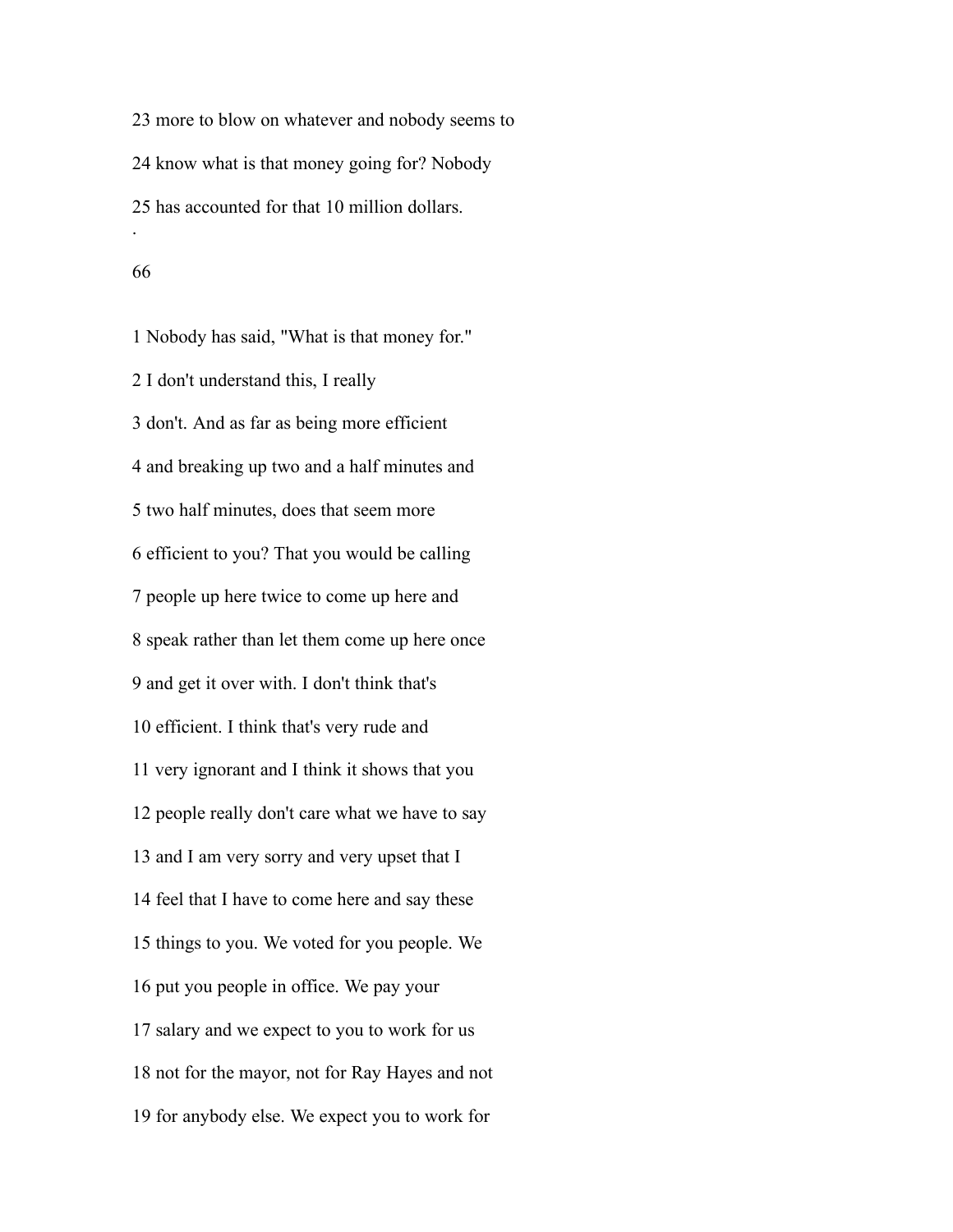us. Thank you.

 MS. GATELLI: Robert Monchesky. MR. MONCHESKY: Good evening. My name is Robert Monchesky and I'm a resident of West Scranton. I would like to say that I respect the business owners who have taken .

 a stand against the smoking ordinance by choosing not to enforce it. By doing this they are showing lawmakers that it will take a lot more than a hastily passed ordinance voted for by only four people to dictate to them how they will run their businesses. I'm appalled at Mrs. Fanucci's proposal in this morning's paper which is to fine business owners either \$500 or \$1,000 for not enforcing this ban. I urge council members to think heavily about the necessity of that amendment before casting their vote tonight. First of all, no one is being forced to patronize any particular businesses in

this city, therefore, if a customer disagree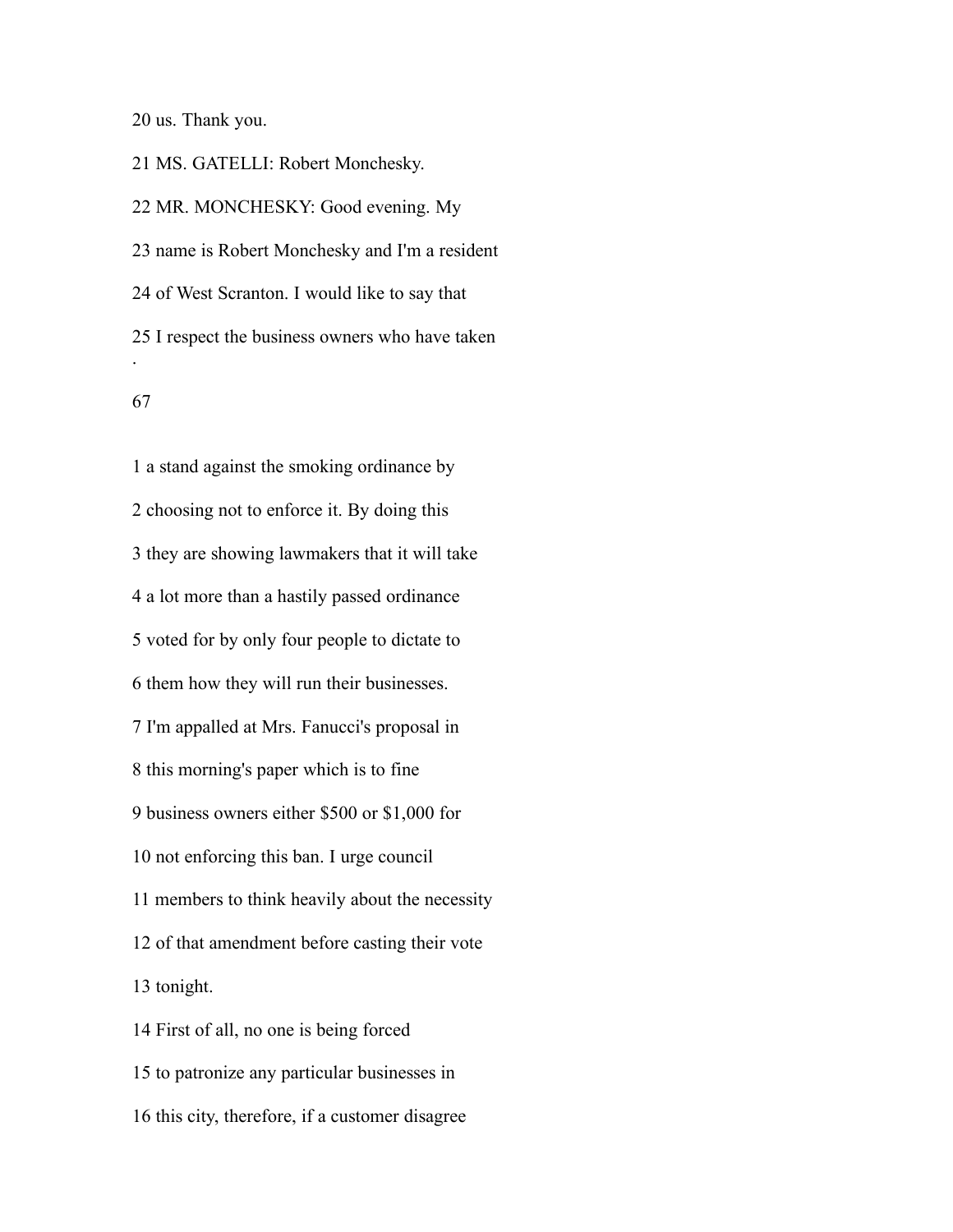with the policy of a certain establishment then they need not patronize that establishment. It is as simple and that and does not require a vote from council. If smoking is such a big problem in the city then why wasn't the choice for a smoking ban be put on a ballot for the next election so people could have their say. I think that it is imperative for people who disagree .

### 

 with the actions of their government to speak out and not be intimidated by their lawmaker's superior attitude. By refusing to enforce this law they are showing the government they do not agree. They are not being violent or vulgar and are only violating the ordinance which, again, was voted for by -- not voted for by the people of this city but by only four council members. The business owner's actions are called civil disobedience that this is not something that should be taught to the youth as being wrong.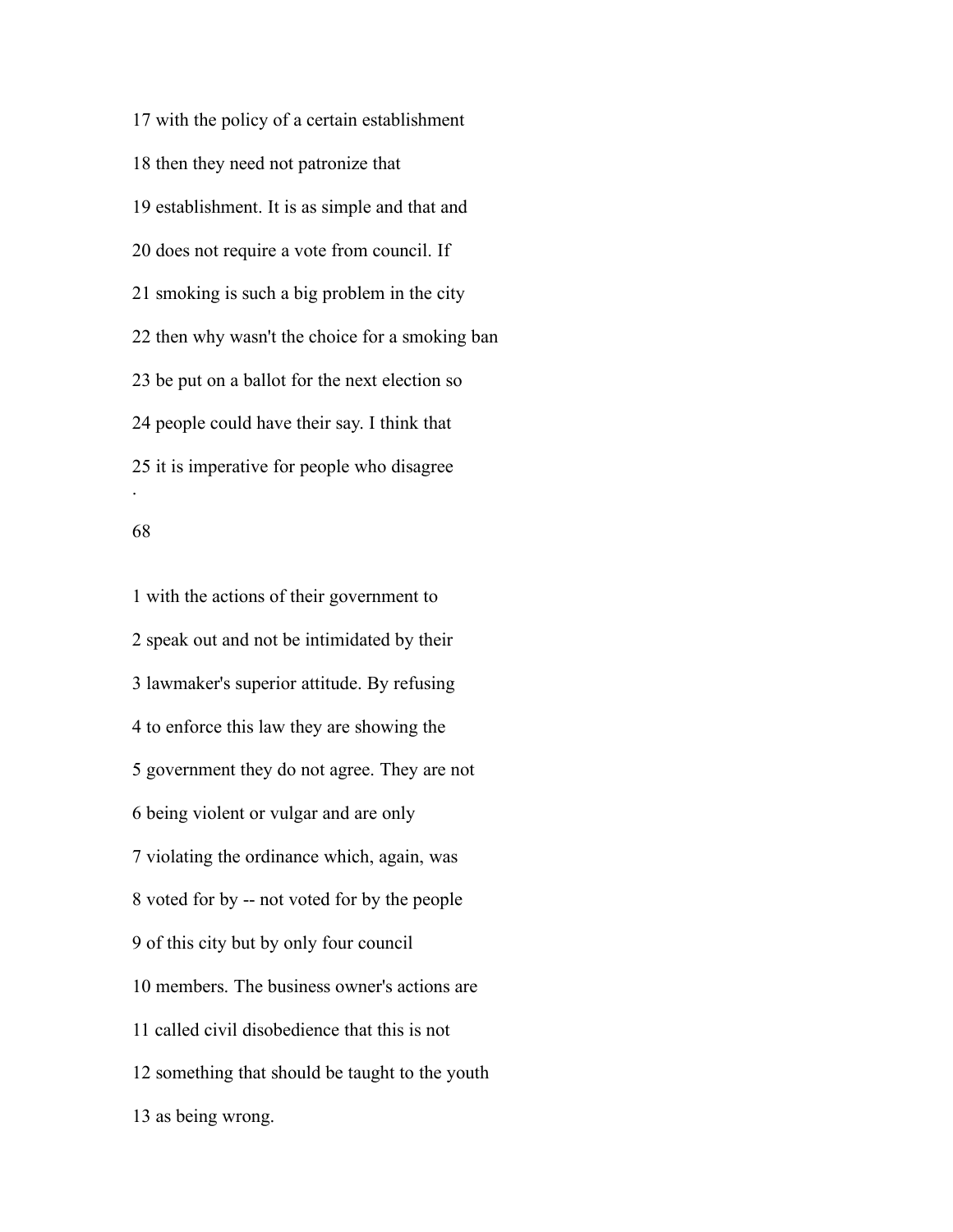Lawmakers are elected by the people and are supposed to represent them, and while everyone cannot be pleased the people still have the right to speak out and voice their opinions even though lawmakers have a very tough job and cannot cater to everyone, council members should be willing to listen and think about what the good citizens of this city has to say. This brings us to the moment that last meeting when Mr. McGoff proposed an amendment that citizen's participation .

### 

 portion of the council meeting in which each speaker's time would be cut from five minutes to two and half minutes I hope that when council votes on this they realize that just because you cannot hear something does not mean that it doesn't exist. By not allowing people to speak for as long they will not become less irritated with their government's failure to act on behalf of his people, but rather more upset they would try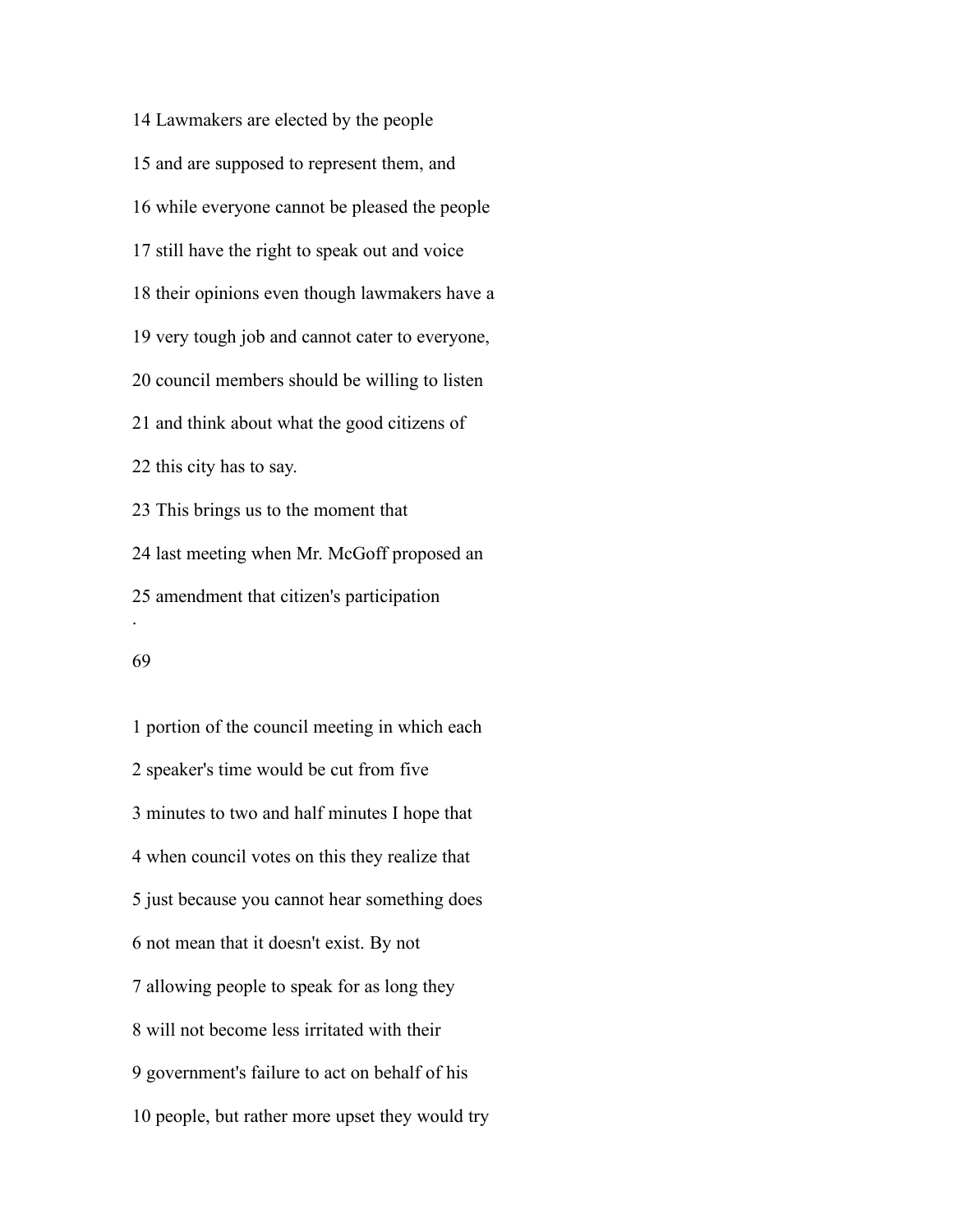to block the facts. The voice of the people cannot be silenced and will be heard one way or another. Luckily there is an election coming up so even if both of these amendments are passed there is still hope. Hope for a few new council members who will vote on behalf of the people and not call for socialist type ordinances and amendments as consideration for law. I hope that some day that there will be council who will concentrate on what's really important in this city and not take unnecessary measures in which the only purpose is to take light off of the city's real problems. Thank you. MS. GATELLI: Thank you. .

 MR. DESILVA: Good evening, council. My name is James Desilva and I'm a Scranton resident and a senior at West Scranton High School, I also happen to be a licensed driver. I am here tonight to address a major safety concerns to drivers, passengers and pedestrians in the City of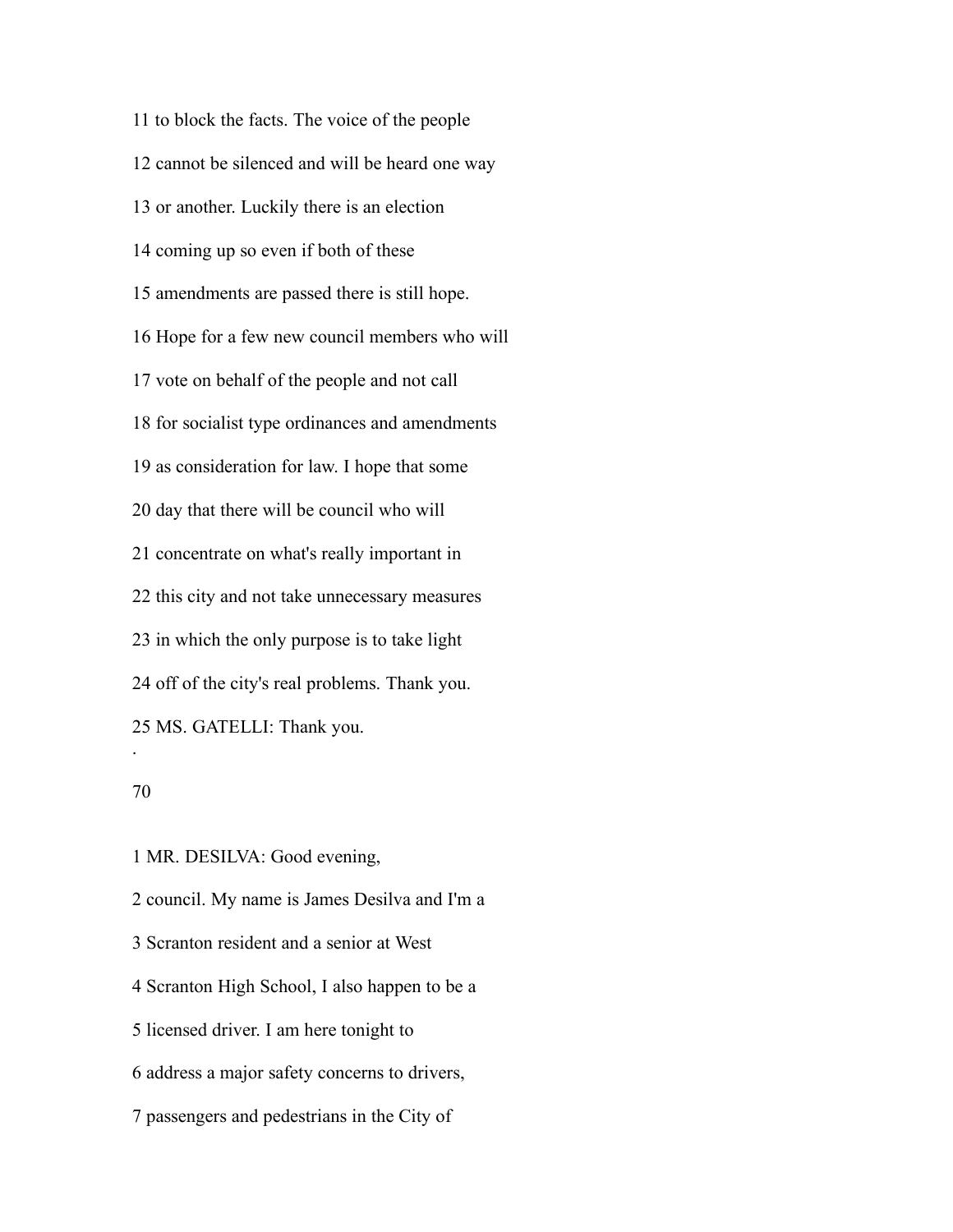Scranton. This concerns the use of cellular phones while operating a motor vehicle. While many areas have restricted the use of cell phones while driving such as New York, New Jersey, Connecticut and the District of Columbia, there is no federal law that prohibits driving while using a cell phone. Here in Scranton citizens are not protected by a state, county or local ordinance on this issue. I am here to ask council to please consider passing legislation to restrict the use of handheld cell phones while driving. Many businesses today demand constant communications between employees. Council must consider possible economic impact which may result from legislation. I'm sure that council would not wish to pass .

 any ordinance that might impede economic activity, but for this reason I propose a ban on the handheld phones while driving. I respectfully suggest that council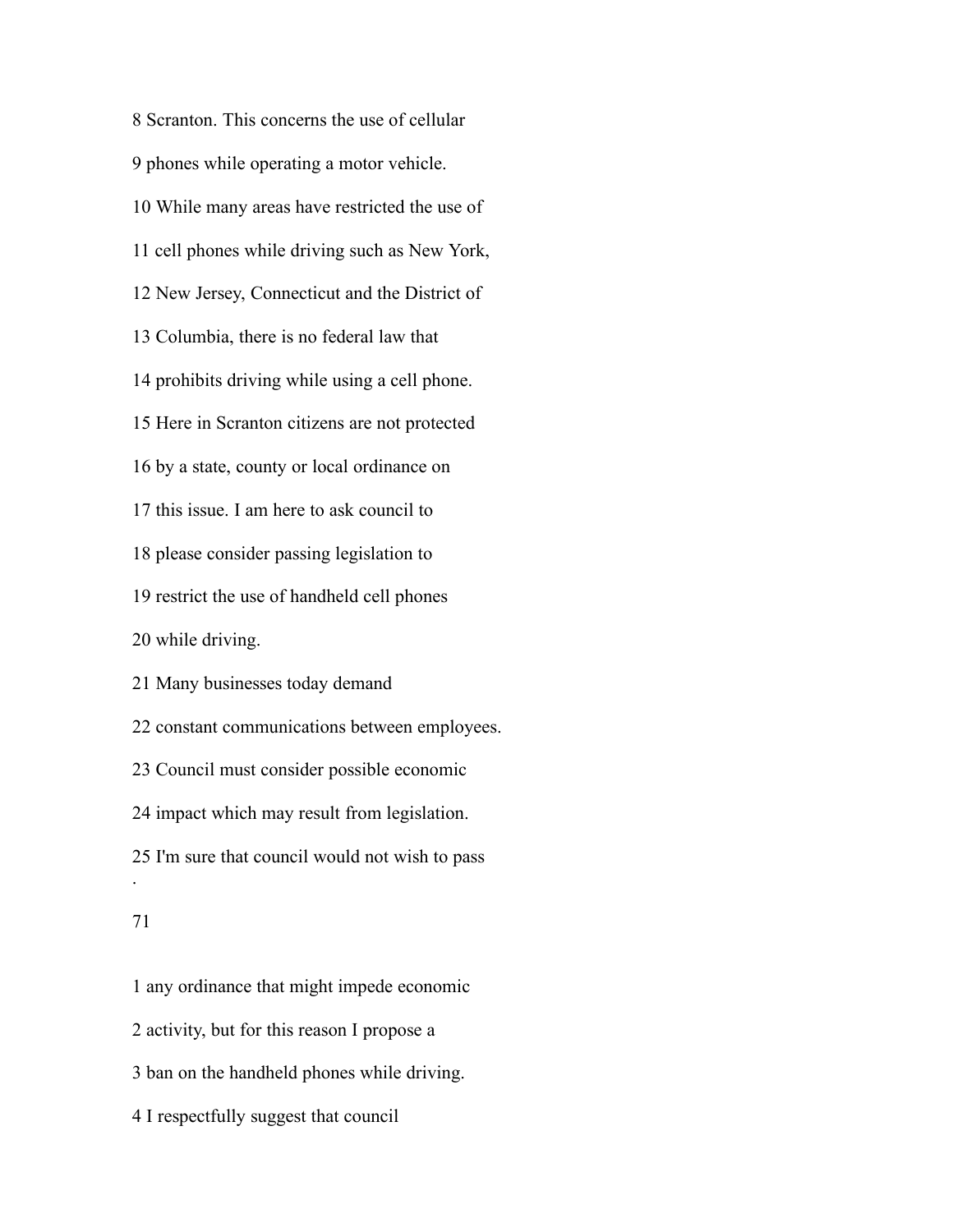consider legislation modeled after the New York state law which allows drivers to use the blue tooth head device, headsets or other handsfree mechanisms. Numerous studies conducted by the state transportation department have shown that handheld cell phones should be significantly to distract the driver's inability to recognize objects and concentrate in the driver's normal field of vision, so these devices tie up one of the driver's hands, block the hearing of one ear and significantly boost the ability to notice approaching vehicles and pedestrians. This is, therefore, a true issue in the public safety which needs to be addressed by council to protect our residents. I want to thank council for listening to my thoughts and considering my proposal. Thank you. I'm just kind of nervous. .

# 

MS. GATELLI: Thank you. Lee Morgan.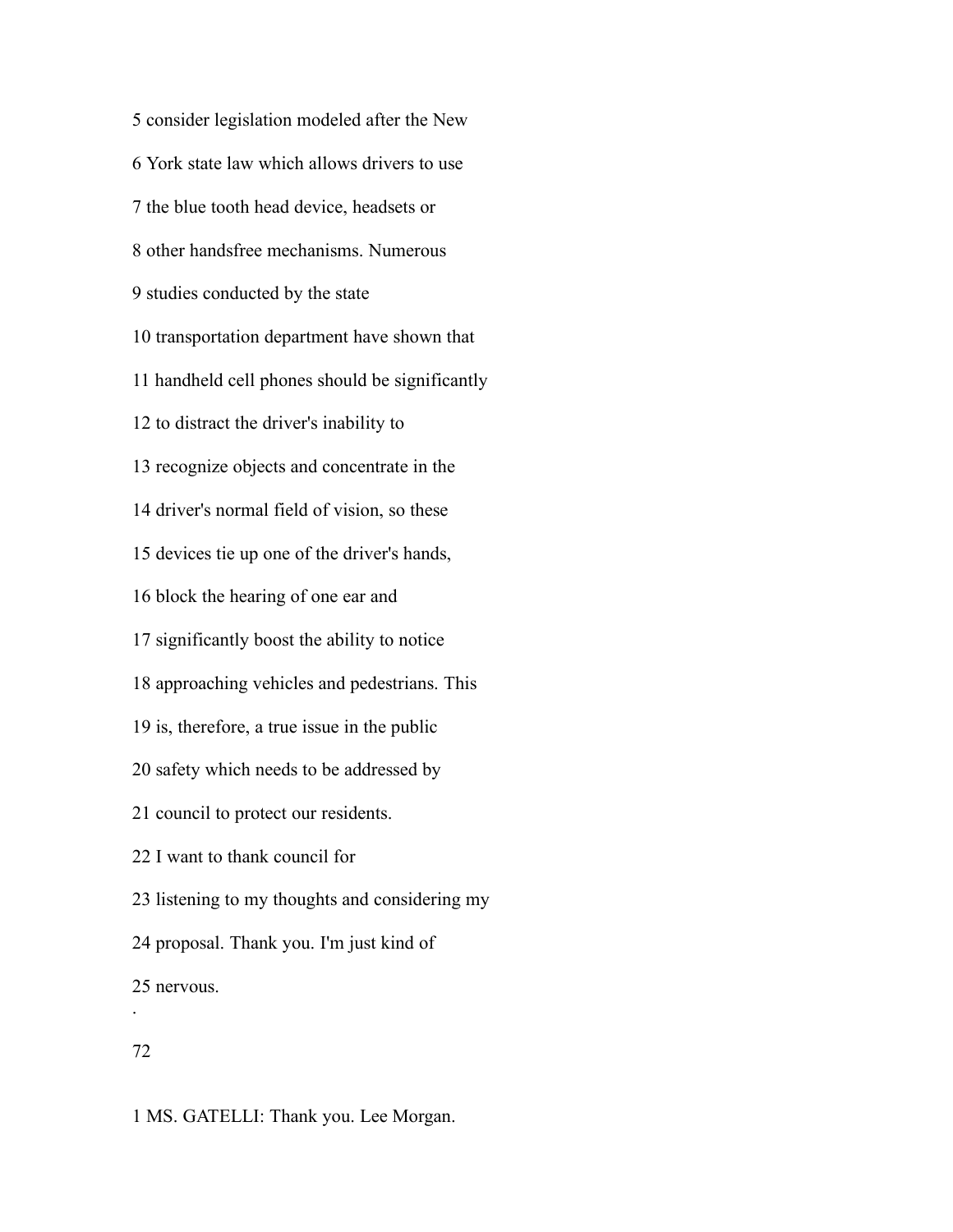AUDIENCE MEMBER: He just stepped out.

 MR. HUBBARD: Good evening, Council. Daniel Hubbard, resident of Scranton. I have some pictures I'd like you to all look at. The small photographs of the 2004 flood and the large photographs are the 2006 flood. In a recent article in the newspaper this week Mr. Hayes said that --the city safety director says, "Costs and needs still need to be taken into consideration for our flood alarm in Scranton." The two flood alarms that exist in Scranton right now were paid for with community development money, not city money, not out-of-pocket of the city, but by community development money and that comes directly from the manufacturer and slash the installer who installed both of the existing alarms in Scranton. Secondly, the photographs you have, the large ones are of 2006, no flood alarms sounded when those pictures were taken. There was never an alarm. The flood alarms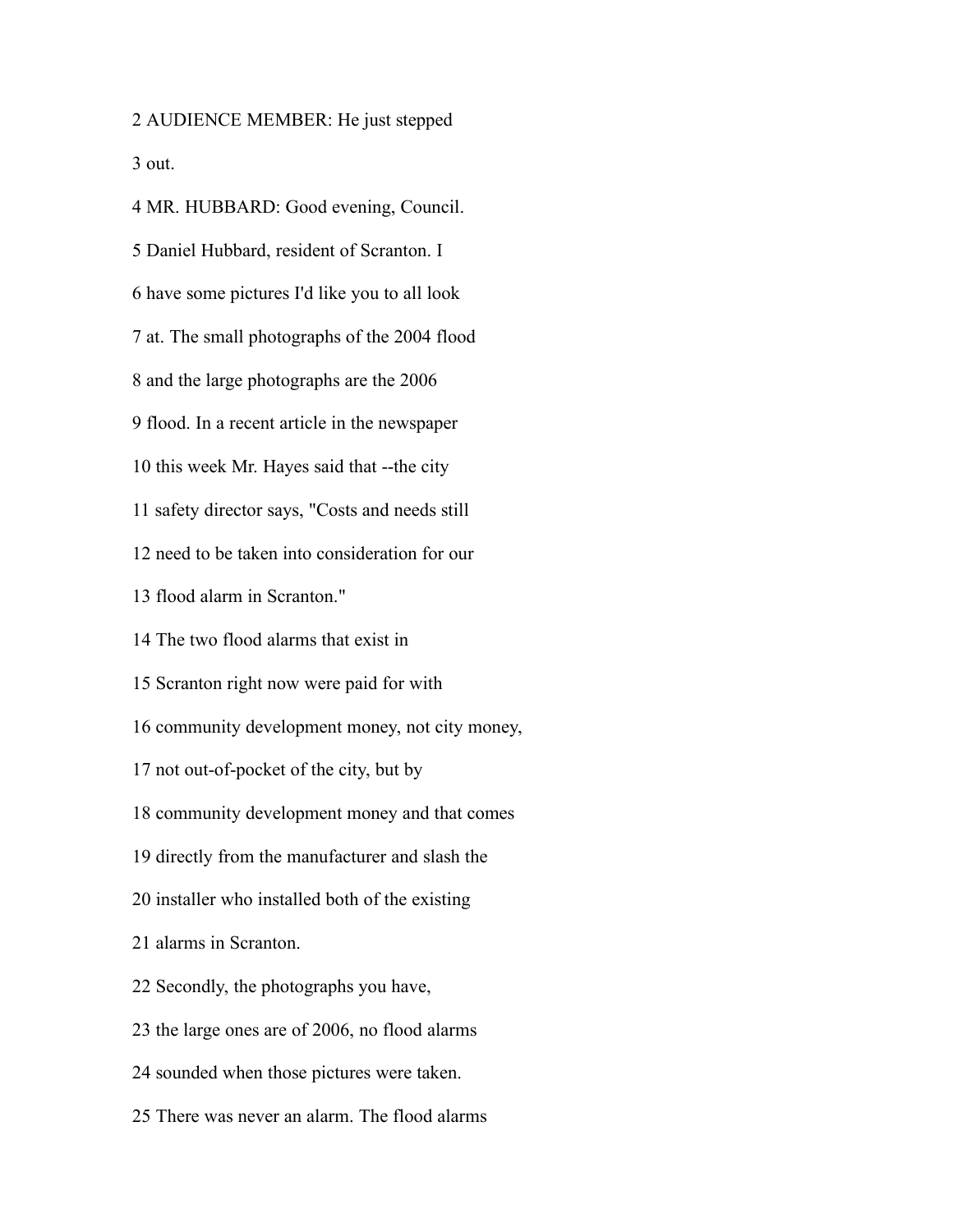in the plot in the Albright Avenue of Scranton are set off by the Lackawanna County Emergency Management agency. Those alarms are set to go off when those neighborhoods are at flood risk. Since they are protected by 20-foot levies a river level of anything over 11 feet puts six inches of water in my living room. It would have to be a river level of 18 feet for those alarms to go off in those neighborhoods because they are fully protected by a 20-foot levy. So when the alarm in the Plot, like Mr. Hayes and Mr. Parker says we'll hear them when they go off, when they go off we won't hear them because we won't have electricity. We won't be in our homes because they will be under water. At 11 feet the river is over the bank completely under water over the bank.

It's gone. It does not exist at 11 feet on

Nay Aug Avenue in lower Greenridge. At

.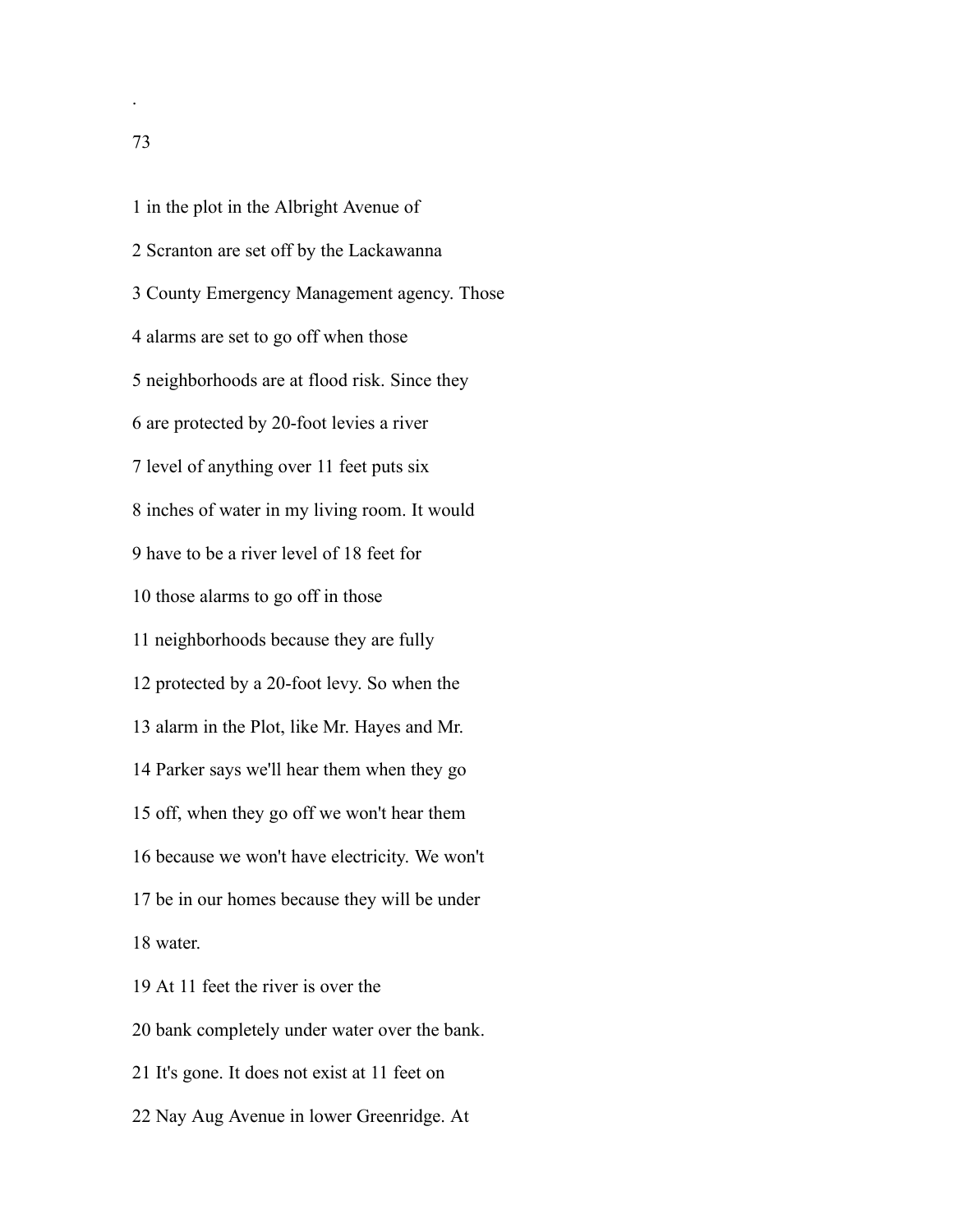11 feet it isn't even touching the flood gates in the plot or in the Albright Avenue section of Scranton, so how can we did be .

 said that we have to rely on alarms that go off at a level that supercedes any protection that we have? Also, costs. Mr. Hayes says costs. Well, I just covered that. It was covered by community development money. I know we have some of that. I know it's there. It's \$20,000. Actually, it's less than \$20,000 completely installed and to do a constant concern that Mrs. Gatelli had, previous to the holidays it is nothing more than a siren on a pole. It is rotating horn on a telephone pole with a battery box that hangs on it and a computer module. It is set off by a land line via telephone line and it has a backup power supply coming from a telephone pole to it. A power supply to it plus a backup battery. They push a button and it goes off. If the power is out the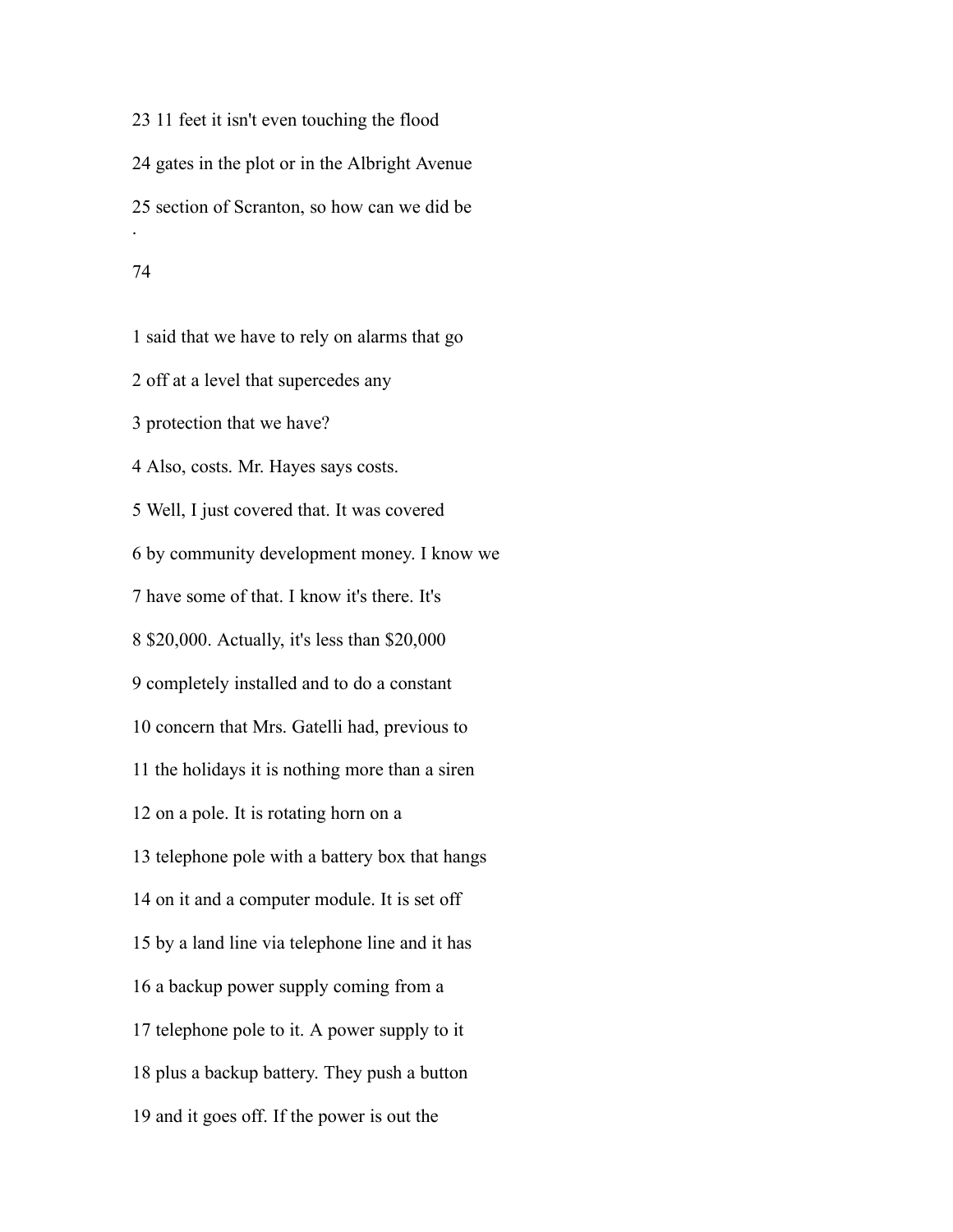batteries kick in and they can set it off by a radio, by frequency so it is nothing more than a pole with a siren. I have the minutes from the July 13 meeting of city council. "On Tuesday," this is Mrs. Evans' speaking, this is page 7 of .

### 

 the minutes, "On Tuesday, as Mrs. Gatelli alluded to a few moments ago she and Mr. McTiernan, Mr. Courtright and I attended a very important flood meeting at Scranton High School. Although the meeting largely pertained by some local news station incorrectly, it was a productive meeting among city residents, city government, and e Army Corp of Engineers, Scranton Sewer Authority, and it produced three crucial results: First, Mr. Hayes agreed to place a siren at lower Greenridge so that the residents will receive proper flood warnings.

Secondly, a plan will be in place by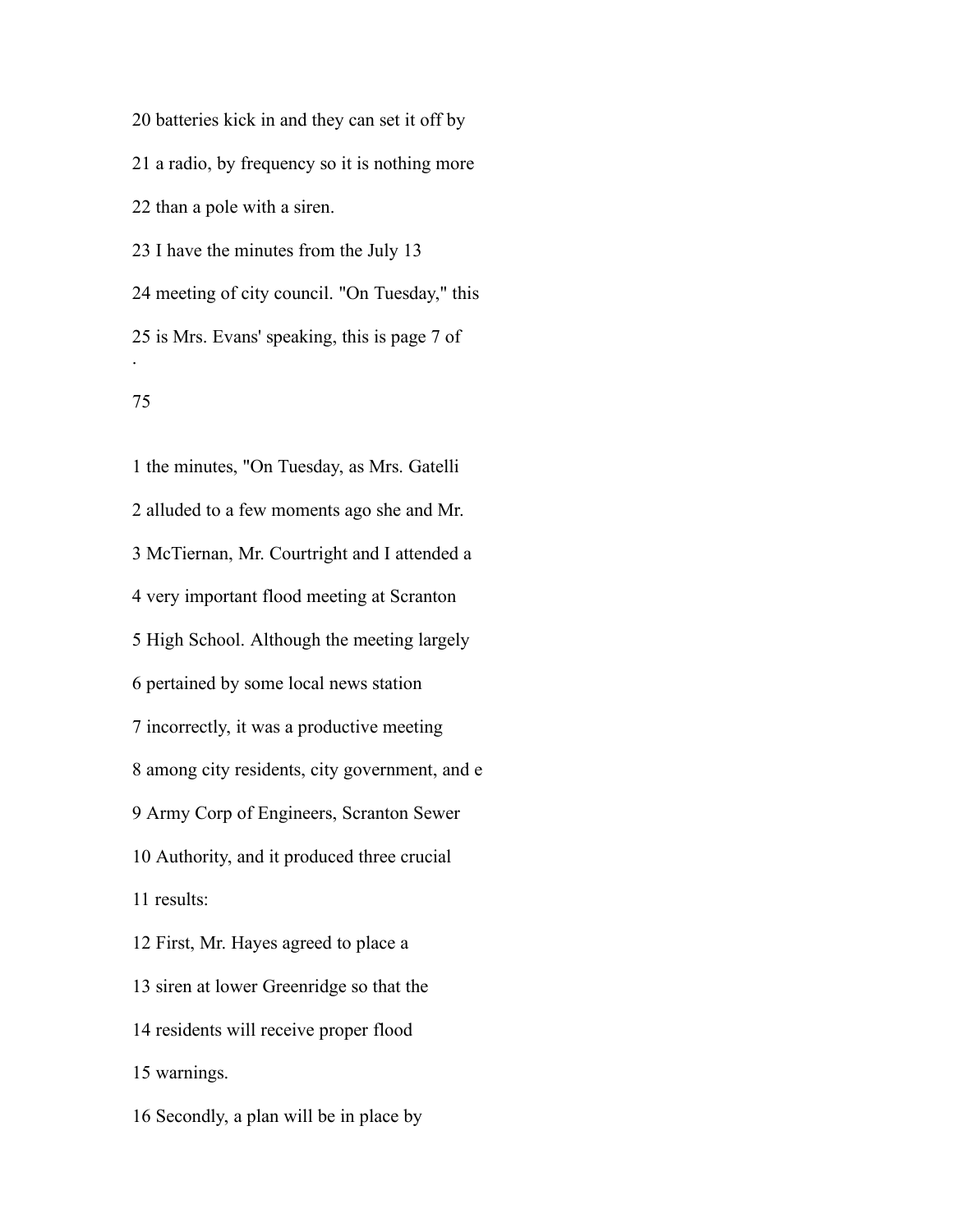the end of July of 2006 to provide temporary flood protection to the residents of lower Greenridge until the completion of the project in 2008. Third, regular meetings between the Army Corp of Engineers and the residents of lower Greenridge will be conducted to discuss progress, problems encountered and directly answer the residents' questions." .

#### 

 Army Corp countless times and get nothing. I repeat, I requested the meetings with Mr. Hayes and Mr. Parker we get nothing. We get no answers to our questions. I get articles in the paper which I have to bust my chops to get done for Mr. Hayes to say, quote/unquote, "City officials and law enforcement use the nearby Greenridge shopping for a staging area during flooding and in the past the police department has sent police officers to drive the streets of lower Greenridge with their sirens and

I requested this meeting with the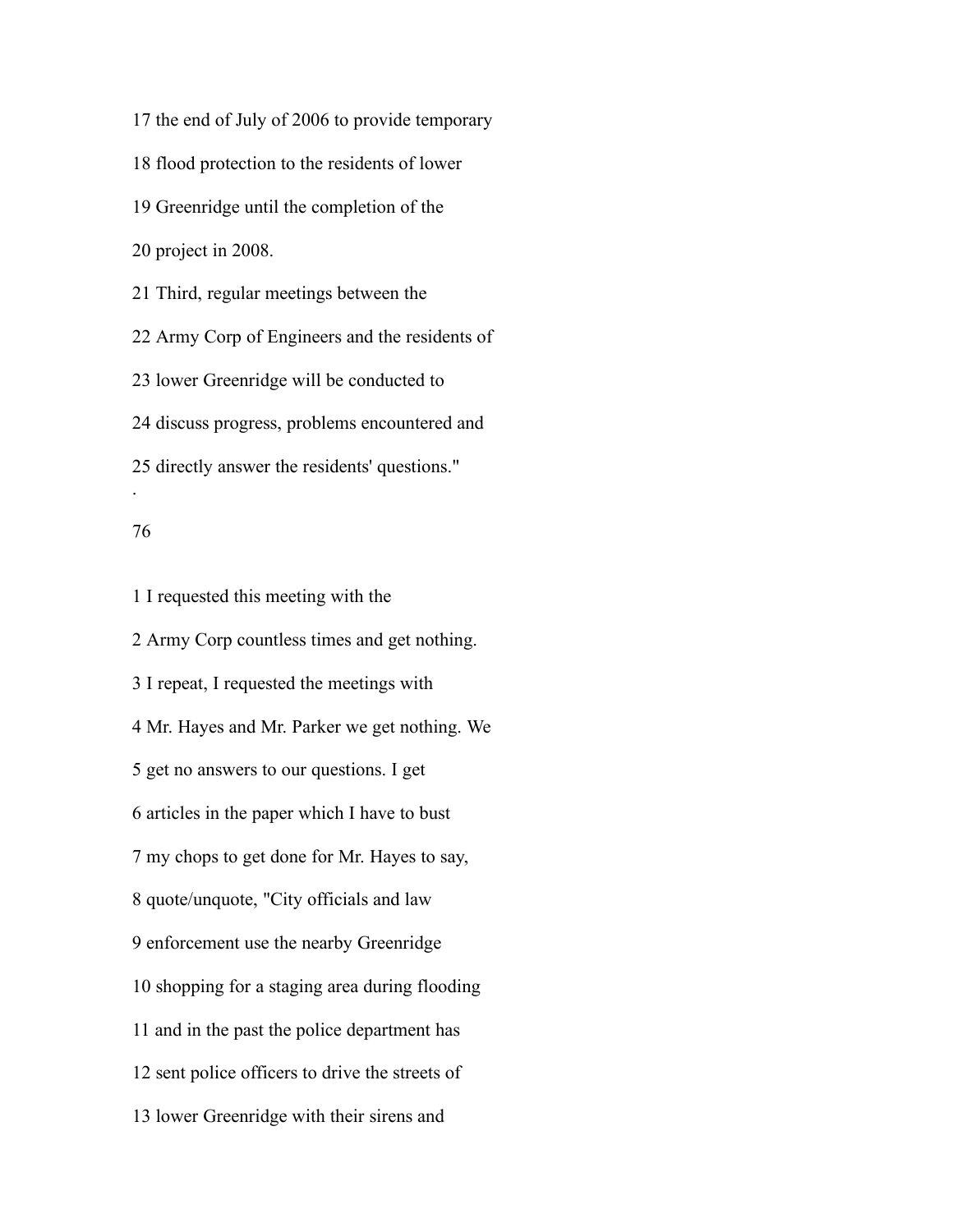public addresses to inform them of the warnings when the river is on the rise. He said this procedure will continue and, in fact, will make a need for a flood siren obsolete." In the two past flood events we never saw one police officer car in two

years. Not one. And as far as the staging

area in the Greenridge shopping center, who

the hell are you getting cars there? The

river goes over and floods Nay Aug Avenue at

the Greenridge Street bridge. The trusses,

#### 

.

 the railroad trusses on Greenridge floods. Glenn Street by Laminations flood. They close the Albright Avenue Bridge. Market Street floods, the Market Street Bridge floods. There is no way in lower Greenridge or out of Greenridge. They didn't stage anything, they staged a joke on us. That's what they staged. This is ludicrous. This is absolutely ludicrous that this city refuses to address the issues of the last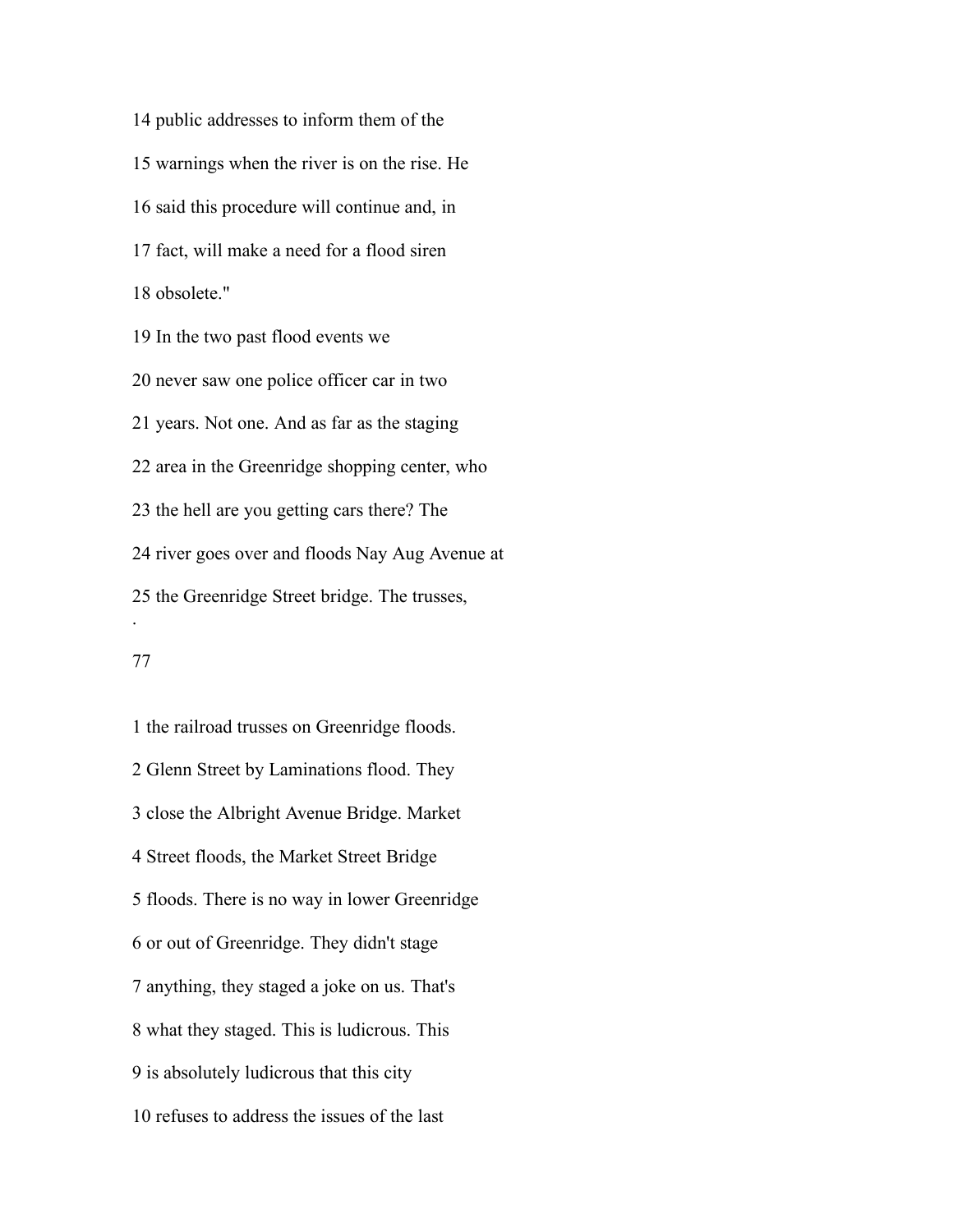- remaining neighborhood of Scranton that
- is basically subjected to inundation of
- flooding by the Lackawanna River. This is--

it's ludicrous.

He goes onto say that, "At the end

of the day what is the difference between a

flood siren and police siren."

MR. MINORA: Excuse me, five

minutes.

MR. HUBBARD: "Notification is

notification." The difference between the

sirens is the flood sirens will go off. The

police cars don't show up. This is

ludicrous. I'm tired of this. We will be

at the this caucus for the flooding. I

### 

.

 think this caucus for the flooding should not call Keyser Avenue instead Parker and the Mayor. It should involve all residents that have to deal with any type of serious flooding in the City of Scranton. People need to answer these questions. The letter, and I know I'm at my five minutes, but,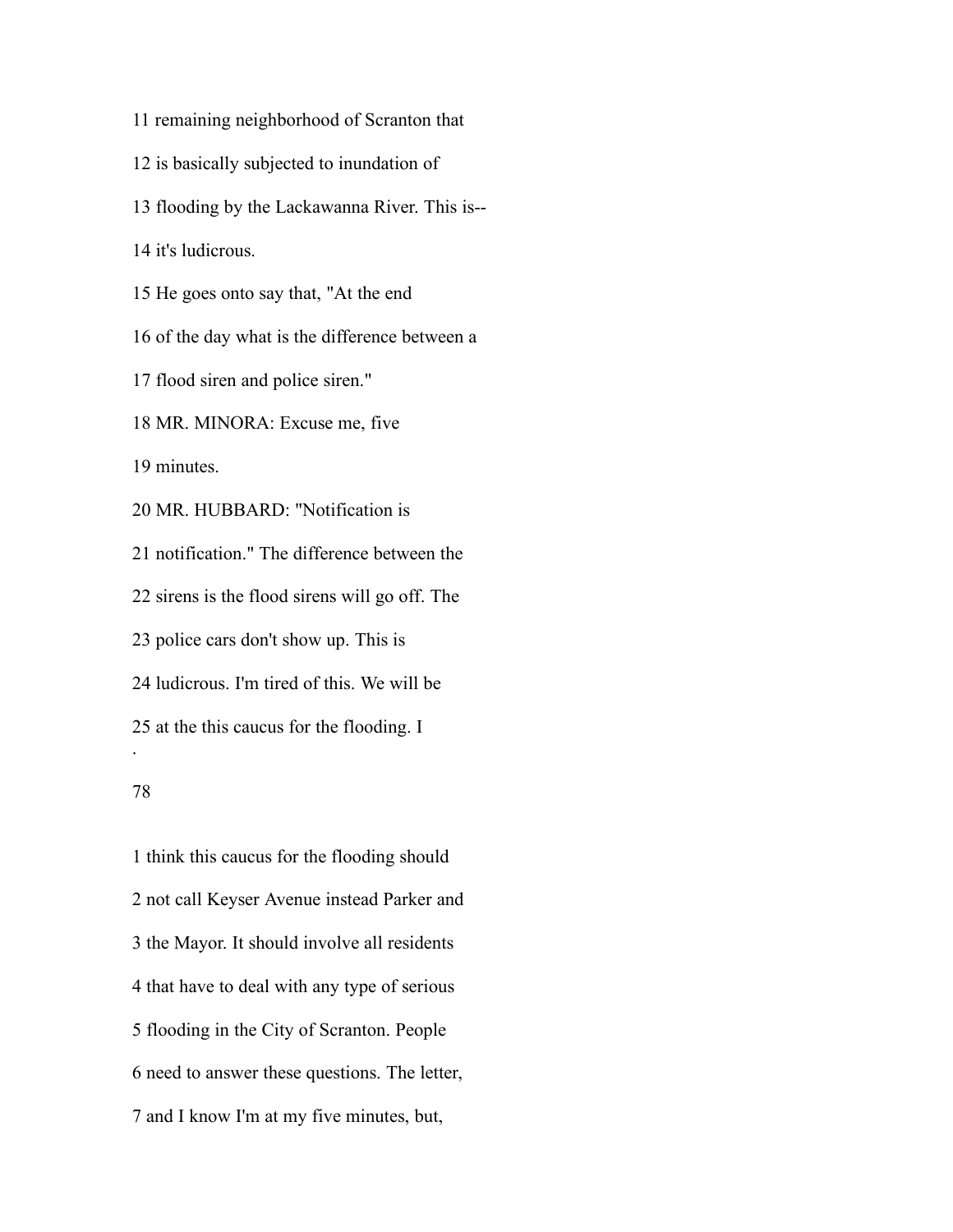please. The letter from Mr. Parker to council just reaffirmed everything we already know, that there are two alarms, that the county does set them off and that they have two people assigned full-time to maintain a flood control structures. Well, the only part of the levy that's been turned over to the city is the Albright Avenue section. The plot section is still -- Army Corp is still working on that. Since that levy is brand new they don't have to maintain it. They are not maintaining anything in our neighborhood. The flood bank is collapsing and they are not touching it. This is insane. MS. GATELLI: Thanks, Dan. I'll call Mr. Verbino again.

 MS. EVANS: Mr. Hubbard, I'm going .

### 

 to address that under motions because I have already put something in motion for you. MR. HUBBARD: Thank you. MS. GATELLI: Is Chris Sledenzski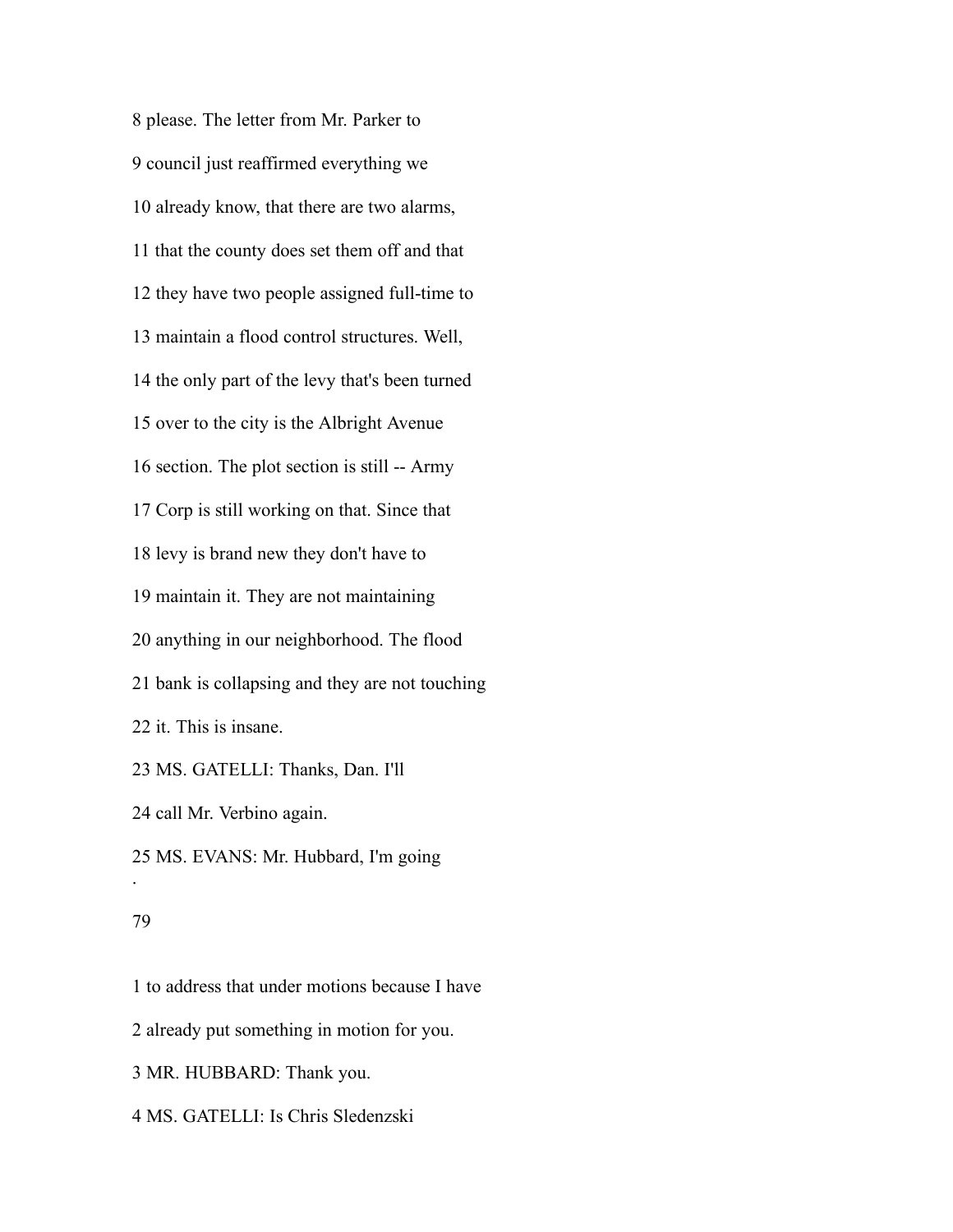### here?

 MR. SLEDENZSKI: Well, guys this is it. Billy, that stop sign I'll talk to you about it tomorrow, about that stop sign for you about the handicap sign, I'll talk to you tomorrow.

MR. COURTRIGHT: Okay, I'll see you

tomorrow.

MR. SLEDENZSKI: Thank you.

 MR. COURTRIGHT: You're welcome. MS. HOWARD: Hi, Council. My name is Elizabeth Howard, resident of Scranton. I just have a couple of issues that I want to address, one to Mrs. Fanucci. You seem to think that a couple of weeks ago that the issuing citations for smoking would bring in money to the city coffers. I have an idea that you should send the smoke police, whoever they may be, to ride around Scranton High School and West Scranton High School as school is letting out citing students for .

underage smoking because that should bring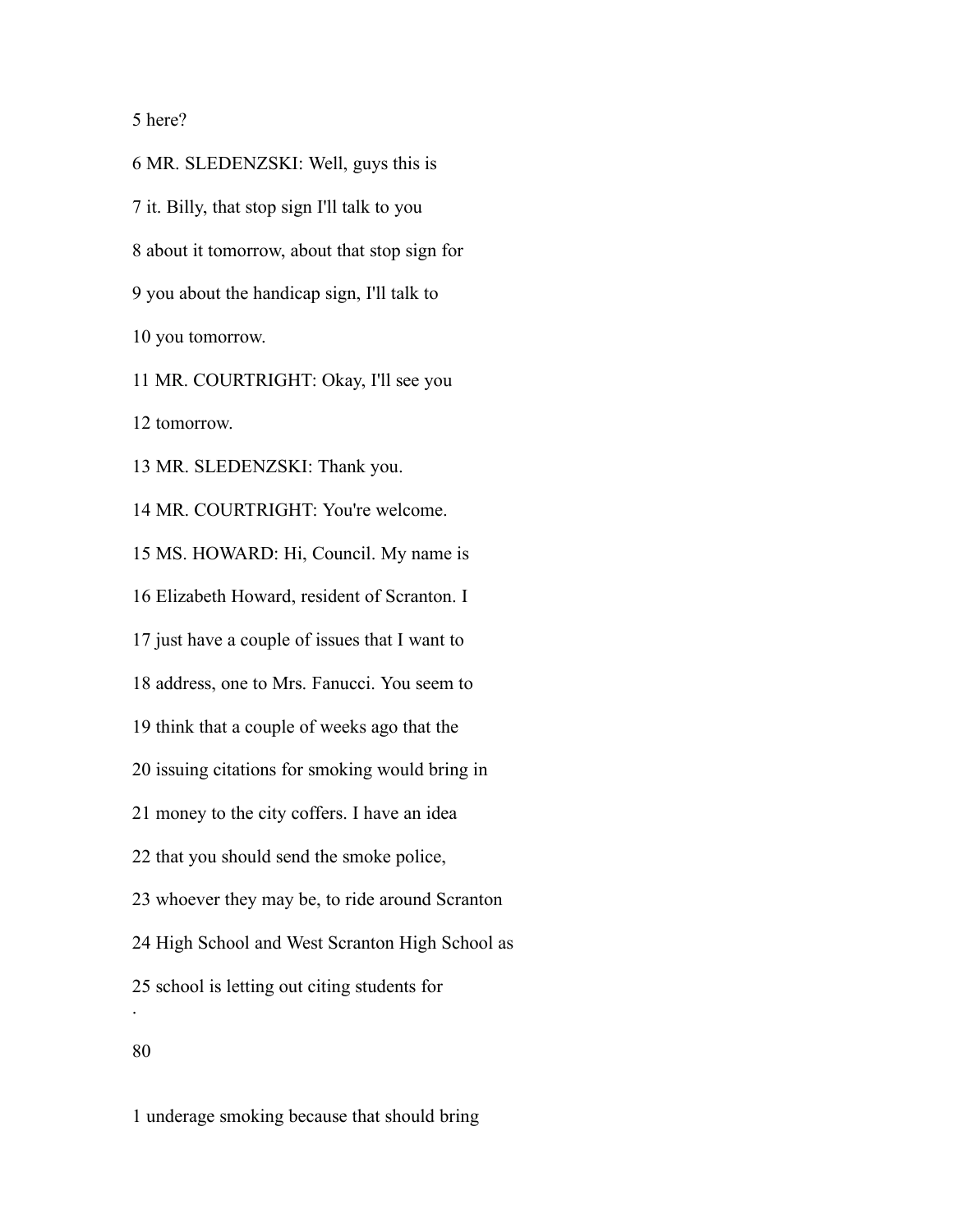in a bunch of money to the city coffers. These kids are down here pushing an ordinance on adult -- adults and people that do an adult past time drinking, going to bars, smoking, yet you drive down Providence Road past the high school at 3:00 or whenever and there is clouds of cigarette smoke and these kids are smoking and throwing butts everywhere, they should be fined for littering and underage smoking. This is ridiculous because it's so easy for people to go to Dunmore to drink or eat. It's just crazy, the whole thing. But I have another -- one more suggestion, I forgot my notes, I think that Mrs. Fanucci and Mr. McGoff should change seats because then there wouldn't be talking and laughing and smirking when speakers are speaking. I just think that would be a good thing to do. MS. GATELLI: Was there anyone else? MR. MCGUIRE: Wayne McGuire, resident and taxpayer. First I'd like to get out of the way, I guess I haven't been around so I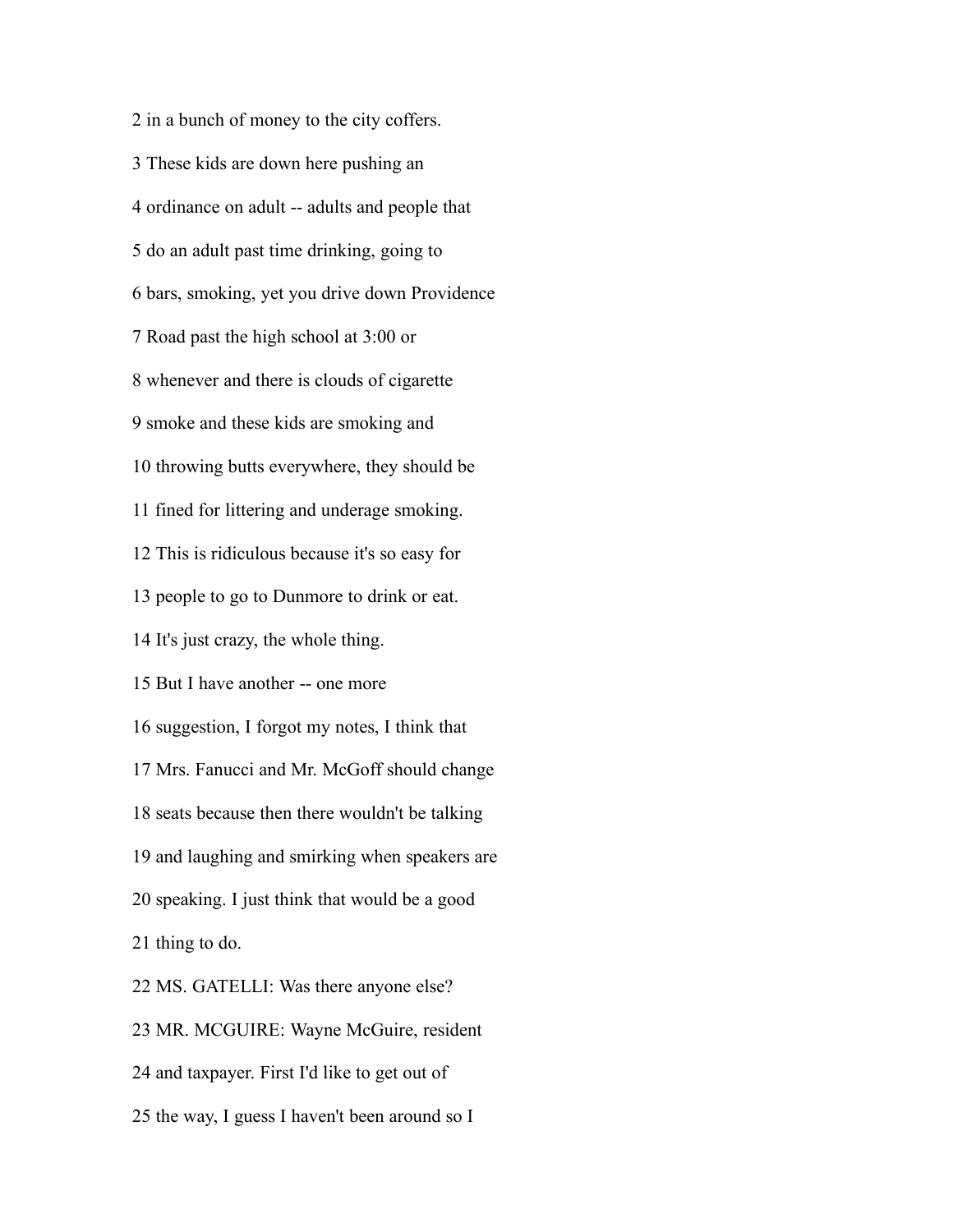haven't been following too many meetings, but there is or was a motion for changing the agenda and the time limit, is that something that came up last week? Mr. McGoff, I personally support that motion. I have said at this podium and to many of the council people I think that the council meetings should be divided for the first part of the meeting should be citizens' participation, agenda items only, the eighth order of business should be changed to citizens' participation and matters of concern, but I do disagree with the time limit. I don't think anybody up here speaking on agenda, most agenda items are very brief and could be done in two and a half minutes, sometimes depending on the legislation it may go in, so I don't think we should stifle people in speaking their voice on a very important matters that's going to become law. Matters of concern for the most part I think five minutes is plenty

.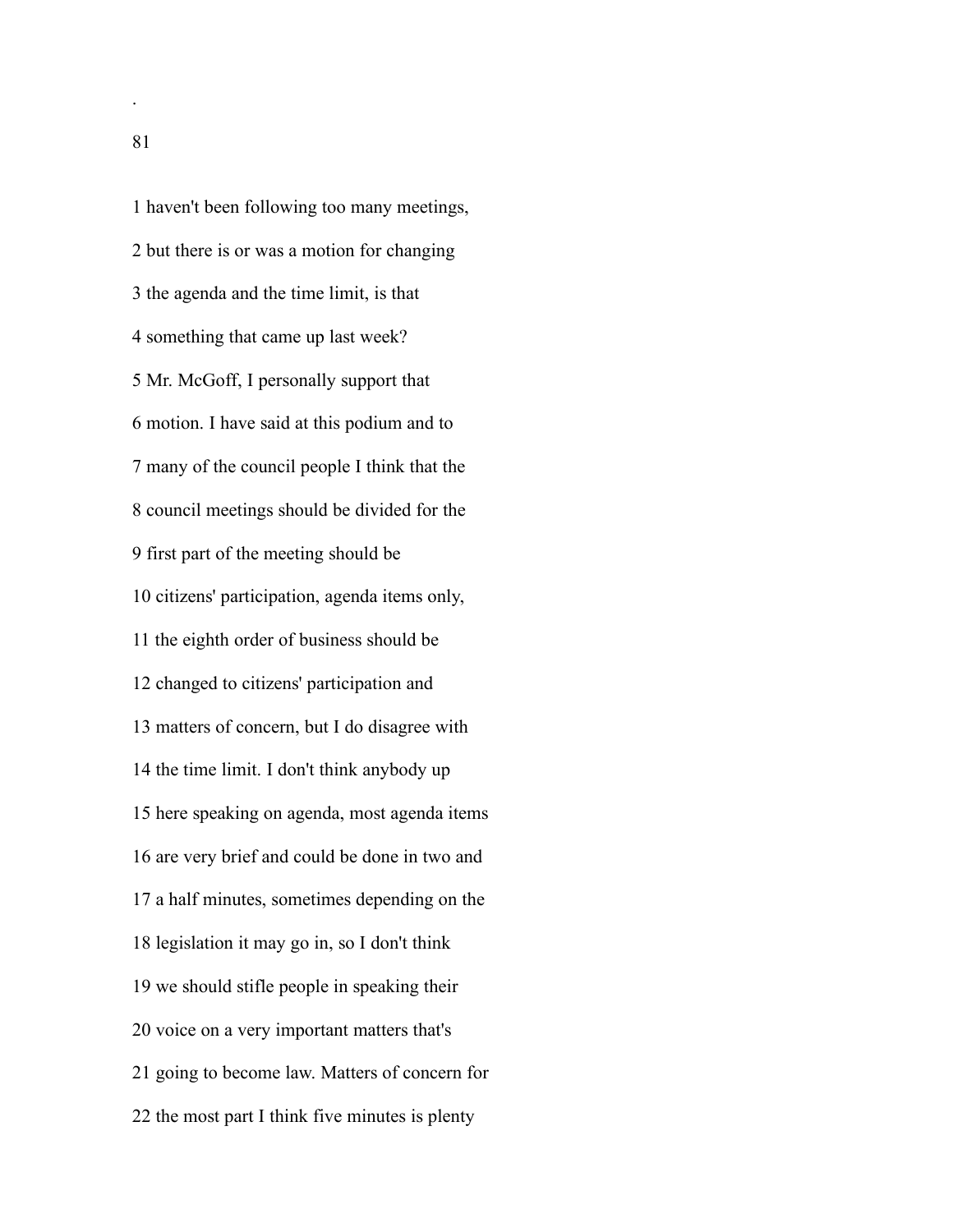of time to get your point across.

I know you don't always get

 acknowledgment of a lot of different things .

 when they are not good things for other people, I personally think it was a good way to do the meetings five or six years ago actually. On the other issue, this smoking ban and, Mrs. Fanucci, I think that this council has made an issue out of a nonissue, number one. Number two is when I read the paper to say that the fine would change from 300 to 1,000 to me it's an abuse of power. It's

abusing your position, and I'm trying to be

very respectful in saying it because I do

respect you, you know that, the thing is

that, people, we are talking grown adults,

people who own businesses, it is their right

as a business owner to choose smoking or

nonsmoking in their establishment.

I smoke, my wife smokes, we go to

Old Country Buffet, you cannot smoke. The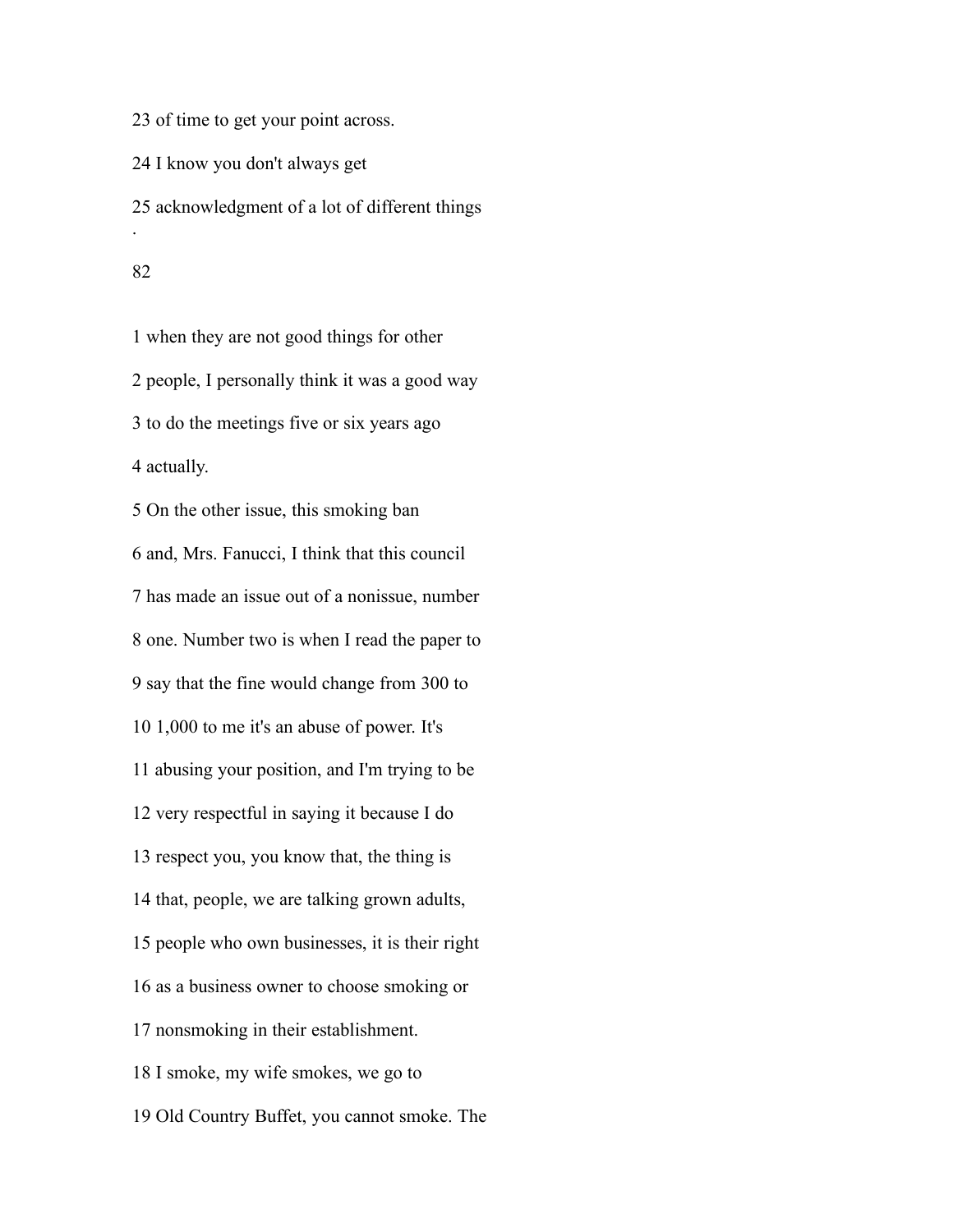Oriental Restaurant in the south side shopping center you can't smoke, you can go in and eat your dinner and you leave. It's our choice to go to a nonsmoking facility. If somebody doesn't smoke and this particular establishment allows people to .

## 

 smoke while they're drinking a beer or eating their dinner, they should be allowed to go or not go in. Why does the government got to tell them you just can't let anybody smoke. It's wrong. I just -- I don't agree with it and then the ordinance as a whole you have to be 20 feet away from a public building. You got to -- I said this, I talked to Mrs. Gatelli on the telephone, you literally will have to stand in the middle of Lackawanna Avenue to smoke a cigarette so you don't get a citation. That's bizarre. It's bizarre. And what happens you get these people walking out the door smoking throwing their cigarette butts on the road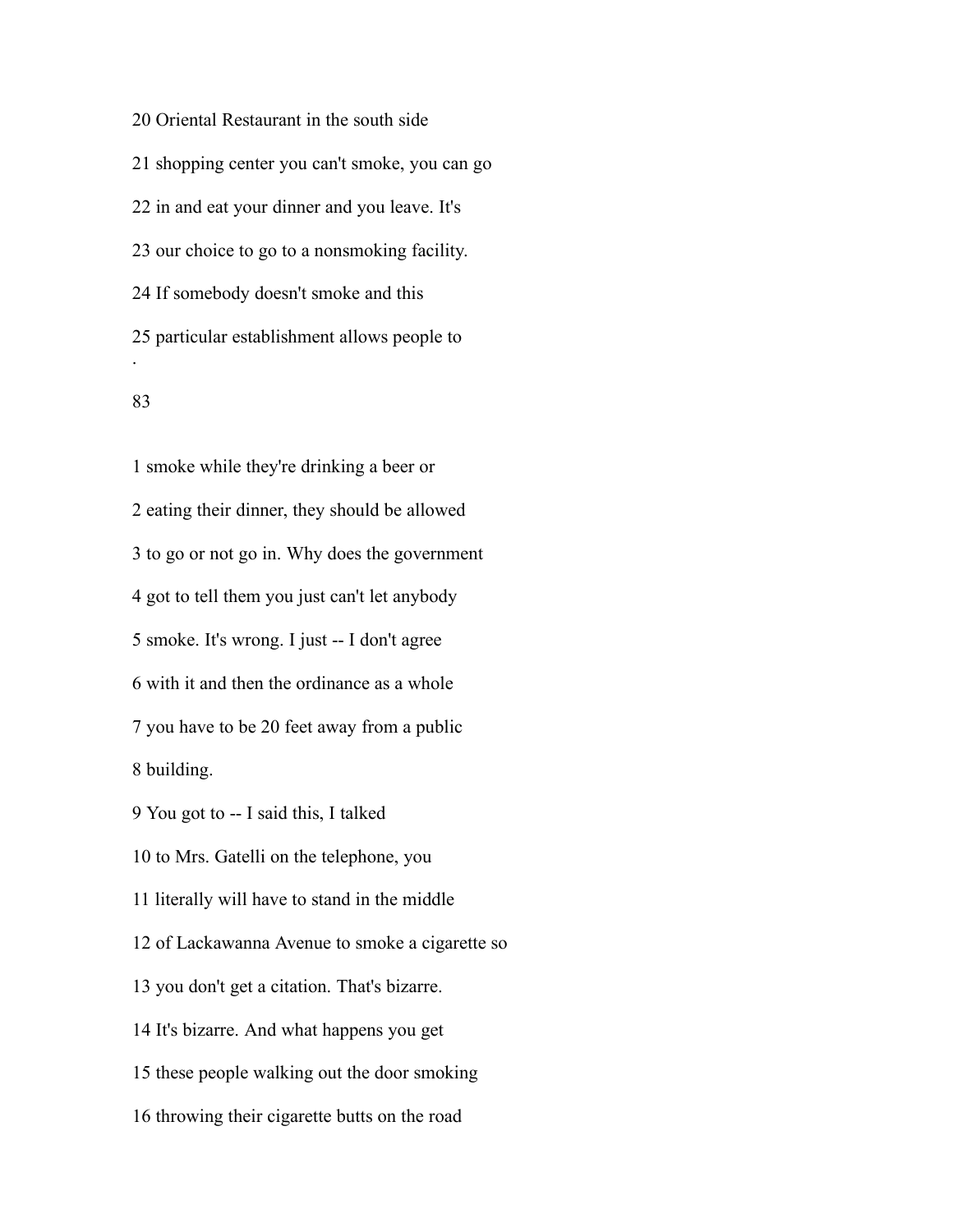and that is what the ordinance is. To me it's no more than a littering fine, so if we are going to look at revenue like we do have more important revenues. You have dogs, very important issues, dogs that have run this city and have terrorized people, children, elderly, nothing is being done on those ordinances. There is ordinances that should be enforced, fines should be changed .

#### 

 and people should be held accountable for it. In the mean time you want to tell grown adults they can't smoke a cigarette but we ain't telling people that they got to control their animals in this city. There is a million other things that you could do and I really -- if there is going to be an amendment made to the smoking ban in my opinion the amendment should be made to make that ordinance which is approximately seven days old null and void. Thank you. MR. TALIMINI: Good evening, Council.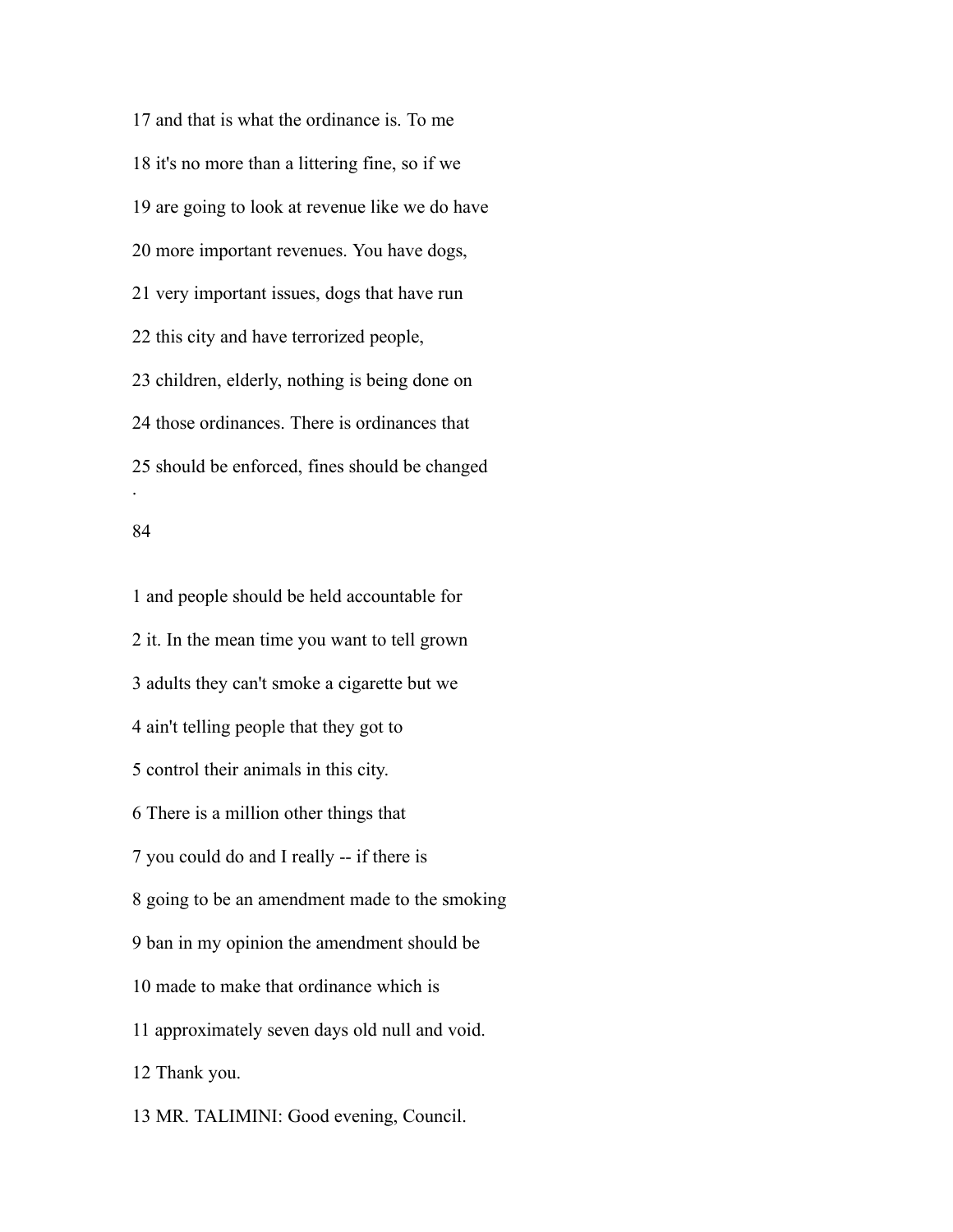My name is Joe Talimini, I'm not about to take individual people and attack you or anything like that, I just wanted you to know some things. Number one, I'm all for keeping Channel 61 on the air. I don't think you people have any idea in the world what's going on in this community even though you sit up there and say you do. There are hundreds of senior citizens and handicapped people who cannot attend these meetings and they rely on Channel 61 to find out what you are supposed to be doing not .

### 

 what you say you are doing, what you are supposed to be doing, number one. Number two, this smoking ordinance is about as ridiculous as I think most of you people on this council are. Number one, people before you have just told you about West Scranton High and Scranton High. Now, this is an illegal operation. These kids are out their smoking, not this particular group, but the vast majority of them are out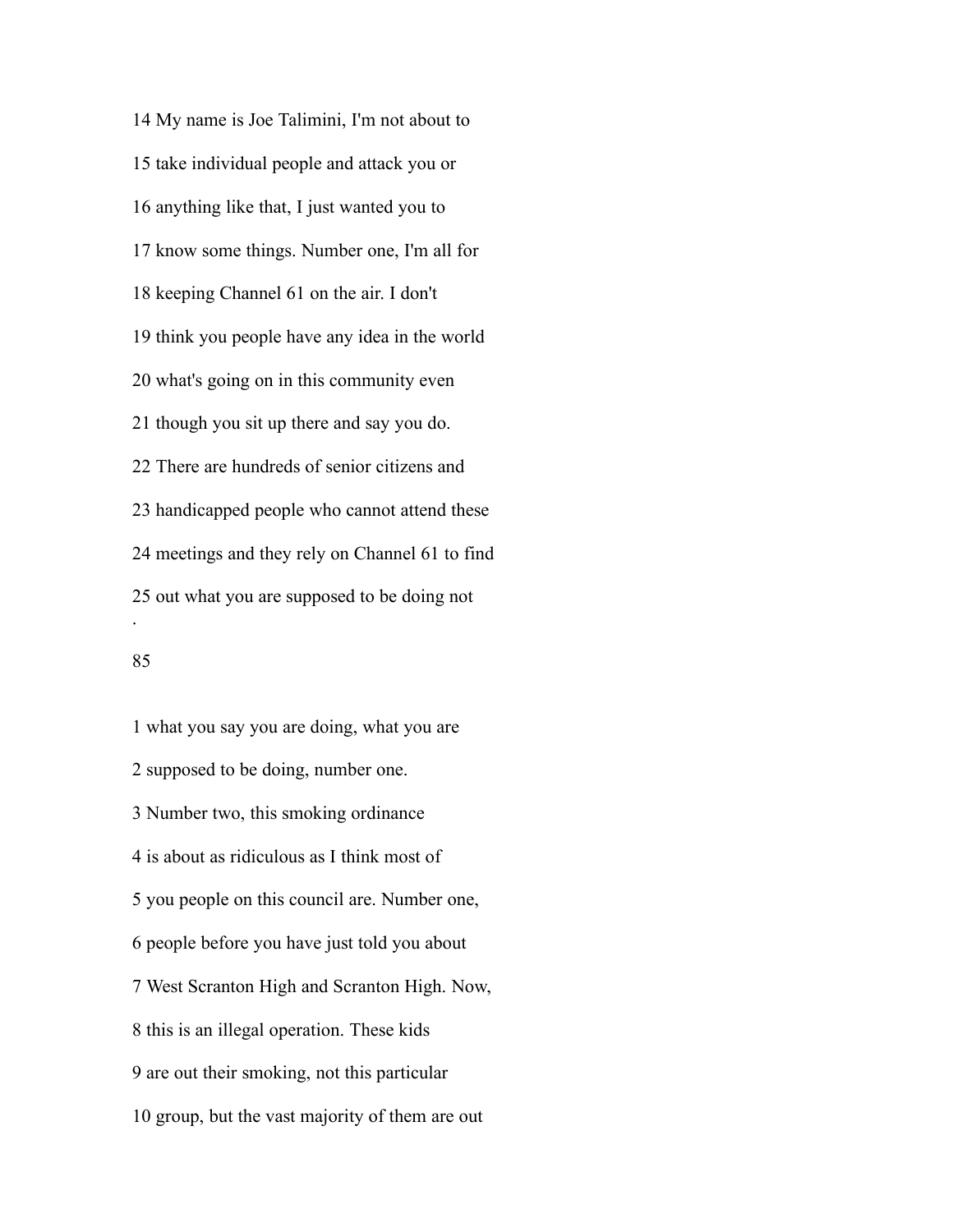there smoking and I find it paradoxical that we have a health official who works at one of the high schools and does not know about this. I lived up there. For over a year those kids were out there smoking cigarettes. They are still out there smoking cigarettes. It's illegal. Somebody is providing these kids with cigarettes, that's your concern not whether I as an adult smoke in a bar or a restaurant. I don't participate in drinking. I went into one bar since I have been here in this town and not because I'm a drinker I was invited down.

### 

.

 that you people have decided that you are going to try to limit the public's right to speak. Well, if you are getting paid \$240 a week to sit here and listen I don't know what you want us to do. In the few hours that you spend here, we don't get paid here. You make more in one month than I do and I'm

And I find it also very disturbing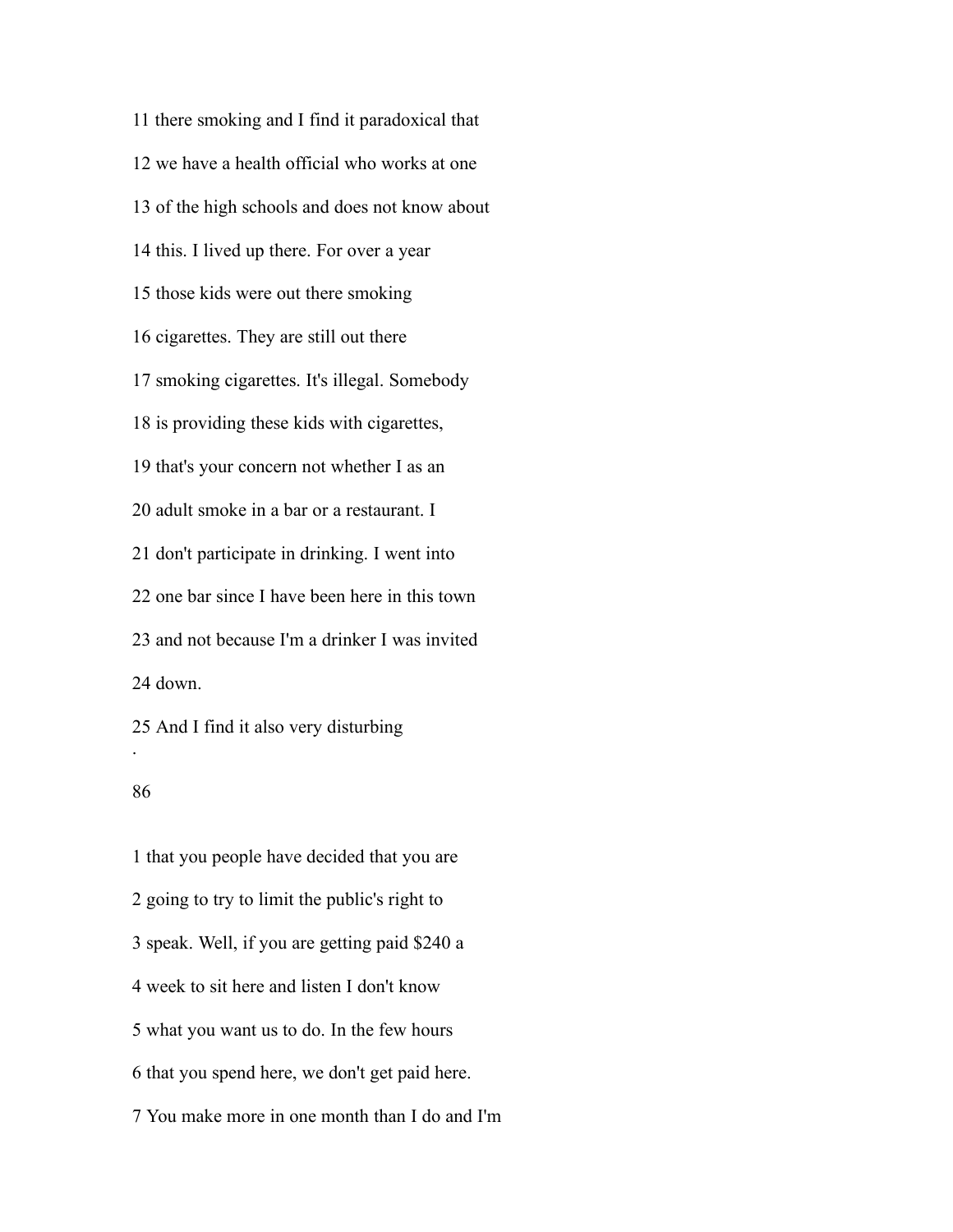on social security and if it behooves you to run home and hide because you don't want to listen, sad on you because we do have an election coming up and I doubt very much if you are going to have a majority on that. Thank you. MS. GATELLI: Thank you. MR. WASP: Charles Wasp, I'm a resident of Scranton. I know you guys didn't see the 6:00 news, but you have an attorney that addressed -- Mr. Minora and Mrs. Fanucci that the state down in Harrisburg passed a law and you guys cannot override it, you can vote all you want all night long you can't override it because a decision was already made in Harrisburg that all restaurants, bars, had to create a section for nonsmoking and for smoking. .

# 

 Okay, now, the law firm you got down here, the judge used to be an attorney, Judge Munley, well, his son has said that they are filing a lawsuit as we -- as you guys are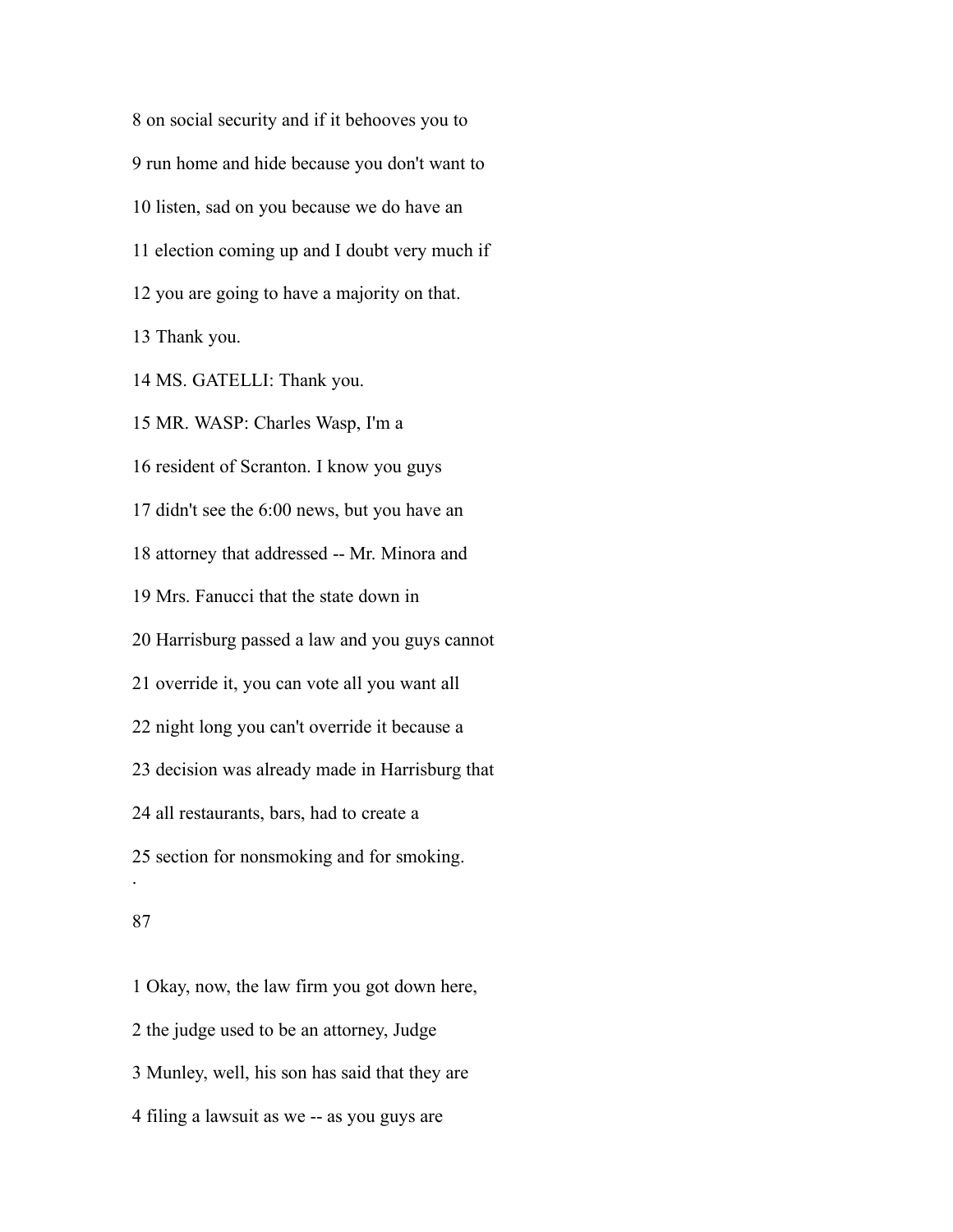speaking you vote on the law, it's against all rules and regulations of the state because it was passed in Harrisburg not by you guys. Thank you. MS. GATELLI: Thank you. MR. GONZALES: Good evening, council, junior council, and all in attendance. Today I'm here to -- my name is Pedro Gonzales, south side resident, taxpayer, registered voter and today I want to talk about four different subjects beginning with the Martin Luther King weekend, the festival. We are having a free day celebration here in the city and if I could I have a newspaper and a flyer for each of you. If you could pass it down. Thank you. In the newspaper there is -- the Millenium News is a free newspaper. It is being syndicated around the city. It will always be free, as you can see in the paper if some of you already have it, there is a . 

lot of advertising, a lot of interviews. In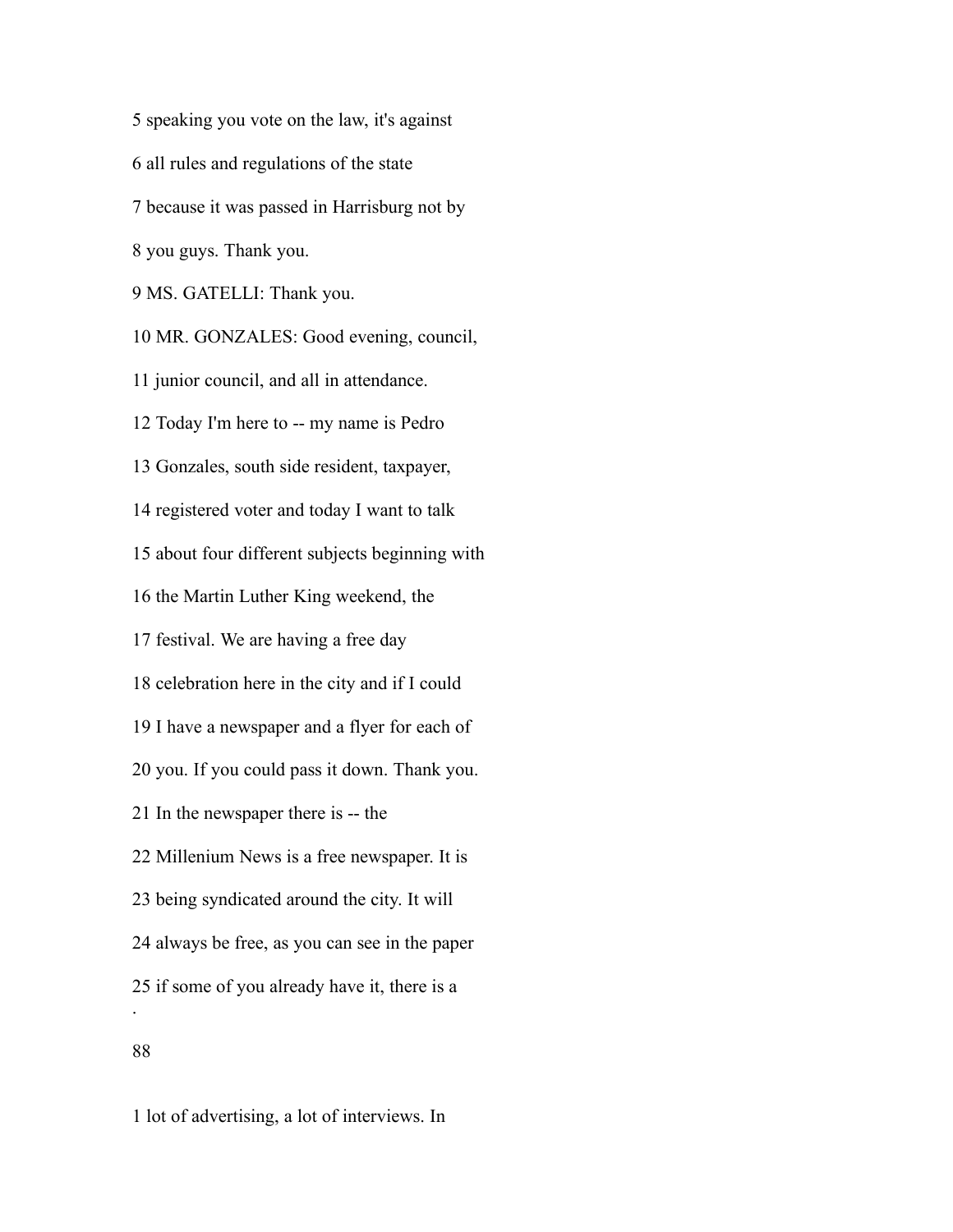there we have a page for Latin Culture Diversity Center with our afterschool programs, our different art programs, our dancing programs and, again, that's also free for all of the youth in the city. It matters not who you are or as long as you are willing to learn how to dance and you have the heart and you want to learn a little theatre. Please, come out and enjoy, read the paper. Contact whoever you need to contact and we will be more than happy to facilitate anyone in the program. This newspaper chief editor for this is Diane Bloom, many of you already know her here in the city. She has done a tremendous amount of things here in the city for the people. Along with her, Black Culture Diversity Center we have influences from the Jewish nation, a lot of different nationalities, the Afro-American people, the Latin people, Bethel AME, Sister Adrian, I could go on and on. We have Scranton University that's involved in this project, Keystone University, Keystone College,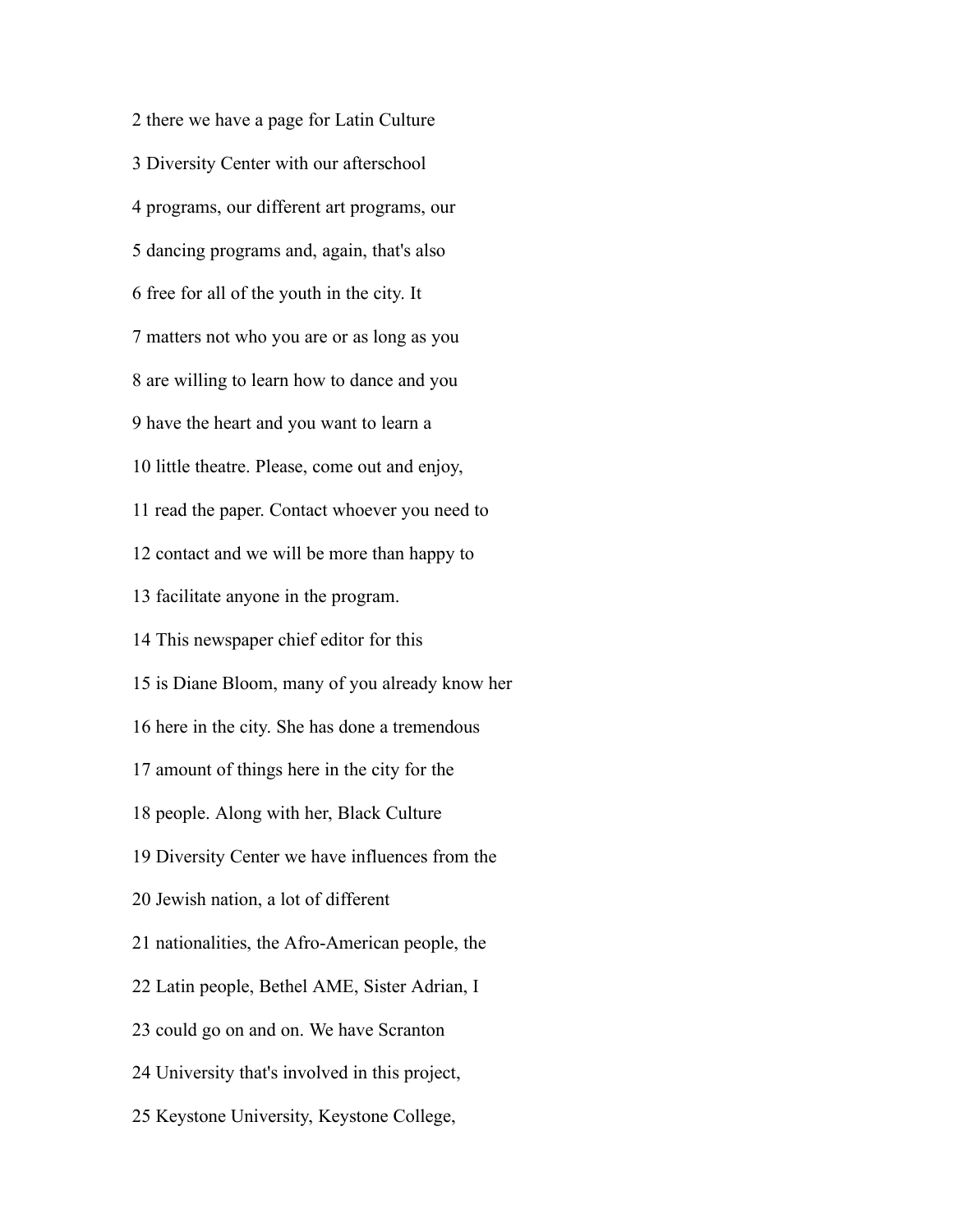excuse me, that's involved in this project. This is a multi-cultural event we ask that all people please come out and enjoy this event. This is the first time that it has been done to this magnitude. We hope that by putting it in this newspaper and spreading it around all of the schools, local businesses that we will get a tremendous head count and involvement with the community. Also, inside of the paper you will find a flyer that's on there with the itinerary of the day, all three days, Saturday, Sunday and Monday, all three days there is a whole state of events, guest speakers, entertainers, dancers. We are going to have to the Brownchick Stepping Girls, the Keystone Stepping Girls, the Latin Culture Diversity Center dancers will be there also along with many different speakers to honor Dr. King. And two more things, the schedule

.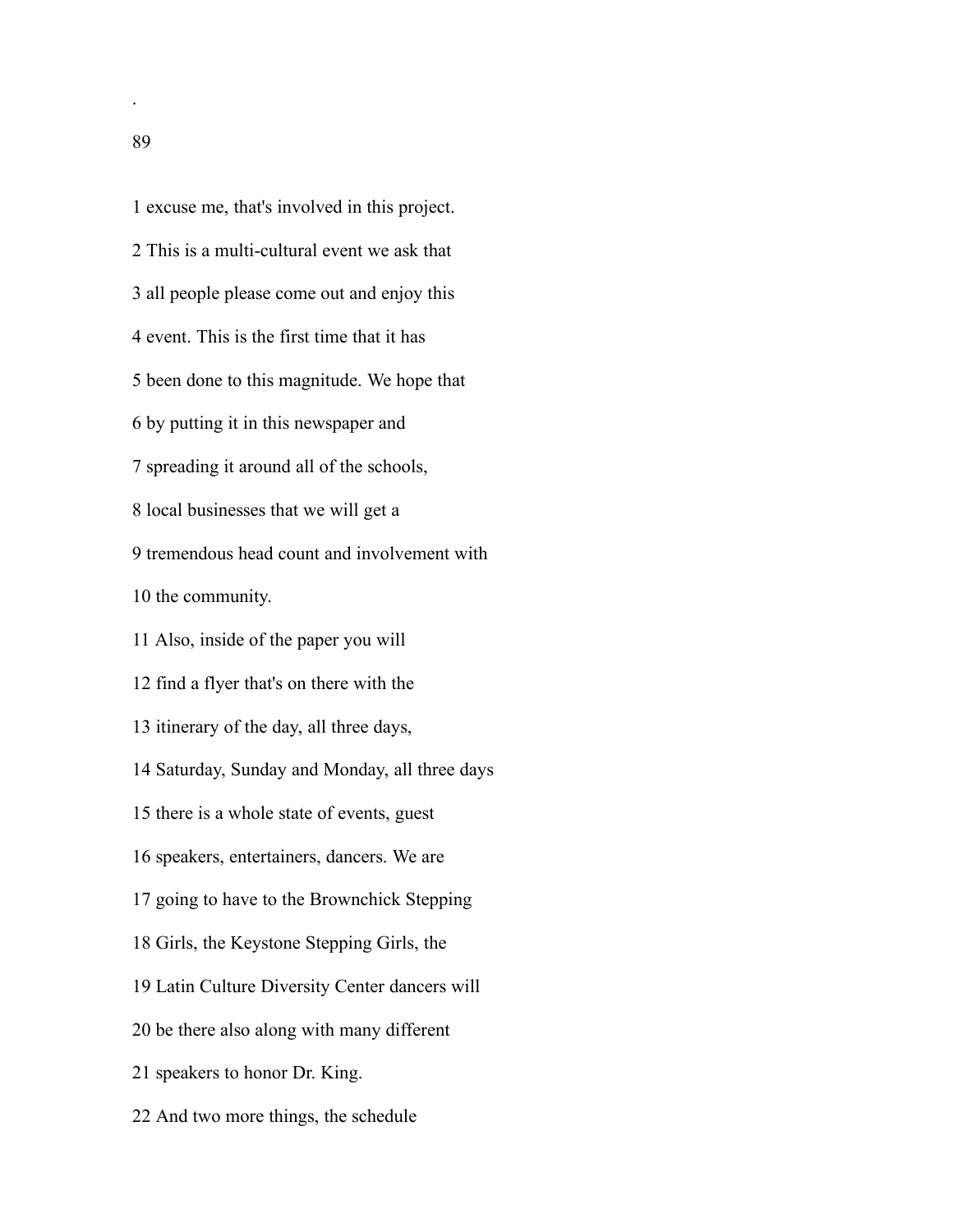for the programs are on there. We have adult programs, we have youth programs, you can see on there the adult programs we have . 

 a little studio at 1212 South Main. A very reasonable price. You will learn couples begin Salsa. You will learn there is a Salsa aerobics class. There is also a Latin line dancing class. Things that have never been done here in the City of Scranton, anything to create revenue and to bring more positive energy to the city, anyway that we can do it and as you can see the other classes are all free because they are youth programs. And last but not least, I still get a lot of phone calls from people asking me about the Scranton Latin Alliance and about their resources and how I can help them with things of that nature. I am no longer with the Scranton Latin Alliance, I haven't been

in almost a year. They are still there,

that's operating, but I felt a calling to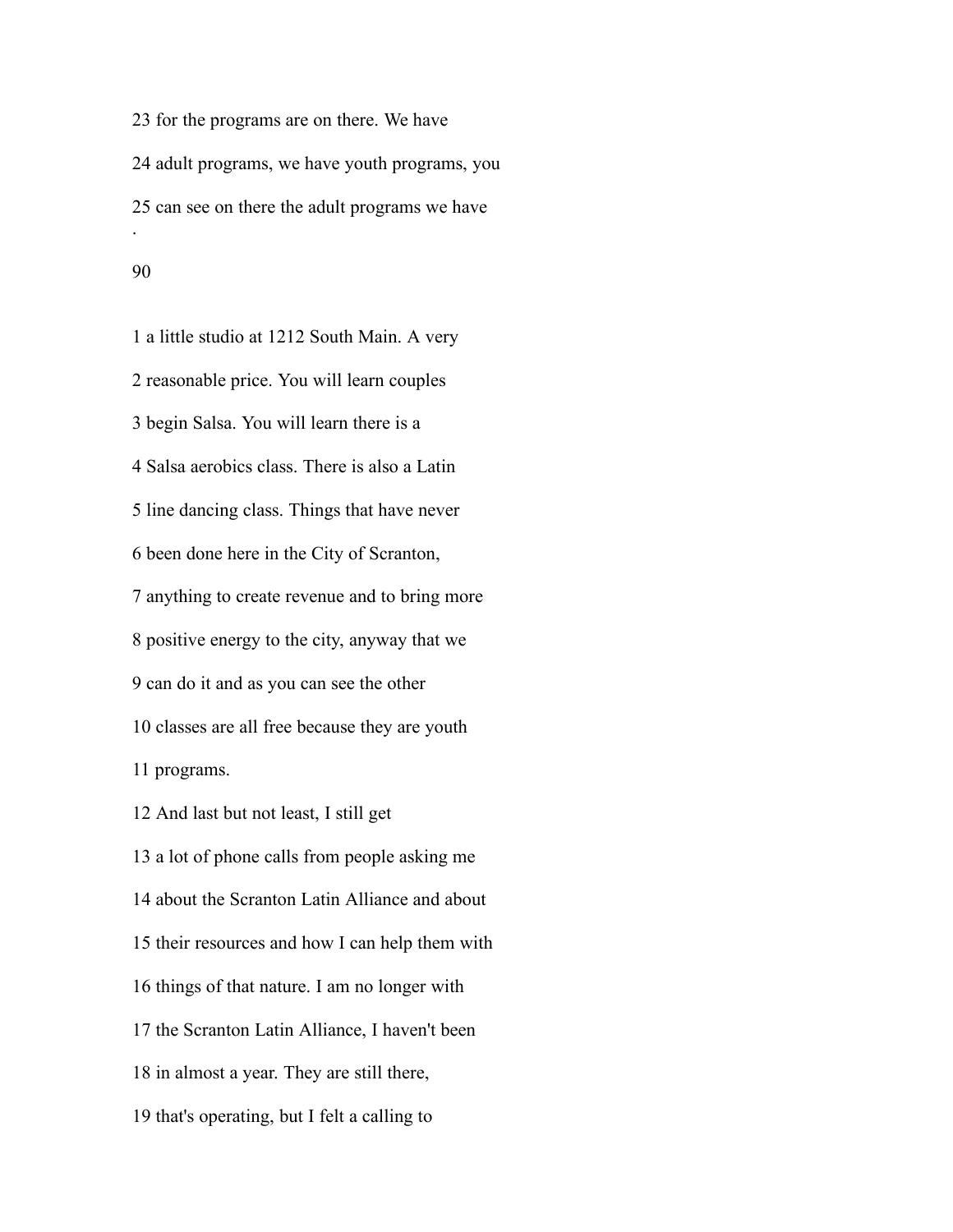help the youth of this city and we started a whole another organization simply because we felt that the youth of the city needed some programs and some free programs and some afterschool programs, so they are still there operating, but we are -- poor excuse .

 me, I am a part and a representative of the Latin Cultural Diversity Center, we are also a nonprofit organization and on this particular project the Scranton area foundation helped us out tremendously. They gave us a grant, gave us, meaning the Latin Cultural Diversity Center a grant to help fund the paper, help fund the classes, help fund the dancers. MR. MINORA: Excuse me, Mr. Gonzales, that's your five minutes. MR. GONZALES: Thank you very much and also to help fund this tremendous event that's going to be happening this weekend, so please I ask that you all come out and enjoy this tremendously multicultural event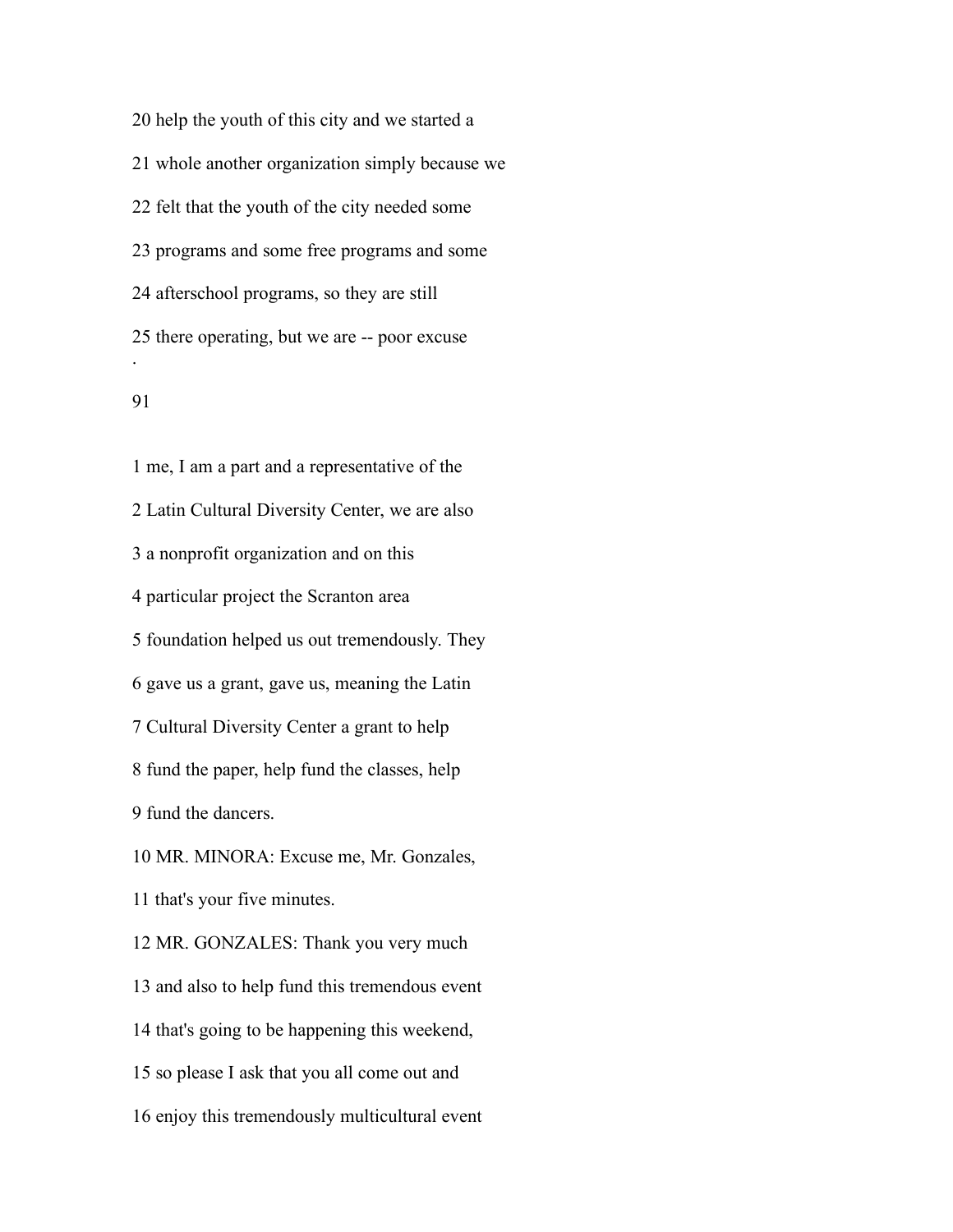for the great and honorable Dr. Martin Luther King. Once again, my name is Pedro Gonzales and I think you for letting me express myself. MS. GATELLI: Thank you, Pedro. MS. SHOEMAKER: Good evening. Marie Shoemaker. As I did last week and will probably do for weeks to come, I ask several

 questions of you and then give you time to .

#### 

 respond because I'm interested in your answers. During my professional career I helped prepare or prepare and analyzed many budgets and I will say I have never seen one that lacks detail as much as the City of Scranton's budget. If it was properly prepared with footnotes and whether there were anomalies and major changes from prior years it would be -- I wouldn't even have to come here. Interested parties would -- such as myself wouldn't have to come here and beg for answers. So I'll start with my nine questions for tonight.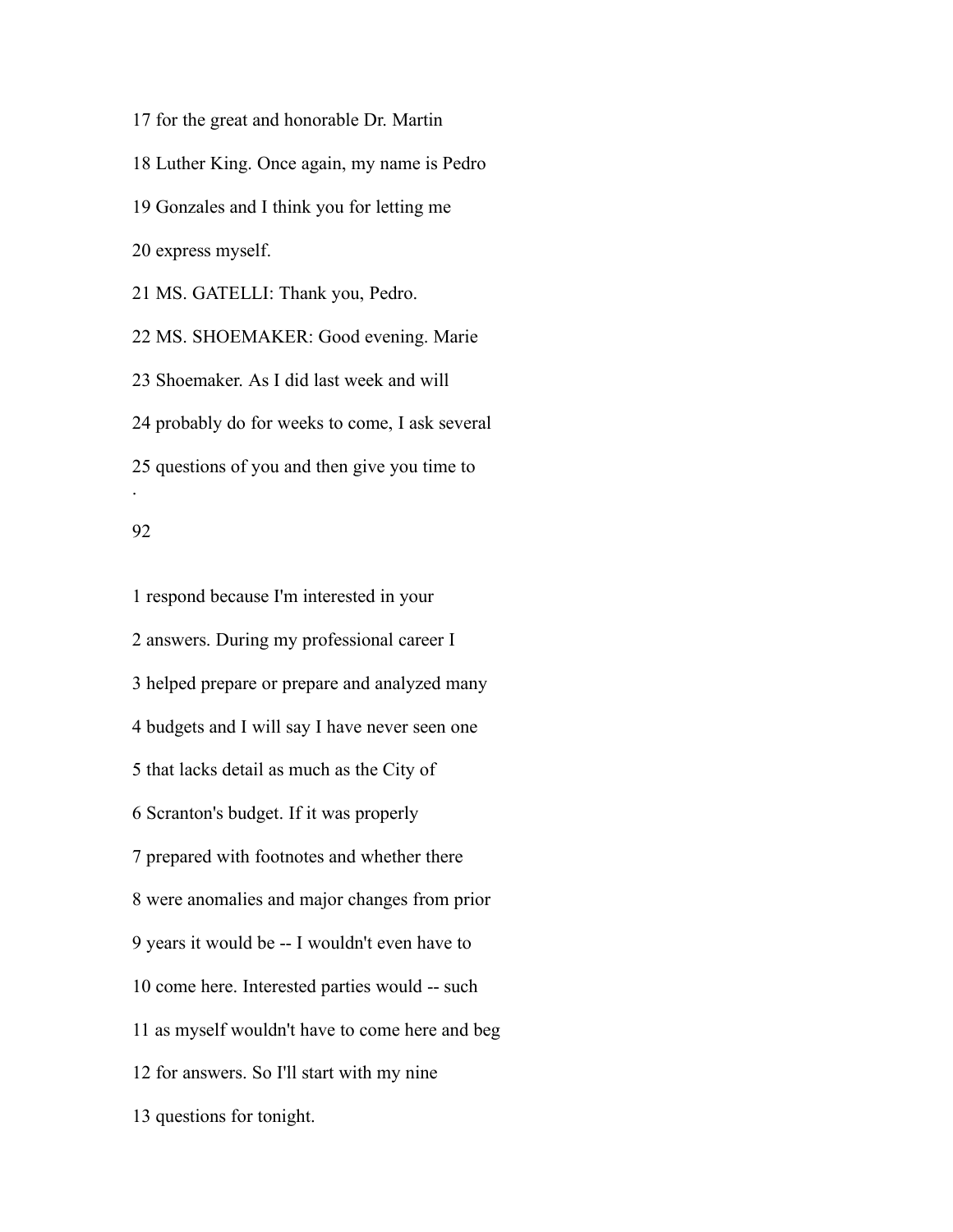Under the revenue for the 2007 budget, because I'm assuming that you all had a chance to review it, you had it I believe a month before I was able to get my hands on it, considering the 25 percent real estate tax increase I would expect more delinquencies than were in the budget in 2006 at \$1.7 million yet there is zero in the 2007. How is this possible? Next question, the total real estate taxes budgeted are 6 percent higher in 2007 than 2006. Why isn't it 25 percent higher? .

 Next question, what accounts for the building permits forecasted revenues being down 20 percent from 2006? Next question, why have theater licenses gone from \$3,000 to zero? Next question, with all of the promises why has the budget for the payments in lieu of taxes of revenue increased only \$2,250 from 2006? Next question, what accounts for the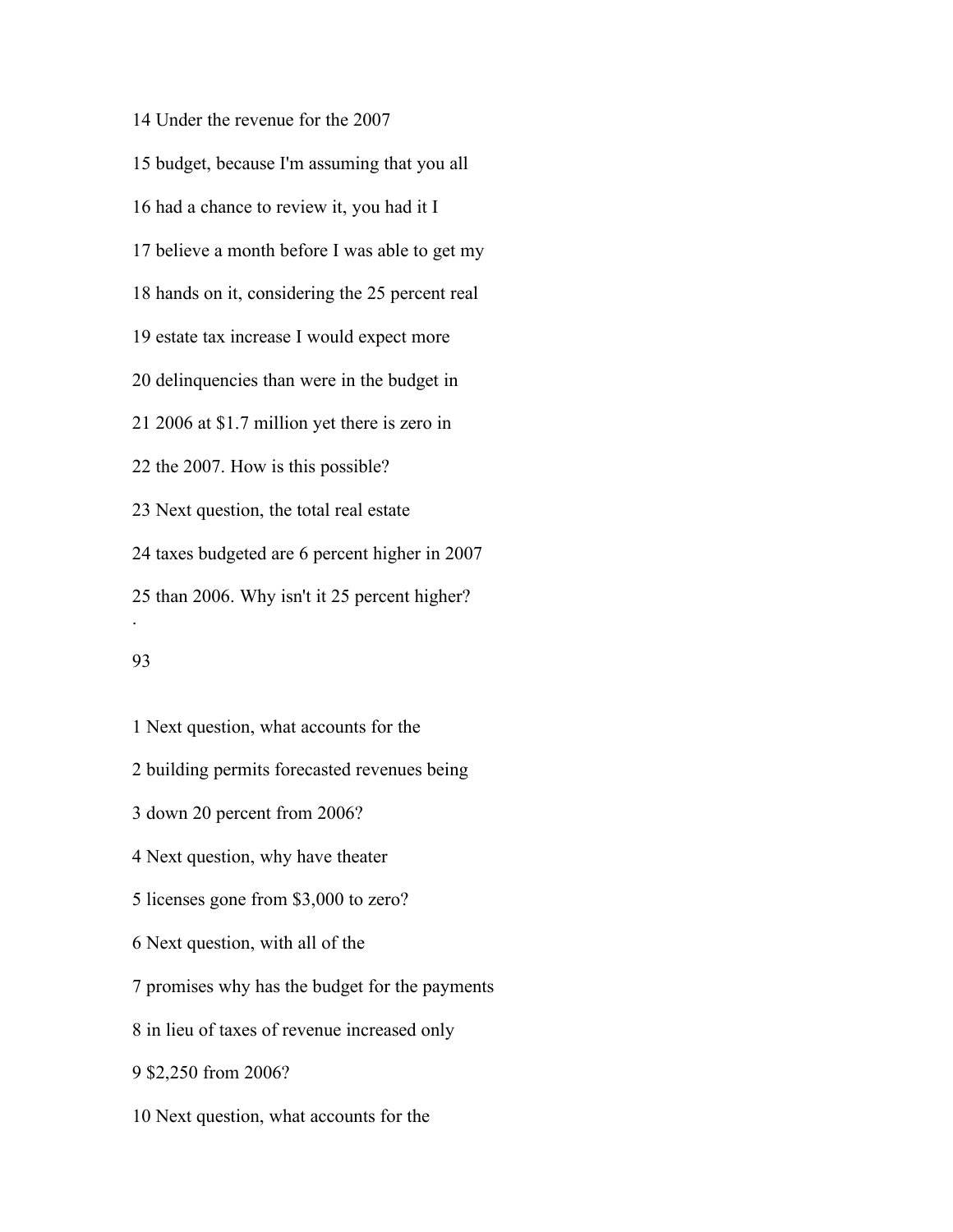increase in miscellaneous fines and forfeits

from one and a half thousand dollars in 2006

to \$14,000 in 2007?

Next, what accounted for the budget

interest earnings to increase from \$150,000

to \$436,601 for 2007?

Next, why have worker's comp

reimbursements to the general fund gone from

\$100,000 to zero in 2007?

And finally, what happened, and this

will be a recurring question, what happened

to the 1 million dollars in cuts that PEL

sat at that table and said would be in the

mayors budget for 2007 and all future years.

Where are they?

#### 

.

 Now, for the rest of my five minutes I'll listen. Anybody have any answers to those questions. MS. EVANS: I'm going to start -- MS. SHOEMAKER: You all -- I know you looked at the budget, but --

MS. EVANS: Well, that was quite a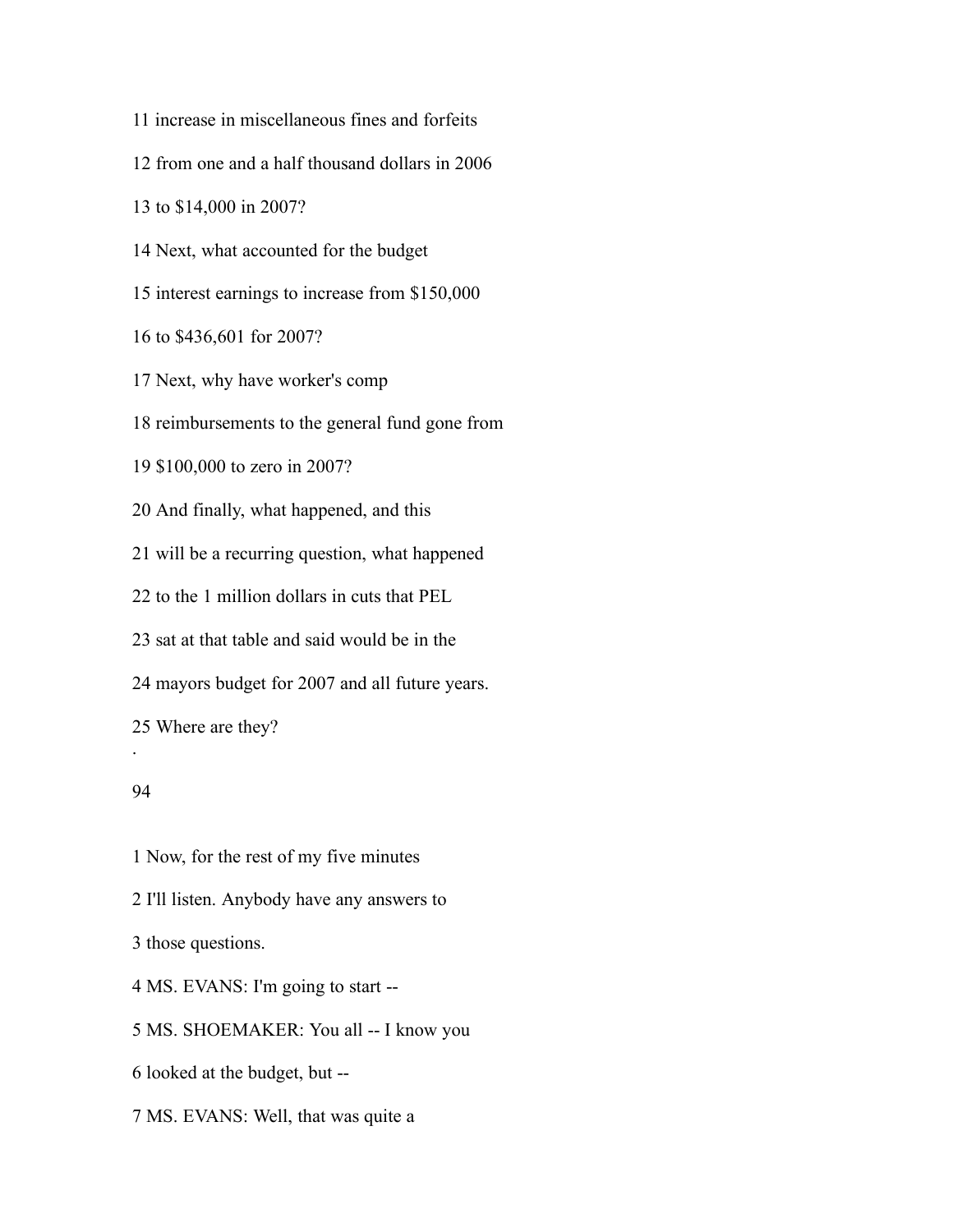list and as you were reading through I wasn't able actually to keep up with you, so--

MS. SHOEMAKER: I'll e-mail them to

all of you.

MS. EVANS: Great. I'll start with

the first one though, the delinquent taxes I

believe you referred to, the reason that you

would have seen that decline from 1.7

million to zero is because the mayor intends

to sell the delinquent taxes to a company

out of Erie.

MS. SHOEMAKER: But they still will

be delinquent taxes.

MS. EVANS: Correct, but you are

going to see the proceeds of that sale

appear in another line item in the budget?

MS. SHOEMAKER: It is --

# 

.

MS. EVANS: I don't have the budget

with me tonight, but I can --

MS. SHOEMAKER: It is in the revenue,

okays.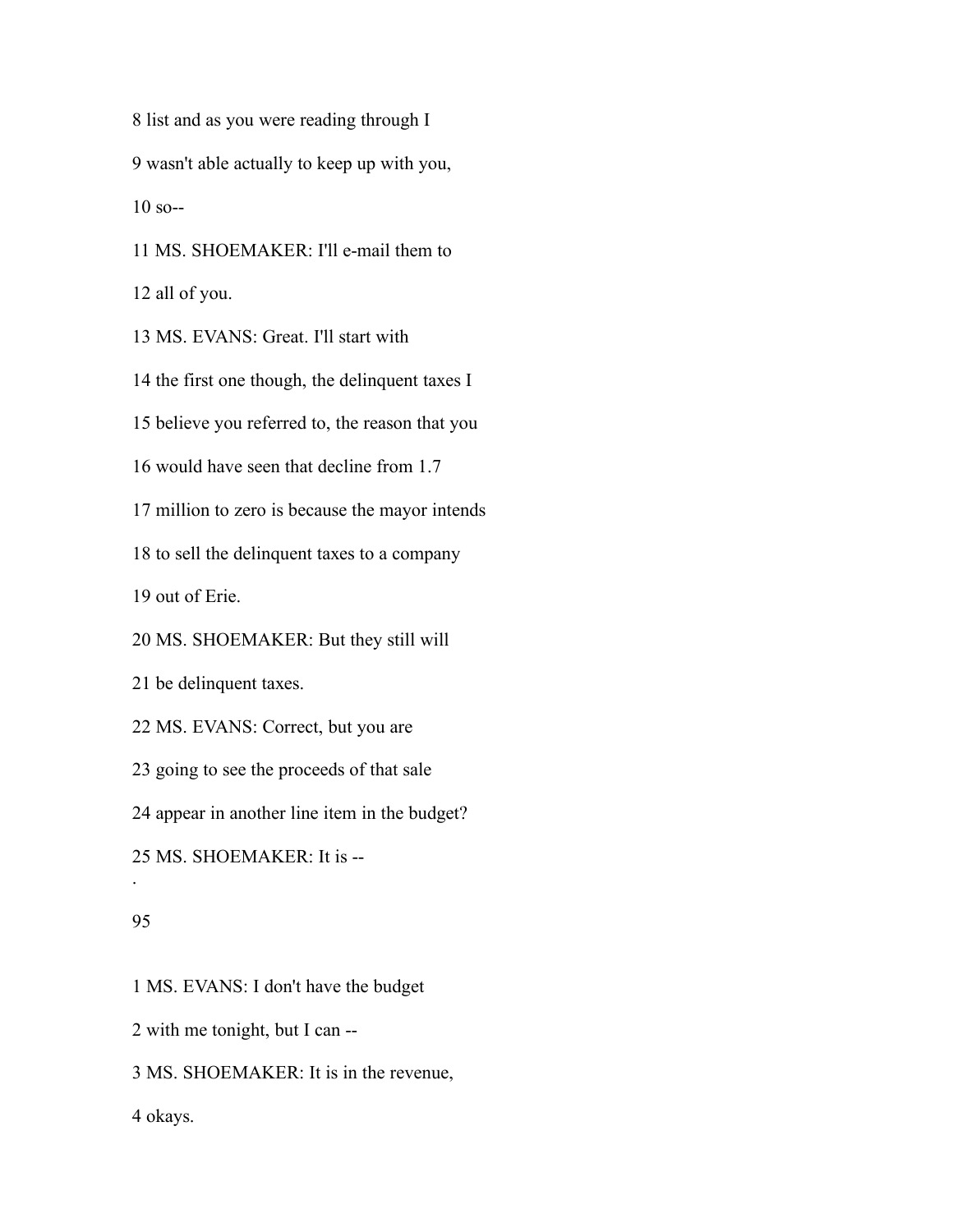MS. EVANS -- yes, it's there. But what concerns me about it I believe was that the amount of money stated by the mayor and indicated in the newspaper that will be realized as a result of that sale was significantly less than what was actually plugged into the budget for 2007. So there is a discrepancy there. As for a number of the other questions that you posed, coincidentally, they were identical to some of the questions that I had prior to the final passage of the budget and I had taken those questions to the mayor's office, I had taken the questions to the department heads and I have never received a response to this moment in time, so many of those questions, unfortunately, I'm still not going to be able to answer for you. MS. SHOEMAKER: Well, yeah, I'm sorry, because I think any reasonable person . 

reviewing the budget would have those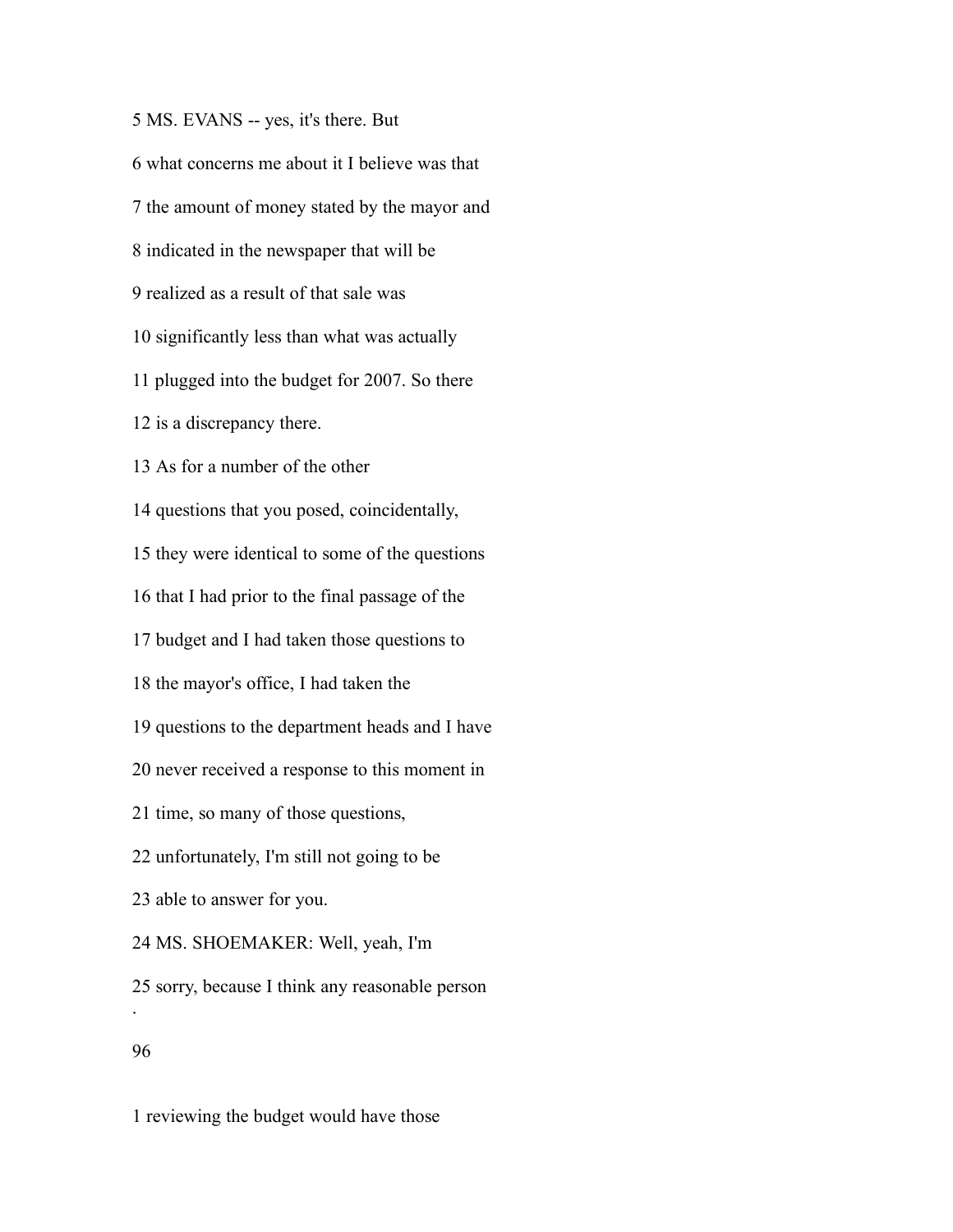questions.

 MR. MINORA: That's five minutes. MS. GATELLI: Submit them. MS. SHOEMAKER: I will. Weekly. MR. VERZINSKI: Fred Verzinski, Jermyn apartments. Reverend Simmons was talking about -- I wasn't going to bring this up, but I read in the New York Times there is over 100 refused to go back to Iraq the third time they went up to Canada and the odds with the 135 troops there the object of them being killed by a roadside bomb is one in 35 and the only good thing about if the president sends 20,000 more over there the odds will go up about one in 60. Now, cable TV. A lot of people I hear squawking about cable TV. Mrs. Gatelli, what is the contract with cable TV, how many years? MS. GATELLI: The last council voted I believe it's a 15-year contract. MR. VERZINSKI: Okay.

MS. GATELLI: I think it ends in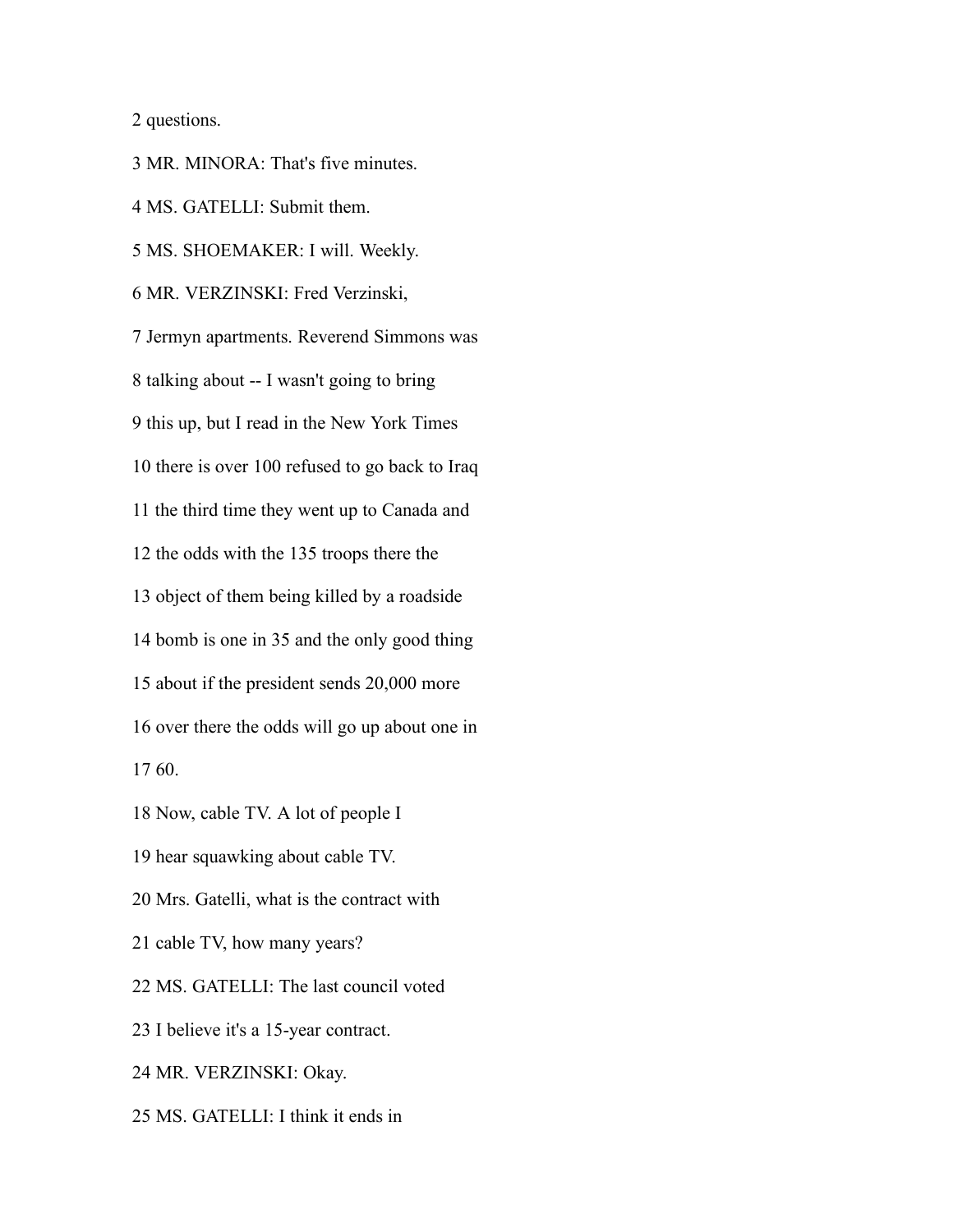either 2008 or 2009.

 MR. VERZINSKI: We are the highest in the country. We all know why we are the highest. Adelphia was on the New York stock market and people lost their money and we all know why and we all know why the ones that operated it are now in federal prison. Now, I went up the Boston a couple of years ago and my sister has Comcast up there and she gets more stations than down in Scranton and at that time it was \$19. Now, we all have relatives scattered around the country. Now, if they would find out on their cable TV what they are paying and it would be in the 20 to \$30 and that is it a fact, so what I'm asking the council with this Comcast is to work on giving the senior citizens a 10 percent discount and come through with that with no problems 10 percent discount. MS. GATELLI: Fred, did you know that this week council did send a letter? MR. VERZINSKI: No.

.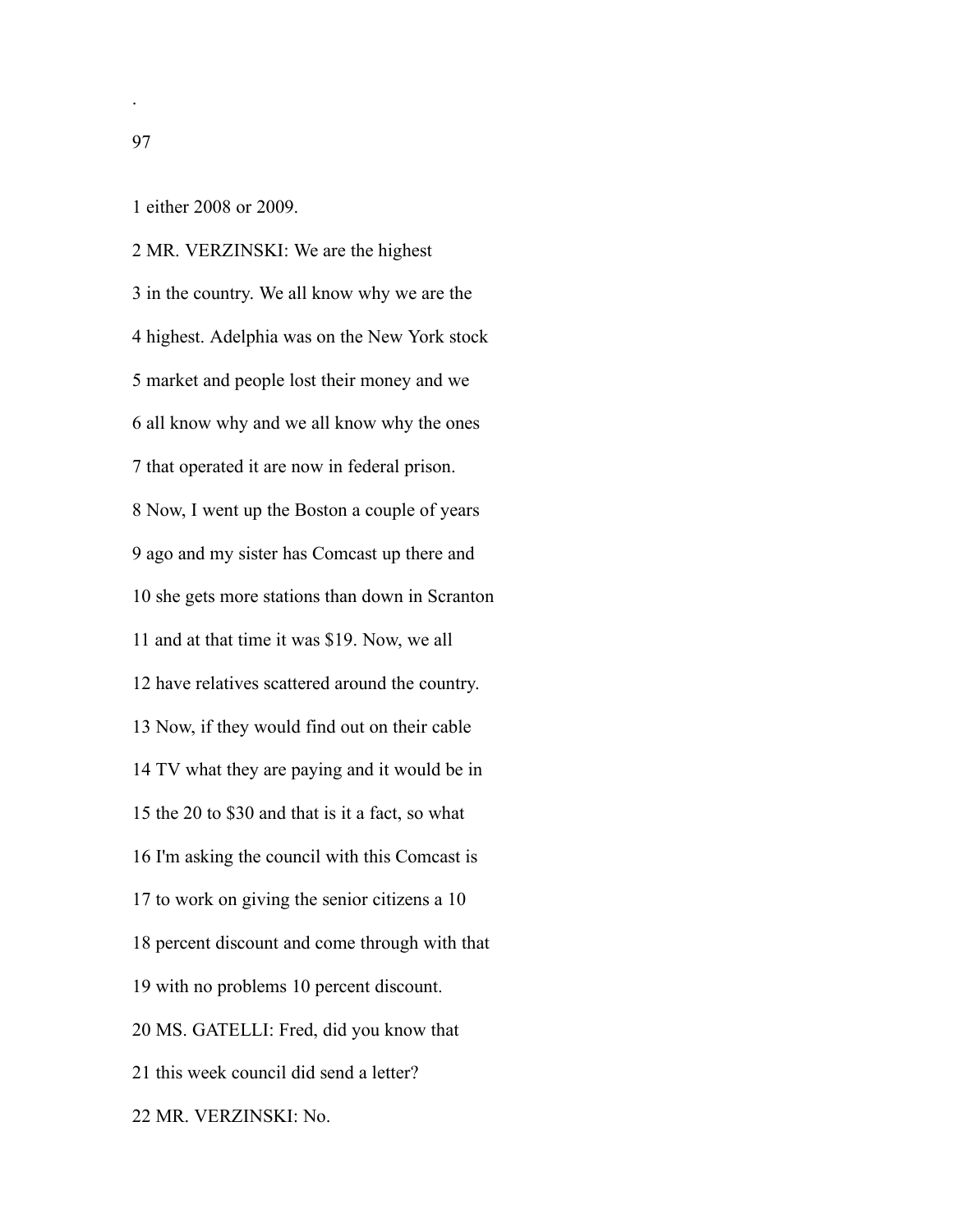MS. GATELLI: Asking for a discount?

MR. VERZINSKI: I hope it's 10

percent and not five.

.

MS. GATELLI: Well, I hope it's

something.

MR. VERZINSKI: All right. Thank

you.

 MS. GATELLI: I'll let you know when we get it answered.

 MR. VERZINSKI: Okay. Thank you. On the smoking ban, I don't know why we even have a smoking ban because wherever I go, down the malls, the post office, bus station, whatever, you name it, we all know there is no smoking and with this ban as far as restaurants go the bars they could set up but these whatever you call it these machines are so that they can collect the smoke and bring it right out of the -- of establishment very simple on that one. Now, the last thing I want to bring up, the sidewalks on West Lackawanna bridge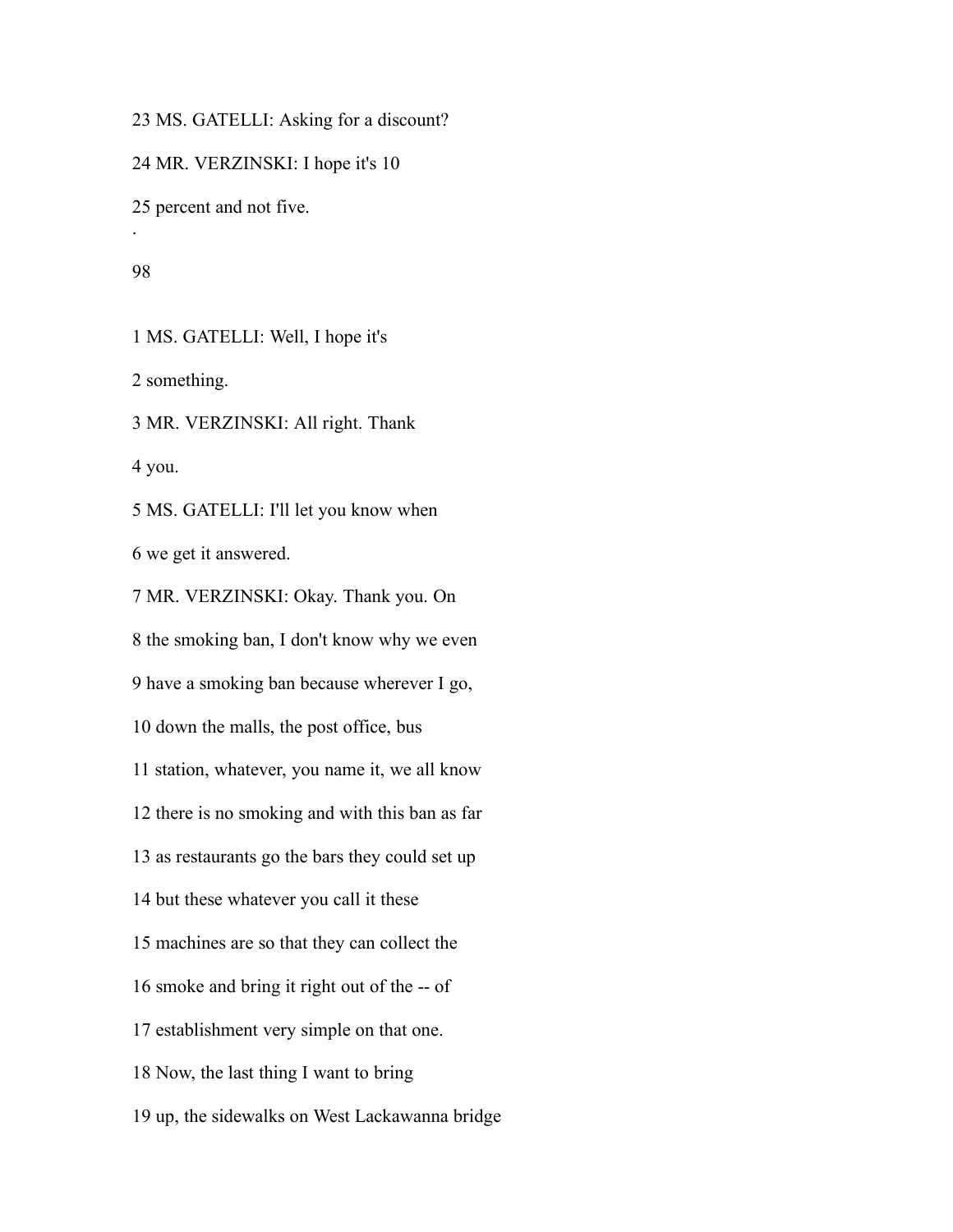Mr. Courtright, they are all buckled up and everything and the winter is coming and I would like to have you try and put a line about a foot -- about a yard away where pedestrians can walk especially in the wintertime because they have to walk in the .

#### 

 street. They have to walk in the street and with that line it would be more of a safety issue and I hate to see an accident happen and see the city be sued. Thank you. MR. COURTRIGHT: Thank you, Fred. MS. GATELLI: Anyone else? MR. MORGAN: Good evening, council. Well, what's here, what remnants are council are here good evening. The first thing I have is in my opinion, Mr. McGoff, I think that your plan to limit free speech here is terrible. I think that the best thing you could do for this council is become informed and that's why when I asked you when you initially took this seat what your connection to the mayor was and you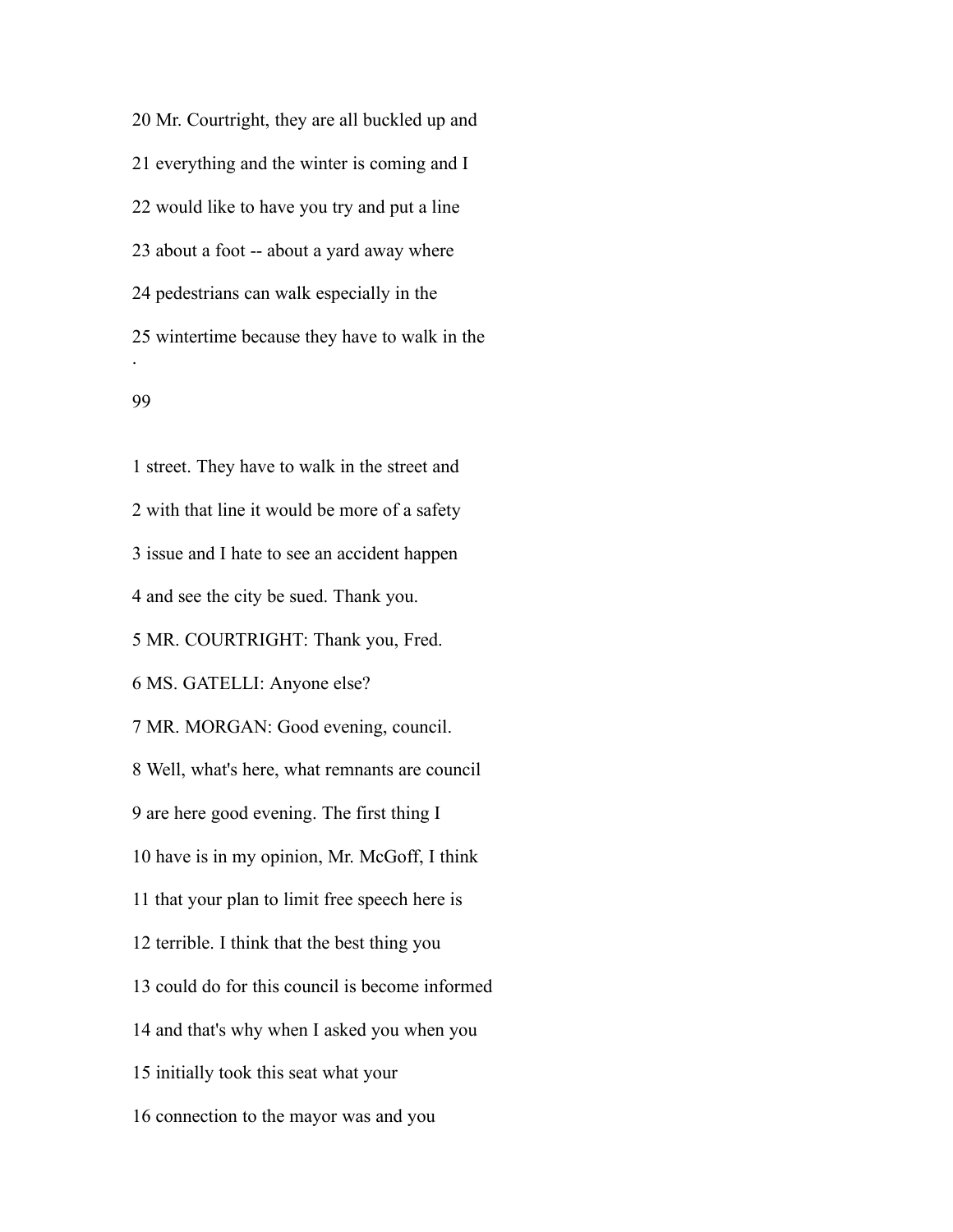acknowledged that you and his family were close friends and I just wish that you could be close friends with the people in this community who count on your vote to be your unbiased, and I find your opinions to be extremely biased and I think the most valuable tool in this city is freedom of speech and I don't agree that council sets the agenda. I think people set the agenda. .

 I think what sets council's agenda is politics. The same thing with the smoking ban. If somebody was thinking here they would have had police enforce the law in regards to children smoking because you bend a tree when it's young. Now, people have the right to go to any business they care to go to and if somebody smokes there then maybe they shouldn't patronize that business, but I think that it's time for spurious statements to stop from this council. I think there is nothing constructive in them at all and I think that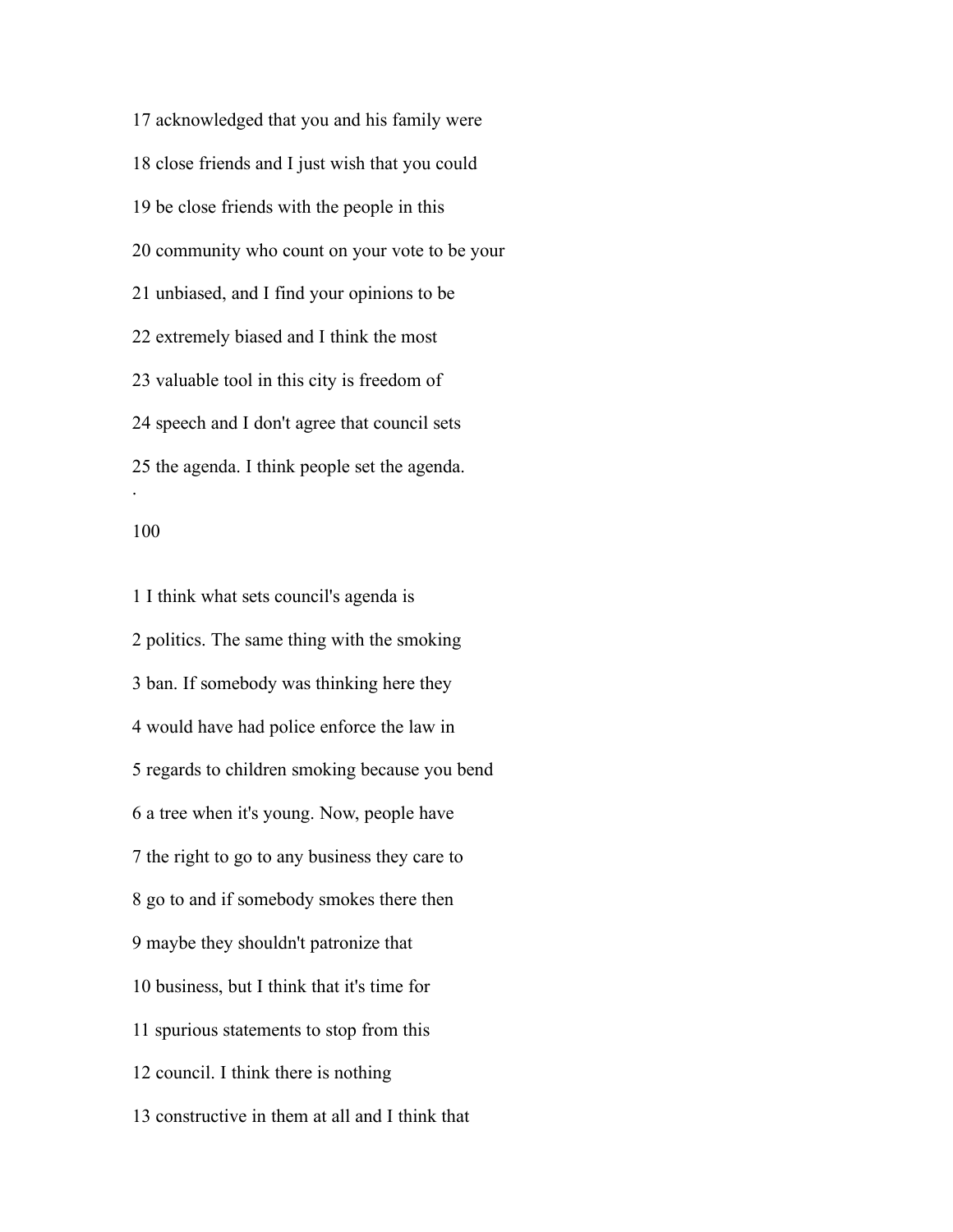the political agenda here has to end. The other thing I have is, I'm curious if we are doing all of the right things for this community why there are so few beds in the shelters for women? I mean, I think that's a thing that somebody should really look in. I think that something really should be done about that. And Mr. Quinn asked me as spokesman for the tax group to ask why money isn't being moved from parks and recreation to offset the realty tax because, I mean, it is .

 a fact that -- I mean, evidently that's what the money from the golf course was supposed to do and I just don't see where we are going here. The same thing with Mr.-- MS. FANUCCI: Mr. Morgan, wouldn't that be the exact same thing so wouldn't you still be here upset? MR. MORGAN: I'm not upset. MS. FANUCCI: What you are saying is you don't want us to use the money because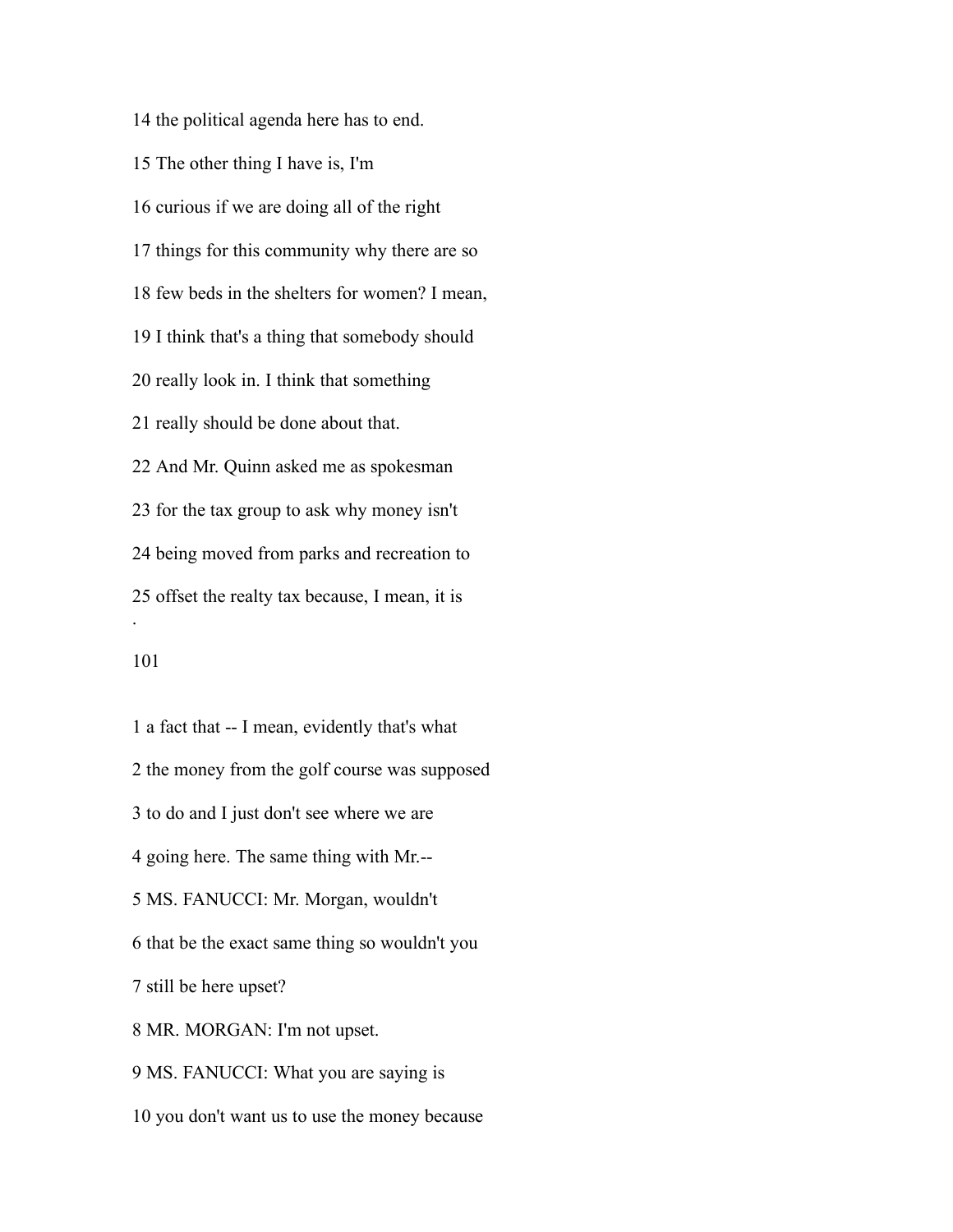it was supposed to be parks and recreation

and now --

MR. MORGAN: Now, wait a minute.

MS. FANUCCI: -- we should take it

out of parks and recreation?

MR. MORGAN: That's not what I'm

saying.

MS. FANUCCI: Well, that's what I'm

trying to find out.

MR. MORGAN: No, that's what Mr.

Quinn is saying. He has asked me to come

here as a spokesman for the tax group.

MS. FANUCCI: Oh, okay, you are

speaking for someone else.

MR. MORGAN: And convey his message

# 

.

 to this council. I don't necessarily agree with it, but he asked me to do it so I'm doing it. MS. FANUCCI: Okay. Mr. Quinn, I believe it's the same, that's -- MR. MORGAN: Well, I think he is

entitled to his opinion possibly, but I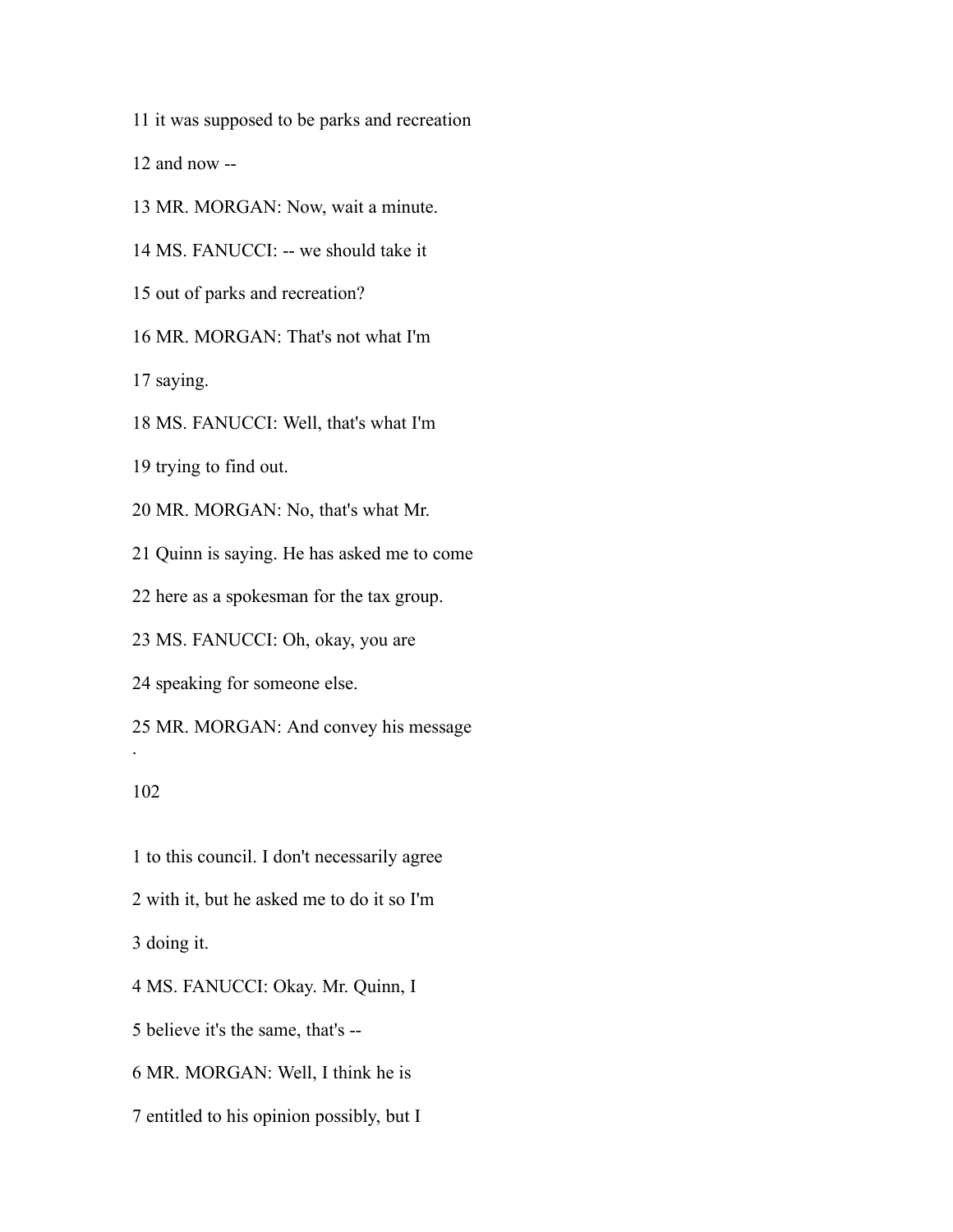think it's time for the people on this council to really do the people's business. I think it's time to really look at what these tax increases are going to do here in the community. I think it's time to start worrying about start paying bills. I think it's time to start looking at what our bond rating is. I mean, we have got to stop borrowing money and I think that the people in this community are absolutely disgusted in general by this council and I think that the next election there is going to be some massive changes here and I think they have elected people that they felt were going to bring change here just like when I stepped to this podium a long time ago when the playground program started to spin. It didn't make it but I said I was very .

# 

 impressed by the changes that I saw and now what we are doing is we are running in reverse and it's got to stop. Sixty-one should not be transmitting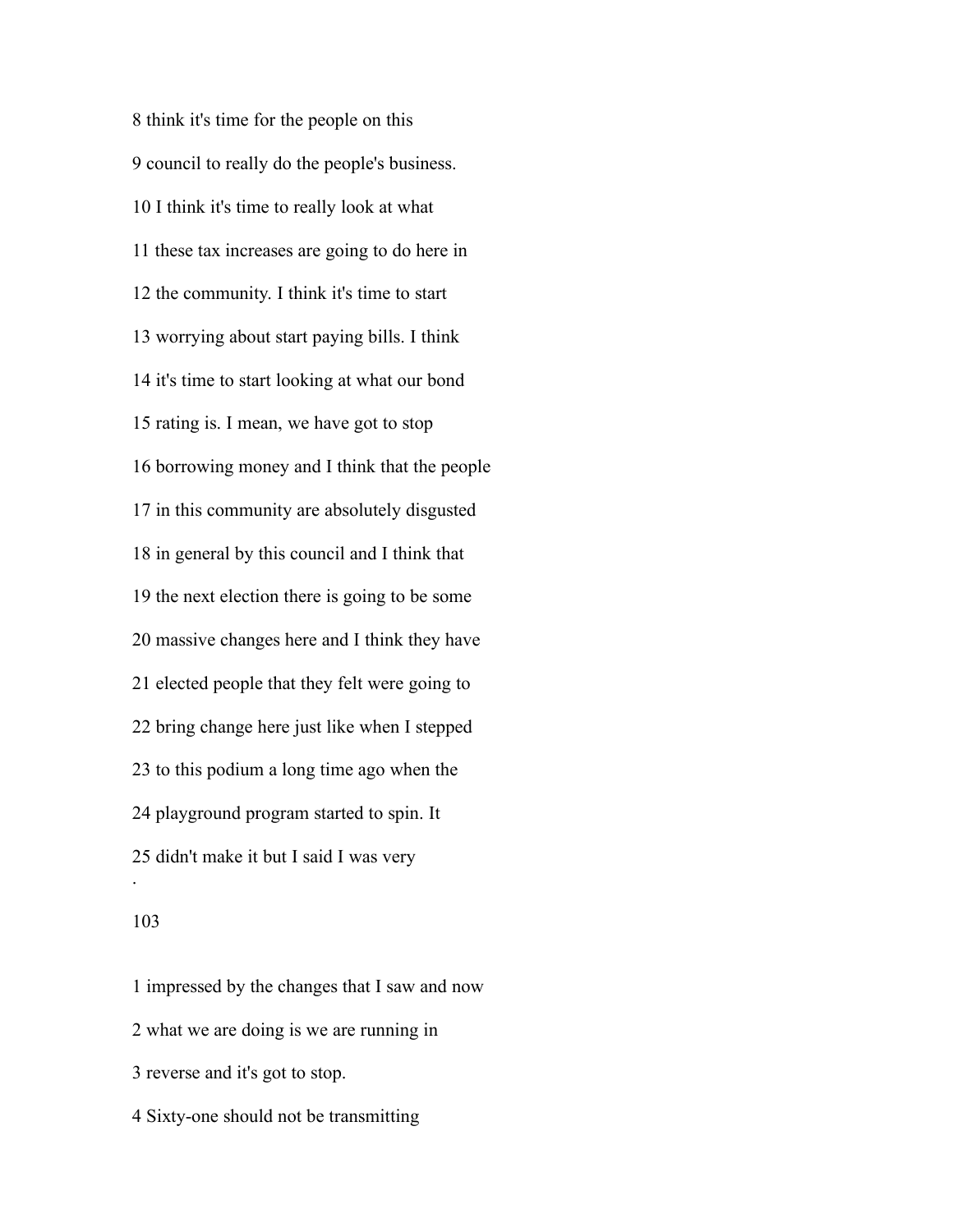from up there. This is council's chamber and at one time I believe there was a council on the other side a long time ago maybe in the 50's, and my point is does council still have the right to the other chamber? And with all of the space in this building you mean to tell me they couldn't move that duct work somewhere else? The people are absolutely tired of the political maneuvers that are taking place here by this council, by this mayor and what we want is legitimate government and when we stand here and listen at the beginning of the meeting and we talk about our troops in another country, I'll be very honest and tell you that, you know, I think you really have to consider what those men and women are doing. I mean, we have sent them into an impossible situation and I don't agree that we should vacate, I don't agree with me. I do agree with what the president says. I . 

think we need to beef up our presence and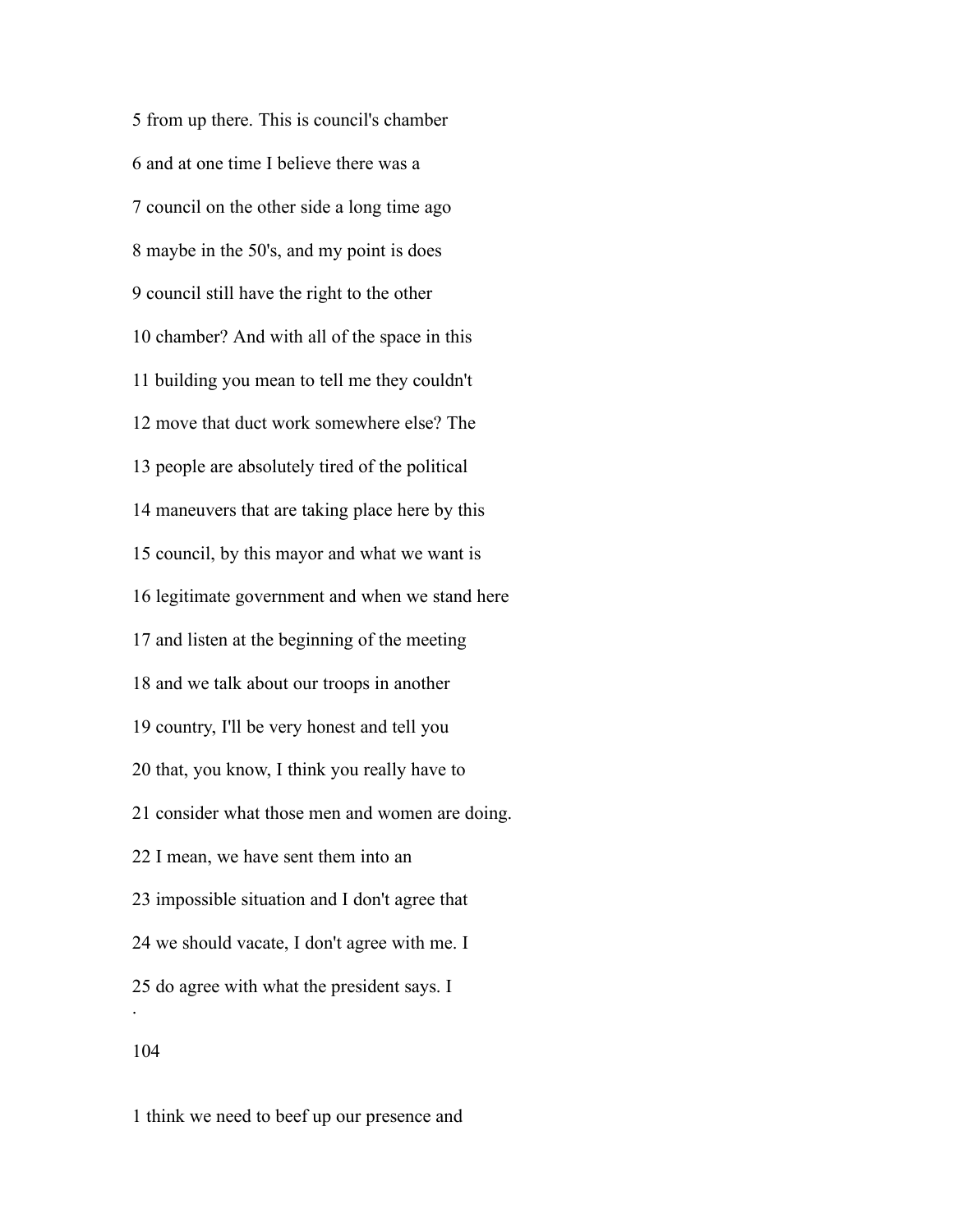not run out of their with our tail between our legs like we did in Vietnam and finish the job we started because what happened there is democrats and republicans and the house and senate gave the president the War Powers act and now they are trying to walk away from it after we have committed and maimed so many of our youth and it's time for this council to recognize the sacrifices that others have made and I just like to ask that in the future, Mr. McGoff, that your votes be your own and be informed because when you make votes and you are not informed it's a serious disjustice to this community. Thank you.

 MR. LUPARSKI: Good evening, city council, I'm Tom Luparski and I have to wonder if this smoking ban is not just a smoke screen. Last week Mr. McGoff in order to speed up the council meetings proposed a two and a half minute time limit. Council met for two hours and 35 minutes last week. There were 14 speakers that came to this podium. They took an hour and 35 minutes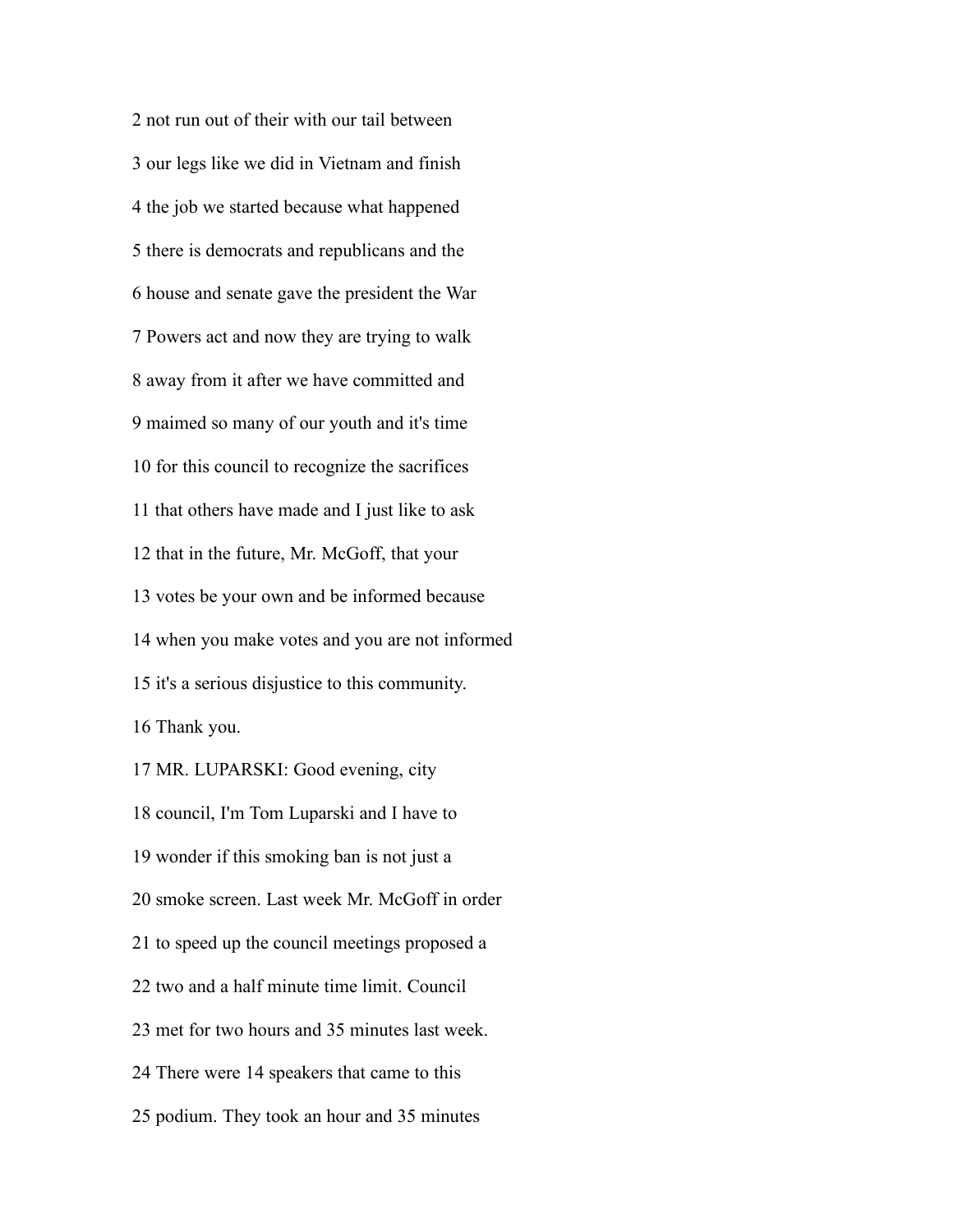Ms. Fanucci describing her view on the smoking ban spent a little over five minutes. I don't think it's too much to ask you people to sit there for two hours and 35 minutes and listen to us. I think the people have the right to listen on Channel 61 to what we have to offer and that's it. MR. ANCHERANI: Good evening, Council. Nelson Ancherani, resident and taxpayer, city employee, financial secretary of the FOP, member of First Amendment Rights. I have been coming to council meetings since 2002. Prior to coming a council to speak we had a group of concerned citizens who made the effort weekly to express their First Amendment rights. Among them were Joe Clifford, Jack-is-back Faucet, Bob Bolus, Mary Ann Wardell, Lee Morgan and others. And effort was made to stop them or to curtail their speaking to council on business related to the city. Now, again there is a movement to curtail the amount of

.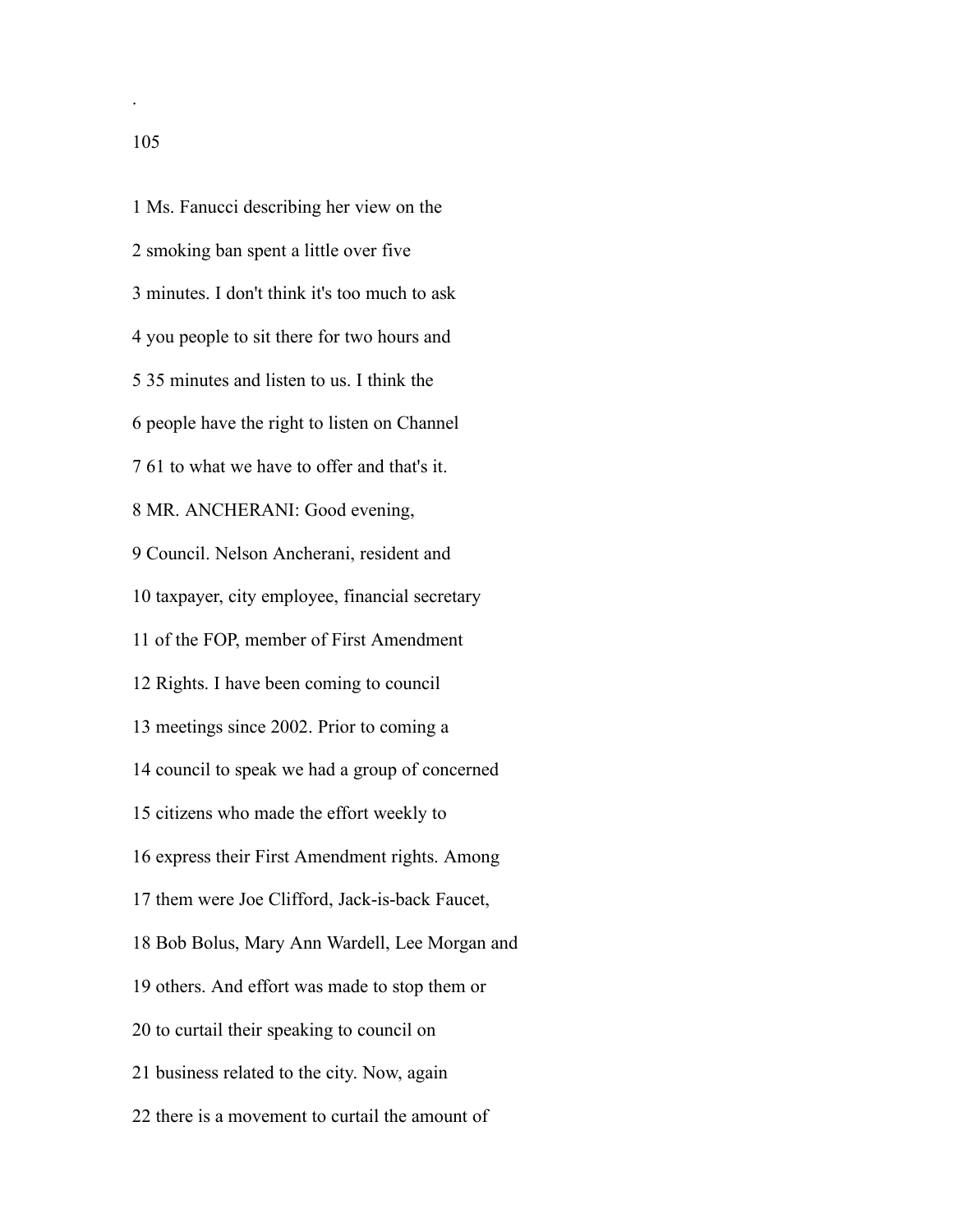time speakers are going to get during the fourth order of business, public participation. This new little group of . 

 council speakers known as the Legion of Doom, malcontents, crazies, low-lifes, clowns, Halloweeners, freaks and now highjackers, amongst other names, comes to these meetings with the expectation of being able to say what we have to say and we expect to be listened to. I heard many times over during the 31 years of being a city employee, "I pay your salary" from the public. The taxpayers are right they pay my salary along with myself also paying part of it, but they also pay your salary along with me paying your salary, my part. Even though you may not want to hear that, I don't like hearing that, but we hear it. Just because you don't like hearing what taxpayers have to say doesn't mean that you can take away our First Amendment rights. Right now there is a move on to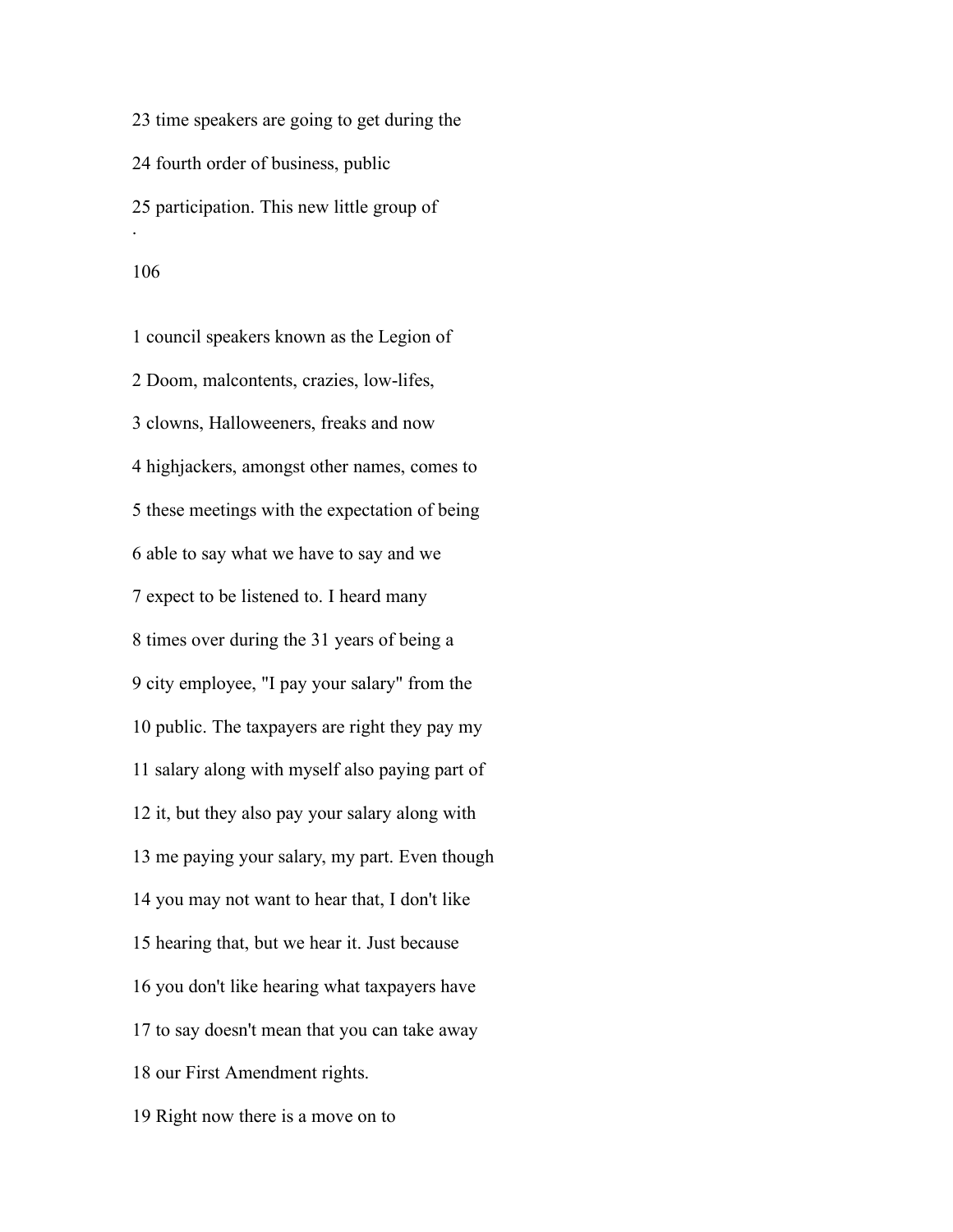curtail the live broadcasting of Channel 61. The one excuse is that the room in the back is needed for equipment of some type. Before this it was the painting of the council chambers. During the time of the council chambers painting, there was no . 

 alternative to the taping or live broadcasts. There is now. There is a website called Doherty Deceit.com where the news or city information is discussed before our monopolistic tabloid of an unnewspaper decides whether or not to print the news depending on what they want the public to know. So, I'm pleading to the people out there come to the council meetings and have your say as to whether or not you want free speech. Now, the 25 percent real estate tax,

 let's talk about that. Just in case none of you three, Ms. Fanucci, Ms. Gatelli, Mrs. Gatelli and Mr. McGoff that voted for it figured it out let me do it for you. Our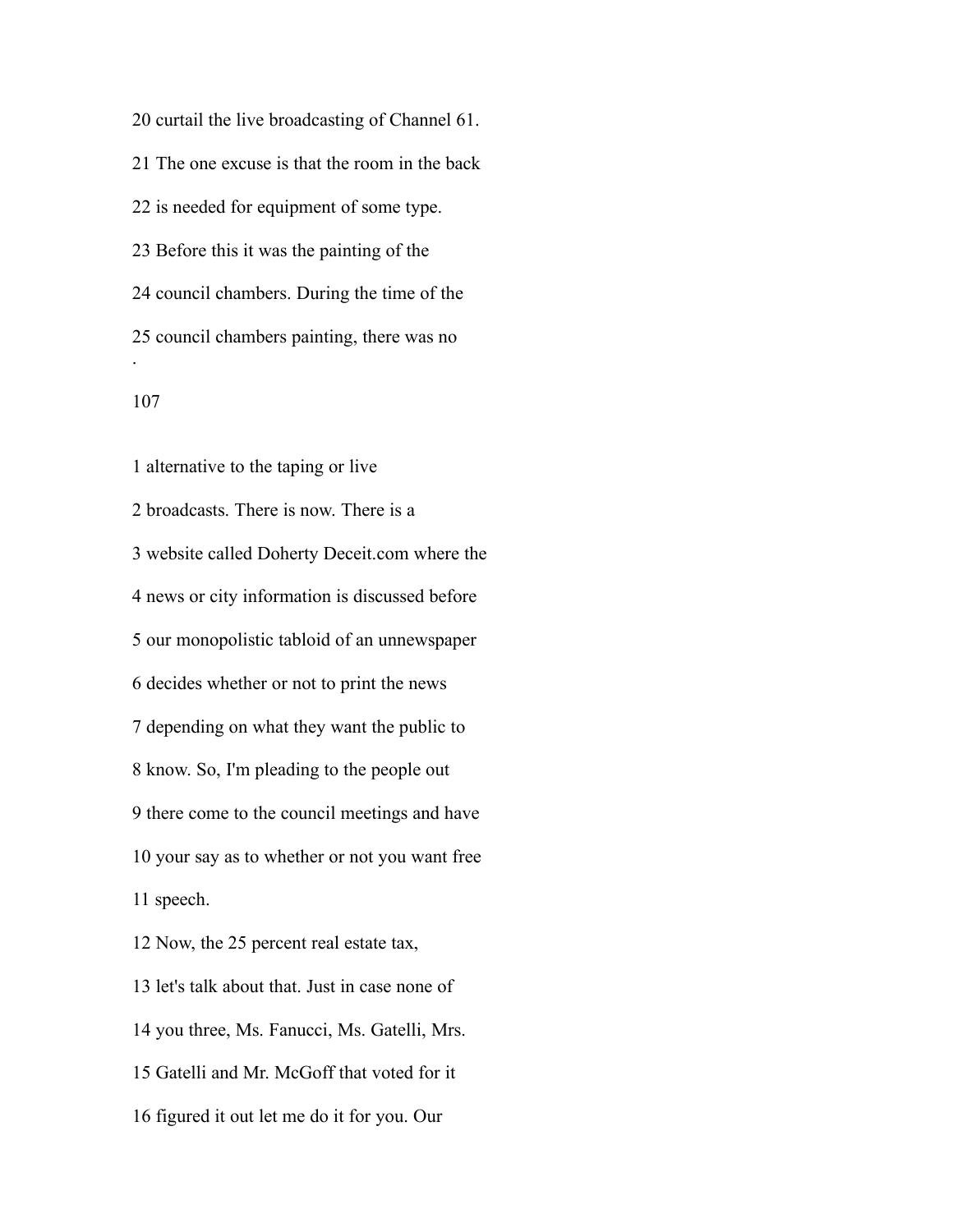rag of a newspaper gave two figures of what taxes may be increased. They gave two figures, 94 up to 128, so I'm going to use the 128, the higher figure, that would mean that \$128 is 25 percent of \$512. The person with \$512 city tax with their 25 percent increase in 2007 is going to be paying \$640. 2008, \$802.00; 2009, \$1,001. You take -- we have been saying that will be 93 percent .

## 

 increase cumulative that's \$12 short of being 100 percent, over being 100 percent. Cumulatively that's \$908 more since 2006 that we are going to be paying. At this rate four or five years the city is going to surpass the school tax rate. The agenda, 7-C, there is a contract there for Greco, it doesn't give a dollar amount. In the beginning of the meeting, the Pledge of Allegiance, we say the Pledge of Allegiance to the flag, Mrs. Gatelli says a prayer for the troops, this city still did not give our returning solders --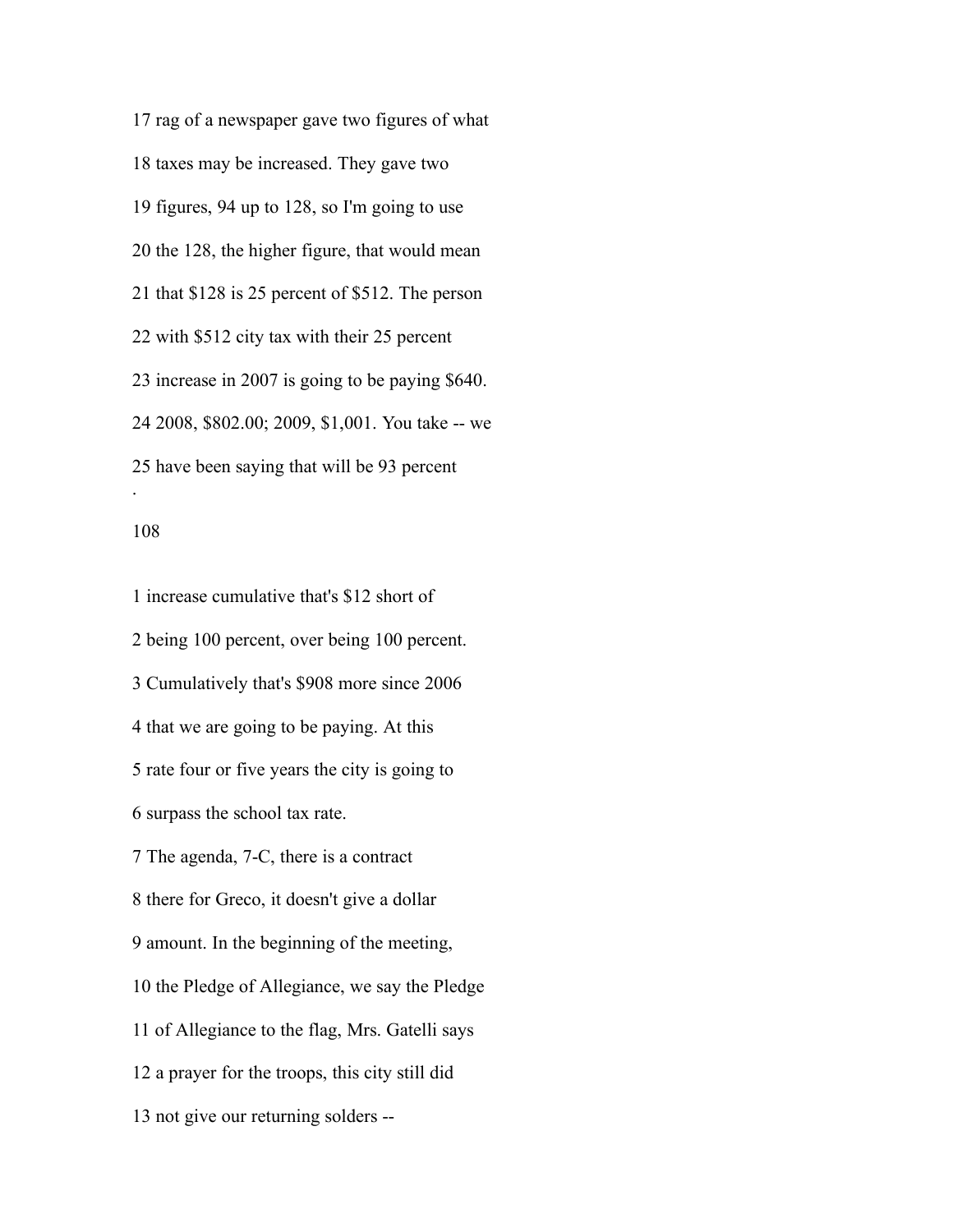MR. MINORA: Mr. Ancherani, five

minutes.

 MR. ANCHERANI: --the money to make up what they lost from their base pay. The city might have forgot, we didn't. Thank you.

MS. GATELLI: 5-A motions.

 MS. EVANS: Good evening. I'll begin tonight by wishing my son, my eldest, a very happy birthday. I believe this is the first time in our lives when I won't have seen him on his birthday so I want him .

 to know I never forget, I love him dearly and I wish him a 100 more wonderful birthdays. Now, no doubt he is going to be very embarrassed by what I just did, but I want you to remember, Chris, no matter how old you are I'm still your mother. Next, I have a few citizens' requests for the week, 417 Depot Street a tree was marked in late 2006 for removal by Mr. Santolli who stated that this tree would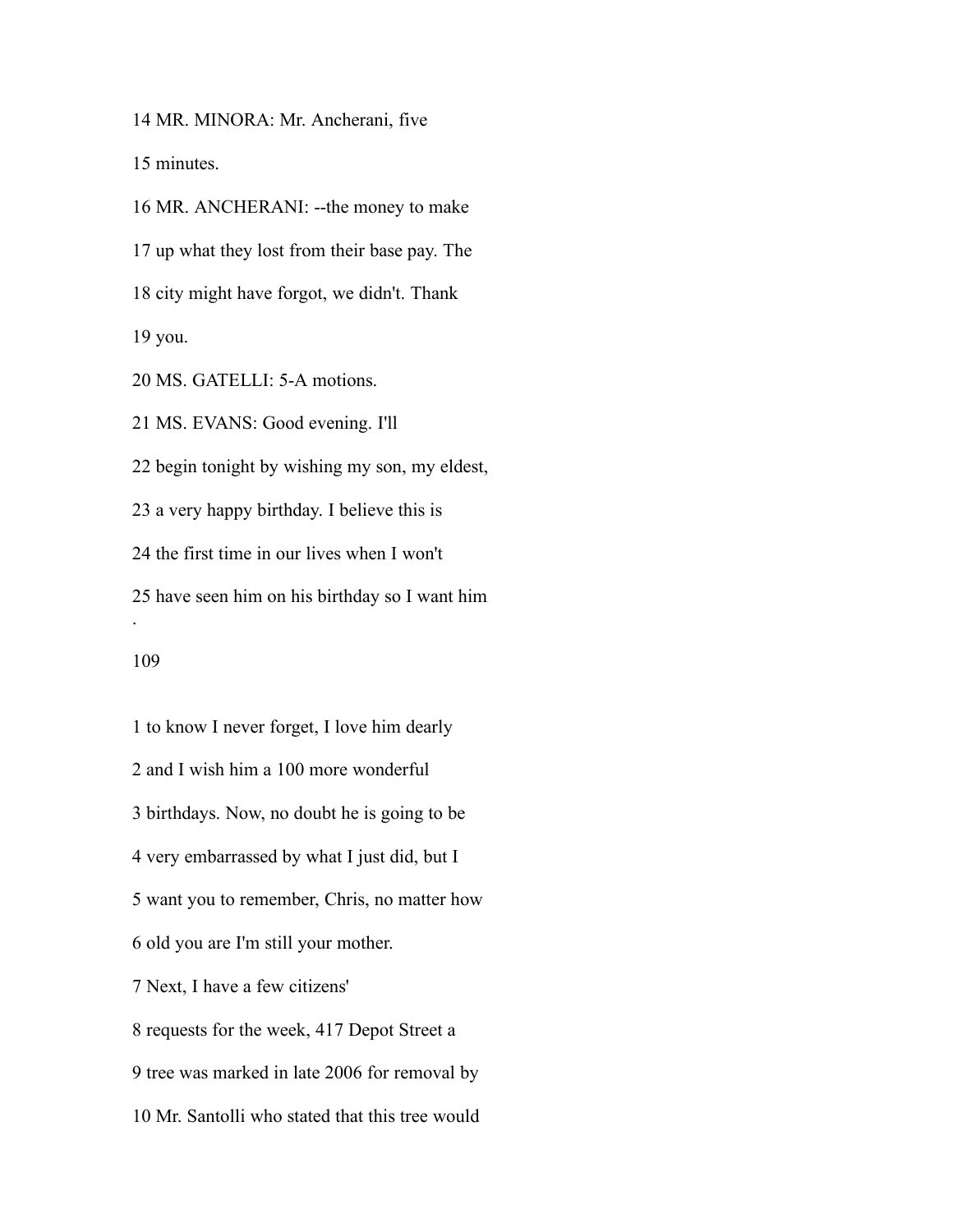has not cut down the tree. Please address this safety hazard as soon as possible. A letter to Mr. Seitzinger and Mr. Fiorini regarding 2417-19 Hermans Avenue. According to Seitzinger this condemned fire ravaged house was scheduled for demolition a month ago. The structure is the safety hazard which sometimes houses the homeless. The neighbors wish to know when the demolition will occur. And a letter to the mayor, numerous city residents have requested a response to their questions which follow: What is the replacement site for the south side complex? . 

be down in two weeks time, however, the DPW

 What dollar amount will the city contribute to these replacement fields and what dollar amount will the University of Scranton contribute to the replacement fields? At last week's council meeting, Mrs. Gallagher spoke about the dangers of a sale of our turnpike to corporations or other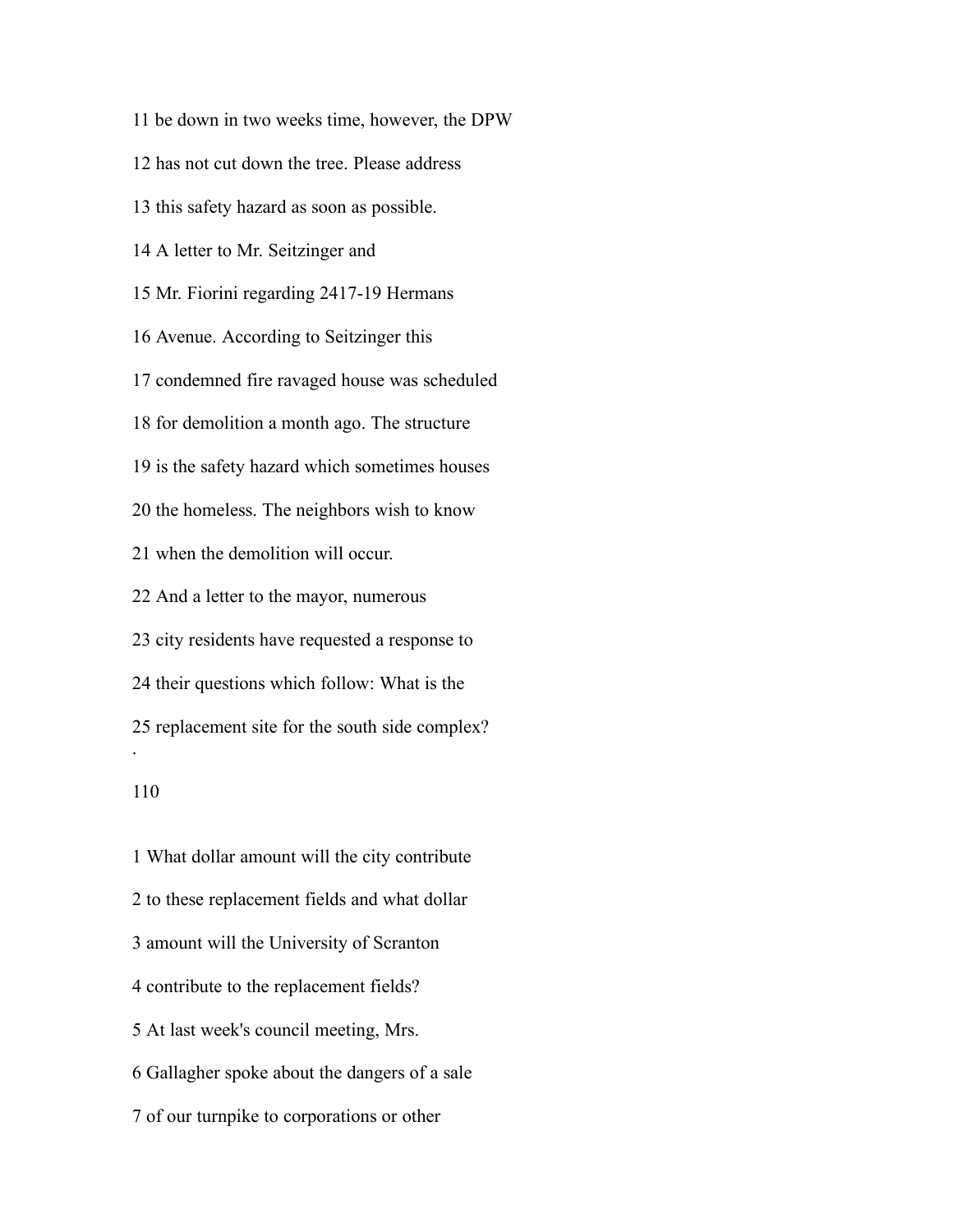private entities. Since then, I have spoken with Mr. Connors, the northeast regional representative to Governor Rendell and to quite a number of local citizens all of whom agreed with Mrs. Gallagher. People fear a deluge of tolls. They fear foreign ownership and they fear that products transported by trucks will reflect the increased costs of using our turnpike and so I ask Mr. Connors to put a bug in the governor's ear that the residents of Scranton appear to be largely opposed to the sale or lease of our turnpikes. I had hoped to advance this in a more formal fashion this evening, but I did have a conversation earlier tonight with my honorable colleague, Mr. McGoff, and I agreed with him that until such time as the state actually places .

 legislation on the table regarding this matter we will not send a formal statement of opposition, however, that doesn't mean that any one of us, myself included,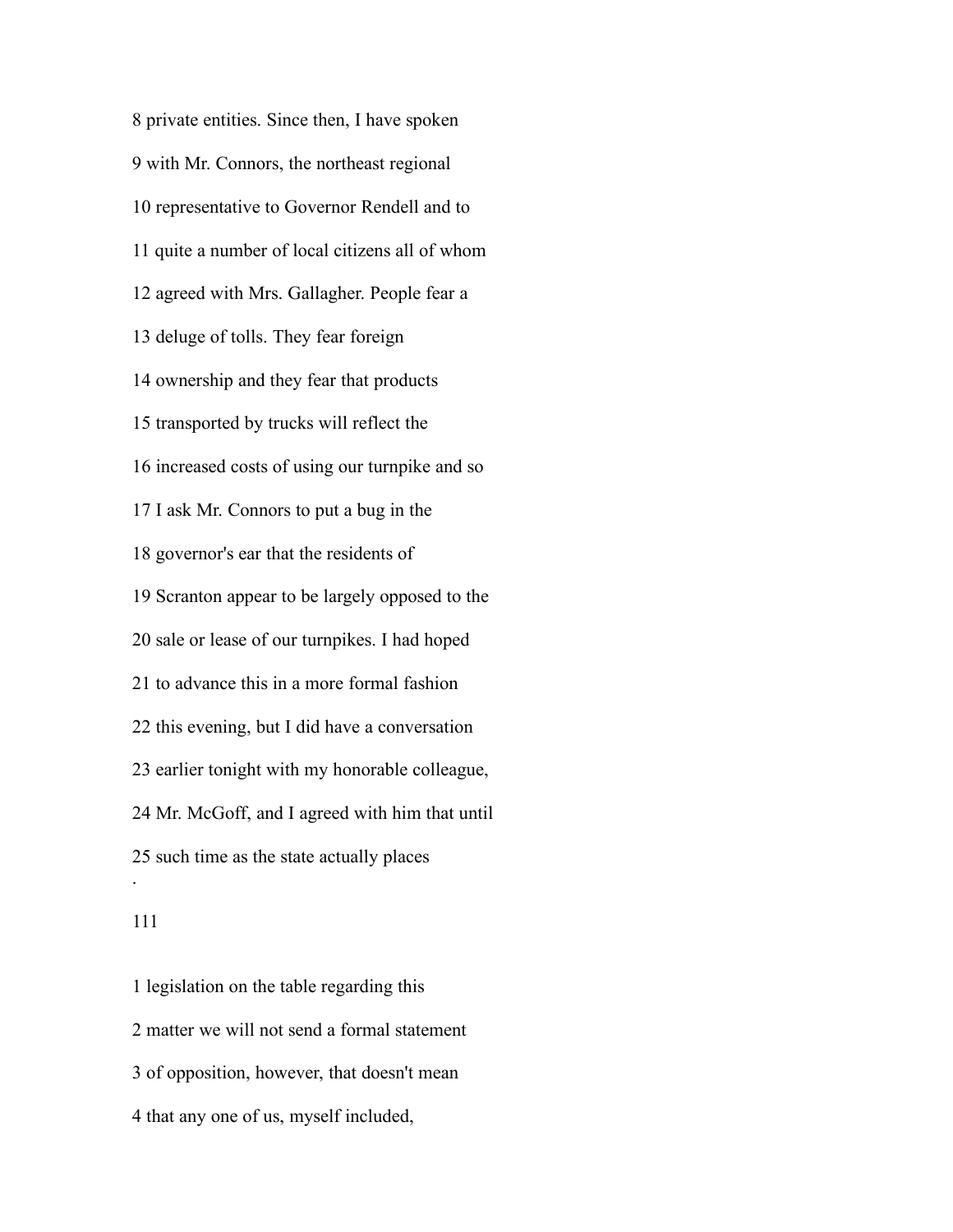shouldn't be contacting our state representatives, our state senator, the governor's office, and let them know how we feel about this personally and how those of you we represent feel so that they can certainly keep this in mind as they're formulating any possible legislation. Also, gang related graffiti or tagging is fast becoming a greater problem in our city. It was the topic of discussion at West Side's crime watch meeting this week since a wall outside of the crime watch building had been tagged. Graffiti should be a priority for Mr. Seitzinger and Dougher. Cars parking on sidewalks is important, but this type of gang activity should be I would think a few steps above parking on sidewalks, so since the inspectors performed the actual condemnations and the police officers issue the citations and tickets, I would imagine . 

that these two men would have the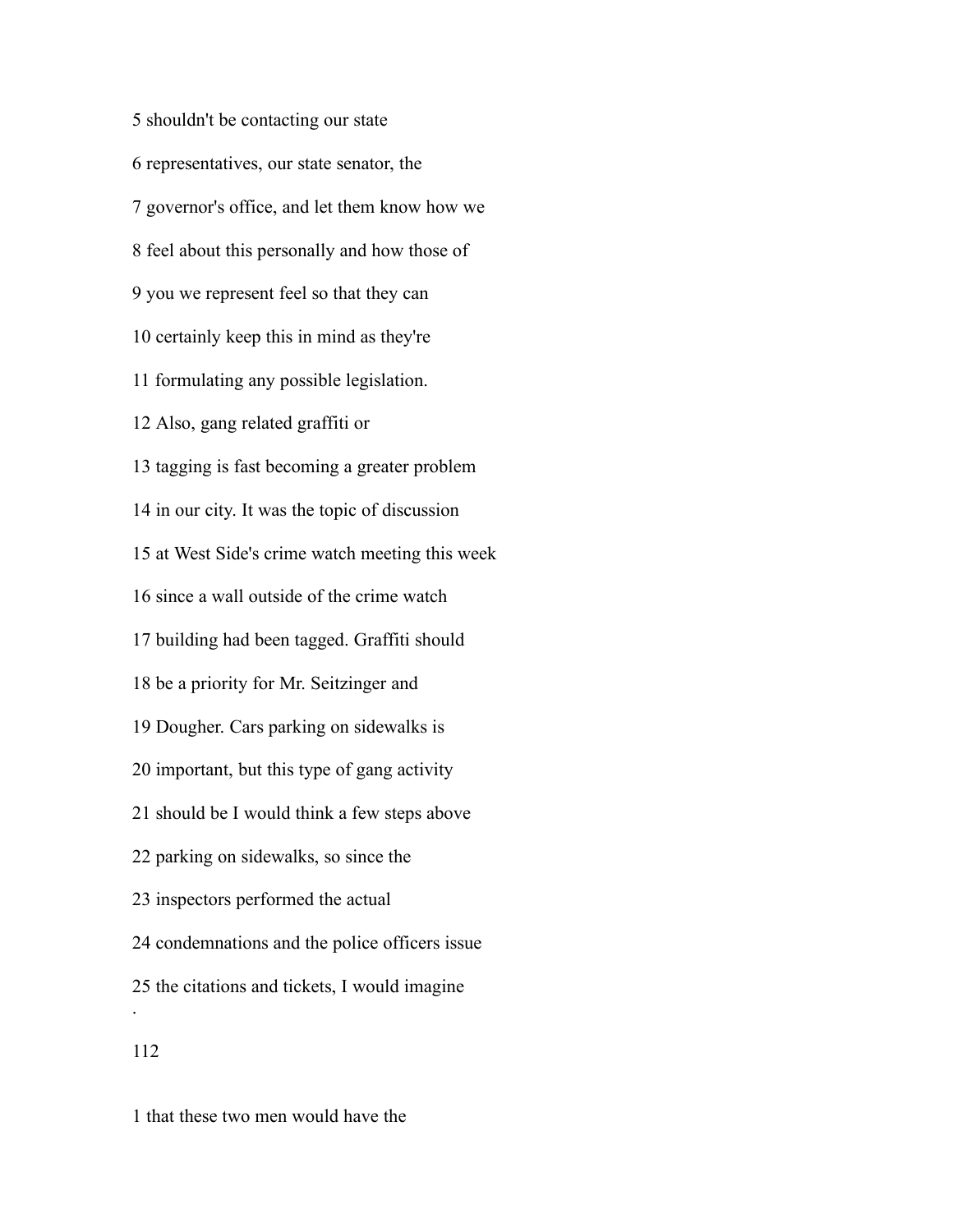opportunity to address this escalating issue with the help of Mr. McKeean, a fine city inspector who has compiled countless photos of graffiti. I believe he would be an asset in this fight if he were given the opportunity and the right tools. I was also in contact with the project manager from the Army Corp of Engineers this week, Mr. Garabino. He will be attending a quarterly meeting regarding the flood projects in midFebruary in Scranton and he has agreed to speak to the residents of lower Greenridge either before or after that quarterly meeting. Residents had contacted me earlier in week by e-mail to schedule a meeting for them and as soon as the exact date is set I will notify lower Greenridge. I also hope to invite Mr. Hayes so that he can address the lack of a flood siren in that area which he publically stated at the July -- excuse me, the July 2006 flood meeting in Scranton High School would be installed. Now, property taxes, as we all know,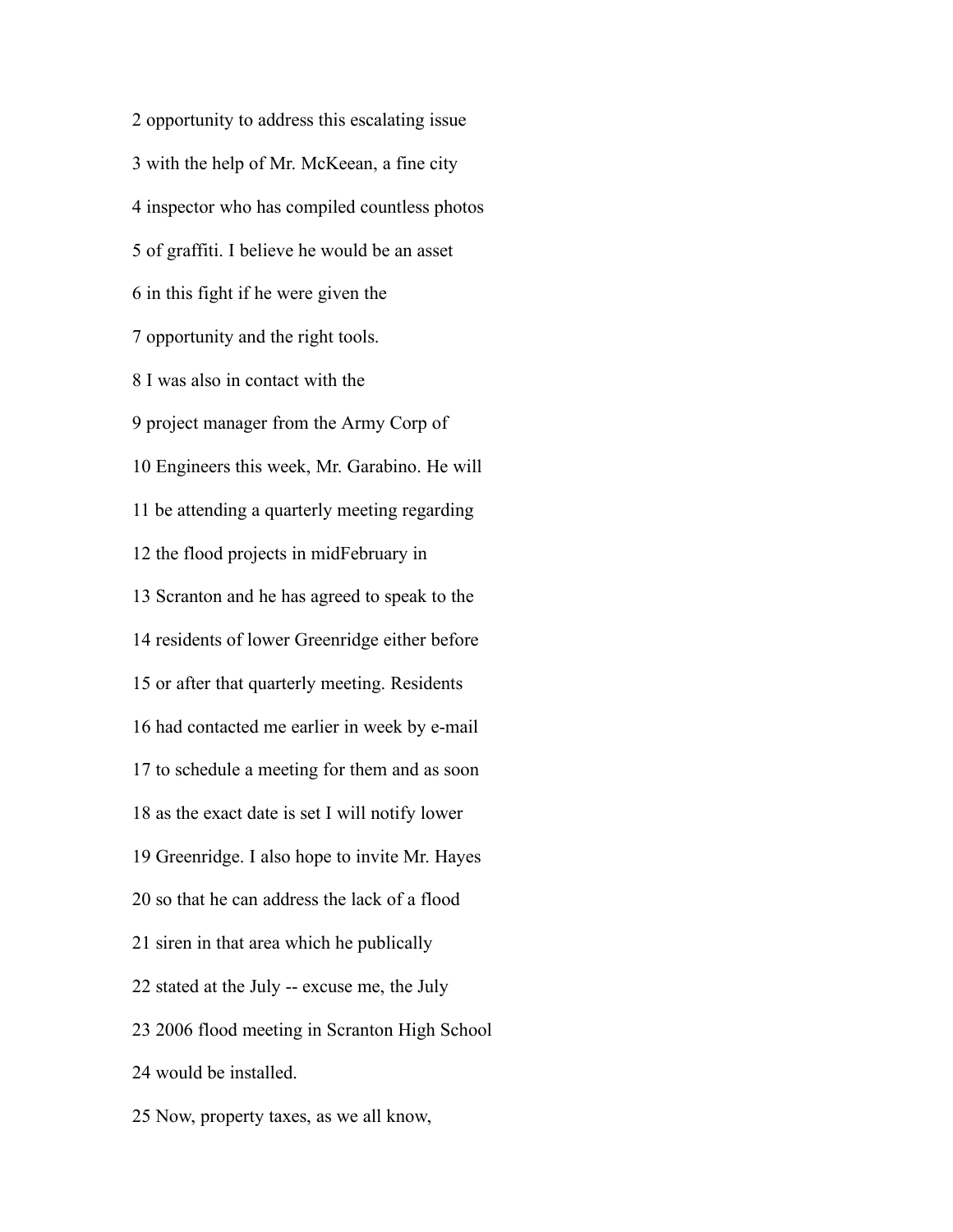are rising over 25 percent yet the taxpayers don't see a coordinating rise in services. Lower Greenridge still has no siren. Keyser Valley and parts of North Scranton, well, their flood problems are escalating not waning -- or waxing, excuse me. They have broken storm water pipes and they are still broken and they have catch basins that have only been cleared to the midpoint. People deserve answers and solutions for the taxes that they are paying and so I had suggested at the Keyser Valley flood meeting the other evening that council would schedule a caucus meeting with Mr. Parker to discuss these problems in Keyser Valley and North Scranton, but, Kay, I think we need a report on UDAG funds for that meeting as well because we need to know the dollar amount in that account in order to determine how we are going to fund the siren and hopefully replace broken pipes over in the Keyser Valley area.

.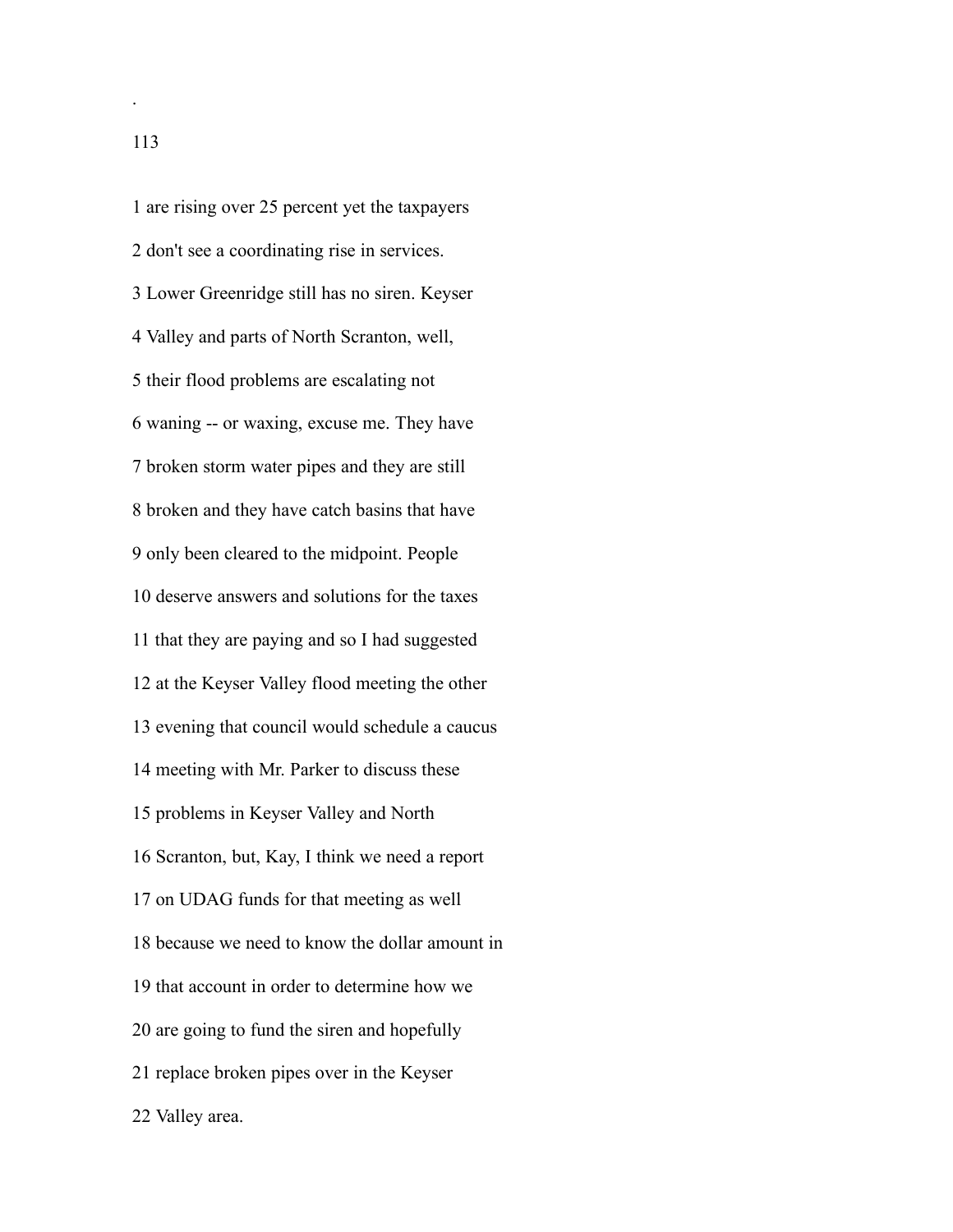Now, in regard to any forthcoming motions to be proposed by my honorable colleagues, the City of Scranton's smoking .

 ban is in violation of Pennsylvania's Clean Indoor Air Act which is a law of uniform statewide applicability. It was also poorly crafted and rushed through. As it stands, it cannot survive the test of time so rather than increasing fines and including private business owners why not take the issue to the county commissioners and ask them to implement a countywide ban? Why not talk to Mr. Shimkus, Mr. Smith, Senator Mellow and Governor Rendell and encourage them to legislate a statewide ban because breaking a statewide ban doesn't set a good example and harsh punitive measures are uncalled for when you are dictating to private owners who are in danger of losing their livelihoods, so if the city waited for a countywide or a statewide ban I think the city would not be witnessing the problems that have been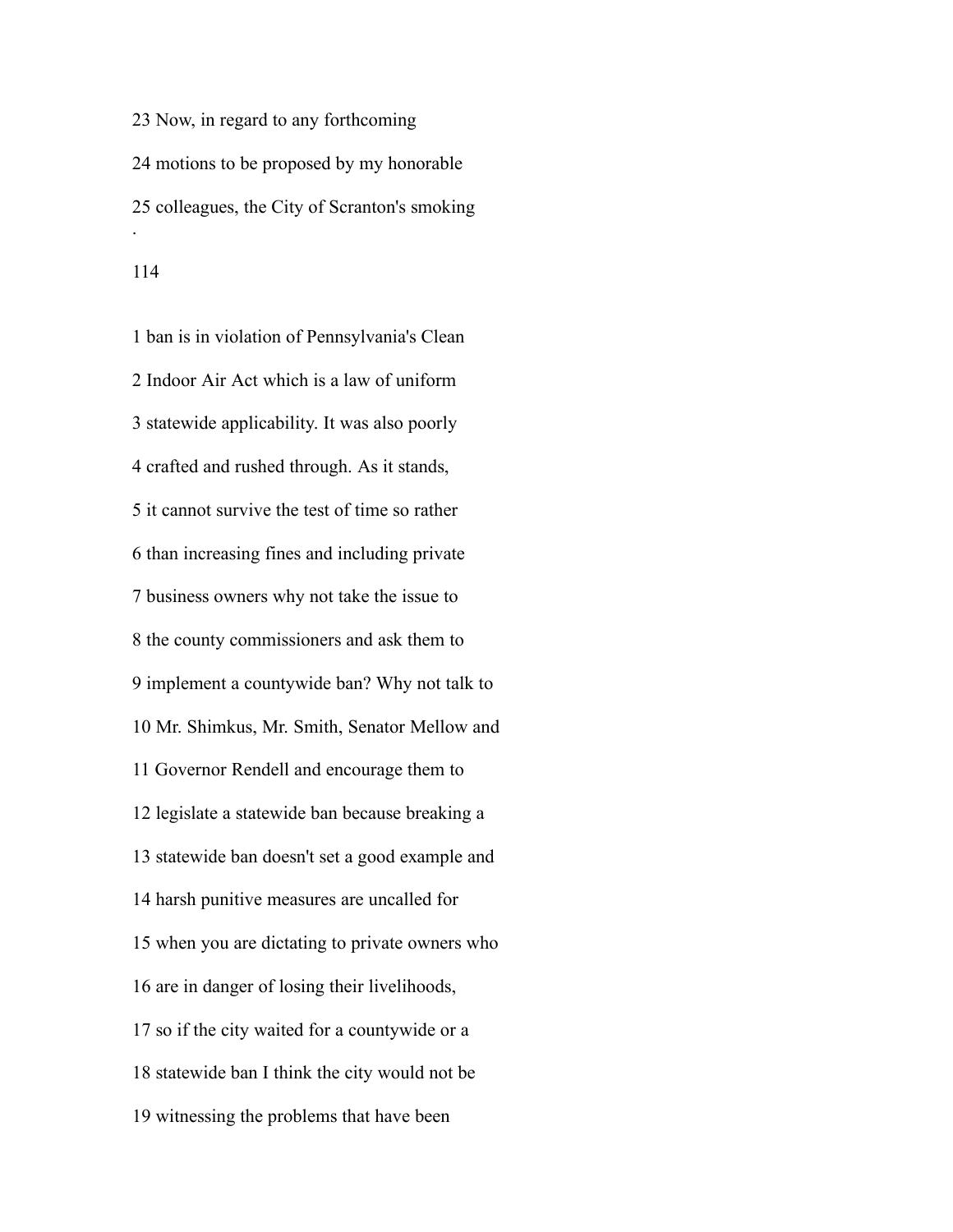occurring over the last several days. I think that perhaps if we had passed an amendment to permanently exempt the neighborhood bars from the smoking ban we would not be witnessing the problems that have occurred this week. .

# 

 I believe, as one of the speakers mentioned earlier this evening, public buildings were long ago covered in terms of hospitals and city halls and the state office building and the post office, schools, no one has smoked in those buildings for many, many years, so I'm hoping that rather than persisting in this way we can either generate a countywide or statewide ban and in the mean time either table this entirely or promote an amendment that will exempt those small businesses within the City of Scranton and put them on a level playing field until the state does it's job or until the county commissioners do their job.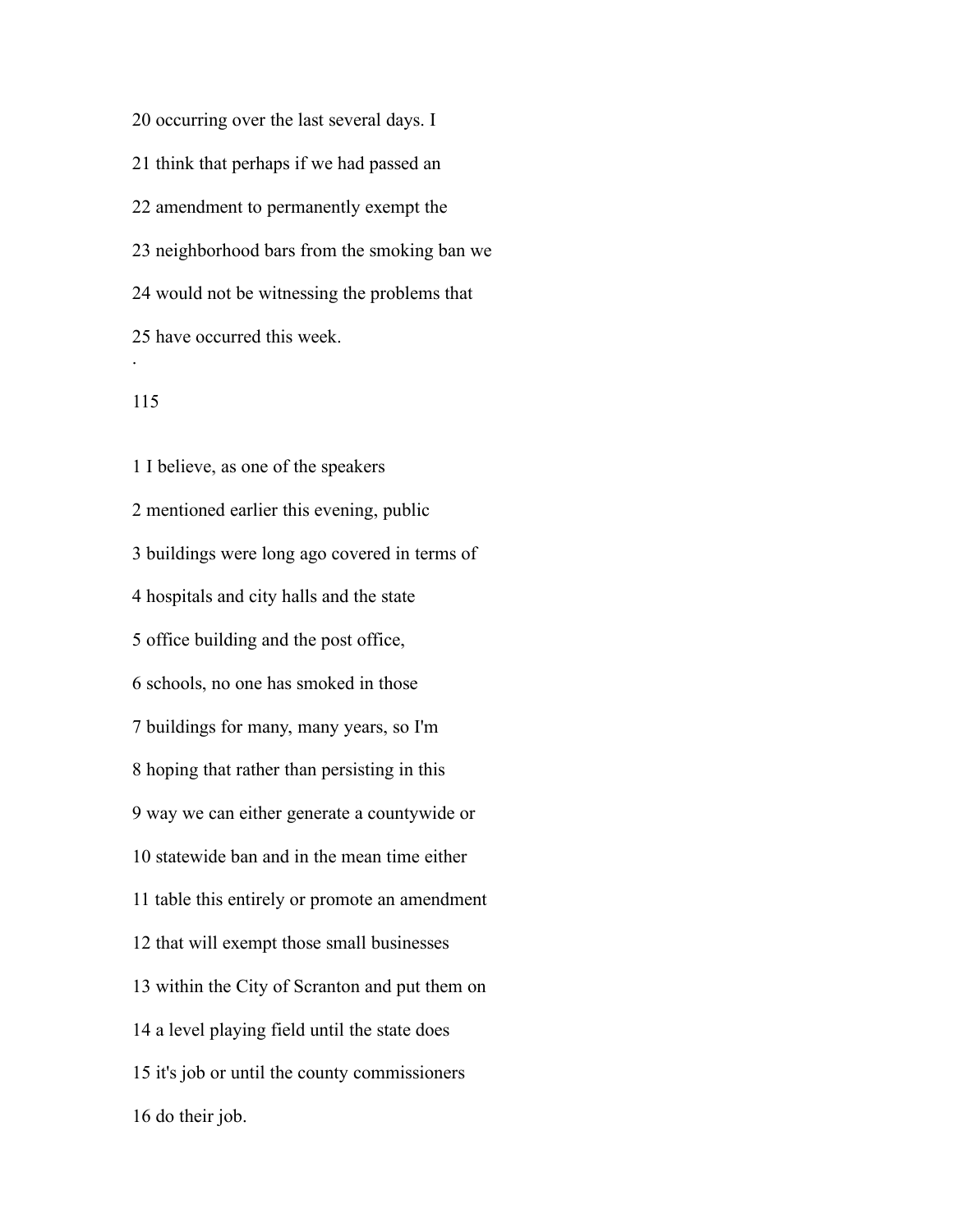As for the alteration of the agenda of city council with regard to citizens participation, this is a naked attempt to prevent citizens from speaking their minds in hopes that the people won't remain through the meeting. Council simply doesn't want to be criticized, so it will pass efficiency to replace democracy and I will not be voting for that. That's it. .

#### 

 MS. FANUCCI: Attorney Minora, did you have any comments? MR. MINORA: As a matter of fact, I do I wish we had talked about this in caucus, there is actually a case that's recently handed down in December in Allegheny County upholding an Allegheny County nonsmoking ban which is virtually identical to ours and it basically said that what was claimed to have been state redemption is not state redemption. I'd be happy to explain the whole logic of the Court to you, and I have the case but I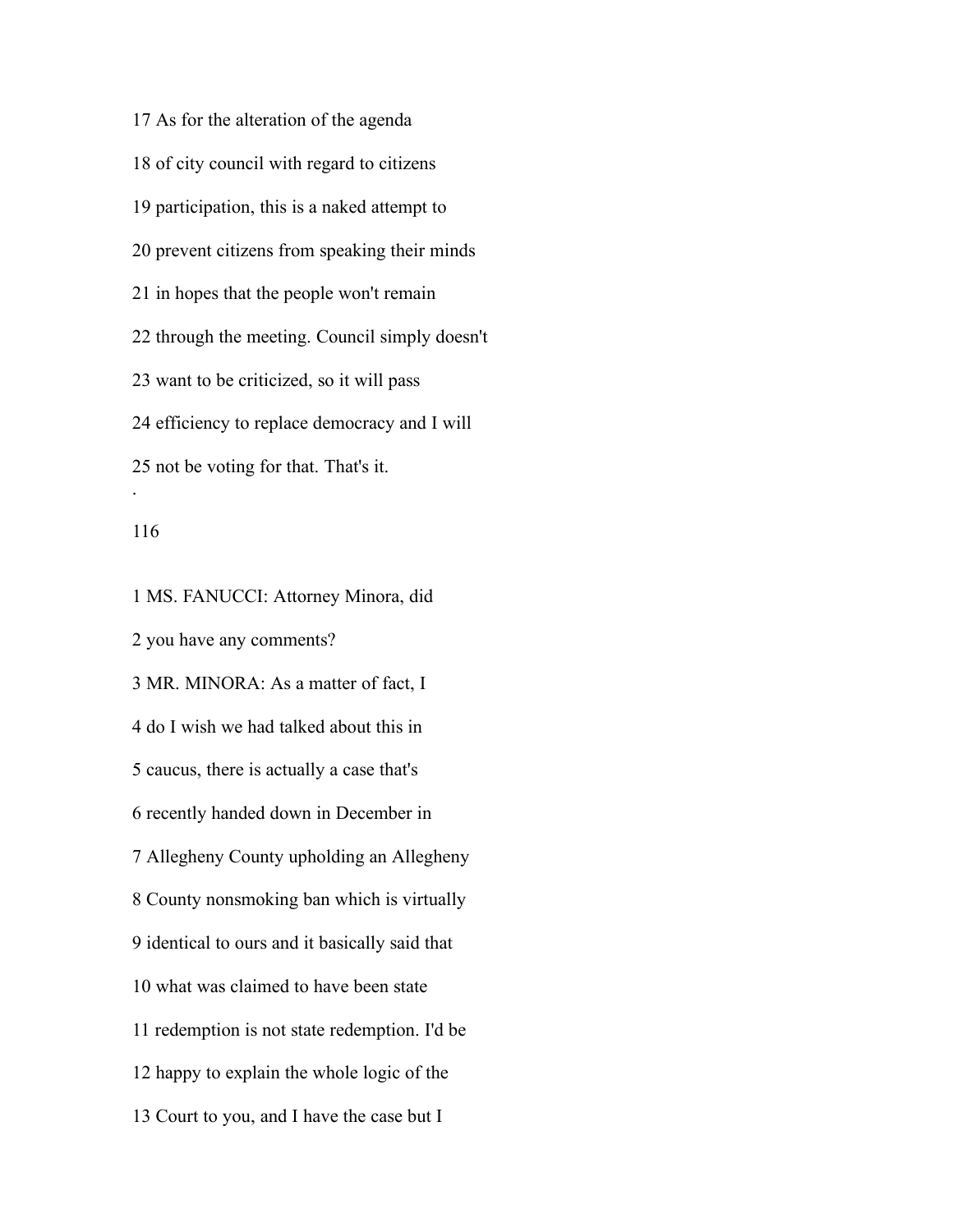don't have it with me.

 MR. EVANS: Well, actually, I'm very familiar with it. MR. MINORA: Good, then you know it's been upheld. MS. EVANS: Well, actually, I think you can take a look at that -- MR. MINORA: I have read it. MS. EVANS: -- in two ways. You can say that it's upholding a smoking ban but then on the other hand it's postponed any ban until such time as hopefully the .

 state would decide. It seems to me that the judge was deferring to the state in the hopes that something will be done by that time, but I do feel if, indeed, this were legal that ban would be in effect immediately as it would be in every city throughout Pennsylvania. MR. MINORA: Well, I think what the judge was trying to do say is that there is a tortured history to the legislation and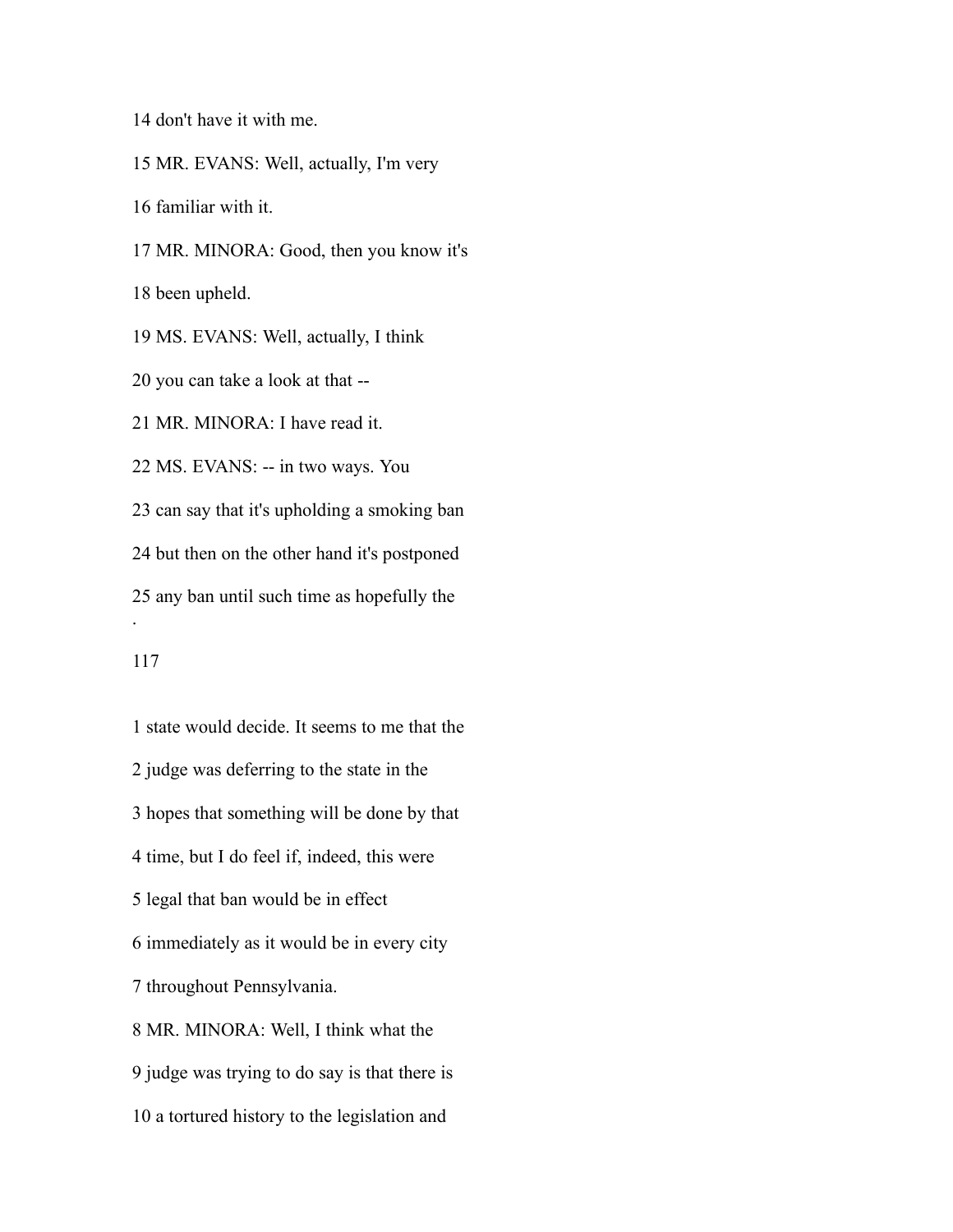there is no doubt that there is, but his decision clearly was in favor of upholding it and what he asked the legislature to do, which I thought was very wise, was to remove the this tortured history and make a clear statement to the citizens of the Pennsylvania what they should do, shouldn't do, can do or can't do, and to give the municipalities that have the political will to do so the right to go ahead and clearly do that, rather than the tortured history that allows it to happen, so I thought his opinion was very well written, and he's obviously a very bright man and it did uphold the nonsmoking law. .

### 

 MS. EVANS: Well, I agree he is very intelligent and it's very well written but the manner in which I perceived it is if it were legal it would be enacted immediately. He has bought you time until such time as hopefully the state is going to decide this. So, I don't think it's really to be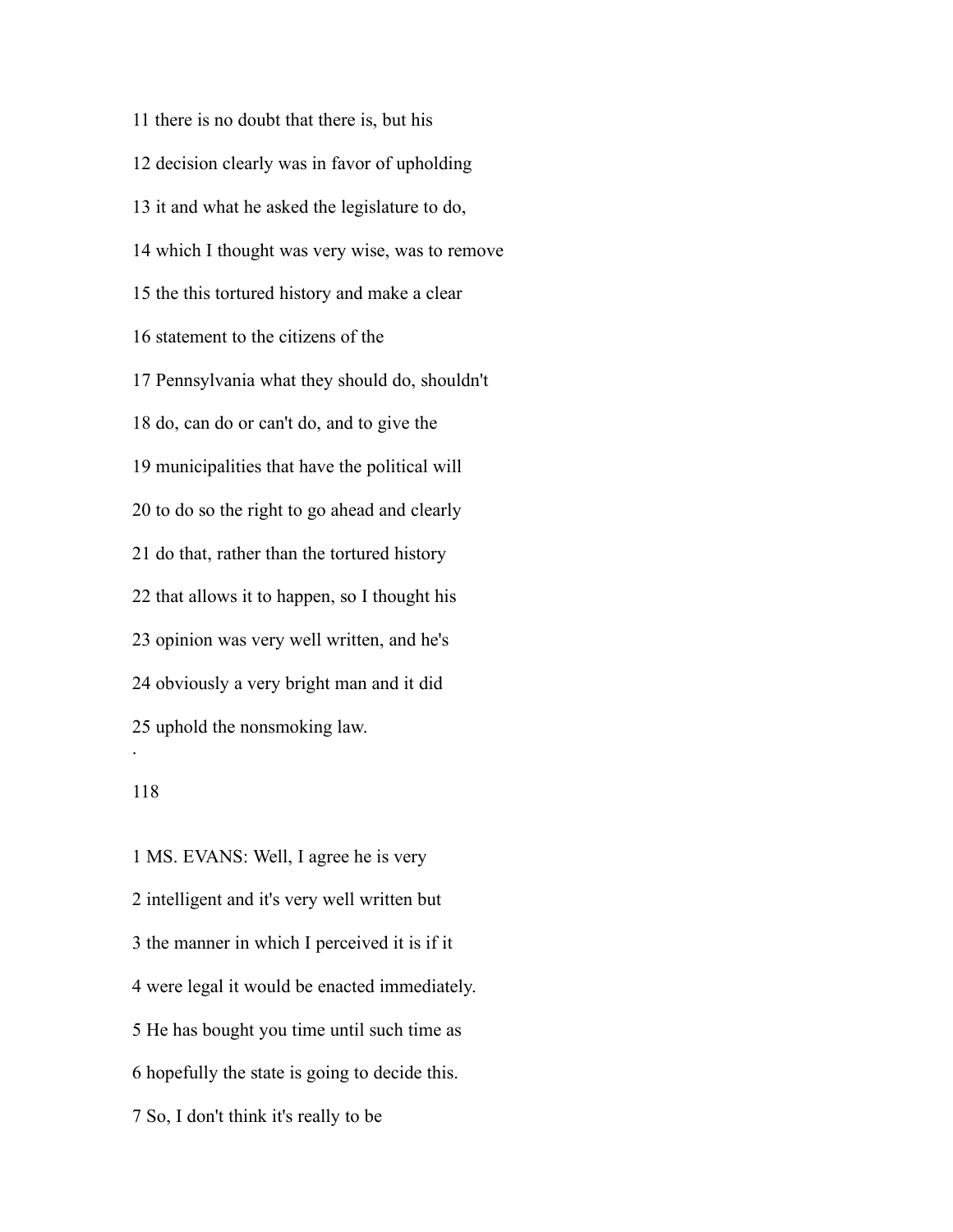considered a great pronouncement for either side of this issue. I think we are in agreement on the fact that the most beneficial resolution to this problem would be for the state to handle it, but the state has not done so which means in the interim period state law still stands. It has not been altered to date and until such time as it is  $-$  MR. MINORA: No, that's what I was trying to explain to you, that's not correct. That's not correct. MS. EVANS: It has been altered to include a first class city which we are not. MR. MINORA: No. What the judge ruled was this, and I was hoping not to go through a whole long explanation, but what he said was there was a 1988 amendment which . 

 contained a preemption preempting municipalities other than first class cities. There was then that reissue of appeal in 1999 by the state legislature.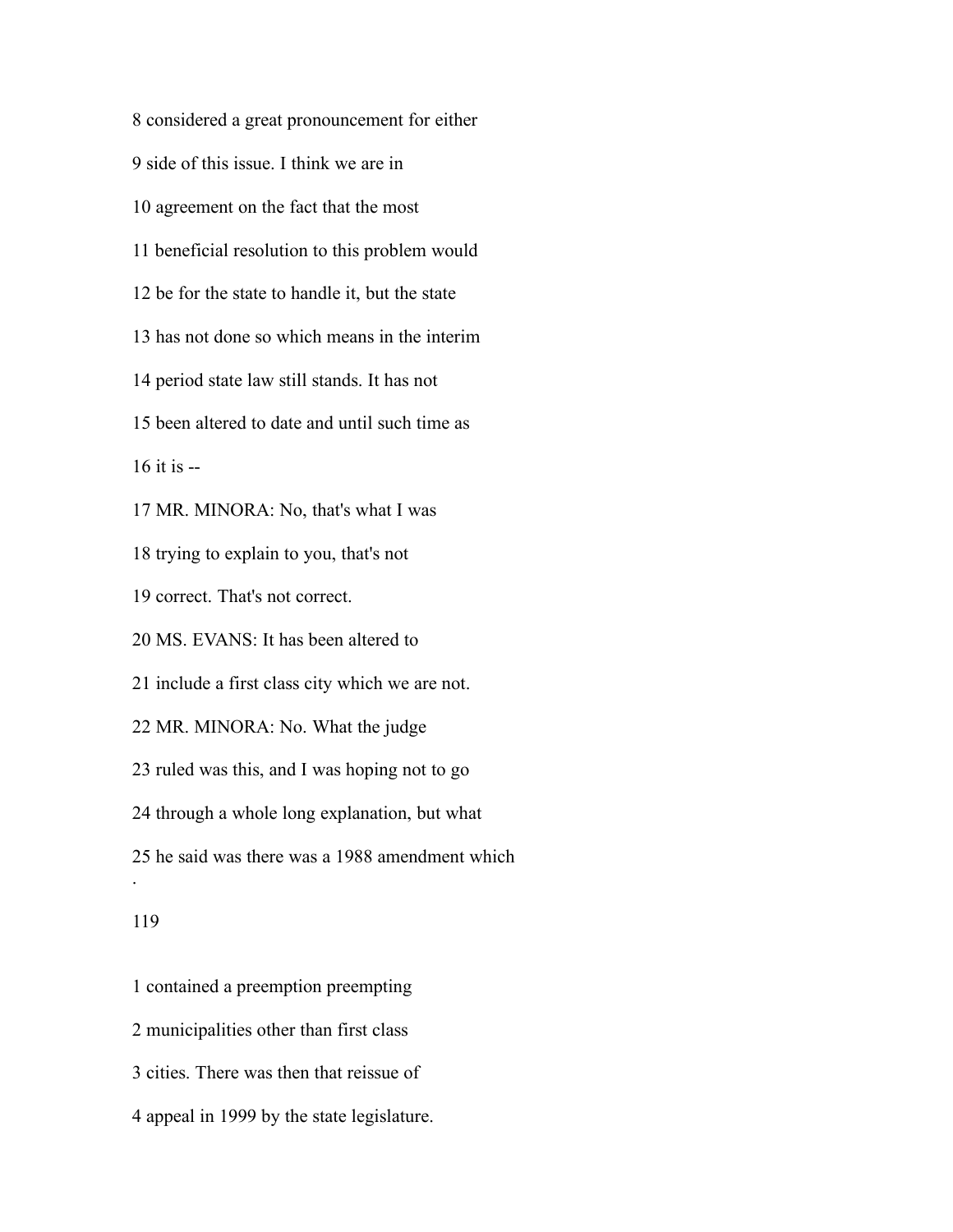That repeal then required that the health department promulgate rules and regulations before that would be the effective date, before those rules and regulations could be promulgated the very next year after lobbying by the Tobacco industry the legislature completely reversed itself and repealed the repeal. Now, that does not mean you go back to the 1988 redemption. Under the Statutory Construction Act what that means is you now have a legal repeal, but you don't go back to the original preemption. That's what the Statutory Construction Act says and that's how the judge ruled, so that's why -- and it's a complicated -- that's why it's a tortured history. He is right. It should never have been done this way and the reason it was done this way I believe is because of Tobacco industry lobbying, so that's who has been at the forefront of preventing this . 

from being legislative on behalf of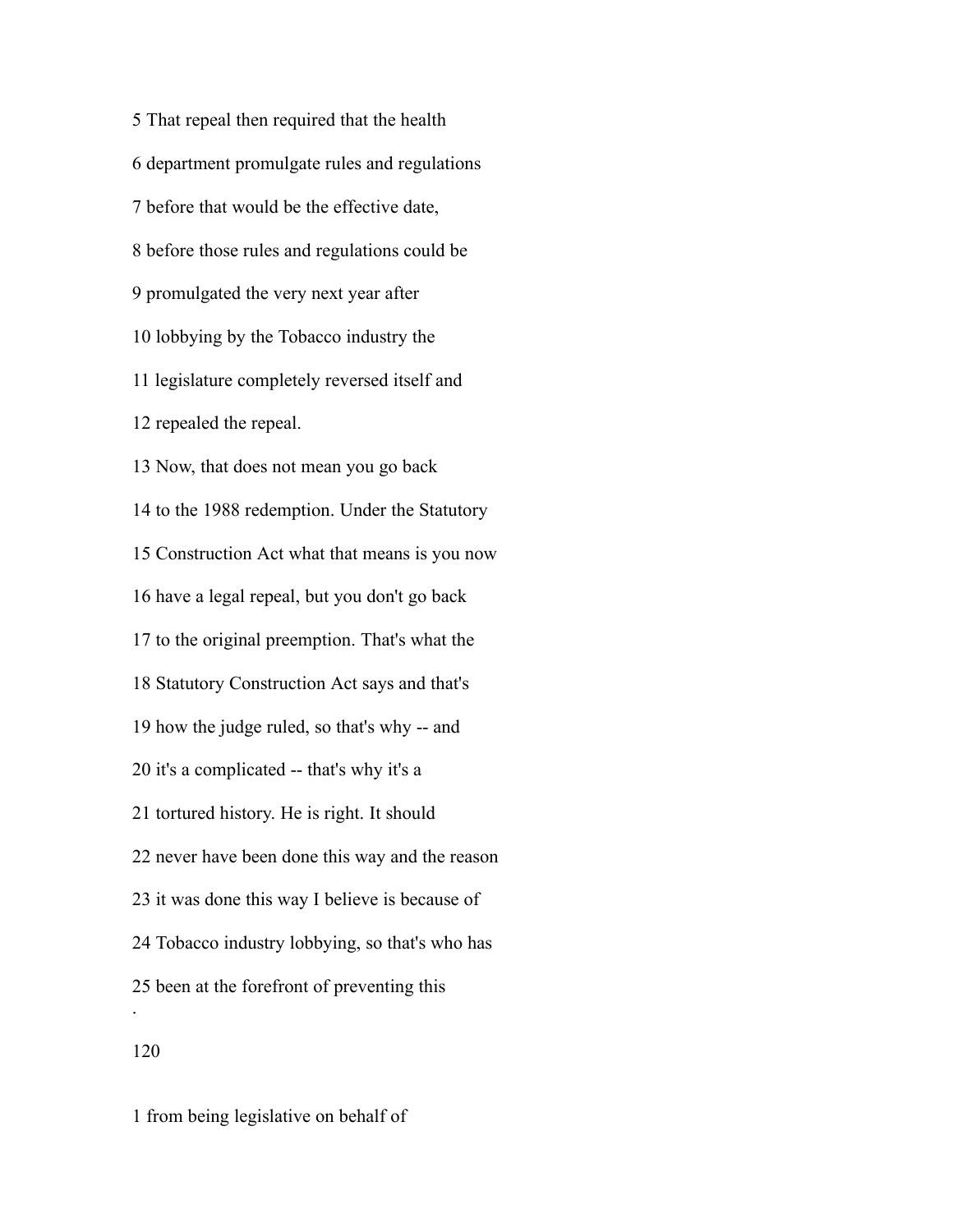Pennsylvanians rather than Tobacco companies, so I think the judge understood that and I think the judge made very clear that the legislature should go about during Pennsylvania's business and allow Pennsylvanians who wish to have a smoke free community to be able to do that without any kind of question, which has been muddied by the tobacco industry, so that's why I said the judge I think wrote a very much insightful and very well thought out opinion, but in the last analysis he upheld the nonsmoking ban. MS. EVANS: But postponed the ban. MR. MINORA: He postponed it -- MS. EVANS: Until May. MR. MINORA: Because he agrees or he -- and I agree, that the legislation has a tortured history as I have just explained to you and it was all done by tobacco lobbying in my opinion, in my opinion. There is no reason for it -- MS. EVANS: But tobacco lobbyists are not coming to second class cities,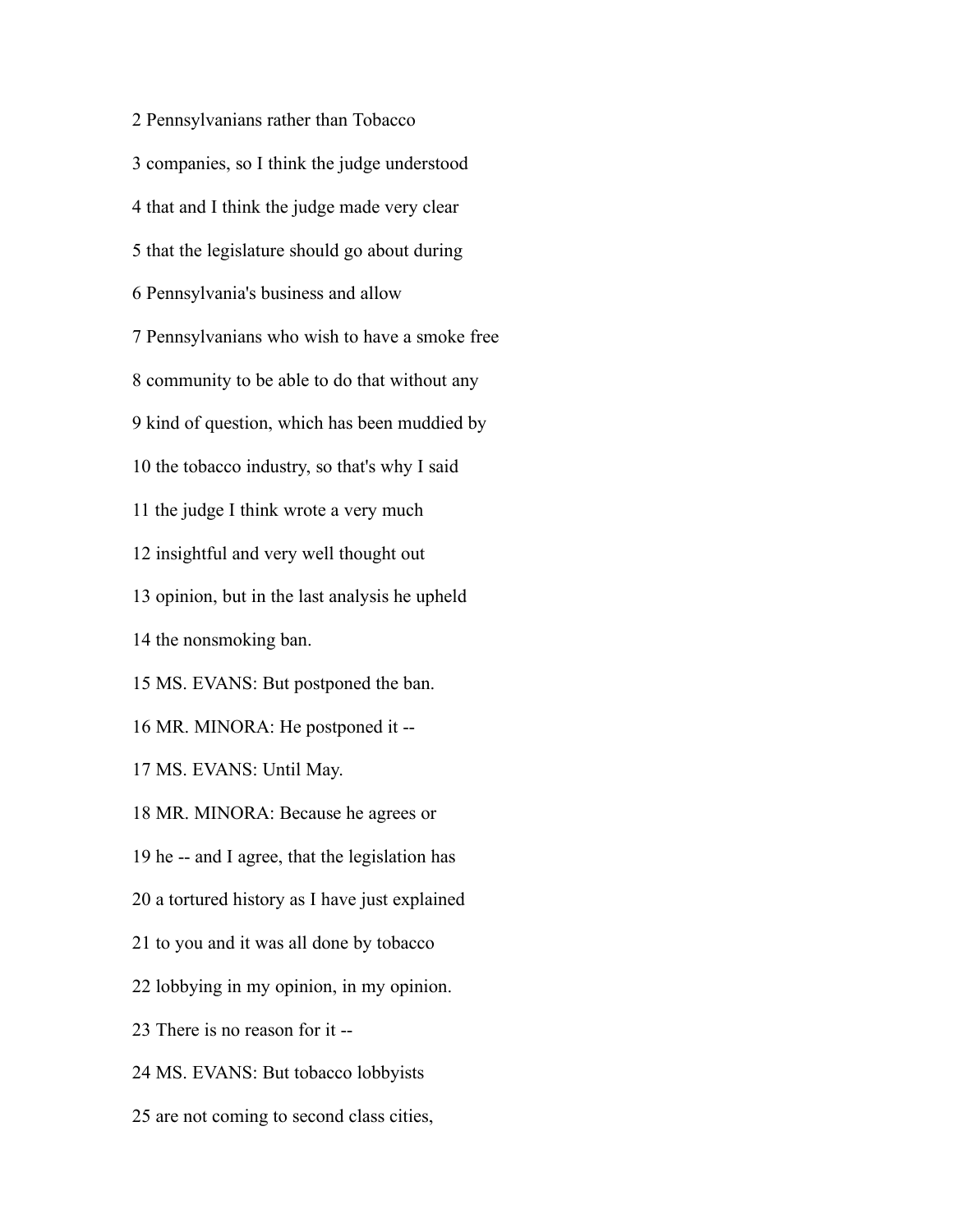townships, boroughs and lobbying, they are lobbying are state legislators and so the state legislature basically has not made the proper changes as have been implemented in the State of New York, a statewide smoking ban -- MR. MINORA: Yeah, that's what I'm trying to say. MS. EVANS: And so in effect he is circumventing the issue then by saying -- MR. MINORA: No. No. MS. EVANS: -- let's relieve the state -- MR. MINORA: No, no -- - MS. EVANS: -- the state legislatures of -- or the legislators of passing a state ban and turn it over, in fact, to the municipalities -- MR. MINORA: No, no. MS. EVANS: -- so that they can deal with it individually.

MR. MINORA: That's why I'm trying to

.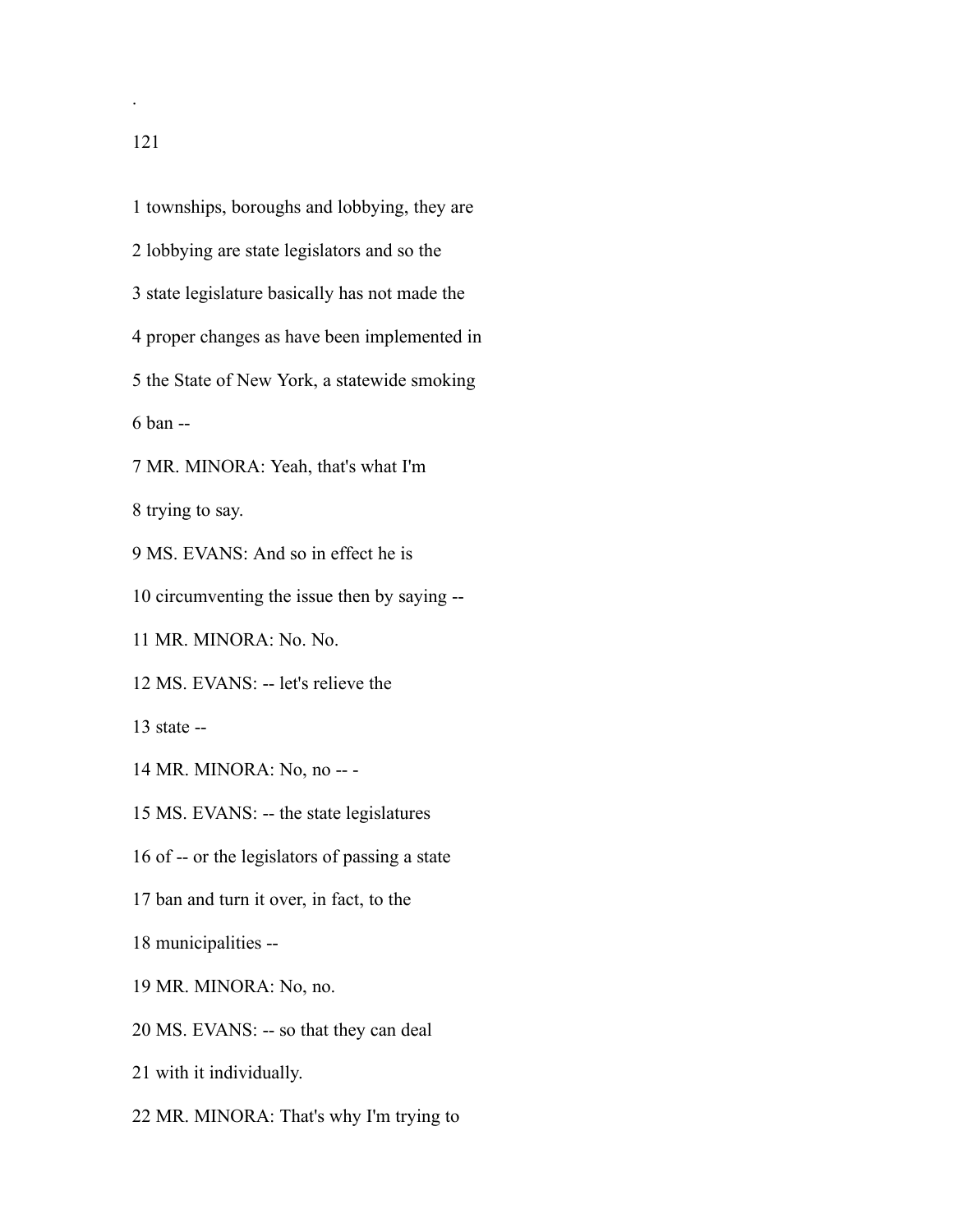explain to you, that is not what he did. He upheld the nonsmoking ban. He clearly said he upheld it and he clearly said I'm .

 upholding it based upon the Statutory Construction Act and he did not want to do it that way. He wanted to have a clear legislation, I don't blame him and so he postponed it and directed or asked that the legislature clear up there legislative mess, and I don't blame him for doing that. I think it would be much better for the legislature to speak clearly on this rather than to be waxed and waned by the tobacco industry. He understood that and that's why he did it, but in the last analysis he upheld the nonsmoking ban and said the state precipice has no preemption to local government because of the Statutory Construction Act and a repeal over repeal. MS. EVANS: But, again, as he said -- MS. GATELLI: Forget it, Amil.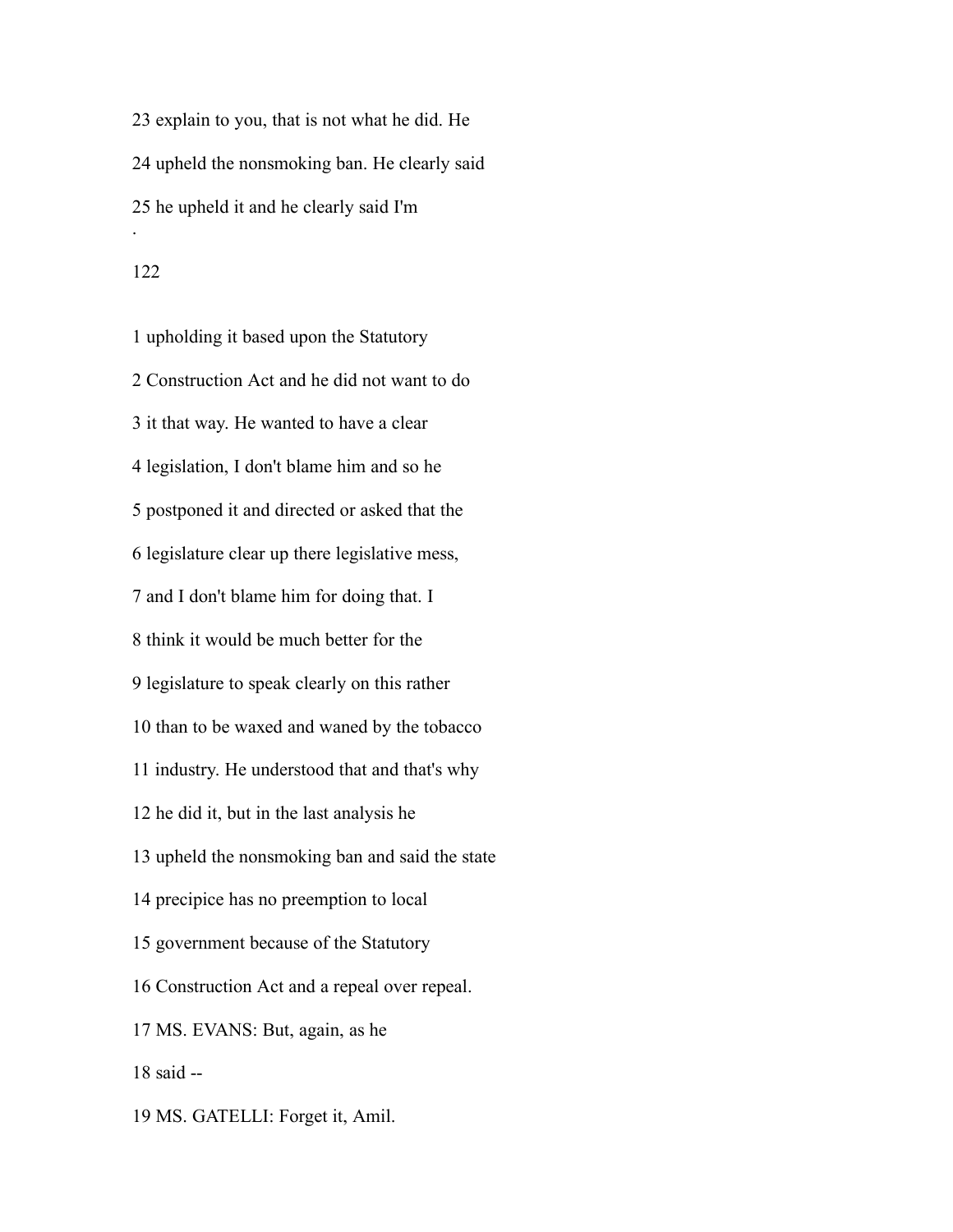MS. EVANS: That is one attorney's

opinion.

MR. MINORA: That was the judge's

opinion.

MR. EVANS: And if I bring in

 another attorney I'm just wondering -- .

MR. MINORA: That was the judge's

opinion, not mine.

MS. EVANS: Well, it's your opinion

on the judge's brief and, you know, and you

yourself have said in how many instances,

get ten attorneys you will get ten opinions.

MR. MINORA: Well, we got one judge's

opinion, I know that much.

MS. EVANS: And there are many

judges --

MS. GATELLI: Let's continue. Mrs.

Fanucci.

MS. FANUCCI: In request with my

honorable colleague I agree, let's send a

letter. Let's send a letter to the county,

to Kenny Smith, to the Governor, Senator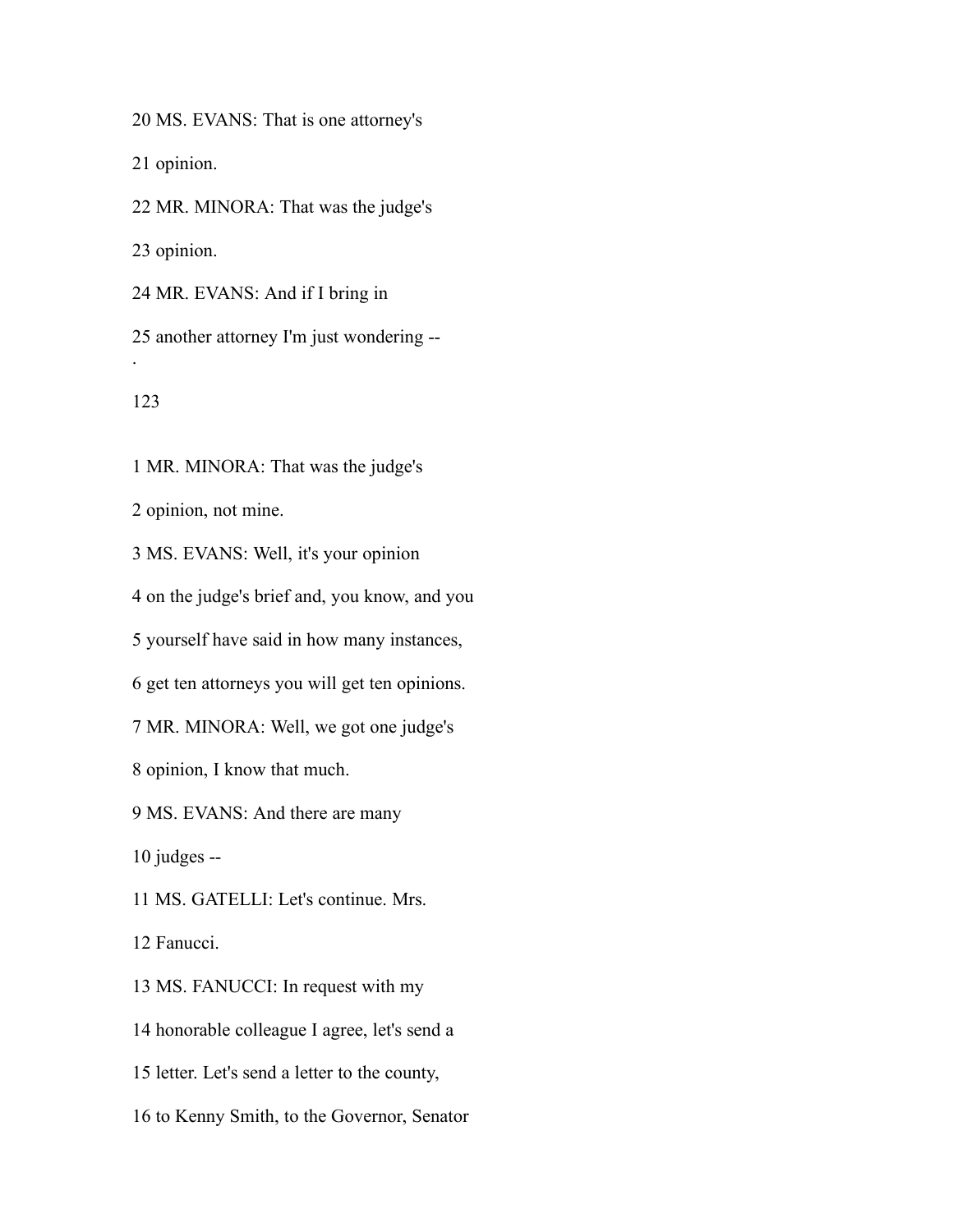Mellow, and let's see, Representative Shimkus and ask them to introduce and reintroduce a statewide ban for the nonsmoking clean air legislation, so that's number one. So, yes, look, we can agree. I'd like to talk about the smoking ban because there is the smoking ban right now, seven days, it has not really been as big of a red flag as I have been hearing. I have .

 been getting so many wonderful comments, obviously, not from this audience, but I don't expect that, you guys know that, but from everyone else, the other citizens have been really supportive and wonderful. Even when I go out to the bars and restaurants and for lunch they have been thanking me, which has been amazing. I want to talk about a few instances, which I'm going to do. We had one owner who has been very, very vocal on this almost to the point of, I don't know, publicity is good I guess for everyone, but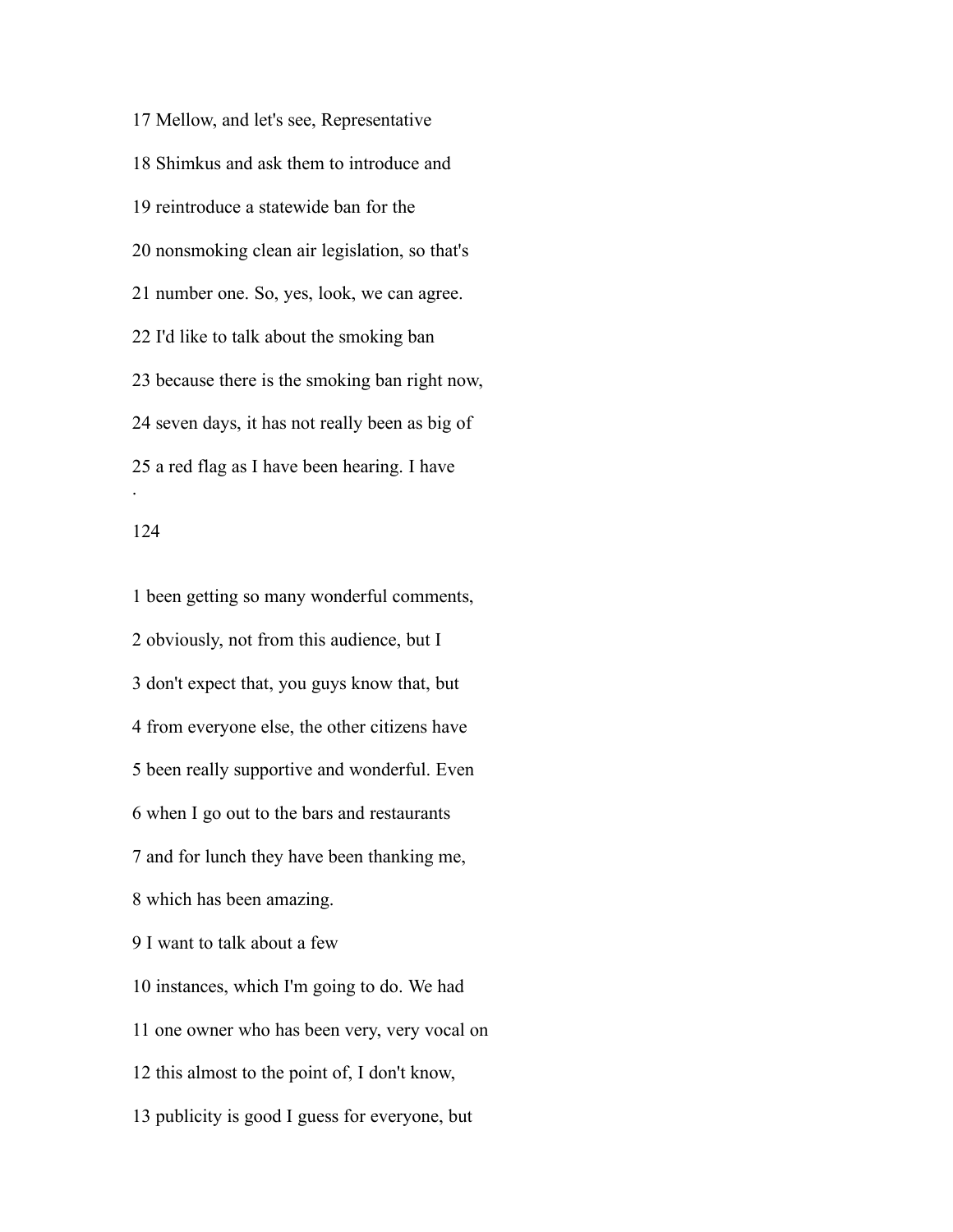let me talk about this, we had one owner who said, "I will not comply with this law. I won't do it, it won't happen." He did not, but then yet claimed his sales had gone down the next day, but to me all of smokers knew they could smoke there because he claimed it for a week so I don't understand how the sales with then affected, so to means to prove that the smoking ban really didn't effect the sales so everyone knew they could illegal smoke there, it should have been like a little club. .

### 

 Until now here's the only other problem we have, as far as the state is concerned if you have an LCB license, and most of these places do, and you do not comply with the city ordinances are you are affecting your LCB license. I'll give you one part of the liquor control board, if they suspect any problems or violations within the city, our codes, our laws, they can revoke your license by any regulations,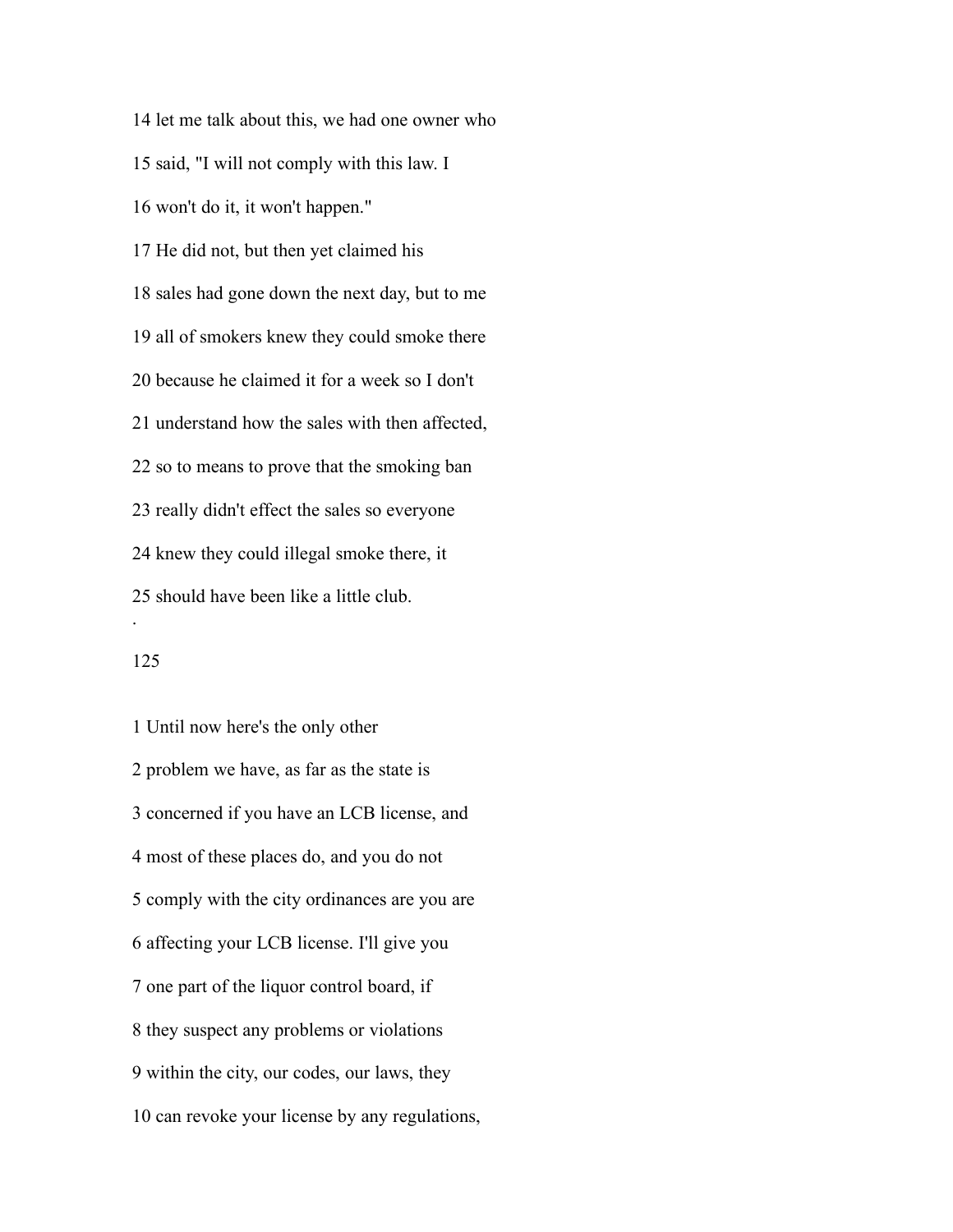it doesn't have to be anything, it could be by any sufficient cause to see fit. It doesn't mean that they have to do any major violations. If they do not uphold what we are proposing in the City of Scranton they are liable to lose their license. That is not my law, that is the state's law, which is how they want everyone to work together and comply. So that is a problem. So if you do see people who are not willing to obey this ordinance at this time then they will be in violation and hopefully the state will not have to be involved because we wouldn't want them to have to lose their license over or .

 just not complying with the regular ordinance and law we have put in place. As of right now, I know that this is a very contentious in here, I have to say though that going after the kids smoking outside is just -- it's groping, it really is. I have to say, I can't believe that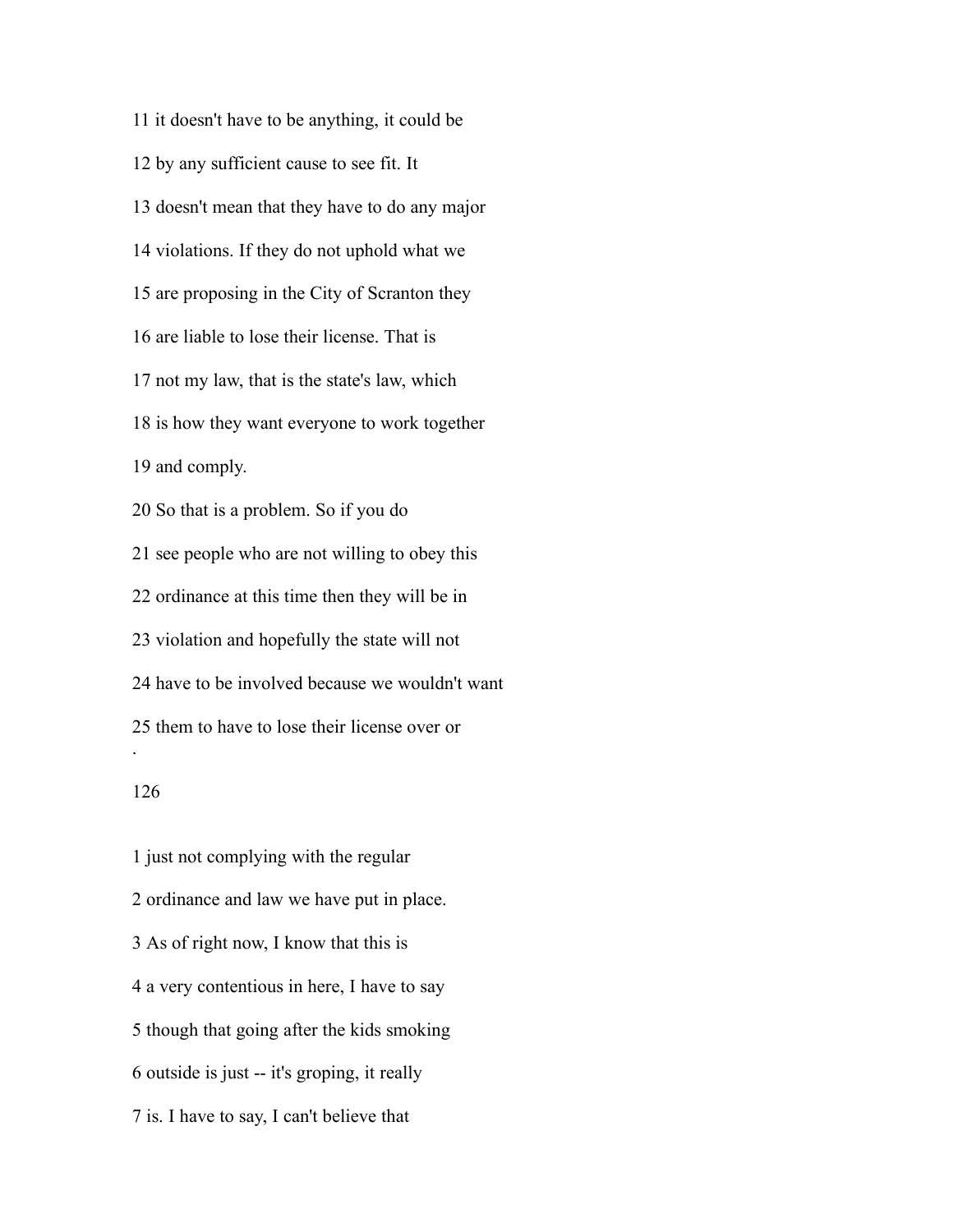speakers got up tonight and said instead of us -- this is how we get in our us against them battles all of the time, I don't like what you did so you know what I'm going to do, I'm going to get the kids who made this a law so let's go after them. That's so ridiculously wrong. These children came up with a very well orchestrated issue that is going all around the state. You know, Nancy Pelosi, the house speaker, today passed it in the -- you know, you can't smoke in the capital. This is going on everywhere. Everywhere. Erie, Pennsylvania, got a phone call today they are acting no smoking legislation in Erie. Is it happening everywhere, it's not because of a bunch of kids at west side high school. They were will well-informed, they were .

 smart and they brought forth a very progressive legislation and I am still proud to be part of it, I will be part of it. We are going to be enacting this legislation.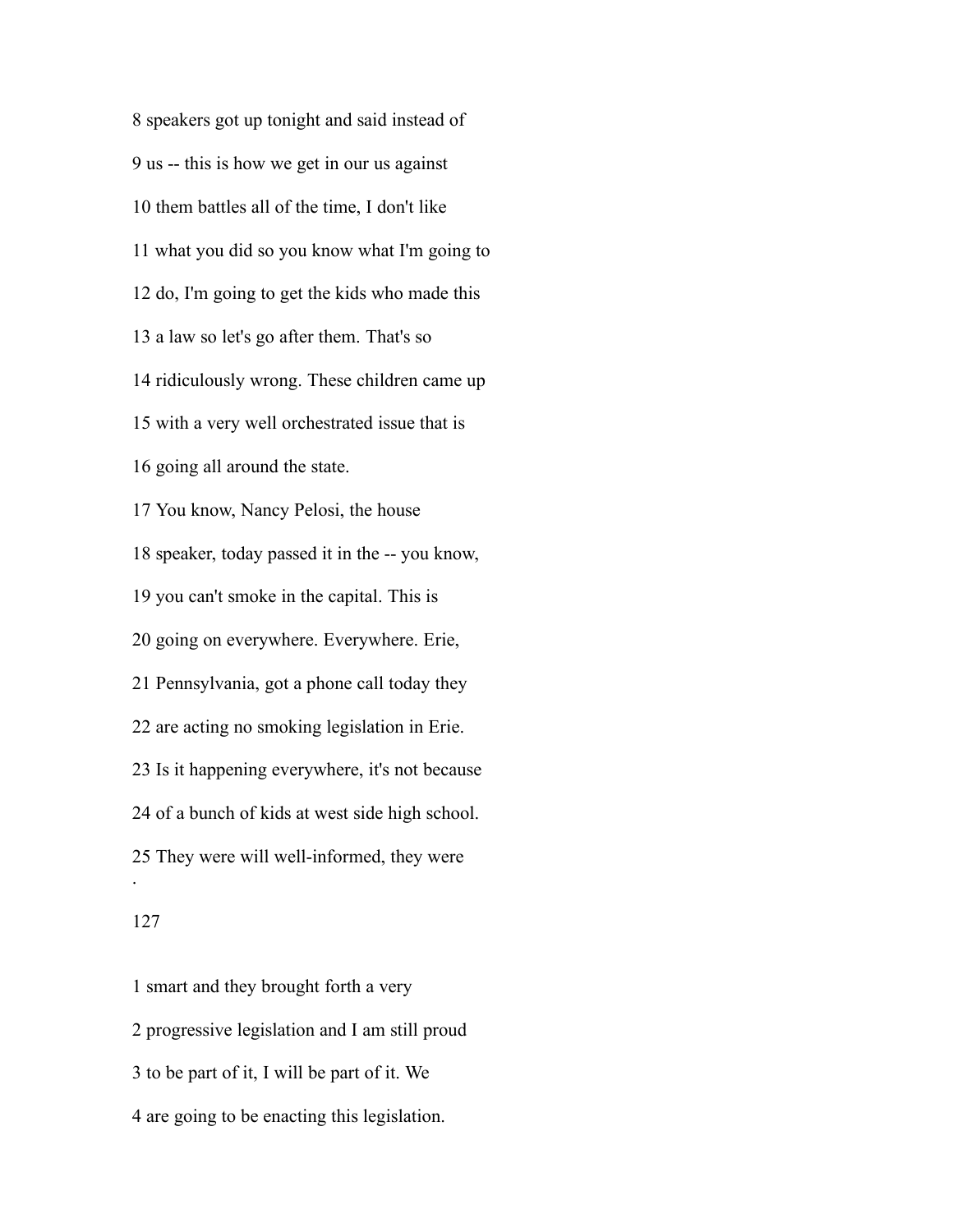As I stated before, I had sat down with Ray Hayes, which I will intend to do and I will intend to work with the administration I don't know why you are all surprised that I do that, I said I would do that from day one that I would work with everyone, but for some reason that doesn't work. Ray Hayes is sending out from our Department of Licensing Permitting and himself put together a whole packet which will be going out to these bars, restaurants and owners. They will find out exactly how to implement this plan and then we will go out and seek violations. I think it's funny that you just keep talking and talking. MR. HUBBARD: I think it's funny that you laugh. MS. FANUCCI: I do laugh. MR. HUBBARD: Who is paying for those signs? MS. GATELLI: Excuse me, you are out . 

of order.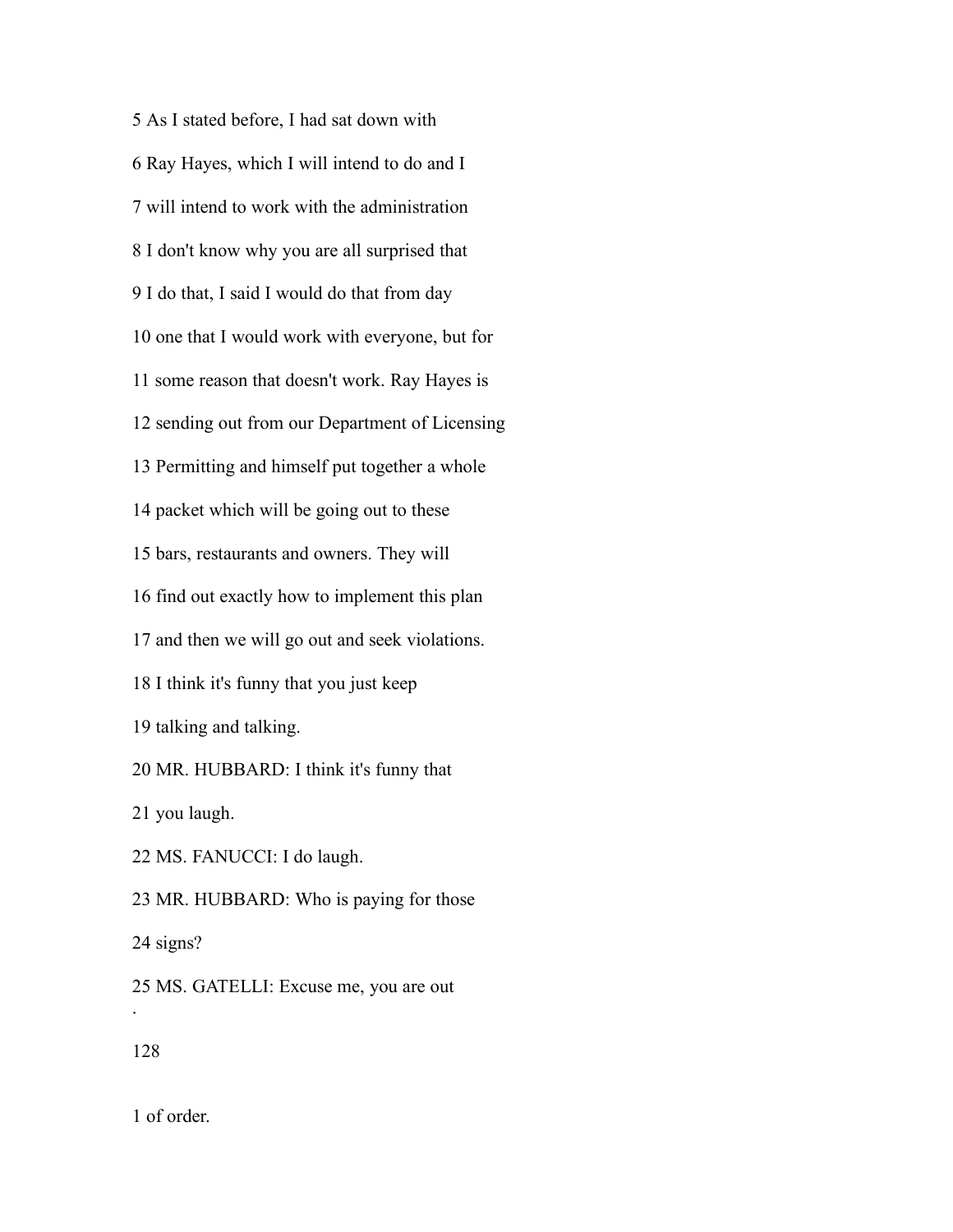MR. HUBBARD: Who is paying for the signs?

 MS. GATELLI: You are out of order. MS. FANUCCI: Actually, we have been working with the state on the signage because they have passed signage for all over. The legislation for everyone else who has enacted it, so they actually are coming into help design and int fact it's going to the state, also. We have people working with the health department. UNKNOWN AUDIENCE MEMBER: Who is paying for it the state or the city? MS. FANUCCI: I'm sorry, I can't answer. The reason for the nonaction right now is because we did not want to go out and just bombard people. We wanted this to be compliance and education and that is what we are intending to do. There will be education on how to go about this ban, what you should do with this ban and compliance seems to be what is going on in most of our establishments. People are good people and they have been really wonderful in enacting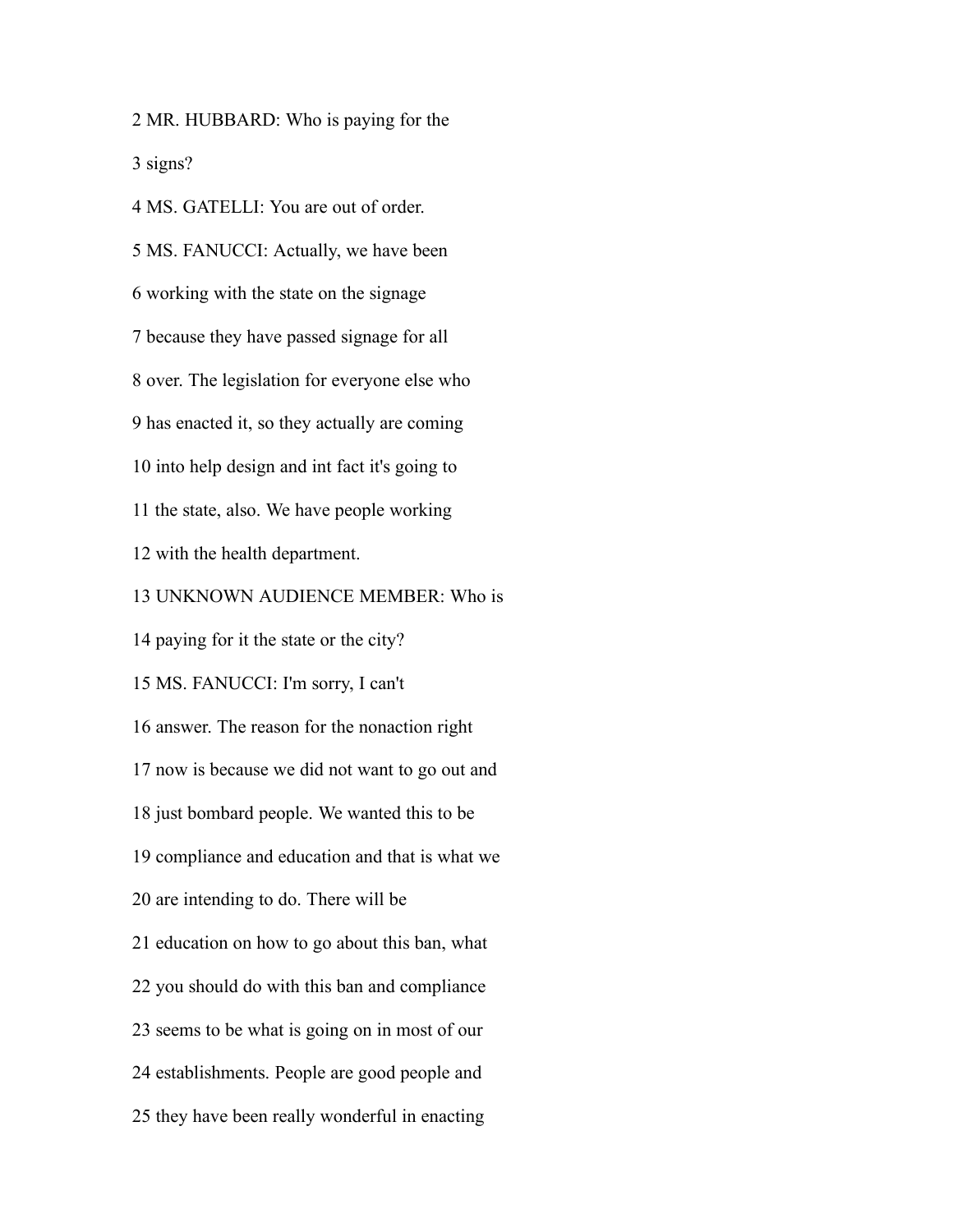this legislation and I want to thank the people who have really stepped up and did the right thing for the other's health in our city.

 I did not attend the meeting in Fawnwood, but what I did was try to find out some of the problems that they were occurring and graciously I have to say Mary Alice gave us all a lot of information on this and kept us really posted and that's really wonderful because she has really taken the bull by the horns in this action. I have to say that what I did was I called to find out what the problems were they were suffering over there. They have a lot of water problems in Fawnwood and I don't understand why the problems -- MR. HUBBARD: I can't believe you say they have water problems and you ignore me -- MS. GATELLI: Excuse me, you are out of order.

.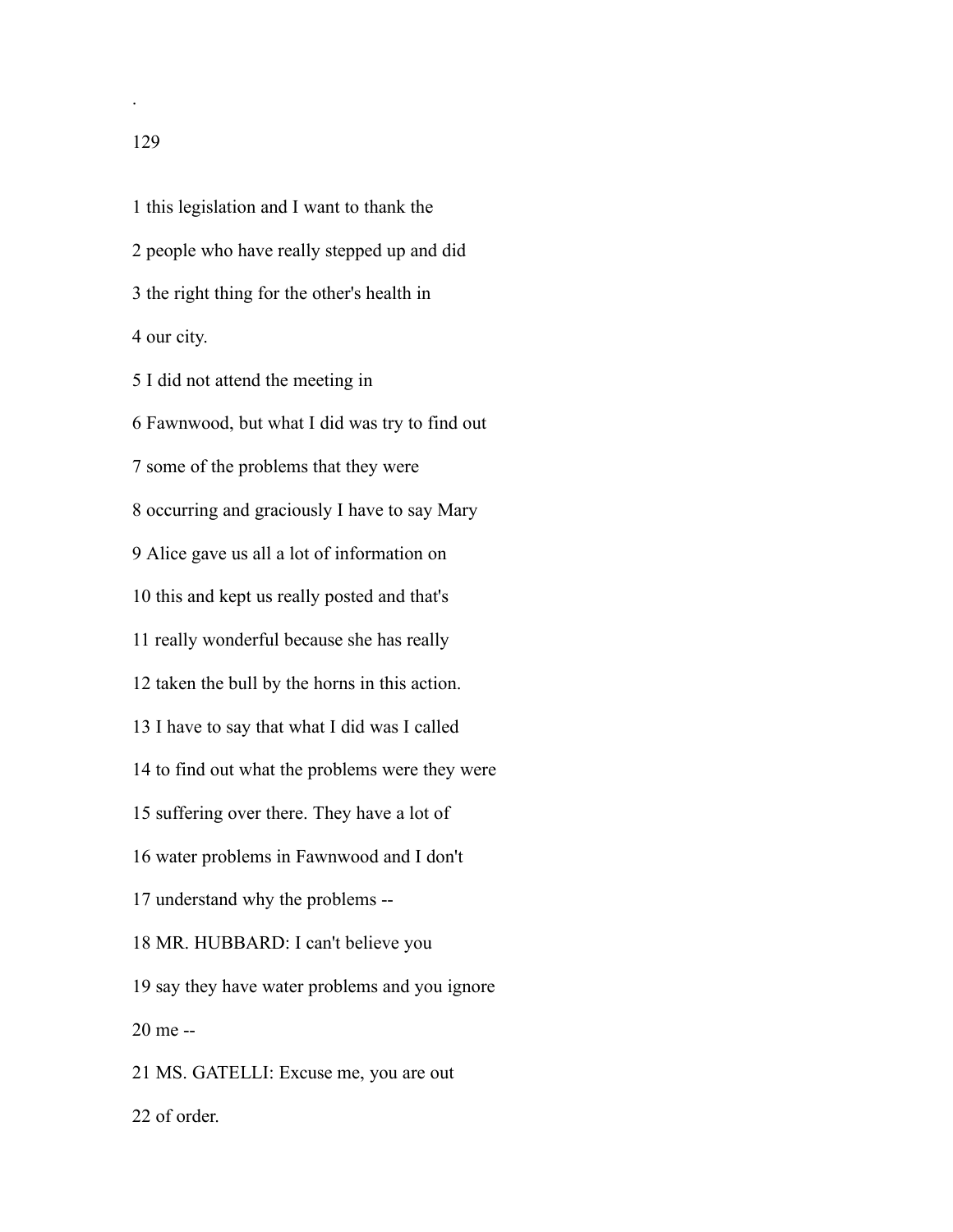MR. HUBBARD: I can't care.

MS. GATELLI: You don't care.

MR. HUBBARD: For six months I've

.

been here and you are addressing Fawnwood in

one meeting. Six months.

MS. GATELLI: Amil?

MR. MINORA: He is out of order.

MS. GATELLI: What do I do, Amil?

MR. HUBBARD: Six months. You have

one meeting in Fawnwood and you are giving

them help? Six months.

MS. GATELLI: I mean, come on.

MR. HUBBARD: Six months and you

think it's funny. I'm almost \$20,000 of

personal money to fix my house and Fawnwood

has overrun storm drains. Storm drains and

I've got a river in my living room and you

think it's funny?

MS. FANUCCI: No, not at all.

MR. HUBBARD: Where is my phone call?

You called Mary Alice, where is my call?

Did you call me?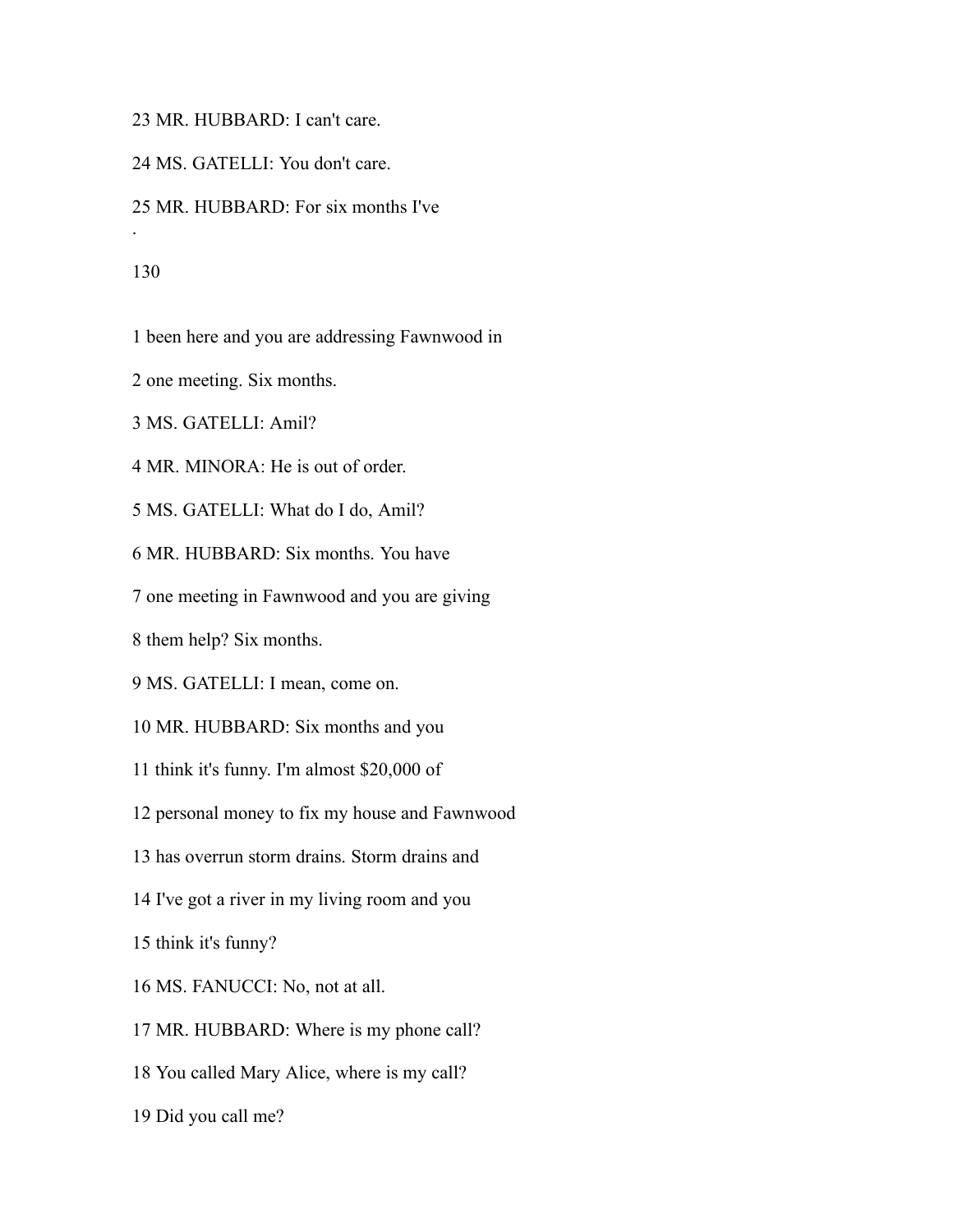MS. GATELLI: You are out of order.

MR. HUBBARD: I'm out of order.

This city is out of order. You have

residents in this city suffering and you

think it's funny? You think it's funny.

 UNKNOWN AUDIENCE MEMBER: She thinks .

everybody is funny.

 MR. HUBBARD: You think it's funny. Fawnwood. I've got a river to deal with, they've got storm drains. Six months. You should be embarrassed of yourself. You are a joke. The whole God damn town. MS. GATELLI: Oh, officer. That's it now. That is it. I'm sorry that we were disrupted. Go ahead, Ms. Fanucci. Mr. McGoff? MR. MCGOFF: Thank you. A couple of items, a gentleman approached me in the-- actually in the mall the other day and asked me about a paving problem that he had a 223 Wattress Avenue, the gentleman's name was

Andy Barilla. I would just like to say that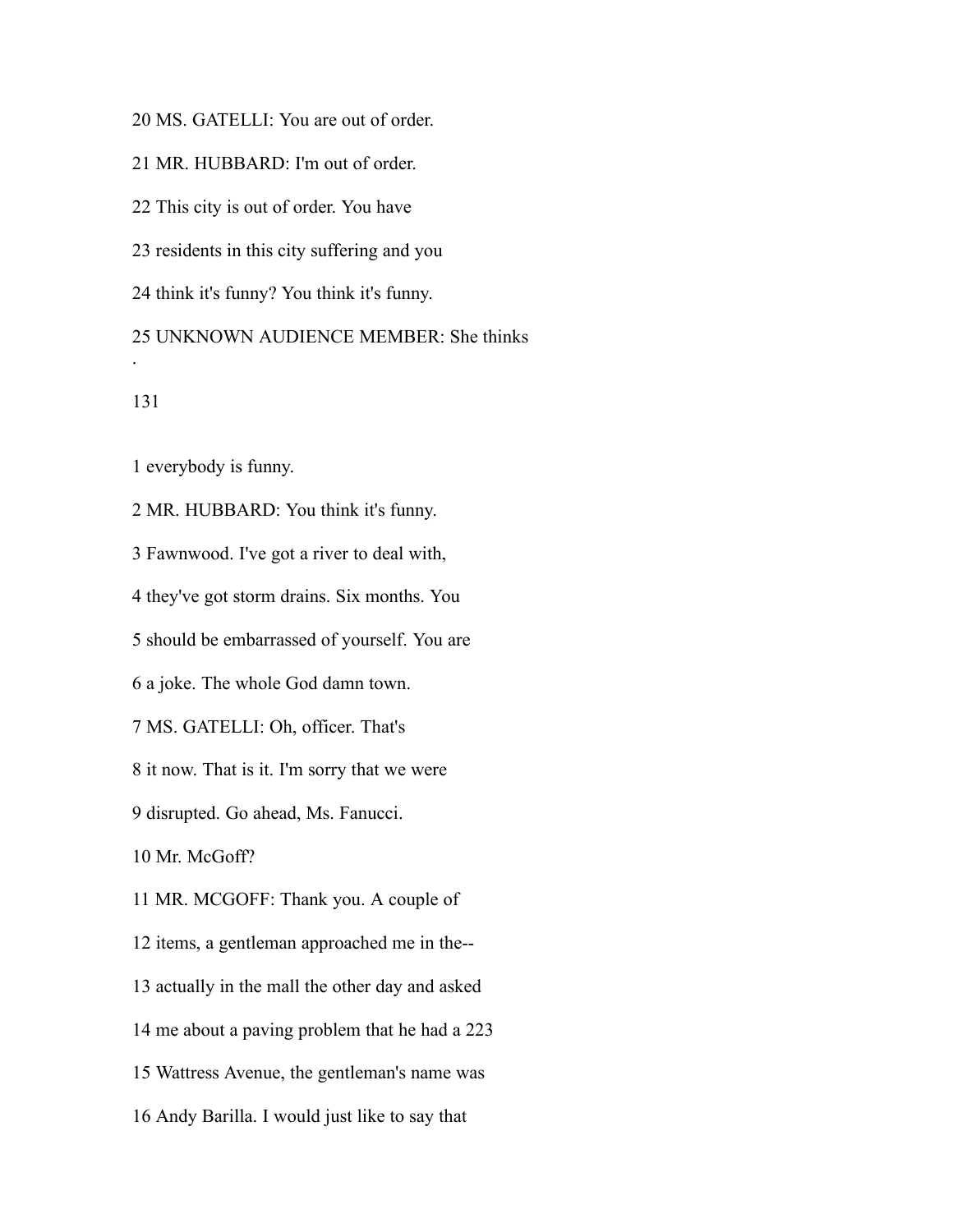Mr. Parker was contacted and made aware of the situation for Mr. Barilla and said that he would investigate and review the situation at that particular area and would get back to me or to Mr. Barilla so I'd like to thank Mr. Parker for doing that. Secondly, I was -- it may not be the proper thing to do at the time and it may seems like it's reactionary, I was out, Mrs. .

 Evans, I apologize, I was out while you were speaking and I didn't know if you had addressed Mr. Hubbard's problems by your talking, I think I came in at the end of it, I was going to ask council, and I had asked Mr. Courtright earlier, is there something that we could do as a council to request that siren be in place and if it's within our powers to do that whether by motion or resolution despite the turmoil that was created here I think he has a legitimate concern and, obviously, something that needs to be addressed and if it's something that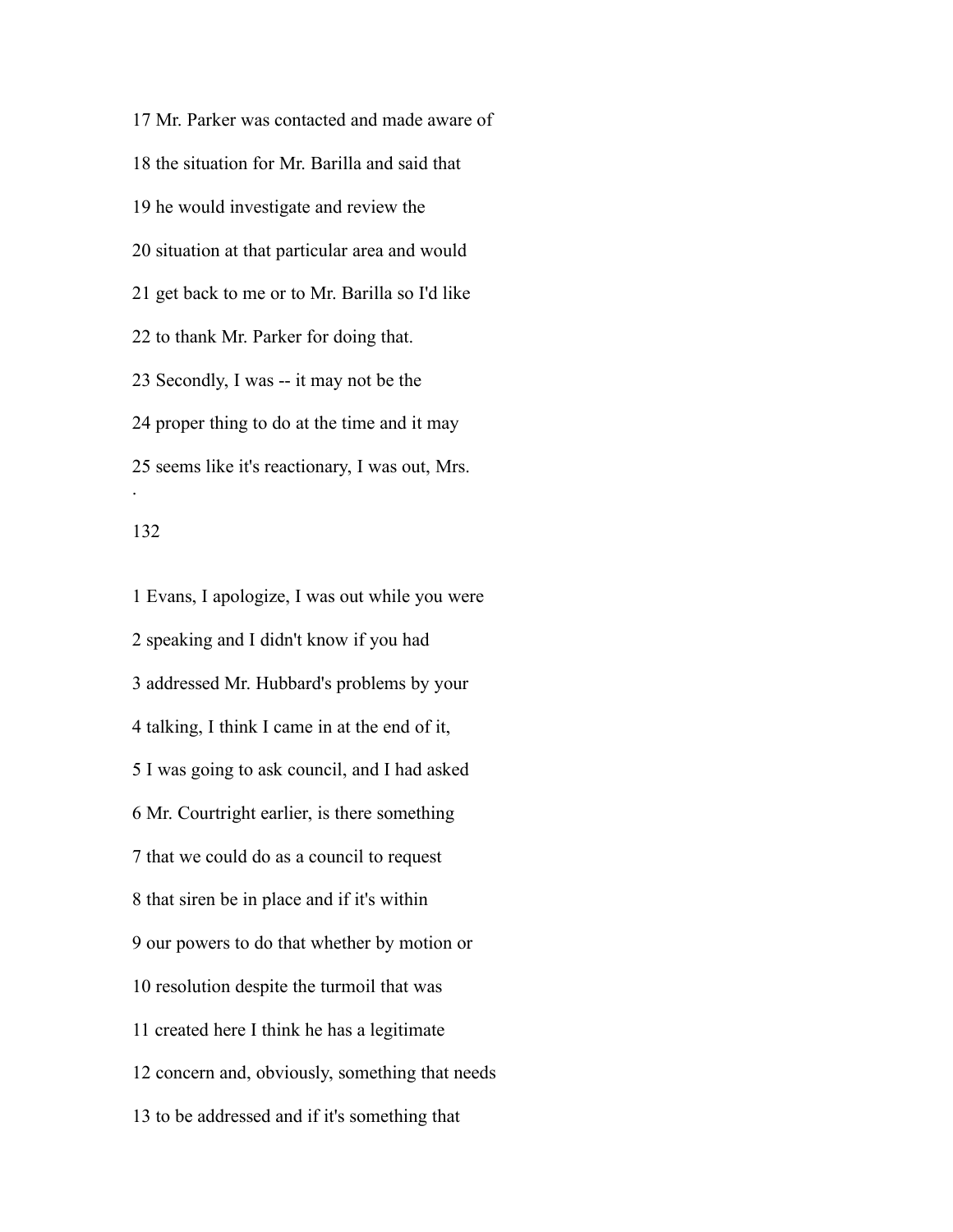we can address as a council and make that request I certainly think that we should do that.

 MS. EVANS: I think maybe we need the guidance of the business manager or business administrator to tell us where the funds will come from and there is also a possibility that UDAG funds could be utilized, but, again, that's overseen by OECD and apparently OECD doesn't seem to really respond to city council, they need the direction of the mayor in order to -- I .

# 

mean, we don't even know what dollar amount

is in that fund right now. I would assume

there could be a goodly amount of money.

MR. COURTRIGHT: May I make a

suggestion?

MS. EVANS: Um-hum.

MR. COURTRIGHT: I think due to the

fact you haven't been here a long time and I

don't know if you have developed a good or

bad relationship with OECD, probably none as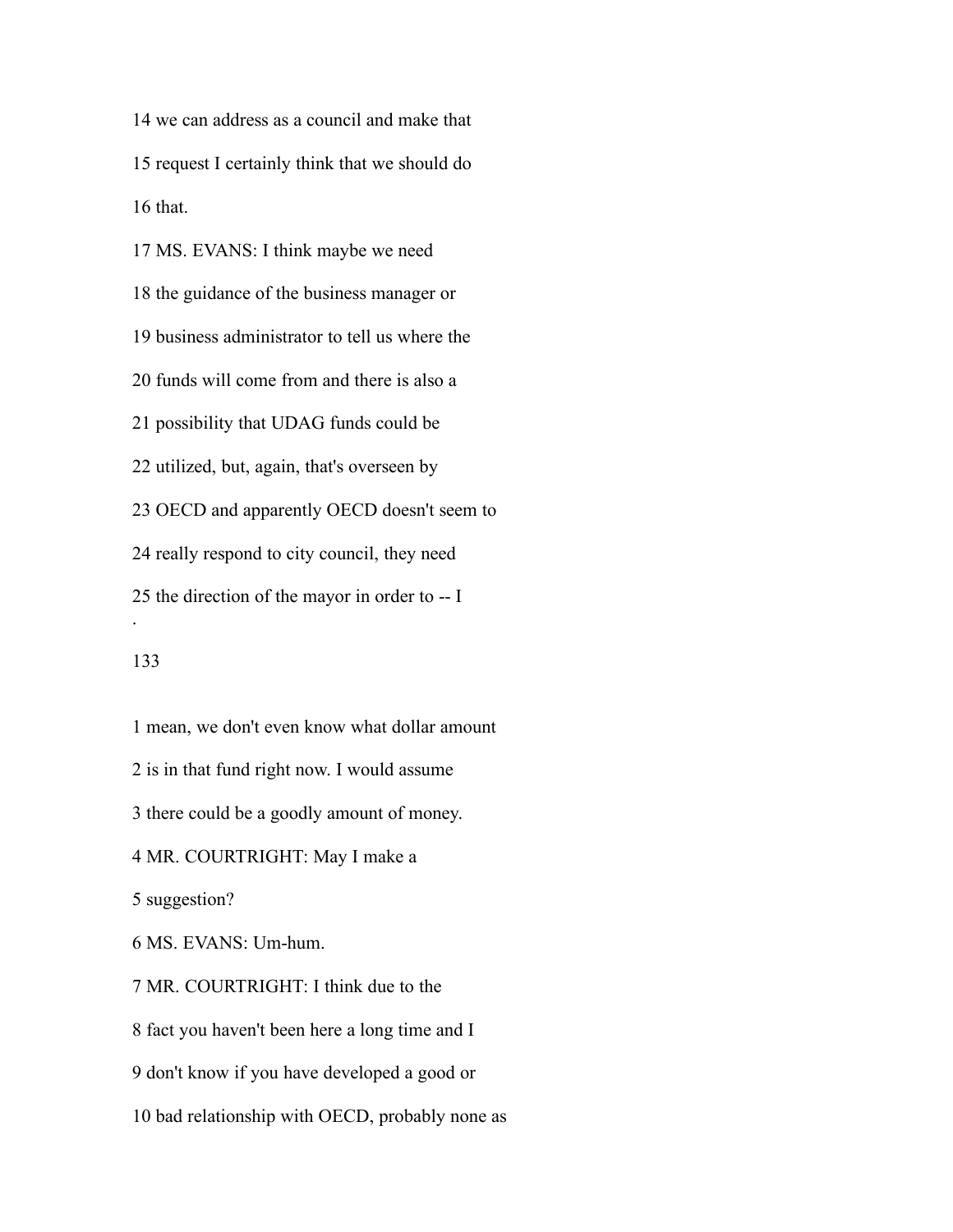of yet, so I might suggest maybe you call

down and speak to them and he said it was

under \$20,000 and he did say that it was

funded by community development money

before, maybe you call down and ask maybe

you will get a decent response, that might

be the place to start do you think?

MS. EVANS: Yes.

MR. COURTRIGHT: Just a

recommendation, I don't know.

MR. MCGOFF: Thank you. That's what

I was looking for just some guidance and,

like I said, I think the gentleman has a

legitimate concern --

MS. EVANS: Oh, yes.

#### 

.

 MR. MCGOFF: And something that we need to address and I guess maybe what I was suggesting was that we be somewhat preempt or somewhat preempt, you know, whether it's OECD or, you know, would do, but I will make a phone call and I guess that's a decent place to start and --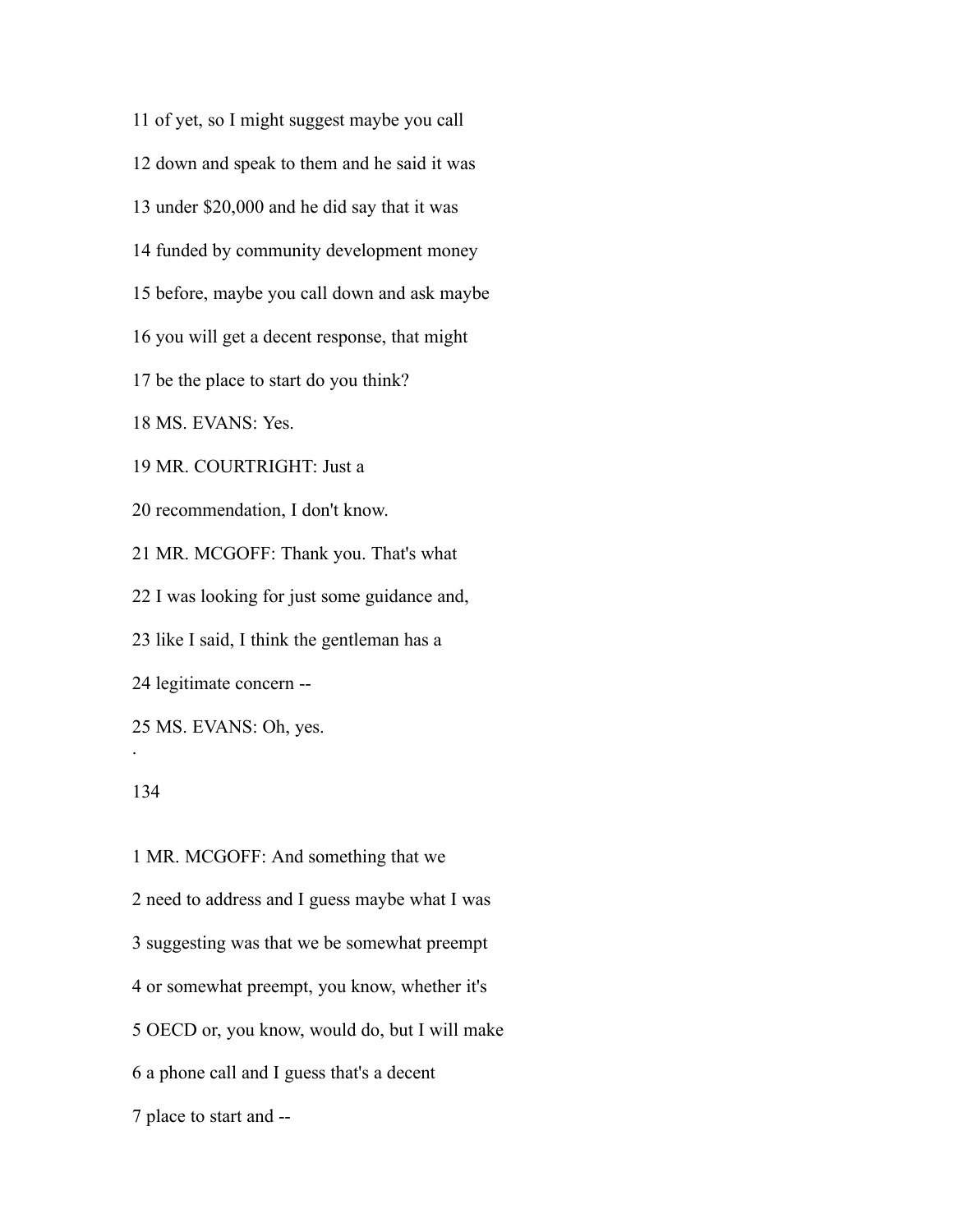MS. EVANS: Yes. I think all we need to do is find the money and then we make the motion. MR. MCGOFF: I would like to even

consider, you know, make the motion and let

them find the money.

MS. EVANS: Oh, I agree. I agree,

but they may come back at you with

insufficient funds or where do you imagine

that the funding would come from.

MR. MCGOFF: Again, I guess what I'm

saying is that I don't want to be deterred.

MS. EVANS: Oh, I don't either.

MR. MCGOFF: By the fact that, you

know, we might get a negative response. Let

them respond whatever way they wish, but I

think if we agree that something should be

done then we make the motion and we send it

#### 

.

 to, you know, the mayor's office and let them act upon it and if it comes back in a negative way then maybe we search out other avenues, but --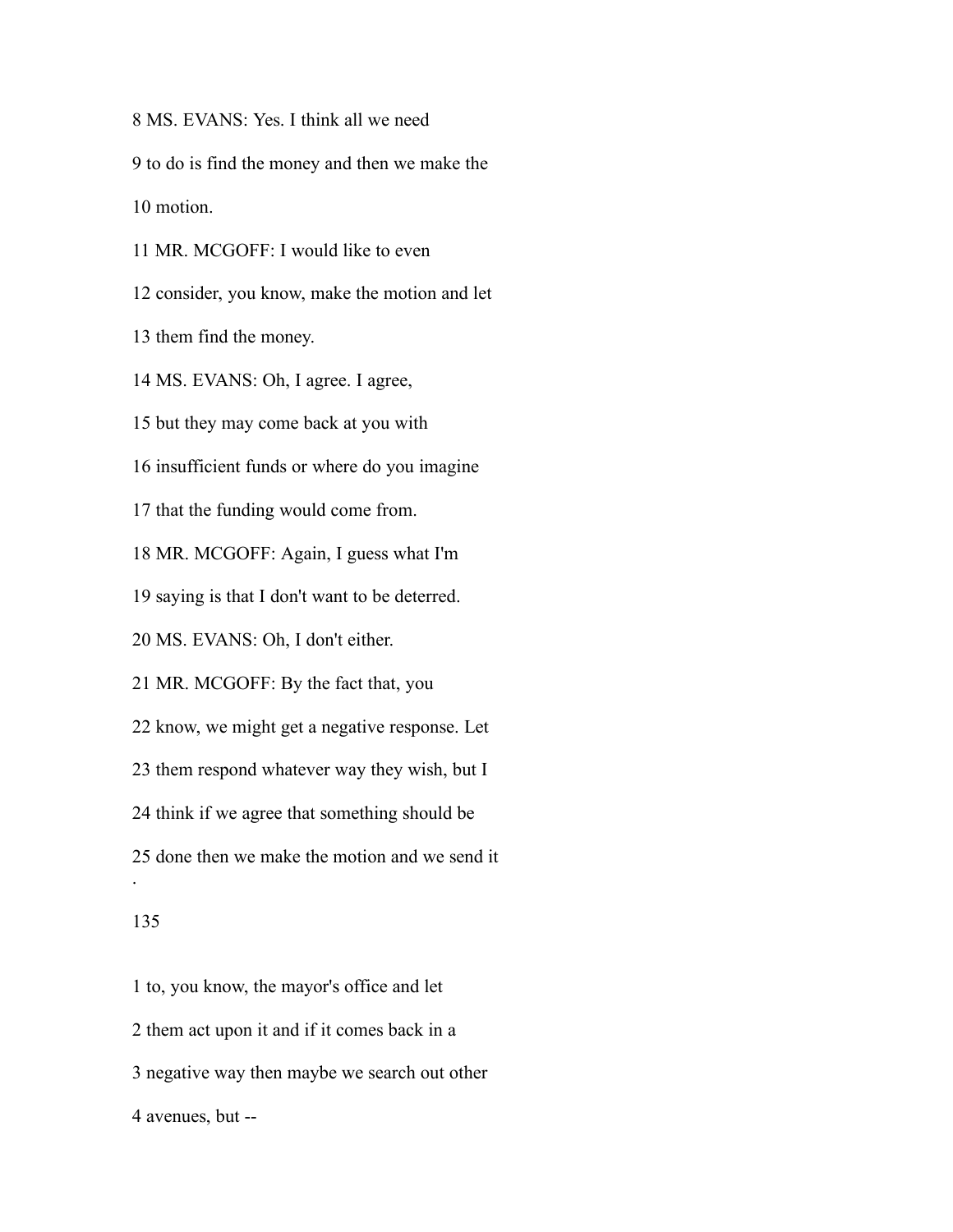MS. EVANS: That's fine.

MR. MCGOFF: At this time if it's in

the form -- would it be in the form of a

motion.

MS. GATELLI: Yes.

MR. MINORA: Is that what you are

making?

MR. MCGOFF: I would like to make a

motion that a request for a siren to be

placed in -- a flood siren to be placed in

lower Greenridge be sent to the mayors

office at this time.

MR. COURTRIGHT: Second.

MS. GATELLI: On the question? All

in favor?

MS. EVANS: Aye.

MS. FANUCCI: Aye.

MR. COURTRIGHT: Aye.

MR. MCGOFF: Aye.

MS. GATELLI: Aye. Opposed? The

ayes have it and so moved. It was

.

unanimous.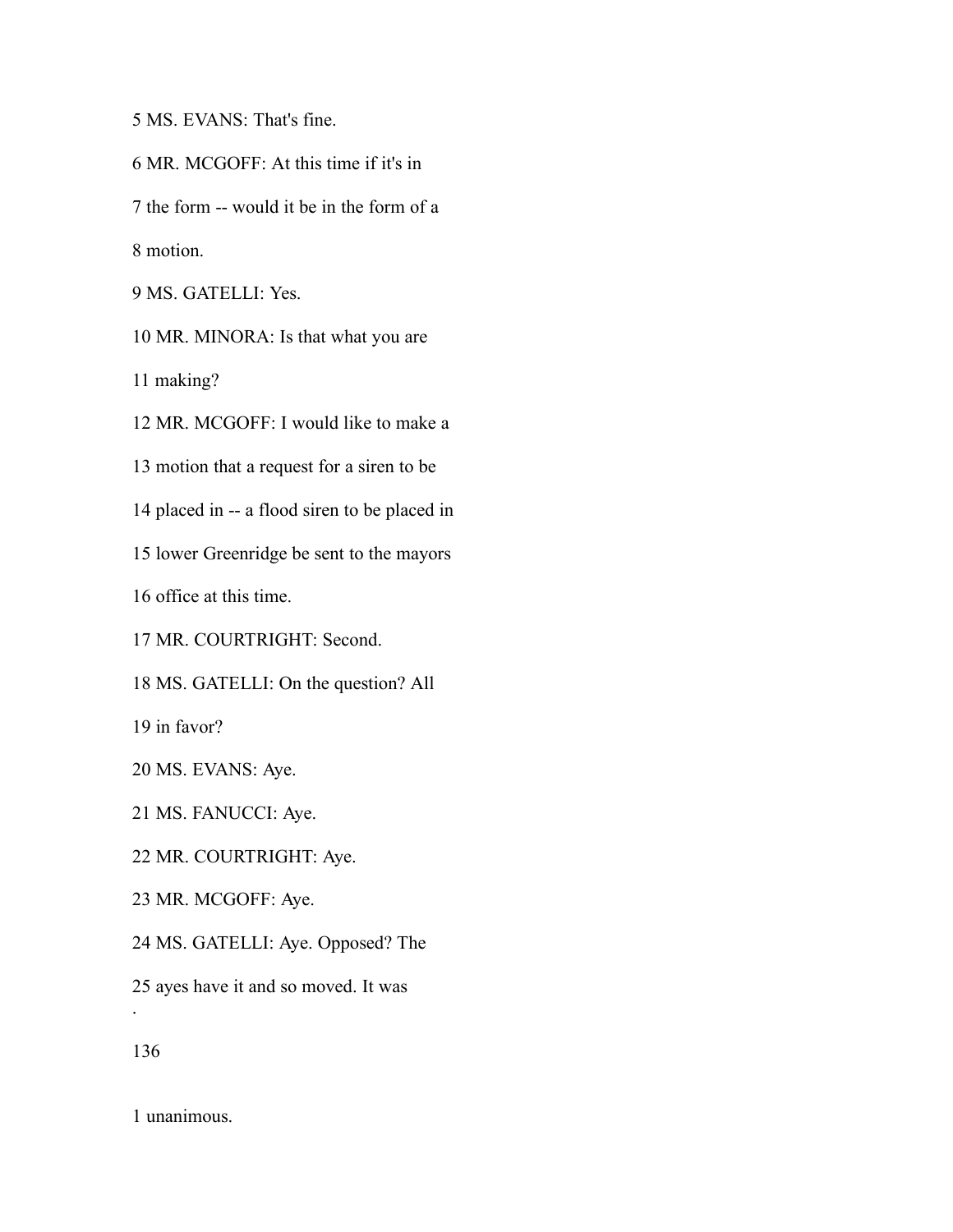MR. MCGOFF: I don't know if anybody wants to go and tell Mr. Hubbard, but -- Sorry. I didn't mean to make light of it. I hope the next motion goes as easily. I am going to make a motion to amend citizens' participation. It is in no way the intent to limit free speech. It has absolutely nothing to do with the right of people to speak. UNKNOWN AUDIENCE MEMBER: Yes, it does. MS. GATELLI: Excuse me. MR. MCGOFF: I listened to you. There is nothing in the motion that would in any way infringe upon First Amendment rights and, in fact, my understanding would be that a person's right to speak at city council is not necessarily protected by First Amendment. First Amendment protects what you say not when and where you say it. The right to speak at a council meeting is statutory, specifically through this Home

Rule Charter and the City Charter and

through the Sunshine Law, and there is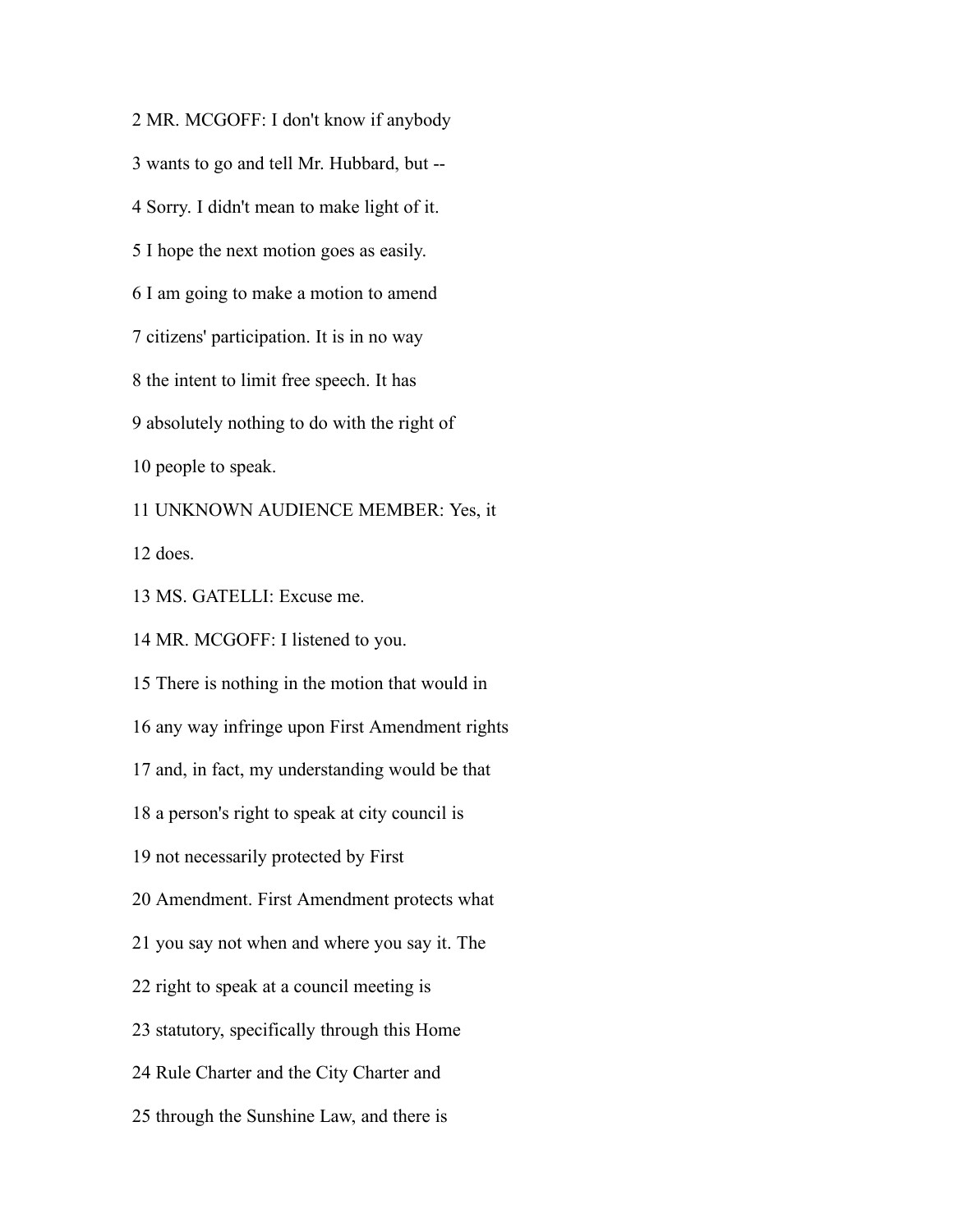nothing within either of those that prevents council, in fact, it directs council to make or to implement citizens' participation. The implementation of it is entirely up to council. In fact, the motion that I will make will extend the amount of time that people have to speak. I firmly believe that what we need to do is to somewhat streamline and make the initial part of the meetings more efficient, speak on the agenda items, allow us the opportunity to vote, to discuss amongst ourselves, to vote on agenda items and to finish the business of city council and then to entertain new business with an additional time period following seventh order at which time new items could be introduced, speakers could speak on any topic pertaining to city business with considerations to be given at that time or considerations be given for those items to be on the following weeks agenda. It is in no way intended to limit

.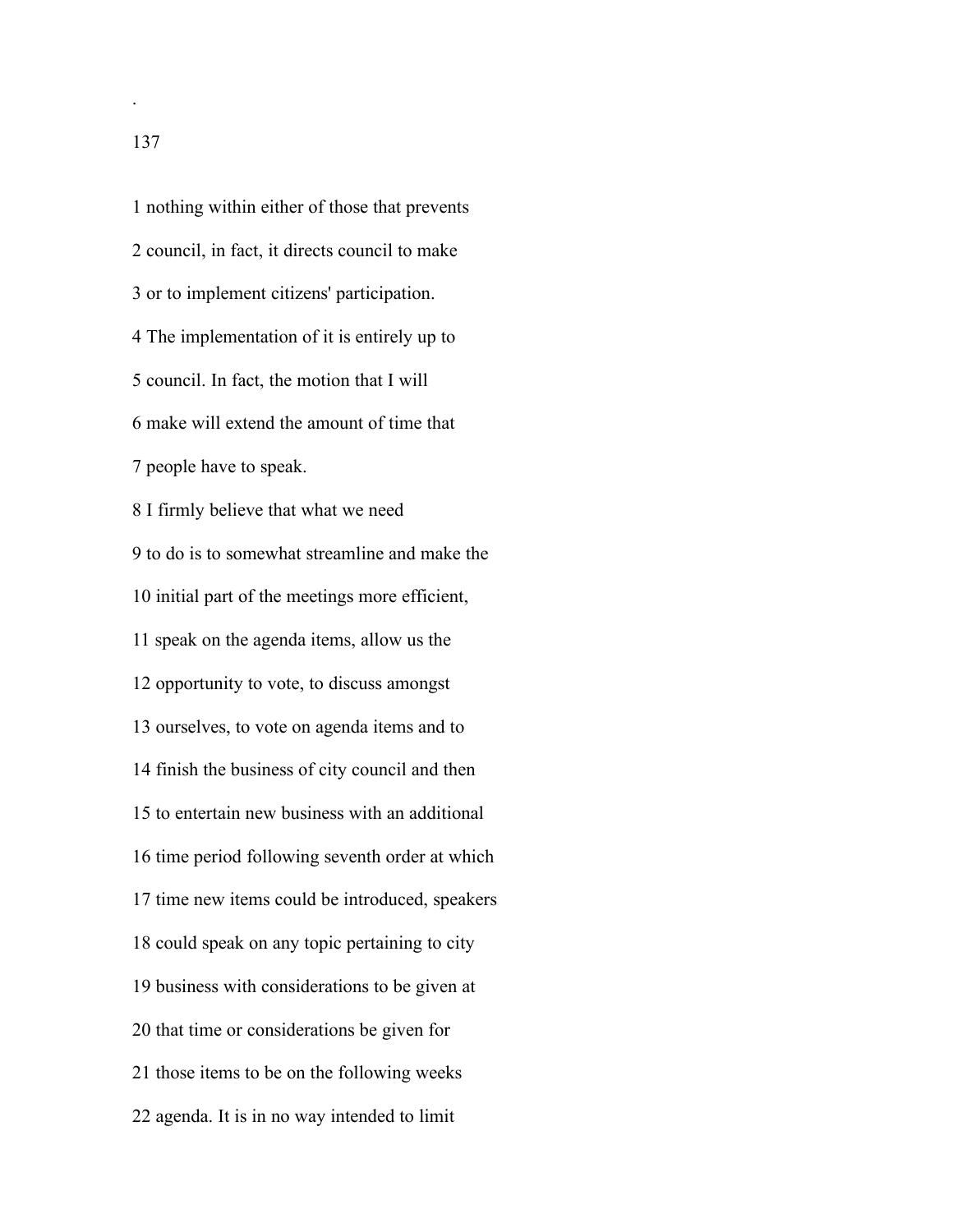anybody's rights. It's in no way intended to stifle a person's rights to speak or to what they have to say, it is simply an .

#### 

 attempt to make the operation of city council more efficient. And with that, I will make a motion to amend citizen participation, the amendment to read: In fourth order citizens may speak for three minutes on agenda items only. An additional three minutes will be provided in eighth order for citizen comment on any other city matters and concerns. MS. FANUCCI: Second. MS. GATELLI: On the question? MR. COURTRIGHT: On the question, if I may, Mrs. Gatelli, I know Mrs. Fanucci last week mentioned the county and the mentioned the school board and I thought, well, I don't need to ask the public because they had told me before, I asked what they felt about it, but I found out with the county and I believe I'm correct is that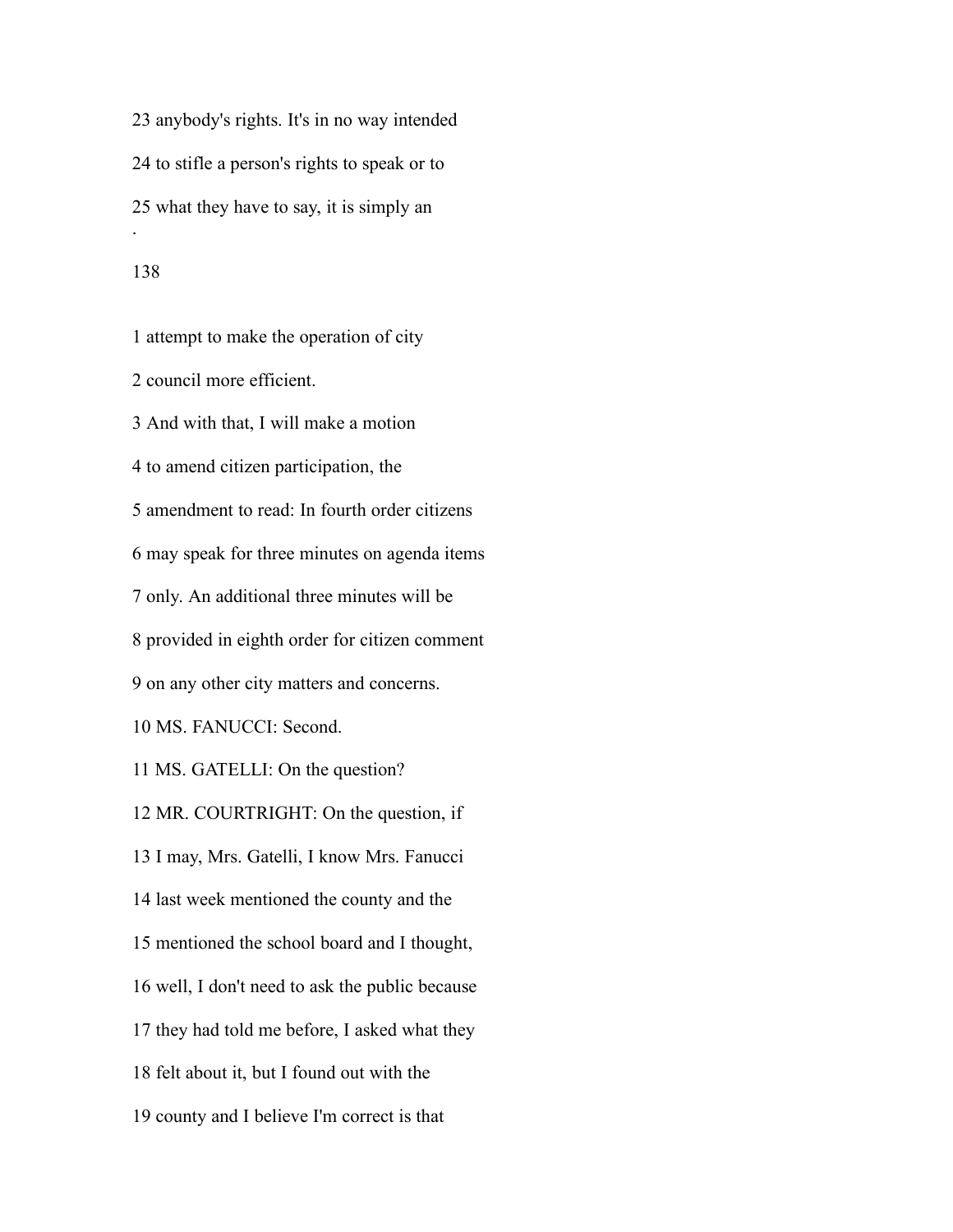they -- you are allowed to speak five minutes, they don't have a sign-in sheet, that's my understanding, you are allowed to speak five minutes before the legislation is voted on then you are allowed another five minutes after and I think that's correct. I .

### 

 actually spoke to a school director today and we got talking and I forgot to ask him what I intended on asking him, so that's my fault, but I had spoke to other people. Some people say there is no sign-in sheets, some people thought there is. MS. GATELLI: There is. MR. COURTRIGHT: Oh, there is. MS. GATELLI: And if you are not on it you can't speak. UNKNOWN AUDIENCE MEMBER: That's not true. MS. GATELLI: It is true. MR. COURTRIGHT: And what I'm

hearing, like I say, I did not get to a

school director and some people told me that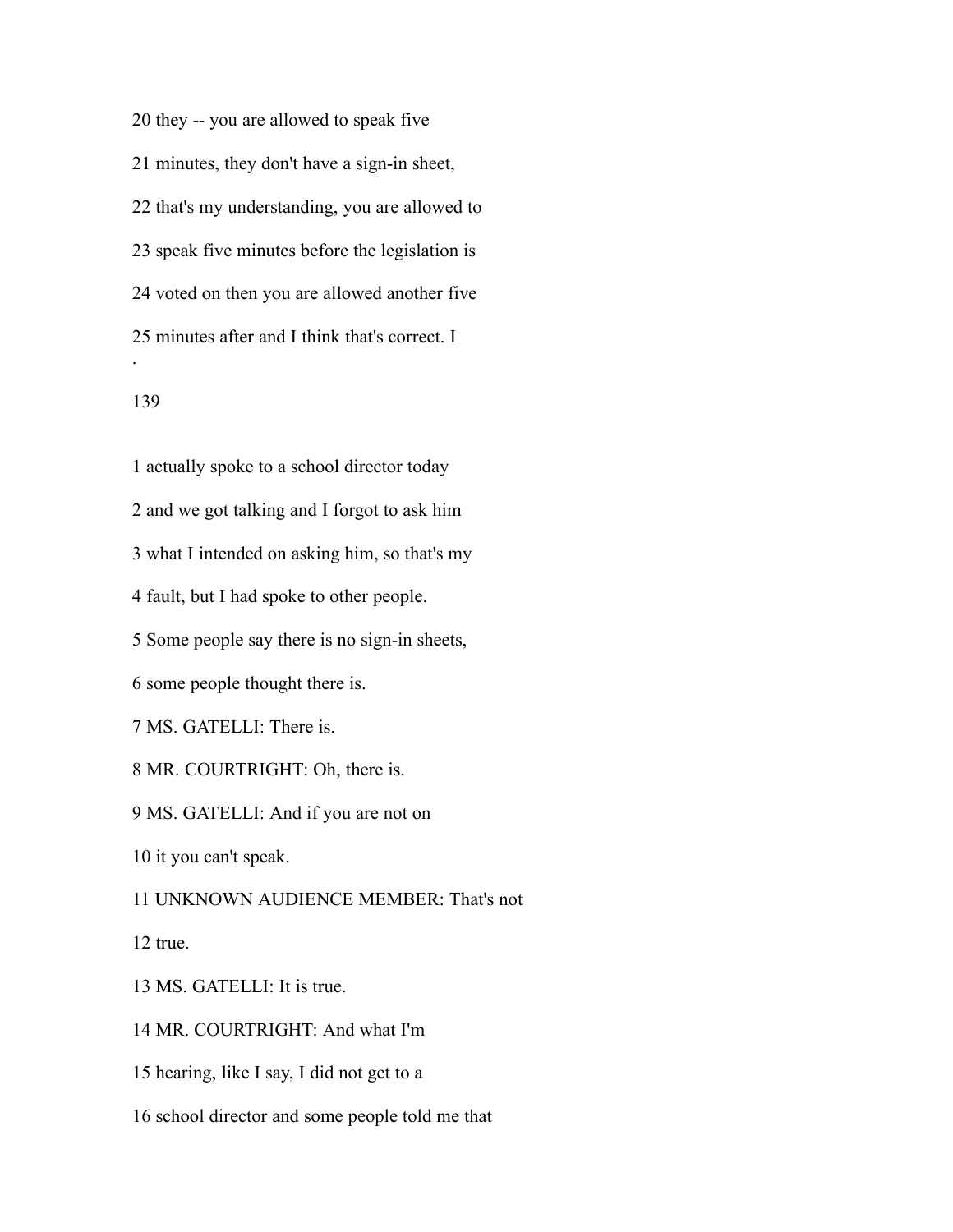there is no time limit at all, some people said there is so I was lax in that part, but I did check with the county and I have heard from other people and that's all I have. MS. GATELLI: All in favor? Aye.

MS. FANUCCI: Aye.

MR. MCGOFF: Aye.

MS. GATELLI: Opposed?

MR. COURTRIGHT: No.

.

MS. EVANS: No.

 MS. GATELLI: The ayes have it and so moved.

MR. MCGOFF: That's all I have.

Thank you.

MR. COURTRIGHT: Thank you. Rossi

and Company, the city auditors for the past

four years would like to continue as our

auditors for four more years and their

original bid specification required them to

agree not to bid this four-year period. We

have since bid the audit twice and have not

received a bid price that's acceptable to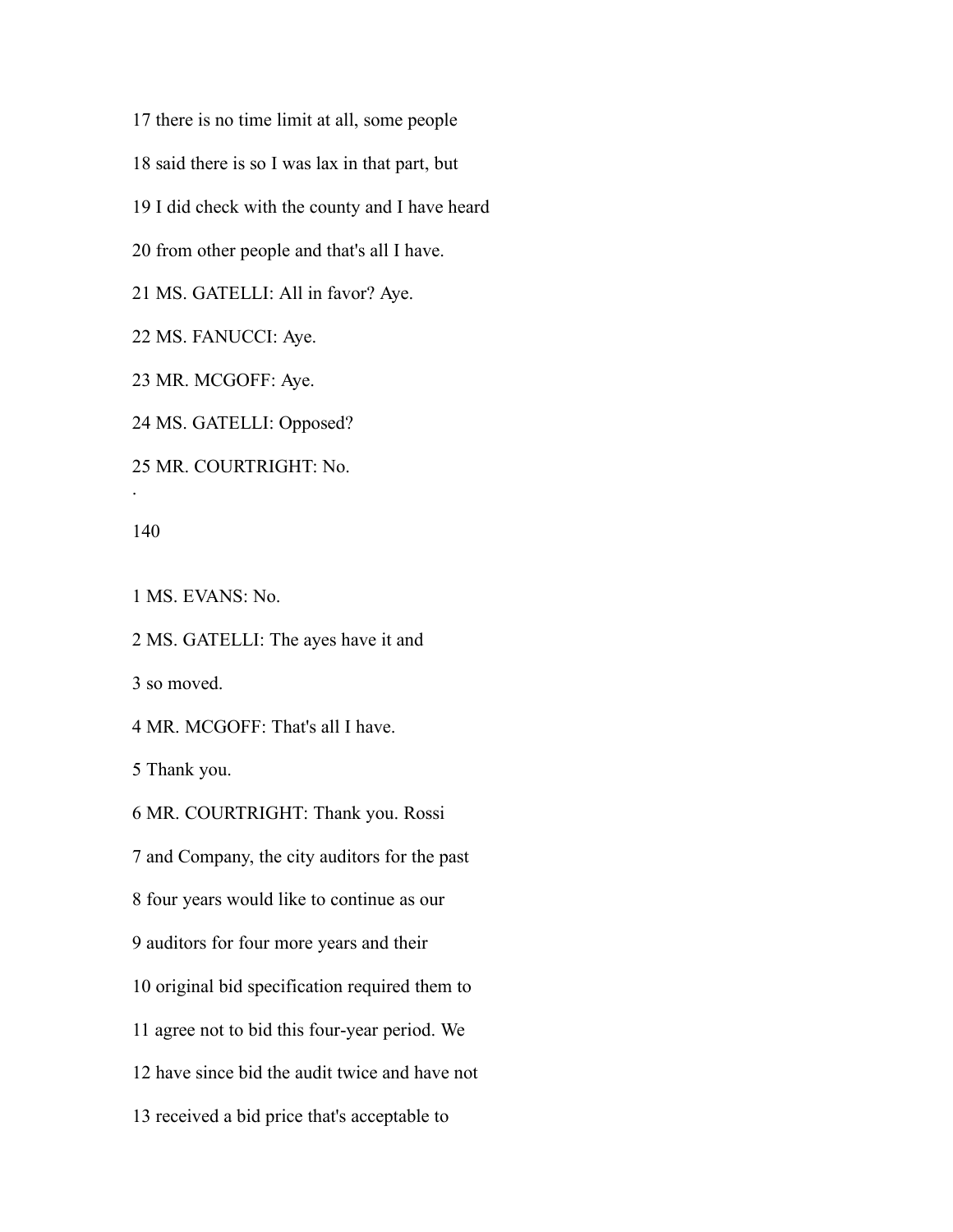us. Price was almost double and then we went back and asked to rebid and they upped it by another \$20,000 which I felt was a slap in the face so, therefore, I make a motion that city council waive the Rossi and Company original bidding restrictions which would prevent them from bidding on the new audit bid. The purpose of the motion will allow Rossi and Company to be considered for the new audit period beginning 2007 through 2010. MR. MCGOFF: Second.

.

MS. GATELLI: On the question? All

in favor? Aye.

MS. EVANS: Aye.

MS. FANUCCI: Aye.

MR. COURTRIGHT: Aye.

MR. MCGOFF: Aye.

MS. GATELLI: The ayes have it and

so moved. So this council finally saved the

city some money, several thousand dollars.

MS. EVANS: \$100,000.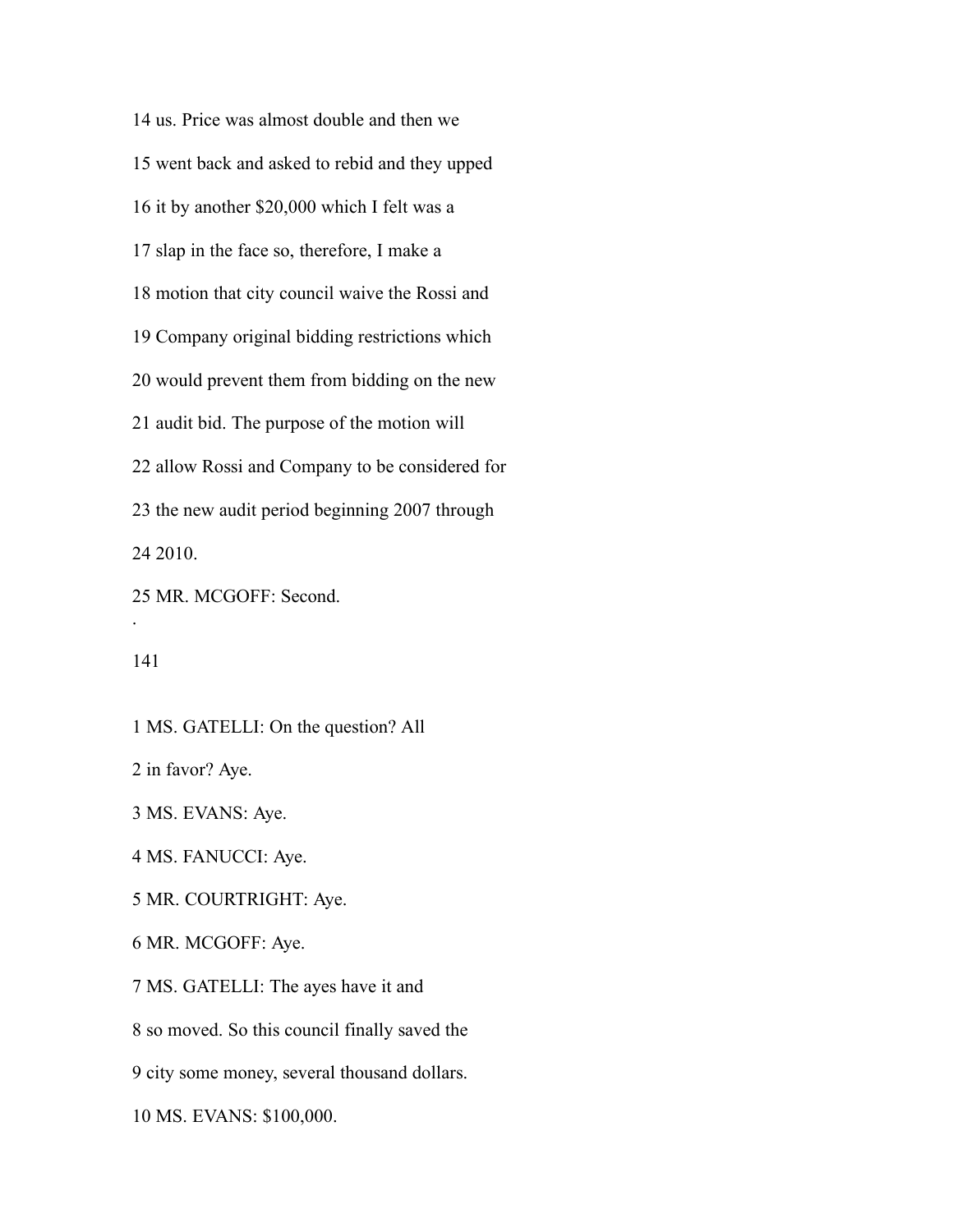MR. COURTRIGHT: A hundred thousand dollars and I think this one we all worked together. I am getting yelled at by people on Main Avenue in West Scranton because I did not go to see Mayor Doherty. I thought somehow I would run into him over the weekend, but evidently we didn't frequent the same places, so I didn't get to see him and I'll make it my business to go down and if I have to make an appointment or whatever the procedure is I will ask him where he stands on that because I know some people want to do their sidewalks over and they tell me, well, I'm not going to do my sidewalks and everything over if you are . 

 going to come in and I did tell them if, in fact, if we are going to follow through with this project that, you know, you wouldn't see things happening right away and they said, well, we are patient but we'd just like to know one way or the other so I will make it by business to go and speak with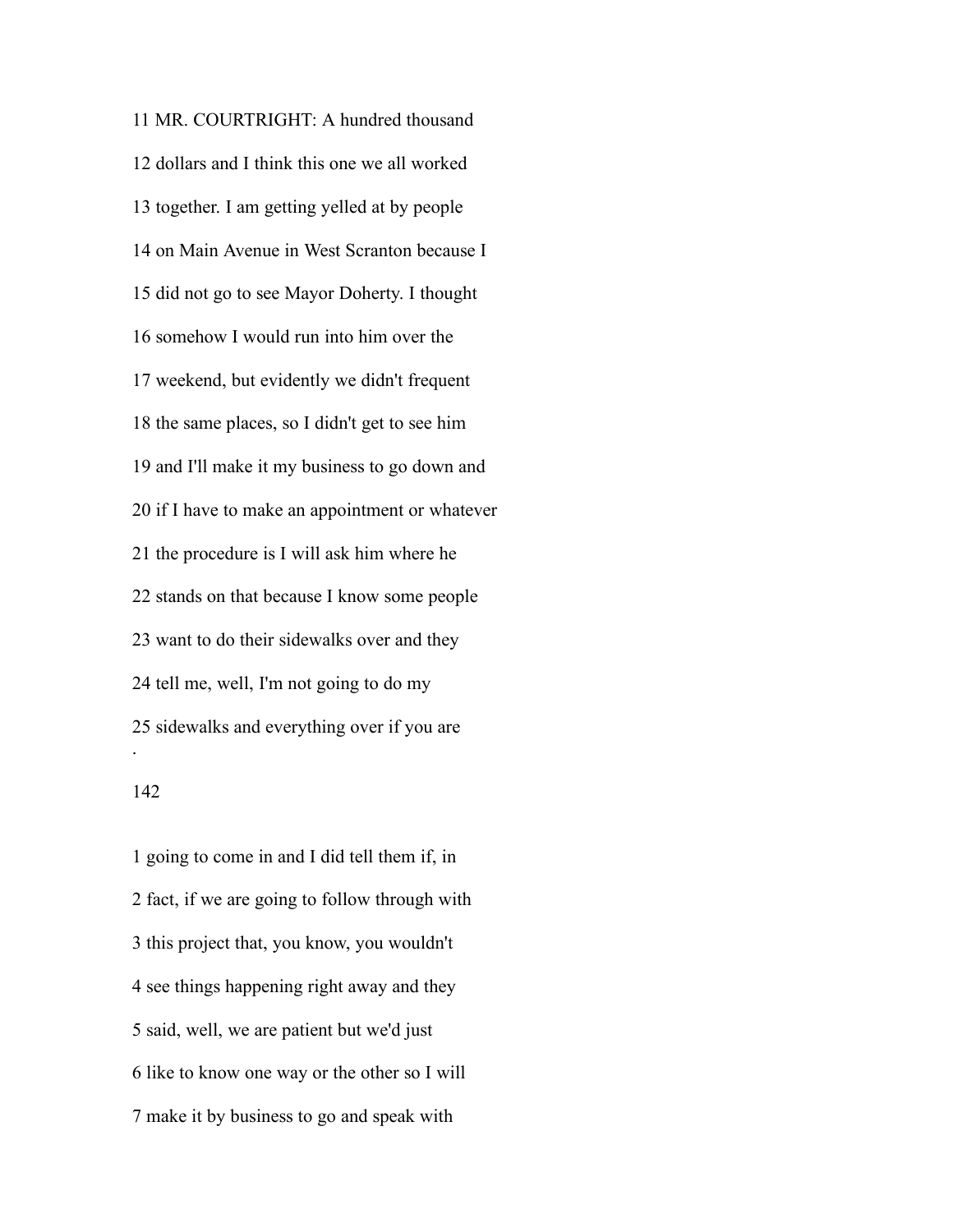him. Mr. Minora, not that we haven't given you enough tonight, and I'm not going to ask for an answer now even if you know it, tell me later on, all right? I had it pointed out to me this morning, they had Mrs. Fanucci on the front page of the paper there and they had pointed out about the \$500 and \$1,000 and I don't know what our -- what jurisdiction our ordinance come under but I do know in the crimes code 300 or less is just a citation. Three hundred or more now you've got an M-3 misdemeanor, and I wouldn't want to subject somebody for smokeing to have a record for a M-3 misdemeanor so if during the week maybe you could take a look at that and, in fact, in case we could plan moving forward with that, I know I don't particularly want to be .

## 

 giving somebody a permanent record, maybe you lawyers would make some money on it because everybody would be going into get their records expunged, but I don't think we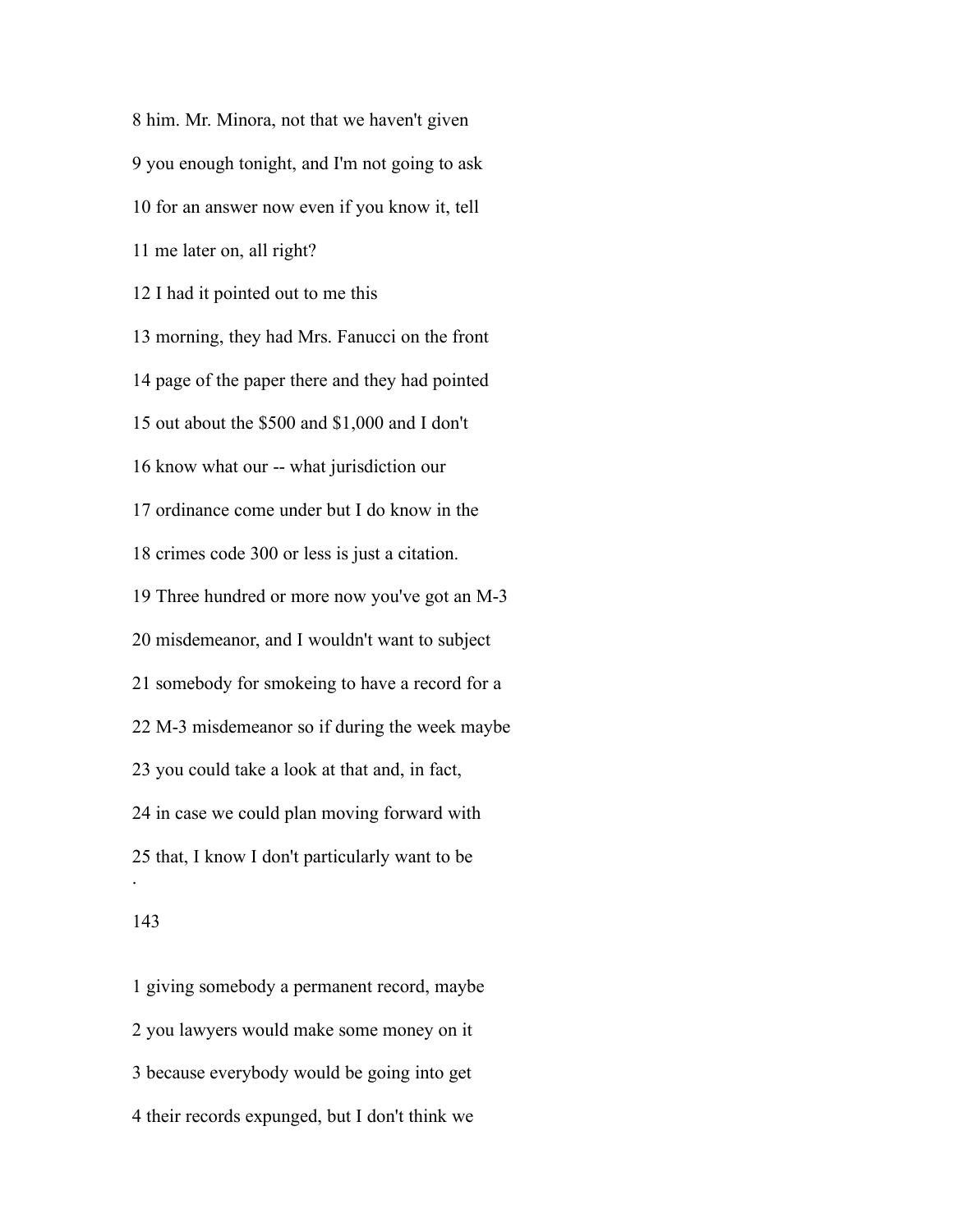want to do that, I don't want to give somebody a criminal record. I'm going to make a suggestion, and I would ask that each council member would consider this and maybe next week in caucus if we have the opportunity to discuss this with me, I voted for the smoking ban and I agree with it, but I think there is flaws in it. I think there is a lot of questions in it. I had no less than seven phone calls today and one recurring person, there was many, but one recurring individuals that have establishments that maybe are 20 percent or 30 percent food and they are saying, well, they are leaving my bar and going next door or up the block to the guy that is just serving alcohol, I'm losing business, and so they feel like they are not on a level playing field. Here's my suggestion, and I'm sorry I didn't come up with this before this all . 

happened, and again, I'd ask you to think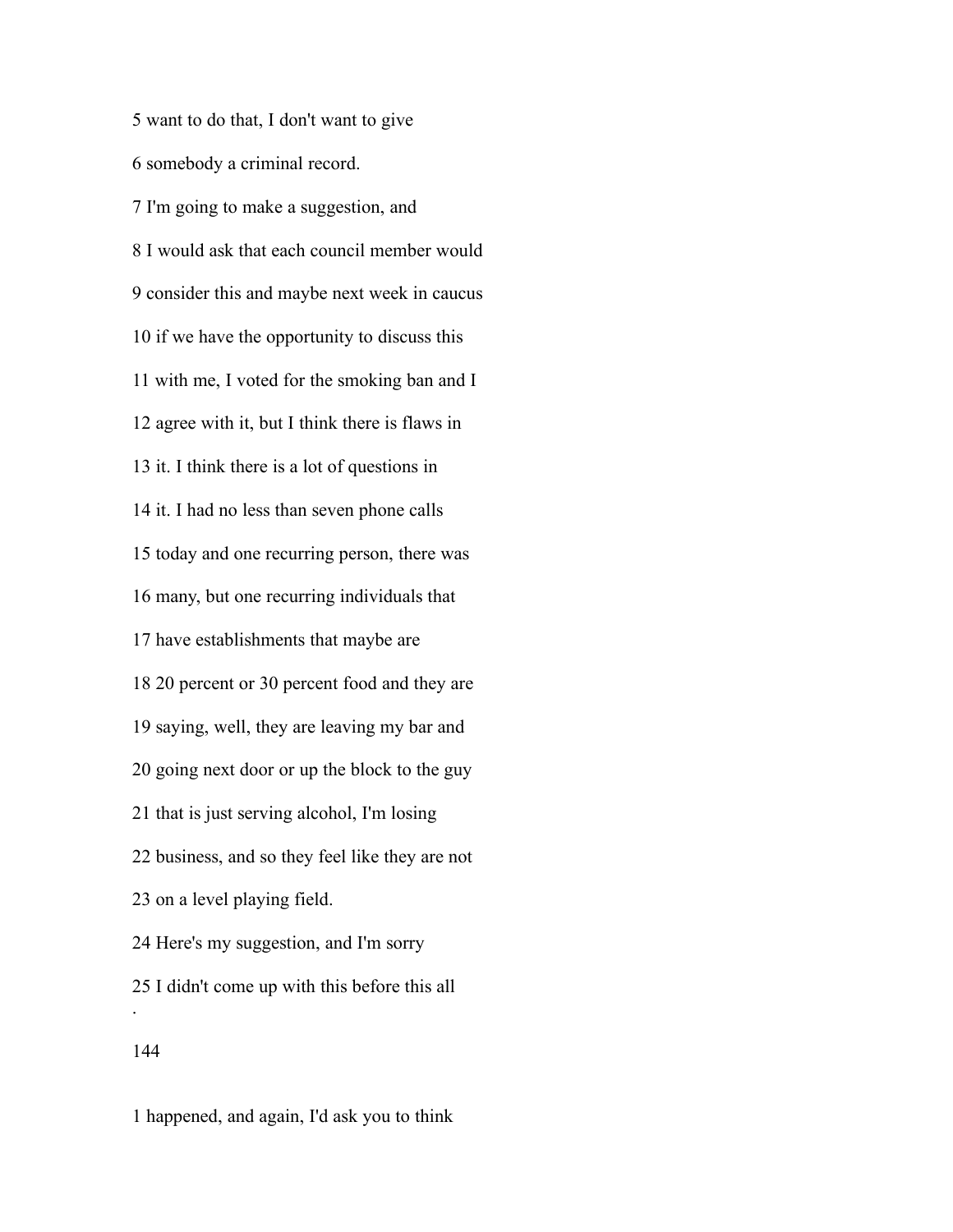about it throughout the week and come back with your input for me next week, that maybe we form some type of a committee which would be the chief of police, his people are going to have to be, you know, enforcing this, the fire chief, Mr. Hayes, Mr. Minora, Mr. Farrell, a representative, if they have one, from the bars in the area, they might have an association, I believe they do. MS. GATELLI: The Tavern Association. MR. COURTRIGHT: Right, and a representative from the restaurants in this area to just sit down and take a look at this. The ordinance is here, it's been passed, I don't think there is whole lot of chance it's going to be repealed citywide and take a look at it and see is there something we can do to make this workable for everybody involved. Because I think no matter whether we do that or don't do that there is going to be amendments as time goes

on and maybe we could sit down and we could

take a look at this and since, Mrs. Fanucci,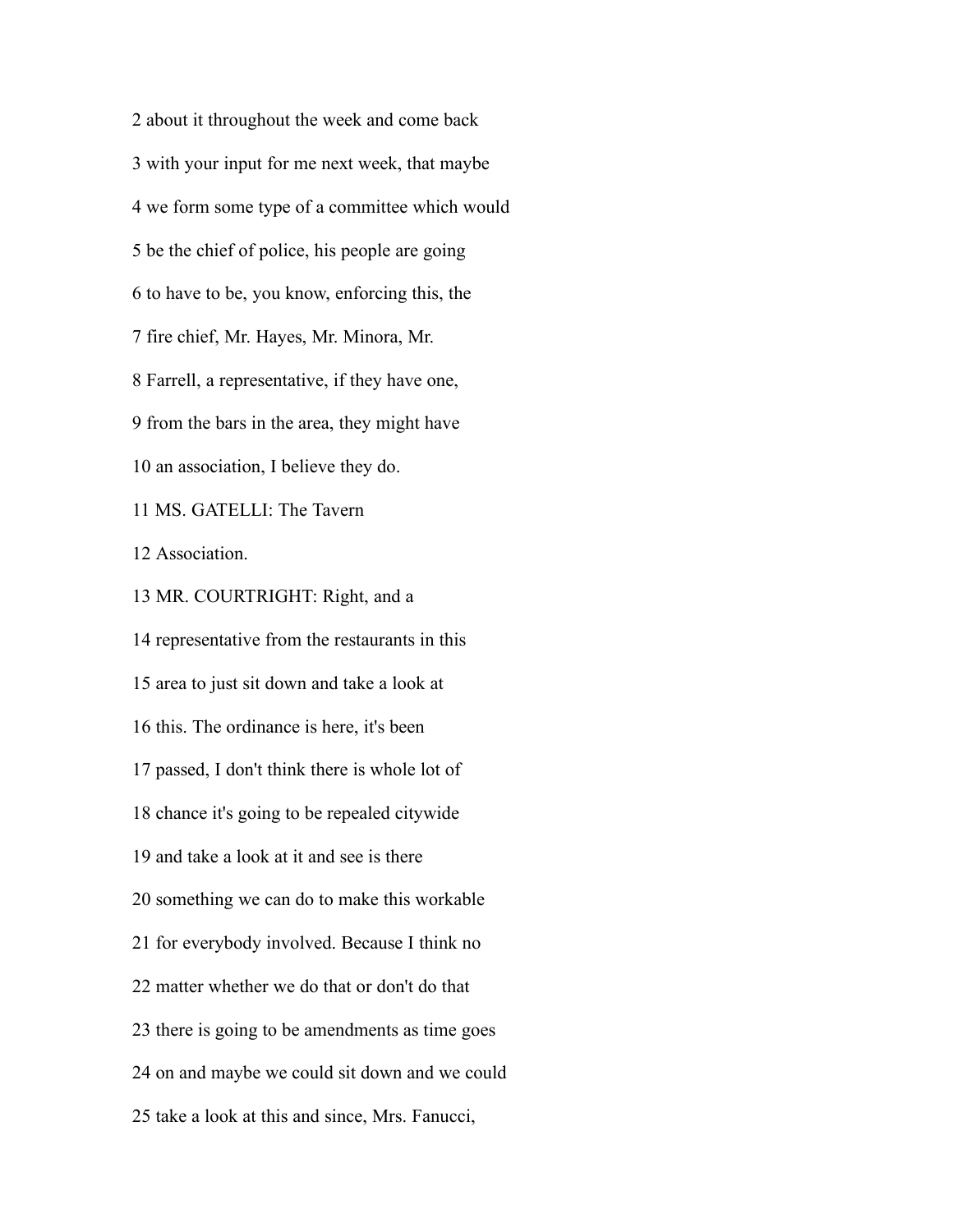you spearheaded this in all honesty, we need somebody from council, I'd probably suggest you be with the one from council, and we would have Mr. Minora there and take a look at it and see, could we come to an agreement that is fair. I'm not saying everybody is going to be happy with it, about that is fair to all concerned and come back and make one amendment with all of the suggestion in it rather than week or every time somebody has a complaint and, again, it's just a suggestion. I will ask that you consider that throughout the week and maybe next week come back and do you agree or don't agree, why you do and why you don't. One other thing, I spoke to Mr. Finnerty, he called me this week, about all this business about Channel 61 because he had gotten a call from a concerned citizen, I guess, about the fact that they won't be able to be up in the balcony there and I think it's safe to say that they will

.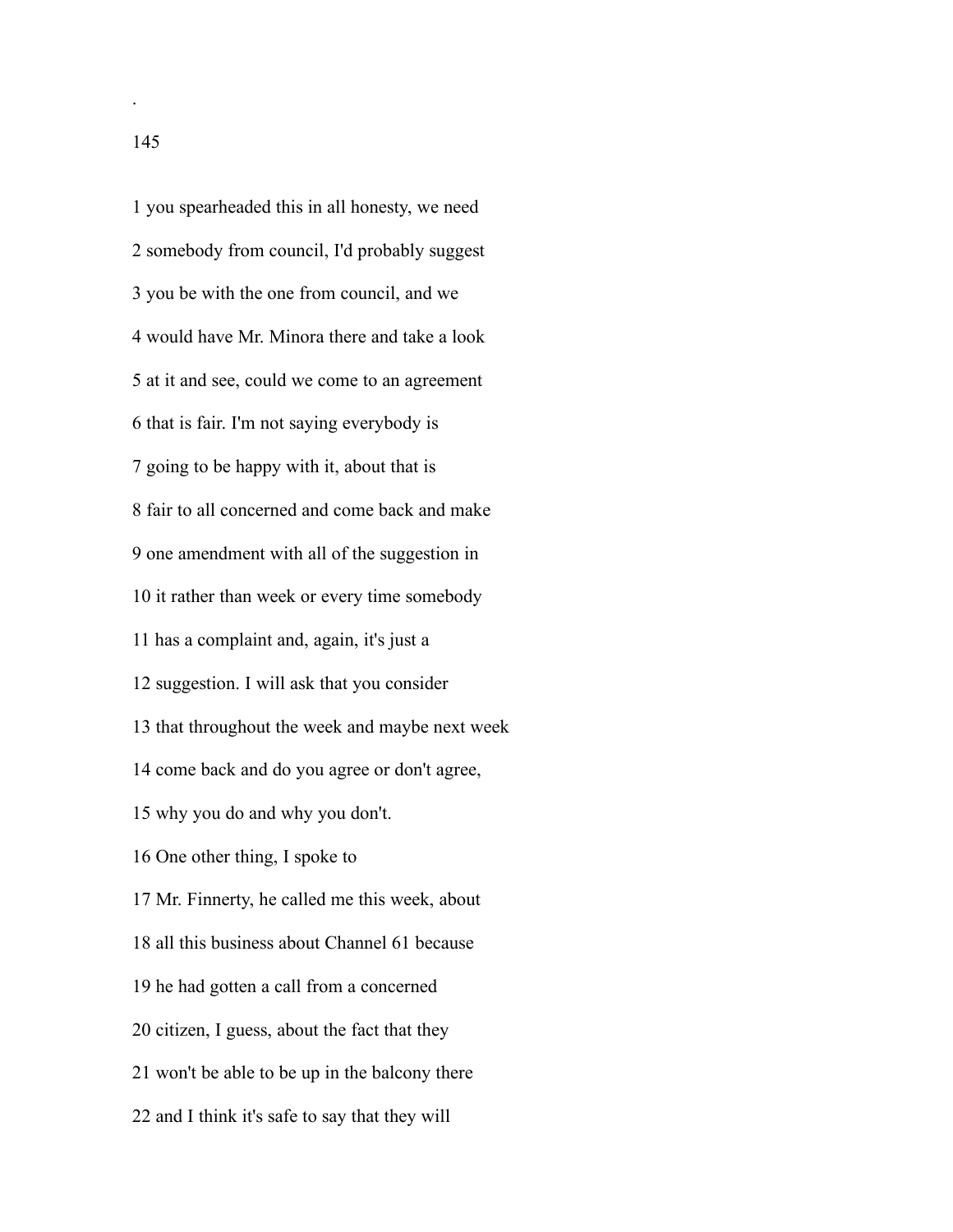be here somewhere and everybody is saying this is our last week live, I hope that's not true, and I asked him if, I know what .

 people's reasons are why they want it live, they have told me time and time again, especially senior citizens, they are the ones that are most concerned about it not being live, believe it or not, but I asked him what concerns he would have about it being live. Evidently, if we go to taped they would just have somebody in there with a camera and they would get one angle or whatever. Now, we have this camera to my left and they rotate and they move around and just, you know, better television is one of the reasons. So I'm hoping that it's not the case. I think if that is the case that we have a glitch somewhere where we are not on next week I think that he is going to come down on Mr. Fioroni. I think everybody is going to blame him because he is going to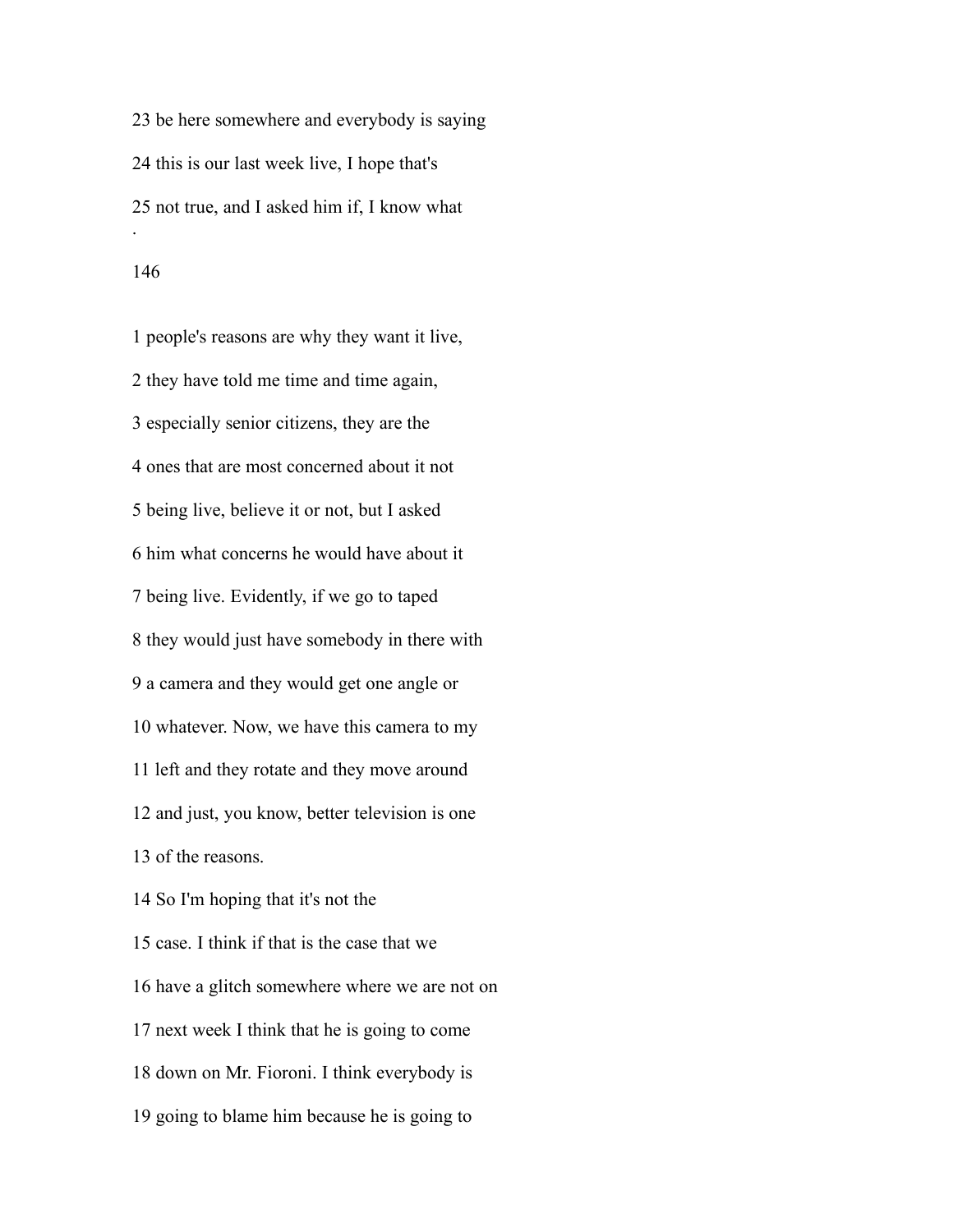have to come up with the excuse, which I believe it would be an excuse not a reason, excuse why we couldn't have it in here, and I don't think we should we blame Mr. Fiorini he is probably doing what he is ordered to do. I hope that doesn't happen, but, you .

 know, if we are going to blame somebody don't -- I always say this, don't shoot the messenger.

And one last -- well, two last

 things, Mrs. Garvey, if we could, I don't know if -- I would imagine the blacktop plants are closed but they with might be using cold patch now, but hopefully if they are not that the 13, 14 and 15 hundred block of Washburn Street, it hasn't been paved in quite awhile and the holes that they patched are now opening up pretty bad so if DPW could take a look at it. And the last thing I was going to do, Mrs. Gatelli took care of it, we don't need to make the motion for the caucus so that's taken care of and that's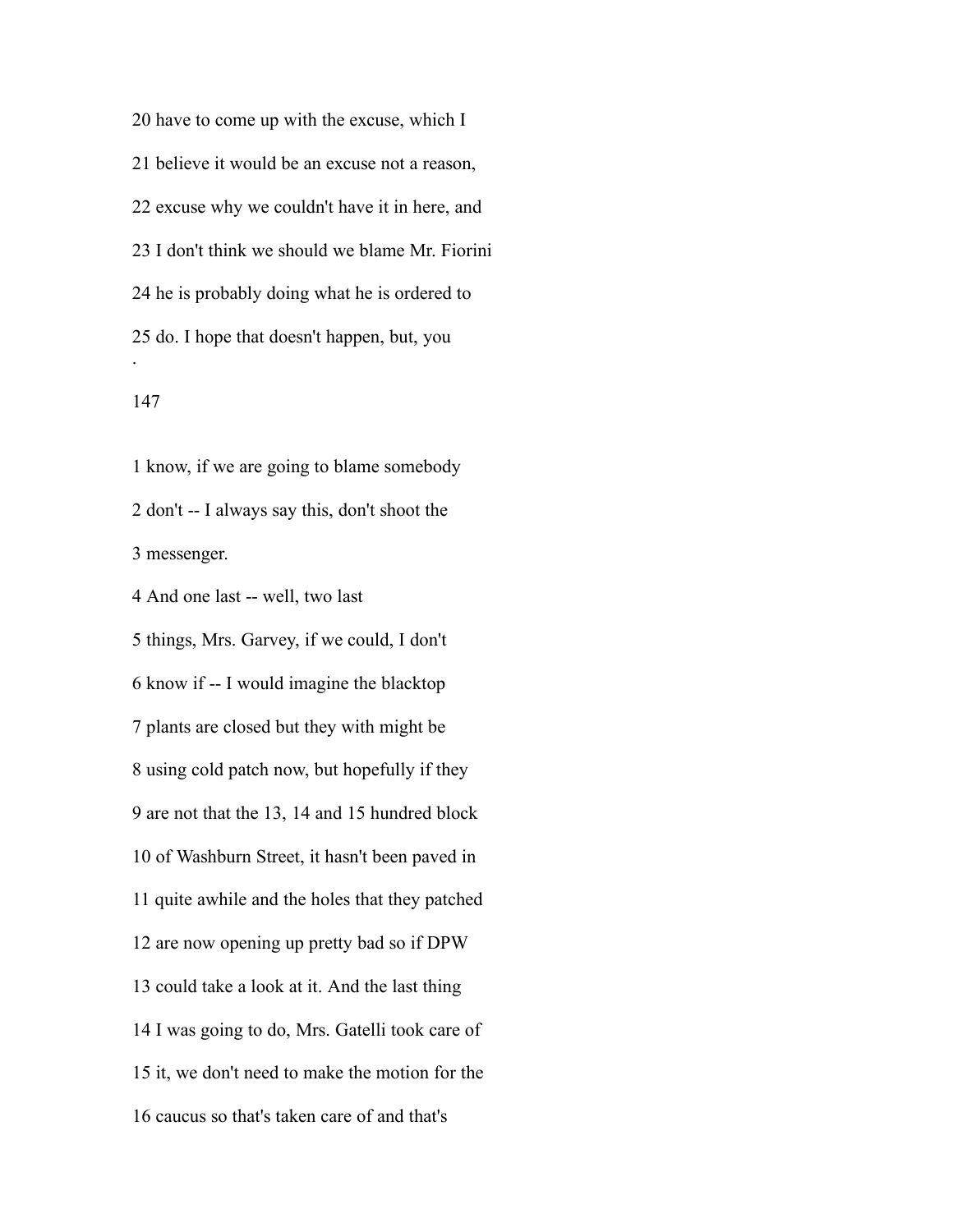all I have. Thank you.

 MR. MINORA: Excuse me, I just looked at the statute or the ordinance, I don't know where the 500 dollar thing came from, it was \$300 in the ordinance I was quite sure I wrote that in there and unless somebody changed it. MR. COURTRIGHT: No, I'm sorry, I

know there is \$300 in the ordinance but I

### 

.

said if, in fact, you would look at it

because I know they mentioned in the

paper -- -

MR. MINORA: Oh, I misunderstood you.

MR. COURTRIGHT: Mrs. Fanucci said

500 or 1,000.

MR. MINORA: I'm sorry.

MR. COURTRIGHT: So if we are going

 to look at that I wouldn't want egg on our face.

MR. MINORA: I misunderstood you.

MR. COURTRIGHT: All right. Thanks.

MS. GATELLI: I just have a few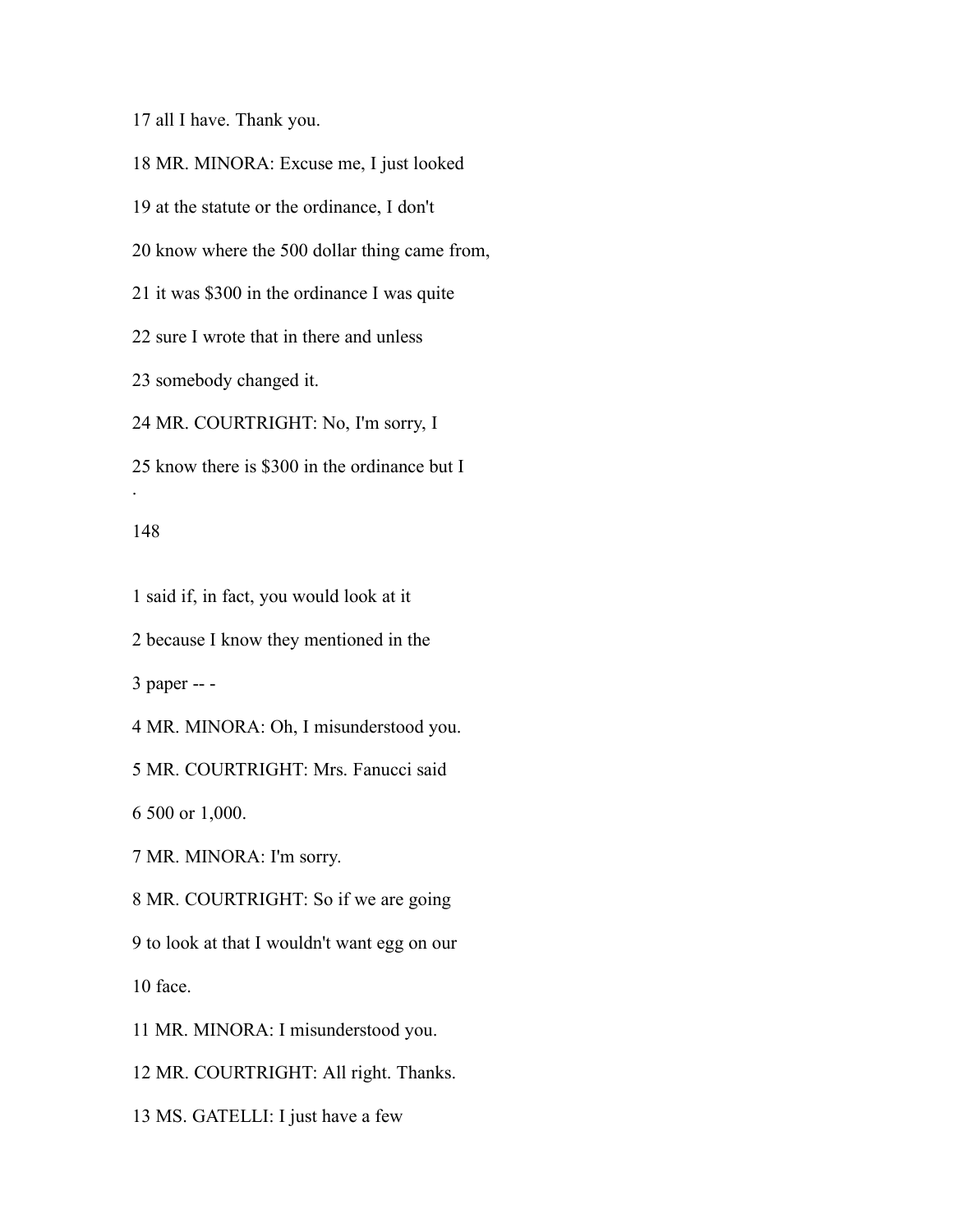things to say about the smoking ban. It is going to come up before the state legislature again this year. There are already 34 states that have banned smoking. There are 8,000 municipalities that have banned smoking so it's coming whether anyone likes the idea or not it is coming and it's on the way. So I have talked to Kenny Smith and we are going to go to Harrisburg to talk before the legislature about the smoking ban and if anybody has any comments they would like us to bring when we go there please let .

us know.

 And I'd like to commend the numerous restaurants that are happy with the smoking ban. Kelly's last night had their wing night, they had more people than they have ever had. Zaleski's Clubhouse, she was thrilled to have the smoking ban. They were happy because we did it and they didn't have to say it. The Glider instituted a no smoking ban a week before we did and I work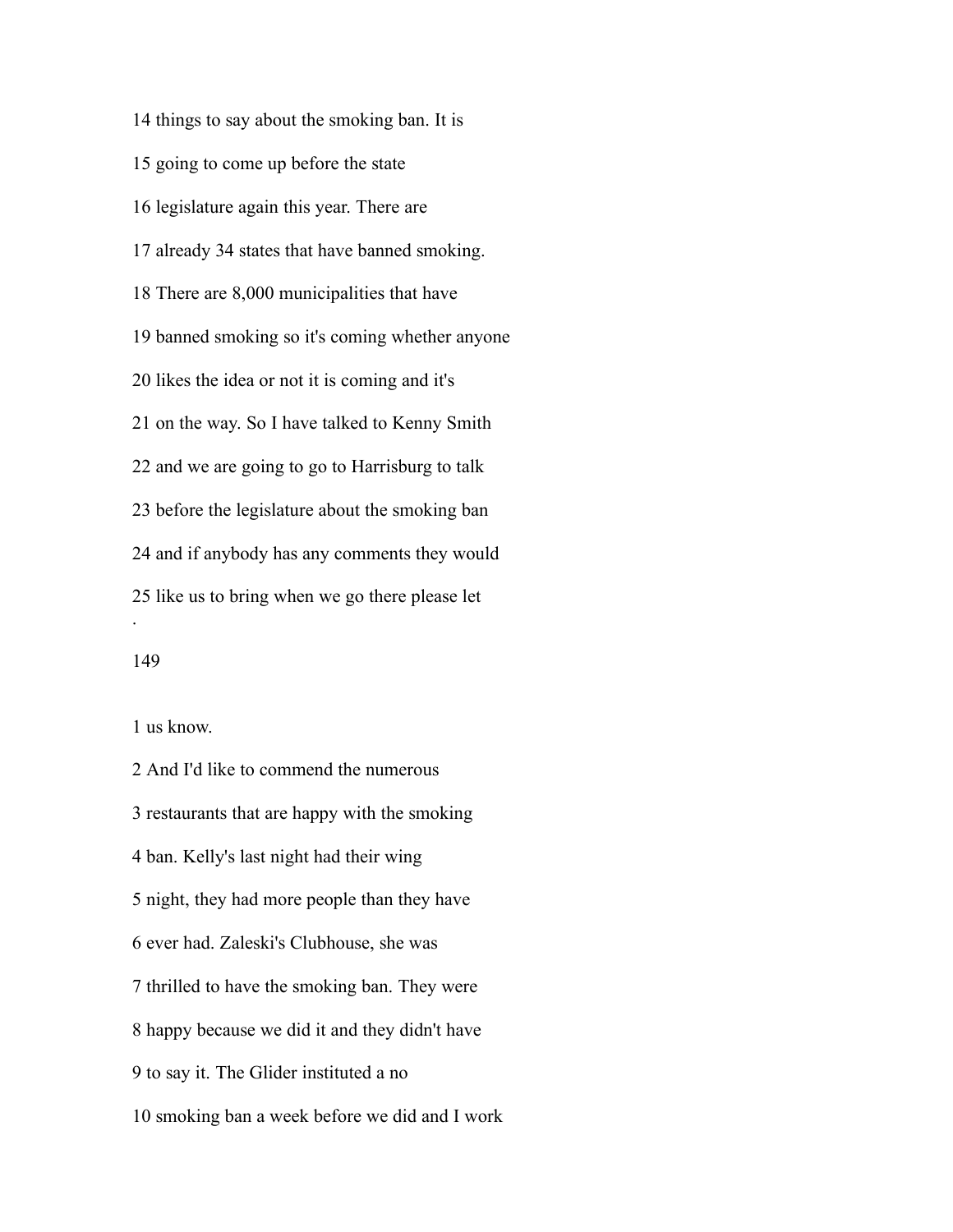with Elizabeth Strange, she is also a nurse in the school district and I asked her why she instituted the smoking ban and she said that that was the single largest complaint of all of their customers was there was too much smoke in there and they have a very elderly population that goes in there and business was going down because there was too much smoke, so -- also the Faar Street Tavern, which could be exempt, they put a sign up on January 1 banning smoking, so there are people that are complying and they are to be commended, and that's all I have. Kay? Excuse me, Mrs. Fanucci, you wanted to say anything? .

 MS. FANUCCI: Yes. I just wanted to say a few things. Mr. Hubbard was here and obviously there was a large exchange, I did run out to try and get him because my next piece of conversation was to make a motion, and I had spoken to Mrs. Evans about it, to make a motion to try and get them their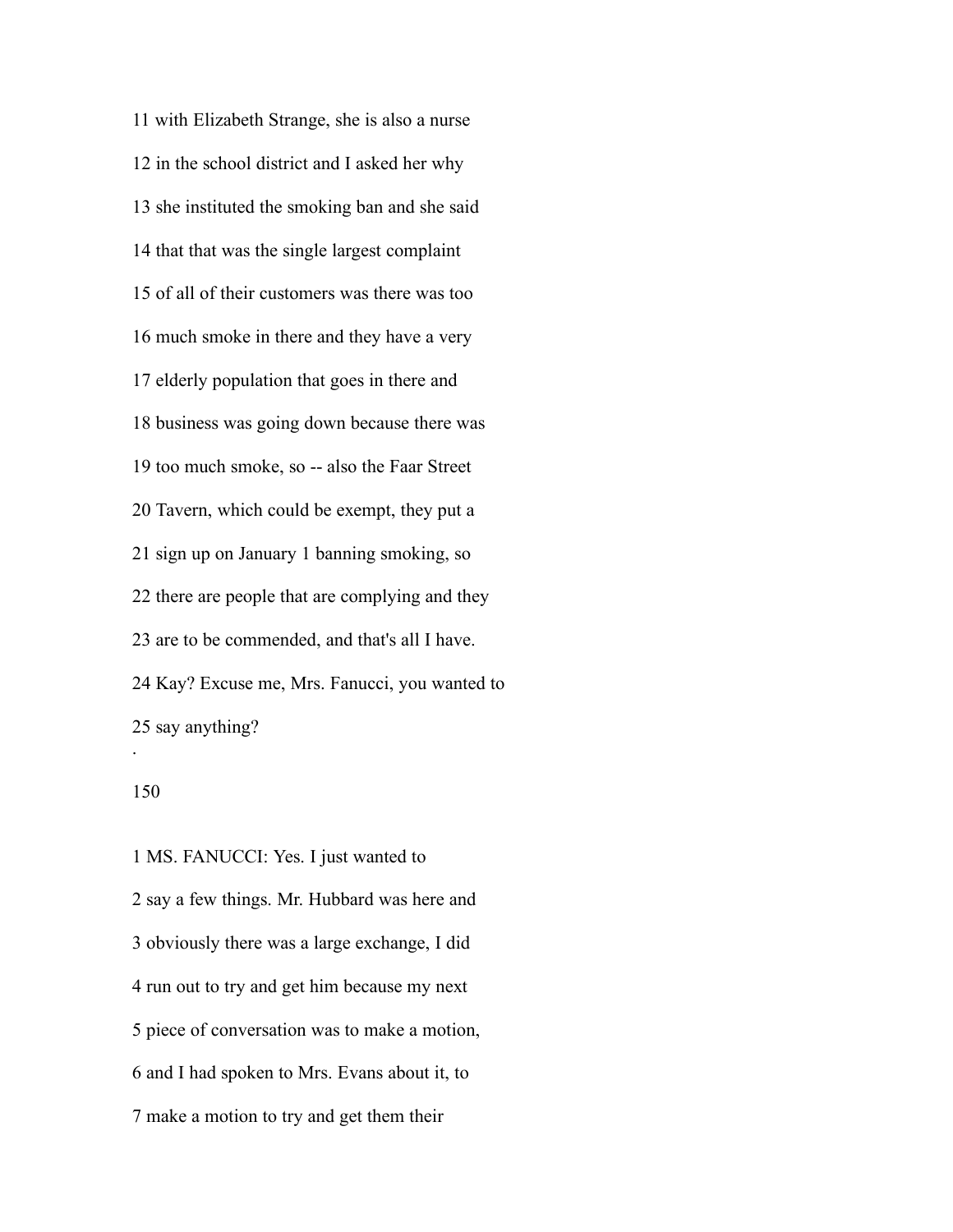siren and to see if -- we were actually discussing during the meeting where we could get the funds and how to appropriate this. When you see us talking, a lot of the times we are talking because we are conducting our business, that is what we are doing and that's what we are here to do. That was my next discussion after the Keyser Valley. I am very sorry. I have to say when people yell out of the audience I do smirk and smile because I just can't believe that that's, like, how it happens. I don't understand that people think that's going to be effective for us. It was very effective when he got up tonight and spoke and I spoke to Mrs. Evans and we were trying to figure out to where to get the funds. That is the way we need to conduct our meetings, not the .

## 

 way that it happened tonight. I'm sorry that Mr. Hubbard had a problem and felt that he was not getting representation. Everyone's issues are our important.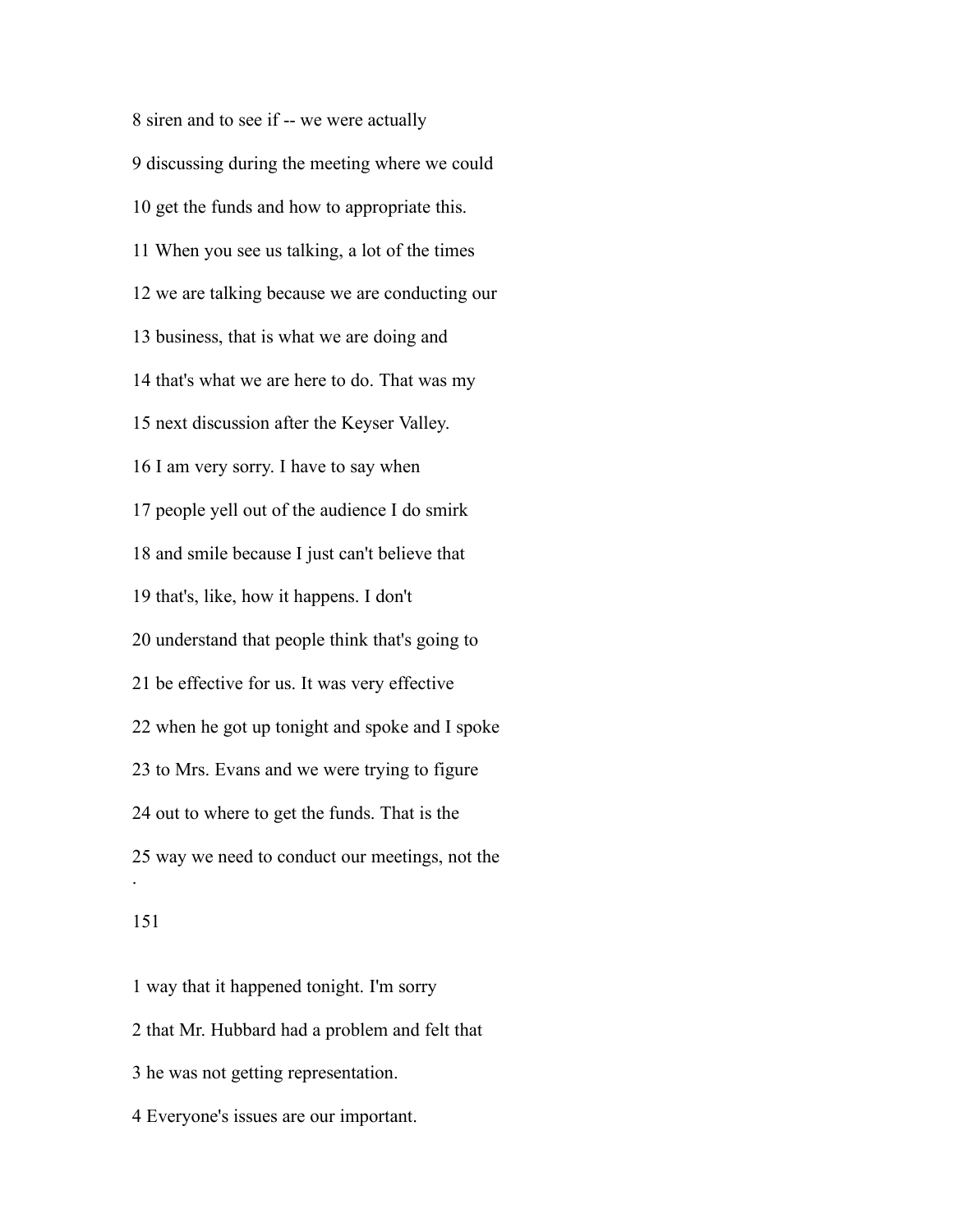Everyone's issues are important to them whether it's a pothole or it's a huge issue like flooding, everyone's issue is important and to feel that anyone's issue is more important than another persons is not --that is not our job. Our job is to try to conduct business and that is what we are doing and we doing it efficiently and the best we can. I am so sorry that the engagement happened, I don't like it. It bothers me, in fact, it is disruptive for the taxpayers because they are not getting what they need to get outs of these meetings when this happens. I know that there are legislation tonight and this is something I did want to speak on before all of this happened, I want to say that this is something that I do feel can help us. It can help sort out the issues of what we are voting on and if that is important and the topics we need to vote . 

on and keeping that at hand before we vote,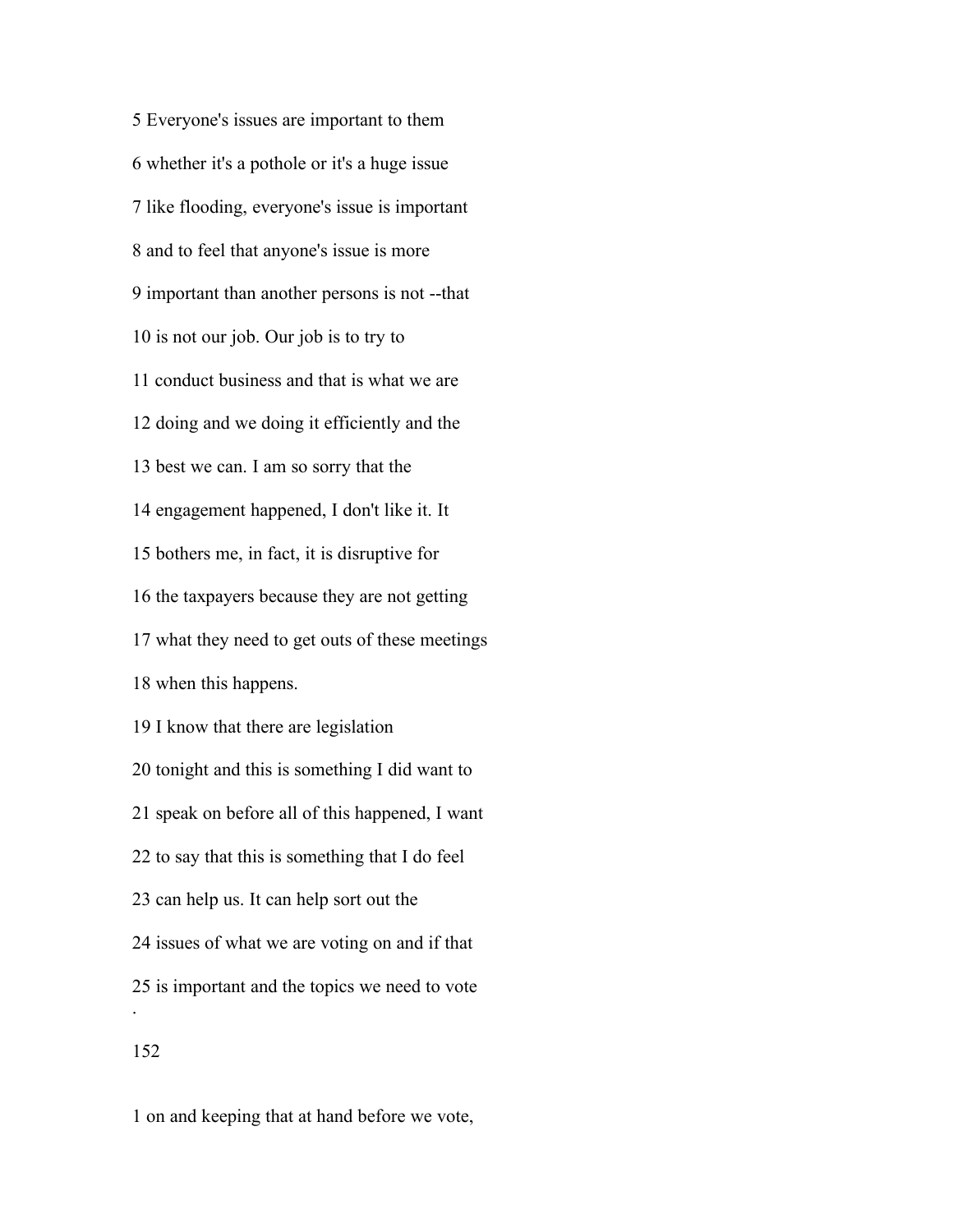before we get into other issues which need our attention like tonight you saw that that was something that was very passionate and he wanted our attention. This is I think can be effective.

 As for stifling freedom of speech, people come up here and they speak excessively freely as far as I'm concerned. We don't always agree and we will never always agree and I understand that and you understand that, but none of us are trying to get rid of freedom of speech. Another issue that was brought up numerous times tonight was 61. We have all stated time and time again, I'm a big fan of 61, hey, I got my start on 61 that's how it all happened, I have learned through the planning commission and I did a TV show, I love 61. I'm not trying to get rid of 61 so that people can't see what's going on in the city, that's how I learned about legislation and I learned about the laws and learned about the fact that I can run for office. So whether you like it or not I am a product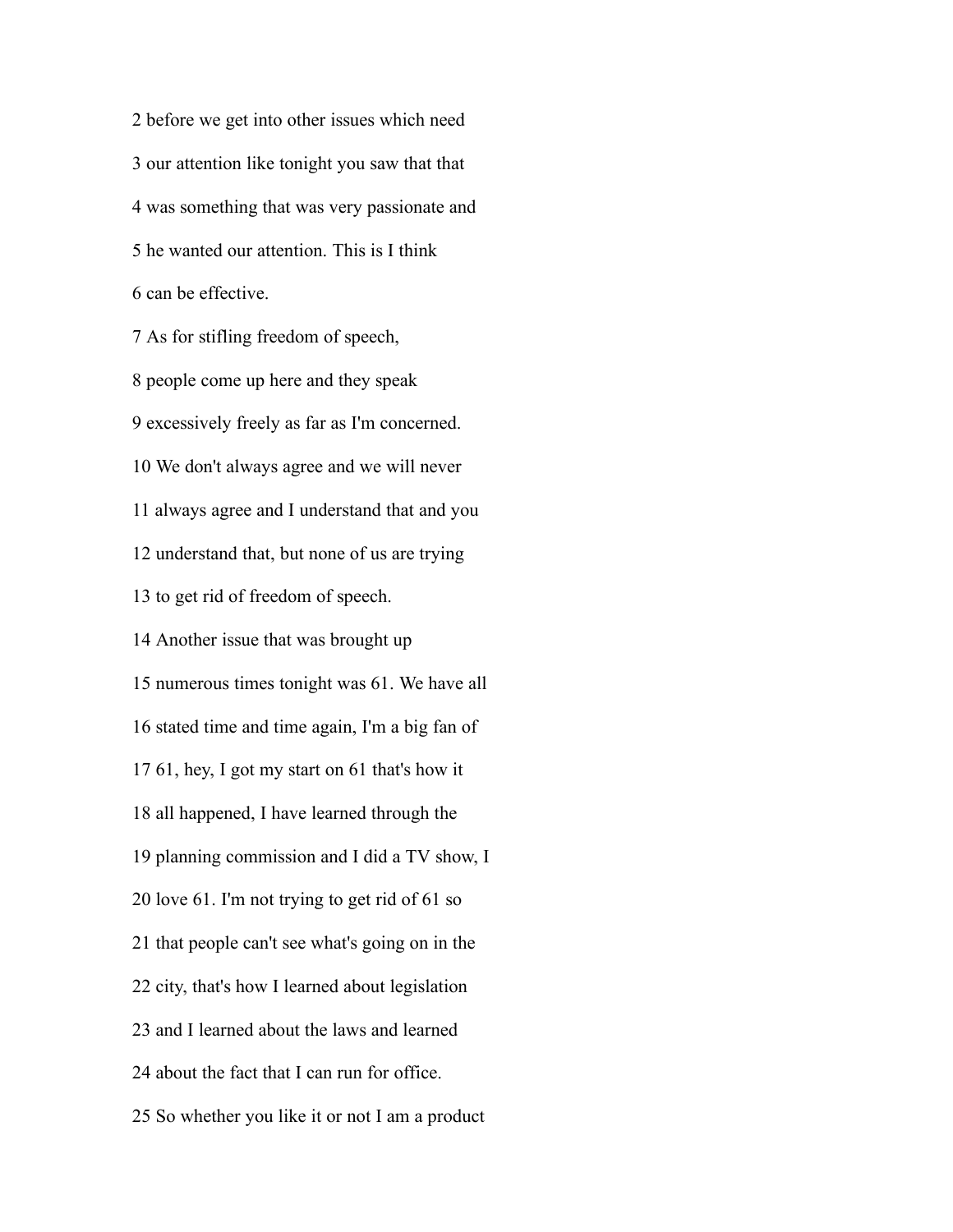of 61, so we all may not agree on the issues or the issues at hand, but it is something that we need to stick together on. None of us felt that way, we really want them to move into the balcony, so I don't know where all of that is going, I did not hear that rumor before, but I did want to address that before all of that happened and I did try and reach Mr. Hubbard before he left and I failed to do so. That's all I have. Thank you. MS. GATELLI: Mrs. Garvey. MS. GARVEY: 5-B. FOR INTRODUCTION - A RESOLUTION - RE-APPOINTMENT OF ROBERT WAGNER, 1731 CAPOUSE AVENUE, SCRANTON, PENNSYLVANIA, 18509, AS A MEMBER OF THE SCRANTON REDEVELOPMENT AUTHORITY. MR. WAGNER'S TERMS EXPIRED ON FEBRUARY 4, 2006

 AND HIS NEW TERM WILL EXPIRE ON FEBRUARY 4, 2011.

MS. GATELLI: At this time I'll

entertain a motion that 5-B be introduced.

.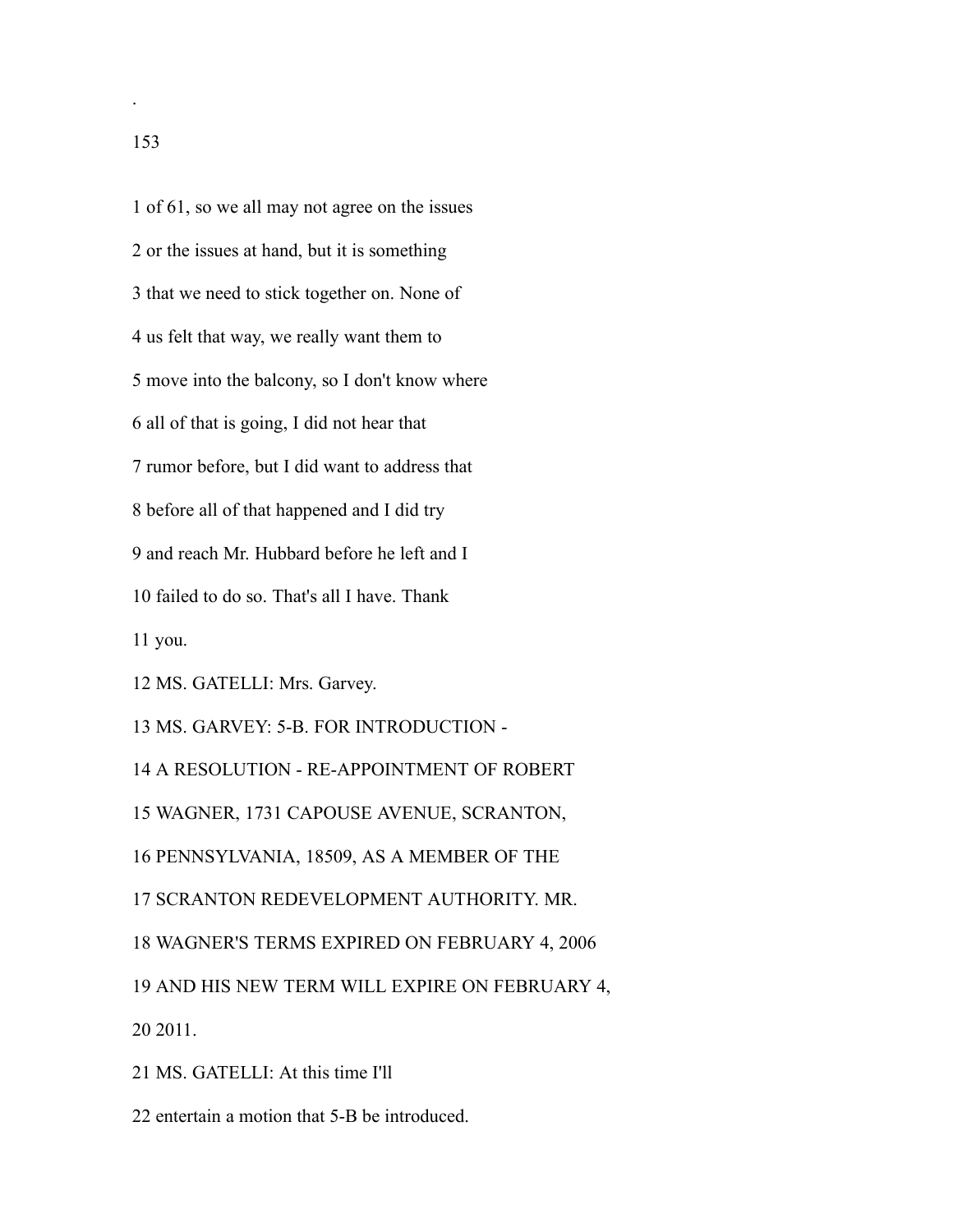MR. COURTRIGHT: So moved.

MS. FANUCCI: Second.

MS. GATELLI: On the question? All

.

those in favor? Aye.

MS. EVANS: Aye.

MS. FANUCCI: Aye.

MR. COURTRIGHT: Aye.

MR. MCGOFF: Aye.

MS. GATELLI: Opposed? The ayes

have it and so moved.

MS. GARVEY: 5-C. FOR INTRODUCTION -

A RESOLUTION - APPOINTMENT OF MARCIE HERMAN

RIEBE, 1315 SANDERSON AVENUE, SCRANTON,

PENNSYLVANIA, 18509, TO THE SCRANTON

RECREATION AUTHORITY. MRS. RIEBE WILL BE

FULFILLING THE TERM OF JOSEPH O'CONNOR AND

HER TERM WILL EXPIRE ON MARCH 1, 2011.

MS. GATELLI: At this time I'll

entertain a motion that 5-C be introduced.

MR. COURTRIGHT: So moved.

MS. FANUCCI: Second.

MS. GATELLI: On the question? All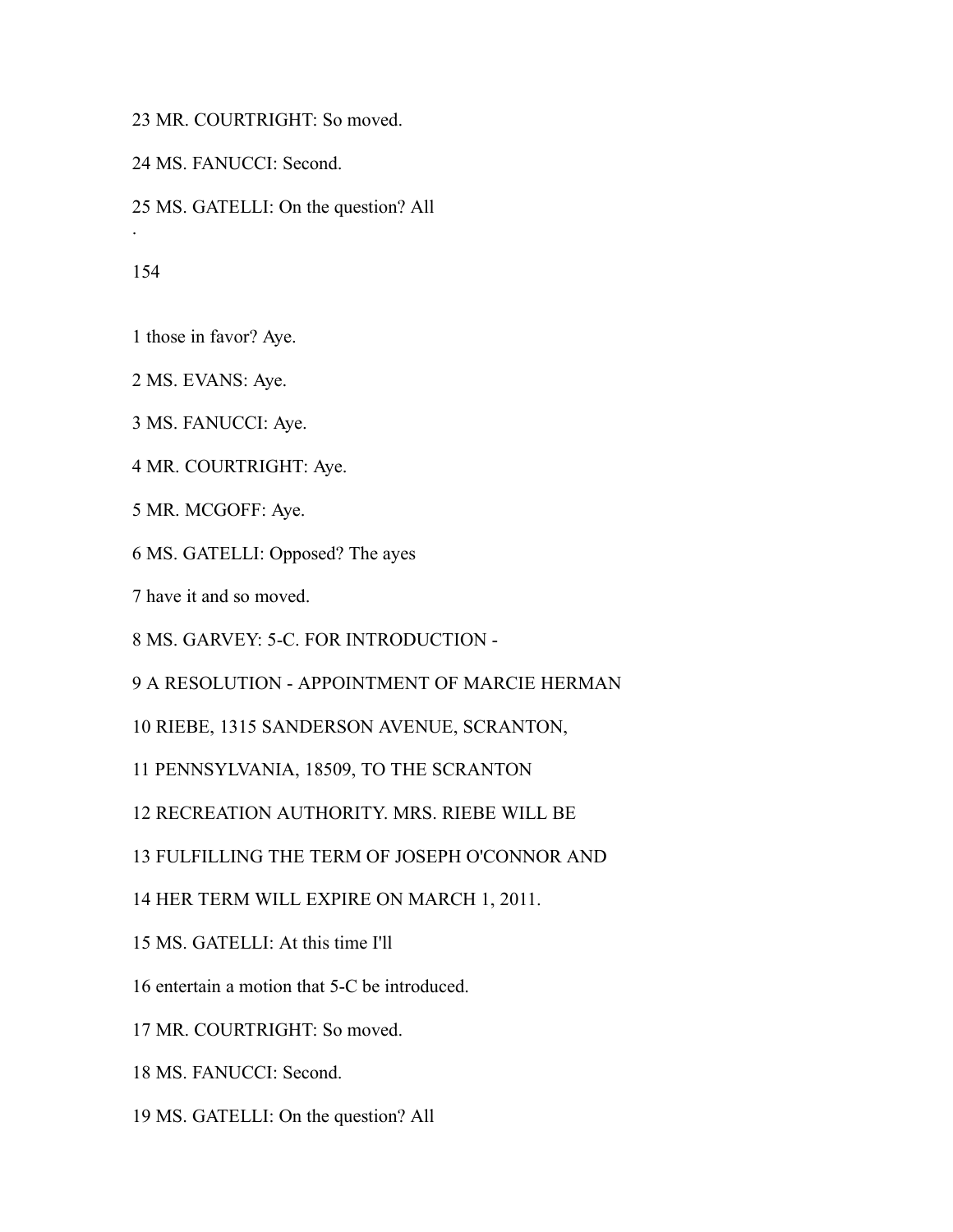those in favor?

MS. EVANS: Aye.

MS. FANUCCI: Aye.

MR. COURTRIGHT: Aye.

MR. MCGOFF: Aye.

MS. GATELLI: Opposed? The ayes

.

have it and so moved.

MS. GARVEY: 5-D. FOR INTRODUCTION -

A RESOLUTION - ACCEPTING THE RECOMMENDATION

OF THE HISTORICAL ARCHITECTURE REVIEW BOARD

AND APPROVING THE CERTIFICATE OF

APPROPRIATENESS FOR HARTLEY & ESGRO

WATERPROOFING CO., INC., 312 S. SHERMAN

AVENUE, SCRANTON, PA. 18504 FOR MASONRY

REPAIR ON THE SCRANTON LIFE BUILDING, 538

SPRUCE STREET, SCRANTON.

MS. GATELLI: At this time I'll

entertain a motion that 5-D be introduced.

MR. COURTRIGHT: So moved.

MS. FANUCCI: Second.

MS. GATELLI: On the question? All

those in favor? Aye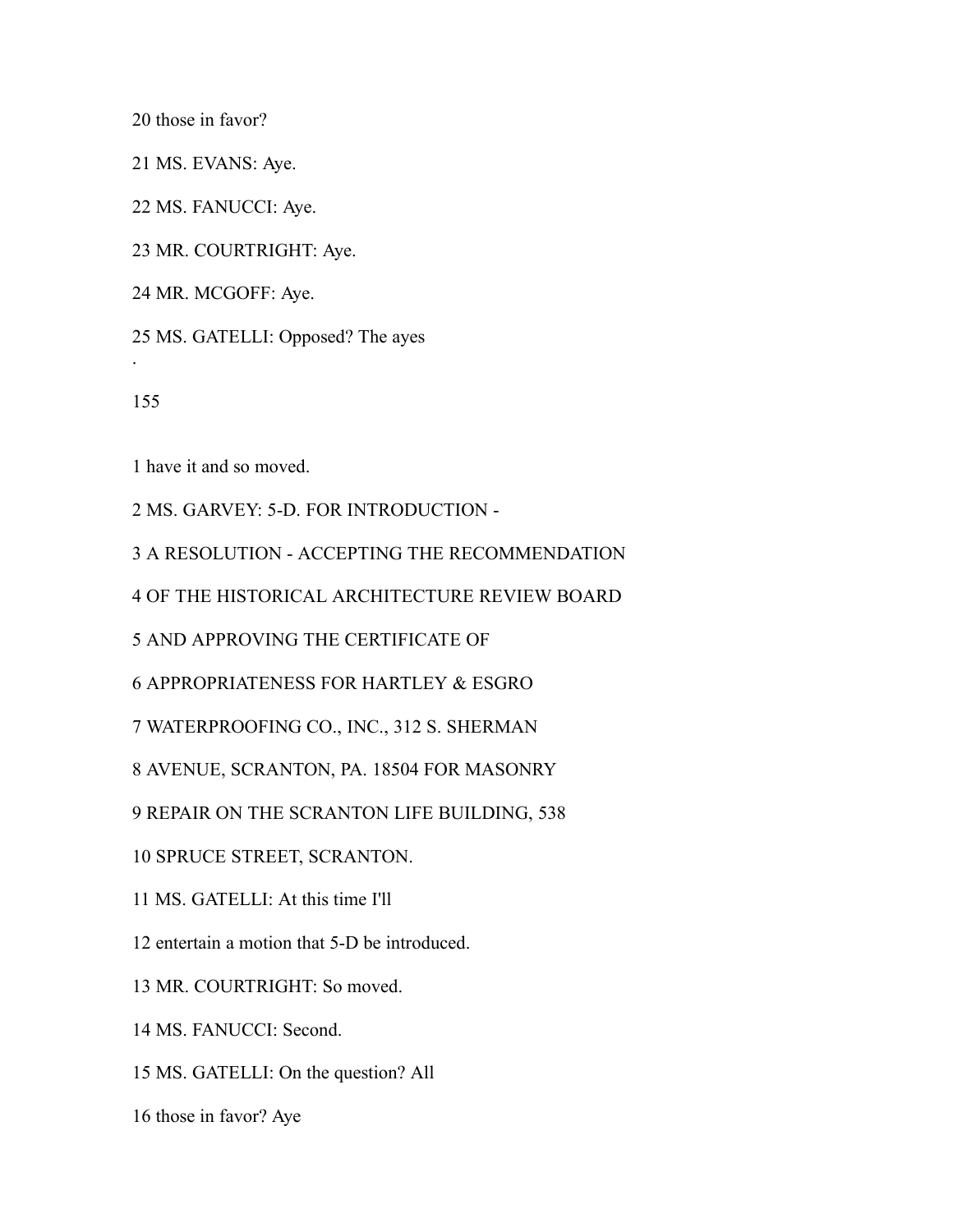MS. EVANS: Aye.

MS. FANUCCI: Aye.

MR. COURTRIGHT: Aye.

MR. MCGOFF: Aye.

MS. GATELLI: Opposed? The ayes

have it and so moved.

MS. GARVEY: 5-E. FOR INTRODUCTION -

A RESOLUTION - AUTHORIZING THE MAYOR AND

OTHER APPROPRIATE CITY OFFICIALS TO EXECUTE

.

AND ENTER INTO A CONTRACT FOR INSURANCE WITH

HARIE INSURANCE EXCHANGE, NATIONAL CASUALTY,

PHILADELPHIA INSURANCE COMPANY AND

CONTINENTAL CASUALTY COMPANY FOR THE CITY

INSURANCE COVERAGES FOR THE PERIOD JANUARY

1, 2007, THROUGH JANUARY 1, 2008.

MS. GATELLI: At this time I'll

entertain a motion that 5-E be introduced.

MR. COURTRIGHT: So moved.

MS. FANUCCI: Second.

MS. GATELLI: On the question?

MS. EVANS: Was this put out for

bid, Kay? Do you know?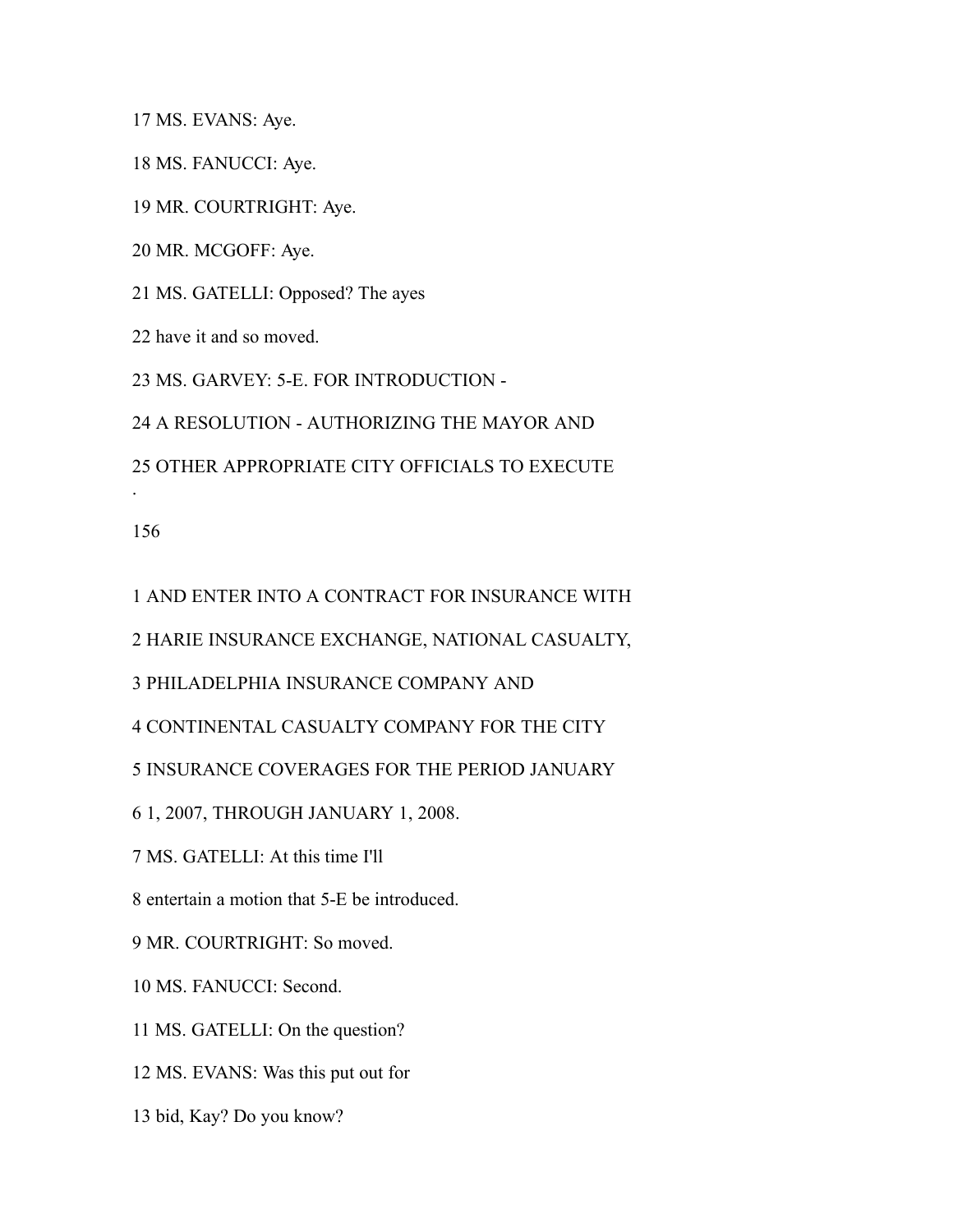MS. GARVEY: I don't know that.

MS. EVANS: Could you learn as much

as possible for next week?

MS. GARVEY: Yes, I will check that.

MS. EVANS: Thank you.

MS. GATELLI: I do think the area is

where most of the governmental agencies get

their insurance, the housing authority gets

their's too. Anyone else on the question?

All those in favor?

MS. GATELLI: On the question? All

those in favor? Aye.

.

MS. EVANS: Aye.

MS. FANUCCI: Aye.

MR. COURTRIGHT: Aye.

MR. MCGOFF: Aye.

MS. GATELLI: Opposed? The ayes

have it and so moved.

MS. GARVEY: Sixth order. 6-A -

READING BY TITLE - FILE OF COUNCIL NO. 72,

2007 - AN ORDINANCE - AMENDING FILE OF THE

COUNCIL NO. 6, 1976 ENTITLED "AN ORDINANCE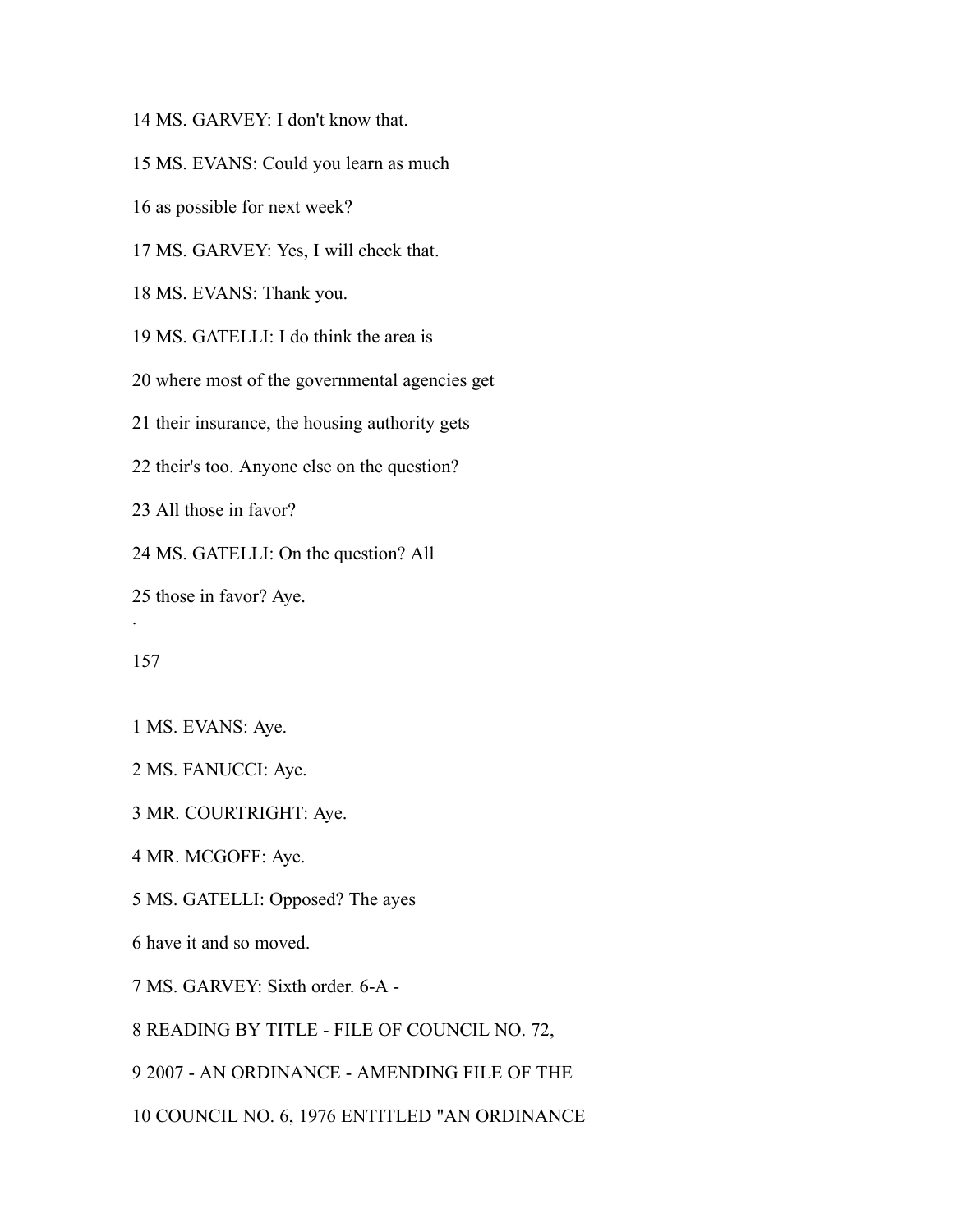(AS AMENDED) IMPOSING A TAX FOR GENERAL REVENUE PURPOSES ON THE TRANSFER OF REAL PROPERTY SITUATE WITHIN THE CITY OF SCRANTON; PRESCRIBING AND REGULATING THE METHOD OF EVIDENCING THE PAYMENT OF SUCH TAX; CONFERRING POWERS AN IMPOSING DUTIES UPON CERTAIN PERSONS, AND PROVIDING PENALTIES", BY IMPOSING THE RATE OF THE REALTY TRANSFER TAX AT 2.5 % FOR THE CALENDAR YEAR 2007. MS. GATELLI: You have heard reading

by title of Item 6-A, what is your pleasure?

MR. COURTRIGHT: Move that Item 6-A

pass reading by title.

MR. MCGOFF: Second.

.

MS. GATELLI: On the question? All

those in favor?

MS. EVANS: Aye.

MS. FANUCCI: Aye.

MR. COURTRIGHT: Aye.

MR. MCGOFF: Aye.

MS. GATELLI: Opposed? The ayes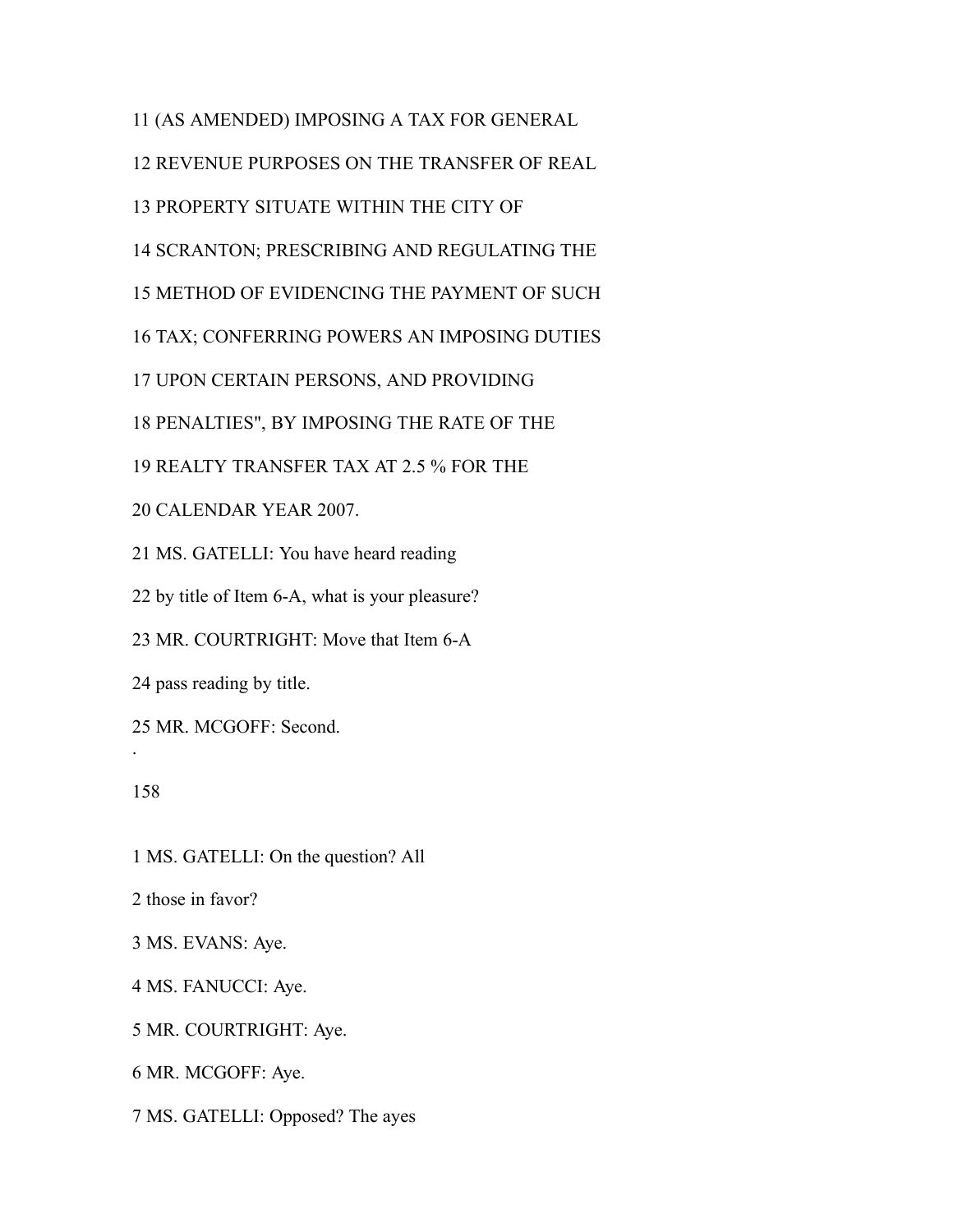have it and so moved.

MS. GARVEY: 6-B - READING BY TITLE -

FILE OF COUNCIL NO. 73, 2007 - AN ORDINANCE

- AMENDING FILE OF THE COUNCIL NO. 7, 176

ENTITLED "AN ORDINANCE (AS AMENDED)IMPOSING

A MERCANTILE LICENSE TAX OF 2 MILLS FOR THE

YEAR 1976 AND ANNUALLY THEREAFTER UPON

PERSONS ENGAGING IN CERTAIN OCCUPATIONS AND

BUSINESSES THEREIN; PROVIDING FOR ITS LEVY

AND COLLECTION AND FOR THE ISSUANCE OF

MERCANTILE LICENSES; CONFERRING AND IMPOSING

POWERS AN DUTIES UPON THE TAX COLLECTOR OF

THE CITY OF SCRANTON; AND IMPOSING

PENALTIES", BY IMPOSING THE MERCANTILE

LICENSE TAX AT 1 MILL FOR CALENDAR YEAR

2007.

MS. GATELLI: You have heard reading

by title of Item 6-B, what is your pleasure?

# 

.

MR. COURTRIGHT: Move that Item 6-B

pass reading by title.

MS. FANUCCI: Second.

MS. GATELLI: On the question? All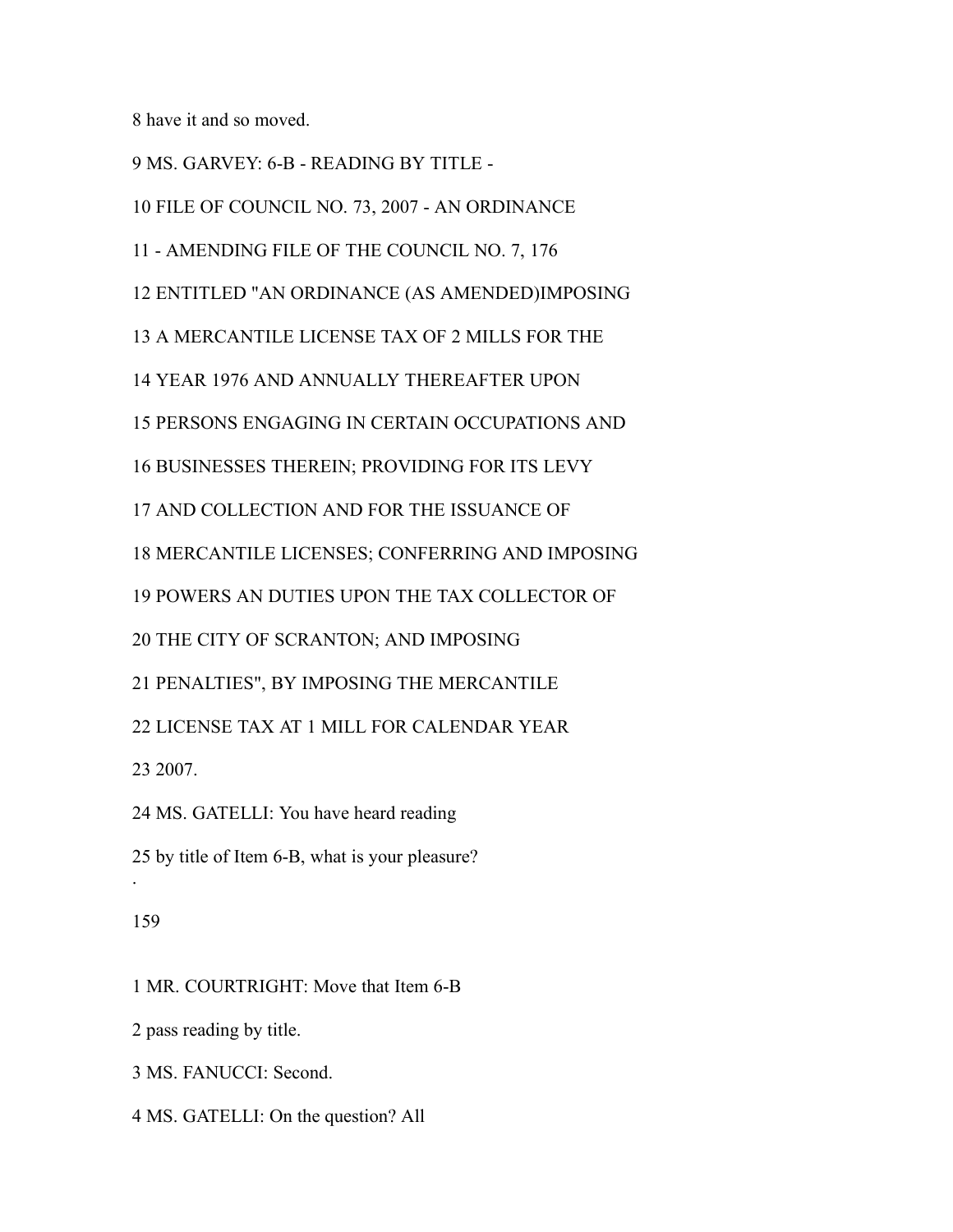those in favor? Aye.

MS. EVANS: Aye.

MS. FANUCCI: Aye.

MR. COURTRIGHT: Aye.

MR. MCGOFF: Aye.

MS. GATELLI: Opposed?

MS. GARVEY: 6-C. READING BY TITLE -

FILE OF COUNCIL NO. 74, 2007 - AN ORDINANCE

- AMENDING FILE OF THE COUNCIL NO. 8, 1976

ENTITLED "AN ORDINANCE (AS AMENDED)

PROVIDING FOR THE GENERAL REVENUE BY

IMPOSING A TAX AT THE RATE OF 2 MILL UPON

THE PRIVILEGE OF OPERATING OR CONDUCTING

BUSINESS IN THE CITY OF SCRANTON AS MEASURED

BY THE GROSS RECEIPTS THEREFROM; REQUIRING

REGISTRATION AND PAYMENT OF THE TAX AS

CONDITION TO THE CONDUCTING OF SUCH TAX;

PRESCRIBING SUCH REQUIREMENTS FOR RETURNS

AND RECORDS; CONFERRING POWERS AND DUTIES

UPON THE TAX COLLECTOR; AND IMPOSING

PENALTIES", BY IMPOSING THE BUSINESS

.

PRIVILEGE TAX AT THE RATE OF 1 MILL FOR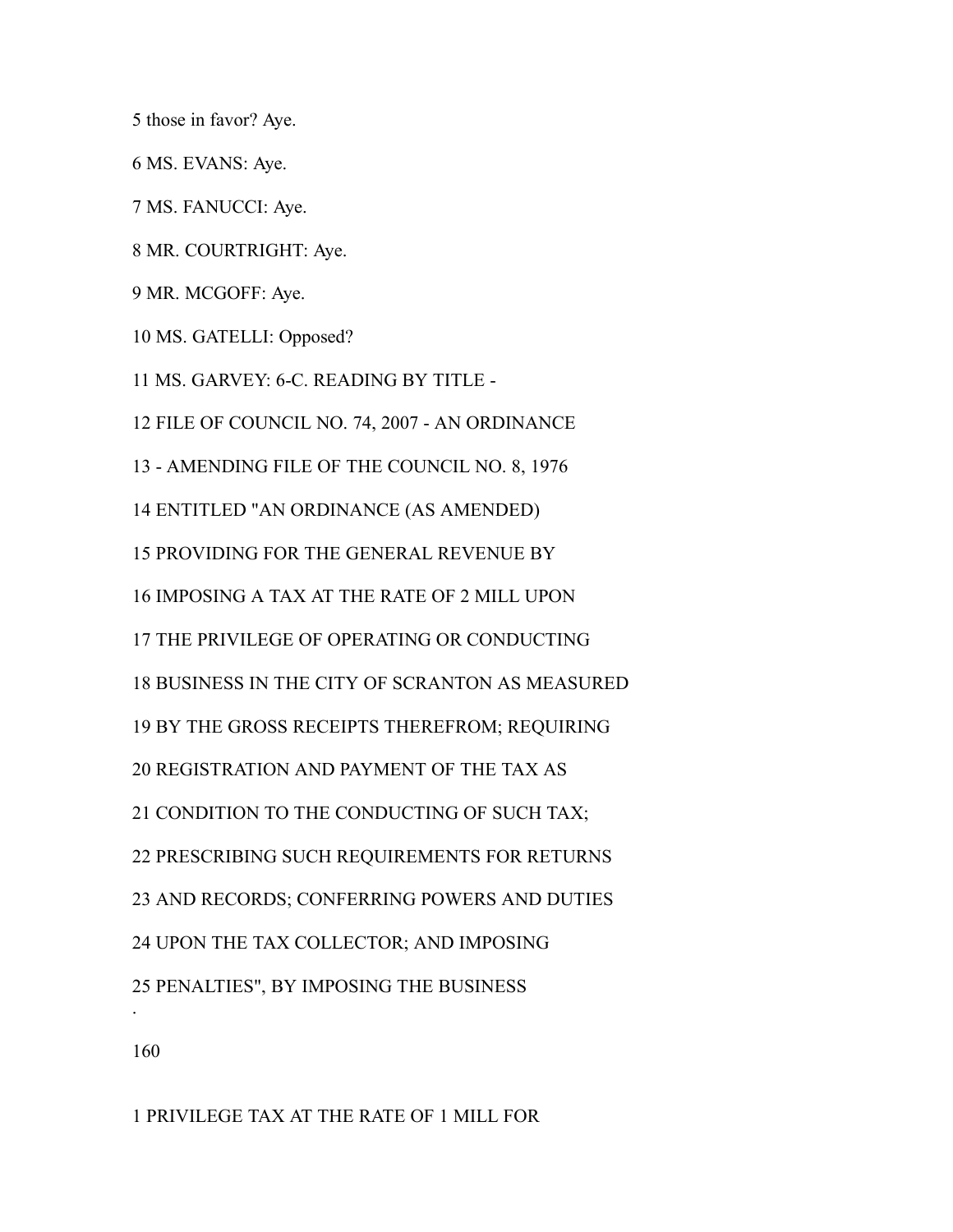## CALENDAR YEAR 2007.

MS. GATELLI: After reading by Title

of Item 6-C what is your pleasure?

MR. COURTRIGHT: I move that Item 6-C

pass reading by title.

MS. FANUCCI: Second.

MS. GATELLI: On the question. I

just have a question for Attorney Minora on

this, is there any way --

MS. GARVEY: He just stepped out.

Here he comes.

MS. GATELLI: I thought you were

behind the pole. We are doing the business

privilege tax, mercantile tax, and I just

had a question, I have received a lot of

questions from people that they know of

businesses that are in the City of Scranton

and they use an out of city address. Is

there any way of finding that out?

MR. MINORA: Well, I know there are

provisions when you have more than one

office for taxation of the office and

business that you do within the city and I

know the tax collector has a procedure for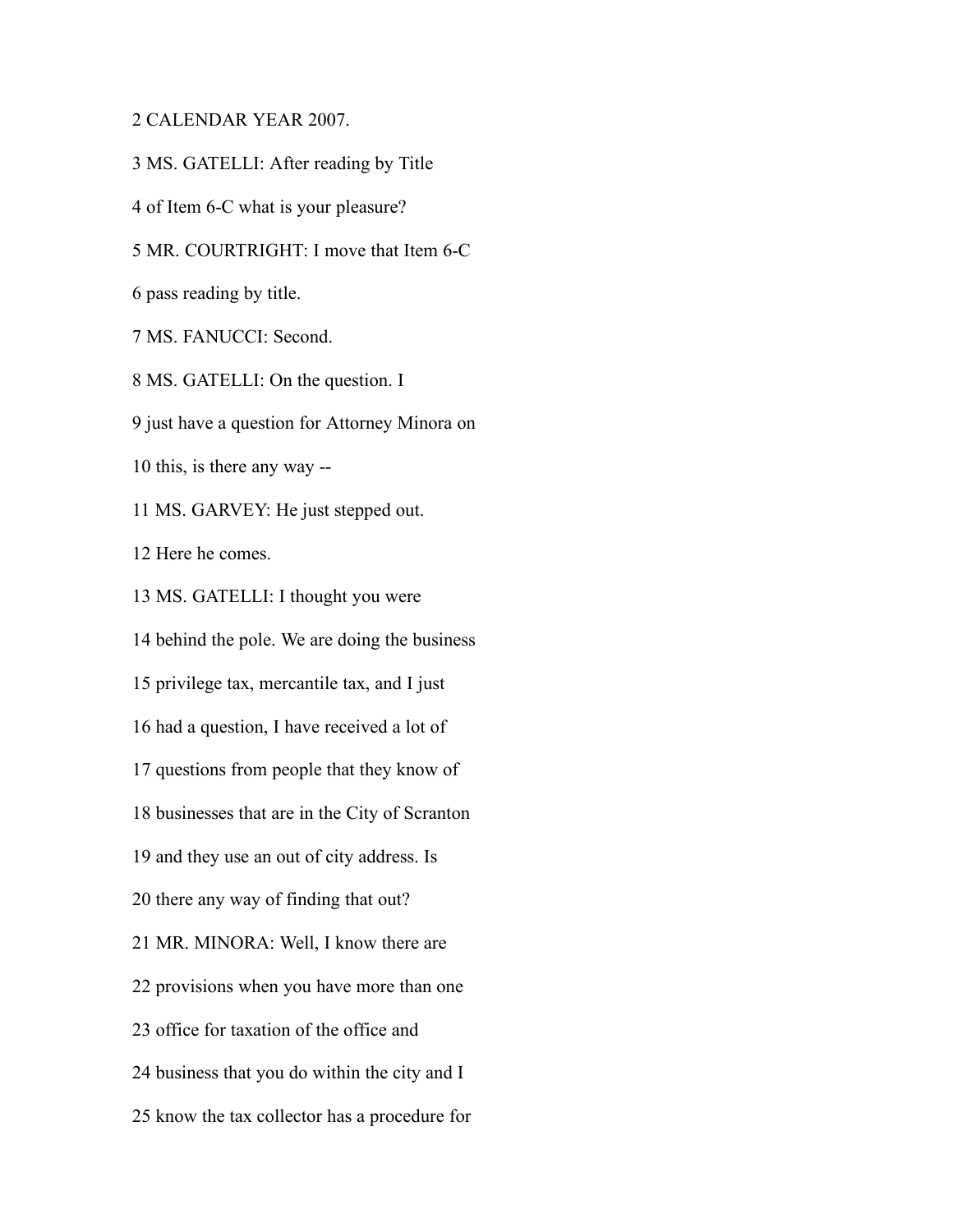allotting that and collecting the tax. I mean, that's outright cheating and obviously is somebody is doing that, I mean, they are opening themselves up to criminal charges because of that.

 MS. GATELLI: Well, that's what the people are telling me, that there are people doing that, but how we find that out? MR. MINORA: I imagine that would take some investigation through the tax collector's office and some way, I mean, they have auditors and inspectors so I would assume that that would be something that would be their function. That's just such an obvious way to get in trouble that I don't know why anybody would do that. MS. GATELLI: Well, they are doing it.

 MR. MINORA: That's honestly the first I have heard of this. MS. GATELLI: Well, people say they

don't live in their homes either?

.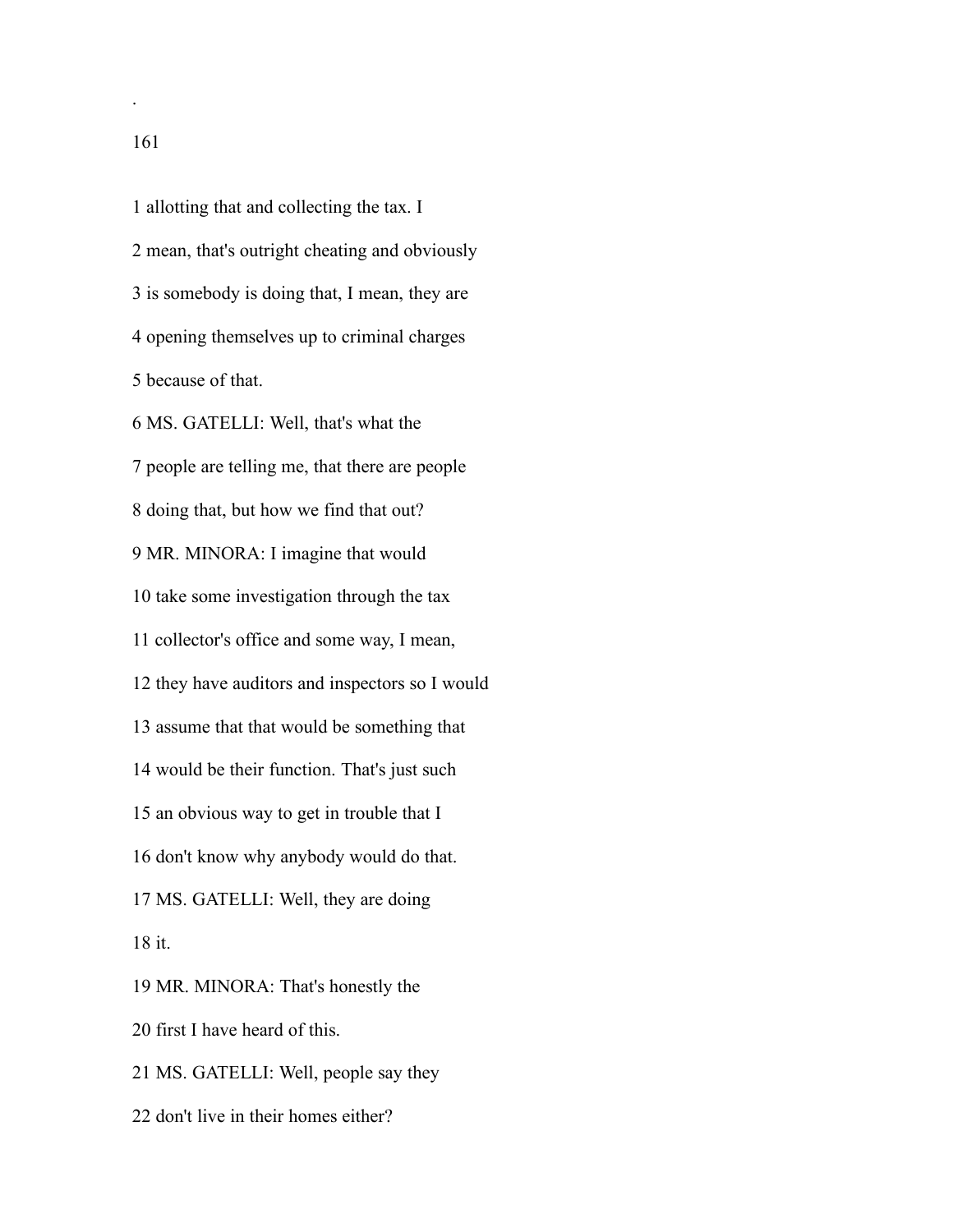MR. MINORA: Beg your pardon? MS. GATELLI: That they don't live in their houses and they are using other . 

 homes that they have out of the city that is their permanent residence and saying that their residents that they live in Scranton is not their permanent residence and they are not paying the wage tax, so I mean it is happening. I just don't know how we go about investigation that. MR. MINORA: I would -- MS. GATELLI: The tax collector. MR. MINORA: I would refer to the tax collector who has the ability to look at returns and things of that nature and there are crosschecks. There are crosschecks. If you are truly outside of the city -- MS. GATELLI: I'm sure other people have heard the same complaints. MR. MINORA: So I don't that we have any opportunity, we have authority to review some of the things that the tax collector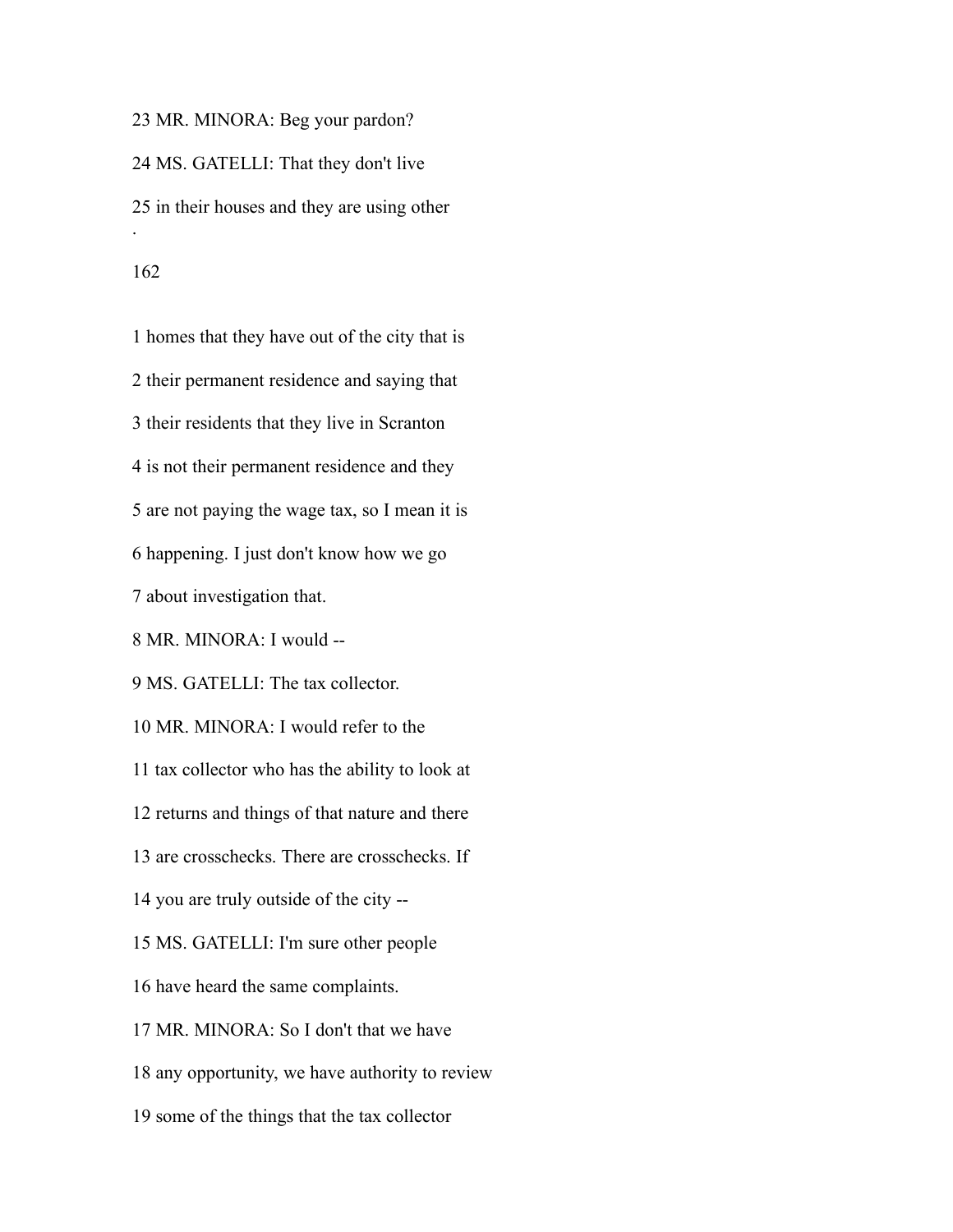might have collected so I would suggest that

we defer to him and pass it onto him.

MS. GATELLI: Thank you. Anyone else

on the question? All those in favor?

MS. EVANS: Aye.

MS. FANUCCI: Aye.

.

MR. COURTRIGHT: Aye.

MR. MCGOFF: Aye.

MS. GATELLI: Opposed? The ayes

have it and so moved.

MS. GARVEY: 6-D. READING BY TITLE -

FILE OF COUNCIL NO. 75, 2007 - AN ORDINANCE

- AMENDING FILE OF THE COUNCIL NO. 11, 1976,

ENTITLED "AN ORDINANCE (AS AMENDED)

ENACTING, IMPOSING A TAX FOR GENERAL REVENUE

PURPOSES IN THE AMOUNT OF 2% ON EARNED

INCOME AND NET PROFITS ON PERSONS,

INDIVIDUALS, ASSOCIATIONS AND BUSINESSES WHO

ARE RESIDENTS OF THE CITY OF SCRANTON, OR

NON-RESIDENTS OF THE CITY OF SCRANTON, FOR

WORK DONE, SERVICES PERFORMED OR BUSINESS

CONDUCTED WITHIN THE CITY OF SCRANTON,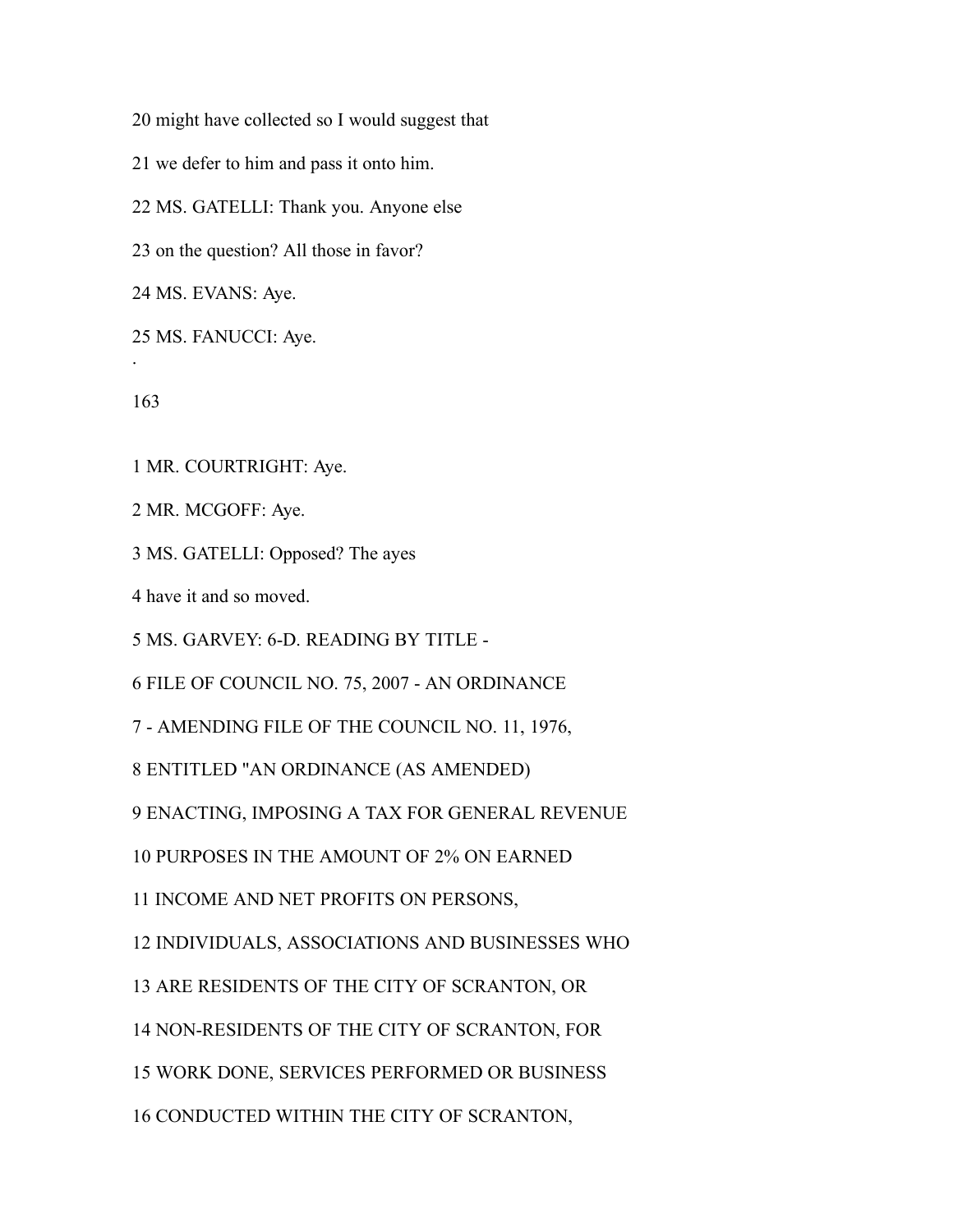REQUIRING THE FILING OF RETURNS BY TAX PAYERS SUBJECT TO THE TAX; REQUIRING EMPLOYERS TO COLLECT THE TAX AT SOURCE; PROVIDING FOR THE ADMINISTRATION, COLLECTION AND ENFORCEMENT OF THE SAID TAX; AND IMPOSING PENALTIES FOR THE VIOLATIONS", BY IMPOSING THE WAGE TAX AT 2.4% ON EARNED INCOME FOR THE YEAR 2007 FOR RESIDENTS." MS. GATELLI: You have heard reading .

#### 

by Title of Item 6-D, what is your pleasure?

MR. COURTRIGHT: Move that Item 6-D

pass reading by title.

MS. FANUCCI: Second?

MS. GATELLI: On the question? All

those in favor? Aye.

MS. EVANS: Aye.

MS. FANUCCI: Aye.

MR. COURTRIGHT: Aye.

MR. MCGOFF: Aye.

MS. GATELLI: Opposed? The ayes

have it and so moved.

MS. GATELLI: 6-E. READING BY TITLE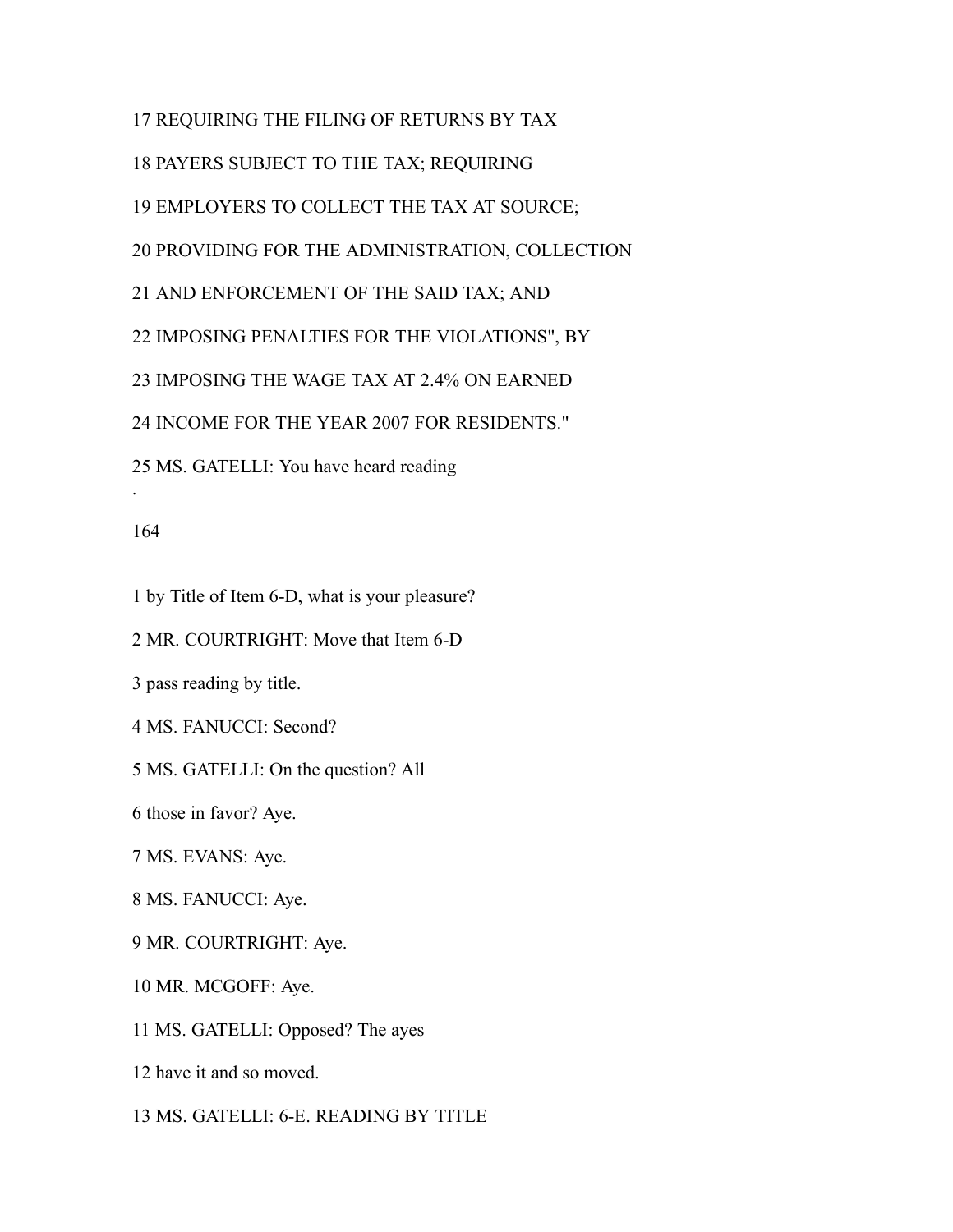- FILE OF COUNCIL NO. 76, 2007 - AN

ORDINANCE - AMENDING FILE OF THE COUNCIL NO.

100, 1976, ENTITLED "AN ORDINANCE (AS

AMENDED) LEVYING GENERAL AND SPECIALTY TAXES

FOR THE FISCAL YEAR 1977", BY SETTING THE

MILLAGE FOR THE YEAR 2007.

MS. GATELLI: You have reading by

Title of Item 6-E, what is your pleasure?

MR. COURTRIGHT: Move that Item 6-E

pass reading by title.

MS. FANUCCI: Second.

MS. GATELLI: On the question?

.

 MS. EVANS: Yes. I think it's very evident that we are paying at least 25 percent more for less services. We are paying 25 percent more for often times an administration that turns it's head to our problems, problems in our homes, in our neighborhoods, meanwhile though we do have ongoing projects such as a bridge across a gorge and a new forthcoming tree house, but that doesn't help all of the people who came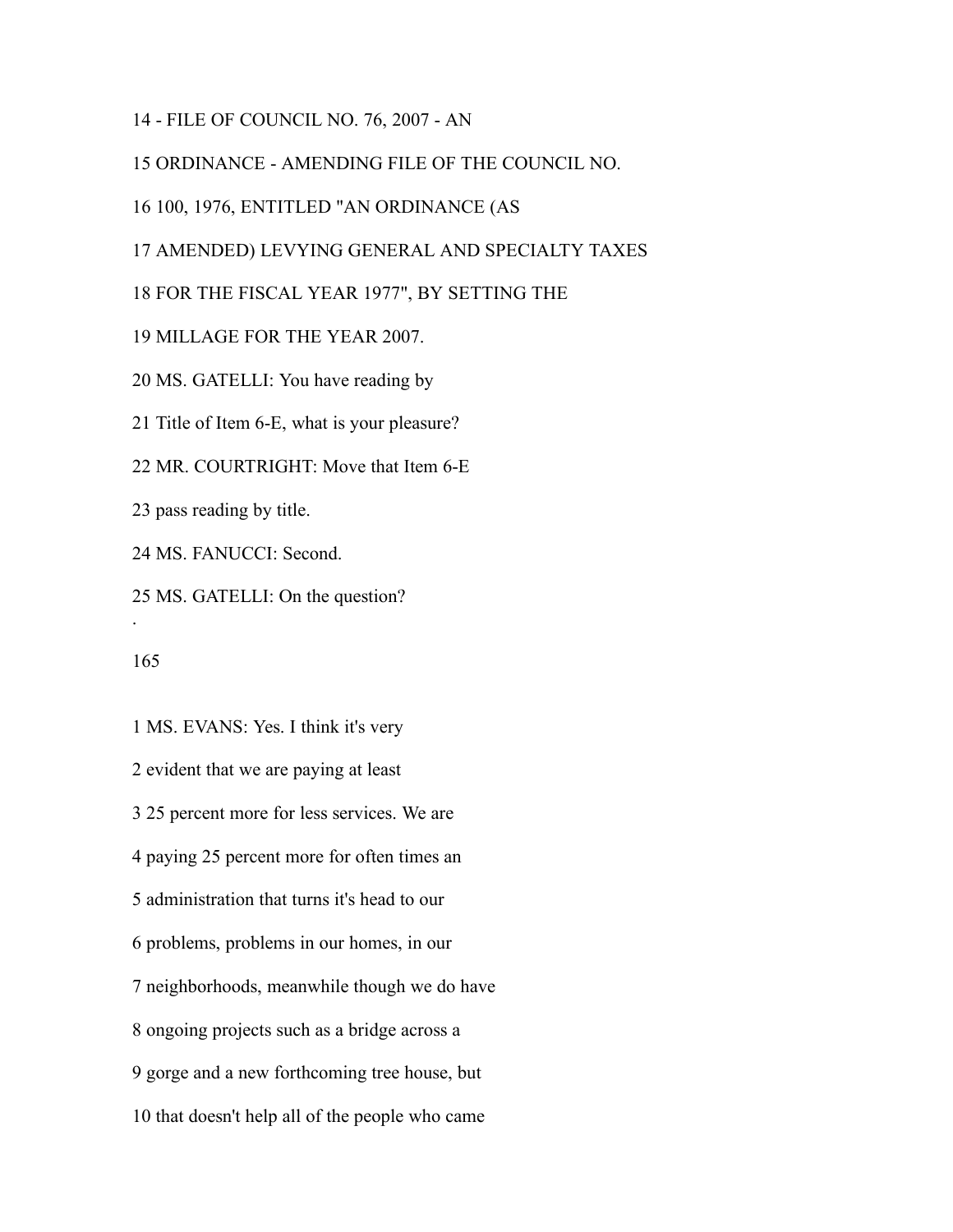before council and in their frustration and passion screamed for solutions, and I think what irritates me most about this situation is the fact that no cuts were made and to say that a 5 percent pay cut to certain management positions is sufficient it's not especially when there are positions that were created that aren't even necessary, and to say, "I'll cut capital expenditures," well, that's insufficient, too, because there is also a capital budget. I just don't know how you can agree to increase the tax without ever having made an attempt to decrease your costs and without ever having made an attempt to look at new revenue . 

 beyond I'm going to raise your taxes, so I say, no. MS. GATELLI: Anyone else on the question? All those in favor? Aye. MS. FANUCCI: Aye.

MR. MCGOFF: Aye.

MS. GATELLI: Opposed?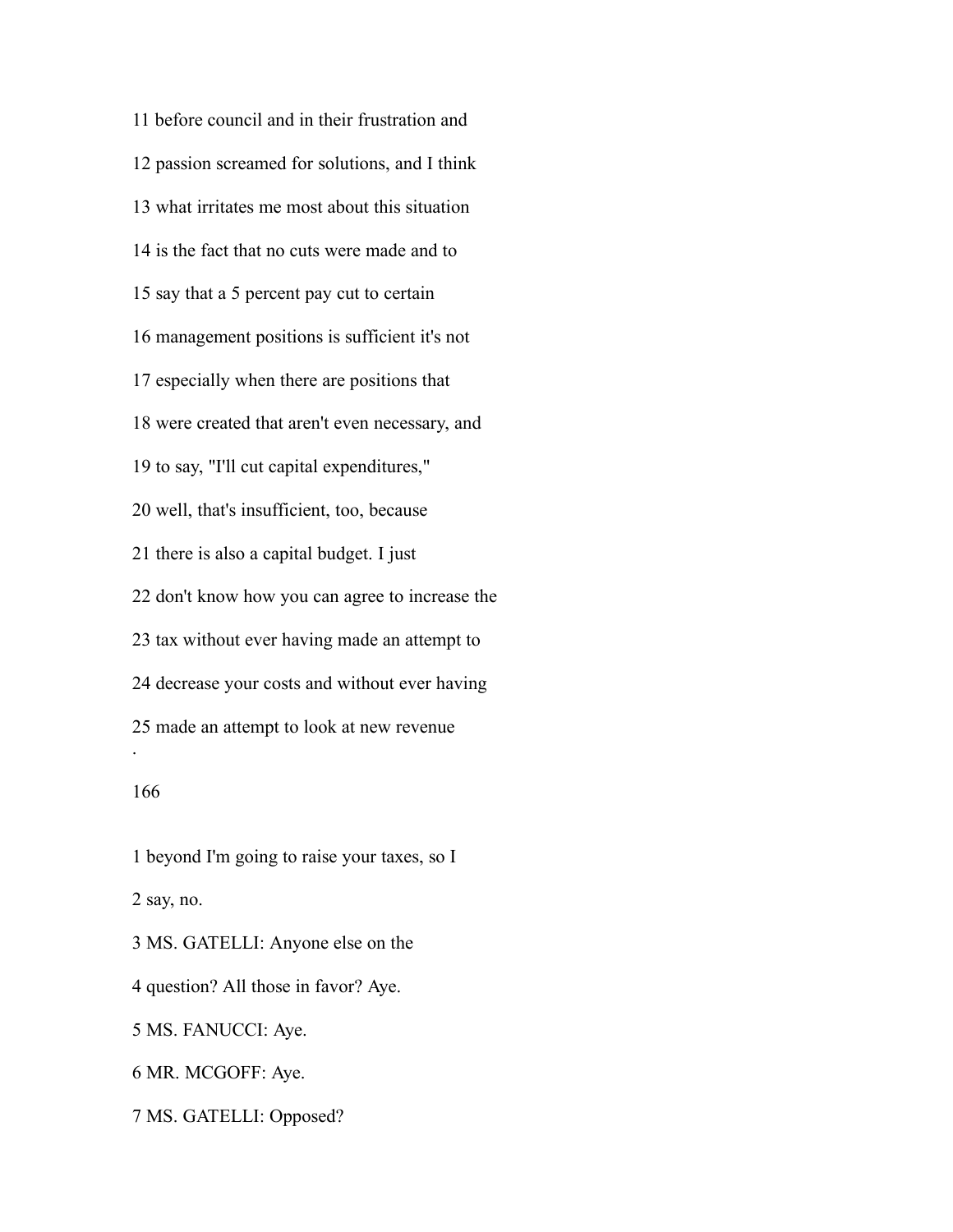MR. COURTRIGHT: No.

MS. EVANS: No.

MS. GATELLI: The ayes have it and

so moved.

MS. GARVEY: 6-F. READING BY TITLE -

FILE OF COUNCIL NO. 77, 2007 - AN ORDINANCE

- AMENDING FILE OF THE COUNCIL NO. 17, 1994

ENTITLED "AN ORDINANCE (AS AMENDED)

AUTHORIZING THE GOVERNING BODY OF THE CITY

OF SCRANTON TO ENACT A "WASTE DISPOSAL AND

COLLECTION FEE" FOR THE PURPOSE OF RAISING

REVENUE TO COVER THE AST DISPOSAL AND

COLLECTION COSTS INCURRED BY THE CITY OF

SCRANTON FOR THE DISPOSAL OF REFUSE", BY

IMPOSING A WAST DISPOSAL AND COLLECTION FEE

OF \$178.00 FOR CALENDAR YEAR 2007.

MS. GATELLI: We have heard reading

by title of Item 6-F, what is your pleasure?

#### 

.

MR. COURTRIGHT: I move that Item

6-F pass reading by title.

MS. FANUCCI: Second.

MS. GATELLI: On the question? All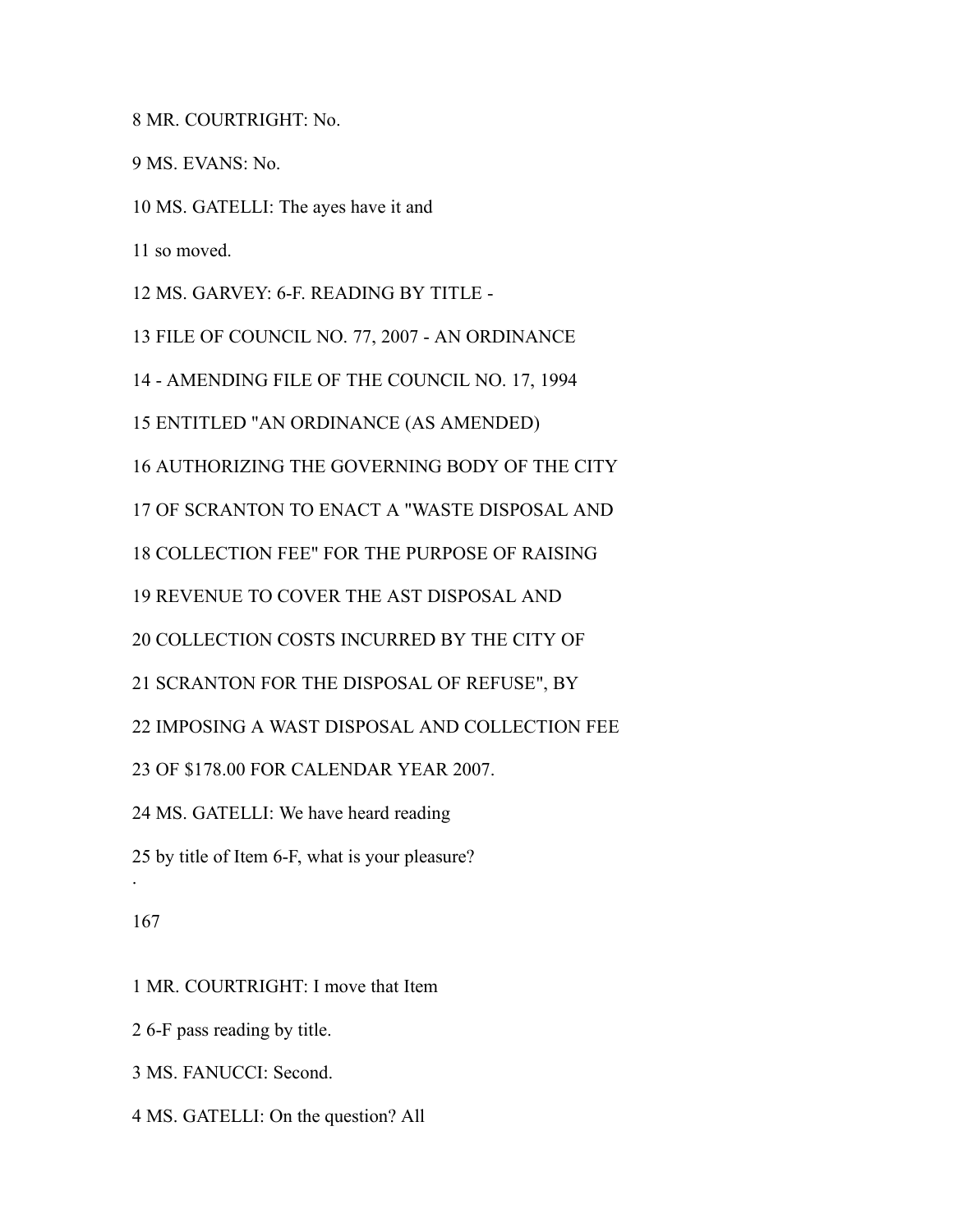those in favor? Aye.

MS. EVANS: Aye.

MS. FANUCCI: Aye.

MR. COURTRIGHT: Aye.

MR. MCGOFF: Aye.

MS. GATELLI: Opposed? The ayes

have it and so moved.

MS. GARVEY: 6-G. READING BY TITLE -

FILE OF COUNCIL NO. 78, 2007 - AN ORDINANCE

- AMENDING FILE OF COUNCIL NO. 1- OF 2006

AMENDING FILE OF THE COUNCIL 95 OF 2005,

WHICH IN TURN AMENDED FILE OF COUNCIL NO. 9,

1976, ENTITLED "AN ORDINANCE ENACTING AND

IMPOSING A TAX FOR GENERAL REVENUE PURPOSES

ON INDIVIDUALS FOR THE PRIVILEGE OF ENGAGING

IN AN OCCUPATION WITHIN THE CORPORATE LIMITS

OF THE CITY OF SCRANTON" BY CHANGING THE

NAME OF THE TAX TO THE EMERGENCY MUNICIPAL

SERVICES TAX, INCREASING THE AMOUNT OF THE

WITHHOLDING TO \$52.00, AND DIRECTING THAT

THE REVENUE BY USED FOR POLICE, FIRE, OR

.

EMERGENCY SERVICES OR FOR ROAD CONSTRUCTION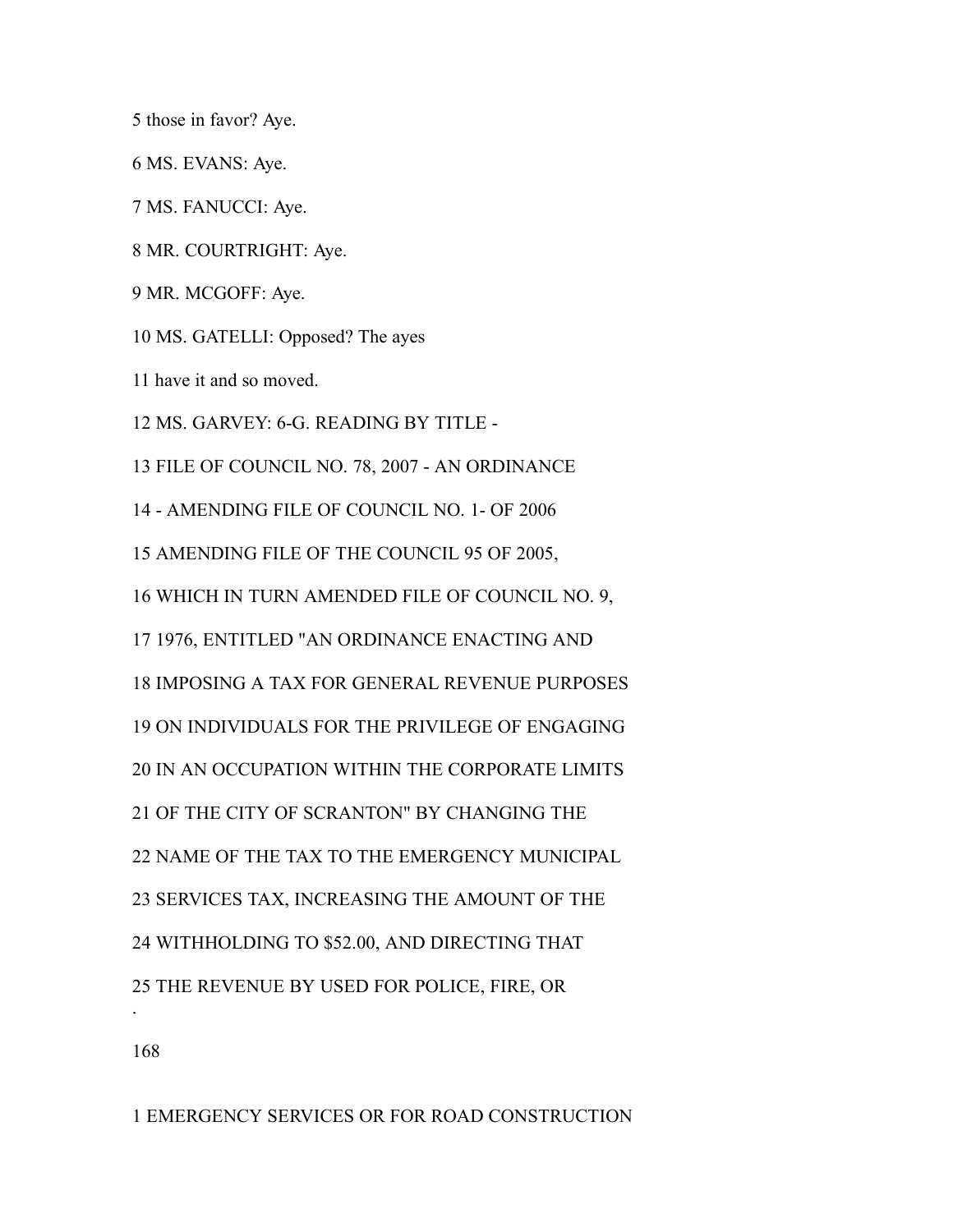### OR MAINTENANCE.

 MS. GATELLI: You have heard reading by title of Item 6-G, what is your pleasure? MR. COURTRIGHT: I move that Item6-G pass reading by title. MS. FANUCCI: Second. MS. GATELLI: On the question? MS. EVANS: Yes, this was enacted in 2004 I believe. Well, we are "X amount of years later and we still haven't fixed the payment schedule that's proper for those from whom this is being collected. We are still maintaining a \$12,000 threshold on this, meaning that those making under \$12,000 will receive a refund, I think we all know that ceiling needs to be extended. \$15,000 isn't a great deal of money to be able to expend \$52 on this tax, so I think the state on several issues needs to get it's act together. MS. GATELLI: That's all. MS. EVANS: Um-hum. MS. GATELLI: I know that they were

bringing it up again. It wasn't voted on in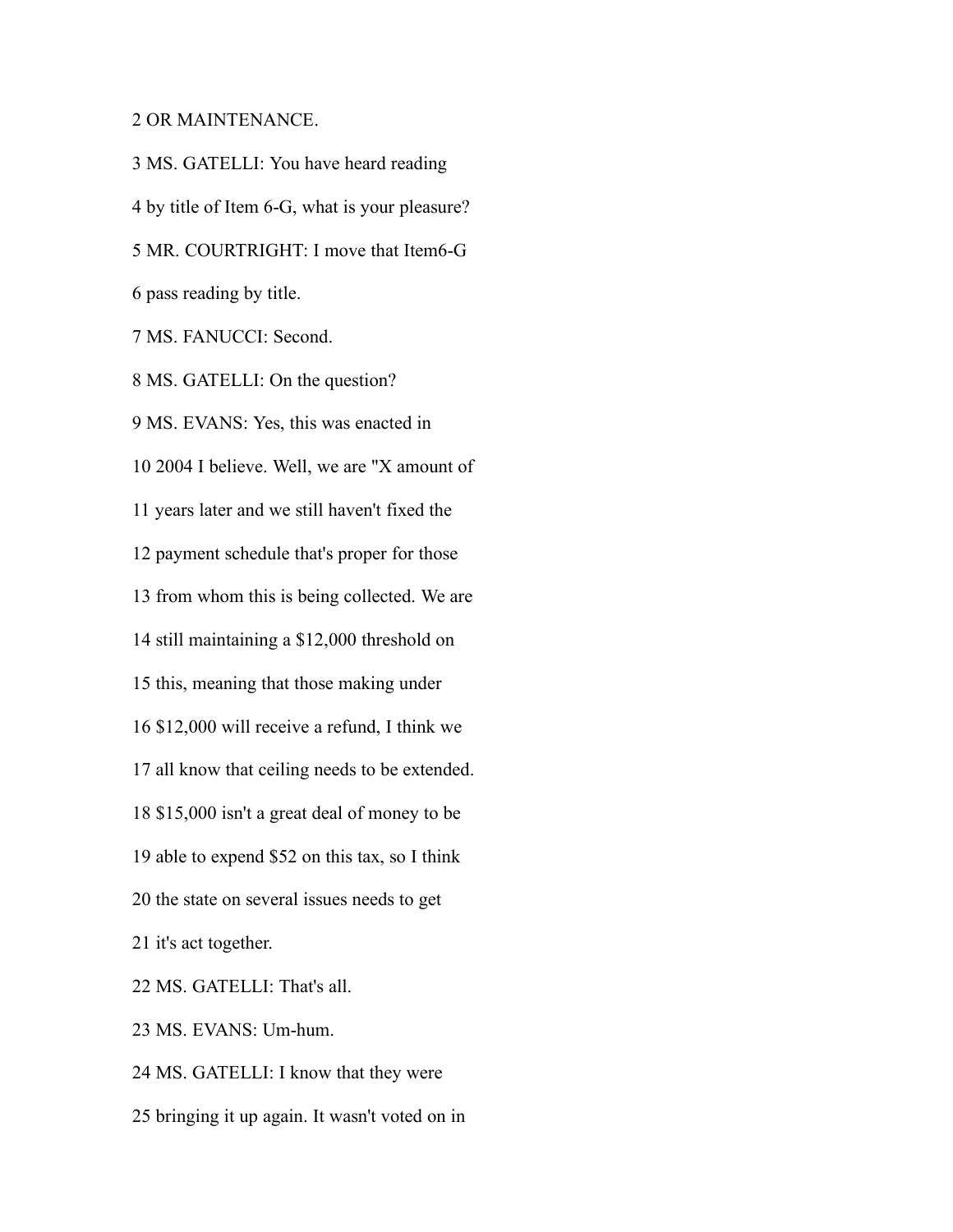December because they felt that the city's wouldn't have enough time to implement the changes but is on the agenda to be brought up and I think that it's incumbent upon this council to send a letter that we wish to see those changes. MS. EVANS: We were -- I agree with you and we were supposed to have seen them in 2007 because that's what we were promised last year at this time and hopefully with so many new members maybe we will actually see some action. MS. GATELLI: After the meeting we will have Kay compose a letter and we can all have some input with what it's saying. I agree, too. It's not fair for the people on a low income. Anyone else on the question? All those in favor? Aye. MS. FANUCCI: Aye. MR. COURTRIGHT: Aye. MR. MCGOFF: Aye.

MS. GATELLI: Opposed?

.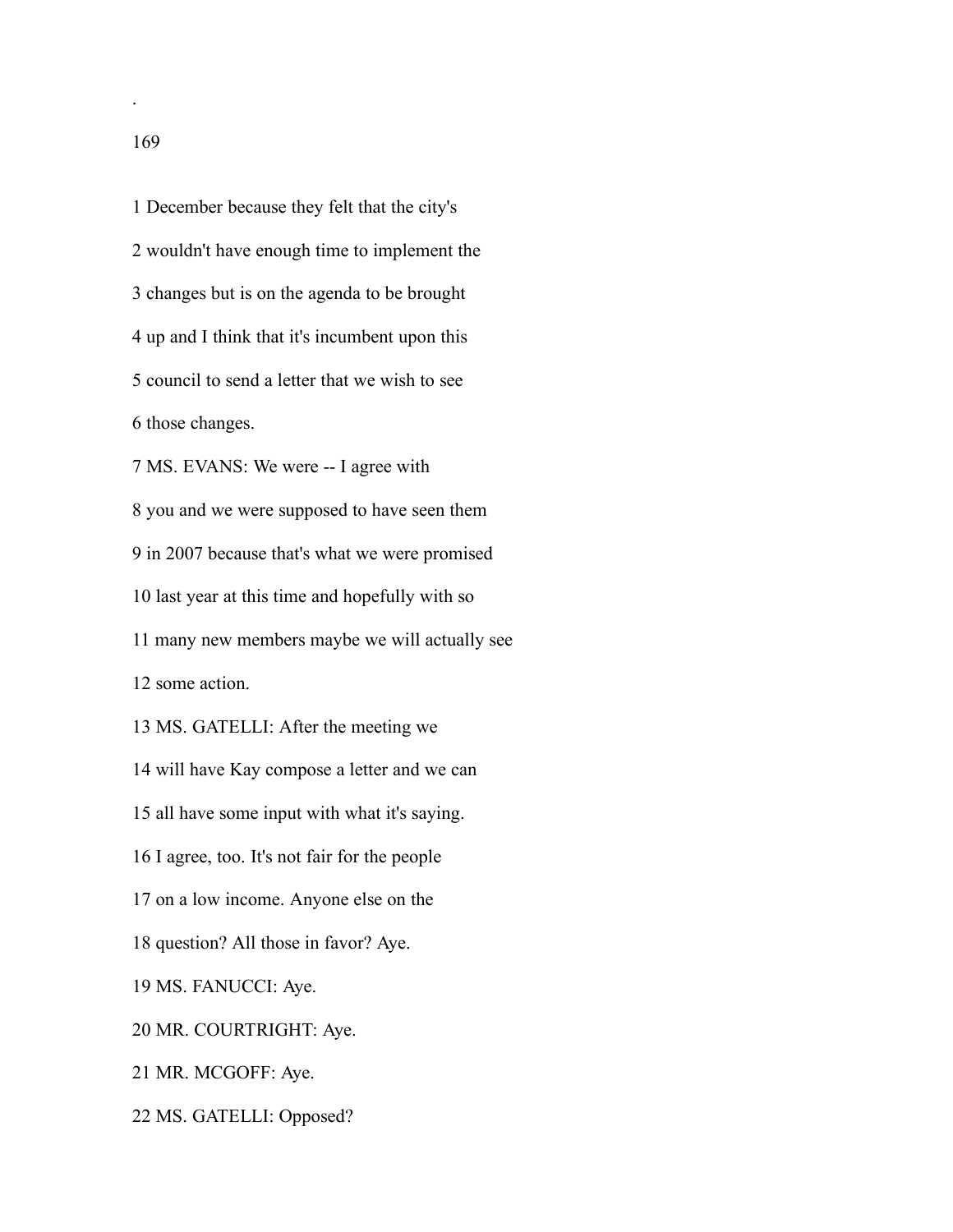MS. EVANS: No.

 MS. GATELLI: The ayes have it and so moved.

.

MS. GARVEY: Seventh order. 7-A. FOR

CONSIDERATION BY THE COMMITTEE ON RULES -

FOR ADOPTION - FILE OF COUNCIL NO. 71, 2006

- AUTHORIZING THE VACATION OF A PORTION OF

THE RIGHT-OF-WAY KNOWN AS GORGE STREET

CONSISTING OF AN AREA 165 FEET LONG AND 26

FEET WIDE IN THE CITY OF SCRANTON, AS MORE

PARTICULARLY DESCRIBED ON THE MAP ATTACHED

HERETO.

MS. GATELLI: As chairperson for the

Committee on Rules I recommend final passage

of 7-a.

MR. COURTRIGHT: Second.

MS. GATELLI: On the question? Roll

call.

MR. COOLICAN: Mrs. Evans.

MS. EVANS: Yes.

MR. COOLICAN: Mrs. Fanucci.

MS. FANUCCI: Yes.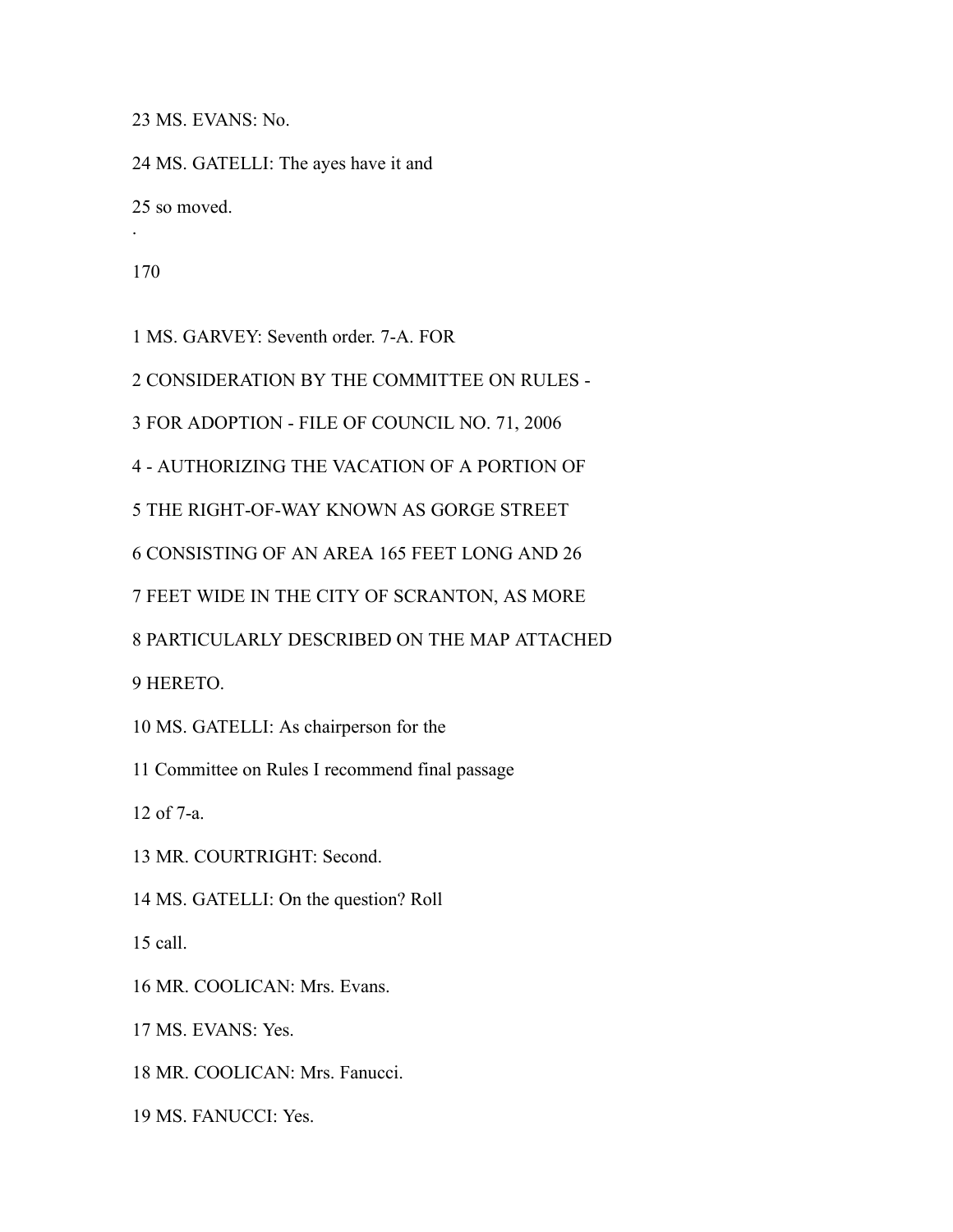MR. COOLICAN: Mr. McGoff.

MR. MCGOFF: Yes.

MR. COOLICAN: Mr. Courtright.

MR. COURTRIGHT: Yes.

MR. COOLICAN: Mrs. Gatelli.

MS. GATELLI: Yes. I hereby declare

.

7-A legally and lawfully adopted.

MS. GARVEY: 7-B. FOR CONSIDERATION

BY THE COMMITTEE ON RULES - FOR ADOPTION -

RESOLUTION NO. 116, 2007 - AUTHORIZING THE

MAYOR AND OTHER APPROPRIATE CITY OFFICIALS

TO EXECUTE AND ENTER INTO A RENEWAL OF THE

CITY'S STOP LOSS COVERAGE FOR MAJOR MEDICAL

HEALTH INSURANCE WITH AMERICAN FIDELITY

ASSURANCE COMPANY FOR 2007.

MS. GATELLI: As chairperson for the

Committee on Rules I recommend final passage

of 7-B.

MR. COURTRIGHT: Second.

MS. GATELLI: On the question? Roll

call.

MR. COOLICAN: Mrs. Evans.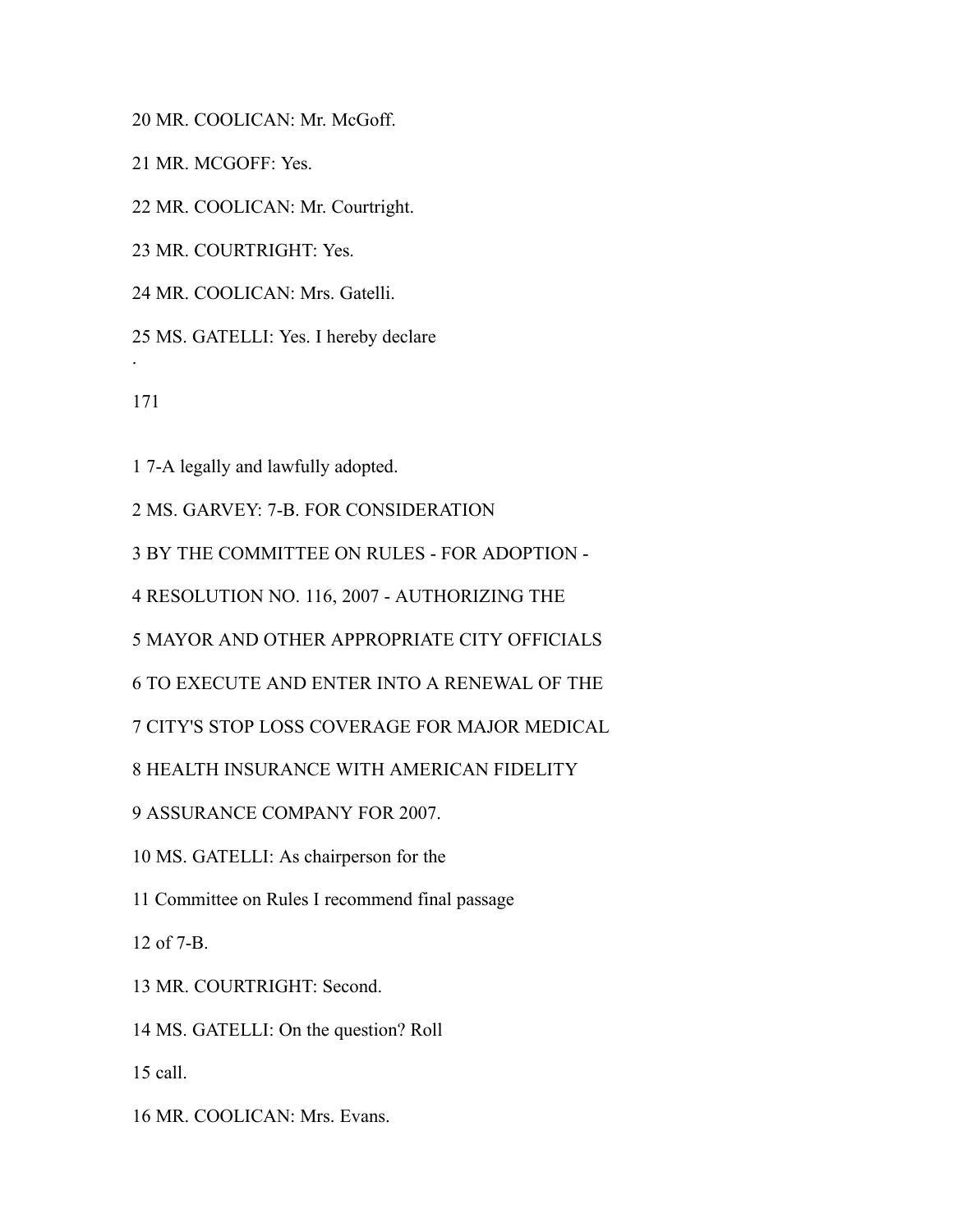MS. EVANS: Yes.

MR. COOLICAN: Mrs. Fanucci.

MS. FANUCCI: Yes.

MR. COOLICAN: Mr. McGoff.

MR. MCGOFF: Yes.

MR. COOLICAN: Mr. Courtright.

MR. COURTRIGHT: Yes.

MR. COOLICAN: Mrs. Gatelli.

MS. GATELLI: Yes. I declare Item

.

7-B legally and lawfully passed.

MS. GARVEY: 7-C. FOR CONSIDERATION

BY THE COMMITTEE ON RULES - FOR ADOPTION -

RESOLUTION NO. 117, 2007 - AUTHORIZING THE

MAYOR AND OTHER APPROPRIATE CITY OFFICIALS

TO EXECUTE AND ENTER INTO A CONTRACT FOR

PROFESSIONAL SERVICES WITH THE LAW FIRM OF

CARL J. GRECO, P.C., FOR LEGAL SERVICES

INCLUDING BUT NOT LIMITED TO GENERAL COUNSEL

TO THE OFFICE OF ECONOMIC AND COMMUNITY

DEVELOPMENT ("OECD"), URBAN RENEWAL PROCESS

AND PROCEDURE, EMINENT DOMAIN AND RELATED

LITIGATION, DISPOSITION OF SURPLUS URBAN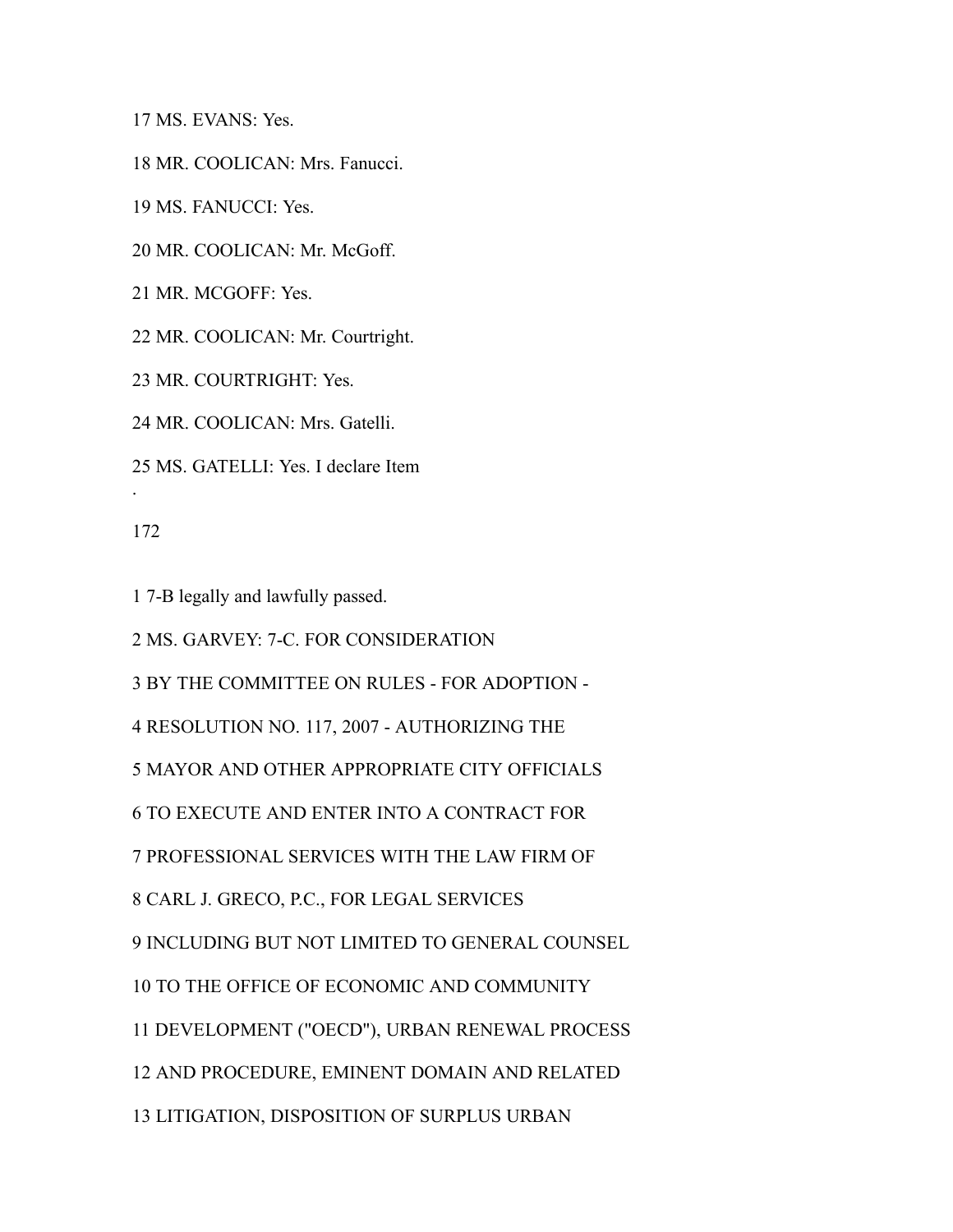## RENEWAL LANDS, TITLE SEARCHES AND DEED

### PREPARATION.

 MS. GATELLI: As chairperson for the Committee on Rules I recommend final passage of 7-C. MS. FANUCCI: Second. MS. GATELLI: On the question? MS. EVANS: Yes. I think it's become more than clear over the last five years that Attorney Greco is the only individual who is going to receive this position or this contract. Steps were taken to push .

## 

 this into the right direction by seeking proposals, but even the requirements of the proposals are changed to suit Mr. Greco specifically. Even without a contract Mr. Greco can continue to work and I also believe that if Mr. Greco were to exceed the amount of this contract that would matter not, he would still be paid and continue to work so I would suggest the administration should send down legislation just appointing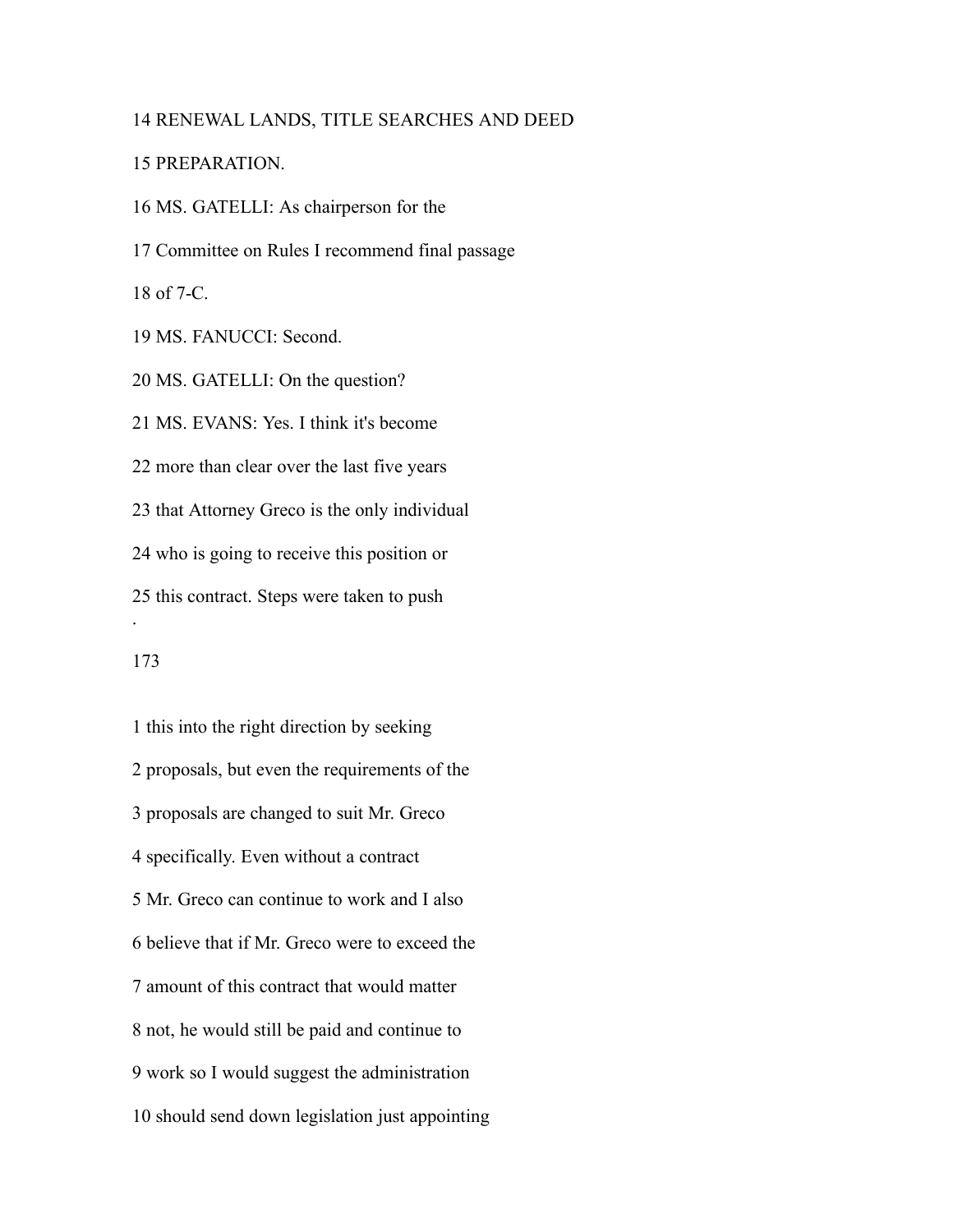Mr. Greco permanently until such time as Mayor Doherty leaves office because I frankly don't believe you are ever going to see anyone else apply for this position or be appointed to this position and we need to stop wasting time and money. I really don't want to have my time wasted anymore. MS. GATELLI: Just one, I just have a few comments on that. Mr. Greco did spend \$9,000 I believe above his \$100,000 of which he will not get paid. He will just have to eat that, as they say. Professional services do not have to be bid. The mayor is allowed to pick whomever he chooses to provide this particular service. When I .

 worked in OECD we had two attorneys. We had an OECD attorney and we have an SRA attorney and I found that we kept them quite busy. As a matter of fact, Attorney Minora was one of the attorneys and he ate a lot of bills. We won't discuss that because I have always feel badly that --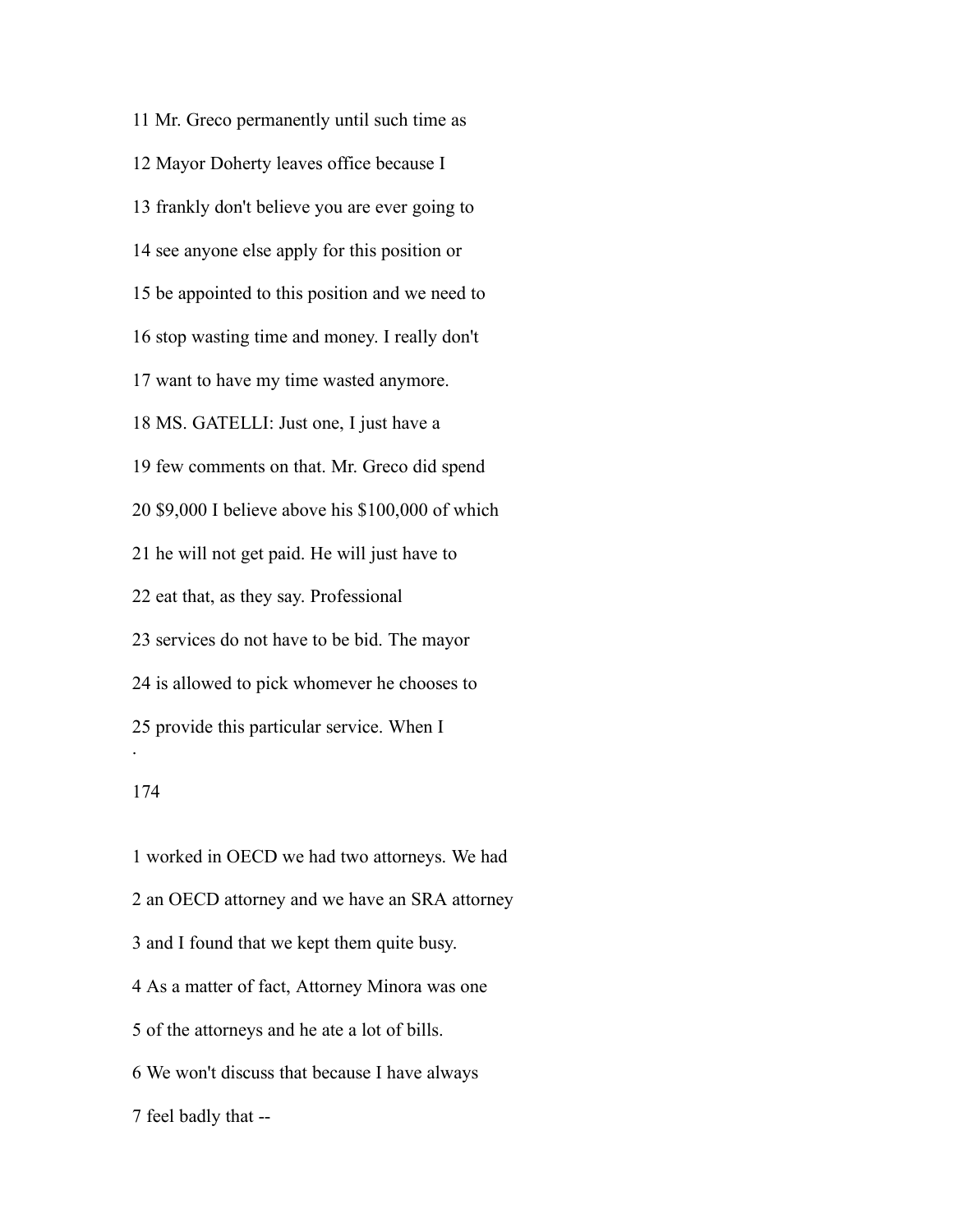MR. MINORA: It's a sore spot.

 MS. GATELLI: It's just the nature of the beast in OECD, but that will be my reason for voting for this. I have told the mayor and Attorney Greco that he will not be paid over \$100,000 so if he goes over don't even think about it, so that is the reason I will be voting because I did work there, I know the necessity for it, the same thing happened when we there the same attorney kept getting it year after year after year and I don't know why that happens, but it happened when Mayor Connors was here, too, so it's the nature of the beast so to speak. Anyone else? MR. MCGOFF: No, you kind of -- it was just a point of clarification that I think Mrs. Krake mentioned that there was no .

amounts mentioned in the resolution but you

did mention it.

MS. GATELLI: It is in there.

MR. MCGOFF: Well, it's not in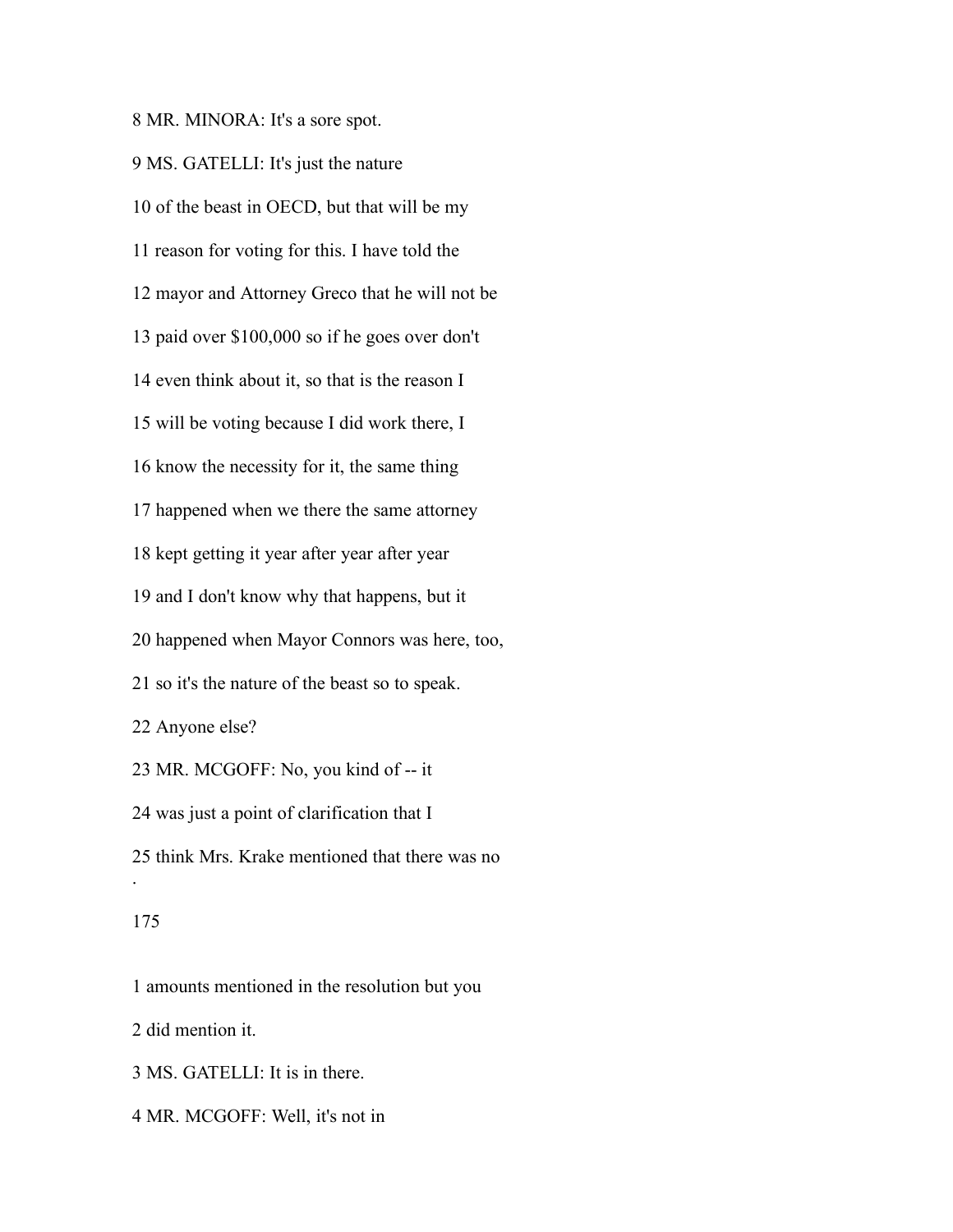the --

MS. GATELLI: Oh, it's in the back

up. It's in the ordinance.

MR. MCGOFF: It is in the back up,

but it is \$100,000.

MS. EVANS: Though I'm pleased to

hear that he is eating the \$9,000 he has

made a half a million dollars off of us thus

far and by the time let us say 2009

concludes he will have made well over three

quarters of a million dollars from the city

of Scranton as a part-time attorney.

MS. GATELLI: And so did the lawyers

under Mayor Connors. Anyone else? All in

favor? Roll call, sorry.

MR. COOLICAN: Mrs. Evans.

MS. EVANS: No.

MR. COOLICAN: Mrs. Fanucci.

MS. FANUCCI: Yes.

MR. COOLICAN: Mr. McGoff.

MR. MCGOFF: Yes.

.

MR. COOLICAN: Mr. Courtright.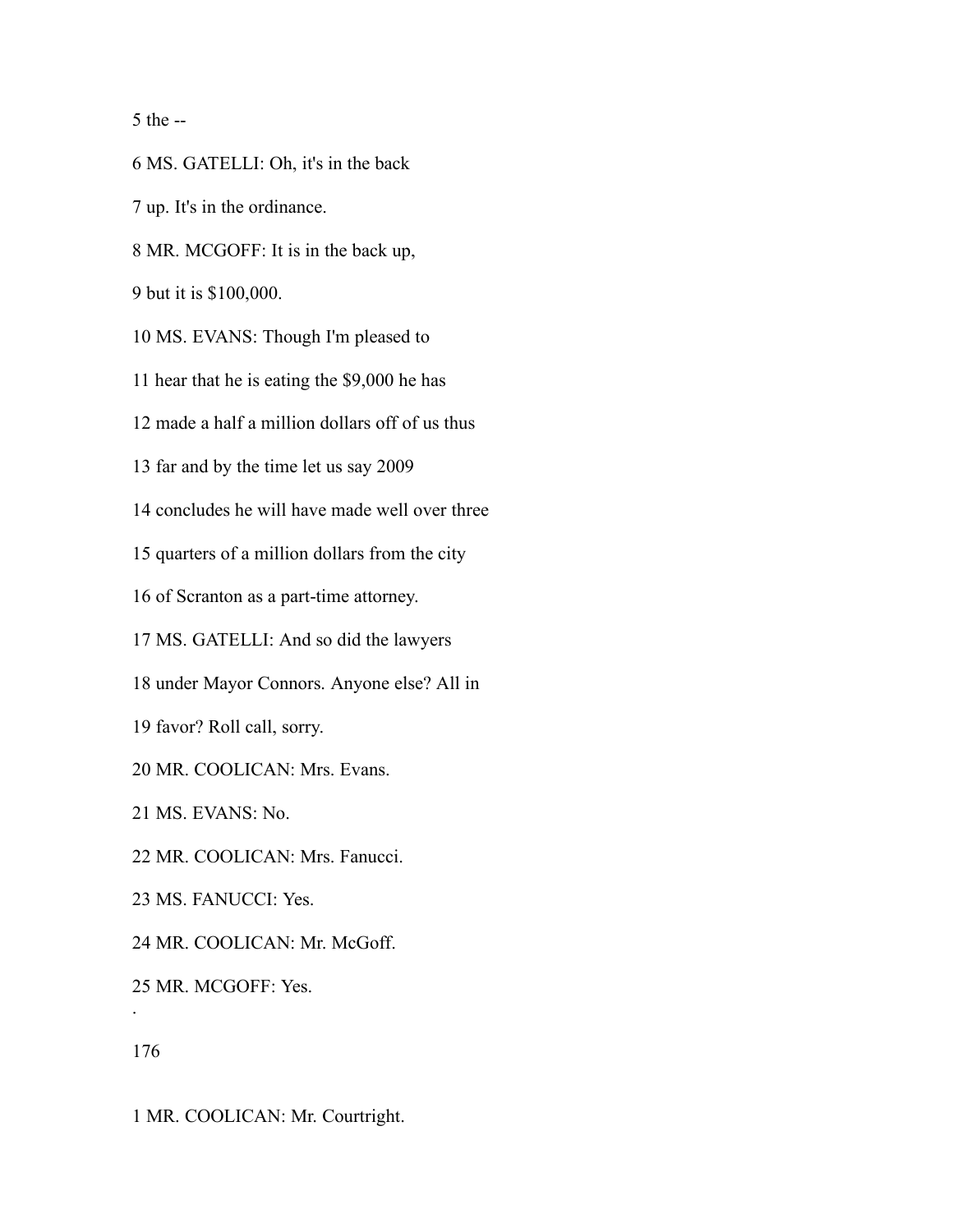MR. COURTRIGHT: No.

MR. COOLICAN: Mrs. Gatelli.

- MS. GATELLI: Yes. I hereby declare
- 7-C legally and lawfully adopted.
- MS. GARVEY: 7-D. FOR CONSIDERATION
- BY THE COMMITTEE ON RULES FOR ADOPTING -
- RESOLUTION NO. 118, 2007 -- ACCEPTING AND
- AGREEING TO MAINTAIN A TRAFFIC SIGNAL
- LOCATED ON KEYSER AVENUE (S.R. 6307) AND THE
- INTERSECTION OF KEYSER VILLAGE
- DRIVEWAY/PRIVATE DRIVE IN THE CITY OF
- SCRANTON PURSUANT TO THE REQUIREMENTS OF THE
- COMMONWEALTH OF PENNSYLVANIA, DEPARTMENT OF
- TRANSPORTATION.
- MS. GATELLI: What is the
- recommendation of the chair on public works?
- MR. MCGOFF: I recommend final
- passage of Item 7-D.
- MR. COURTRIGHT: Second.
- MS. GATELLI: On the question. Roll
- call.
- MR. COOLICAN: Mrs. Evans.
- MS. EVANS: Yes.
- MR. COOLICAN: Mrs. Fanucci.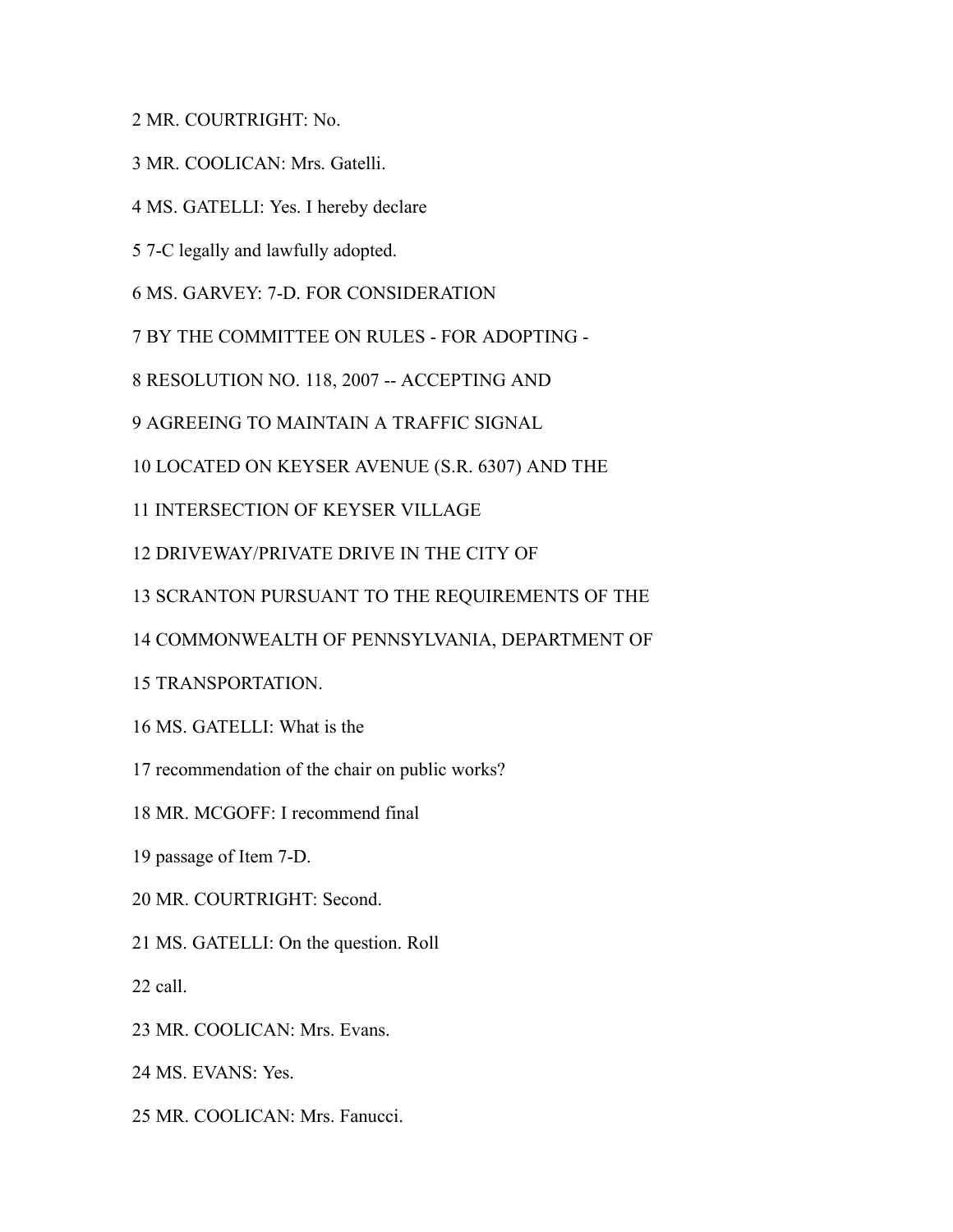.

- MS. FANUCCI: Yes.
- MR. COOLICAN: Mr. McGoff.
- MR. MCGOFF: Yes.
- MR. COOLICAN: Mr. Courtright.
- MR. COURTRIGHT: Yes.
- MR. COOLICAN: Mrs. Gatelli.
- MS. GATELLI: Yes. I hereby declare
- 7-D legally and lawfully adopted.
- MS. GARVEY: 7-E. FOR CONSIDERATION
- BY THE COMMITTEE ON COMMUNITY DEVELOPMENT -
- FOR ADOPTION RESOLUTION NO. 119, 2007 -
- AUTHORIZING THE MAYOR AND OTHER APPROPRIATE
- CITY OFFICIALS FOR THE CITY OF SCRANTON TO
- ENTER INTO A LOAN AGREEMENT AND MAKE A LOAN
- FROM THE URBAN DEVELOPMENT ACTION GRANT
- REPAYMENT LOAN PROGRAM, PROJECT N O. 400.29
- IN AN AMOUNT NOT TO EXCEED \$250,000 TO DML
- PROPERTIES, L.P. TO ASSIST AN ELIGIBLE
- PROJECT.
- MS. GATELLI: What is the
- recommendation of the chair on Community
- Development?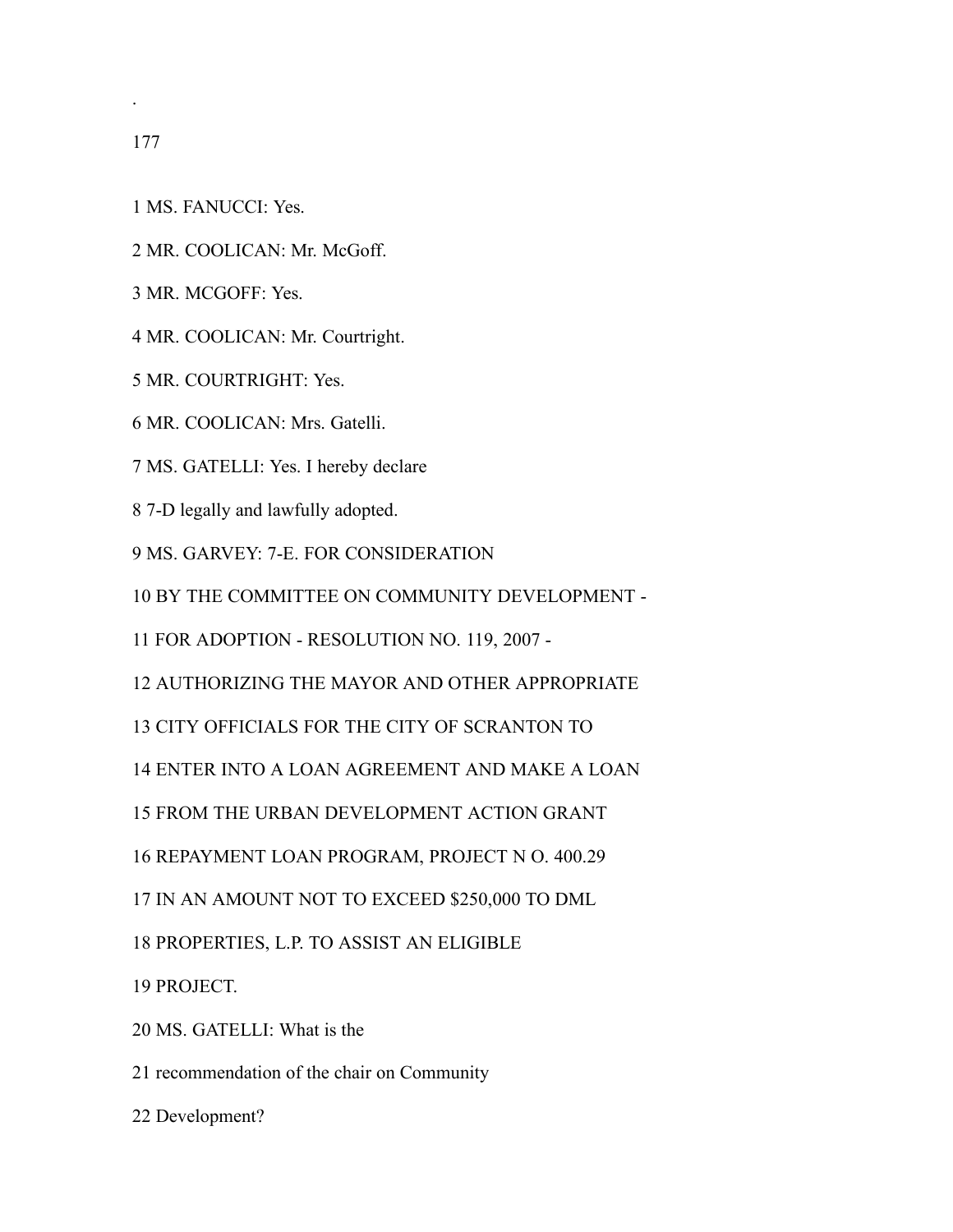MS. FANUCCI: As chairperson for the

Committee of Community Development I

recommend final passage of 7-E.

.

MR. COURTRIGHT: Second.

MS. GATELLI: On the question? Roll

call.

MR. COOLICAN: Mrs. Evans.

MS. EVANS: Yes.

MR. COOLICAN: Mrs. Fanucci.

MS. FANUCCI: Yes.

MR. COOLICAN: Mr. McGoff.

MR. MCGOFF: Yes.

MR. COOLICAN: Mr. Courtright.

MR. COURTRIGHT: Yes.

MR. COOLICAN: Mrs. Gatelli.

MS. GATELLI: Yes. I hereby declare

7-E legally and lawfully adopted.

MS. GARVEY: 7-F. CONSIDERATION BY

THE COMMITTEE ON RULES - FOR ADOPTION -

RESOLUTION NO. 120, 2007 - RE-APPOINTMENT OF

JOHN F. KENNEDY, 829 NORTH IRVING AVENUE,

SCRANTON, PENNSYLVANIA, 18505, AS A MEMBER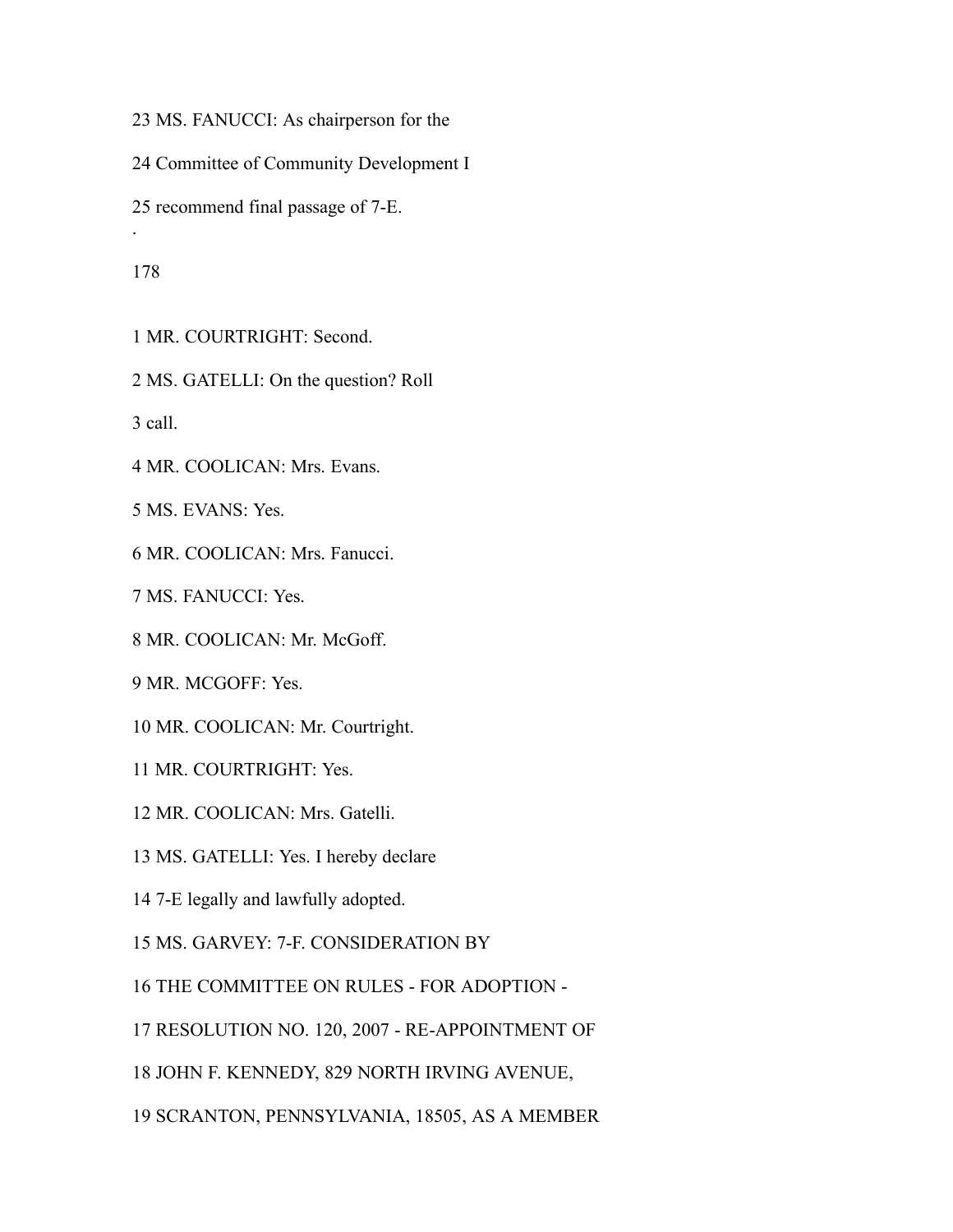## OF THE CITY PLANNING COMMISSION. MR.

# KENNEDY'S CURRENT TERM EXPIRES ON DECEMBER

## 31, 2006 AND HIS NEW TERM WILL EXPIRE ON

DECEMBER 31, 2011.

MS. GATELLI: As chair for the

Committee on Rules I recommend final passage

.

of 7-F.

MR. COURTRIGHT: Second.

MS. GATELLI: On the question? Roll

call.

MR. COOLICAN: Mrs. Evans.

MS. EVANS: Yes.

MR. COOLICAN: Mrs. Fanucci.

MS. FANUCCI: Yes.

MR. COOLICAN: Mr. McGoff.

MR. MCGOFF: Yes.

MR. COOLICAN: Mr. Courtright.

MR. COURTRIGHT: Yes.

MR. COOLICAN: Mrs. Gatelli.

MS. GATELLI: Yes. I hereby declare

7-F legally and lawfully adopted.

MS. GARVEY: 7-G. FOR CONSIDERATION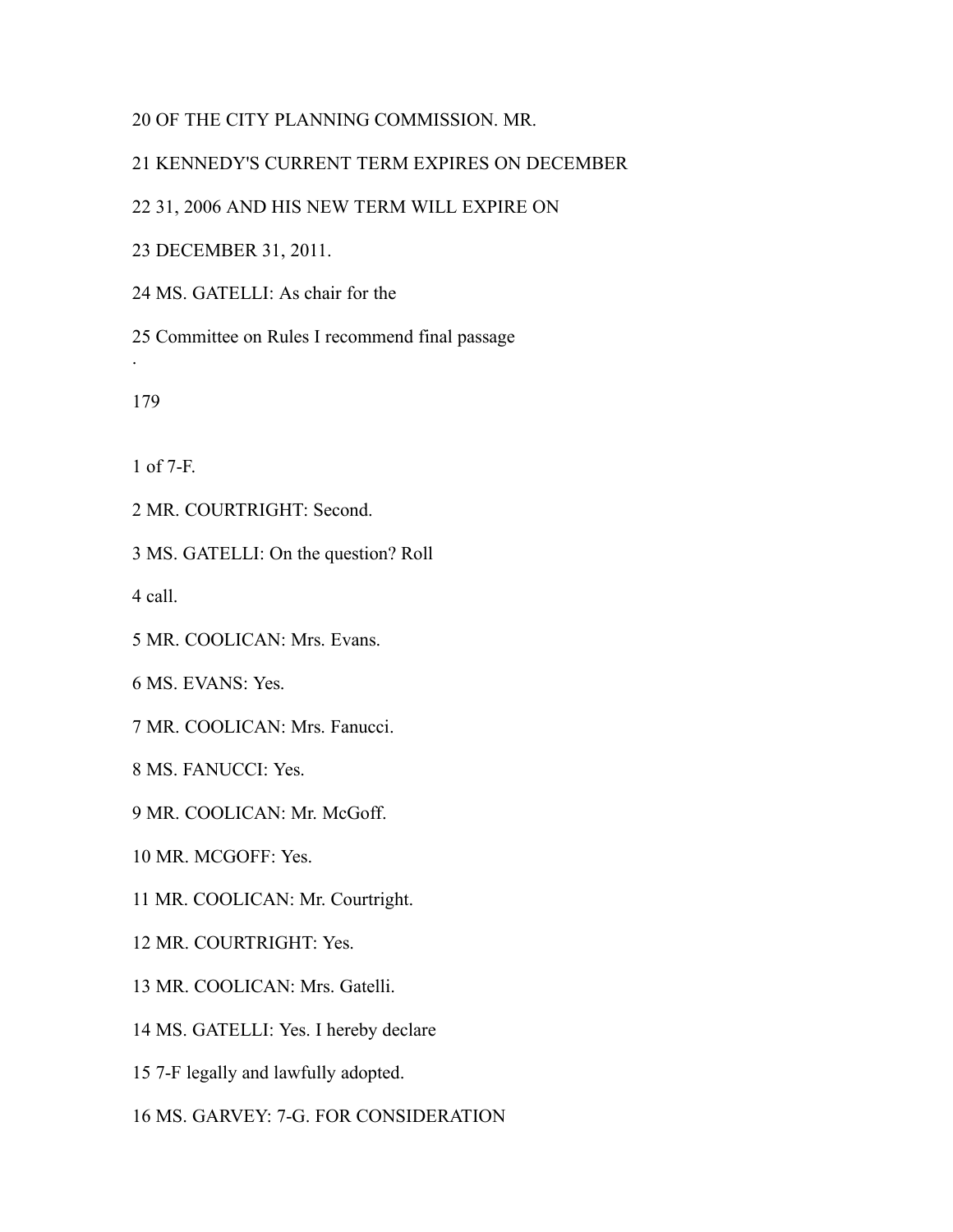BY THE COMMITTEE ON RULES - FOR ADOPTION - RESOLUTION NO. 121, 2007 - RE-APPOINTMENT OF EVE JONES, 1912 BOULEVARD AVENUE, SCRANTON, PENNSYLVANIA, 18509 AS A MEMBER OF THE CITY PLANNING COMMISSION. MR. JONES' CURRENT TERM EXPIRES ON DECEMBER 31, 2006 AND HIS NEW TERM WILL EXPIRE ON DECEMBER 31, 2011. MS. GATELLI: As chair on the

.

of 7-g.

MR. COURTRIGHT: Second.

MS. GATELLI: On the question? Roll

Committee of Rules I recommend final passage

call.

MR. COOLICAN: Mrs. Evans.

MS. EVANS: Yes.

MR. COOLICAN: Mrs. Fanucci.

MS. FANUCCI: Yes.

MR. COOLICAN: Mr. McGoff.

MR. MCGOFF: Yes.

MR. COOLICAN: Mr. Courtright.

MR. COURTRIGHT: Yes.

MR. COOLICAN: Mrs. Gatelli.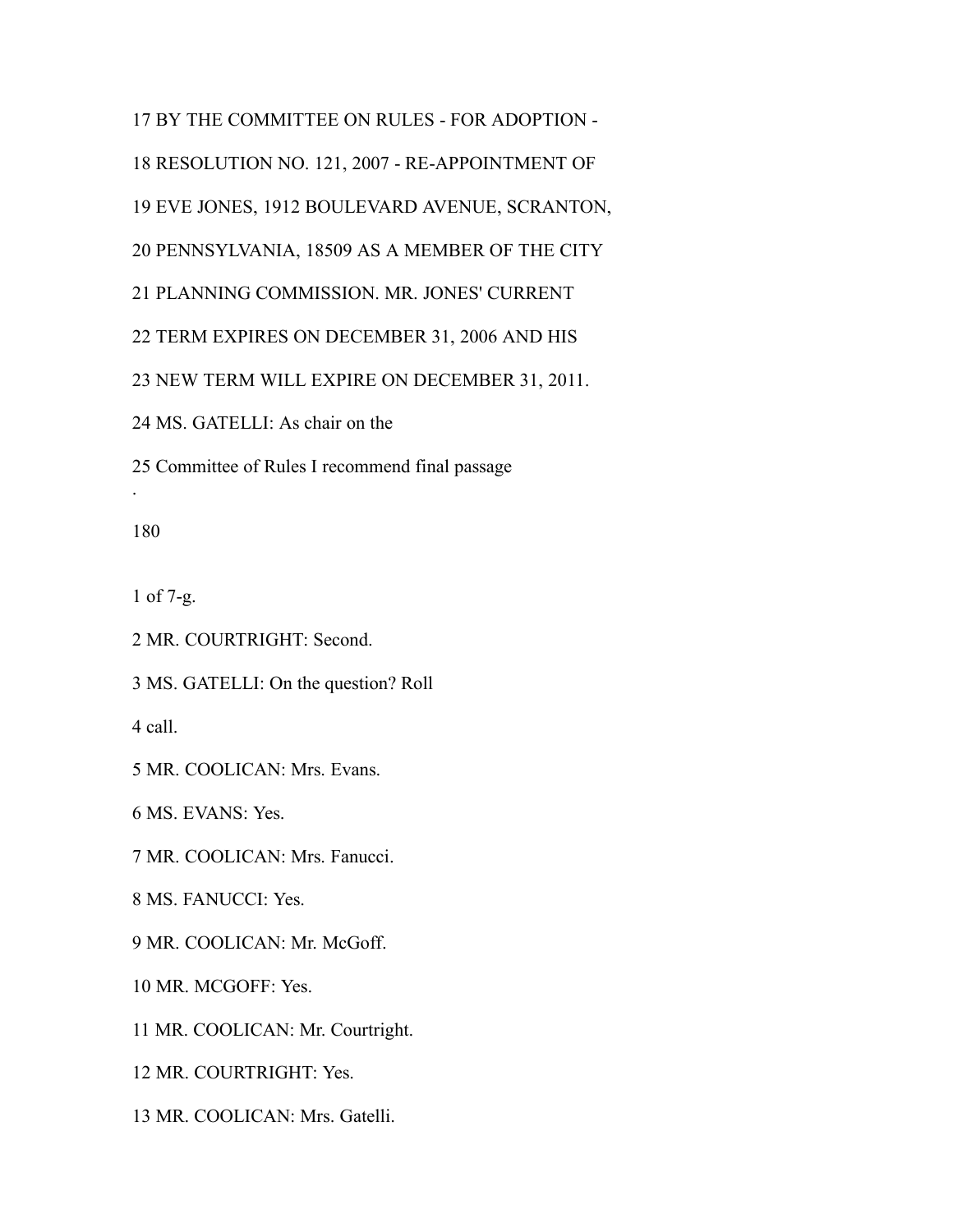MS. GATELLI: Yes. I hereby declare

7-G legally and lawfully adopted.

MS. GARVEY: 7-H FOR CONSIDERATION BY

THE COMMITTEE ON RULES - FOR ADOPTION -

RESOLUTION NO. 122, 2007 - APPOINTMENT OF

MICHELLE DEMPSEY, 545 QUINCY AVENUE,

SCRANTON, PENNSYLVANIA, 18510, AS A MEMBER

OF THE HISTORICAL ARCHITECTURE REVIEW BOARD,

EFFECTIVE OCTOBER 11, 2006. MS. DEMPSEY

WILL BE REPLACING NELIDA AMADOR WHOSE TERM

EXPIRED ON OCTOBER 11, 2006. MS. DEMPSEY'S

TERM WILL EXPIRE ON OCTOBER 11, 2011.

.

MS. GATELLI: As chair for the

Committee of Rules I recommend final passage

of 7-H.

MR. COURTRIGHT: Second.

MS. GATELLI: On the question? Roll

call.

MR. COOLICAN: Mrs. Evans.

MS. EVANS: Yes.

MR. COOLICAN: Mrs. Fanucci.

MS. FANUCCI: Yes.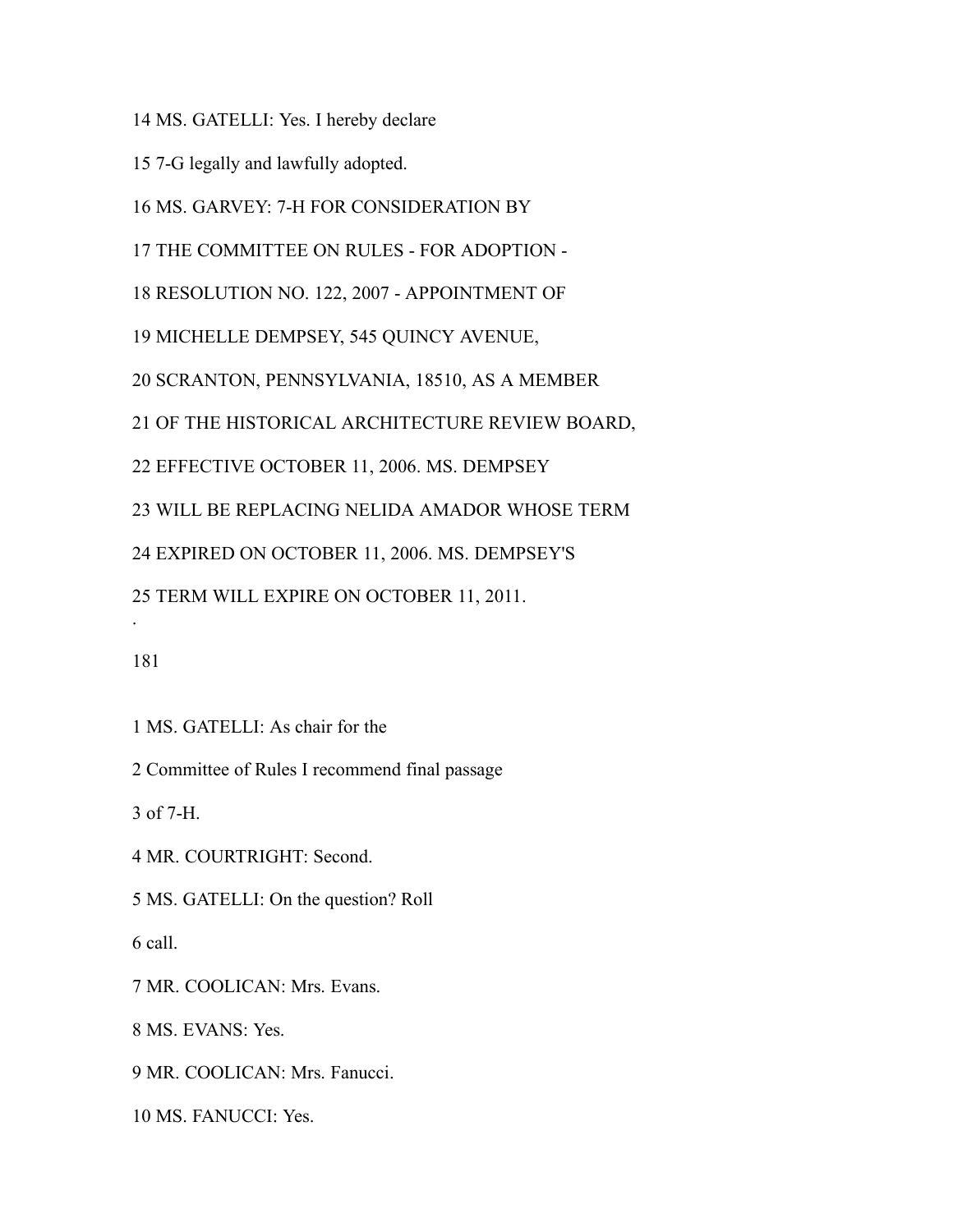MR. COOLICAN: Mr. McGoff.

MR. MCGOFF: Yes.

MR. COOLICAN: Mr. Courtright.

MR. COURTRIGHT: Yes.

MR. COOLICAN: Mrs. Gatelli.

MS. GATELLI: Yes. I hereby declare

7-H legally and lawfully adopted. I make a

motion to adjourn.

MR. COURTRIGHT: So moved.

MS. FANUCCI: Second.

 . C E R T I F I C A T E I hereby certify that the proceedings and

evidence are contained fully and accurately in the

notes of testimony taken by me at the hearing of the